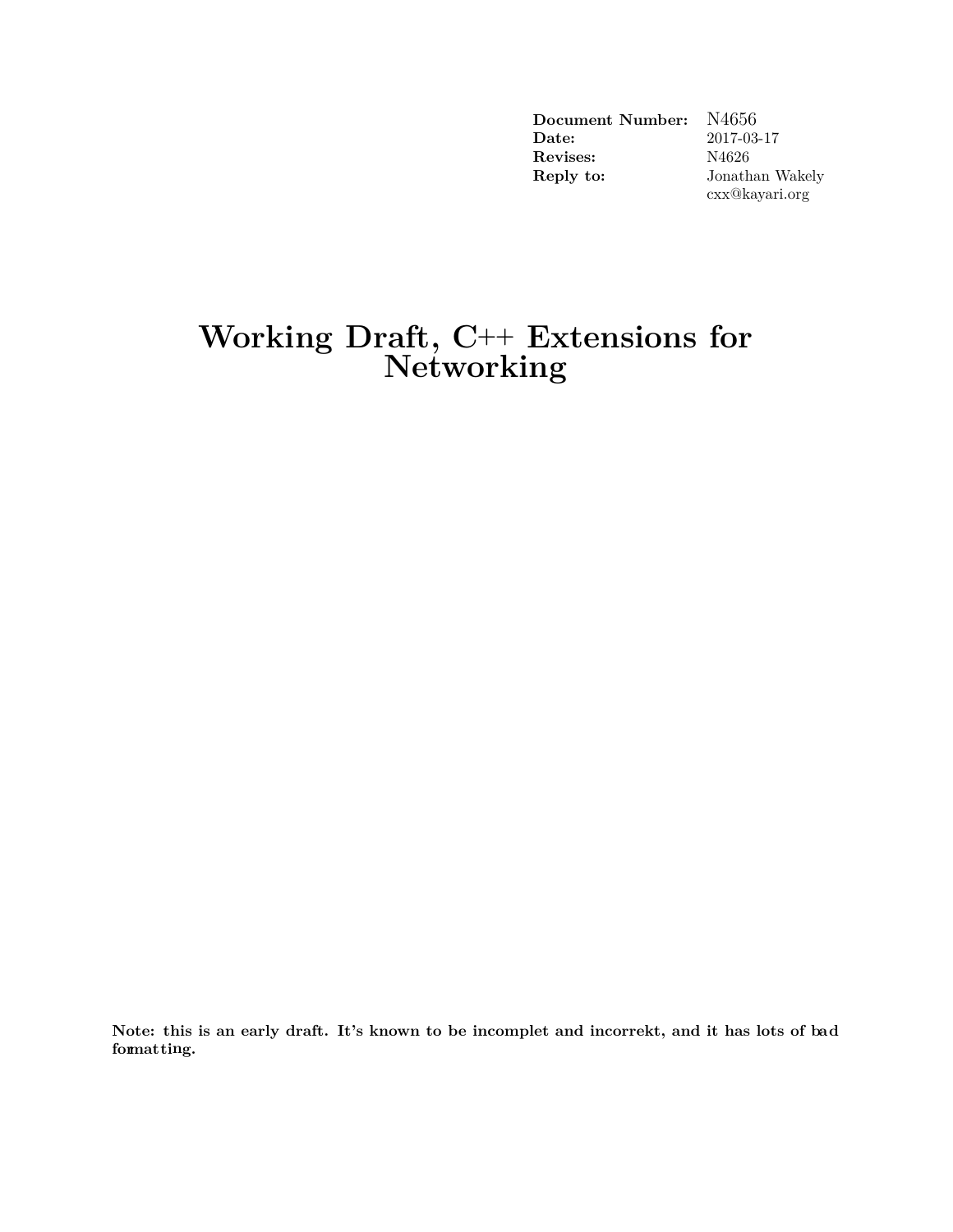## **Contents**

<span id="page-1-0"></span>

|          | Contents                                                                                                                                                                                                                                                                     | ii                                                  |
|----------|------------------------------------------------------------------------------------------------------------------------------------------------------------------------------------------------------------------------------------------------------------------------------|-----------------------------------------------------|
|          | List of Tables                                                                                                                                                                                                                                                               | vi                                                  |
| 1        | Scope                                                                                                                                                                                                                                                                        | 1                                                   |
| $\bf{2}$ | Normative references                                                                                                                                                                                                                                                         | $\bf{2}$                                            |
| 3        | Terms and definitions                                                                                                                                                                                                                                                        | 3                                                   |
| 4        | <b>General Principles</b><br>4.1<br>Conformance<br>4.2                                                                                                                                                                                                                       | $\overline{\mathbf{4}}$<br>4<br>4                   |
| 5        | Namespaces and headers                                                                                                                                                                                                                                                       | $\bf{5}$                                            |
| 6        | Future plans (Informative)                                                                                                                                                                                                                                                   | 6                                                   |
| 7        | Feature test macros (Informative)                                                                                                                                                                                                                                            | 7                                                   |
| 8        | Method of description (Informative)<br>8.1<br>8.2<br>Other conventions                                                                                                                                                                                                       | 8<br>8<br>8                                         |
| 9        | Error reporting<br>9.1<br>9.2<br>9.3<br>9.4<br>Suppression of signals enterprise in the contract of the set of the set of the set of the set of the set of the set of the set of the set of the set of the set of the set of the set of the set of the set of the set of the | $\boldsymbol{9}$<br>9<br>10<br>10<br><b>10</b>      |
|          | 10 Library summary                                                                                                                                                                                                                                                           | 11                                                  |
|          | 11 Convenience header<br>11.1                                                                                                                                                                                                                                                | 13<br>13                                            |
|          | 12 Forward declarations<br>12.1                                                                                                                                                                                                                                              | 14<br>14                                            |
|          | 13 Asynchronous model<br>13.2<br>13.3<br>13.4<br>13.5<br>13.6<br>13.7                                                                                                                                                                                                        | <b>16</b><br>16<br>19<br>27<br>28<br>29<br>30<br>30 |
|          | 13.8                                                                                                                                                                                                                                                                         | 32                                                  |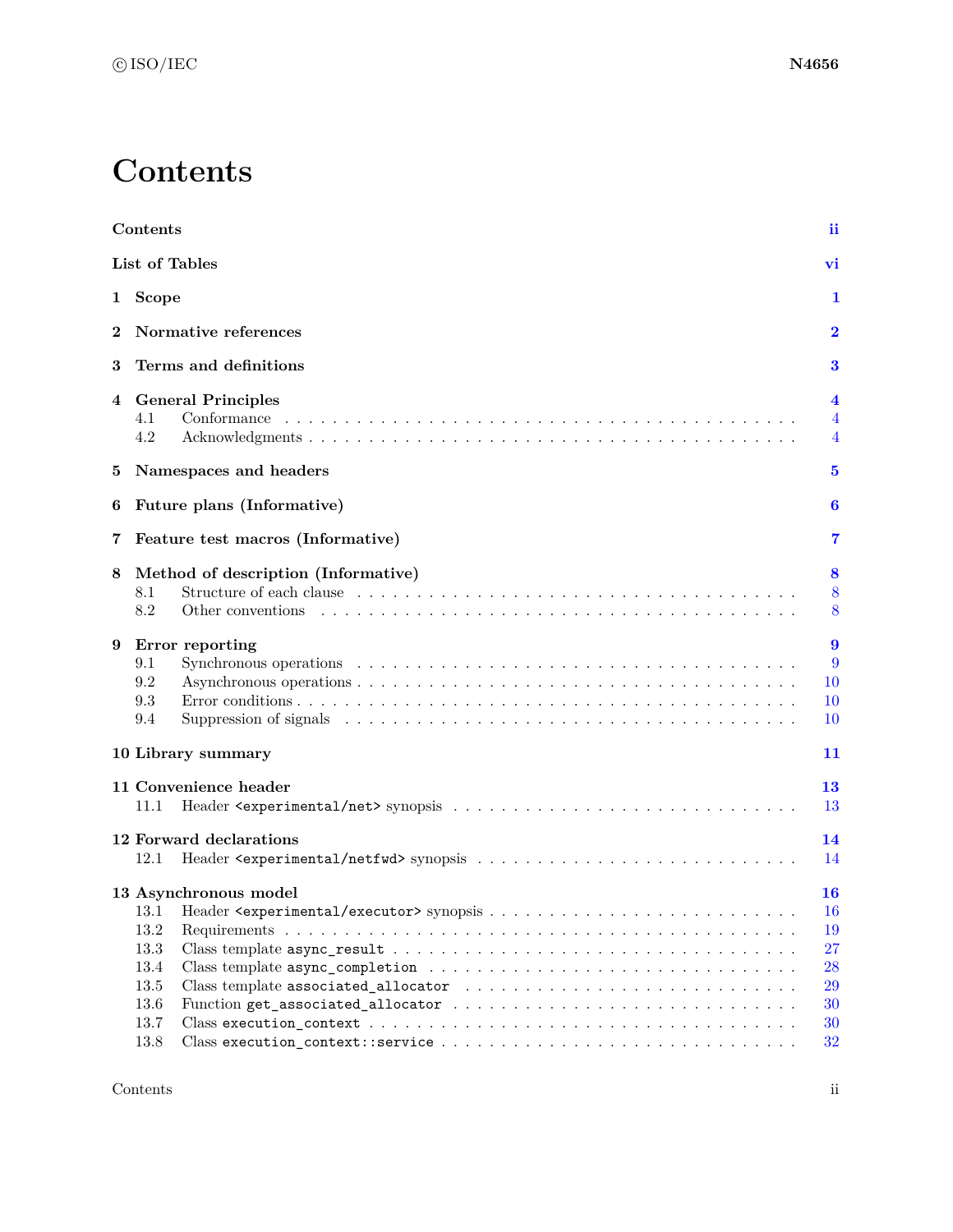|            | 33                                                                                                                                                                                                                                                                                                                                                                                                                                        |
|------------|-------------------------------------------------------------------------------------------------------------------------------------------------------------------------------------------------------------------------------------------------------------------------------------------------------------------------------------------------------------------------------------------------------------------------------------------|
|            | 33                                                                                                                                                                                                                                                                                                                                                                                                                                        |
|            | 34                                                                                                                                                                                                                                                                                                                                                                                                                                        |
|            | 34                                                                                                                                                                                                                                                                                                                                                                                                                                        |
|            | 35                                                                                                                                                                                                                                                                                                                                                                                                                                        |
|            | 36                                                                                                                                                                                                                                                                                                                                                                                                                                        |
|            | 39                                                                                                                                                                                                                                                                                                                                                                                                                                        |
|            | 40                                                                                                                                                                                                                                                                                                                                                                                                                                        |
|            | 41                                                                                                                                                                                                                                                                                                                                                                                                                                        |
|            | 42                                                                                                                                                                                                                                                                                                                                                                                                                                        |
|            | 43                                                                                                                                                                                                                                                                                                                                                                                                                                        |
|            | 44                                                                                                                                                                                                                                                                                                                                                                                                                                        |
|            | 45                                                                                                                                                                                                                                                                                                                                                                                                                                        |
|            | 49                                                                                                                                                                                                                                                                                                                                                                                                                                        |
|            | 50                                                                                                                                                                                                                                                                                                                                                                                                                                        |
|            | 51                                                                                                                                                                                                                                                                                                                                                                                                                                        |
|            | 52                                                                                                                                                                                                                                                                                                                                                                                                                                        |
|            | 56                                                                                                                                                                                                                                                                                                                                                                                                                                        |
|            | 59                                                                                                                                                                                                                                                                                                                                                                                                                                        |
|            |                                                                                                                                                                                                                                                                                                                                                                                                                                           |
|            | 14 Basic I/O services<br>61                                                                                                                                                                                                                                                                                                                                                                                                               |
| 14.1       | 61                                                                                                                                                                                                                                                                                                                                                                                                                                        |
| 14.2       | 61                                                                                                                                                                                                                                                                                                                                                                                                                                        |
| 14.3       | 64                                                                                                                                                                                                                                                                                                                                                                                                                                        |
|            |                                                                                                                                                                                                                                                                                                                                                                                                                                           |
| 15 Timers  | 67                                                                                                                                                                                                                                                                                                                                                                                                                                        |
| 15.1       | 67                                                                                                                                                                                                                                                                                                                                                                                                                                        |
| 15.2       | 67                                                                                                                                                                                                                                                                                                                                                                                                                                        |
| 15.3       | 68                                                                                                                                                                                                                                                                                                                                                                                                                                        |
| 15.4       | 69                                                                                                                                                                                                                                                                                                                                                                                                                                        |
|            |                                                                                                                                                                                                                                                                                                                                                                                                                                           |
| 16 Buffers | 73                                                                                                                                                                                                                                                                                                                                                                                                                                        |
| 16.1       | 73                                                                                                                                                                                                                                                                                                                                                                                                                                        |
| 16.2       | 78                                                                                                                                                                                                                                                                                                                                                                                                                                        |
| 16.3       | 82                                                                                                                                                                                                                                                                                                                                                                                                                                        |
| 16.4       | 82                                                                                                                                                                                                                                                                                                                                                                                                                                        |
| 16.5       | 83                                                                                                                                                                                                                                                                                                                                                                                                                                        |
| 16.6       | 84                                                                                                                                                                                                                                                                                                                                                                                                                                        |
| 16.7       | 84                                                                                                                                                                                                                                                                                                                                                                                                                                        |
| 16.8       | 85                                                                                                                                                                                                                                                                                                                                                                                                                                        |
| 16.9       | 85                                                                                                                                                                                                                                                                                                                                                                                                                                        |
| 16.10      | 86                                                                                                                                                                                                                                                                                                                                                                                                                                        |
|            | 86                                                                                                                                                                                                                                                                                                                                                                                                                                        |
|            | 87                                                                                                                                                                                                                                                                                                                                                                                                                                        |
|            | 89                                                                                                                                                                                                                                                                                                                                                                                                                                        |
|            | 91                                                                                                                                                                                                                                                                                                                                                                                                                                        |
|            |                                                                                                                                                                                                                                                                                                                                                                                                                                           |
|            | 17 Buffer-oriented streams<br>92                                                                                                                                                                                                                                                                                                                                                                                                          |
| 17.1       |                                                                                                                                                                                                                                                                                                                                                                                                                                           |
|            | 92                                                                                                                                                                                                                                                                                                                                                                                                                                        |
| 17.2       | 94<br>$\text{Class transfer\_at\_least} \texttt{.} \texttt{.} \texttt{.} \texttt{.} \texttt{.} \texttt{.} \texttt{.} \texttt{.} \texttt{.} \texttt{.} \texttt{.} \texttt{.} \texttt{.} \texttt{.} \texttt{.} \texttt{.} \texttt{.} \texttt{.} \texttt{.} \texttt{.} \texttt{.} \texttt{.} \texttt{.} \texttt{.} \texttt{.} \texttt{.} \texttt{.} \texttt{.} \texttt{.} \texttt{.} \texttt{.} \texttt{.} \texttt{.} \texttt{.} \texttt{.}$ |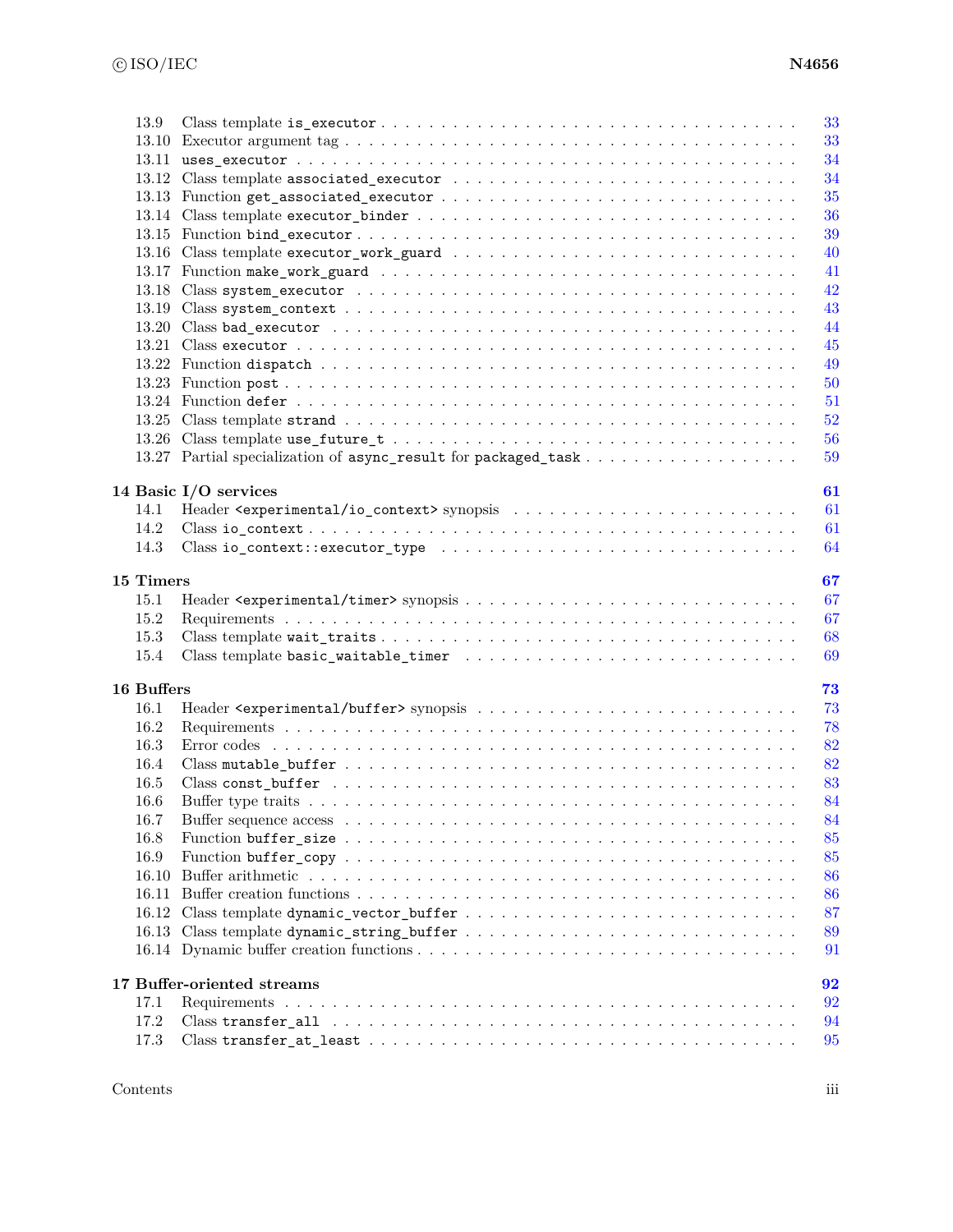| 17.4<br>17.5<br>17.6<br>17.7<br>17.8<br>17.9<br>17.10 |                                                                                                                                                  | 95<br>96<br>98<br>99<br><b>100</b><br>102<br><b>102</b> |
|-------------------------------------------------------|--------------------------------------------------------------------------------------------------------------------------------------------------|---------------------------------------------------------|
| 18 Sockets                                            |                                                                                                                                                  | 104                                                     |
| 18.1                                                  |                                                                                                                                                  | 104                                                     |
| 18.2                                                  |                                                                                                                                                  | 106                                                     |
| 18.3                                                  |                                                                                                                                                  | 115                                                     |
| 18.4                                                  |                                                                                                                                                  | 116                                                     |
| 18.5                                                  |                                                                                                                                                  | 118                                                     |
| 18.6                                                  |                                                                                                                                                  | 121                                                     |
| 18.7                                                  |                                                                                                                                                  | <b>130</b>                                              |
| 18.8                                                  |                                                                                                                                                  | 139                                                     |
| 18.9                                                  | $\label{thm:main} \text{Class template basic\_socket\_acceptor}\ \dots\ \dots\ \dots\ \dots\ \dots\ \dots\ \dots\ \dots\ \dots\ \dots\ \dots\ .$ | 145                                                     |
|                                                       | 19 Socket iostreams                                                                                                                              | <b>156</b>                                              |
| 19.1                                                  |                                                                                                                                                  | 156                                                     |
| 19.2                                                  |                                                                                                                                                  | <b>160</b>                                              |
|                                                       |                                                                                                                                                  |                                                         |
|                                                       | 20 Socket algorithms                                                                                                                             | <b>163</b>                                              |
| 20.1                                                  |                                                                                                                                                  | 163                                                     |
| 20.2                                                  |                                                                                                                                                  | 164                                                     |
|                                                       | 21 Internet protocol                                                                                                                             | 166                                                     |
| 21.1                                                  |                                                                                                                                                  | 166                                                     |
| 21.2                                                  |                                                                                                                                                  | 170                                                     |
| 21.3                                                  |                                                                                                                                                  | 173                                                     |
| 21.4                                                  |                                                                                                                                                  | 173                                                     |
| 21.5                                                  | $\text{Class } \texttt{ip::address\_v4} \dots \dots \dots \dots \dots \dots \dots \dots \dots \dots \dots \dots \dots \dots \dots \dots$         | 176                                                     |
| 21.6                                                  |                                                                                                                                                  | 180                                                     |
| 21.7                                                  |                                                                                                                                                  | 185                                                     |
| 21.8                                                  |                                                                                                                                                  | 186                                                     |
| 21.9                                                  | Class template ip::basic_address_iterator specializations                                                                                        | 186                                                     |
| 21.10                                                 |                                                                                                                                                  | 187                                                     |
|                                                       |                                                                                                                                                  | 189                                                     |
|                                                       |                                                                                                                                                  | 192                                                     |
|                                                       |                                                                                                                                                  | 194                                                     |
|                                                       |                                                                                                                                                  | 198                                                     |
|                                                       |                                                                                                                                                  | <b>200</b>                                              |
|                                                       |                                                                                                                                                  | 203                                                     |
|                                                       |                                                                                                                                                  | 204                                                     |
|                                                       |                                                                                                                                                  | 209                                                     |
|                                                       |                                                                                                                                                  | 210                                                     |
|                                                       |                                                                                                                                                  | 211                                                     |
|                                                       |                                                                                                                                                  | 213                                                     |
| Index                                                 |                                                                                                                                                  | 218                                                     |

Contents iv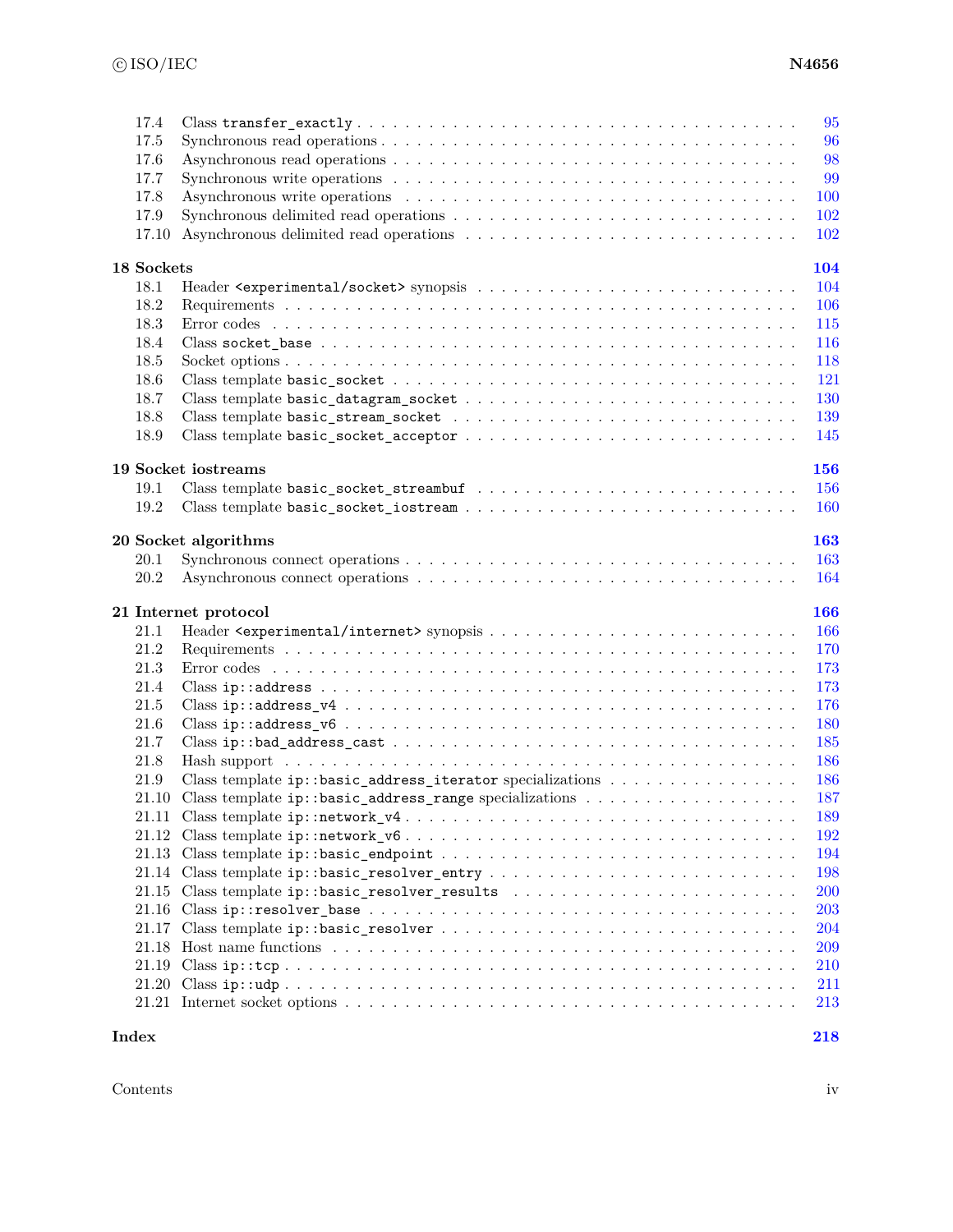| Index of library names                   | 220 |
|------------------------------------------|-----|
| Index of implementation-defined behavior | 226 |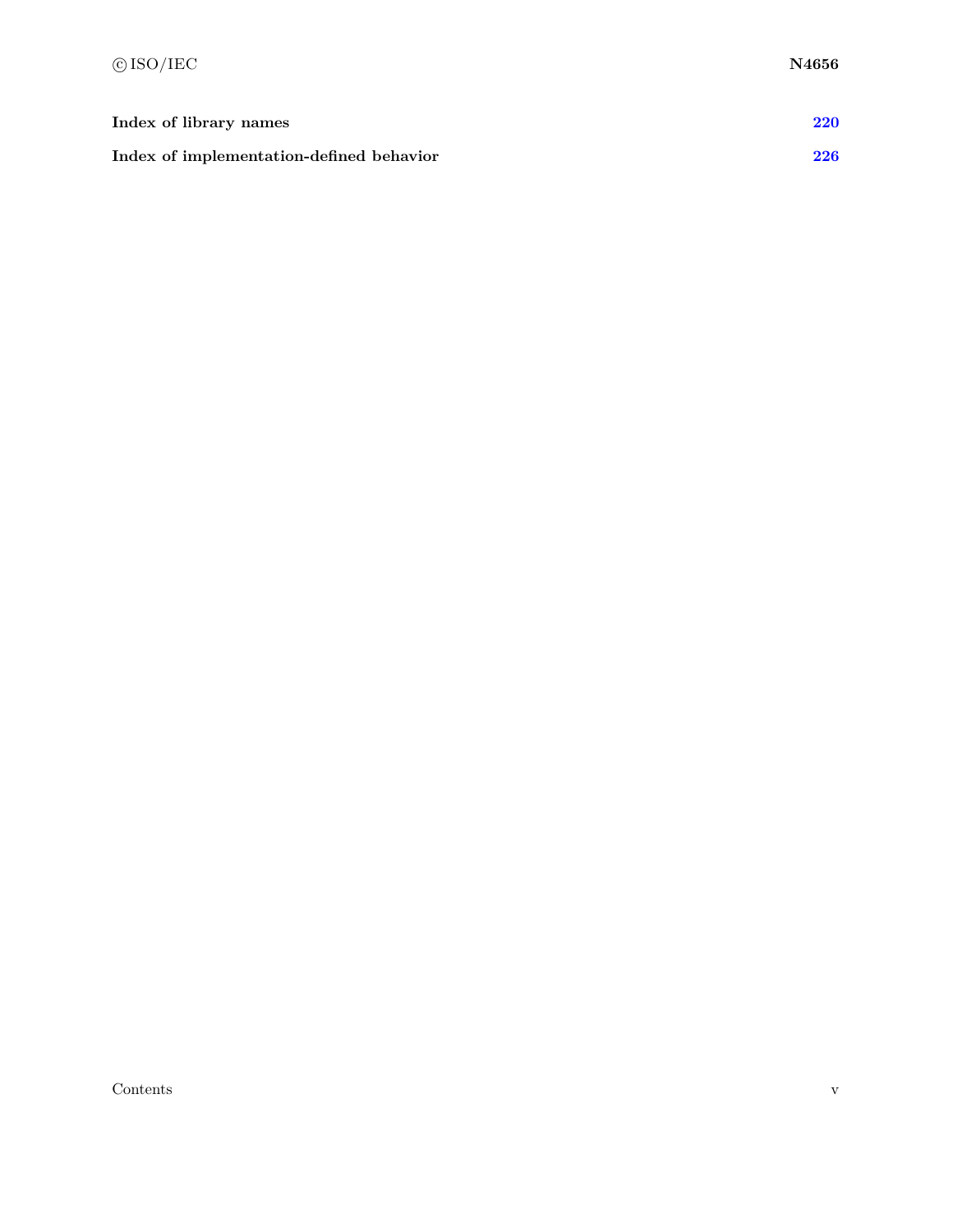## **List of Tables**

<span id="page-5-0"></span>

| $\,1$          | $\overline{7}$                                                                                                                                  |
|----------------|-------------------------------------------------------------------------------------------------------------------------------------------------|
| $\overline{2}$ | 11                                                                                                                                              |
| 3              | 11                                                                                                                                              |
| 4              | 20                                                                                                                                              |
| 5              | 22                                                                                                                                              |
| 6              | 23                                                                                                                                              |
| $\overline{7}$ | 28                                                                                                                                              |
| $8\,$          | 29                                                                                                                                              |
| 9              | 35                                                                                                                                              |
| 10             | async_result <use_future_t<protoallocator>, Result(Args)&gt; semantics <br/>59</use_future_t<protoallocator>                                    |
| 11             | 68                                                                                                                                              |
| 12             | 78                                                                                                                                              |
| 13             | 79                                                                                                                                              |
| 14             | 80                                                                                                                                              |
| 15             | 84                                                                                                                                              |
|                |                                                                                                                                                 |
| 16             | 92                                                                                                                                              |
| 17             | 92                                                                                                                                              |
| 18             | 93                                                                                                                                              |
| 19             | 94                                                                                                                                              |
| 20             | 94                                                                                                                                              |
| 21             | 108                                                                                                                                             |
| 22             | 108<br>Endpoint requirements for extensible implementations $\dots \dots \dots \dots \dots \dots \dots \dots \dots$                             |
| 23             | 109                                                                                                                                             |
| 24             | 109                                                                                                                                             |
| 25             | Protocol requirements for extensible implementations<br>$\hfill\ldots\ldots\ldots\ldots\ldots\ldots\ldots\ldots\ldots\ldots\ldots\ldots$<br>109 |
| 26             | 110                                                                                                                                             |
| 27             | GettableSocketOption requirements for extensible implementations<br>110                                                                         |
| 28             | SettableSocketOption requirements for extensible implementations<br>111                                                                         |
| 29             | 112                                                                                                                                             |
| 30             | 113                                                                                                                                             |
| 31             | IoControlCommand requirements for extensible implementations<br>115                                                                             |
| 32             | 115                                                                                                                                             |
| $33\,$         | $117\,$                                                                                                                                         |
| 34             | 118                                                                                                                                             |
|                |                                                                                                                                                 |
| $35\,$         | 171                                                                                                                                             |
| 36             | 171                                                                                                                                             |
| 37             | 203                                                                                                                                             |
| 38             | 211                                                                                                                                             |
| $39\,$         | Behavior of extensible $ip: udp$ implementations $\ldots \ldots \ldots \ldots \ldots \ldots \ldots \ldots \ldots$<br>212                        |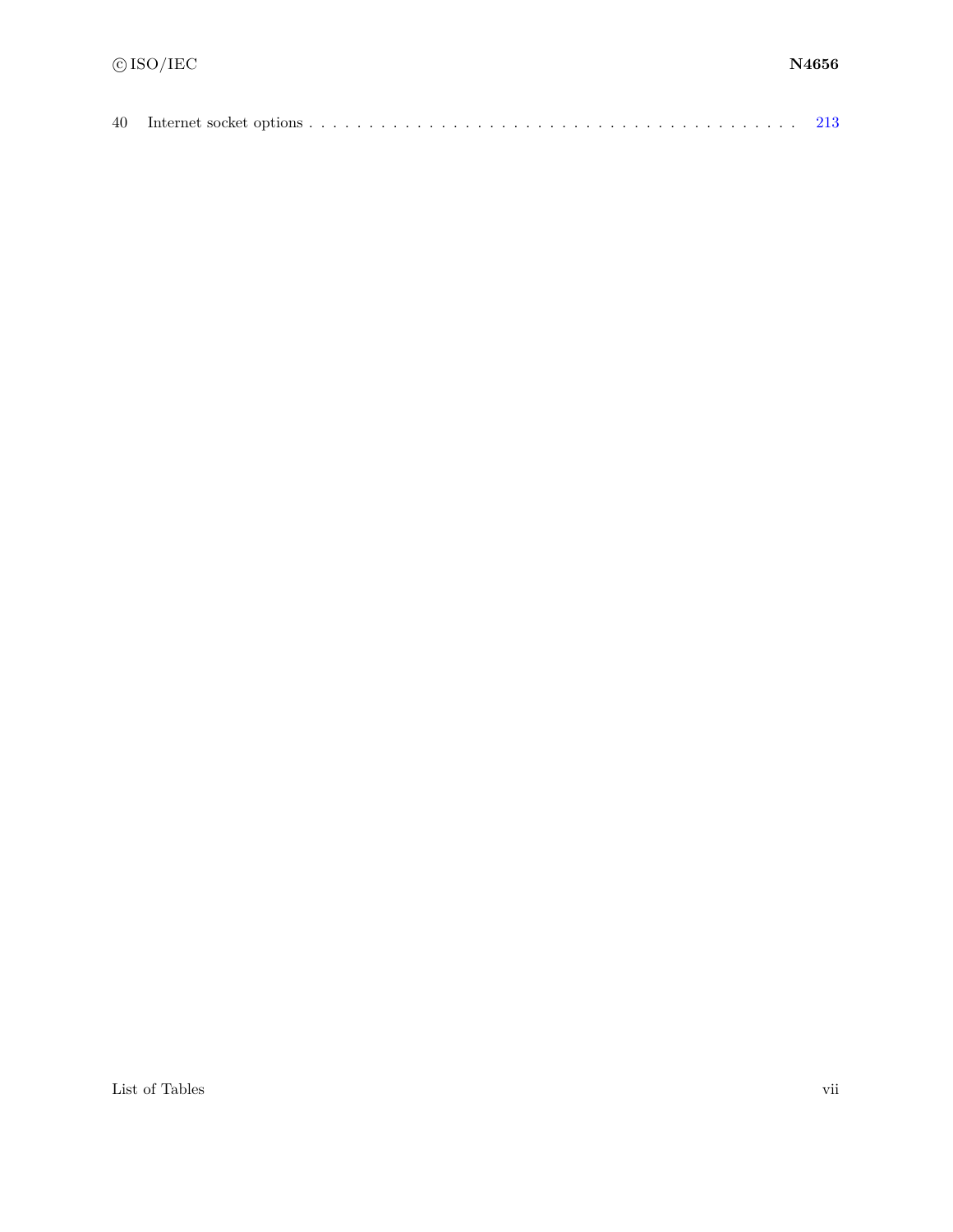## <span id="page-7-0"></span>**1 Scope [scope]**

<sup>1</sup> This Technical Specification describes extensions to the C++ Standard Library. This Technical Specification specifies requirements for implementations of an interface that computer programs written in the C++ programming language may use to perform operations related to networking, such as operations involving sockets, timers, buffer management, host name resolution and internet protocols. This Technical Specification is applicable to information technology systems that can perform network operations, such as those with operating systems that conform to the POSIX interface. This Technical Specification is applicable only to vendors who wish to provide the interface it describes.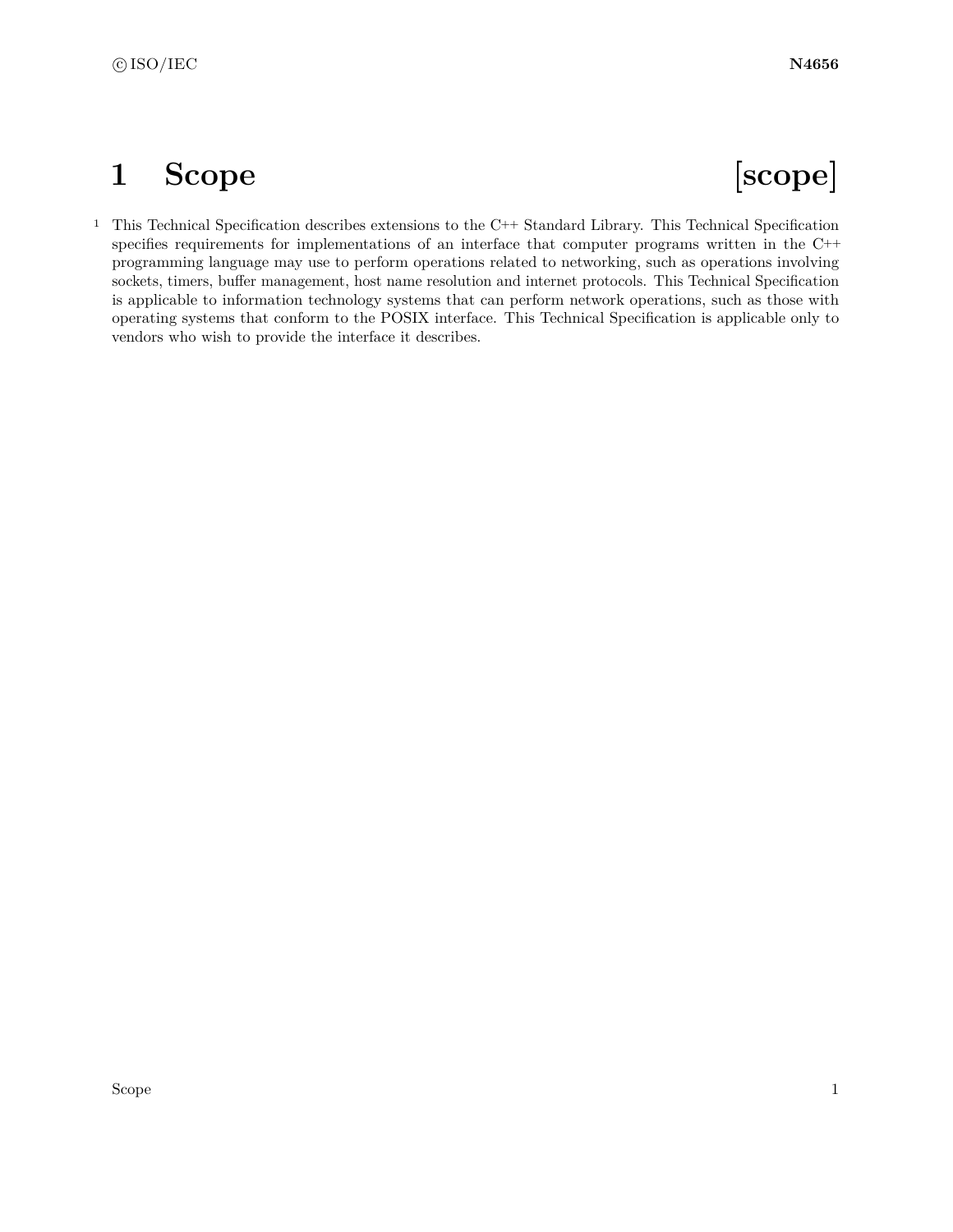## <span id="page-8-0"></span>2 Normative references [references]

- <sup>1</sup> The following referenced documents are indispensable for the application of this document. For dated references, only the edition cited applies. For undated references, the latest edition of the referenced document (including any amendments) applies.
- <sup>2</sup> [*Note:* The programming language and library described in ISO/IEC 14882 is herein called the C++ Standard. References to clauses within the C++ Standard are written as "C++Std [library]". The operating system interface described in ISO/IEC 9945 is herein called POSIX. *— end note* ]
- <sup>3</sup> This Technical Specification mentions commercially available operating systems for purposes of exposition. POSIX<sup>®</sup> is a registered trademark of The IEEE. Windows® is a registered trademark of Microsoft Corporation. This information is given for the convenience of users of this document and does not constitute an endorsement by ISO or IEC of these products.
- <sup>4</sup> Unless otherwise specified, the whole of the C++ Standard's Library introduction (C++Std [library]) is included into this Technical Specification by reference.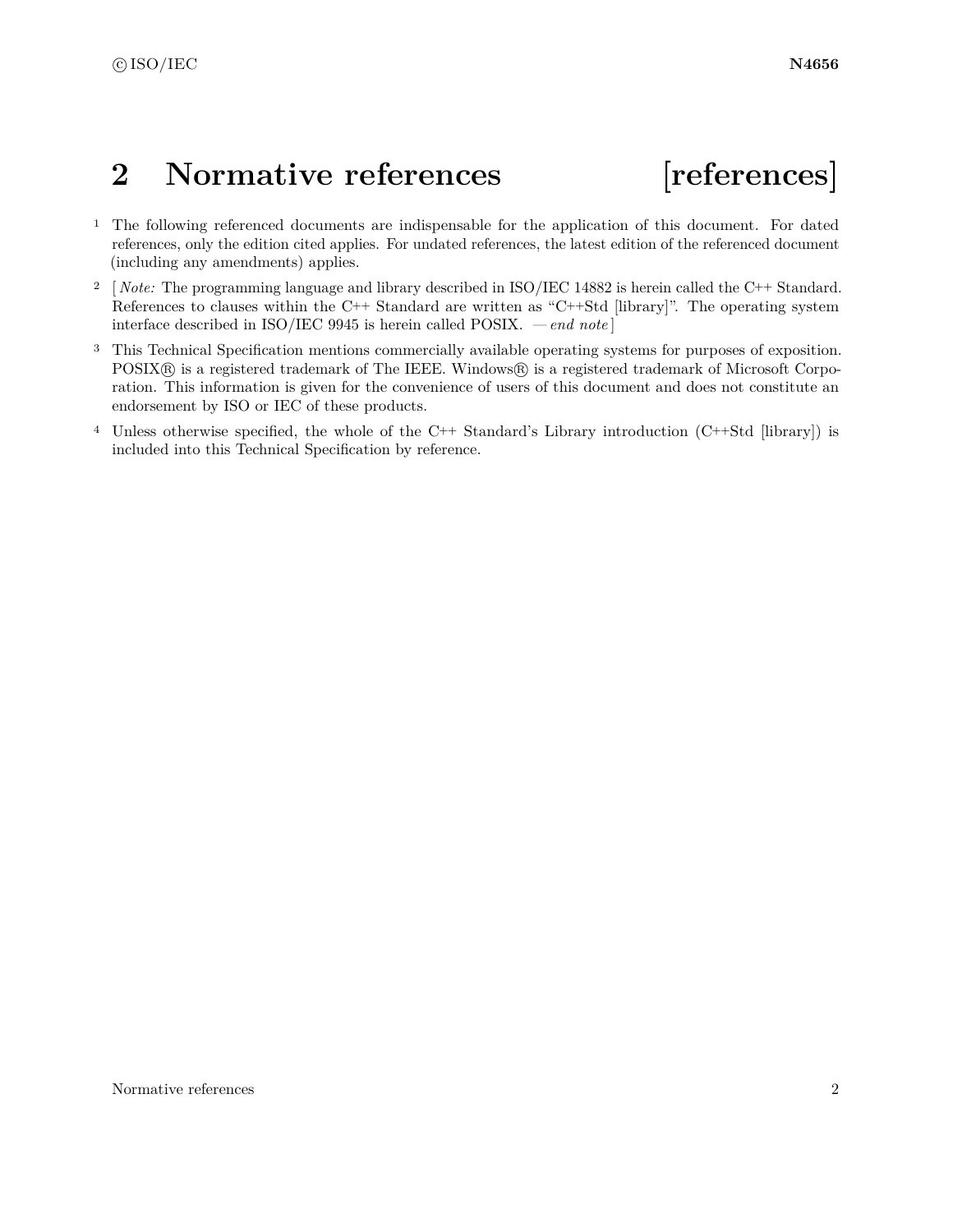## <span id="page-9-0"></span>**3 Terms and definitions [defs]**

### **3.1** *defs.host.byte.order*

### **host byte order**

see section 3.194 of POSIX Base Definitions, Host Byte Order

### **3.2** *defs.net.byte.order*

**network byte order**

see section 3.238 of POSIX Base Definitions, Network Byte Order

### **3.3 [defs.sync.op]**

### **synchronous operation**

an operation where control is not returned until the operation completes

### **3.4 [defs.async.op]**

### **asynchronous operation**

an operation where control is returned immediately without waiting for the operation to complete [ *Note:* Multiple asynchronous operations may be executed concurrently. *— end note* ]

### **3.5 [defs.orderly.shutdown]**

### **orderly shutdown**

the procedure for shutting down a stream after all work in progress has been completed, without loss of data

 $\S 3.5$  3.5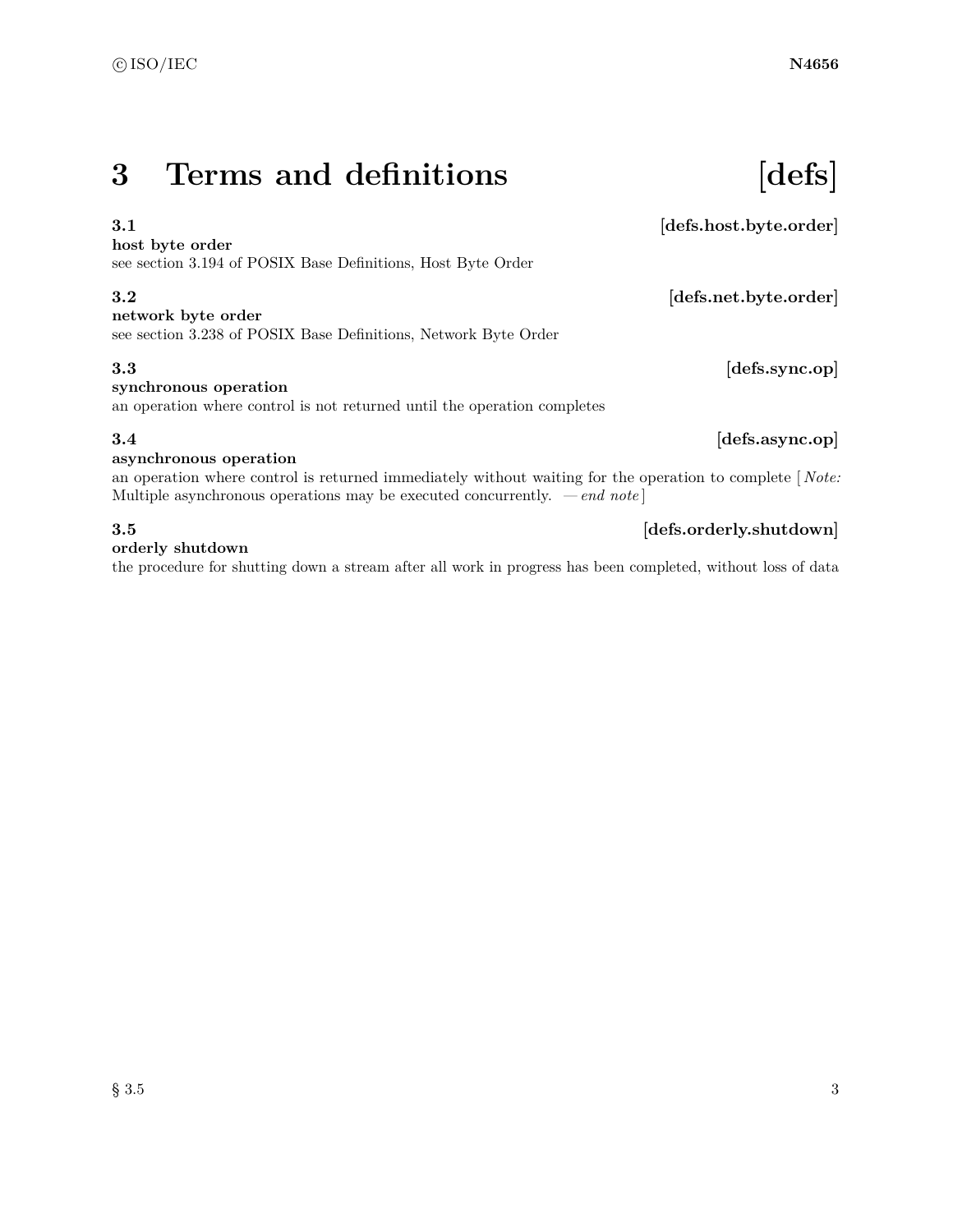## <span id="page-10-0"></span>**4 General Principles [general]**

### <span id="page-10-1"></span>**4.1 Conformance [conformance]**

<sup>1</sup> Conformance is specified in terms of behavior. Ideal behavior is not always implementable, so the conformance sub-clauses take that into account.

### **4.1.1 POSIX conformance [conformance.9945]**

- <sup>1</sup> Some behavior is specified by reference to POSIX. How such behavior is actually implemented is unspecified.
- <sup>2</sup> [*Note:* This constitutes an "as if" rule allowing implementations to call native operating system or other APIs. *— end note* ]
- <sup>3</sup> Implementations are encouraged to provide such behavior as it is defined by POSIX. Implementations shall document any behavior that differs from the behavior defined by POSIX. Implementations that do not support exact POSIX behavior are encouraged to provide behavior as close to POSIX behavior as is reasonable given the limitations of actual operating systems and file systems. If an implementation cannot provide any reasonable behavior, the implementation shall report an error as specified in Error Reporting [\(9\)](#page-15-0).
- <sup>4</sup> [*Note:* This allows users to rely on an exception being thrown or an error code being set when an implementation cannot provide any reasonable behavior. *— end note* ]
- <sup>5</sup> Implementations are not required to provide behavior that is not supported by a particular operating system.

### <span id="page-10-3"></span>**4.1.2 Conditionally-supported features [conformance.conditional]**

- <sup>1</sup> This Technical Specification defines conditionally-supported features, in the form of additional member functions on types that satisfy Protocol  $(18.2.6)$ , Endpoint  $(18.2.4)$ , SettableSocketOption  $(18.2.9)$ , GettableSocketOption [\(18.2.8\)](#page-116-2) or IoControlCommand [\(18.2.12\)](#page-121-3) requirements.
- <sup>2</sup> [ *Note:* This is so that, when the additional member functions are available, C++ programs may extend the library to add support for other protocols and socket options. *— end note* ]
- <sup>3</sup> For the purposes of this Technical Specification, implementations that provide all of the additional member functions are known as extensible implementations.
- <sup>4</sup> [ *Note:* Implementations are encouraged to provide the additional member functions, where possible. It is intended that POSIX and Windows implementations will provide them. *— end note* ]

### <span id="page-10-2"></span>**4.2** Acknowledgments **intro.ack**

<sup>1</sup> The design of this specification is based, in part, on the Asio library written by Christopher Kohlhoff.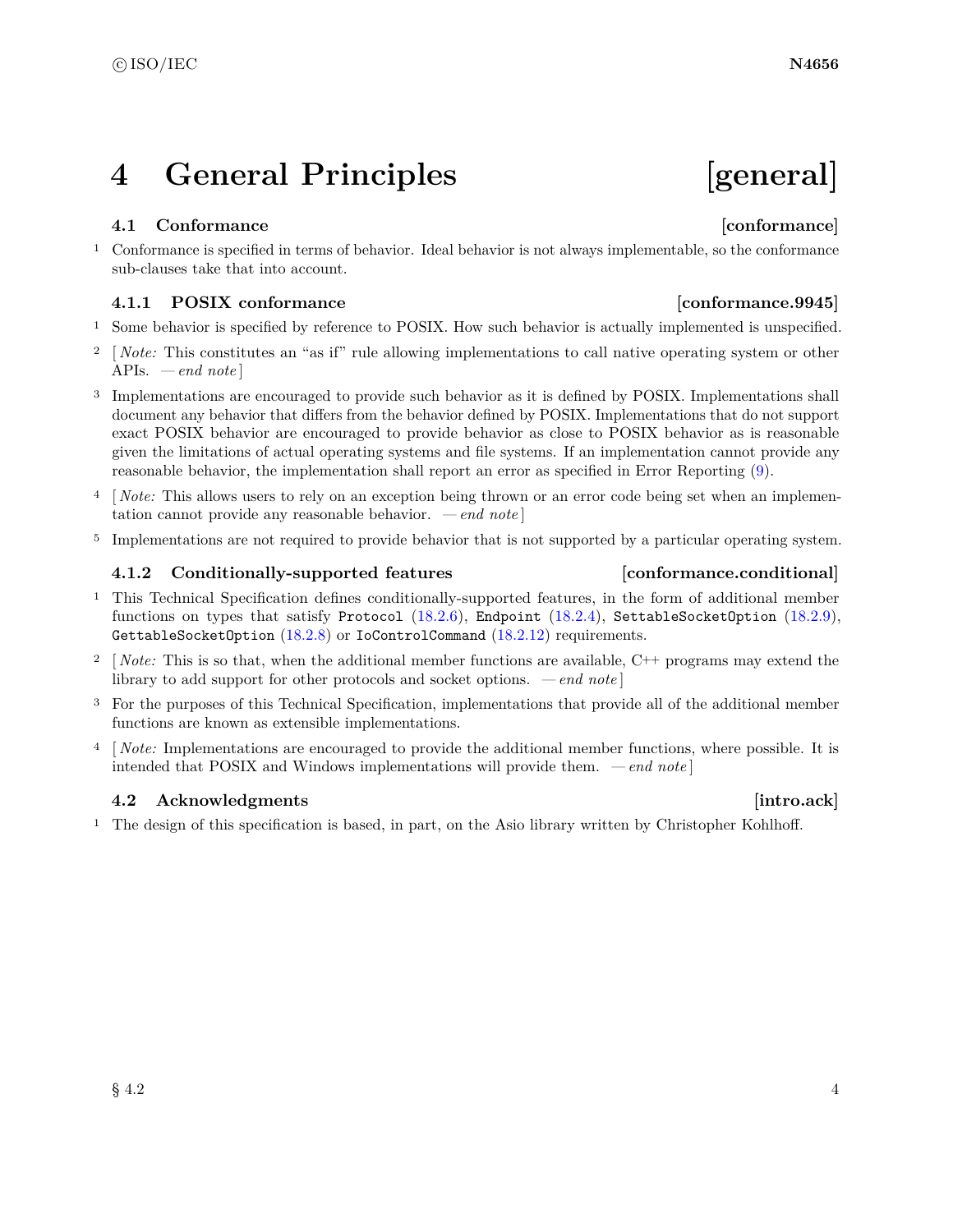## <span id="page-11-0"></span>**5 Namespaces and headers [namespaces]**

<sup>1</sup> The components described in this Technical Specification are experimental and not part of the C++ standard library. All components described in this Technical Specification are declared in namespace std::experimental::net::v1 or a sub-namespace thereof unless otherwise specified. The headers described in this technical specification shall import the contents of  $std::experimental::net::v1$  into std::experimental::net as if by:

```
namespace std {
  namespace experimental {
   namespace net {
      inline namespace v1 {}
    }
 }
}
```
<sup>2</sup> Unless otherwise specified, references to other entities described in this Technical Specification are assumed to be qualified with std::experimental::net::v1::, references to entities described in the C++ standard are assumed to be qualified with  $\text{std}$ :; and references to entities described in C++ Extensions for Library Fundamentals are assumed to be qualified with std::experimental::fundamentals\_v1::.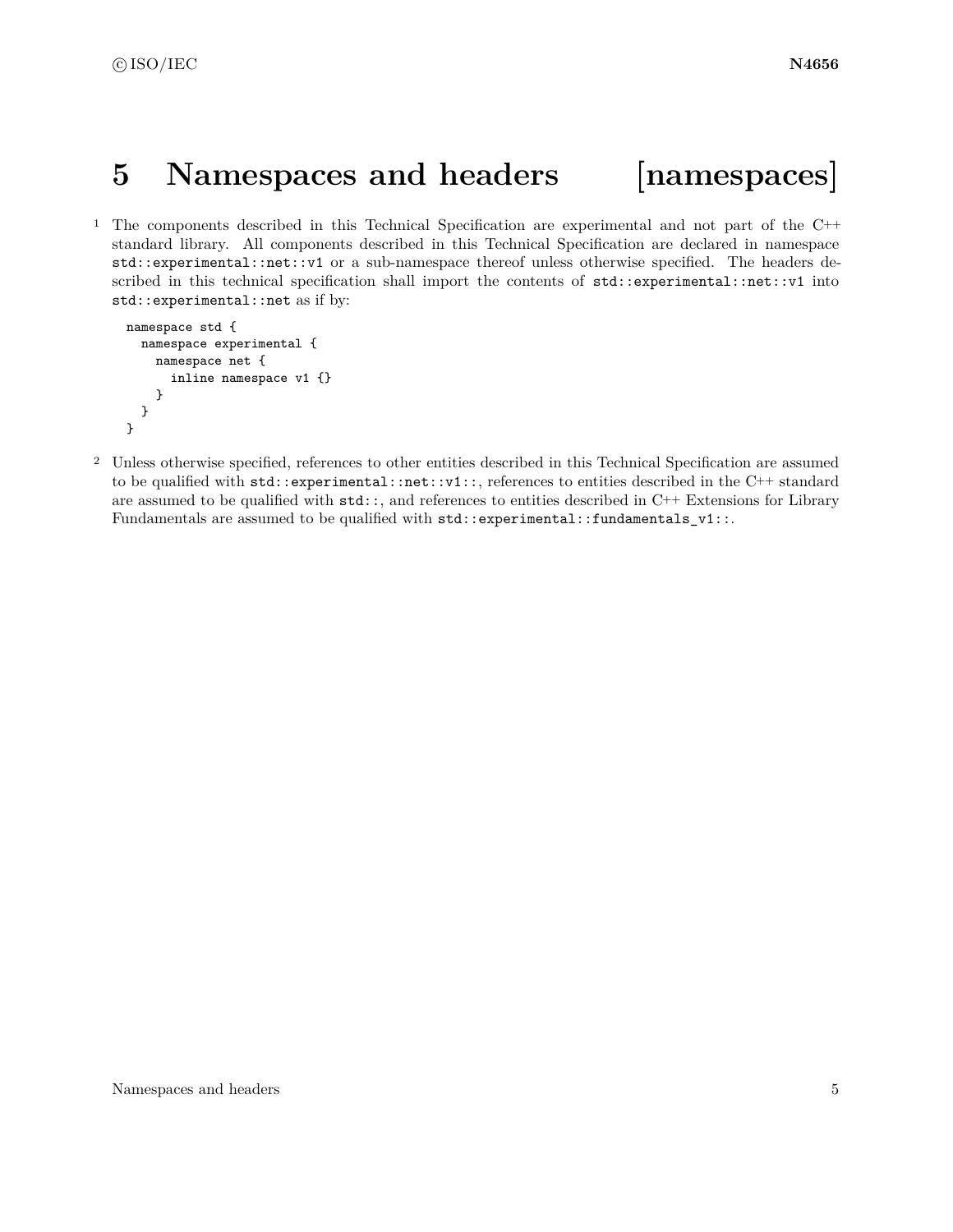## <span id="page-12-0"></span>**6 Future plans (Informative) [plans]**

- <sup>1</sup> This section describes tentative plans for future versions of this technical specification and plans for moving content into future versions of the C++ Standard.
- <sup>2</sup> The C++ committee may release new versions of this technical specification, containing networking library extensions we hope to add to a near-future version of the C++ Standard. Future versions will define their contents in std::experimental::net::v2, std::experimental::net::v3, etc., with the most recent implemented version inlined into std::experimental::net.
- <sup>3</sup> When an extension defined in this or a future version of this technical specification represents enough existing practice, it will be moved into the next version of the C++ Standard by replacing the experimental::net::vN segment of its namespace with net, and by removing the experimental/ prefix from its header's path.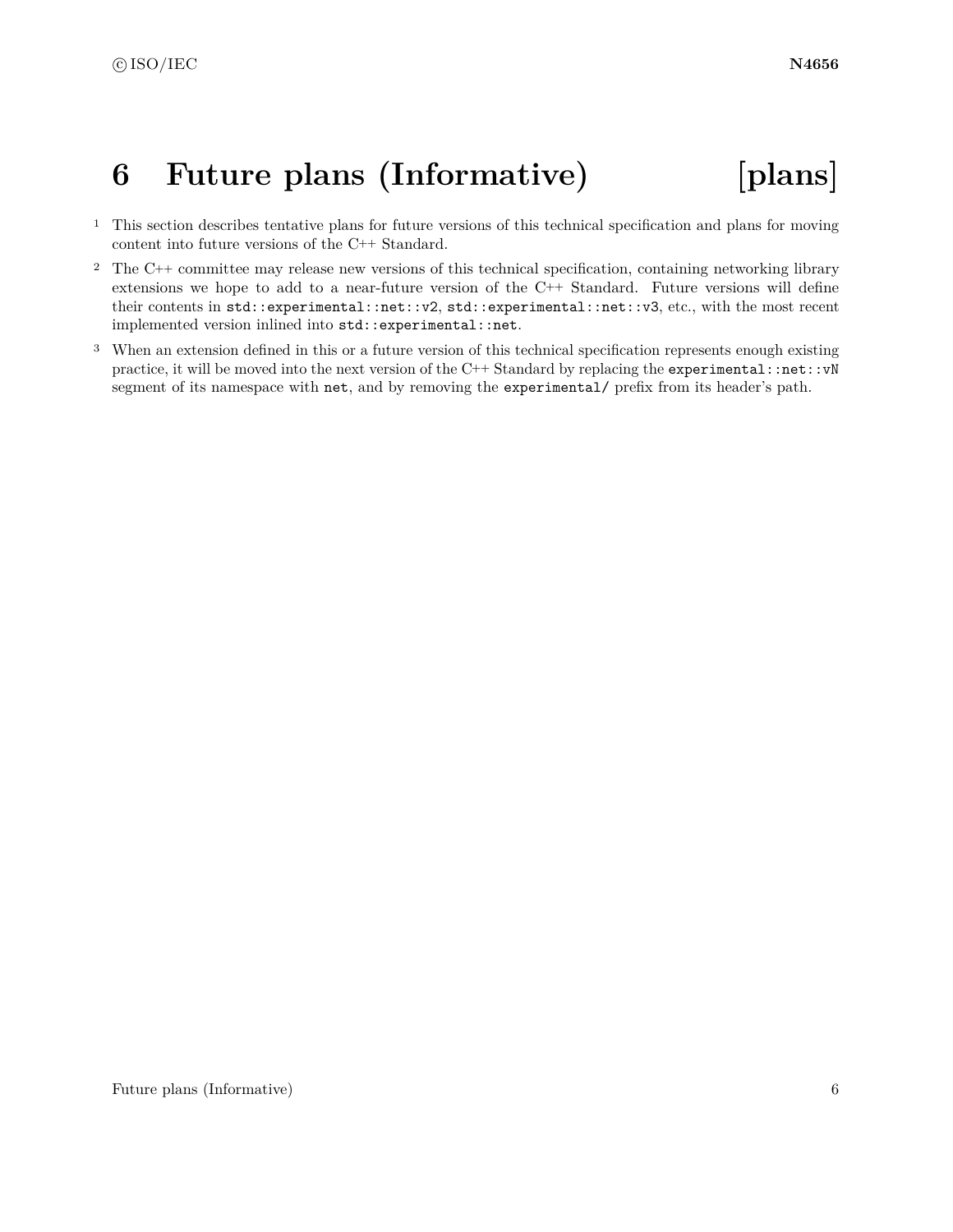## <span id="page-13-0"></span>**7 Feature test macros (Informative) [feature.test]**

- <sup>1</sup> These macros allow users to determine which version of this Technical Specification is supported by the headers defined by the specification. All headers in this Technical Specification shall define the \_\_cpp\_lib\_ experimental\_net feature test macro in Table [1.](#page-13-1)
- <sup>2</sup> If an implementation supplies all of the conditionally-supported features specified in [4.1.2,](#page-10-3) all headers in this Technical Specification shall additionally define the \_\_cpp\_lib\_experimental\_net\_extensible feature test macro.

<span id="page-13-1"></span>

| Table 1 | Feature-test $macro(s)$ |  |  |
|---------|-------------------------|--|--|
|         |                         |  |  |

| Macro name                                   | Value  |
|----------------------------------------------|--------|
| cpp lib experimental net                     | 201602 |
| __cpp_lib_experimental_net_extensible 201602 |        |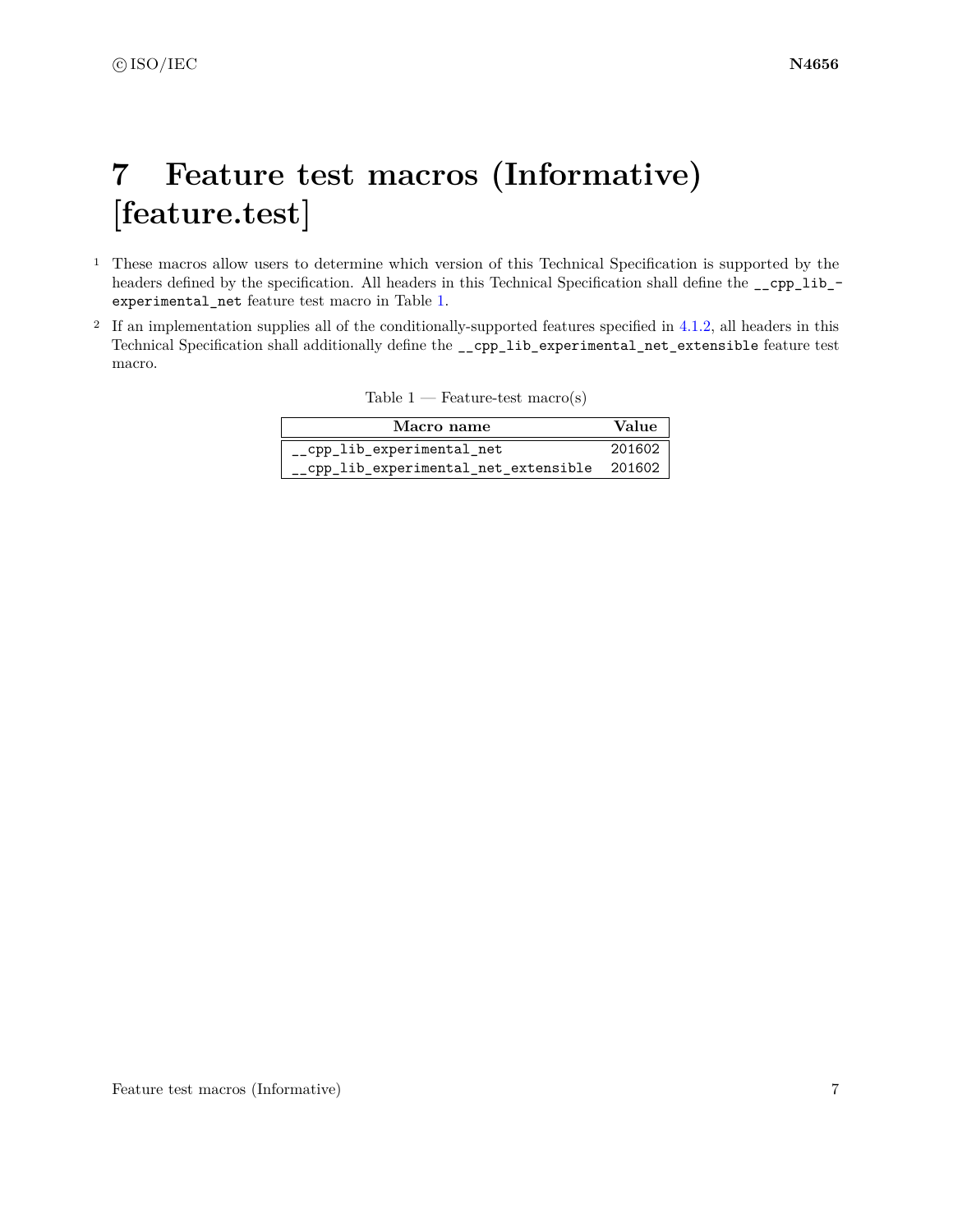## <span id="page-14-0"></span>**8 Method of description (Informative) [description]**

<sup>1</sup> This sub-clause describes the conventions used to specify this Technical Specification, in addition to those conventions specified in C++Std [description].

### <span id="page-14-1"></span>**8.1 Structure of each clause [structure] [structure]**

### **8.1.1** Detailed specifications **and intervals** [structure.specifications]

- <sup>1</sup> In addition to the elements defined in C++Std [structure.specifications], descriptions of function semantics contain the following elements (as appropriate):
- (1.1) *Completion signature:* if the function initiates an asynchronous operation, specifies the signature of a completion handler used to receive the result of the operation.

### <span id="page-14-2"></span>**8.2 Other conventions b 1 b 1 conventions [conventions**]

### **8.2.1** Nested classes **and a set of the set of the set of the set of the set of the set of the set of the set of the set of the set of the set of the set of the set of the set of the set of the set of the set of the set o**

<sup>1</sup> Several classes defined in this Technical Specification are nested classes. For a specified nested class A::B, an implementation is permitted to define A::B as a synonym for a class with equivalent functionality to class A::B. [ *Note:* When A::B is a synonym for another type A shall provide a nested type B, to emulate the injected class name. *— end note* ]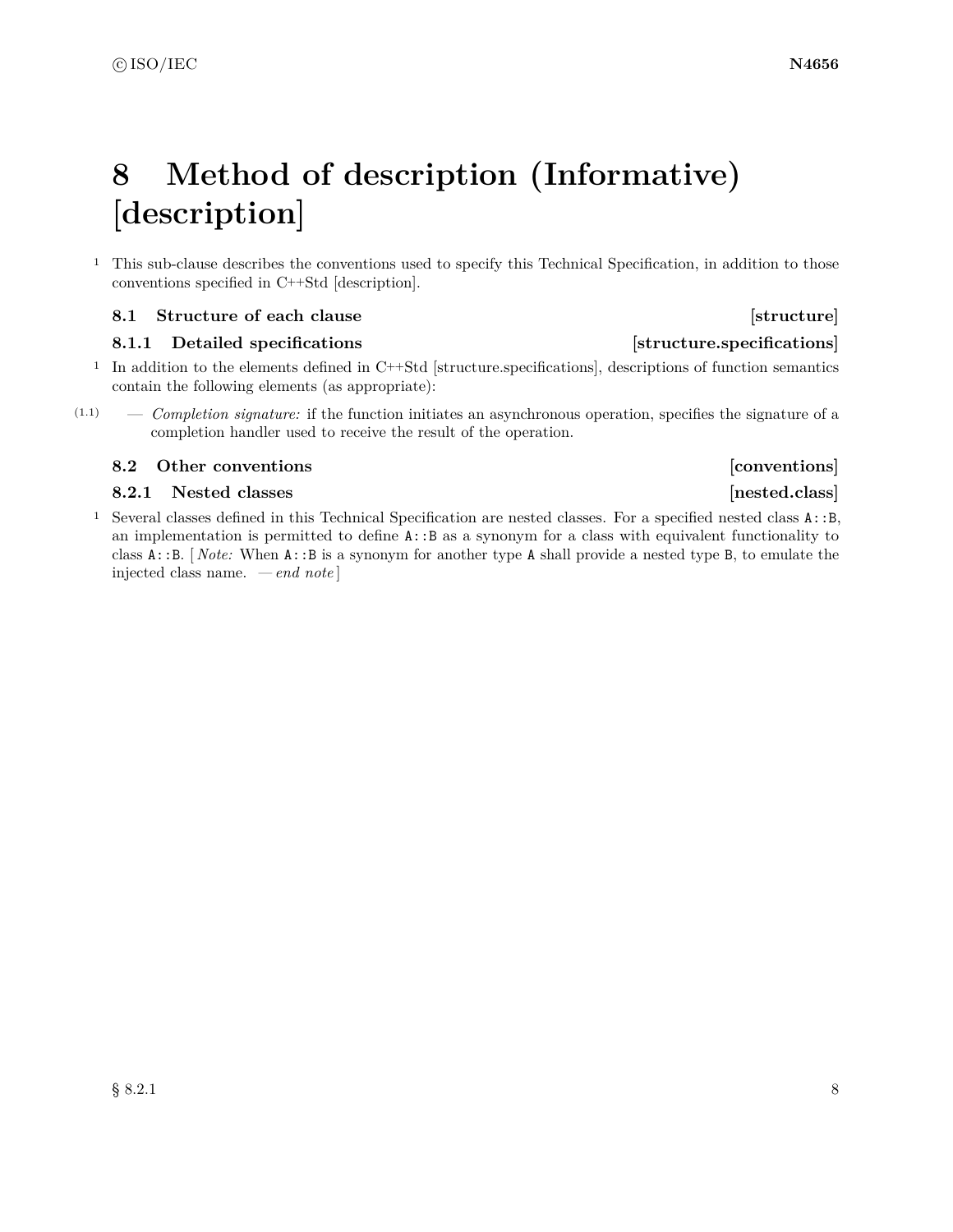## <span id="page-15-0"></span>**9 Error reporting [err.report]**

### <span id="page-15-1"></span>**9.1 Synchronous operations [err.report.sync]**

<sup>1</sup> Most synchronous network library functions provide two overloads, one that throws an exception to report system errors, and another that sets an error\_code (C++Std [syserr]).

[ *Note:* This supports two common use cases:

- $(1.1)$  Uses where system errors are truly exceptional and indicate a serious failure. Throwing an exception is the most appropriate response.
- (1.2) Uses where system errors are routine and do not necessarily represent failure. Returning an error code is the most appropriate response. This allows application specific error handling, including simply ignoring the error.

*— end note* ]

- <sup>2</sup> Functions not having an argument of type error\_code& report errors as follows, unless otherwise specified:
- (2.1) When a call by the implementation to an operating system or other underlying API results in an error that prevents the function from meeting its specifications, the function exits via an exception of a type that would match a handler of type system\_error.
- (2.2) Destructors throw nothing.
- <sup>3</sup> Functions having an argument of type error\_code& report errors as follows, unless otherwise specified:
- (3.1) If a call by the implementation to an operating system or other underlying API results in an error that prevents the function from meeting its specifications, the error\_code& argument ec is set as appropriate for the specific error. Otherwise, the ec argument is set such that !ec is true.
	- <sup>4</sup> Where a function is specified as two overloads, with and without an argument of type error\_code&:

*R f* (*A1* a1, *A2* a2, ..., *AN* aN); *R f* (*A1* a1, *A2* a2, ..., *AN* aN, error\_code& ec);

<sup>5</sup> then, when R is non-void, the effects of the first overload are as if:

```
error code ec;
R r(f (a1, a2, ..., aN, ec));
if (ec) throw system_error(ec, S);
return r;
```
<sup>6</sup> otherwise, when R is void, the effects of the first overload are as if:

```
error_code ec;
f (a1, a2, ..., aN, ec);
if (ec) throw system_error(ec, S);
```
- <sup>7</sup> except that the type thrown may differ as specified above. S is an NTBS indicating where the exception was thrown. [*Note:* A possible value for  $S$  is  $\text{__func__}.$  *— end note*]
- <sup>8</sup> For both overloads, failure to allocate storage is reported by throwing an exception as described in the C++ standard (C++Std [res.on.exception.handling]).
- <sup>9</sup> In this Technical Specification, when a type requirement is specified using two function call expressions *f*, with and without an argument ec of type error\_code:

 $\S~9.1$  9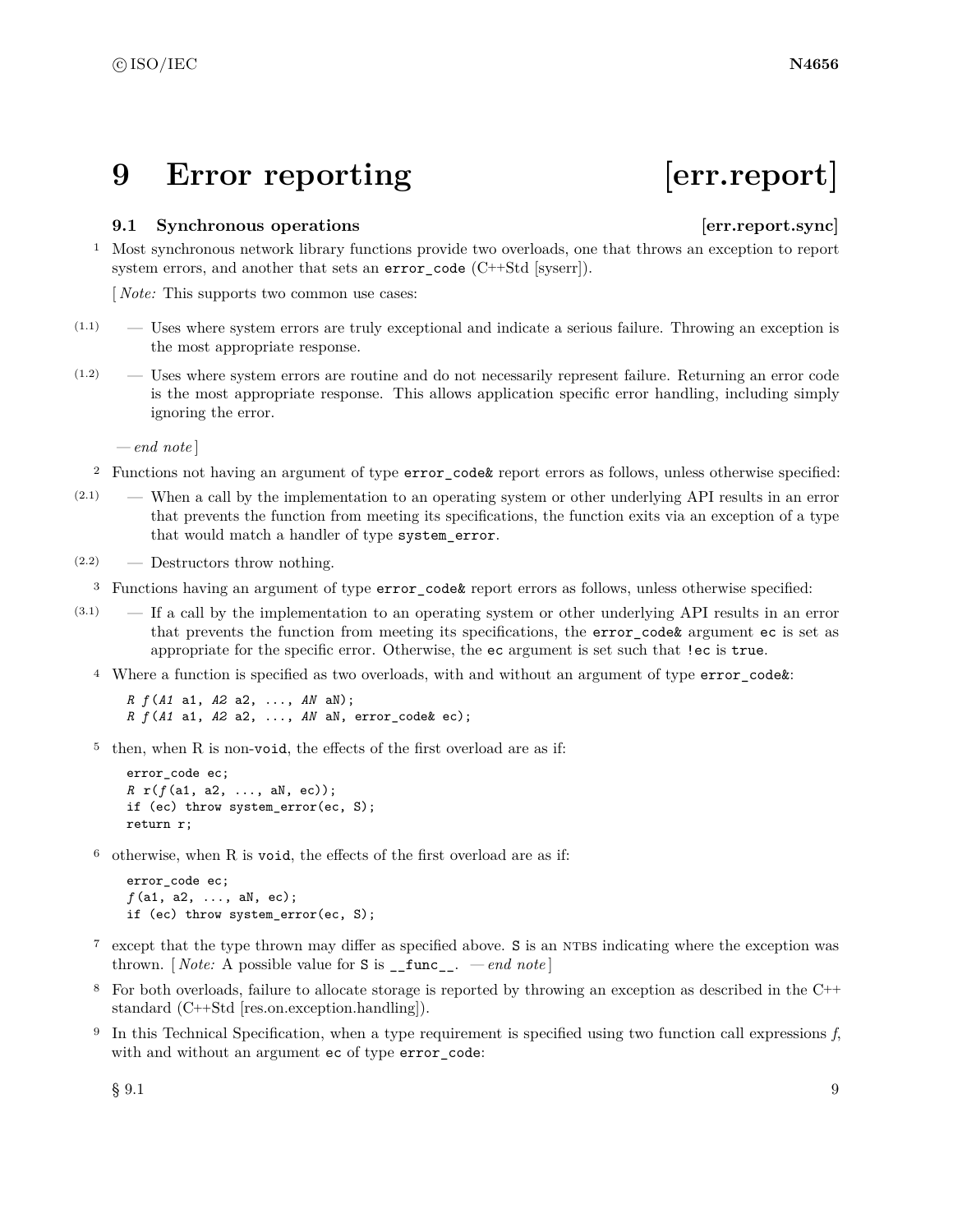*f* (a1, a2, ..., aN) *f* (a1, a2, ..., aN, ec)

then the effects of the first call expression of *f* shall be as described for the first overload above.

### <span id="page-16-0"></span>**9.2** Asynchronous operations **because the example of the example of the example of the example of the example of the example of the example of the example of the example of the example of the example of the example of the**

- <sup>1</sup> Asynchronous network library functions in this Technical Specification are identified by having the prefix async— and take a completion handler [13.2.7.2.](#page-30-0) These asynchronous operations report errors as follows:
- $(1.1)$  If a call by the implementation to an operating system or other underlying API results in an error that prevents the asynchronous operation from meeting its specifications, the completion handler is invoked with an error code value ec that is set as appropriate for the specific error. Otherwise, the error\_code value ec is set such that !ec is true.
- (1.2) Asynchronous operations shall not fail with an error condition that indicates interruption of an operating system or underlying API by a signal. [ *Note:* Such as POSIX error number EINTR *— end* note | Asynchronous operations shall not fail with any error condition associated with non-blocking operations. [ *Note:* Such as POSIX error numbers EWOULDBLOCK, EAGAIN, or EINPROGRESS; Windows error numbers WSAEWOULDBLOCK or WSAEINPROGRESS *— end note* ]
	- <sup>2</sup> In this Technical Specification, when a type requirement is specified as a call to a function or member function having the prefix  $\text{async}$ , then the function shall satisfy the error reporting requirements described above.

### <span id="page-16-1"></span>**9.3 Error conditions example 1 example 1 example 1 example 1 example 1 example 1 example 1 example 1 example 1 example 1 example 1 example 1 example 1 example 1 example 1 example 1 exampl**

- <sup>1</sup> Unless otherwise specified, when the behavior of a synchronous or asynchronous operation is defined "as if" implemented by a POSIX function, the error\_code produced by the function shall meet the following requirements:
- $(1.1)$  If the failure condition is one that is listed by POSIX for that function, the error\_code shall compare equal to the error's corresponding enum class errc  $(C++Std$  [syserr]) or enum class resolver errc [\(21.3\)](#page-179-0) constant.
- $(1.2)$  Otherwise, the error code shall be set to an implementation-defined value that reflects the underlying operating system error.
	- <sup>2</sup> [ *Example:* The POSIX specification for shutdown lists EBADF as one of its possible errors. If a function that is specified "as if" implemented by shutdown fails with EBADF then the following condition holds for the error\_code value ec: ec == errc::bad\_file\_descriptor *— end example* ]
	- <sup>3</sup> When the description of a function contains the element Error conditions, this lists conditions where the operation may fail. The conditions are listed, together with a suitable explanation, as enum class constants. Unless otherwise specified, this list is a subset of the failure conditions associated with the function.

### <span id="page-16-2"></span>**9.4 Suppression of signals example 1 example 1 example 1 example 1 example 1 example 1 example 1 example 1 example 1 example 1 example 1 example 1 example 1 example 1 example 1 example 1**

<sup>1</sup> Some POSIX functions referred to in this Technical Specification may report errors by raising a SIGPIPE signal. Where a synchronous or asynchronous operation is specified in terms of these POSIX functions, the generation of SIGPIPE is suppressed and an error condition corresponding to POSIX EPIPE is produced instead.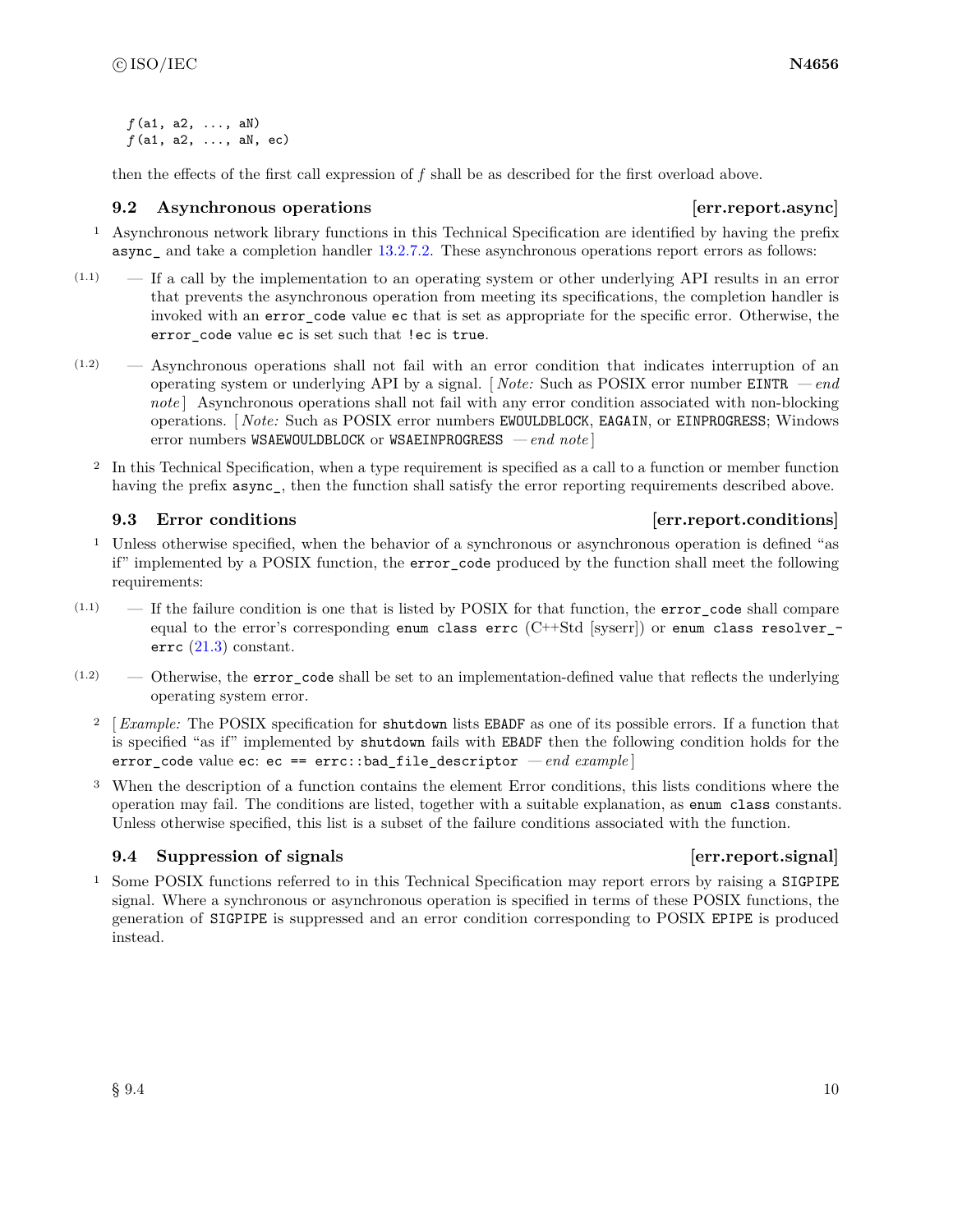## <span id="page-17-0"></span>**10 Library summary [summary]**

<span id="page-17-1"></span>

| Clause                       | Header(s)                                   |
|------------------------------|---------------------------------------------|
| Convenience header $(11)$    | <experimental net=""></experimental>        |
| Forward declarations (12)    | <experimental netfwd=""></experimental>     |
| Asynchronous model (13)      | <experimental executor=""></experimental>   |
| Basic I/O services $(14)$    | <experimental io_context=""></experimental> |
| Timers $(15)$                | <experimental timer=""></experimental>      |
| Buffers $(16)$               | <experimental buffer=""></experimental>     |
| Buffer-oriented streams (17) |                                             |
| Sockets $(18)$               | <experimental socket=""></experimental>     |
| Socket iostreams $(19)$      |                                             |
| Socket algorithms $(20)$     |                                             |
| Internet protocol $(21)$     | <experimental internet=""></experimental>   |

| Table $2$ — Networking library summary |  |  |
|----------------------------------------|--|--|
|----------------------------------------|--|--|

<sup>1</sup> Throughout this Technical Specification, the names of the template parameters are used to express type requirements, as listed in Table [3.](#page-17-2)

<span id="page-17-2"></span>

| template parameter name | type requirements                                    |
|-------------------------|------------------------------------------------------|
| AcceptableProtocol      | acceptable protocol (18.2.7)                         |
| Allocator               | C++Std allocator.requirements                        |
| AsyncReadStream         | buffer-oriented asynchronous read stream $(17.1.2)$  |
| AsyncWriteStream        | buffer-oriented asynchronous write stream $(17.1.4)$ |
| Clock                   | $C++Std$ [time.clock.req]                            |
| CompletionCondition     | completion condition $(17.1.5)$                      |
| CompletionToken         | completion token $(13.2.7.2)$                        |
| ConnectCondition        | connect condition $(18.2.13)$                        |
| ConstBufferSequence     | constant buffer sequence $(16.2.2)$                  |
| DynamicBuffer           | dynamic buffer $(16.2.3)$                            |
| EndpointSequence        | endpoint sequence $(18.2.5)$                         |
| ExecutionContext        | execution context $(13.2.3)$                         |
| Executor                | executor $(13.2.2)$                                  |
| GettableSocketOption    | gettable socket option $(18.2.8)$                    |
| InternetProtocol        | Internet protocol $(21.2.1)$                         |
| <b>IoControlCommand</b> | $I/O$ control command $(18.2.12)$                    |
| MutableBufferSequence   | mutable buffer sequence $(16.2.1)$                   |
| ProtoAllocator          | proto-allocator $(13.2.1)$                           |
| Protocol                | protocol $(18.2.6)$                                  |
| Service                 | service $(13.2.4)$                                   |
| SettableSocketOption    | settable socket option $(18.2.9)$                    |
| Signature               | signature $(13.2.5)$                                 |

Table 3 — Template parameters and type requirements

Library summary 11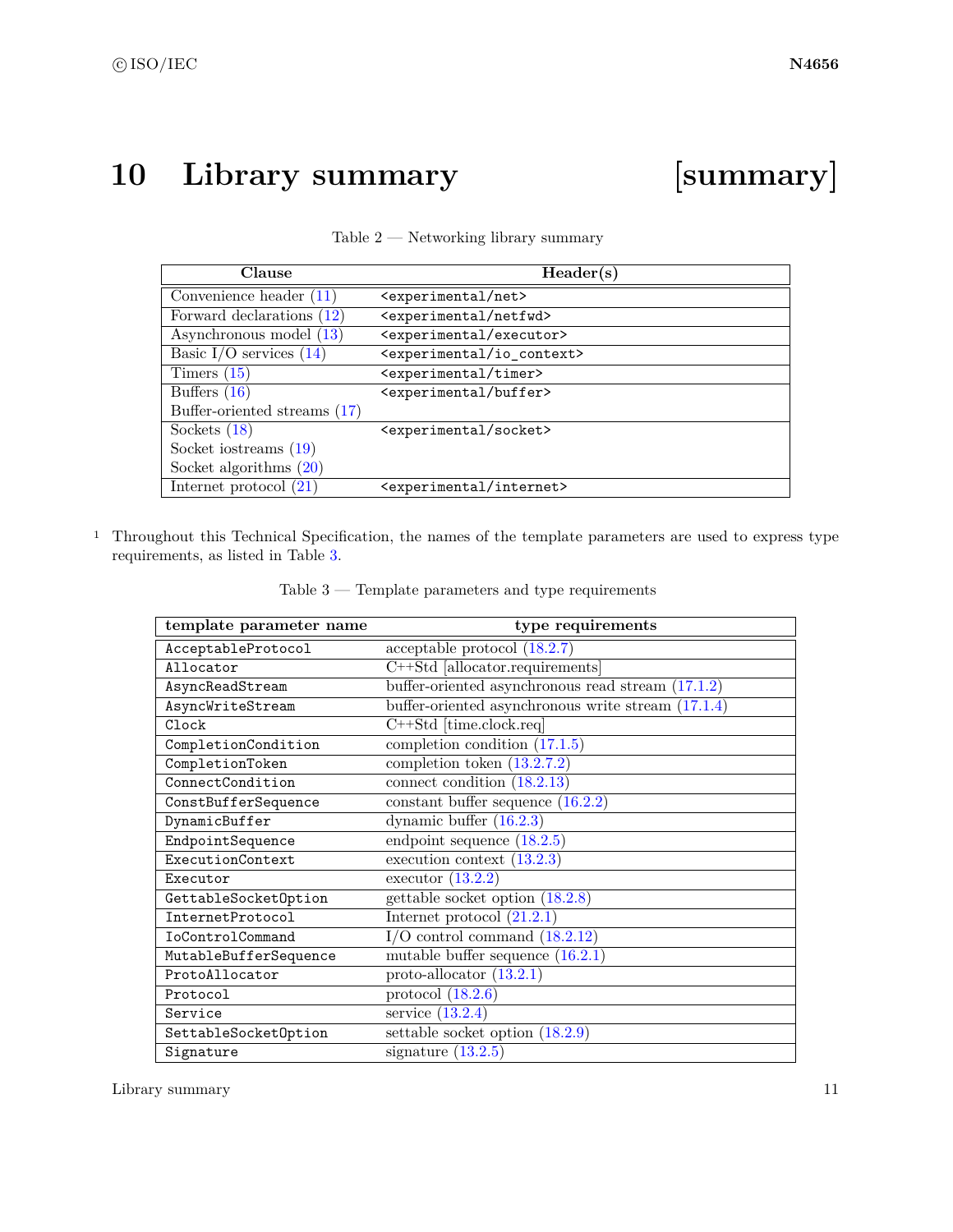| template parameter name | type requirements                                   |
|-------------------------|-----------------------------------------------------|
| SyncReadStream          | buffer-oriented synchronous read stream $(17.1.1)$  |
| SyncWriteStream         | buffer-oriented synchronous write stream $(17.1.3)$ |
| WaitTraits              | wait traits $(15.2.1)$                              |

|  |  |  |  |  | Table $3$ — Template parameters and type requirements (continued) |  |  |
|--|--|--|--|--|-------------------------------------------------------------------|--|--|
|--|--|--|--|--|-------------------------------------------------------------------|--|--|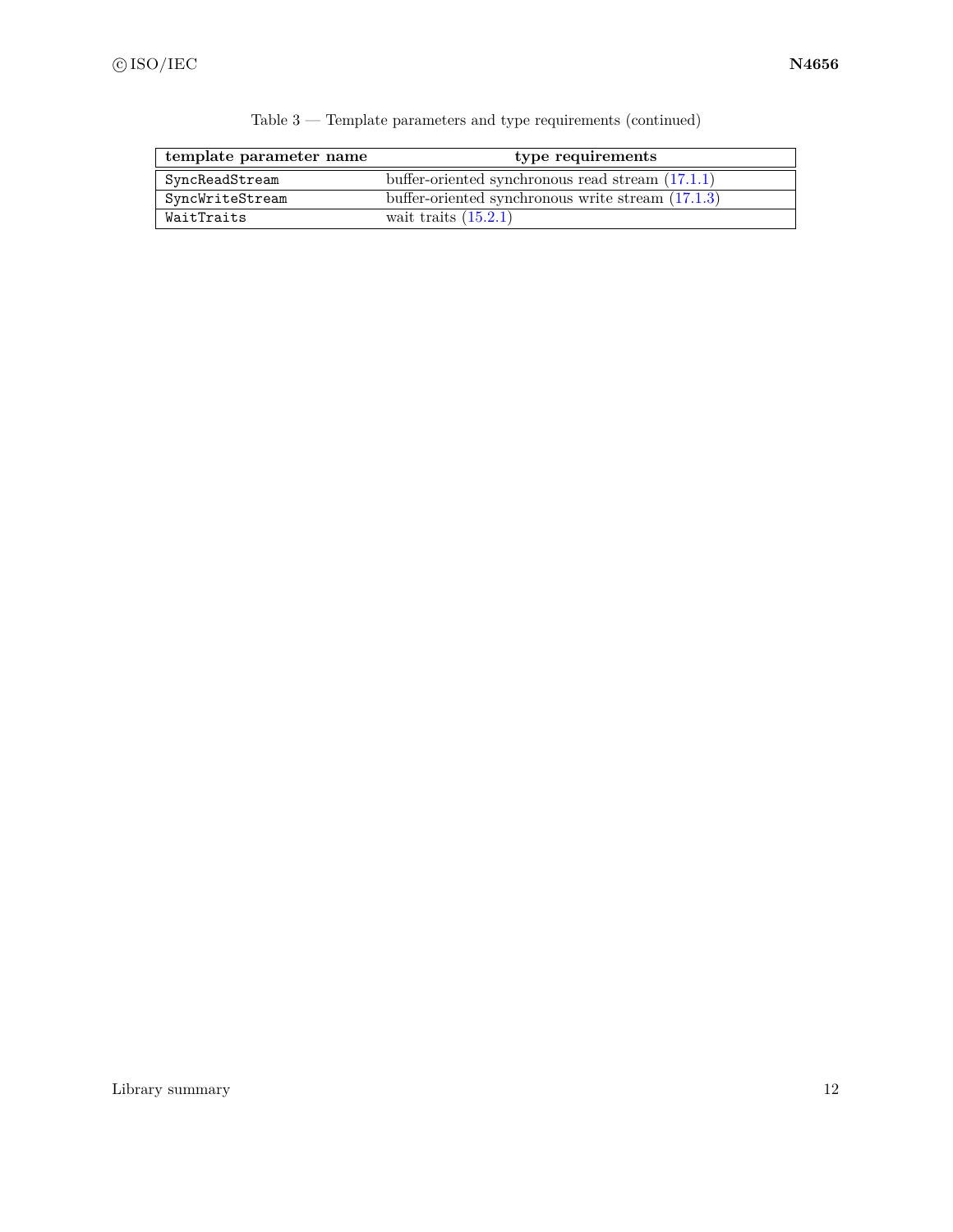## <span id="page-19-0"></span>11 Convenience header [convenience.hdr]

<span id="page-19-1"></span>**11.1 Header <experimental/net> synopsis [convenience.hdr.synop]**

```
#include <experimental/executor>
#include <experimental/io_context>
#include <experimental/timer>
#include <experimental/buffer>
#include <experimental/socket>
#include <experimental/internet>
```
<sup>1</sup> [*Note:* This header is provided as a convenience for programs so that they may access all networking facilities via a single, self-contained #include. *— end note* ]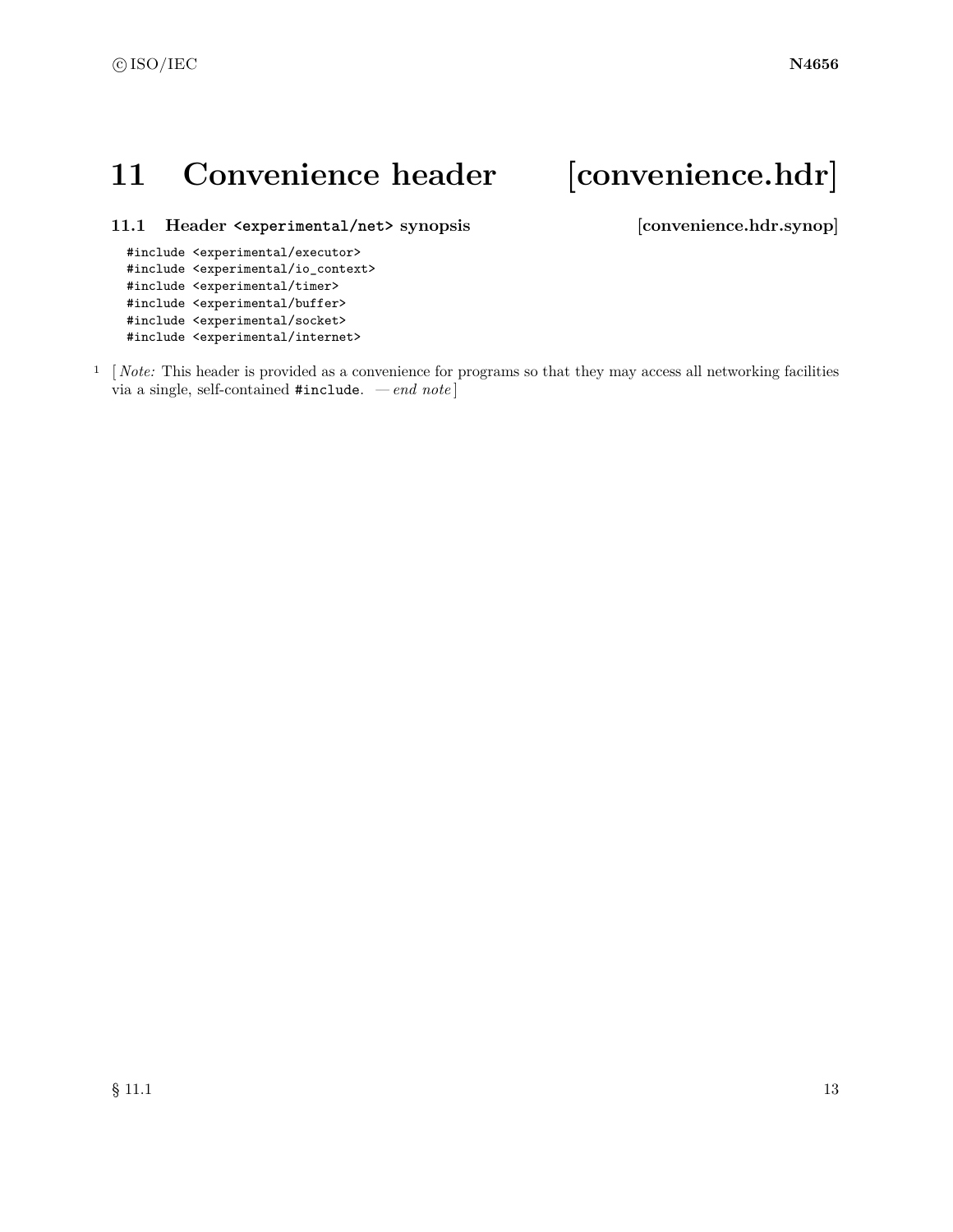## <span id="page-20-0"></span>12 Forward declarations [fwd.decl]

<span id="page-20-1"></span>**12.1 Header <experimental/netfwd> synopsis [fwd.decl.synop]**

namespace std { namespace experimental { namespace net { inline namespace v1 { class execution\_context; template<class T, class Executor> class executor\_binder; template<class Executor> class executor\_work\_guard; class system\_executor; class executor; template<class Executor> class strand; class io\_context; template<class Clock> struct wait\_traits; template<class Clock, class WaitTraits = wait\_traits<Clock>> class basic\_waitable\_timer; using system\_timer = basic\_waitable\_timer<chrono::system\_clock>; using steady\_timer = basic\_waitable\_timer<chrono::steady\_clock>; using high\_resolution\_timer = basic\_waitable\_timer<chrono::high\_resolution\_clock>; template<class Protocol> class basic\_socket; template<class Protocol> class basic\_datagram\_socket; template<class Protocol> class basic\_stream\_socket; template<class Protocol> class basic\_socket\_acceptor; template<class Protocol, class Clock = chrono::steady\_clock, class WaitTraits = wait\_traits<Clock>> class basic\_socket\_streambuf; template<class Protocol, class Clock = chrono::steady\_clock, class WaitTraits = wait\_traits<Clock>> class basic\_socket\_iostream; namespace ip { class address; class address\_v4; class address\_v6; template<class Address> class basic\_address\_iterator; using address\_v4\_iterator = basic\_address\_iterator<address\_v4>;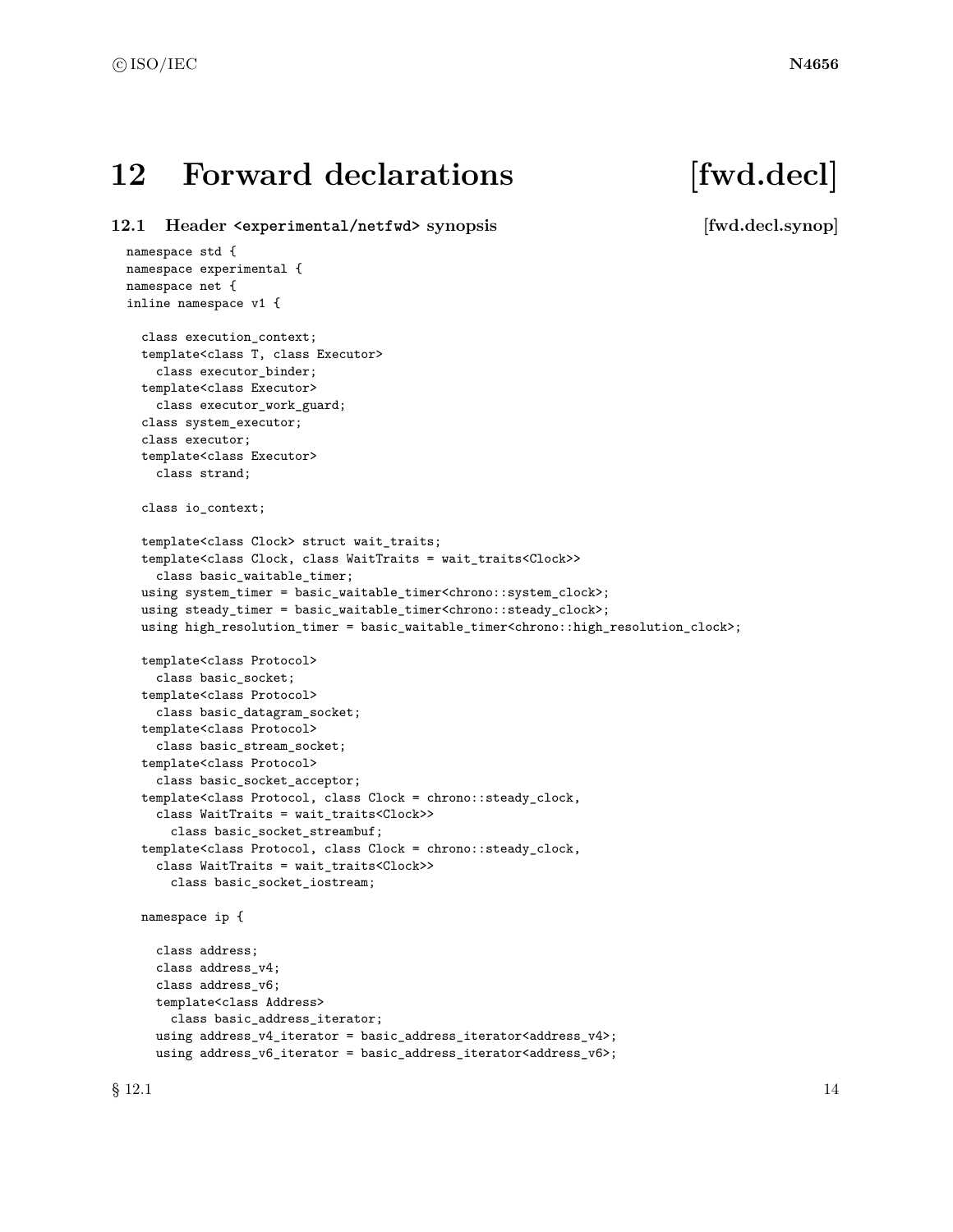```
template<class Address>
      class basic_address_range;
    using address_v4_range = basic_address_range<address_v4>;
    using address_v6_range = basic_address_range<address_v6>;
    class network_v4;
    class network_v6;
    template<class InternetProtocol>
      class basic_endpoint;
    template<class InternetProtocol>
      class basic_resolver_entry;
    template<class InternetProtocol>
      class basic_resolver_results;
    template<class InternetProtocol>
      class basic_resolver;
    class tcp;
    class udp;
  } // namespace ip
} // inline namespace v1
} // namespace net
} // namespace experimental
} // namespace std
```
<sup>1</sup> Default template arguments are described as appearing both in  $\text{Setwd}$  and in the synopsis of other headers but it is well-formed to include both  $\langle \text{netfwd} \rangle$  and one or more of the other headers. [*Note:* It is the implementation's responsibility to implement headers so that including  $\langle \text{netfwd} \rangle$  and other headers does not violate the rules about multiple occurrences of default arguments. *— end note* ]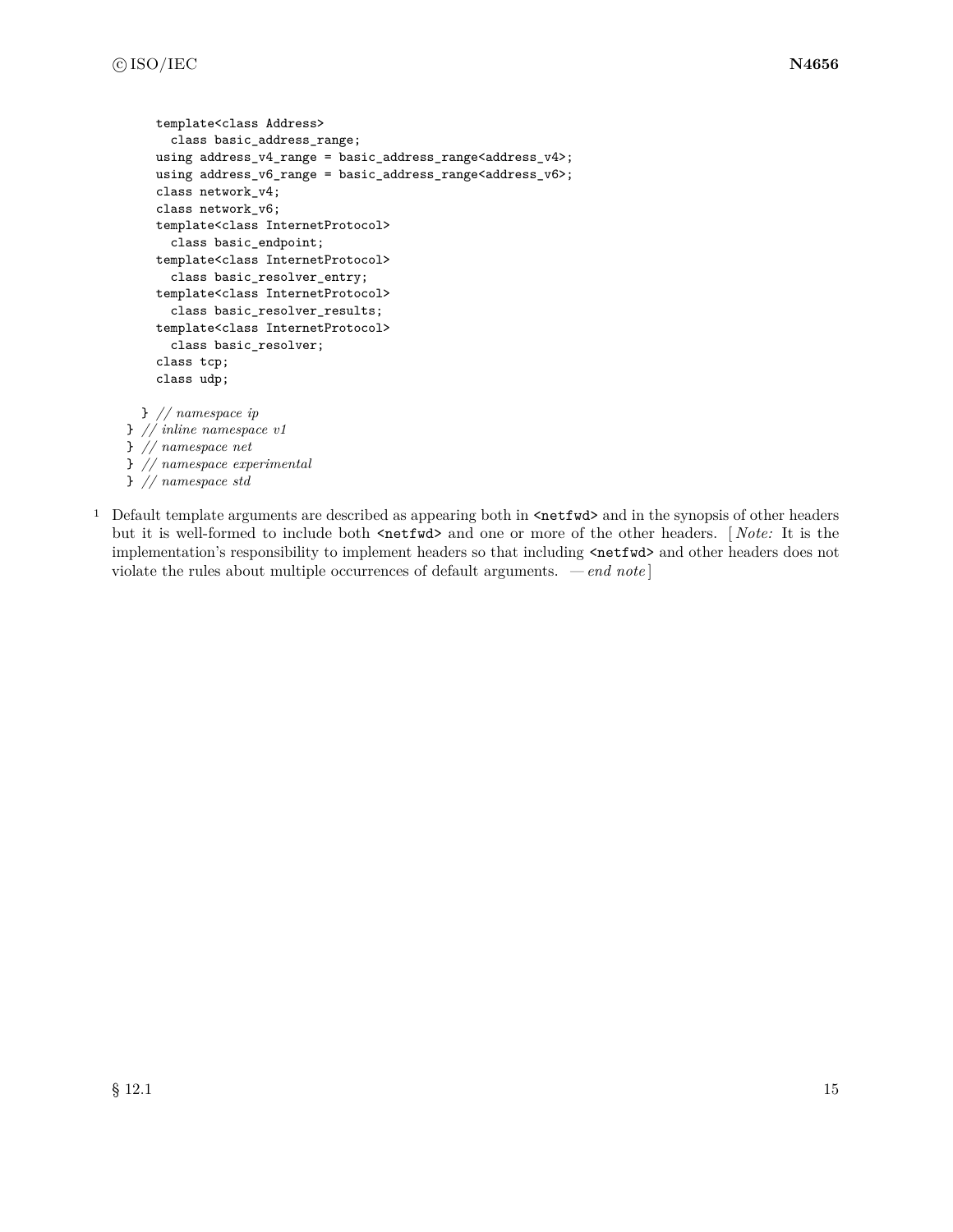## <span id="page-22-0"></span>**13 Asynchronous model [async]**

```
13.1 Header <experimental/executor> synopsis [async.synop]
 namespace std {
 namespace experimental {
 namespace net {
 inline namespace v1 {
   template<class CompletionToken, class Signature>
     class async_result;
   template<class CompletionToken, class Signature>
     struct async_completion;
   template<class T, class ProtoAllocator = allocator<void>>
     struct associated_allocator;
   template<class T, class ProtoAllocator = allocator<void>>
     using associated_allocator_t = typename associated_allocator<T, ProtoAllocator>::type;
   // get_associated_allocator:
   template<class T>
     associated_allocator_t<T> get_associated_allocator(const T& t) noexcept;
   template<class T, class ProtoAllocator>
     associated_allocator_t<T, ProtoAllocator>
       get_associated_allocator(const T& t, const ProtoAllocator& a) noexcept;
   enum class fork_event {
     prepare,
     parent,
   class execution_context;
   class service_already_exists;
   template<class Service> Service& use_service(execution_context& ctx);
   template<class Service, class... Args> Service&
     make_service(execution_context& ctx, Args&&... args);
   template<class Service> bool has_service(execution_context& ctx) noexcept;
   template<class T> struct is_executor;
   template<class T>
     constexpr bool is_executor_v = is_executor<T>::value;
```

```
struct executor_arg_t { };
constexpr executor_arg_t executor_arg = executor_arg_t();
```
child };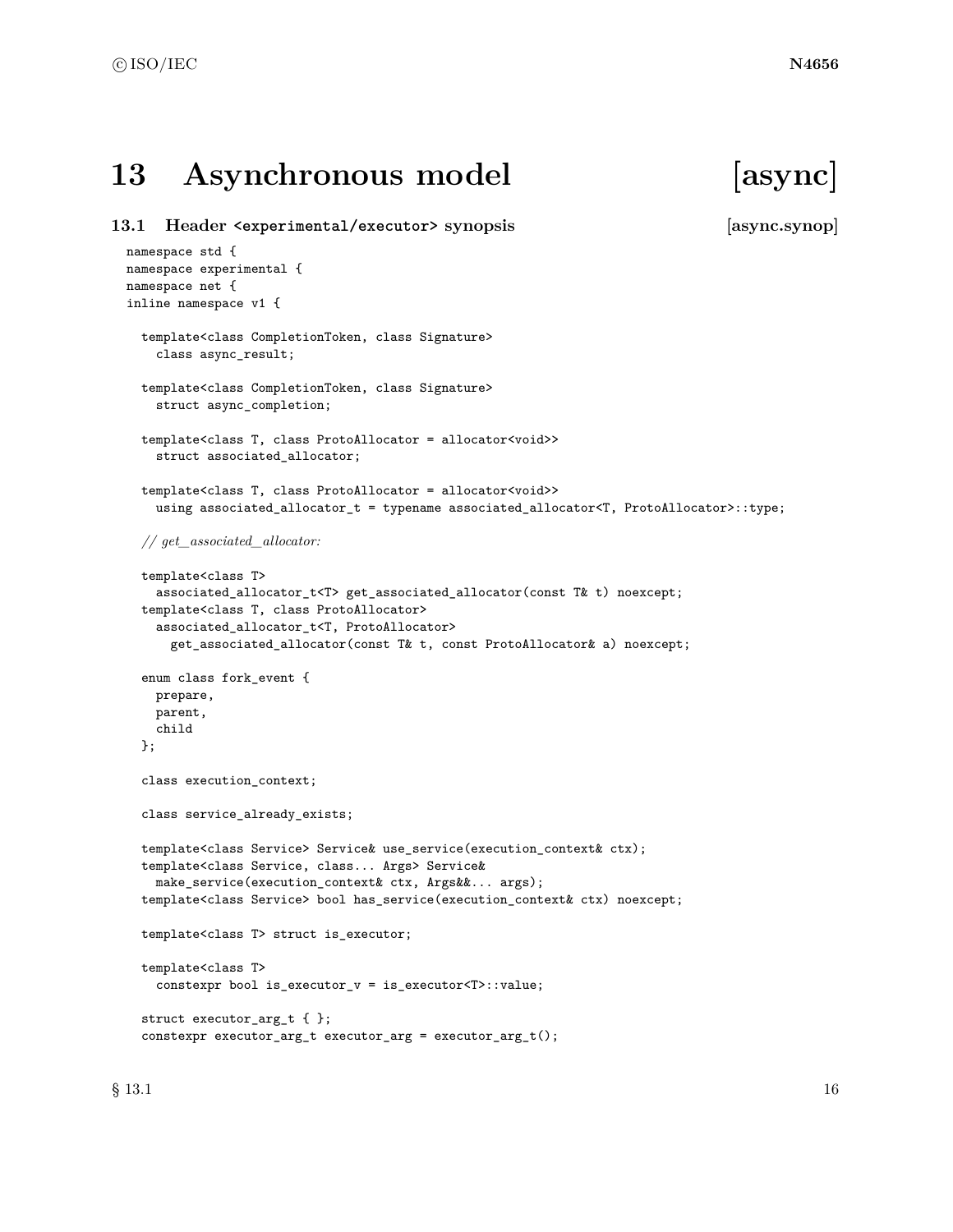```
template<class T, class Executor> struct uses executor;
template<class T, class Executor>
  constexpr bool uses_executor_v = uses_executor<T, Executor>::value;
template<class T, class Executor = system_executor>
  struct associated_executor;
template<class T, class Executor = system_executor>
  using associated_executor_t = typename associated_executor<T, Executor>::type;
// get_associated_executor:
template<class T>
  associated_executor_t<T> get_associated_executor(const T& t) noexcept;
template<class T, class Executor>
  associated_executor_t<T, Executor>
    get_associated_executor(const T& t, const Executor& ex) noexcept;
template<class T, class ExecutionContext>
  associated_executor_t<T, typename ExecutionContext::executor_type>
    get_associated_executor(const T& t, ExecutionContext& ctx) noexcept;
template<class T, class Executor>
  class executor_binder;
template<class T, class Executor, class Signature>
  class async_result<executor_binder<T, Executor>, Signature>;
template<class T, class Executor, class ProtoAllocator>
  struct associated_allocator<executor_binder<T, Executor>, ProtoAllocator>;
template<class T, class Executor, class Executor1>
  struct associated_executor<executor_binder<T, Executor>, Executor1>;
// bind_executor:
template<class Executor, class T>
  executor_binder<decay_t<T>, Executor>
    bind_executor(const Executor& ex, T&& t);
template<class ExecutionContext, class T>
  executor_binder<decay_t<T>, typename ExecutionContext::executor_type>
    bind_executor(ExecutionContext& ctx, T&& t);
template<class Executor>
  class executor_work_guard;
// make_work_guard:
template<class Executor>
  executor_work_guard<Executor>
    make_work_guard(const Executor& ex);
template<class ExecutionContext>
  executor_work_guard<typename ExecutionContext::executor_type>
    make_work_guard(ExecutionContext& ctx);
template<class T>
```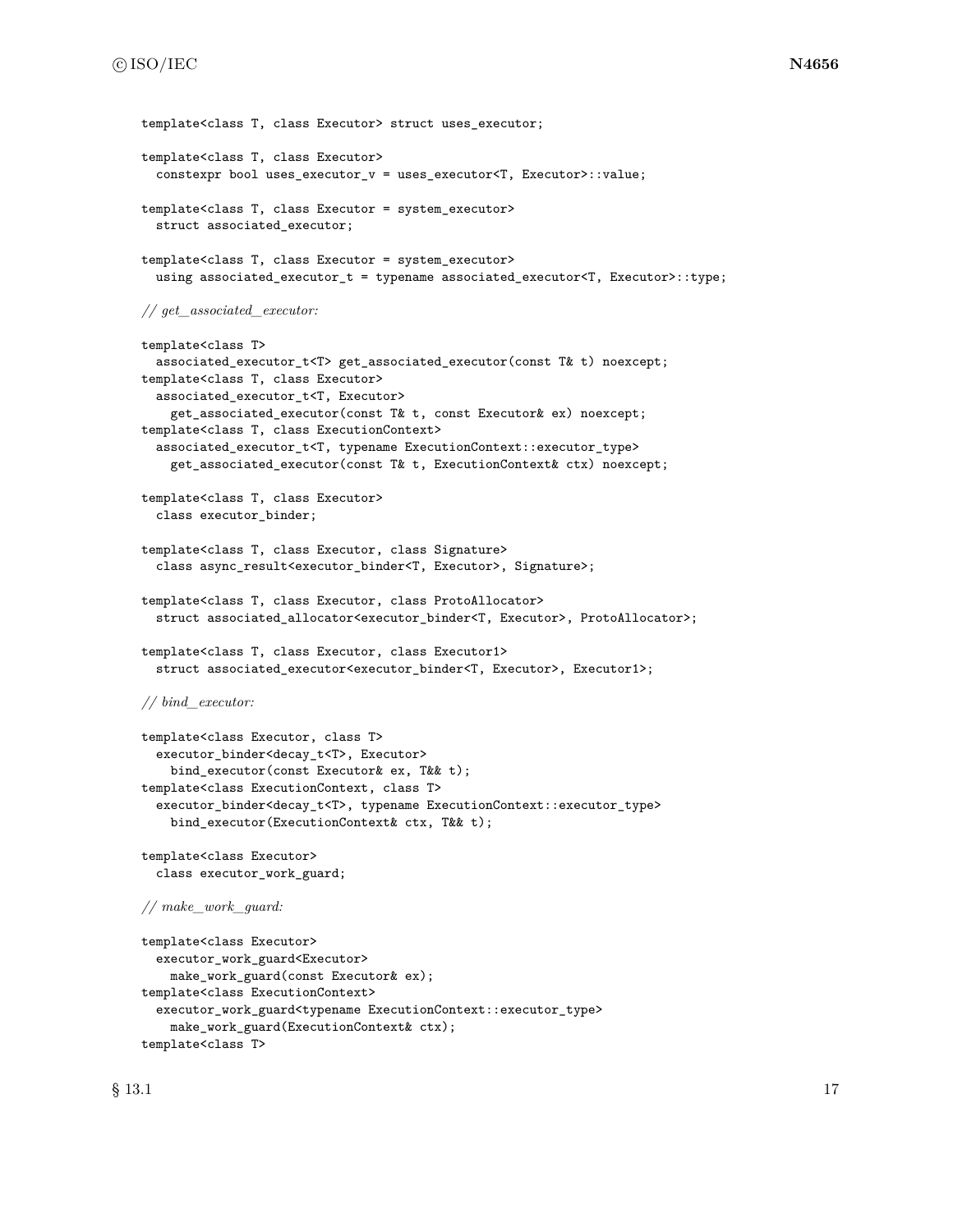```
executor work guard<associated executor t<T>>
    make_work_guard(const T& t);
template<class T, class U>
  auto make_work_guard(const T& t, U&& u)
    -> decltype(make_work_guard(get_associated_executor(t, forward<U>(u))));
class system_executor;
class system_context;
bool operator==(const system_executor&, const system_executor&);
bool operator!=(const system_executor&, const system_executor&);
class bad_executor;
class executor;
bool operator==(const executor& a, const executor& b) noexcept;
bool operator==(const executor& e, nullptr_t) noexcept;
bool operator==(nullptr_t, const executor& e) noexcept;
bool operator!=(const executor& a, const executor& b) noexcept;
bool operator!=(const executor& e, nullptr_t) noexcept;
bool operator!=(nullptr_t, const executor& e) noexcept;
// dispatch:
template<class CompletionToken>
  DEDUCED dispatch(CompletionToken&& token);
template<class Executor, class CompletionToken>
  DEDUCED dispatch(const Executor& ex, CompletionToken&& token);
template<class ExecutionContext, class CompletionToken>
  DEDUCED dispatch(ExecutionContext& ctx, CompletionToken&& token);
// post:
template<class CompletionToken>
  DEDUCED post(CompletionToken&& token);
template<class Executor, class CompletionToken>
  DEDUCED post(const Executor& ex, CompletionToken&& token);
template<class ExecutionContext, class CompletionToken>
  DEDUCED post(ExecutionContext& ctx, CompletionToken&& token);
// defer:
template<class CompletionToken>
  DEDUCED defer(CompletionToken&& token);
template<class Executor, class CompletionToken>
  DEDUCED defer(const Executor& ex, CompletionToken&& token);
template<class ExecutionContext, class CompletionToken>
  DEDUCED defer(ExecutionContext& ctx, CompletionToken&& token);
template<class Executor>
  class strand;
template<class Executor>
  bool operator==(const strand<Executor>& a, const strand<Executor>& b);
```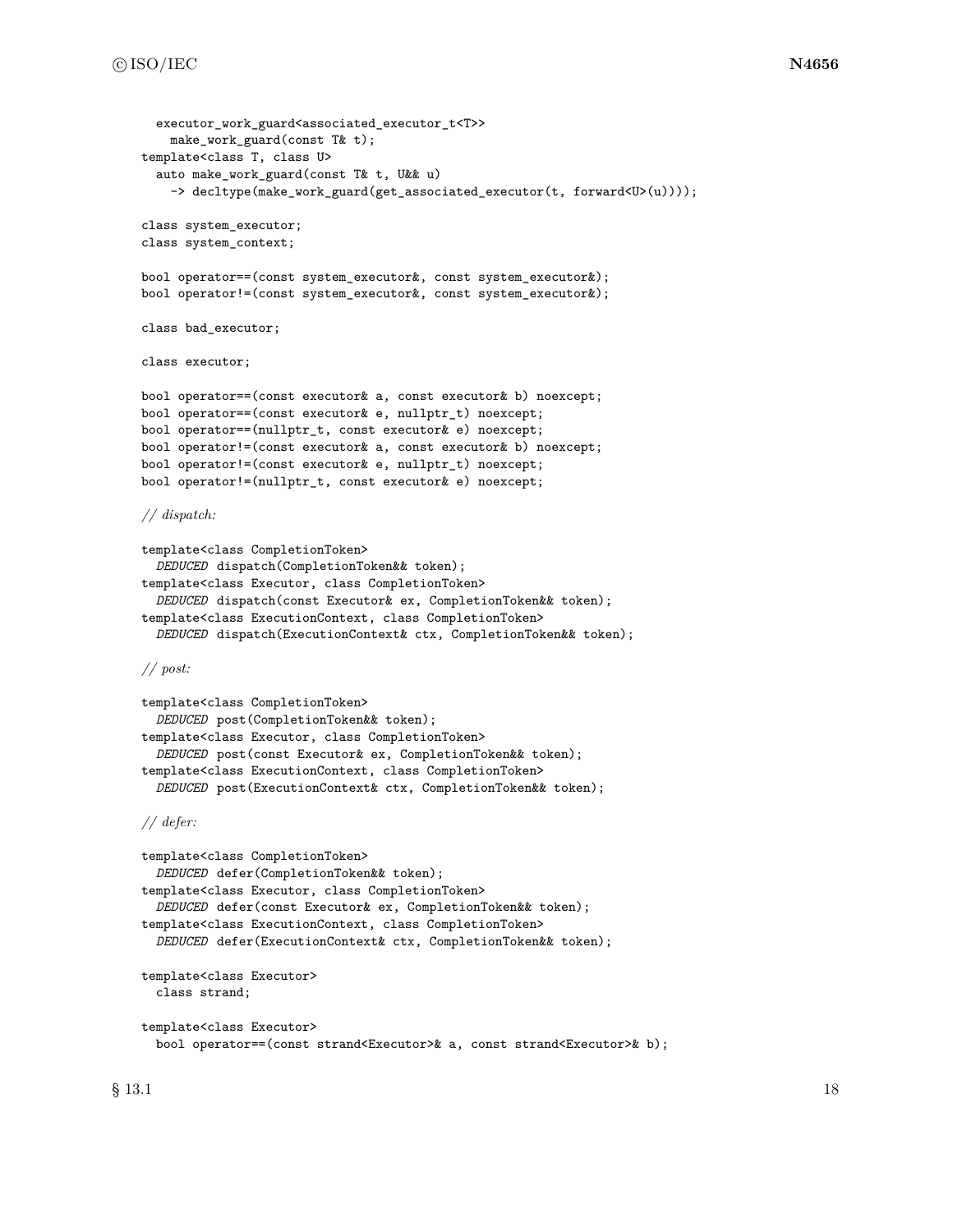```
template<class Executor>
    bool operator!=(const strand<Executor>& a, const strand<Executor>& b);
  template<class ProtoAllocator = allocator<void>>
    class use_future_t;
  constexpr use_future_t<> use_future = use_future_t<>();
  template<class ProtoAllocator, class Result, class... Args>
    class async_result<use_future_t<ProtoAllocator>, Result(Args...)>;
 template<class R, class... Args, class Signature>
    class async_result<packaged_task<Result(Args...)>, Signature>;
} // inline namespace v1
} // namespace net
} // namespace experimental
  template<class Allocator>
    struct uses_allocator<experimental::net::v1::executor, Allocator>
```

```
: true_type {};
```

```
} // namespace std
```
### <span id="page-25-0"></span>**13.2 Requirements [async.reqmts]**

### <span id="page-25-2"></span>**13.2.1 Proto-allocator requirements [async.reqmts.proto.allocator]**

<sup>1</sup> A type A meets the proto-allocator requirements if A is CopyConstructible  $(C++Std [copyconstructible]),$ Destructible (C++Std [destructible]), and allocator\_traits<A>::rebind\_alloc<U> meets the allocator requirements (C++Std [allocator.requirements]), where U is an object type. [ *Note:* For example, std::allocator<void> meets the proto-allocator requirements but not the allocator requirements. *end note* | No constructor, comparison operator, copy operation, move operation, or swap operation on these types shall exit via an exception.

### <span id="page-25-1"></span>**13.2.2** Executor requirements *async.reqmts.executor*

- <sup>1</sup> The library describes a standard set of requirements for executors. A type meeting the Executor requirements embodies a set of rules for determining how submitted function objects are to be executed.
- <sup>2</sup> A type X meets the Executor requirements if it satisfies the requirements of CopyConstructible (C++Std [copyconstructible]) and Destructible (C++Std [destructible]), as well as the additional requirements listed below.
- <sup>3</sup> No constructor, comparison operator, copy operation, move operation, swap operation, or member functions context, on\_work\_started, and on\_work\_finished on these types shall exit via an exception.
- <sup>4</sup> The executor copy constructor, comparison operators, and other member functions defined in these requirements shall not introduce data races as a result of concurrent calls to those functions from different threads.
- <sup>5</sup> Let ctx be the execution context returned by the executor's context() member function. An executor becomes invalid when the first call to  $\text{ctx}$ .shutdown() returns. The effect of calling on\_work\_started, on\_work\_finished, dispatch, post, or defer on an invalid executor is undefined. [ *Note:* The copy constructor, comparison operators, and context() member function continue to remain valid until ctx is destroyed. *— end note* ]
- <sup>6</sup> In Table [4,](#page-26-0) x1 and x2 denote (possibly const) values of type X, mx1 denotes an xvalue of type X, f denotes a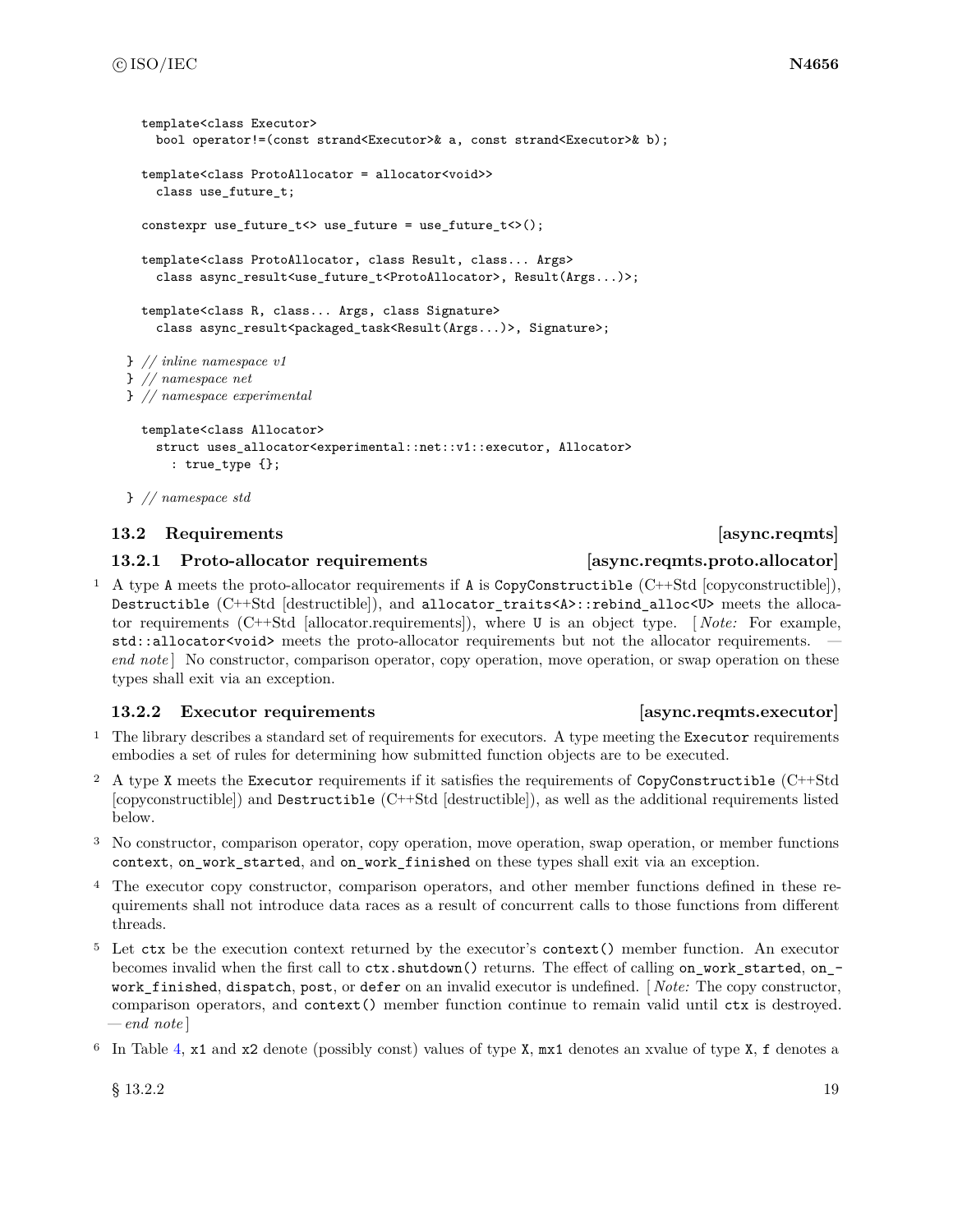MoveConstructible (C++Std [moveconstructible]) function object callable with zero arguments, a denotes a (possibly const) value of type A meeting the Allocator requirements (C++Std [allocator.requirements]), and u denotes an identifier.

<span id="page-26-0"></span>

| expression            | type               | assertion/note pre/post-conditions                        |
|-----------------------|--------------------|-----------------------------------------------------------|
| X u(x1);              |                    | Shall not exit via an exception.                          |
|                       |                    | <i>post:</i> $u == x1$ and                                |
|                       |                    | $std::addressof(u.contrib) ==$                            |
|                       |                    | $std::addressof(x1.context())$ .                          |
| $X \cup (mx1);$       |                    | Shall not exit via an exception.                          |
|                       |                    | <i>post:</i> <b>u</b> equals the prior value of $mx1$ and |
|                       |                    | std::addressof(u.context()) equals the<br>prior value of  |
|                       |                    | std::addressof(mx1.context()).                            |
| $x1 == x2$            | bool               | Returns true only if x1 and x2 can be                     |
|                       |                    | interchanged with identical effects in any of             |
|                       |                    | the expressions defined in these type                     |
|                       |                    | requirements. [ <i>Note:</i> Returning false does         |
|                       |                    | not necessarily imply that the effects are not            |
|                       |                    | identical. $-\text{end note}$                             |
|                       |                    | operator== shall be reflexive, symmetric, and             |
|                       |                    | transitive, and shall not exit via an exception.          |
| $x1$ != $x2$          | bool               | Same as $!(x1 == x2)$ .                                   |
| $x1$ .context()       | execution_-        | Shall not exit via an exception. The                      |
|                       | context&, or E&    | comparison operators and member functions                 |
|                       | where E is a type  | defined in these requirements shall not alter             |
|                       | that satisfies the | the reference returned by this function.                  |
|                       | ExecutionContext   |                                                           |
|                       | (13.2.3)           |                                                           |
|                       | requirements.      |                                                           |
| x1.on_work_started()  |                    | Shall not exit via an exception.                          |
| x1.on_work_finished() |                    | Shall not exit via an exception.                          |
|                       |                    | <i>Precondition:</i> A preceding call                     |
|                       |                    | $x2.$ on_work_started() where $x1 == x2$ .                |

|  | Table 4 |  |  | Executor requirements |
|--|---------|--|--|-----------------------|
|--|---------|--|--|-----------------------|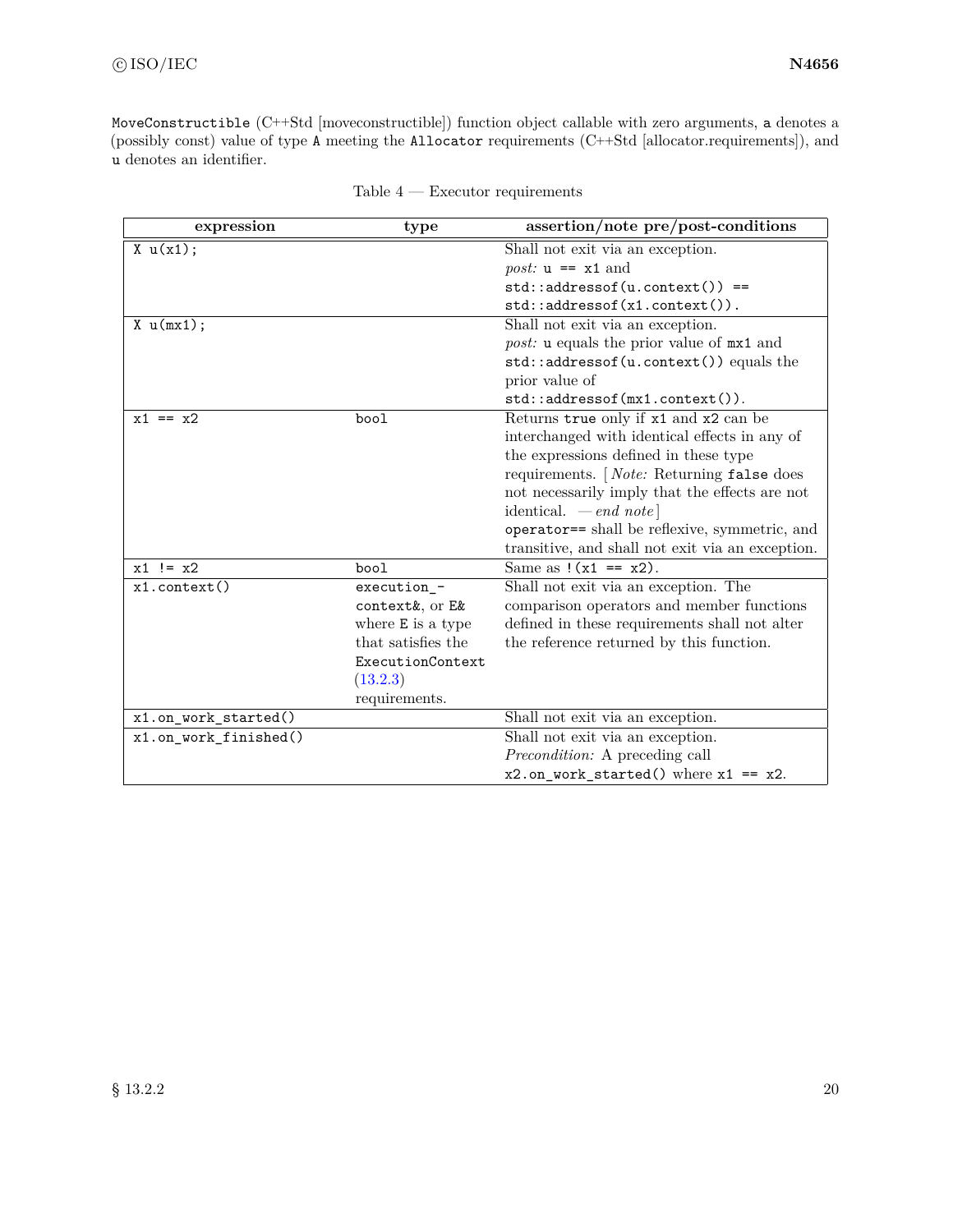| expression                                            | type | assertion/note pre/post-conditions                                                                                                                                                                                                                                                                                                                                                                                                                                                                                                                                                                                                                                                                                                                                                                                                                                                                                                                                                                                                                                                                                                                                                                                                                                                                                                                                                                                                                                             |
|-------------------------------------------------------|------|--------------------------------------------------------------------------------------------------------------------------------------------------------------------------------------------------------------------------------------------------------------------------------------------------------------------------------------------------------------------------------------------------------------------------------------------------------------------------------------------------------------------------------------------------------------------------------------------------------------------------------------------------------------------------------------------------------------------------------------------------------------------------------------------------------------------------------------------------------------------------------------------------------------------------------------------------------------------------------------------------------------------------------------------------------------------------------------------------------------------------------------------------------------------------------------------------------------------------------------------------------------------------------------------------------------------------------------------------------------------------------------------------------------------------------------------------------------------------------|
| x1.dispatch(std::move(f), a)                          |      | Effects: Creates an object f1 initialized with<br>$DECAY$ _COPY(forward <func>(f))(C++Std<br/>[thread.decaycopy]) in the current thread of<br/>execution. Calls <math>f1()</math> at most once. The<br/>executor may block forward progress of the<br/>caller until <math>f1()</math> finishes execution. Executor<br/>implementations should use the supplied<br/>allocator to allocate any memory required to<br/>store the function object. Prior to invoking<br/>the function object, the executor shall<br/>deallocate any memory allocated. [Note:<br/>Executors defined in this Technical<br/>Specification always use the supplied allocator<br/>unless otherwise specified. <math>\,-\,end\,note</math><br/>Synchronization: The invocation of dispatch<br/>synchronizes with (C++Std [intro.multithread])<br/>the invocation of f1.</func>                                                                                                                                                                                                                                                                                                                                                                                                                                                                                                                                                                                                                           |
| x1.post(std::move(f), a)<br>x1.defer(std::move(f), a) |      | Effects: Creates an object f1 initialized with<br>DECAY_COPY(forward <func>(f)) in the<br/>current thread of execution. Calls <math>f1()</math> at<br/>most once. The executor shall not block<br/>forward progress of the caller pending<br/>completion of <math>f1()</math>. Executor<br/>implementations should use the supplied<br/>allocator to allocate any memory required to<br/>store the function object. Prior to invoking<br/>the function object, the executor shall<br/>deallocate any memory allocated. [Note:<br/>Executors defined in this Technical<br/>Specification always use the supplied allocator<br/>unless otherwise specified. <math>\,-\,end\,note</math><br/>Synchronization: The invocation of post or<br/><math>defer</math> synchronizes with <math>(C++Std)</math><br/>[intro.multithread]) the invocation of f1.<br/><i>Note:</i> Although the requirements placed on<br/>defer are identical to post, the use of post<br/>conveys a preference that the caller does not<br/>block the first step of <math>f1</math>'s progress, whereas<br/>defer conveys a preference that the caller<br/>does block the first step of f1. One use of<br/>defer is to convey the intention of the caller<br/>that <math>f1</math> is a continuation of the current call<br/>context. The executor may use this<br/>information to optimize or otherwise adjust<br/>the way in which <math>f1</math> is invoked. <math>\,\,-\,\text{end}</math> note</func> |

| Table $4$ – Executor requirements (continued) |  |
|-----------------------------------------------|--|
|-----------------------------------------------|--|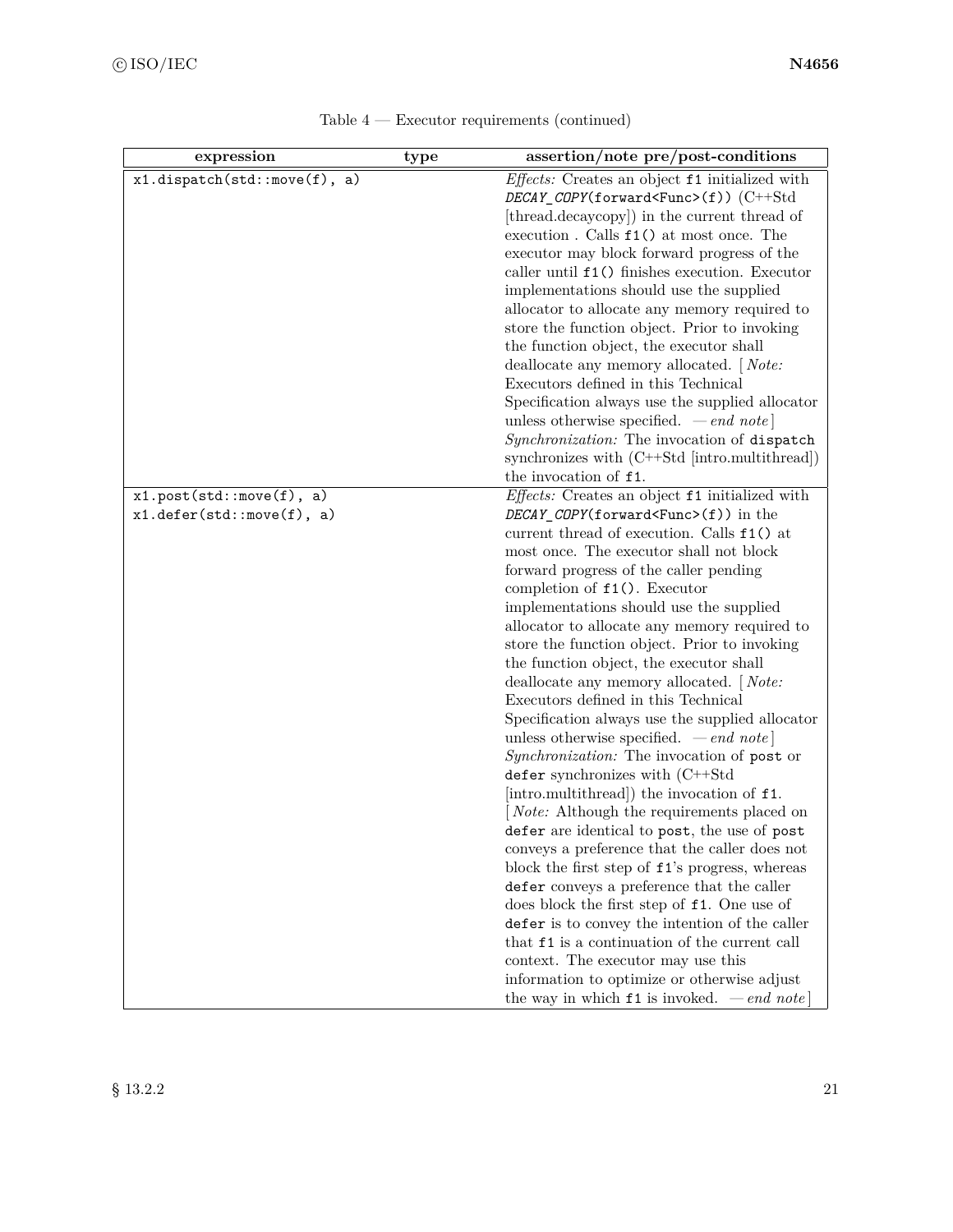### <span id="page-28-1"></span>**13.2.3 Execution context requirements [async.reqmts.executioncontext]**

- <sup>1</sup> A type X meets the ExecutionContext requirements if it is publicly and unambiguously derived from execution\_context, and satisfies the additional requirements listed below.
- <sup>2</sup> In Table [5,](#page-28-0) x denotes a value of type X.

|  | $Table 5 - ExecutionContext\ requirements$ |  |  |
|--|--------------------------------------------|--|--|
|  |                                            |  |  |

<span id="page-28-0"></span>

| expression           | return type         | assertion/note pre/post-condition             |
|----------------------|---------------------|-----------------------------------------------|
| X::executor_type     | type meeting        |                                               |
|                      | Executor $(13.2.2)$ |                                               |
|                      | requirements        |                                               |
| $x \cdot \sim X()$   |                     | Destroys all unexecuted function objects that |
|                      |                     | were submitted via an executor object that is |
|                      |                     | associated with the execution context.        |
| $x.get\_execution()$ | X::executor_type    | Returns an executor object that is associated |
|                      |                     | with the execution context.                   |

### <span id="page-28-2"></span>**13.2.4 Service requirements [async.reqmts.service]**

- <sup>1</sup> A class is a service if it is publicly and unambiguously derived from execution\_context::service, or if it is publicly and unambiguously derived from another service. For a service S, S::key\_type shall be valid and denote a type (C++Std [temp.deduct]), is\_base\_of\_v<typename S::key\_type, S> shall be true, and S shall satisfy the Destructible requirements (C++Std [destructible]).
- <sup>2</sup> The first parameter of all service constructors shall be an lvalue reference to execution\_context. This parameter denotes the execution context object that represents a set of services, of which the service object will be a member. [ *Note:* These constructors may be called by the make\_service function. *— end note* ]
- <sup>3</sup> A service shall provide an explicit constructor with a single parameter of lvalue reference to execution\_ context. [ *Note:* This constructor may be called by the use\_service function. *— end note* ]

```
4 [Example:
```

```
class my_service : public execution_context::service
{
public:
  using key_type = my_service;
 explicit my_service(execution_context& ctx);
  my_service(execution_context& ctx, int some_value);
private:
  virtual void shutdown() noexcept override;
  ...
};
```
*— end example* ]

<sup>5</sup> A service's shutdown member function shall destroy all copies of user-defined function objects that are held by the service.

### <span id="page-28-3"></span>**13.2.5 Signature requirements [async.reqmts.signature]**

<sup>1</sup> A type satisfies the signature requirements if it is a call signature  $(C++Std)$ .

### <span id="page-28-4"></span>**13.2.6 Associator requirements [async.reqmts.associator]**

<sup>1</sup> An associator defines a relationship between different types and objects where, given: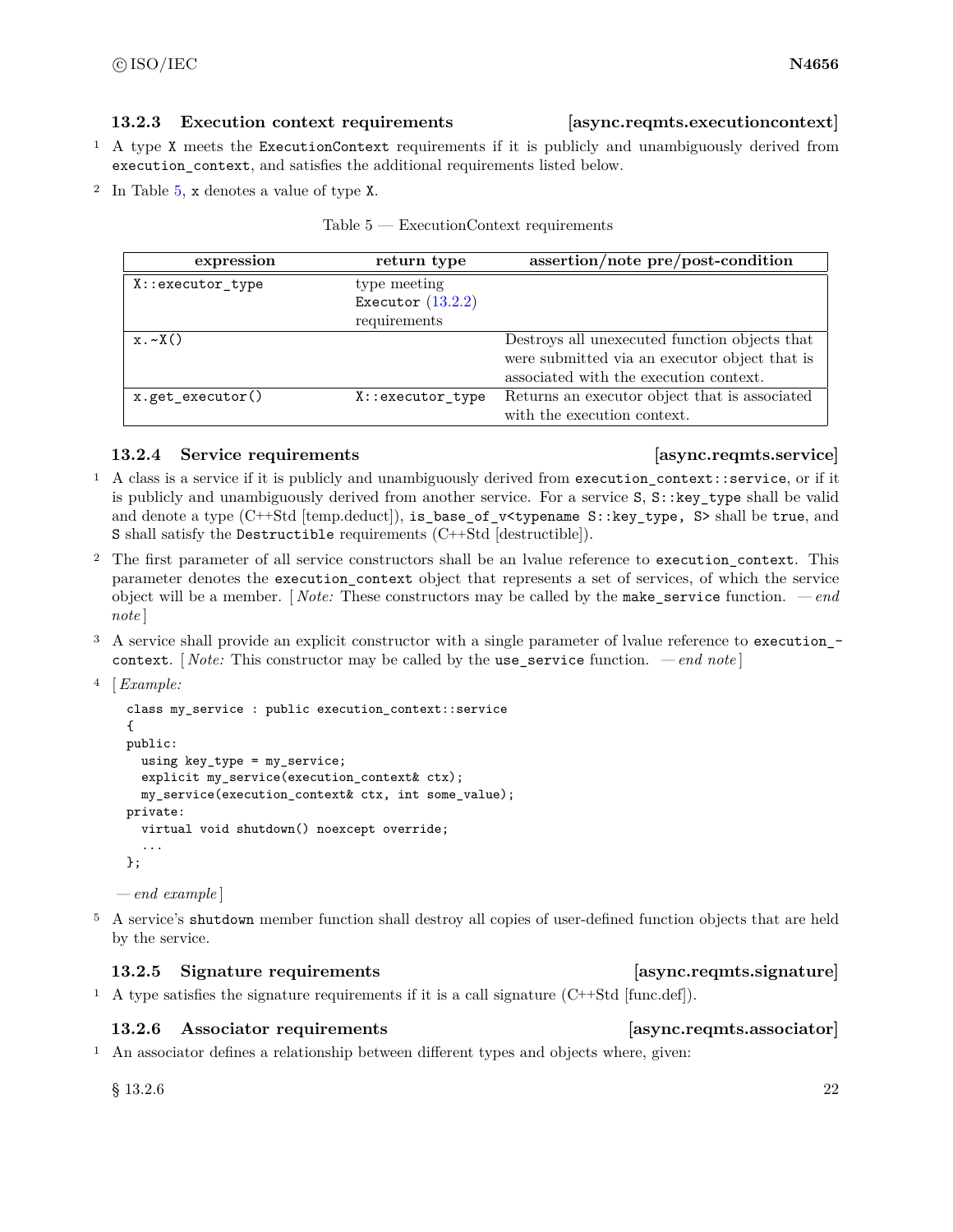- $(1.1)$  a source object **s** of type **S**,
- $(1.2)$  type requirements R, and
- $(1.3)$  a candidate object c of type C meeting the type requirements R,

an associated type A meeting the type requirements R may be computed, and an associated object a of type A may be obtained.

- <sup>2</sup> An associator shall be a class template that takes two template type arguments. The first template argument is the source type S. The second template argument is the candidate type C. The second template argument shall be defaulted to some default candidate type D that satisfies the type requirements R.
- <sup>3</sup> An associator shall additionally satisfy the requirements in Table [6.](#page-29-0) In this table, X is a class template that meets the associator requirements, S is the source type, s is a (possibly const) value of type S, C is the candidate type, c is a (possibly const) value of type C, D is the default candidate type, and d is a (possibly const) value of type D that is the default candidate object.

<span id="page-29-0"></span>

| expression                  | return type              | assertion/note pre/post-conditions |
|-----------------------------|--------------------------|------------------------------------|
| X <s>::type</s>             | $X < S$ , $D > : : type$ |                                    |
| $X < S$ , $C > : : type$    |                          | The associated type.               |
| X < S > : get(s)            | X < S > : : type         | Returns $X < S > : get(S, d)$ .    |
| $X < S$ , $C > : get(s, c)$ | $X < S$ , $C > : : type$ | Returns the associated object.     |

Table 6 — Associator requirements

- <sup>4</sup> The associator's primary template shall be defined. A program may partially specialize the associator class template for some user-defined type S.
- <sup>5</sup> Finally, the associator shall provide the following type alias and function template in the enclosing namespace:

template<class S, class  $C = D$ > using  $X_t = t$  ypename  $X < S$ ,  $C$ >::type;

```
template<class S, class C = D>
typename X<S, C>::type get_X (const S& s, const C& c = d)
{
 return X<S, C>::get(s, c);
}
```
where X is replaced with the name of the associator class template. [ *Note:* This function template is provided as a convenience, to automatically deduce the source and candidate types. *— end note* ]

### **13.2.7 Requirements on asynchronous operations [async.reqmts.async]**

- 
- <sup>1</sup> This section uses the names Alloc1, Alloc2, alloc1, alloc2, Args, CompletionHandler, completion\_- $\texttt{handler}, \texttt{Executor1}, \texttt{Executor2}, \texttt{ex1}, \texttt{ex2}, \texttt{f}, \textit{i}, \textit{N}, \texttt{Signature}, \texttt{token}, \texttt{T}_i, \texttt{t}_i, \texttt{work1}, \text{and work2 as place-}$ holders for specifying the requirements below.

### **13.2.7.1 General asynchronous operation concepts [async.reqmts.async.concepts]**

- <sup>1</sup> An initiating function is a function which may be called to start an asynchronous operation. A completion handler is a function object that will be invoked, at most once, with the result of the asynchronous operation.
- <sup>2</sup> The life cycle of an asynchronous operation is comprised of the following events and phases:
- $(2.1)$  Event 1: The asynchronous operation is started by a call to the initiating function.
- (2.2) Phase 1: The asynchronous operation is now outstanding.

 $\S$  13.2.7.1 23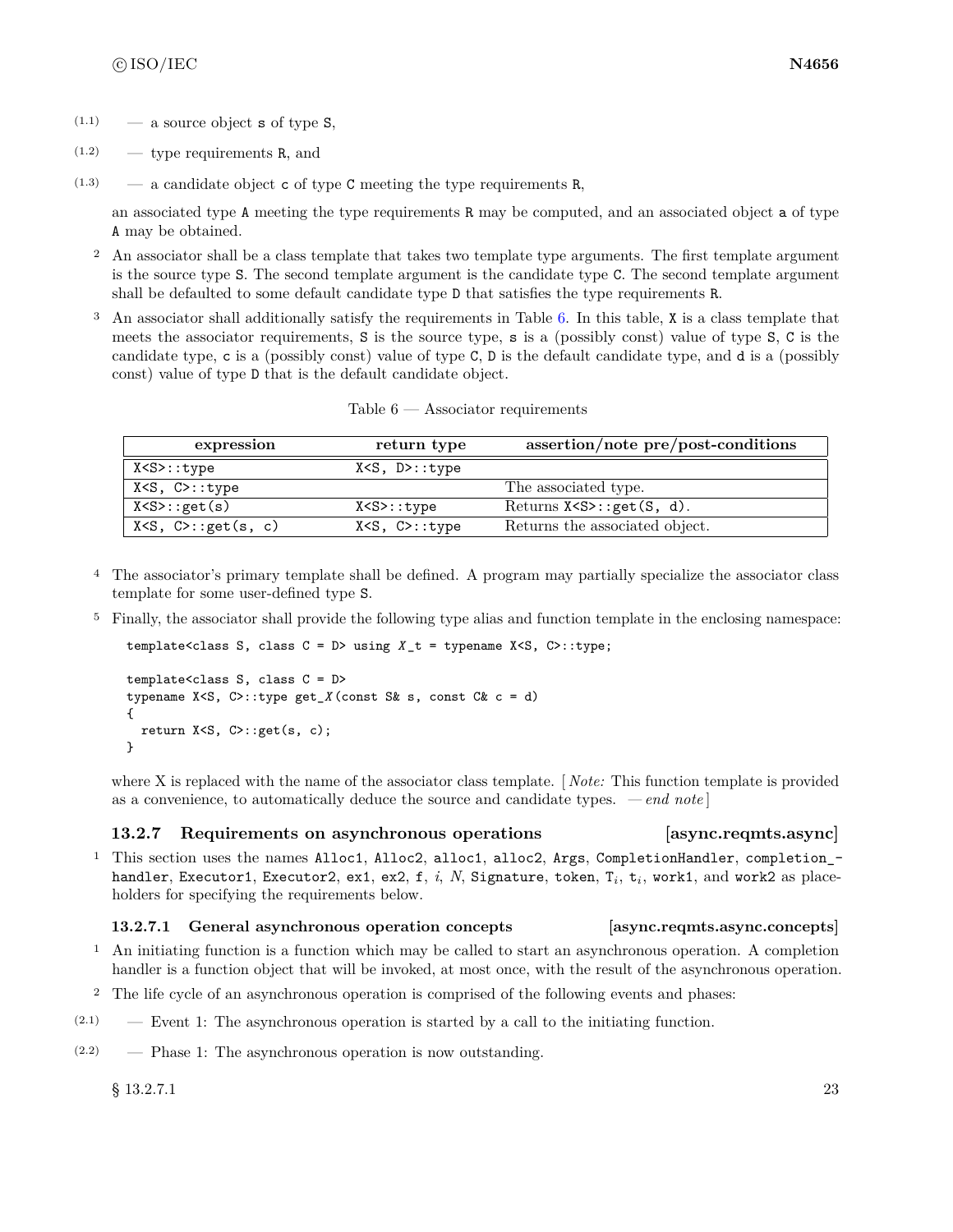- (2.3) Event 2: The externally observable side effects of the asynchronous operation, if any, are fully established. The completion handler is submitted to an executor.
- (2.4) Phase 2: The asynchronous operation is now completed.
- $(2.5)$  Event 3: The completion handler is called with the result of the asynchronous operation.
	- <sup>3</sup> In this Technical Specification, all functions with the prefix async\_ are initiating functions.

### <span id="page-30-0"></span>**13.2.7.2 Completion tokens and handlers [async.reqmts.async.token]**

```
1 Initiating functions:
```
- (1.1) are function templates with template parameter CompletionToken;
- $(1.2)$  accept, as the final parameter, a completion token object token of type CompletionToken;
- $(1.3)$  specify a completion signature, which is a call signature  $(C++Std)$  [func.def]) Signature that determines the arguments to the completion handler.
	- <sup>2</sup> An initiating function determines the type CompletionHandler of its completion handler function object by performing typename async\_result<decay\_t<CompletionToken>, Signature>::completion\_handler\_ type. The completion handler object completion handler is initialized with std::forward<Completion-Token>(token). [ *Note:* No other requirements are placed on the type CompletionToken. *— end note* ]
	- <sup>3</sup> The type CompletionHandler must satisfy the requirements of Destructible (C++Std [destructible]) and MoveConstructible (C++Std [moveconstructible]), and be callable with the specified call signature.
	- <sup>4</sup> In this Technical Specification, all initiating functions specify a *Completion signature:* element that defines the call signature Signature. The *Completion signature:* elements in this Technical Specification have named parameters, and the results of an asynchronous operation are specified in terms of these names.

### **13.2.7.3 Deduction of initiating function return type [async.reqmts.async.return.type]**

- <sup>1</sup> The return type of an initiating function is typename async\_result<decay\_t<CompletionToken>, Signature>::return\_type.
- <sup>2</sup> For the sake of exposition, this Technical Specification sometimes annotates functions with a return type *DEDUCED*. For every function declaration that returns *DEDUCED*, the meaning is equivalent to specifying the return type as typename async\_result<decay\_t<CompletionToken>, Signature>::return\_type.

### **13.2.7.4 Production of initiating function return value [async.reqmts.async.return.value]**

- <sup>1</sup> An initiating function produces its return type as follows:
- (1.1) constructing an object result of type async\_result<decay\_t<CompletionToken>, Signature>, initialized as result(completion\_handler); and
- (1.2) using result.get() as the operand of the return statement.
	- <sup>2</sup> [*Example:* Given an asynchronous operation with Completion signature void(R1 r1, R2 r2), an initiating function meeting these requirements may be implemented as follows:

```
template<class CompletionToken>
auto async_xyz(T1 t1, T2 t2, CompletionToken&& token)
{
 typename async_result<decay_t<CompletionToken>, void(R1, R2)>::completion_handler_type
    completion_handler(forward<CompletionToken>(token));
```
async\_result<decay\_t<CompletionToken>, void(R1, R2)> result(completion\_handler);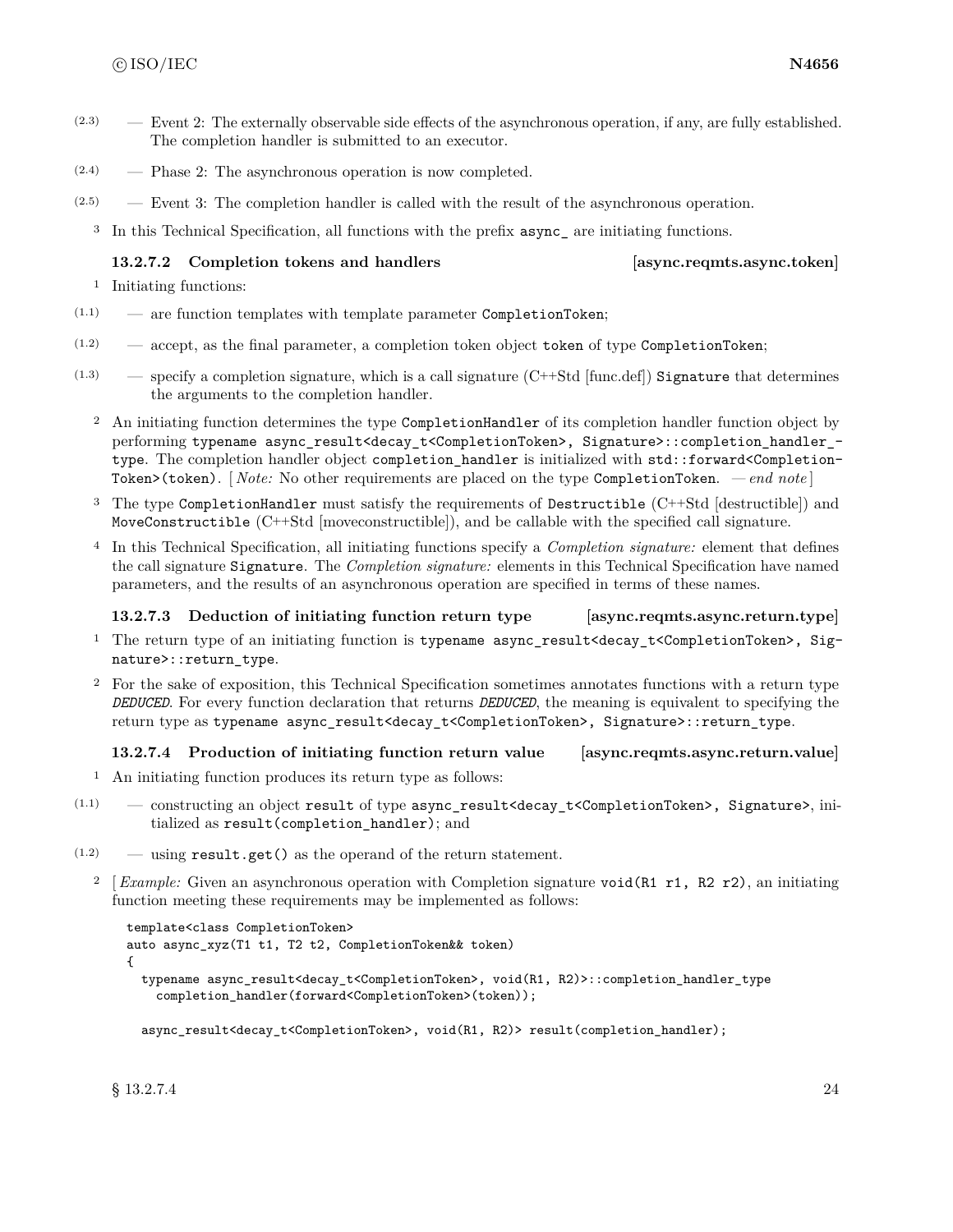}

```
// initiate the operation and cause completion_handler to be invoked with
// the result
```

```
return result.get();
```
<sup>3</sup> For convenience, initiating functions may be implemented using the async\_completion template:

```
template<class CompletionToken>
auto async_xyz(T1 t1, T2 t2, CompletionToken&& token)
{
  async_completion<CompletionToken, void(R1, R2)> init(token);
  // initiate the operation and cause init.completion_handler to be invoked
  // with the result
  return init.result.get();
}
```
*— end example* ]

### **13.2.7.5 Lifetime of initiating function arguments [async.reqmts.async.lifetime]**

- <sup>1</sup> Unless otherwise specified, the lifetime of arguments to initiating functions shall be treated as follows:
- $(1.1)$  If the parameter has a pointer type or has a type of lvalue reference to non-const, the implementation may assume the validity of the pointee or referent, respectively, until the completion handler is invoked. [ *Note:* In other words, the program must guarantee the validity of the argument until the completion handler is invoked. *— end note* ]
- $(1.2)$  Otherwise, the implementation must not assume the validity of the argument after the initiating function completes. [ *Note:* In other words, the program is not required to guarantee the validity of the argument after the initiating function completes. *— end note* ] The implementation may make copies of the argument, and all copies shall be destroyed no later than immediately after invocation of the completion handler.

### **13.2.7.6 Non-blocking requirements on initiating functions[async.reqmts.async.non.blocking]**

- <sup>1</sup> An initiating function shall not block (C++Std [defns.block]) the calling thread pending completion of the outstanding operation.
- <sup>2</sup> [*Note:* Initiating functions may still block the calling thread for other reasons. For example, an initiating function may lock a mutex in order to synchronize access to shared data. *— end note* ]

### **13.2.7.7 Associated executor [async.reqmts.async.assoc.exec]**

<sup>1</sup> Certain objects that participate in asynchronous operations have an associated executor. These are obtained as specified below.

- <sup>1</sup> An asynchronous operation has an associated executor satisfying the Executor [\(13.2.2\)](#page-25-1) requirements. If not otherwise specified by the asynchronous operation, this associated executor is an object of type system\_ executor.
- <sup>2</sup> All asynchronous operations in this Technical Specification have an associated executor object that is determined as follows:
- $(2.1)$  If the initiating function is a member function, the associated executor is that returned by the get\_executor member function on the same object.

 $\S$  13.2.7.8 25

### **13.2.7.8 I/O executor [async.reqmts.async.io.exec]**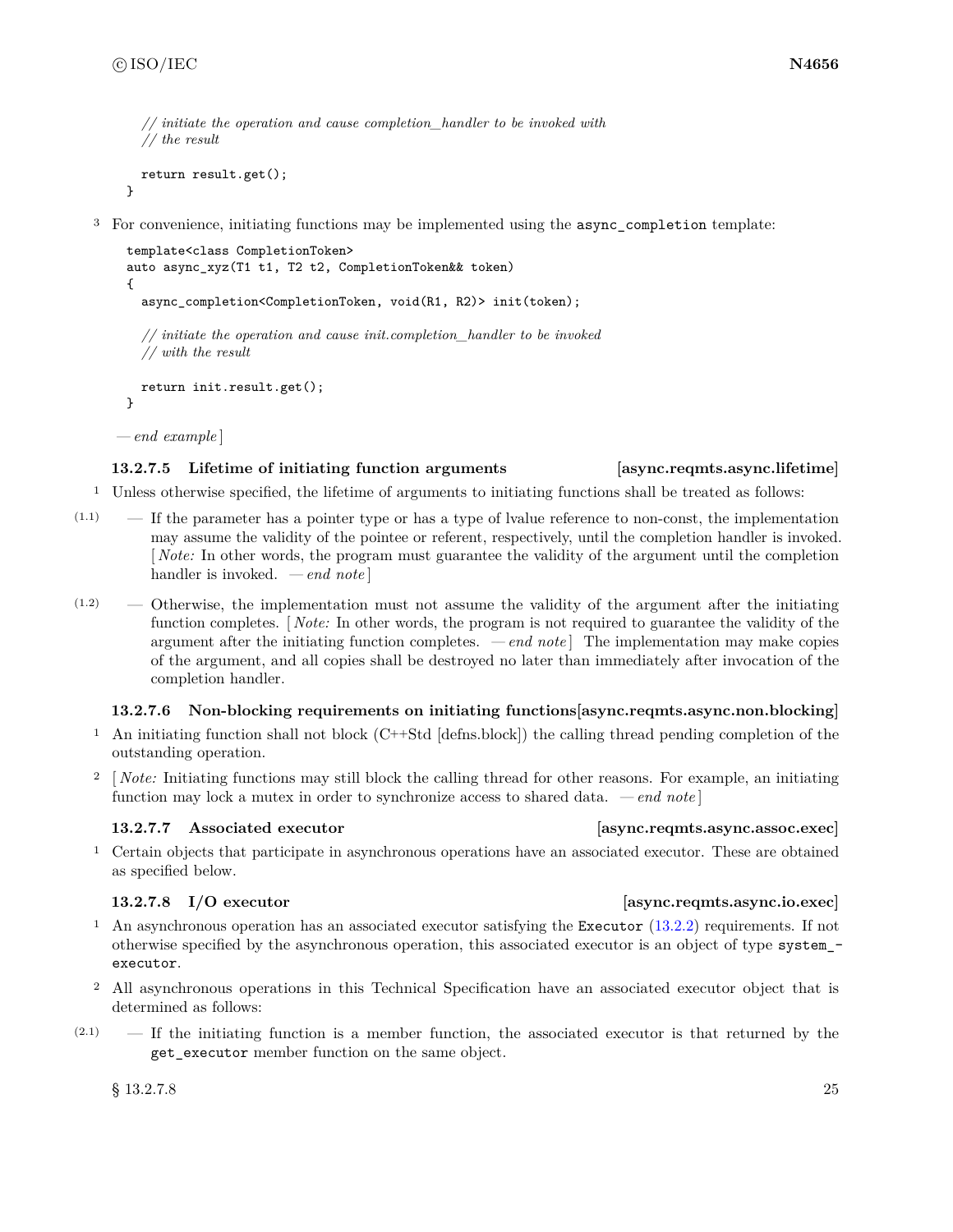- $(2.2)$  If the initiating function is not a member function, the associated executor is that returned by the get executor member function of the first argument to the initiating function.
	- <sup>3</sup> Let Executor1 be the type of the associated executor. Let ex1 be a value of type Executor1, representing the associated executor object obtained as described above.

### **13.2.7.9 Completion handler executor [async.reqmts.async.handler.exec]**

<sup>1</sup> A completion handler object of type CompletionHandler has an associated executor satisfying the Executor requirements  $(13.2.2)$ . The type of this associated executor is associated executor  $t$ <CompletionHandler, Executor1>. Let Executor2 be the type associated\_executor\_t<CompletionHandler, Executor1>. Let ex2 be a value of type Executor2 obtained by performing get\_associated\_executor(completion\_handler, ex1).

### **13.2.7.10 Outstanding work [async.reqmts.async.work]**

- <sup>1</sup> Until the asynchronous operation has completed, the asynchronous operation shall maintain:
- $(1.1)$  an object work1 of type executor\_work\_guard<Executor1>, initialized as work1(ex1), and where work1.owns\_work() == true; and
- $(1.2)$  an object work2 of type executor\_work\_guard<Executor2>, initialized as work2(ex2), and where  $work2.owns work() == true.$

### **13.2.7.11 Allocation of intermediate storage [async.reqmts.async.alloc]**

- <sup>1</sup> Asynchronous operations may allocate memory. [ *Note:* Such as a data structure to store copies of the completion\_handler object and the initiating function's arguments. *— end note* ]
- <sup>2</sup> Let Alloc1 be a type, satisfying the ProtoAllocator [\(13.2.1\)](#page-25-2) requirements, that represents the asynchronous operation's default allocation strategy. [ *Note:* Typically std::allocator<void>. *— end note* ] Let alloc1 be a value of type Alloc1.
- <sup>3</sup> A completion handler object of type CompletionHandler has an associated allocator object alloc2 of type Alloc2 satisfying the ProtoAllocator [\(13.2.1\)](#page-25-2) requirements. The type Alloc2 is associated\_allocator\_ t<CompletionHandler, Alloc1>. Let alloc2 be a value of type Alloc2 obtained by performing get\_ associated\_allocator(completion\_handler, alloc1).
- <sup>4</sup> The asynchronous operations defined in this Technical Specification:
- (4.1) If required, allocate memory using only the completion handler's associated allocator.
- (4.2) Prior to completion handler execution, deallocate any memory allocated using the completion handler's associated allocator.
	- <sup>5</sup> [*Note:* The implementation may perform operating system or underlying API calls that perform memory allocations not using the associated allocator. Invocations of the allocator functions may not introduce data races (See C++Std [res.on.data.races]). *— end note* ]

### **13.2.7.12 Execution of completion handler on completion of asynchronous operation [async.reqmts.async.completion]**

- <sup>1</sup> Let Args... be the argument types of the completion signature Signature and let *N* be sizeof...(Args). Let *i* be in the range  $[0, N)$ . Let  $T_i$  be the *i*<sup>th</sup> type in Args... and let  $t_i$  be the *i*<sup>th</sup> completion handler argument associated with T*<sup>i</sup>* .
- <sup>2</sup> Let f be a function object, callable as f(), that invokes completion\_handler as if by completion\_ handler(forward<T<sub>0</sub>>(t<sub>0</sub>), ..., forward<T<sub>N-1</sub>>(t<sub>N-1</sub>)).
- <sup>3</sup> If an asynchronous operation completes immediately (that is, within the thread of execution calling the initiating function, and before the initiating function returns), the completion handler shall be submitted for

 $\S$  13.2.7.12 26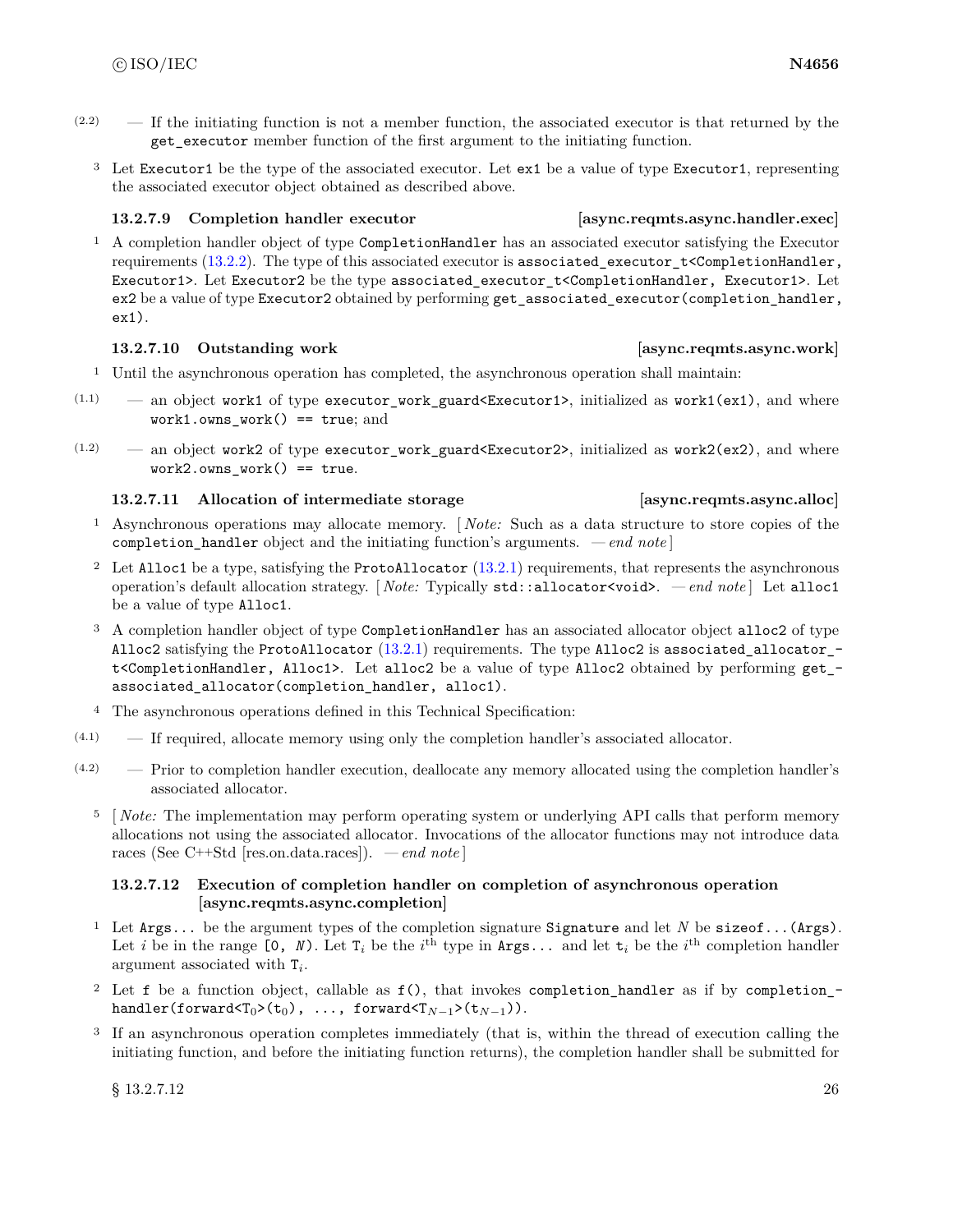execution as if by performing  $ex2.post(std::move(f), \text{alloc2}).$  Otherwise, the completion handler shall be submitted for execution as if by performing ex2.dispatch(std::move(f), alloc2).

### **13.2.7.13 Completion handlers and exceptions [async.reqmts.async.exceptions]**

<sup>1</sup> Completion handlers are permitted to throw exceptions. The effect of any exception propagated from the execution of a completion handler is determined by the executor which is executing the completion handler.

### **13.2.7.14 Composed asynchronous operations [async.reqmts.async.composed]**

<sup>1</sup> In this Technical Specification, a *composed asynchronous operation* is an asynchronous operation that is implemented in terms of zero or more intermediate calls to other asynchronous operations. The intermediate asynchronous operations are performed sequentially. [ *Note:* That is, the completion handler of an intermediate operation initiates the next operation in the sequence. *— end note* ]

An intermediate operation's completion handler shall have an associated executor that is either:

- $(1.1)$  the type Executor2 and object ex2 obtained from the completion handler type CompletionHandler and object completion\_handler; or
- $(1.2)$  an object of an unspecified type satisfying the Executor requirements  $(13.2.2)$ , that delegates executor operations to the type Executor2 and object ex2.

An intermediate operation's completion handler shall have an associated allocator that is either:

- (1.3) the type Alloc2 and object alloc2 obtained from the completion handler type CompletionHandler and object completion\_handler; or
- $(1.4)$  an object of an unspecified type satisfying the ProtoAllocator requirements  $(13.2.1)$ , that delegates allocator operations to the type Alloc2 and object alloc2.

# <span id="page-33-0"></span>**13.3 Class template async\_result [async.async.result]**

- <sup>1</sup> The async\_result class template is a customization point for asynchronous operations. Template parameter CompletionToken specifies the model used to obtain the result of the asynchronous operation. Template parameter Signature is the call signature (C++Std [func.def]) for the completion handler type invoked on completion of the asynchronous operation. The async\_result template:
- $(1.1)$  transforms a CompletionToken into a completion handler type that is based on a Signature; and
- $(1.2)$  determines the return type and return value of an asynchronous operation's initiating function.

```
namespace std {
namespace experimental {
namespace net {
inline namespace v1 {
  template<class CompletionToken, class Signature>
  class async_result
  {
  public:
    using completion_handler_type = CompletionToken;
    using return_type = void;
    explicit async result(completion handler type \{\}async_result(const async_result&) = delete;
    async_result& operator=(const async_result&) = delete;
    return_type get() {}
```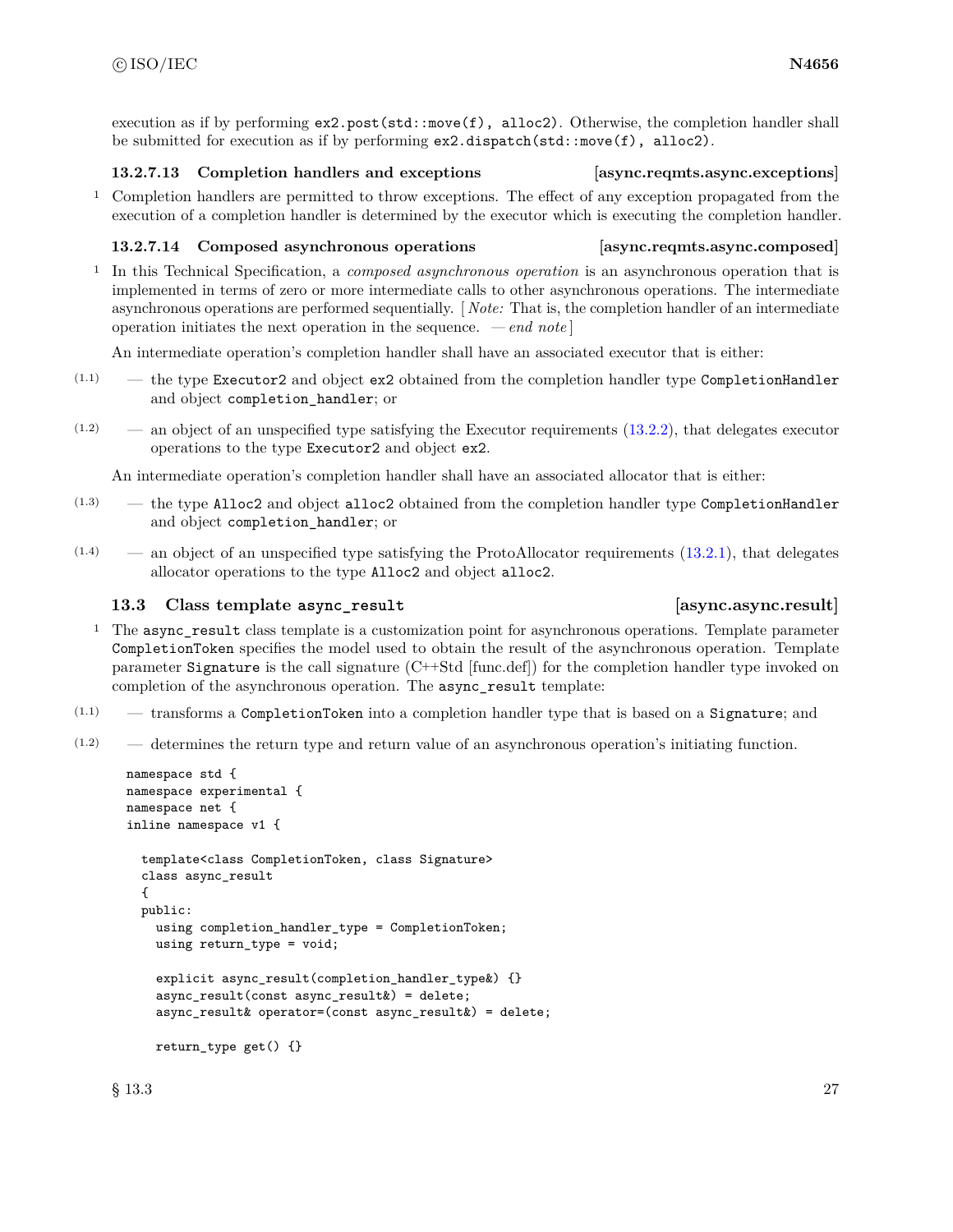};

} *// inline namespace v1* } *// namespace net* } *// namespace experimental* } *// namespace std*

- <sup>2</sup> The template parameter CompletionToken shall be an object type. The template parameter Signature shall be a call signature (C++Std [func.def]).
- <sup>3</sup> Specializations of async\_result shall satisfy the Destructible requirements (C++Std [destructible]) in addition to the requirements in Table [7.](#page-34-1) In this table, R is a specialization of async\_result; r is a modifiable lvalue of type R; and h is a modifiable lvalue of type R::completion\_handler\_type.

<span id="page-34-1"></span>

| <b>Expression</b>       | Return type      | Requirement                                                   |
|-------------------------|------------------|---------------------------------------------------------------|
| R::completion_handler_- |                  | A type satisfying MoveConstructible                           |
| type                    |                  | requirements $(C++Std \tmtext{ [move} constitute \text{]})$ , |
|                         |                  | An object of type completion_handler_type                     |
|                         |                  | shall be a function object with call signature                |
|                         |                  | Signature, and completion_handler_type                        |
|                         |                  | shall be constructible with an realue of type                 |
|                         |                  | CompletionToken.                                              |
| R::return_type          |                  | void; or a type satisfying MoveConstructible                  |
|                         |                  | requirements $(C++Std \vert moveconstructible))$              |
| R r(h);                 |                  |                                                               |
| r.get()                 | $R::return_type$ | <i>Note:</i> An asynchronous operation's initiating           |
|                         |                  | function uses the get () member function as                   |
|                         |                  | the sole operand of a return statement. $-e n d$              |
|                         |                  | note                                                          |

Table  $7$  — async\_result specialization requirements

### <span id="page-34-0"></span>**13.4 Class template async\_completion [async.async.completion]**

<sup>1</sup> Class template async\_completion is provided as a convenience, to simplify the implementation of asynchronous operations that use async\_result.

```
namespace std {
namespace experimental {
namespace net {
inline namespace v1 {
  template<class CompletionToken, class Signature>
  struct async_completion
  {
    using completion_handler_type = async_result<decay_t<CompletionToken>,
      Signature>::completion_handler_type;
    explicit async_completion(CompletionToken& t);
    async_completion(const async_completion&) = delete;
    async_completion& operator=(const async_completion&) = delete;
    see below completion_handler;
    async_result<decay_t<CompletionToken>, Signature> result;
```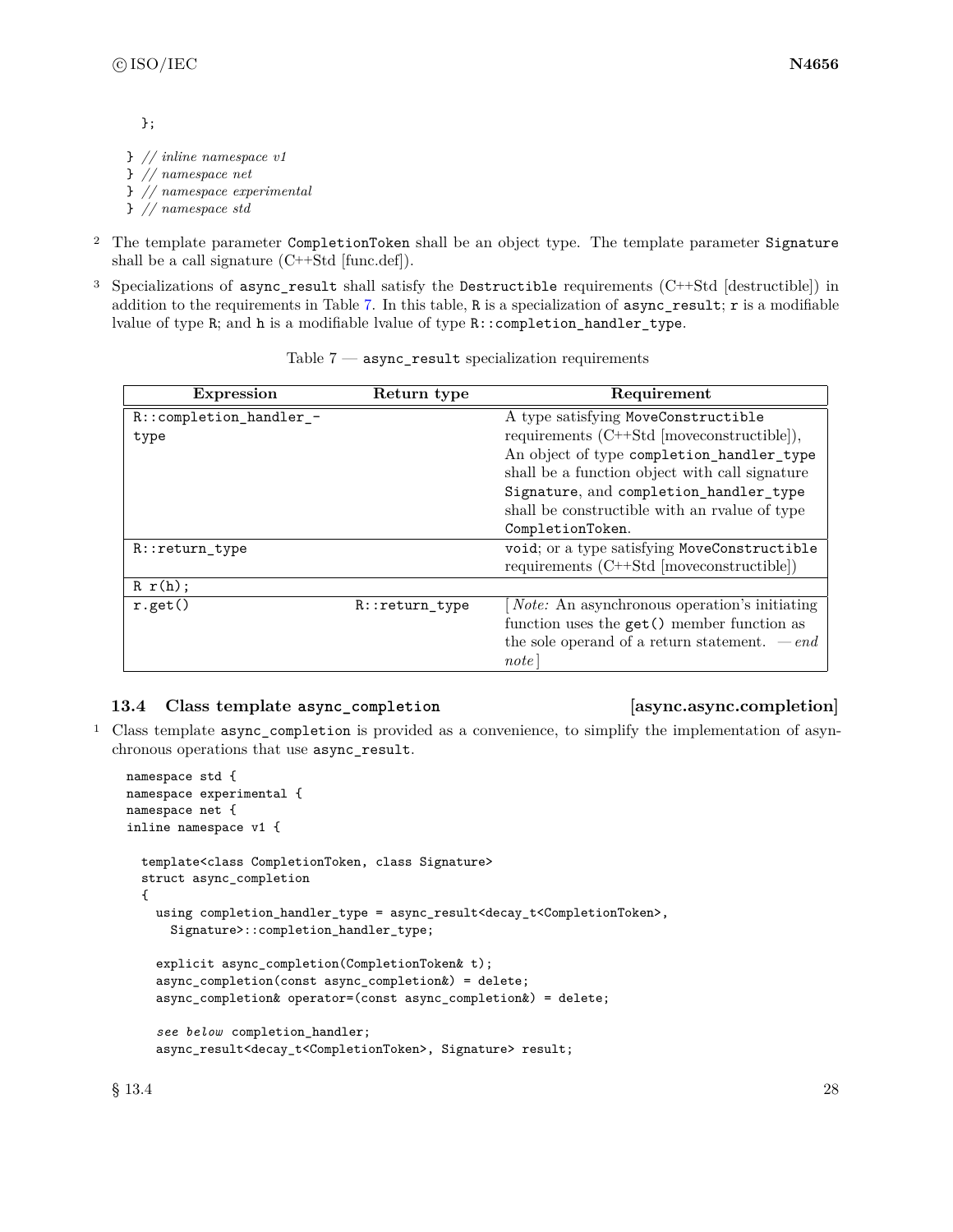};

```
} // inline namespace v1
} // namespace net
} // namespace experimental
```
} *// namespace std*

<sup>2</sup> The template parameter Signature shall be a call signature  $(C++Std$  [func.def]).

```
explicit async_completion(CompletionToken& t);
```
<sup>3</sup> *Effects:* If CompletionToken and completion\_handler\_type are the same type, binds completion\_ handler to t; otherwise, initializes completion\_handler with forward<CompletionToken>(t). Initializes result with completion\_handler.

*see below* completion\_handler;

<sup>4</sup> *Type:* completion handler type & if CompletionToken and completion handler type are the same type; otherwise, completion\_handler\_type.

### <span id="page-35-0"></span>**13.5 Class template associated\_allocator [async.assoc.alloc]**

<sup>1</sup> Class template associated\_allocator is an associator  $(13.2.6)$  for the ProtoAllocator  $(13.2.1)$  type requirements, with default candidate type allocator<void> and default candidate object allocator<void>().

```
namespace std {
namespace experimental {
namespace net {
inline namespace v1 {
  template<class T, class ProtoAllocator = allocator<void>>
 struct associated_allocator
  {
    using type = see below ;
    static type get(const T& t, const ProtoAllocator& a = ProtoAllocator()) noexcept;
  };
} // inline namespace v1
} // namespace net
} // namespace experimental
} // namespace std
```
<sup>2</sup> Specializations of associated\_allocator shall satisfy the requirements in Table [8.](#page-35-1) In this table, X is a specialization of associated\_allocator for the template parameters T and ProtoAllocator; t is a value of (possibly const) T; and a is an object of type ProtoAllocator.

<span id="page-35-1"></span>

| <b>Expression</b> | Return type          | <b>Note</b>                                    |
|-------------------|----------------------|------------------------------------------------|
| typename X::type  | A type meeting the   |                                                |
|                   | proto-               |                                                |
|                   | allocator $(13.2.1)$ |                                                |
|                   | requirements.        |                                                |
| X:get(t)          | $X:$ : type          | Shall not exit via an exception. Equivalent to |
|                   |                      | X:.get(t, ProtoAllocator)).                    |
| X:get(t, a)       | X:type               | Shall not exit via an exception.               |
| §13.5             |                      | 29                                             |

### Table  $8$  — associated\_allocator specialization requirements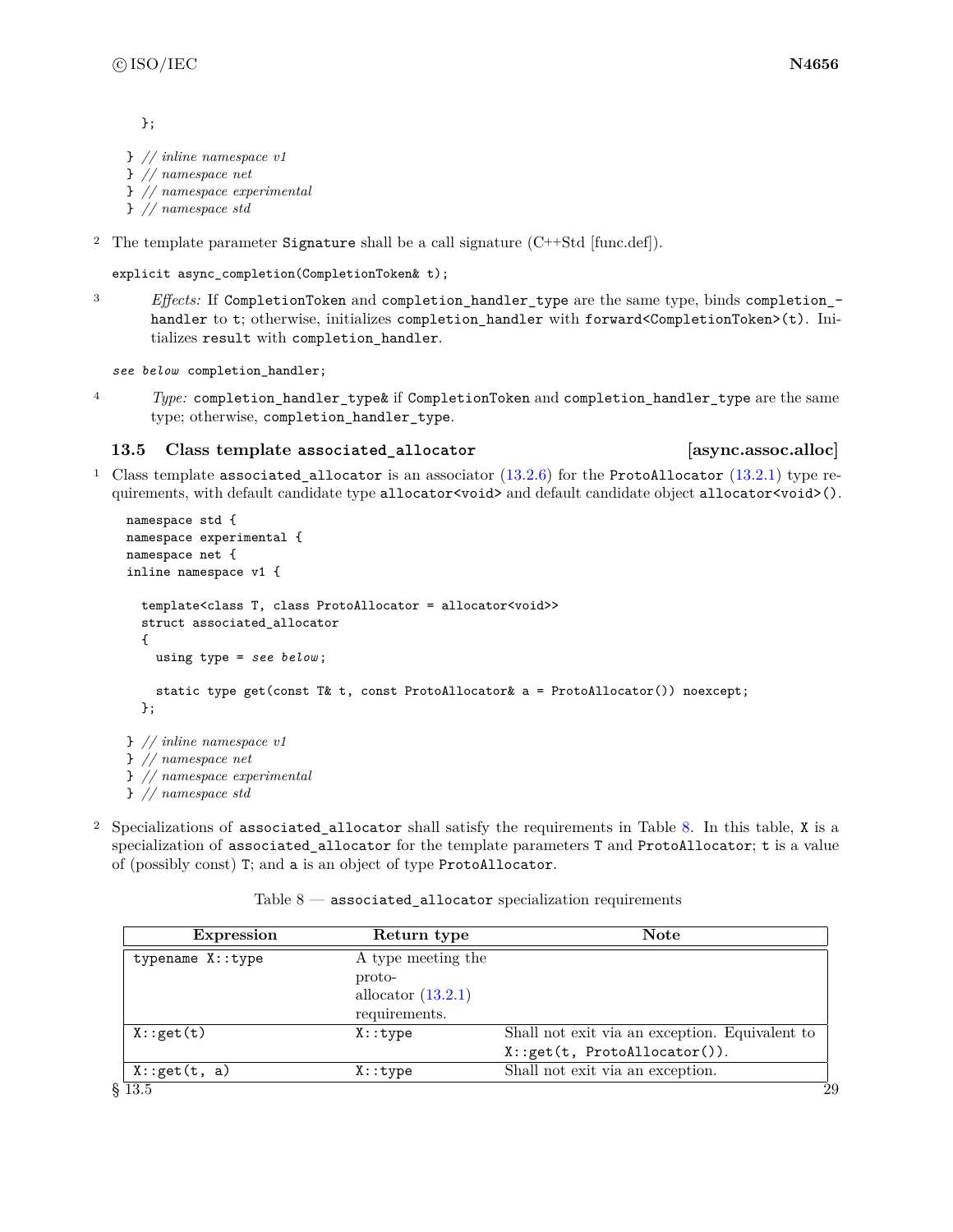**13.5.1 associated\_allocator members [async.assoc.alloc.members]**

using type = *see below* ;

<sup>1</sup> *Type:* If the *qualified-id* T::allocator\_type is valid and denotes a type (C++Std [temp.deduct]), T::allocator\_type. Otherwise ProtoAllocator.

type get(const T& t, const ProtoAllocator& a = ProtoAllocator()) noexcept;

<sup>2</sup> *Returns:* If the *qualified-id* T::allocator\_type is valid and denotes a type (C++Std [temp.deduct]), t.get\_allocator(). Otherwise a.

### **13.6 Function get\_associated\_allocator [async.assoc.alloc.get]**

```
template<class T>
  associated_allocator_t<T> get_associated_allocator(const T& t) noexcept;
```

```
1 Returns: associated_allocator<T>::get(t).
```

```
template<class T, class ProtoAllocator>
 associated_allocator_t<T, ProtoAllocator>
    get_associated_allocator(const T& t, const ProtoAllocator& a) noexcept;
```

```
2 Returns: associated_allocator<T, ProtoAllocator>::get(t, a).
```
# **13.7 Class execution\_context [async.exec.ctx]**

<sup>1</sup> Class execution\_context implements an extensible, type-safe, polymorphic set of services, indexed by service type.

```
namespace std {
namespace experimental {
namespace net {
inline namespace v1 {
  class execution_context
  {
  public:
    class service;
```
*// construct / copy / destroy:*

```
execution_context();
execution_context(const execution_context&) = delete;
execution_context& operator=(const execution_context&) = delete;
virtual ~execution_context();
```
*// execution context operations:*

void notify\_fork(fork\_event e);

protected:

*// execution context protected operations:*

```
void shutdown() noexcept;
  void destroy() noexcept;
};
```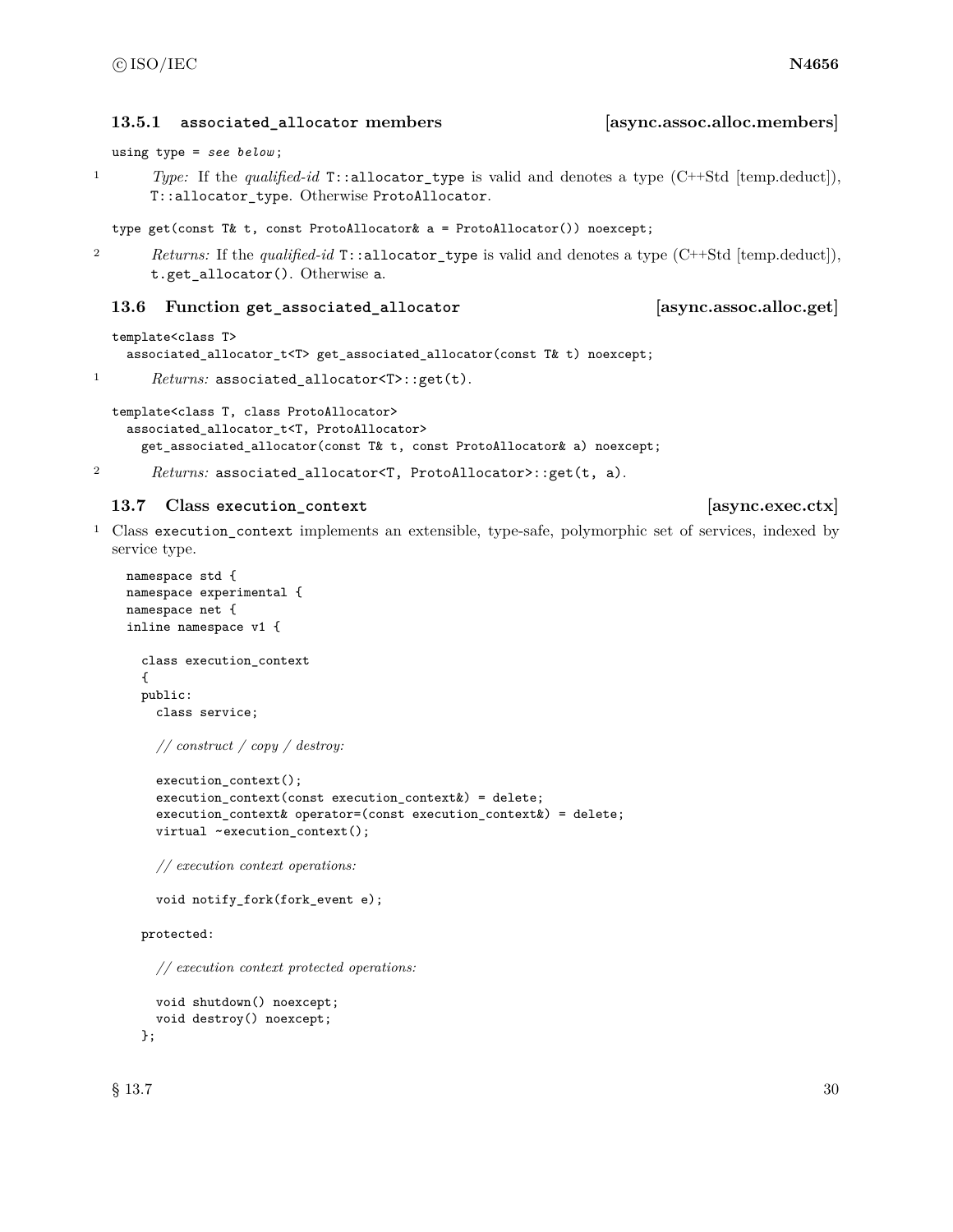```
// service access:
  template<class Service> typename Service::key_type&
    use_service(execution_context& ctx);
 template<class Service, class... Args> Service&
   make_service(execution_context& ctx, Args&&... args);
  template<class Service> bool has_service(const execution_context& ctx) noexcept;
  class service_already_exists : public logic_error { };
} // inline namespace v1
```

```
} // namespace net
} // namespace experimental
```

```
} // namespace std
```
- <sup>2</sup> Access to the services of an execution\_context is via three function templates, use\_service<>, make\_ service<> and has\_service<>.
- <sup>3</sup> In a call to use\_service<Service>(), the type argument chooses a service. If the service is not present in an execution\_context, an object of type Service is created and added to the execution\_context. A program can check if an execution\_context implements a particular service with the function template has\_service<Service>().
- <sup>4</sup> Service objects may be explicitly added to an execution\_context using the function template make\_ service<Service>(). If the service is already present, make\_service exits via an exception of type service\_already\_exists.
- <sup>5</sup> Once a service reference is obtained from an execution\_context object by calling use\_service<>, that reference remains usable until a call to destroy().

# **13.7.1 execution\_context constructor [async.exec.ctx.cons]**

execution\_context();

<sup>1</sup> *Effects:* Creates an object of class execution\_context which contains no services. [ *Note:* An implementation might preload services of internal service types for its own use. *— end note* ]

# **13.7.2 execution\_context destructor [async.exec.ctx.dtor]**

~execution\_context();

<sup>1</sup> *Effects:* Destroys an object of class execution\_context. Performs shutdown() followed by destroy().

# **13.7.3 execution** context operations *permitted exec.ctx.ops*

void notify\_fork(fork\_event e);

<sup>1</sup> *Effects:* For each service object svc in the set:

- $(1.1)$   $-$  If e == fork\_event::prepare, performs svc->notify\_fork(e) in reverse order of addition to the set.
- $(1.2)$  Otherwise, performs  $\text{svc}$ ->notify\_fork(e) in order of addition to the set.

# **13.7.4 execution\_context protected operations [async.exec.ctx.protected]**

void shutdown() noexcept;

<sup>1</sup> *Effects:* For each service object svc in the execution\_context set, in reverse order of addition to the set, performs svc->shutdown(). For each service in the set, svc->shutdown() is called only once irrespective of the number of calls to shutdown on the execution\_context.

 $\S 13.7.4$  31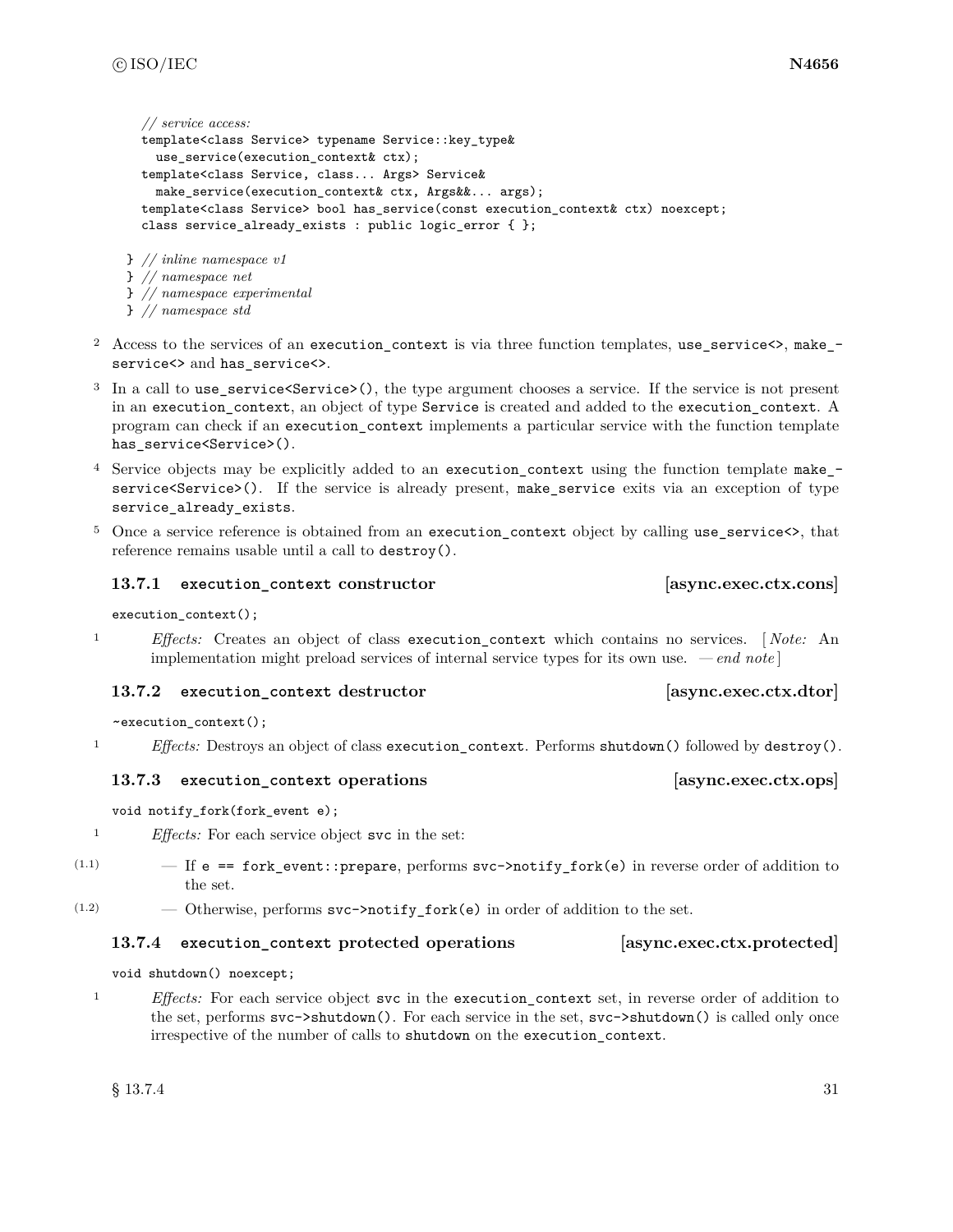void destroy() noexcept;

<sup>2</sup> *Effects:* Destroys each service object in the execution\_context set, and removes it from the set, in reverse order of addition to the set.

### **13.7.5 execution\_context globals [async.exec.ctx.globals]**

<sup>1</sup> The functions use\_service, make\_service, and has\_service do not introduce data races as a result of concurrent calls to those functions from different threads.

template<class Service> typename Service::key\_type& use\_service(execution\_context& ctx);

- <sup>2</sup> *Effects:* If an object of type Service::key\_type does not already exist in the execution\_context set identified by ctx, creates an object of type Service, initialized as Service(ctx), and adds it to the set.
- <sup>3</sup> *Returns:* A reference to the corresponding service of ctx.
- <sup>4</sup> Notes: The reference returned remains valid until a call to destroy.

```
template<class Service, class... Args> Service&
 make_service(execution_context& ctx, Args&&... args);
```
- <sup>5</sup> *Requires:* A service object of type Service::key\_type does not already exist in the execution\_context set identified by ctx.
- <sup>6</sup> *Effects:* Creates an object of type Service, initialized as Service(ctx, forward<Args>(args)...), and adds it to the execution\_context set identified by ctx.
- <sup>7</sup> *Remarks:* service\_already\_exists if a corresponding service object of type Key is already present in the set.
- <sup>8</sup> Notes: The reference returned remains valid until a call to destroy.

template<class Service> bool has\_service(const execution\_context& ctx) noexcept;

<sup>9</sup> *Returns:* true if an object of type Service::key\_type is present in ctx, otherwise false.

### **13.8 Class execution\_context::service [async.exec.ctx.svc]**

```
namespace std {
namespace experimental {
namespace net {
inline namespace v1 {
  class execution_context::service
  {
  protected:
    // construct / copy / destroy:
    explicit service(execution_context& owner);
    service(const service&) = delete;
    service& operator=(const service&) = delete;
    virtual ~service();
    // service observers:
```
execution\_context& context() noexcept;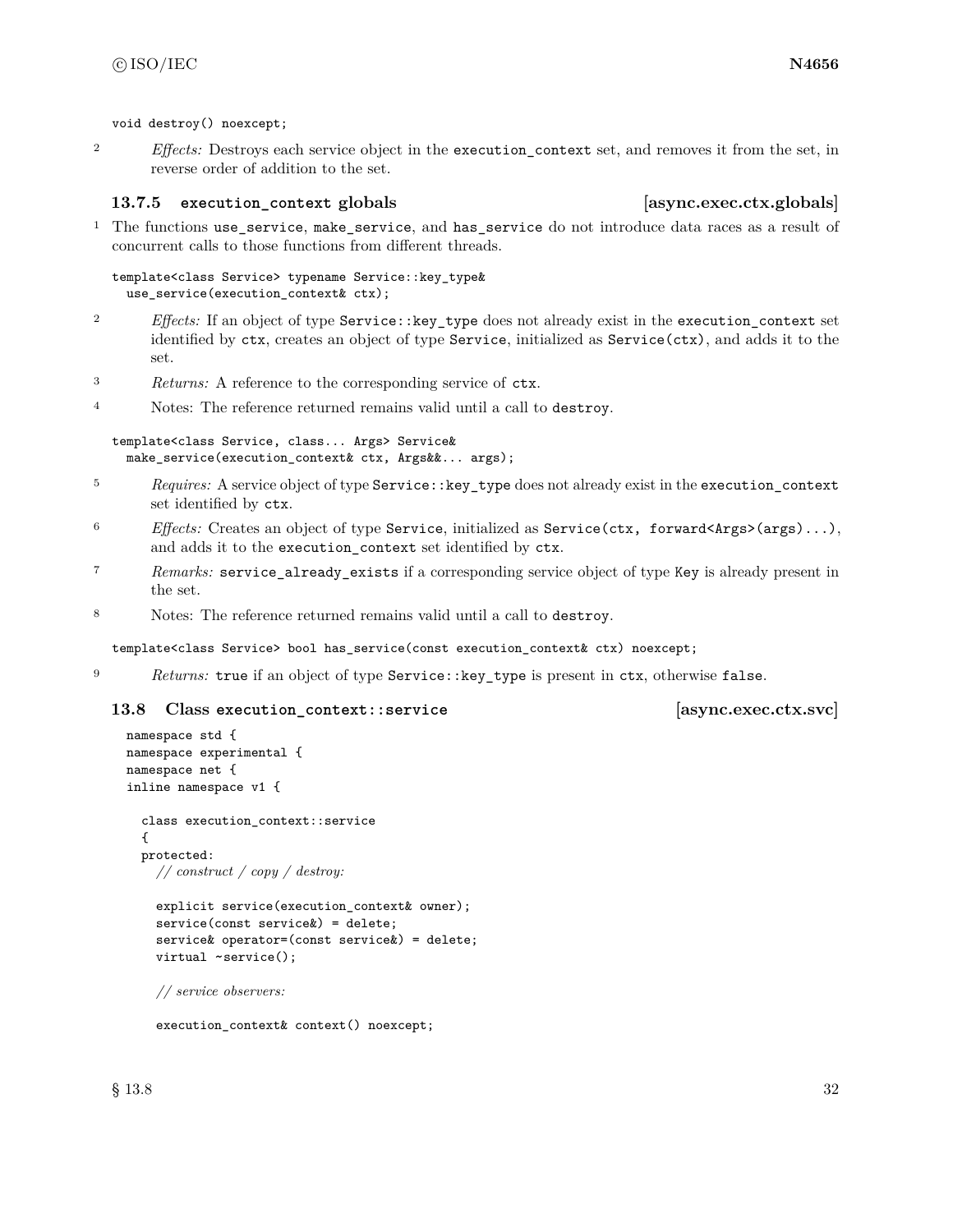```
private:
    // service operations:
    virtual void shutdown() noexcept = 0;
    virtual void notify_fork(fork_event e) {}
    execution_context& context_; // exposition only
  };
} // inline namespace v1
} // namespace net
} // namespace experimental
} // namespace std
```

```
explicit service(execution_context& owner);
```

```
1 Postconditions: std::addressof(context_) == std::addressof(owner).
```

```
execution_context& context() noexcept;
```

```
2 Returns: context_.
```
# **13.9 Class template is\_executor [async.is.exec]**

<sup>1</sup> The class template is\_executor can be used to detect executor types satisfying the Executor [\(13.2.2\)](#page-25-0) type requirements.

```
namespace std {
namespace experimental {
namespace net {
inline namespace v1 {
  template<class T> struct is_executor;
} // inline namespace v1
} // namespace net
} // namespace experimental
```

```
} // namespace std
```
- <sup>2</sup> T shall be a complete type.
- <sup>3</sup> Class template is\_executor is a UnaryTypeTrait (C++Std [meta.rqmts]) with a BaseCharacteristic of true\_type if the type T meets the syntactic requirements for Executor [\(13.2.2\)](#page-25-0), otherwise false\_type.

# 13.10 Executor argument tag [async.executor.arg]

```
namespace std {
namespace experimental {
namespace net {
inline namespace v1 {
  struct executor_arg_t { };
  constexpr executor_arg_t executor_arg = executor_arg_t();
} // inline namespace v1
} // namespace net
} // namespace experimental
```
} *// namespace std*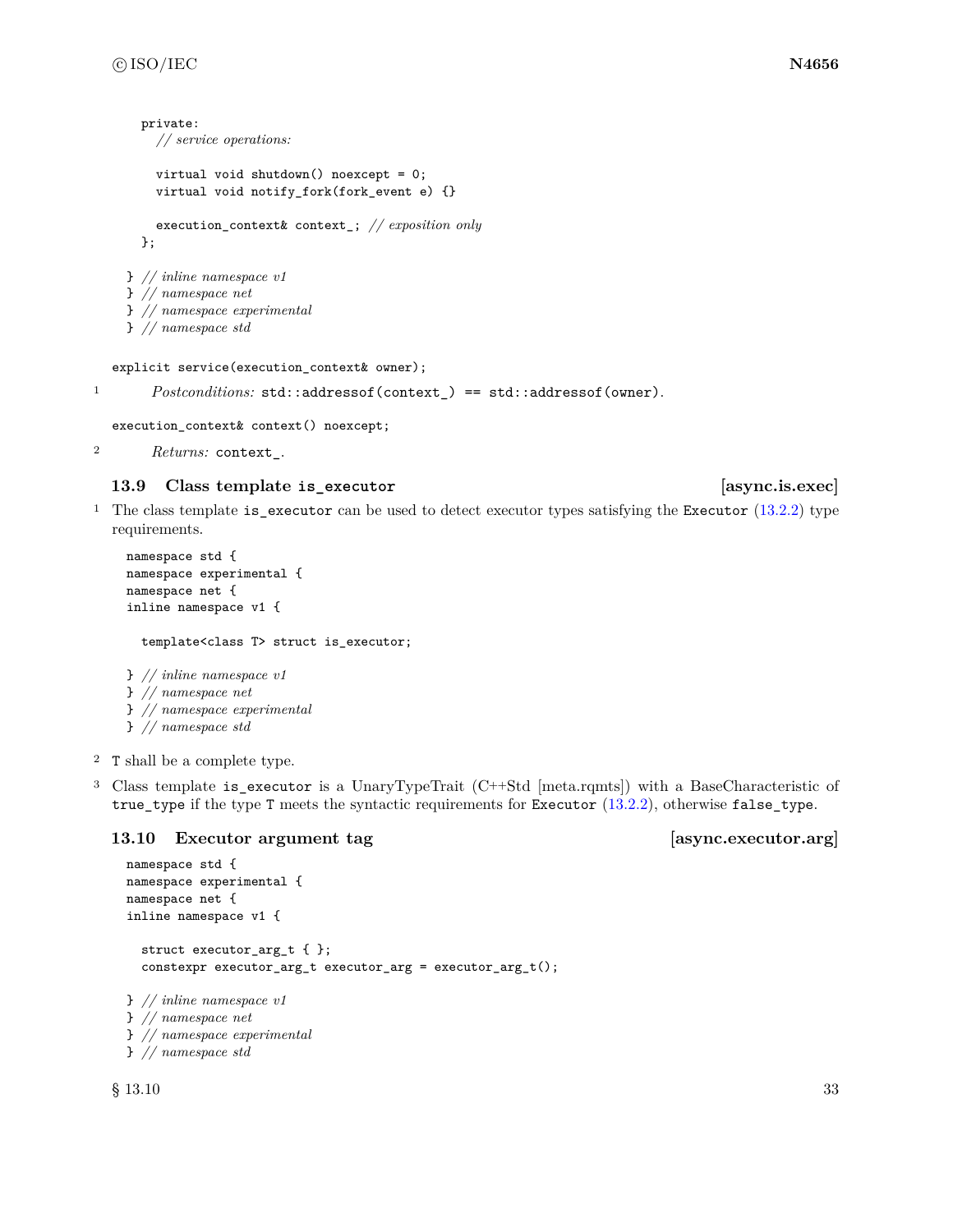<sup>1</sup> The executor  $\arg t$  struct is an empty structure type used as a unique type to disambiguate constructor and function overloading. Specifically, types may have constructors with executor\_arg\_t as the first argument, immediately followed by an argument of a type that satisfies the Executor requirements [\(13.2.2\)](#page-25-0).

**13.11.1 uses\_executor trait [async.uses.executor.trait]**

**13.11 uses\_executor [async.uses.executor]**

```
namespace std {
namespace experimental {
namespace net {
inline namespace v1 {
```
template<class T, class Executor> struct uses\_executor;

} *// inline namespace v1* } *// namespace net* } *// namespace experimental* } *// namespace std*

<sup>1</sup> Remark: Detects whether T has a nested executor\_type that is convertible from Executor. Meets the BinaryTypeTrait requirements (C++Std [meta.rqmts]). The implementation provides a definition that is derived from true\_type if a type T::executor\_type exists and is\_convertible<Executor, T::executor\_type>::value != false, otherwise it is derived from false\_type. A program may specialize this template to derive from true\_type for a user-defined type T that does not have a nested executor\_type but nonetheless can be constructed with an executor if the first argument of a constructor has type executor\_arg\_t and the second argument has type Executor.

### **13.11.2 uses-executor construction [async.uses.executor.cons]**

# <sup>1</sup> Uses-executor construction with executor Executor refers to the construction of an object obj of type T, using constructor arguments v1, v2,  $\dots$ , vN of types V1, V2,  $\dots$ , VN, respectively, and an executor ex of type Executor, according to the following rules:

- $(1.1)$  if uses\_executor\_v<T, Executor> is true and is\_constructible<T, executor\_arg\_t, Executor, V1, V2,  $\dots$ , VN>::value is true, then obj is initialized as obj (executor\_arg, ex, v1, v2,  $\dots$ , vN);
- (1.2) otherwise, obj is initialized as  $obj(v1, v2, ..., vN)$ .

# **13.12 Class template associated\_executor [async.assoc.exec]**

# <sup>1</sup> Class template associated\_executor is an associator  $(13.2.6)$  for the Executor  $(13.2.2)$  type requirements, with default candidate type system\_executor and default candidate object system\_executor().

```
namespace std {
namespace experimental {
namespace net {
inline namespace v1 {
  template<class T, class Executor = system_executor>
  struct associated_executor
  {
   using type = see below ;
    static type get(const T& t, const Executor& e = Executor()) noexcept;
  };
```
 $\S 13.12$  34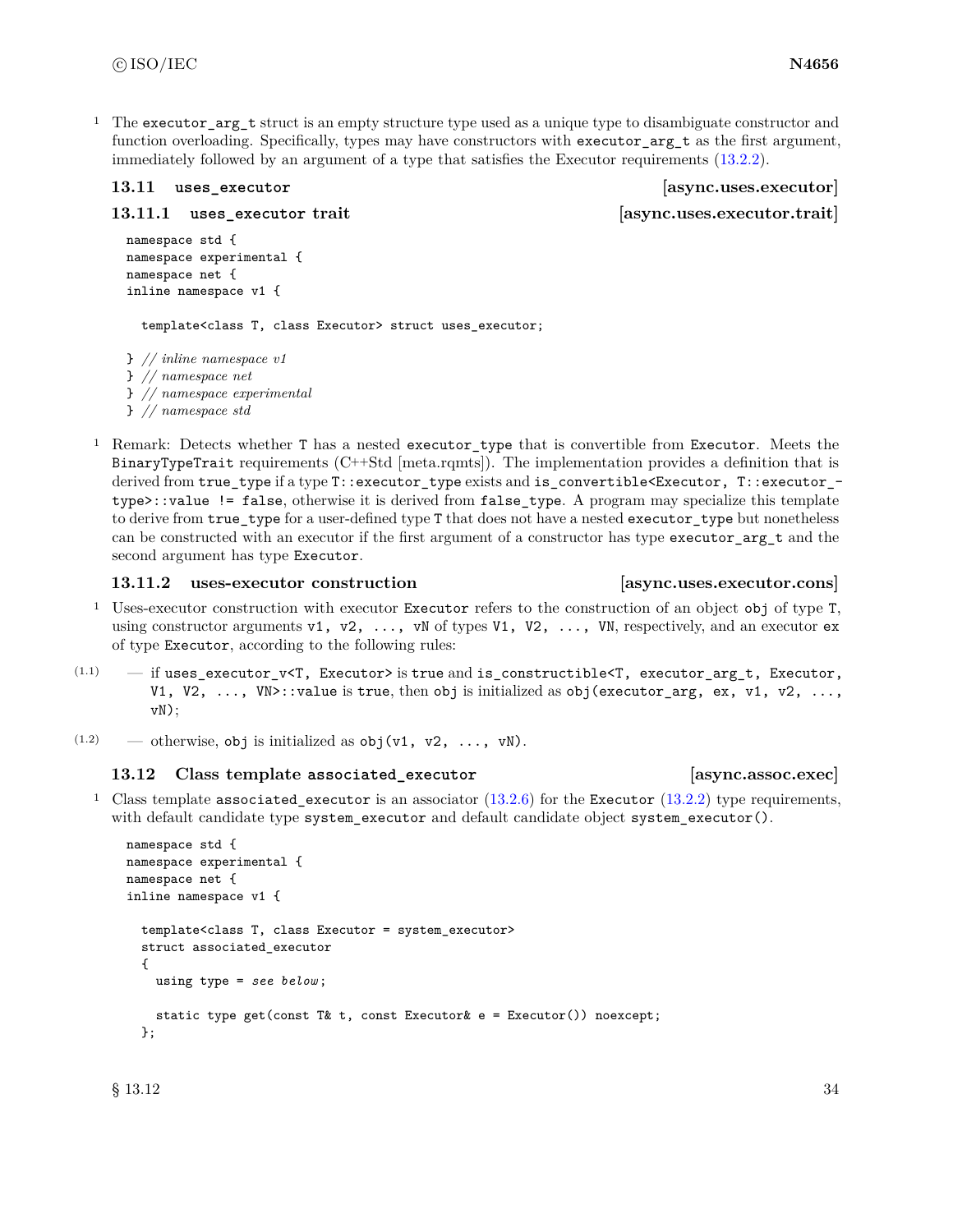} *// inline namespace v1*

- } *// namespace net*
- } *// namespace experimental*
- } *// namespace std*
- <sup>2</sup> Specializations of associated\_executor shall satisfy the requirements in Table [9.](#page-41-0) In this table, X is a specialization of associated\_executor for the template parameters T and Executor; t is a value of (possibly const) T; and e is an object of type Executor.

Table  $9$  — associated\_executor specialization requirements

<span id="page-41-0"></span>

| <b>Expression</b> | Return type        | <b>Note</b>                                    |
|-------------------|--------------------|------------------------------------------------|
| typename X::type  | A type meeting     |                                                |
|                   | Executor require-  |                                                |
|                   | ments $(13.2.2)$ . |                                                |
| X:get(t)          | $X:$ : type        | Shall not exit via an exception. Equivalent to |
|                   |                    | X: get(t, Executor()).                         |
| X:get(t, e)       | X: type            | Shall not exit via an exception.               |

# **13.12.1 associated\_executor members [async.assoc.exec.members]**

using type = *see below* ;

<sup>1</sup> *Type:* If the *qualified-id* T::executor\_type is valid and denotes a type (C++Std [temp.deduct]), T::executor\_type. Otherwise Executor.

type get(const T& t, const Executor& e = Executor()) noexcept;

<sup>2</sup> *Returns:* If the *qualified-id* T::executor\_type is valid and denotes a type (C++Std [temp.deduct]), t.get\_executor(). Otherwise e.

# **13.13 Function get\_associated\_executor [async.assoc.exec.get]**

```
template<class T>
  associated_executor_t<T> get_associated_executor(const T& t) noexcept;
```
1 *Returns:* associated\_executor<T>::get(t).

```
template<class T, class Executor>
  associated_executor_t<T, Executor>
    get_associated_executor(const T& t, const Executor& ex) noexcept;
```
- <sup>2</sup> *Returns:* associated\_executor<T, Executor>::get(t, ex).
- <sup>3</sup> *Remarks:* This function shall not participate in overload resolution unless is\_executor\_v<Executor> is true.

```
template<class T, class ExecutionContext>
  associated_executor_t<T, typename ExecutionContext::executor_type>
    get_associated_executor(const T& t, ExecutionContext& ctx) noexcept;
```
- <sup>4</sup> *Returns:* get\_associated\_executor(t, ctx.get\_executor()).
- <sup>5</sup> *Remarks:* This function shall not participate in overload resolution unless is\_convertible<Execution-Context&, execution\_context&>::value is true.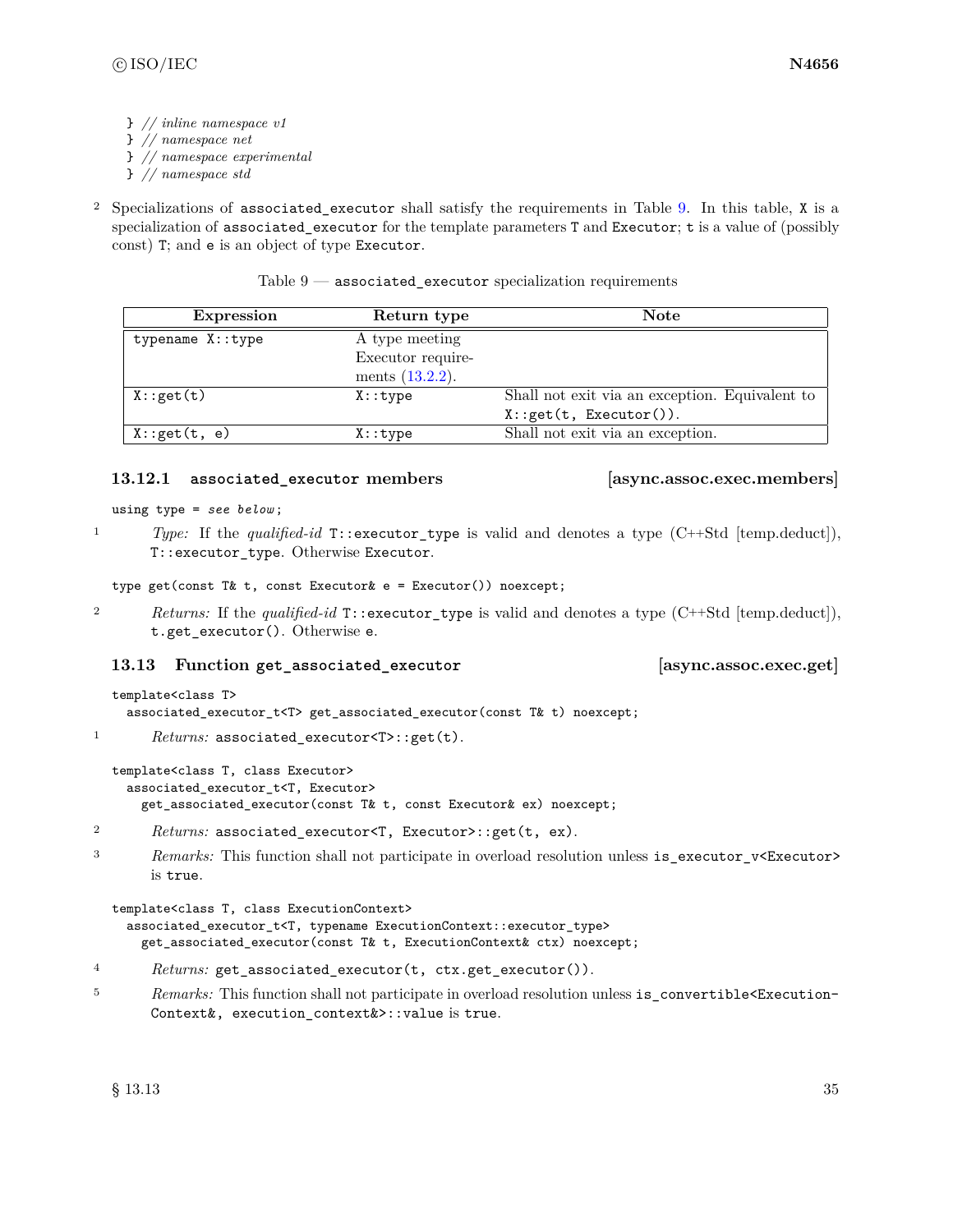### **13.14 Class template executor\_binder [async.exec.binder]**

<sup>1</sup> The class template executor\_binder binds executors to objects. A specialization executor\_binder<T, Executor> binds an executor of type Executor satisfying the Executor requirements [\(13.2.2\)](#page-25-0) to an object or function of type T.

```
namespace std {
namespace experimental {
namespace net {
inline namespace v1 {
  template<class T, class Executor>
  class executor_binder
  {
  public:
    // types:
    using target_type = T;
    using executor_type = Executor;
    // construct / copy / destroy:
    executor_binder(T t, const Executor& ex);
    executor_binder(const executor_binder& other) = default;
    executor_binder(executor_binder&& other) = default;
    template<class U, class OtherExecutor>
      executor_binder(const executor_binder<U, OtherExecutor>& other);
    template<class U, class OtherExecutor>
      executor_binder(executor_binder<U, OtherExecutor>&& other);
    template<class U, class OtherExecutor>
      executor_binder(executor_arg_t, const Executor& ex,
        const executor_binder<U, OtherExecutor>& other);
    template<class U, class OtherExecutor>
      executor_binder(executor_arg_t, const Executor& ex,
        executor_binder<U, OtherExecutor>&& other);
    ~executor_binder();
    // executor binder access:
    T& get() noexcept;
    const T& get() const noexcept;
    executor_type get_executor() const noexcept;
    // executor binder invocation:
    template<class... Args>
      result_of_t<T&(Args&&...)> operator()(Args&&... args);
    template<class... Args>
      result_of_t<const T&(Args&&...)> operator()(Args&&... args) const;
  private:
    Executor ex_; // exposition only
    T target_; // exposition only
  };
```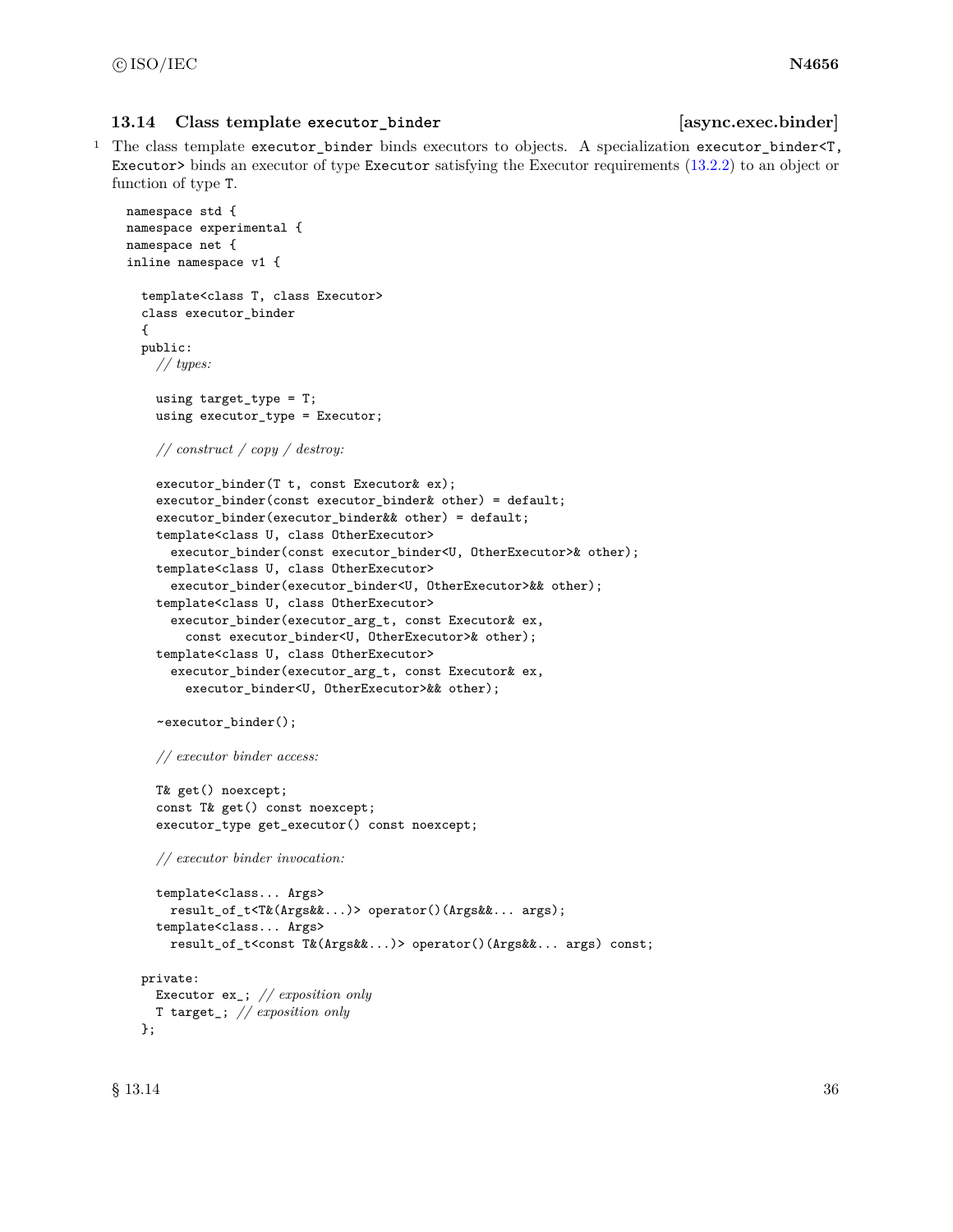```
template<class T, class Executor, class Signature>
    class async_result<executor_binder<T, Executor>, Signature>;
  template<class T, class Executor, class ProtoAllocator>
    struct associated_allocator<executor_binder<T, Executor>, ProtoAllocator>;
 template<class T, class Executor, class Executor1>
    struct associated_executor<executor_binder<T, Executor>, Executor1>;
} // inline namespace v1
} // namespace net
```
- } *// namespace experimental*
- } *// namespace std*

### **13.14.1 executor\_binder constructors [async.exec.binder.cons]**

executor\_binder(T t, const Executor& ex);

<sup>1</sup> *Effects:* Initializes ex\_ with ex. Initializes target\_ by performing uses-executor construction, using the constructor argument  $std::move(t)$  and the executor  $ex$ <sub>\_</sub>.

template<class U, class OtherExecutor> executor\_binder(const executor\_binder<U, OtherExecutor>& other);

- <sup>2</sup> *Requires:* If U is not convertible to T, or if OtherExecutor is not convertible to Executor, the program is ill-formed.
- <sup>3</sup> *Effects:* Initializes ex\_ with other.get\_executor(). Initializes target\_ by performing uses-executor construction, using the constructor argument other.get() and the executor ex\_.

# template<class U, class OtherExecutor>

```
executor_binder(executor_binder<U, OtherExecutor>&& other);
```
- <sup>4</sup> *Requires:* If U is not convertible to T, or if OtherExecutor is not convertible to Executor, the program is ill-formed.
- <sup>5</sup> *Effects:* Initializes ex\_ with other.get\_executor(). Initializes target\_ by performing uses-executor construction, using the constructor argument std::move(other.get()) and the executor ex\_.

```
template<class U, class OtherExecutor>
  executor_binder(executor_arg_t, const Executor& ex,
    const executor_binder<U, OtherExecutor>& other);
```
- <sup>6</sup> *Requires:* If U is not convertible to T the program is ill-formed.
- <sup>7</sup> *Effects:* Initializes ex\_ with ex. Initializes target\_ by performing uses-executor construction, using the constructor argument other.get() and the executor ex\_.

```
template<class U, class OtherExecutor>
  executor_binder(executor_arg_t, const Executor& ex,
    executor_binder<U, OtherExecutor>&& other);
```
- <sup>8</sup> *Requires:* U is T or convertible to T.
- <sup>9</sup> *Effects:* Initializes ex\_ with ex. Initializes target\_ by performing uses-executor construction, using the constructor argument std::move(other.get()) and the executor ex\_.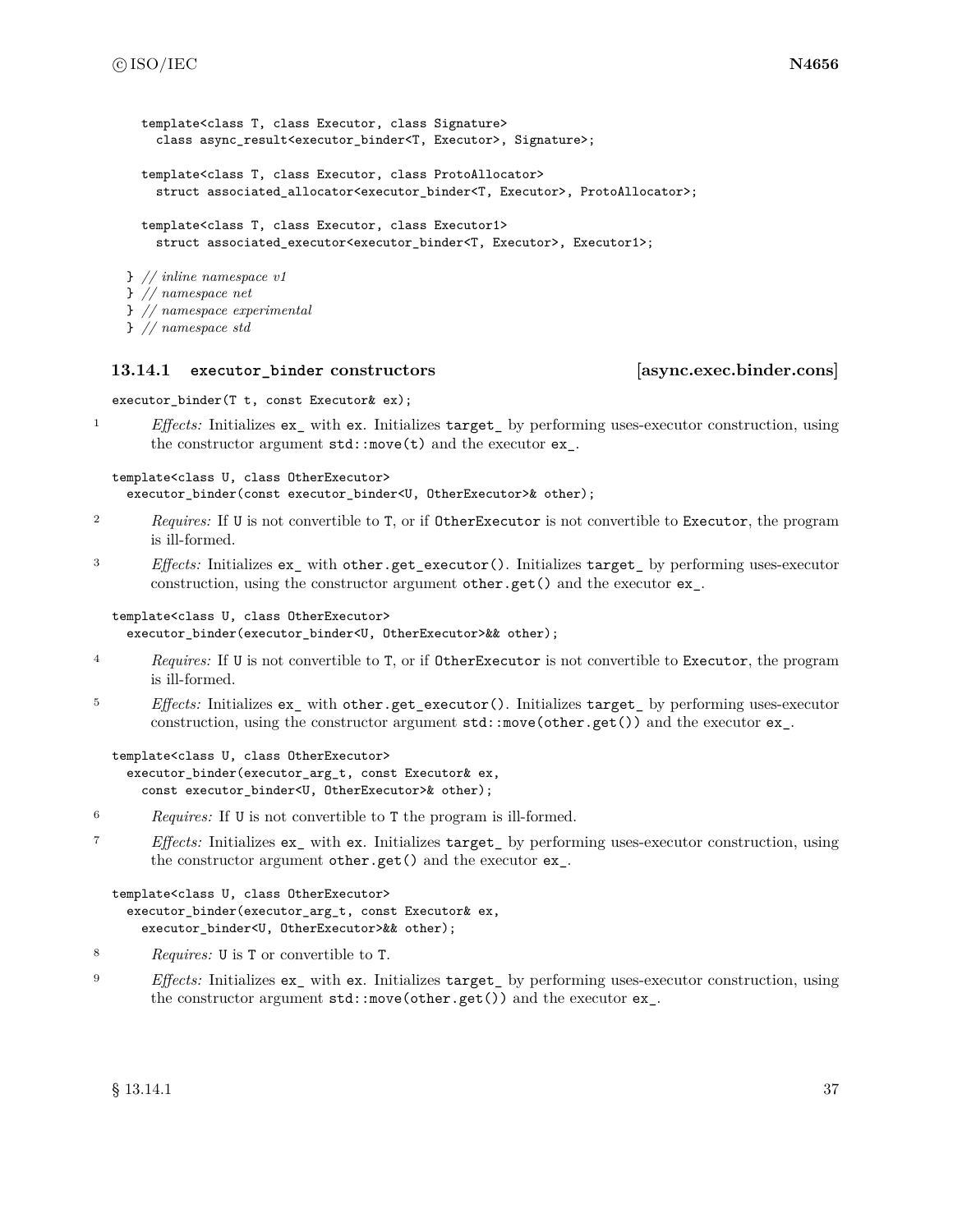```
13.14.2 executor_binder access [async.exec.binder.access]
```

```
T& get() noexcept;
const T& get() const noexcept;
```
<sup>1</sup> *Returns:* target\_.

executor\_type get\_executor() const noexcept;

<sup>2</sup> *Returns:* executor\_.

# **13.14.3 executor\_binder invocation [async.exec.binder.invocation]**

```
template<class... Args>
    result_of_t<T&(Args&&...)> operator()(Args&&... args);
  template<class... Args>
    result_of_t<const T&(Args&&...)> operator()(Args&&... args) const;
1 Returns: INVOKE(get(), forward<Args>(args)...) (C++Std [func.require]).
```
# **13.14.4 Class template partial specialization async\_result [async.exec.binder.async.result]**

```
namespace std {
    namespace experimental {
    namespace net {
    inline namespace v1 {
      template<class T, class Executor, class Signature>
      class async_result<executor_binder<T, Executor>, Signature>
      \mathcal{L}public:
        using completion_handler_type = executor_binder<
          typename async_result<T, Signature>::completion_handler_type,
            Executor>;
        using return_type = typename async_result<T, Signature>::return_type;
        explicit async_result(completion_handler_type& h);
        async_result(const async_result&) = delete;
        async_result& operator=(const async_result&) = delete;
        return_type get();
      private:
        async_result<T, Signature> target_; // exposition only
      };
    } // inline namespace v1
    } // namespace net
    } // namespace experimental
    } // namespace std
  explicit async_result(completion_handler_type& h);
1 Effects: Initializes target_ as target_(h.get()).
  return_type get();
```
<sup>2</sup> *Returns:* target\_.get().

```
\S 13.14.4 38
```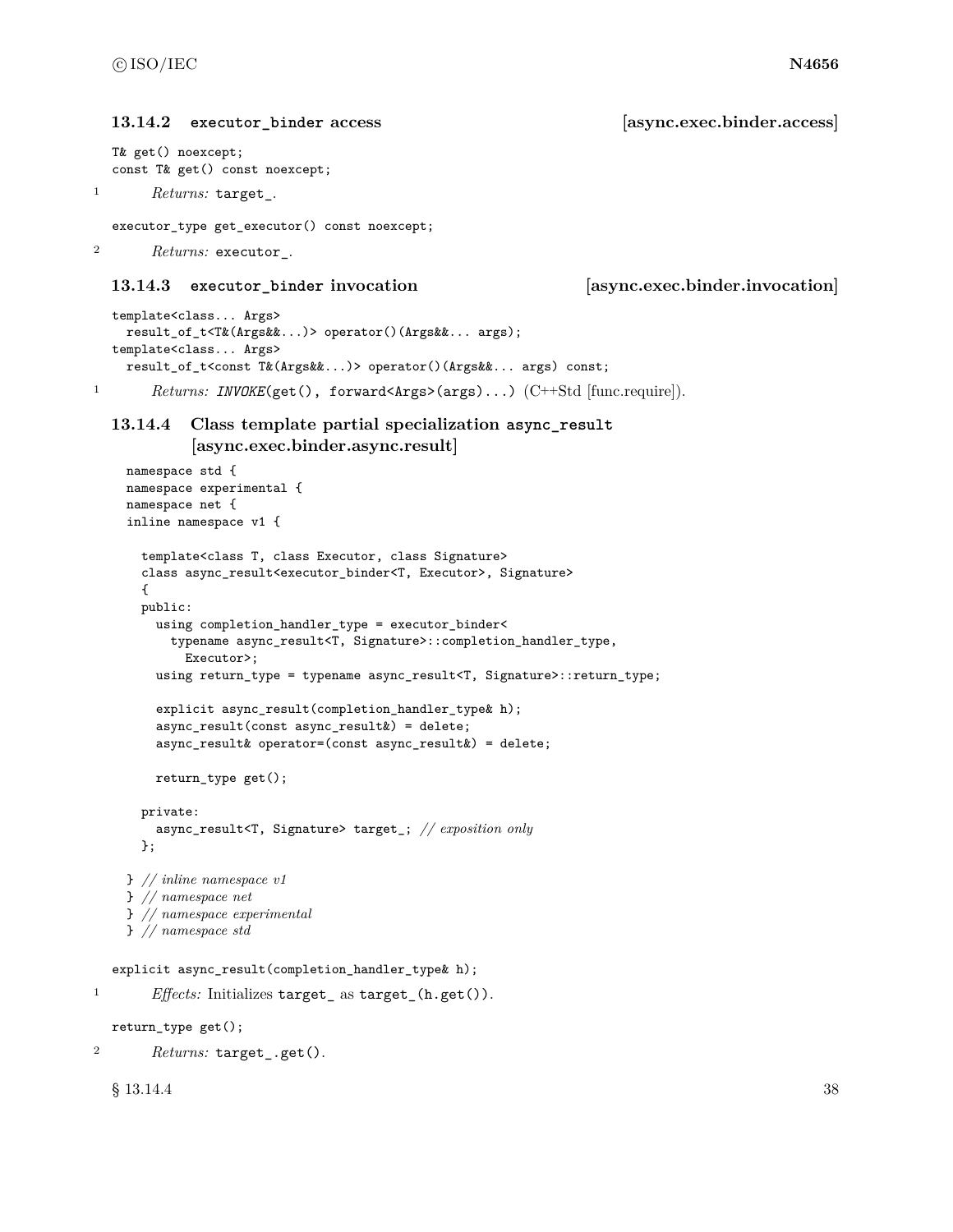# **13.14.5 Class template partial specialization associated\_allocator [async.exec.binder.assoc.alloc]**

```
namespace std {
    namespace experimental {
    namespace net {
    inline namespace v1 {
      template<class T, class Executor, class ProtoAllocator>
        struct associated_allocator<executor_binder<T, Executor>, ProtoAllocator>
      {
        using type = associated_allocator_t<T, ProtoAllocator>;
        static type get(const executor_binder<T, Executor>& b,
                        const ProtoAllocator& a = ProtoAllocator()) noexcept;
      };
    } // inline namespace v1
    } // namespace net
    } // namespace experimental
    } // namespace std
  static type get(const executor_binder<T, Executor>& b,
                  const ProtoAllocator& a = ProtoAllocator()) noexcept;
1 Returns: associated_allocator<T, ProtoAllocator>::get(b.get(), a).
  13.14.6 Class template partial specialization associated_executor
             [async.exec.binder.assoc.exec]
    namespace std {
    namespace experimental {
    namespace net {
    inline namespace v1 {
      template<class T, class Executor, class Executor1>
        struct associated_executor<executor_binder<T, Executor>, Executor1>
      {
        using type = Executor;
        static type get(const executor_binder<T, Executor>& b,
                        const Executor1& e = Executor1()) noexcept;
      };
    } // inline namespace v1
    } // namespace net
    } // namespace experimental
    } // namespace std
  static type get(const executor_binder<T, Executor>& b,
                  const Executor1& e = Executor1()) noexcept;
1 Returns: b.get_executor().
```
# **13.15 Function bind\_executor [async.bind.executor]**

```
template<class Executor, class T>
```
 $\S$  13.15 39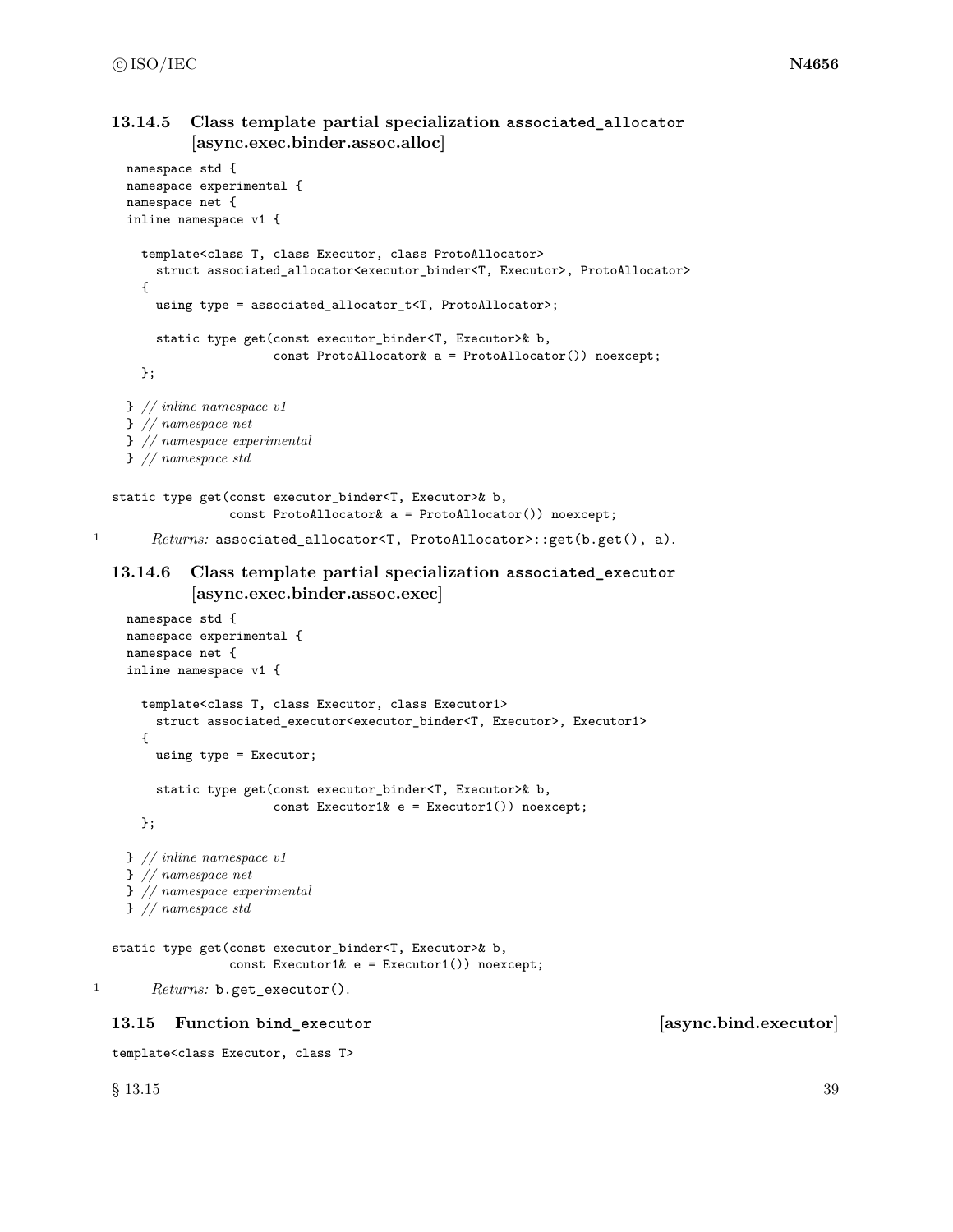```
executor binder<decay t<T>, Executor>
 bind_executor(const Executor& ex, T&& t);
```
1 Returns: executor\_binder<decay\_t<T>, Executor>(forward<T>(t), ex).

2 *Remarks:* This function shall not participate in overload resolution unless is\_executor\_v<Executor> is true.

```
template<class ExecutionContext, class CompletionToken>
  executor_binder<decay_t<T>, typename ExecutionContext::executor_type>
    bind_executor(ExecutionContext& ctx, T&& t);
```

```
3 Returns: bind_executor(ctx.get_executor(), forward<T>(t)).
```
<sup>4</sup> *Remarks:* This function shall not participate in overload resolution unless is\_convertible<Execution-Context&, execution\_context&>::value is true.

### **13.16 Class template executor\_work\_guard [async.exec.work.guard]**

```
namespace std {
namespace experimental {
namespace net {
inline namespace v1 {
  template<class Executor>
  class executor_work_guard
  {
  public:
    // types:
    using executor_type = Executor;
    // construct / copy / destroy:
    explicit executor_work_guard(const executor_type& ex) noexcept;
    executor_work_guard(const executor_work_guard& other) noexcept;
    executor_work_guard(executor_work_guard&& other) noexcept;
    executor_work_guard& operator=(const executor_work_guard&) = delete;
    ~executor_work_guard();
    // executor work guard observers:
    executor_type get_executor() const noexcept;
    bool owns_work() const noexcept;
    // executor work guard modifiers:
    void reset() noexcept;
  private:
    Executor ex_; // exposition only
    bool owns_; // exposition only
  \ddot{\ }:
} // inline namespace v1
} // namespace net
```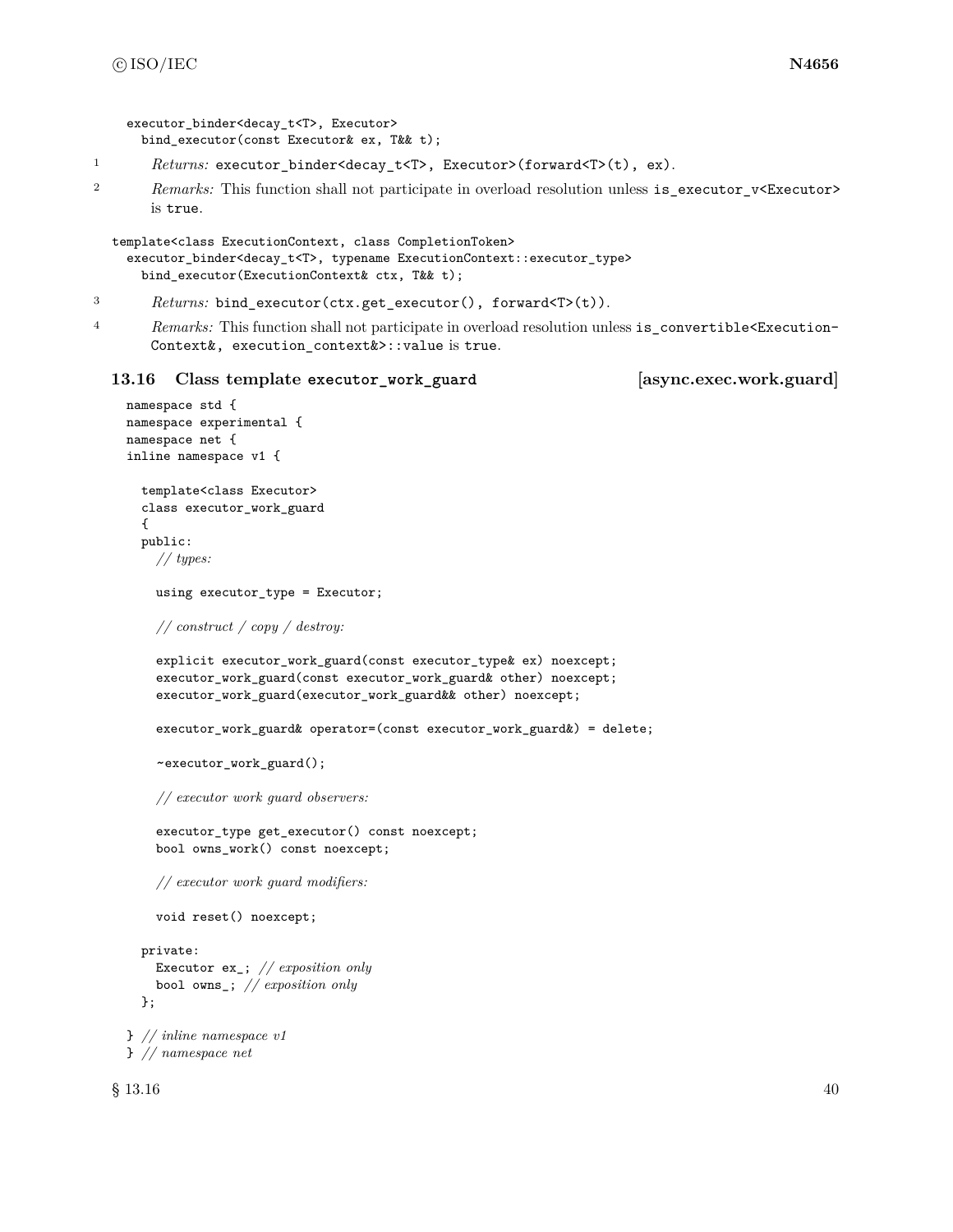|                  | $\}$ // namespace experimental<br>$\}$ // namespace std                                                                                      |                                 |
|------------------|----------------------------------------------------------------------------------------------------------------------------------------------|---------------------------------|
|                  | 13.16.1<br>executor_work_guard members                                                                                                       | [async.exec.work.guard.members] |
|                  | explicit executor_work_guard(const executor_type& ex) noexcept;                                                                              |                                 |
| 1                | <i>Effects:</i> Initializes $ex$ <sub><i>r</i></sub> with $ex$ <i>,</i> and then performs $ex$ <i><sub><i>r</i></sub> on work started().</i> |                                 |
| $\boldsymbol{2}$ | Postconditions: $ex_$ == $ex$ and $owns_$ == $true$ .                                                                                        |                                 |
|                  | executor_work_guard(const executor_work_guard& other) noexcept;                                                                              |                                 |
| 3                | <i>Effects:</i> Initializes $ex$ with other.ex. If other.owns == true, performs $ex$ .on_work_started().                                     |                                 |
| 4                | $Postconditions: ex_ = = other.ex_ and owns_ == other.owns_$ .                                                                               |                                 |
|                  | executor_work_guard(executor_work_guard&& other) noexcept;                                                                                   |                                 |
| 5                | <i>Effects:</i> Initializes $ex$ with $std:move(other.ex_)$ and initializes $owns\_with other.oms_$ , and sets<br>other.owns_ to false.      |                                 |
|                  | ~executor_work_guard();                                                                                                                      |                                 |
| 6                | <i>Effects:</i> If owns_ is true, performs ex_.on_work_finished().                                                                           |                                 |
|                  | executor_type get_executor() const noexcept;                                                                                                 |                                 |
| 7                | <i>Returns:</i> ex_.                                                                                                                         |                                 |
|                  | bool owns_work() const noexcept;                                                                                                             |                                 |
| 8                | <i>Returns:</i> owns_.                                                                                                                       |                                 |
|                  | void reset() noexcept;                                                                                                                       |                                 |
| 9                | Effects: If owns_ is true, performs ex_.on_work_finished().                                                                                  |                                 |
| 10               | $Postconditions:$ owns_ == false.                                                                                                            |                                 |
|                  | Function make_work_guard<br>13.17                                                                                                            | [async.make.work.guard]         |
|                  | template <class executor=""><br/>executor_work_guard<executor><br/>make_work_guard(const Executor&amp; ex);</executor></class>               |                                 |
| 1                | $Returns:$ executor_work_guard <executor>(ex).</executor>                                                                                    |                                 |
|                  | Demander This function shall not participate in evenlood resolution unless is executed us Frequency                                          |                                 |

2 *Remarks:* This function shall not participate in overload resolution unless is\_executor\_v<Executor> is true.

```
template<class ExecutionContext>
  executor_work_guard<typename ExecutionContext::executor_type>
    make_work_guard(ExecutionContext& ctx);
```

```
3 Returns: make_work_guard(ctx.get_executor()).
```
<sup>4</sup> *Remarks:* This function shall not participate in overload resolution unless is\_convertible<Execution-Context&, execution\_context&>::value is true.

```
template<class T>
  executor_work_guard<associated_executor_t<T>>
   make_work_guard(const T& t);
```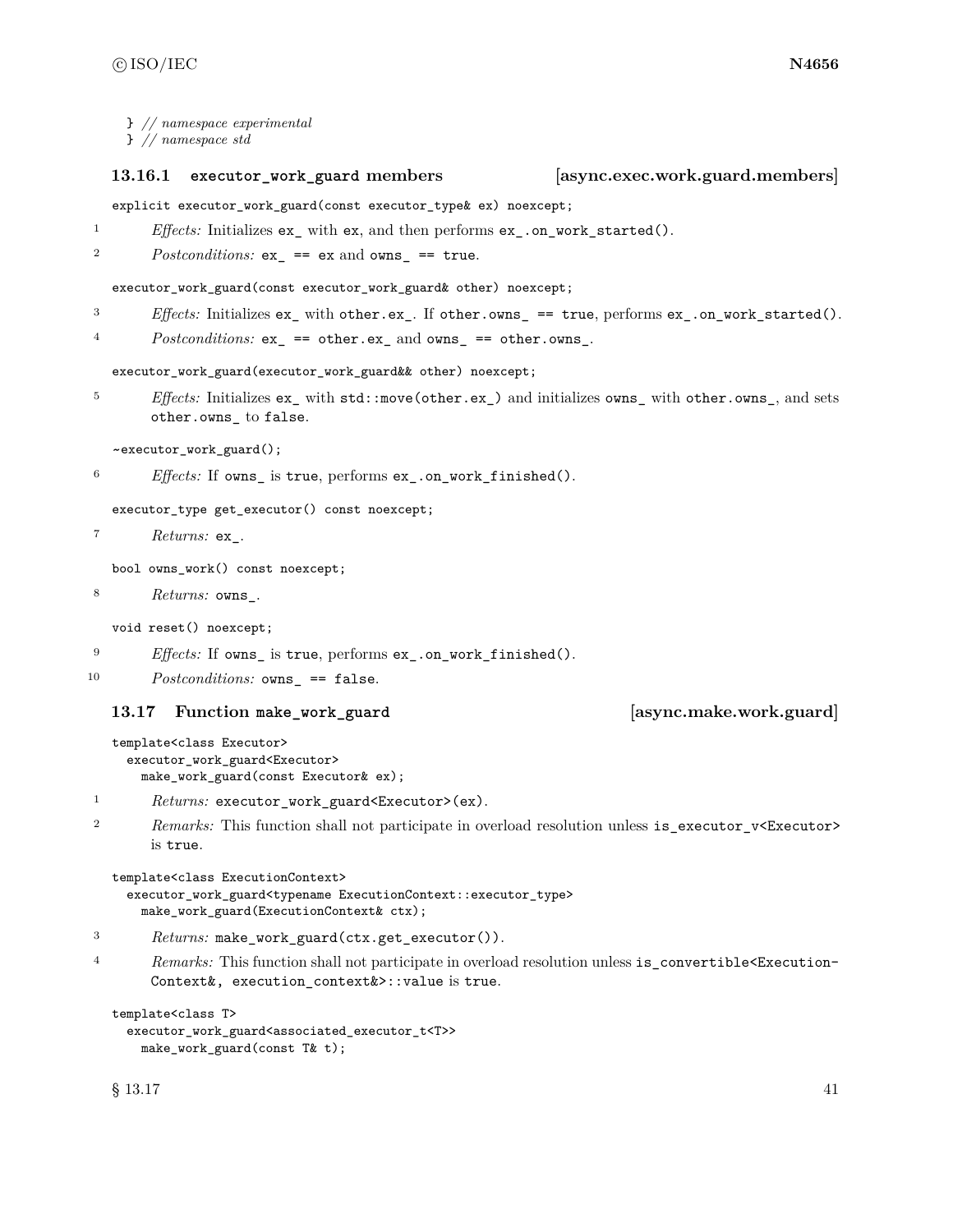- <sup>5</sup> *Returns:* make work guard(get associated executor(t)).
- <sup>6</sup> *Remarks:* This function shall not participate in overload resolution unless is\_executor\_v<T> is false and is\_convertible<T&, execution\_context&>::value is false.

```
template<class T, class U>
 auto make_work_guard(const T& t, U&& u)
    -> decltype(make_work_guard(get_associated_executor(t, forward<U>(u))));
```
<sup>7</sup> *Returns:* make\_work\_guard(get\_associated\_executor(t, forward<U>(u))).

### **13.18 Class system\_executor [async.system.exec]**

<sup>1</sup> Class system\_executor represents a set of rules where function objects are permitted to execute on any thread.

```
namespace std {
namespace experimental {
namespace net {
inline namespace v1 {
  class system_executor
  {
  public:
    // constructors:
    system_executor() {}
    // executor operations:
    system_context& context() const noexcept;
    void on_work_started() const noexcept {}
    void on_work_finished() const noexcept {}
    template<class Func, class ProtoAllocator>
      void dispatch(Func&& f, const ProtoAllocator& a) const;
    template<class Func, class ProtoAllocator>
      void post(Func&& f, const ProtoAllocator& a) const;
    template<class Func, class ProtoAllocator>
      void defer(Func&& f, const ProtoAllocator& a) const;
  };
  bool operator==(const system_executor&, const system_executor&) noexcept;
  bool operator!=(const system_executor&, const system_executor&) noexcept;
} // inline namespace v1
} // namespace net
} // namespace experimental
} // namespace std
```
- <sup>2</sup> Class system executor satisfies the Destructible  $(C++Std$  [destructible]), DefaultConstructible  $(C++Std)$ [defaultconstructible]), and Executor [\(13.2.2\)](#page-25-0) type requirements.
- <sup>3</sup> To satisfy the Executor requirements for the post and defer member functions, the system executor may create thread objects to run the submitted function objects. These thread objects are collectively referred to as system threads.

 $\frac{1}{8}$  13.18 42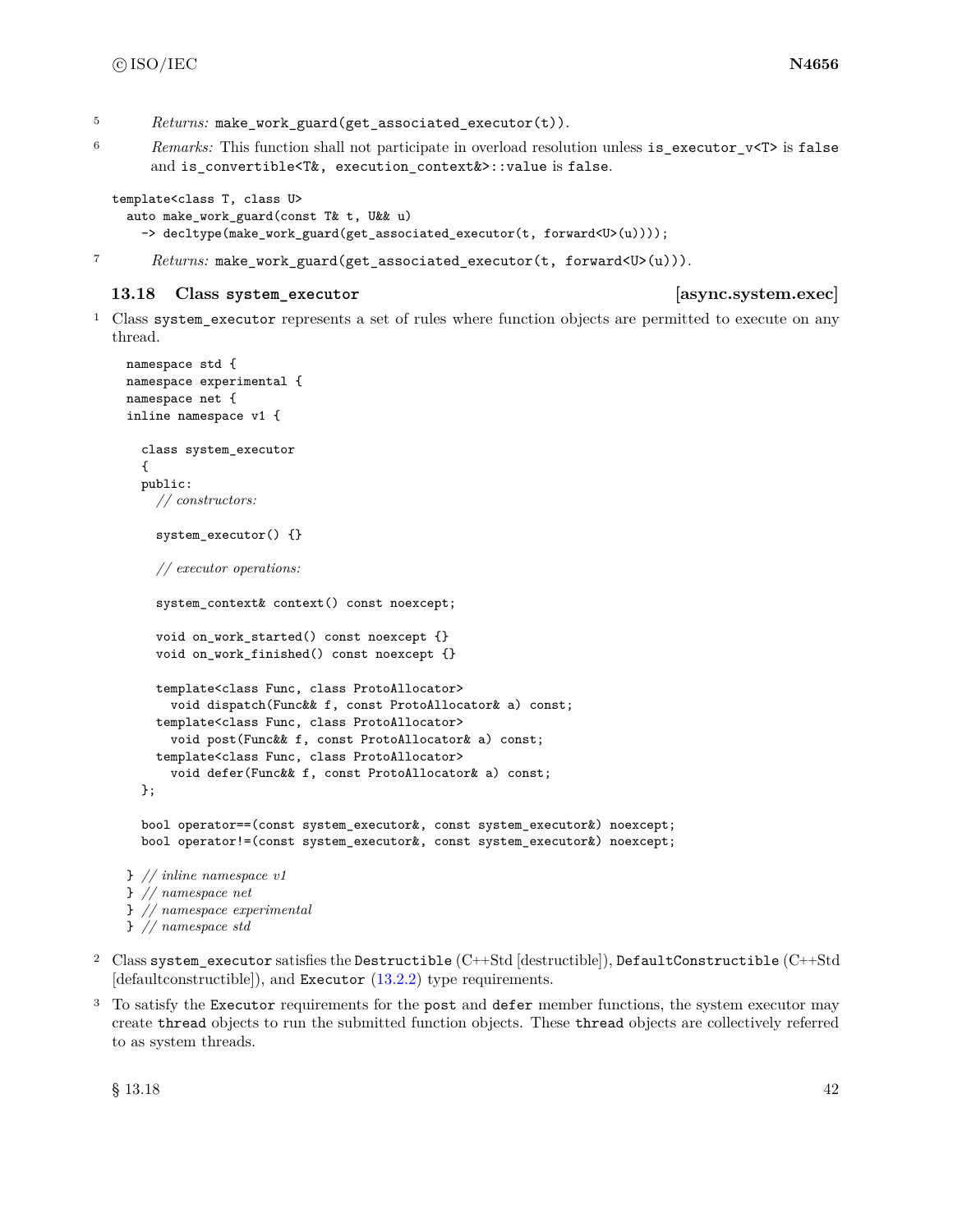### **13.18.1 system\_executor operations [async.system.exec.ops]**

```
system_context& context() const noexcept;
```
<sup>1</sup> *Returns:* A reference to an object with static storage duration. All calls to this function return references to the same object.

```
template<class Func, class ProtoAllocator>
 void dispatch(Func&& f, const ProtoAllocator& a) const;
```
<sup>2</sup> *Effects:* Equivalent to *DECAY\_COPY*(forward<Func>(f))() (C++Std [thread.decaycopy]).

```
template<class Func, class ProtoAllocator>
 void post(Func&& f, const ProtoAllocator& a) const;
template<class Func, class ProtoAllocator>
 void defer(Func&& f, const ProtoAllocator& a) const;
```
<sup>3</sup> *Effects:* If context().stopped() == false, creates an object f1 initialized with *DECAY\_COPY*(forward<Func>(f)), and calls f1 as if in a thread of execution represented by a thread object. Any exception propagated from the execution of *DECAY* COPY(forward  $\text{Func}(f)$ )() results in a call to std::terminate.

### **13.18.2 system\_executor comparisons [async.system.exec.comparisons]**

bool operator==(const system\_executor&, const system\_executor&) noexcept;

<sup>1</sup> *Returns:* true.

bool operator!=(const system\_executor&, const system\_executor&) noexcept;

<sup>2</sup> *Returns:* false.

### **13.19 Class system\_context [async.system.context]**

<sup>1</sup> Class system\_context implements the execution context associated with system\_executor objects.

```
namespace std {
namespace experimental {
namespace net {
inline namespace v1 {
  class system_context : public execution_context
  {
  public:
   // types:
    using executor_type = system_executor;
    // construct / copy / destroy:
    system_context() = delete;
    system context(const system context\&) = delete;
    system_context& operator=(const system_context&) = delete;
    ~system_context();
    // system_context operations:
    executor_type get_executor() noexcept;
```
void stop();

 $\S$  13.19 43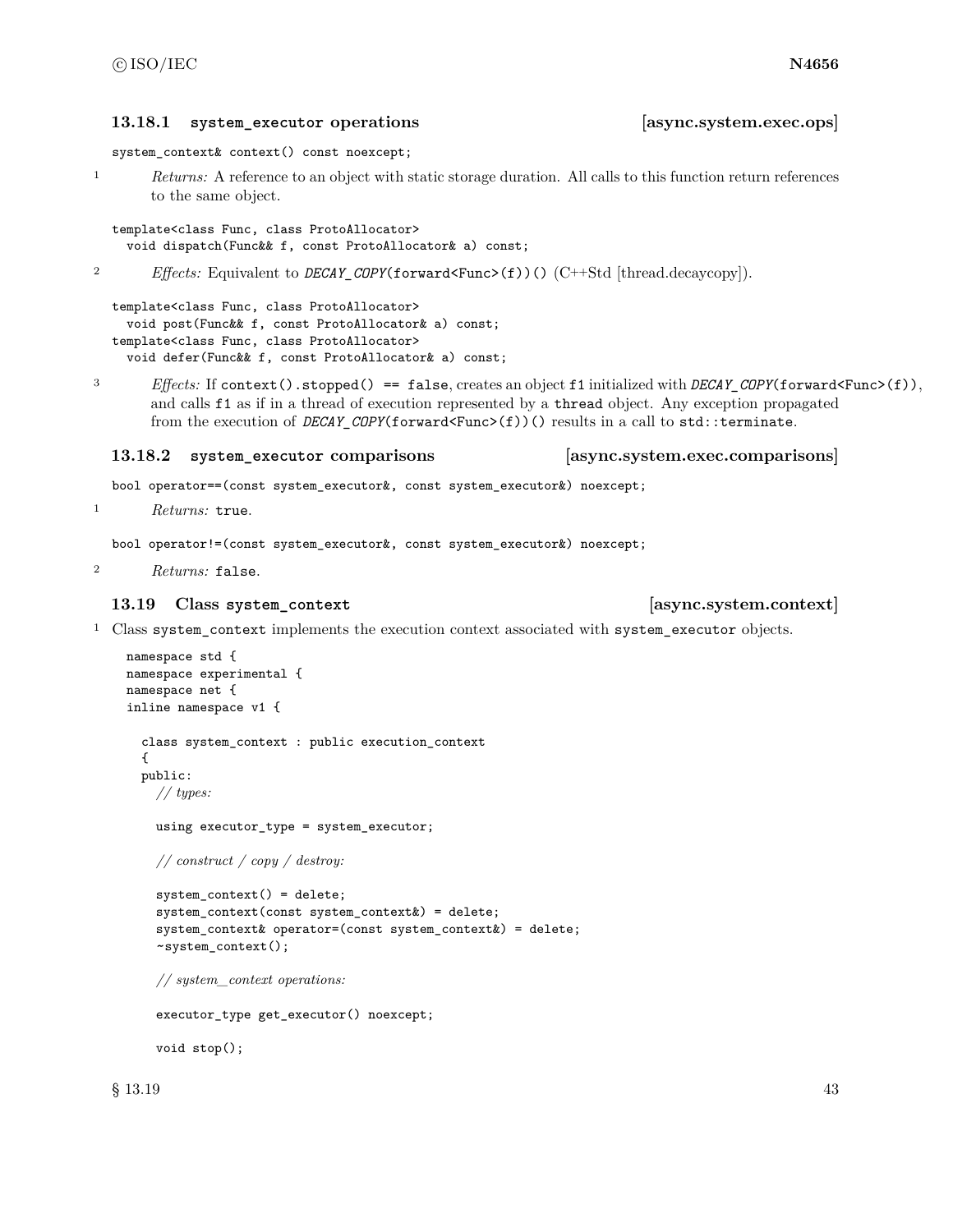```
bool stopped() const noexcept;
    void join();
  };
} // inline namespace v1
} // namespace net
} // namespace experimental
```
- } *// namespace std*
- <sup>2</sup> The class system\_context satisfies the ExecutionContext [\(13.2.3\)](#page-28-1) type requirements.
- <sup>3</sup> The system\_context member functions get\_executor, stop, and stopped, and the system\_executor copy constructors, member functions and comparison operators, do not introduce data races as a result of concurrent calls to those functions from different threads of execution.

```
~system_context();
```
<sup>4</sup> *Effects:* Performs stop() followed by join().

```
executor_type get_executor() noexcept;
```

```
5 Returns: system_executor().
```
void stop();

- <sup>6</sup> *Effects:* Signals all system threads to exit as soon as possible. If a system thread is currently executing a function object, the thread will exit only after completion of that function object. Returns without waiting for the system threads to complete.
- <sup>7</sup> *Postconditions:* stopped() == true.

bool stopped() const noexcept;

<sup>8</sup> *Returns:* true if the system\_context has been stopped by a prior call to stop.

void join();

- <sup>9</sup> *Effects:* Blocks the calling thread (C++Std [defns.block]) until all system threads have completed.
- 10 *Synchronization:* The completion of each system thread synchronizes with  $(C++Std$  [intro.multithread]) the corresponding successful join() return.

# **13.20 Class bad\_executor [async.bad.exec]**

<sup>1</sup> An exception of type bad\_executor is thrown by executor member functions dispatch, post, and defer when the executor object has no target.

```
namespace std {
namespace experimental {
namespace net {
inline namespace v1 {
  class bad_executor : public exception
  {
  public:
    // constructor:
    bad_executor() noexcept;
  };
```
} *// inline namespace v1*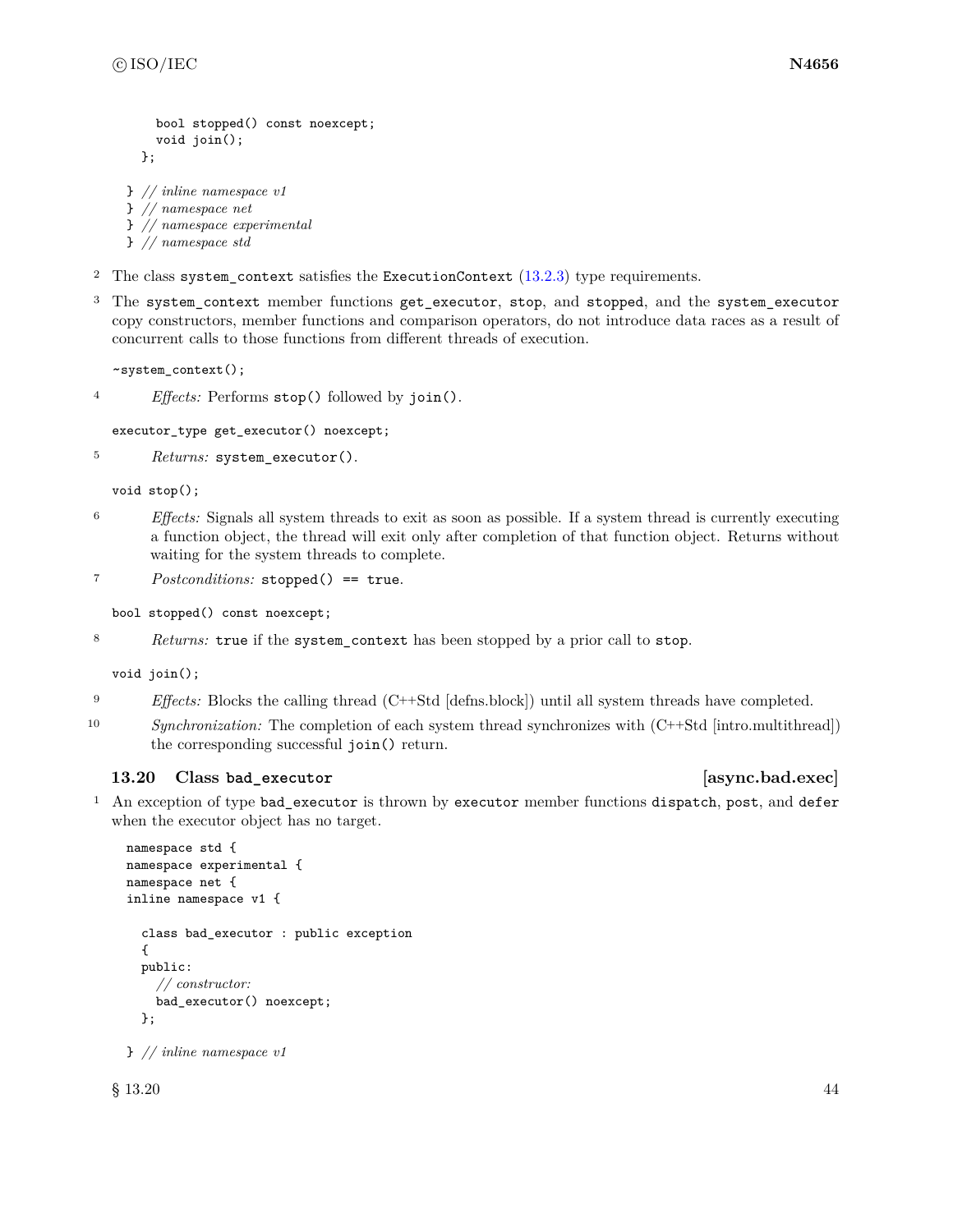```
} // namespace net
```
- } *// namespace experimental*
- } *// namespace std*

### bad\_executor() noexcept;

- <sup>2</sup> *Effects:* constructs a bad\_executor object.
- <sup>3</sup> *Postconditions:* what () returns an implementation-defined NTBS.

# **13.21 Class executor [async.executor]**

<sup>1</sup> The executor class provides a polymorphic wrapper for types that satisfy the Executor requirements [\(13.2.2\)](#page-25-0).

```
namespace std {
namespace experimental {
namespace net {
inline namespace v1 {
  class executor
  {
  public:
    // construct / copy / destroy:
    executor() noexcept;
    executor(nullptr_t) noexcept;
    executor(const executor& e) noexcept;
    executor(executor&& e) noexcept;
    template<class Executor> executor(Executor e);
    template<class Executor, class ProtoAllocator>
      executor(allocator_arg_t, const ProtoAllocator& a, Executor e);
    executor& operator=(const executor& e) noexcept;
    executor& operator=(executor&& e) noexcept;
    executor& operator=(nullptr_t) noexcept;
    template<class Executor> executor& operator=(Executor e);
    ~executor();
    // executor modifiers:
    void swap(executor& other) noexcept;
    template<class Executor, class ProtoAllocator>
      void assign(Executor e, const ProtoAllocator& a);
    // executor operations:
    execution_context& context() const noexcept;
    void on_work_started() const noexcept;
    void on_work_finished() const noexcept;
    template<class Func, class ProtoAllocator>
      void dispatch(Func&& f, const ProtoAllocator& a) const;
    template<class Func, class ProtoAllocator>
      void post(Func&& f, const ProtoAllocator& a) const;
    template<class Func, class ProtoAllocator>
```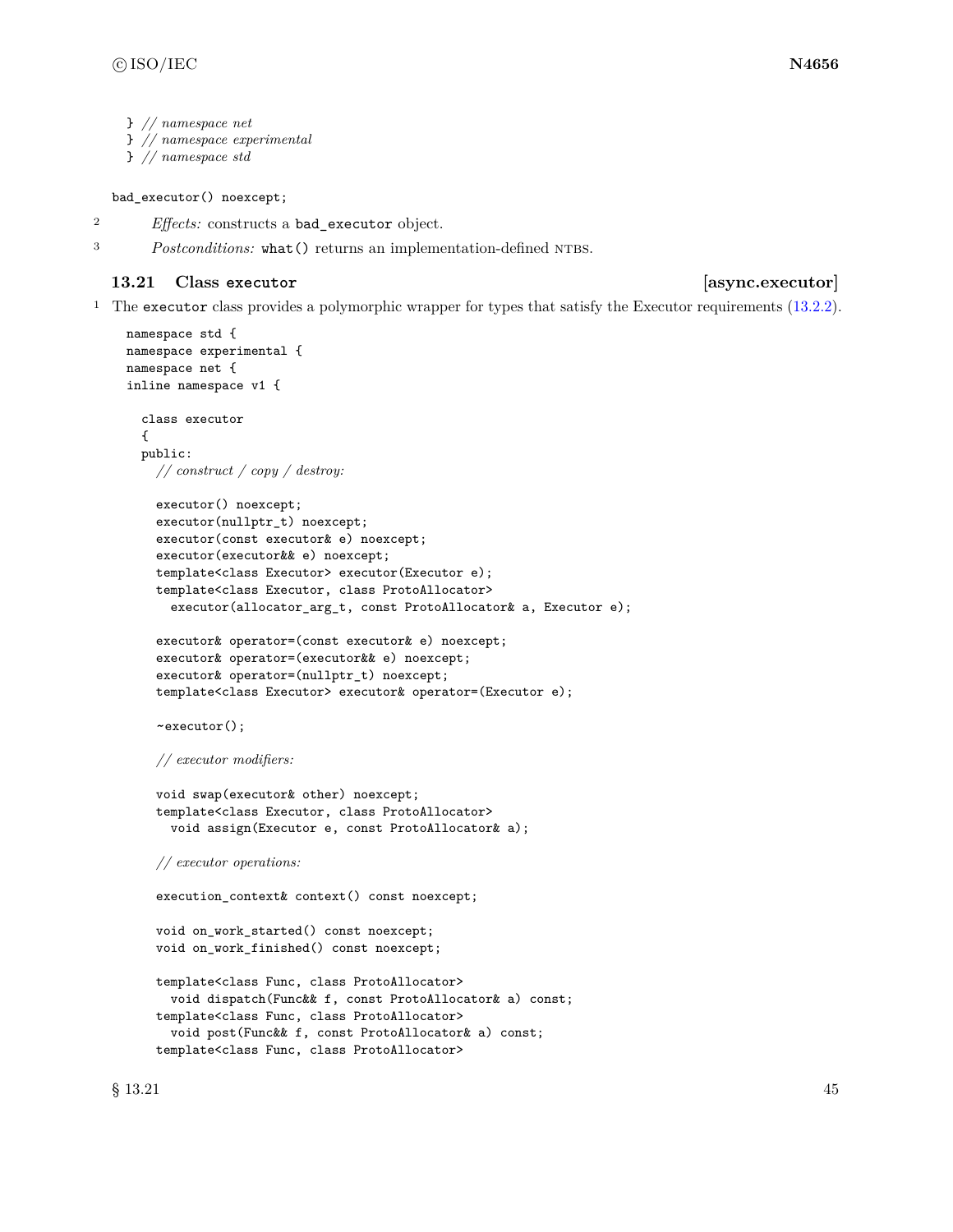```
void defer(Func&& f, const ProtoAllocator& a) const;
    // executor capacity:
    explicit operator bool() const noexcept;
    // executor target access:
    const type_info& target_type() const noexcept;
    template<class Executor> Executor* target() noexcept;
    template<class Executor> const Executor* target() const noexcept;
  };
  // executor comparisons:
  bool operator==(const executor& a, const executor& b) noexcept;
  bool operator==(const executor& e, nullptr_t) noexcept;
  bool operator==(nullptr_t, const executor& e) noexcept;
  bool operator!=(const executor& a, const executor& b) noexcept;
  bool operator!=(const executor& e, nullptr_t) noexcept;
  bool operator!=(nullptr_t, const executor& e) noexcept;
  // executor specialized algorithms:
  void swap(executor& a, executor& b) noexcept;
} // inline namespace v1
} // namespace net
} // namespace experimental
 template<class Allocator>
    struct uses_allocator<experimental::net::v1::executor, Allocator>
      : true_type {};
```

```
} // namespace std
```
- <sup>2</sup> Class executor meets the requirements of Executor  $(13.2.2)$ , DefaultConstructible (C++Std [defaultconstructible]), and CopyAssignable (C++Std [copyassignable]).
- <sup>3</sup> [*Note:* To meet the noexcept requirements for executor copy constructors and move constructors, implementations may share a target between two or more executor objects. *— end note* ]

<sup>4</sup> The *target* is the executor object that is held by the wrapper.

### **13.21.1 executor constructors [async.executor.cons]**

executor() noexcept;

<sup>1</sup> *Postconditions:* !\*this.

executor(nullptr\_t) noexcept;

<sup>2</sup> *Postconditions:* !\*this.

executor(const executor& e) noexcept;

<sup>3</sup> *Postconditions:* !\*this if !e; otherwise, \*this targets e.target() or a copy of e.target().

 $\S$  13.21.1 46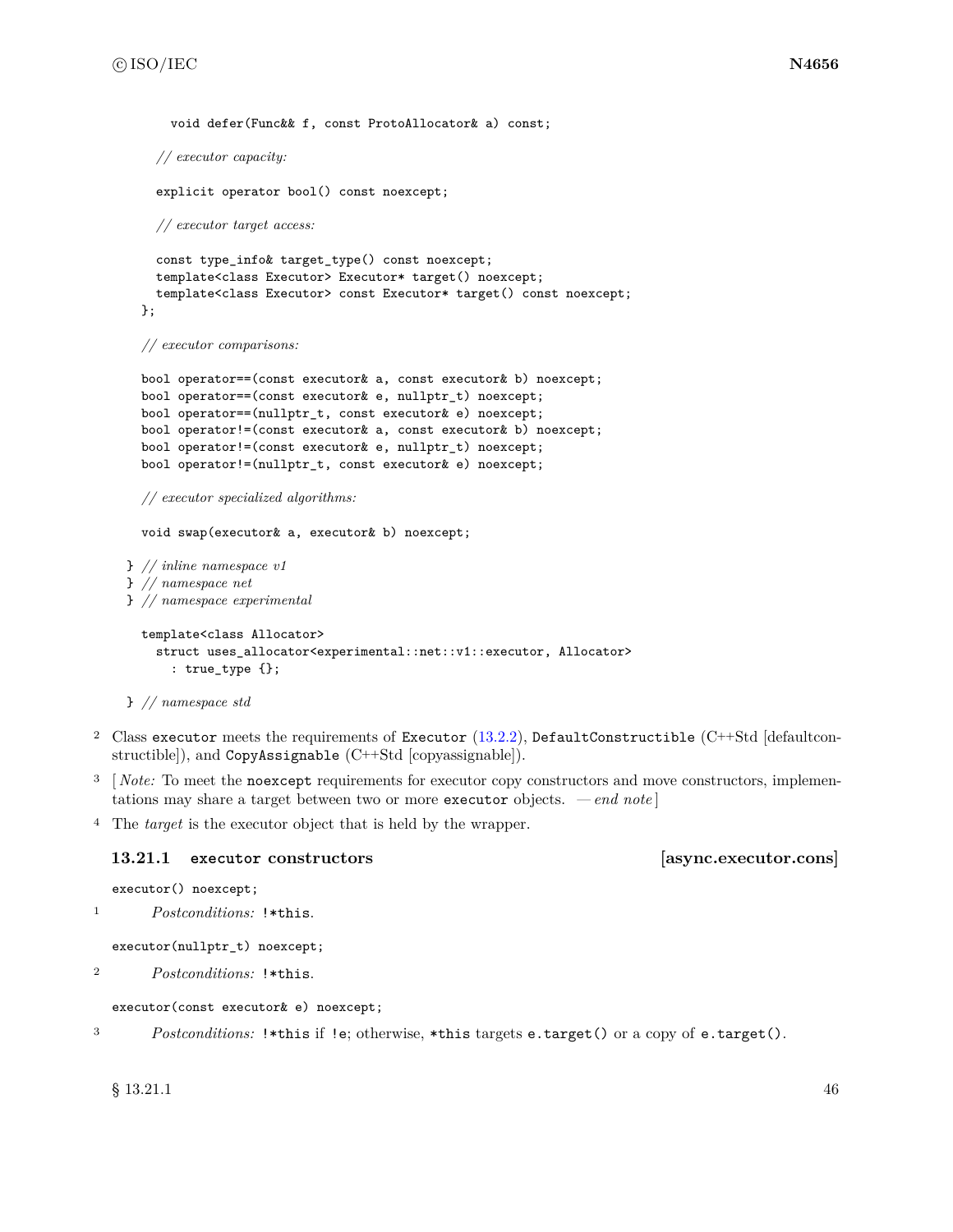executor(executor&& e) noexcept;

<sup>4</sup> *Effects:* If !e, \*this has no target; otherwise, moves e.target() or move-constructs the target of e into the target of \*this, leaving e in a valid state with an unspecified value.

### template<class Executor> executor(Executor e);

<sup>5</sup> *Effects:* \*this targets a copy of e initialized with std::move(e).

template<class Executor, class ProtoAllocator> executor(allocator\_arg\_t, const ProtoAllocator& a, Executor e);

- <sup>6</sup> *Effects:* \*this targets a copy of e initialized with std::move(e).
- <sup>7</sup> A copy of the allocator argument is used to allocate memory, if necessary, for the internal data structures of the constructed executor object.

### **13.21.2 executor assignment [async.executor.assign]**

executor& operator=(const executor& e) noexcept;

- <sup>1</sup> *Effects:* executor(e).swap(\*this).
- <sup>2</sup> *Returns:* \*this.

executor& operator=(executor&& e) noexcept;

- <sup>3</sup> *Effects:* Replaces the target of \*this with the target of e, leaving e in a valid state with an unspecified value.
- <sup>4</sup> *Returns:* \*this.

executor& operator=(nullptr\_t) noexcept;

- <sup>5</sup> *Effects:* executor(nullptr).swap(\*this).
- <sup>6</sup> *Returns:* \*this.

template<class Executor> executor& operator=(Executor e);

- <sup>7</sup> *Effects:* executor(std::move(e)).swap(\*this).
- <sup>8</sup> *Returns:* \*this.

# **13.21.3 executor destructor [async.executor.dtor]**

~executor();

<sup>1</sup> *Effects:* If \*this != nullptr, releases shared ownership of, or destroys, the target of \*this.

# **13.21.4 executor modifiers [async.executor.modifiers]**

```
void swap(executor& other) noexcept;
```
<sup>1</sup> *Effects:* Interchanges the targets of \*this and other.

```
template<class Executor, class ProtoAllocator>
  void assign(Executor e, const ProtoAllocator& a);
```

```
2 Effects: executor(allocator_arg, a, std::move(e)).swap(*this).
```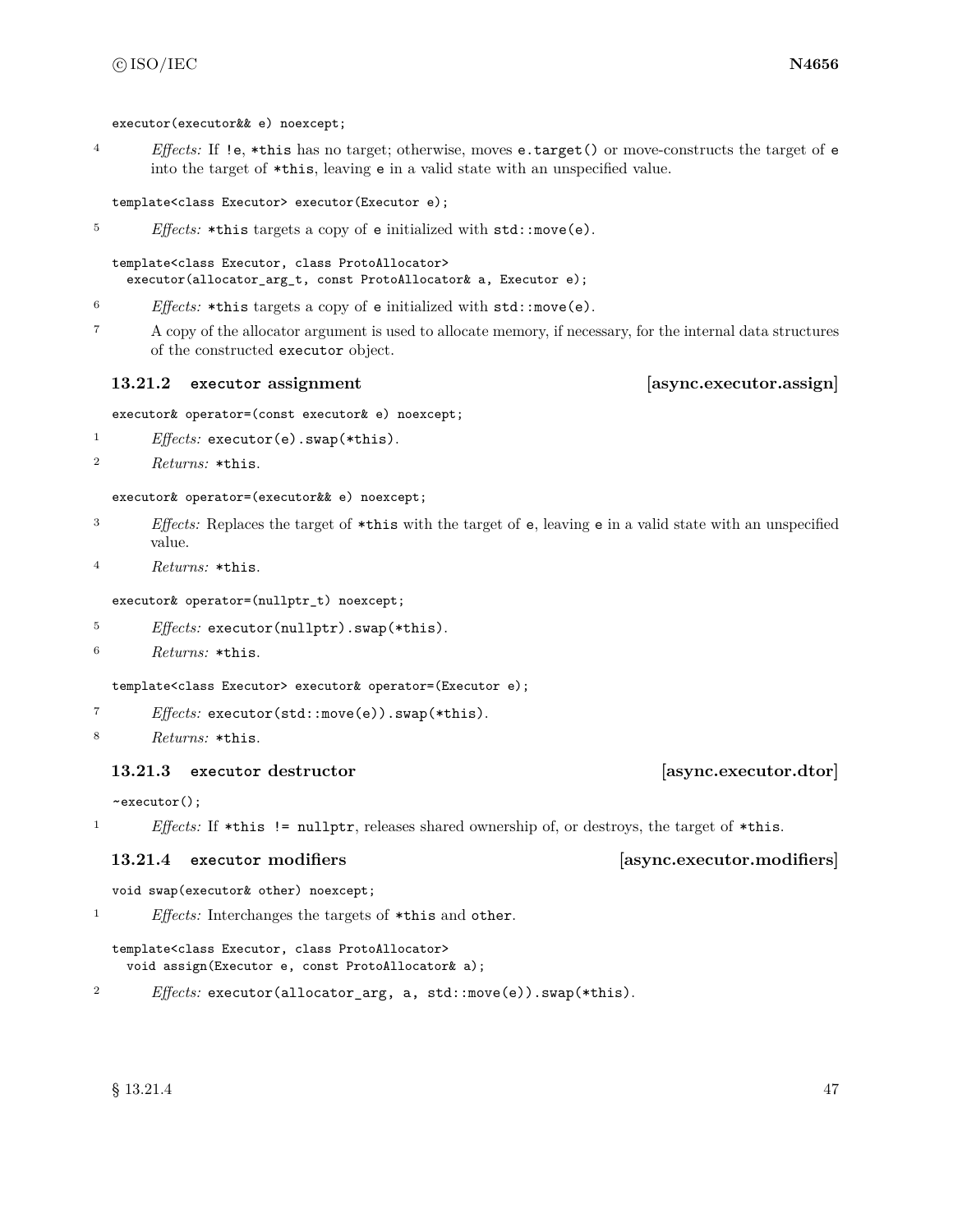### **13.21.5 executor operations [async.executor.ops]**

execution\_context& context() const noexcept;

- <sup>1</sup> *Requires:* \*this != nullptr.
- <sup>2</sup> *Returns:* e.context(), where e is the target object of \*this.

void on work started() const noexcept;

- <sup>3</sup> *Requires:* \*this != nullptr.
- <sup>4</sup> *Effects:* e.on\_work\_started(), where e is the target object of \*this.

void on\_work\_finished() const noexcept;

<sup>5</sup> *Requires:* \*this != nullptr.

<sup>6</sup> *Effects:* e.on\_work\_finished(), where e is the target object of \*this.

### template<class Func, class ProtoAllocator>

void dispatch(Func&& f, const ProtoAllocator& a) const;

- <sup>7</sup> Let e be the target object of \*this. Let a1 be the allocator that was specified when the target was set. Let **fd** be the result of *DECAY\_COPY*(**f**) (C++Std [thread.decaycopy]).
- <sup>8</sup> *Effects:* **e.dispatch(g, a1)**, where **g** is a function object of unspecified type that, when called as  $g($ ), performs fd(). The allocator a is used to allocate any memory required to implement g.

```
template<class Func, class ProtoAllocator>
  void post(Func&& f, const ProtoAllocator& a) const;
```
- <sup>9</sup> Let e be the target object of \*this. Let a1 be the allocator that was specified when the target was set. Let  $fd$  be the result of *DECAY* COPY(f).
- 10 *Effects:* e.post( $g$ , a1), where  $g$  is a function object of unspecified type that, when called as  $g()$ , performs fd(). The allocator a is used to allocate any memory required to implement g.

### template<class Func, class ProtoAllocator> void defer(Func&& f, const ProtoAllocator& a) const;

- <sup>11</sup> Let e be the target object of \*this. Let a1 be the allocator that was specified when the target was set. Let **fd** be the result of *DECAY COPY*(**f**).
- <sup>12</sup> *Effects:* e.defer(g, a1), where g is a function object of unspecified type that, when called as g(), performs fd(). The allocator a is used to allocate any memory required to implement g.

### **13.21.6 executor capacity [async.executor.capacity]**

explicit operator bool() const noexcept;

<sup>1</sup> *Returns:* true if \*this has a target, otherwise false.

### **13.21.7 executor target access [async.executor.target]**

const type\_info& target\_type() const noexcept;

<sup>1</sup> *Returns:* If \*this has a target of type T, typeid(T); otherwise, typeid(void).

template<class Executor> Executor\* target() noexcept; template<class Executor> const Executor\* target() const noexcept;

2 *Returns:* If target\_type() == typeid(Executor) a pointer to the stored executor target; otherwise a null pointer value.

 $\S$  13.21.7 48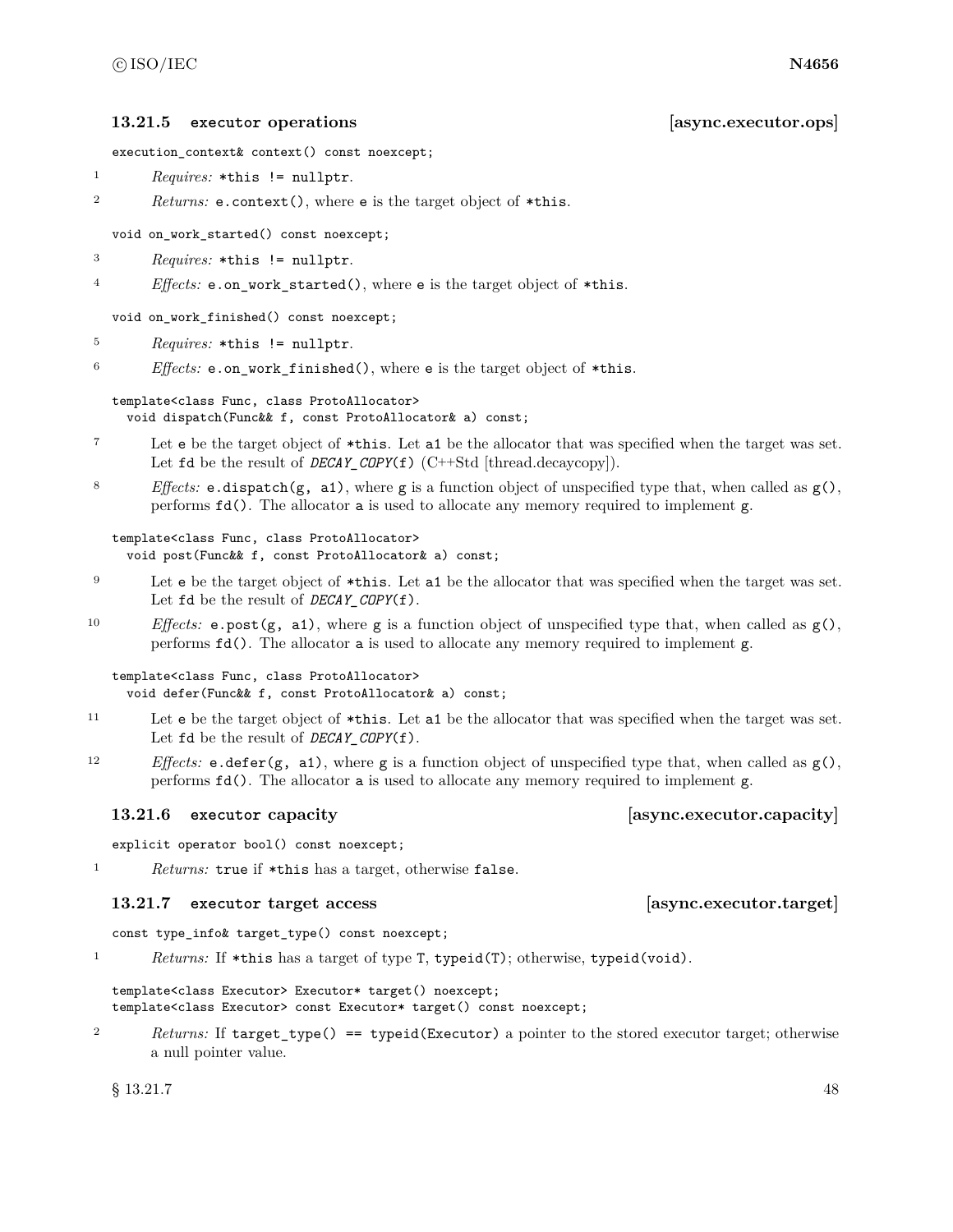**13.21.8 executor comparisons [async.executor.comparisons]**

bool operator==(const executor& a, const executor& b) noexcept;

- <sup>1</sup> *Returns:*
- $(1.1)$   $-$  true if !a and !b;
- $(1.2)$   $\qquad -$  true if a and b share a target;
- $(1.3)$  true if e and f are the same type and e == f, where e is the target of a and f is the target of b;
- $(1.4)$  otherwise false.

bool operator==(const executor& e, nullptr\_t) noexcept; bool operator==(nullptr\_t, const executor& e) noexcept;

<sup>2</sup> *Returns:* !e.

bool operator!=(const executor& a, const executor& b) noexcept;

3  $Returns: !(a == b).$ 

bool operator!=(const executor& e, nullptr\_t) noexcept; bool operator!=(nullptr\_t, const executor& e) noexcept;

```
4 Returns: (bool) e.
```
# **13.21.9 executor specialized algorithms [async.executor.algo]**

void swap(executor& a, executor& b) noexcept;

<sup>1</sup> *Effects:* a.swap(b).

# **13.22 Function dispatch [async.dispatch]**

<sup>1</sup> [*Note:* The function dispatch satisfies the requirements for an asynchronous operation [\(13.2.7\)](#page-29-0), except for the requirement that the operation uses post if it completes immediately. *— end note* ]

template<class CompletionToken>

*DEDUCED* dispatch(CompletionToken&& token);

- <sup>2</sup> *Completion signature:* void().
- <sup>3</sup> *Effects:*
- (3.1) Constructs an object completion of type async\_completion<CompletionToken, void()>, initialized with token.
- $(3.2)$  Performs ex.dispatch(std::move(completion.completion\_handler), alloc), where ex is the result of get\_associated\_executor(completion.completion\_handler), and alloc is the result of get\_associated\_allocator(completion.completion\_handler).
	- <sup>4</sup> *Returns:* completion.result.get().

template<class Executor, class CompletionToken> *DEDUCED* dispatch(const Executor& ex, CompletionToken&& token);

- <sup>5</sup> *Completion signature:* void().
- <sup>6</sup> *Effects:*
- $(6.1)$  Constructs an object completion of type async\_completion <CompletionToken, void()>, initialized with token.

 $\frac{1}{3}$  13.22 49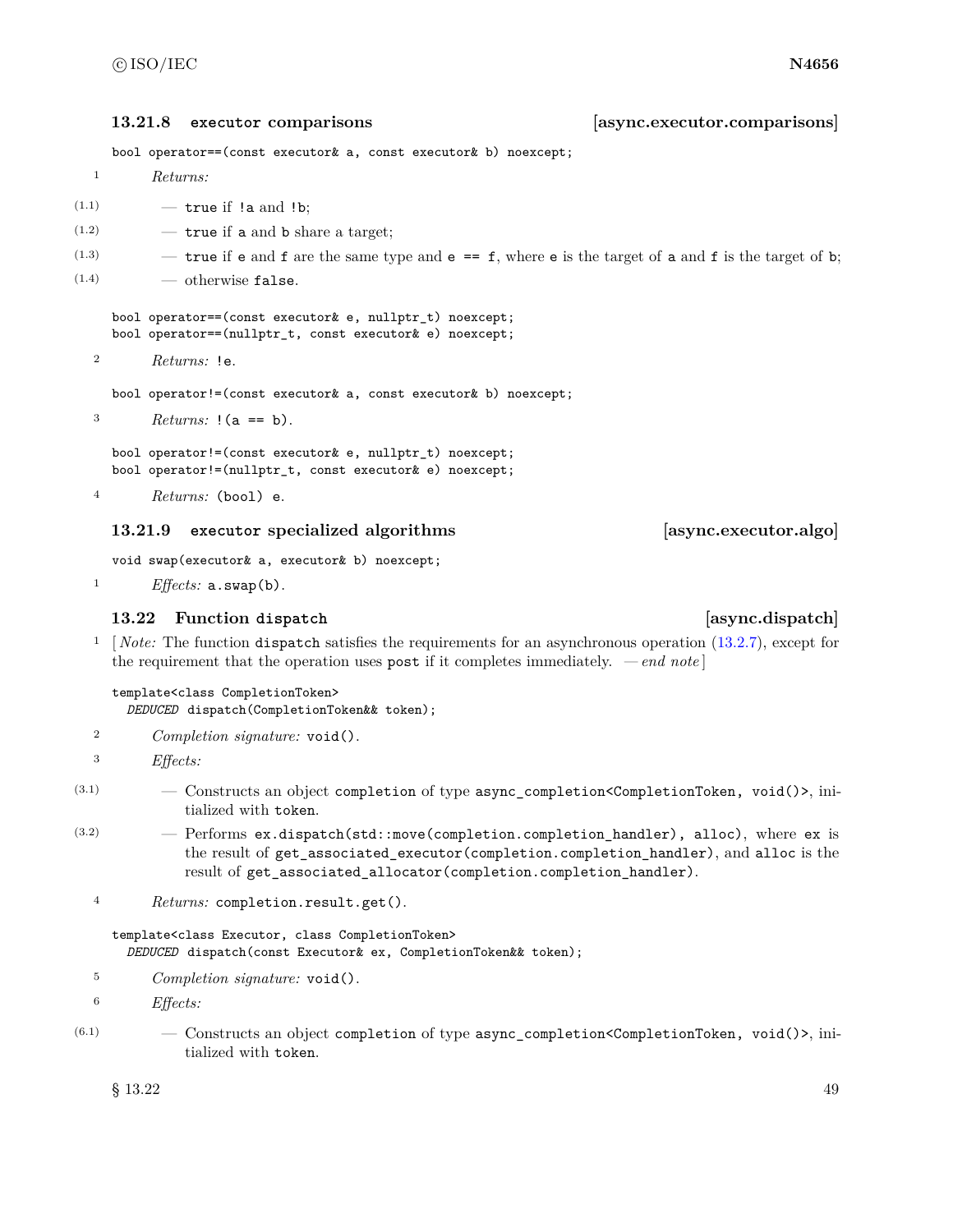| (6.2)            | - Constructs a function object f containing as members:                                                                                                                             |
|------------------|-------------------------------------------------------------------------------------------------------------------------------------------------------------------------------------|
| (6.2.1)          | - a copy of the completion handler h, initialized with std::move(completion.completion_-<br>handler),                                                                               |
| (6.2.2)          | - an executor_work_guard object w for the completion handler's associated executor, initialized<br>with make_work_guard(h),                                                         |
|                  | and where the effect of $f()$ is:                                                                                                                                                   |
| (6.2.3)          | - w.get_executor().dispatch(std::move(h), alloc), where alloc is the result of get_-<br>associated_allocator(h), followed by                                                        |
| (6.2.4)          | $-$ w.reset().                                                                                                                                                                      |
| (6.3)            | - Performs ex.dispatch(std::move(f), alloc), where alloc is the result of get_associated_ $-$<br>allocator (completion.completion_handler) prior to the construction of f.          |
| $\overline{7}$   | Returns: completion.result.get().                                                                                                                                                   |
| $\,$ 8 $\,$      | Remarks: This function shall not participate in overload resolution unless is_executor_v <executor><br/>is true.</executor>                                                         |
|                  | template <class class="" completiontoken="" executioncontext,=""><br/>DEDUCED dispatch(ExecutionContext&amp; ctx, CompletionToken&amp;&amp; token);</class>                         |
| 9                | Completion signature: void().                                                                                                                                                       |
| 10               | Returns: std::experimental::net::dispatch(ctx.get_executor(), forward <completiontoken>(token)).</completiontoken>                                                                  |
| 11               | Remarks: This function shall not participate in overload resolution unless is_convertible <executioncontext&,<br>execution_context&amp;&gt;::value is true.</executioncontext&,<br> |
|                  | [async.post]<br>13.23<br>Function post                                                                                                                                              |
| 1                | [ <i>Note:</i> The function post satisfies the requirements for an asynchronous operation $(13.2.7)$ . — end note]                                                                  |
|                  | template <class completiontoken=""><br/>DEDUCED post (CompletionToken&amp;&amp; token);</class>                                                                                     |
| $\boldsymbol{2}$ | Completion signature: void().                                                                                                                                                       |
| $\,3$            | $Effects$ :                                                                                                                                                                         |
| (3.1)            | - Constructs an object completion of type async_completion <completiontoken, void()="">, ini-</completiontoken,>                                                                    |

- tialized with token.
- (3.2) Performs ex.post(std::move(completion.completion\_handler), alloc), where ex is the result of get\_associated\_executor(completion.completion\_handler), and alloc is the result of get\_associated\_allocator(completion.completion\_handler).
	- <sup>4</sup> *Returns:* completion.result.get().

template<class Executor, class CompletionToken> *DEDUCED* post(const Executor& ex, CompletionToken&& token);

- <sup>5</sup> *Completion signature:* void().
- <sup>6</sup> *Effects:*
- $(6.1)$  Constructs an object completion of type async\_completion<CompletionToken, void()>, initialized with token.
- $(6.2)$  Constructs a function object f containing as members:

 $\S$  13.23 50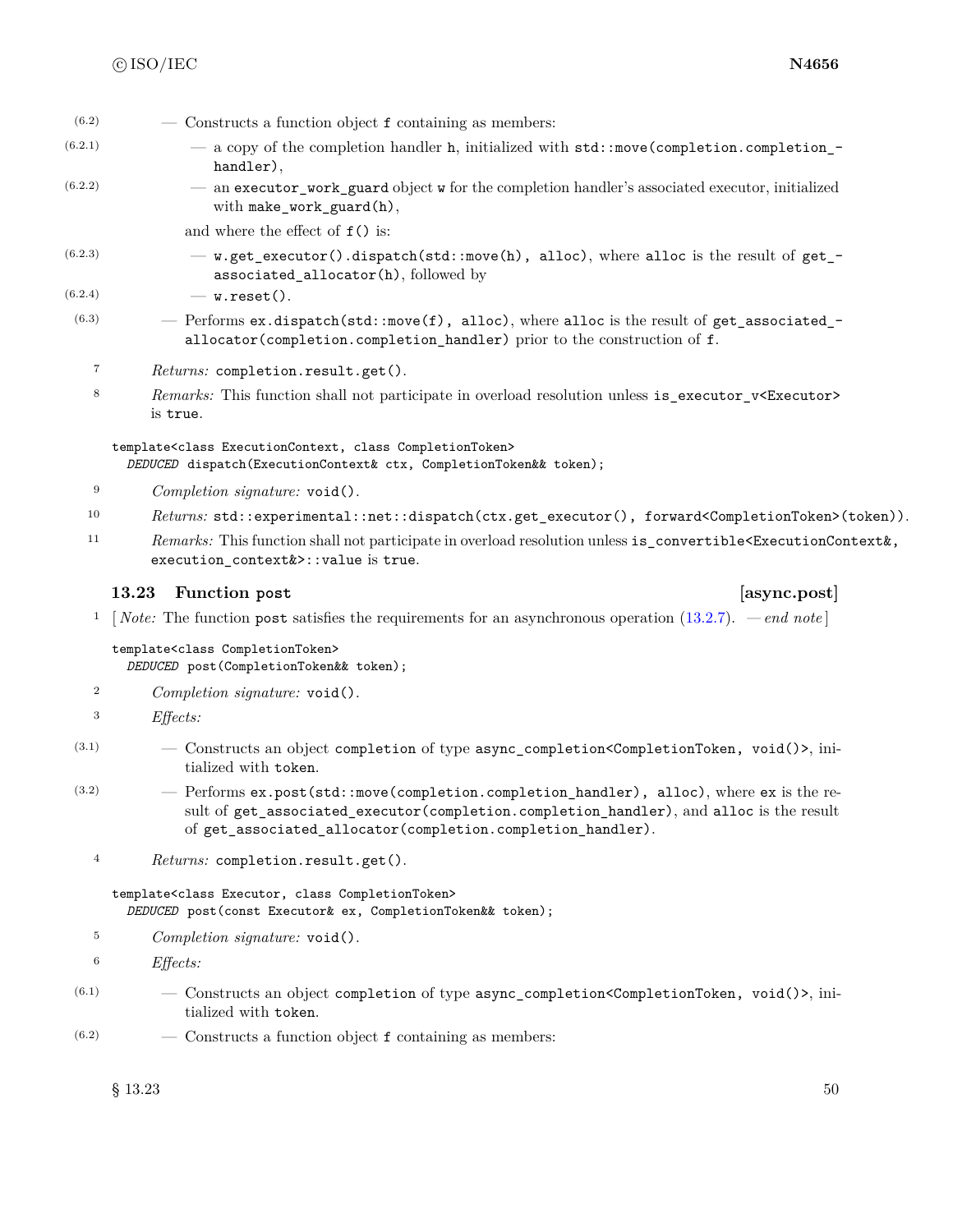| (6.2.1) | - a copy of the completion handler h, initialized with std::move(completion.completion_- |
|---------|------------------------------------------------------------------------------------------|
|         | handler),                                                                                |

(6.2.2) — an executor\_work\_guard object w for the completion handler's associated executor, initialized with make\_work\_guard(h),

and where the effect of f() is:

 $(6.2.3)$  - w.get\_executor().dispatch(std::move(h), alloc), where alloc is the result of get\_ associated\_allocator(h), followed by

 $(6.2.4)$   $\qquad \qquad -$  w.reset().

- $(6.3)$  Performs ex.post(std::move(f), alloc), where alloc is the result of get\_associated\_ allocator(completion.completion\_handler) prior to the construction of f.
	- <sup>7</sup> *Returns:* completion.result.get().
	- 8 *Remarks:* This function shall not participate in overload resolution unless is\_executor\_v<Executor> is true.

```
template<class ExecutionContext, class CompletionToken>
  DEDUCED post(ExecutionContext& ctx, CompletionToken&& token);
```
- <sup>9</sup> *Completion signature:* void().
- 10 *Returns:* std::experimental::net::post(ctx.get\_executor(), forward<CompletionToken>(token)).
- <sup>11</sup> *Remarks:* This function shall not participate in overload resolution unless is\_convertible<ExecutionContext&, execution\_context&>::value is true.

# **13.24 Function defer [async.defer]**

<sup>1</sup> [*Note:* The function defer satisfies the requirements for an asynchronous operation [\(13.2.7\)](#page-29-0), except for the requirement that the operation uses post if it completes immediately. *— end note* ]

template<class CompletionToken> *DEDUCED* defer(CompletionToken&& token);

- <sup>2</sup> *Completion signature:* void().
- <sup>3</sup> *Effects:*
- (3.1) Constructs an object completion of type async\_completion<CompletionToken, void()>, initialized with token.
- (3.2) Performs ex.defer(std::move(completion.completion\_handler), alloc), where ex is the result of get\_associated\_executor(completion.completion\_handler), and alloc is the result of get\_associated\_allocator(completion.completion\_handler).
	- <sup>4</sup> *Returns:* completion.result.get().

template<class Executor, class CompletionToken> *DEDUCED* defer(const Executor& ex, CompletionToken&& token);

<sup>5</sup> *Completion signature:* void().

<sup>6</sup> *Effects:*

- $(6.1)$  Constructs an object completion of type async\_completion<CompletionToken, void()>, initialized with token.
- $(6.2)$  Constructs a function object f containing as members: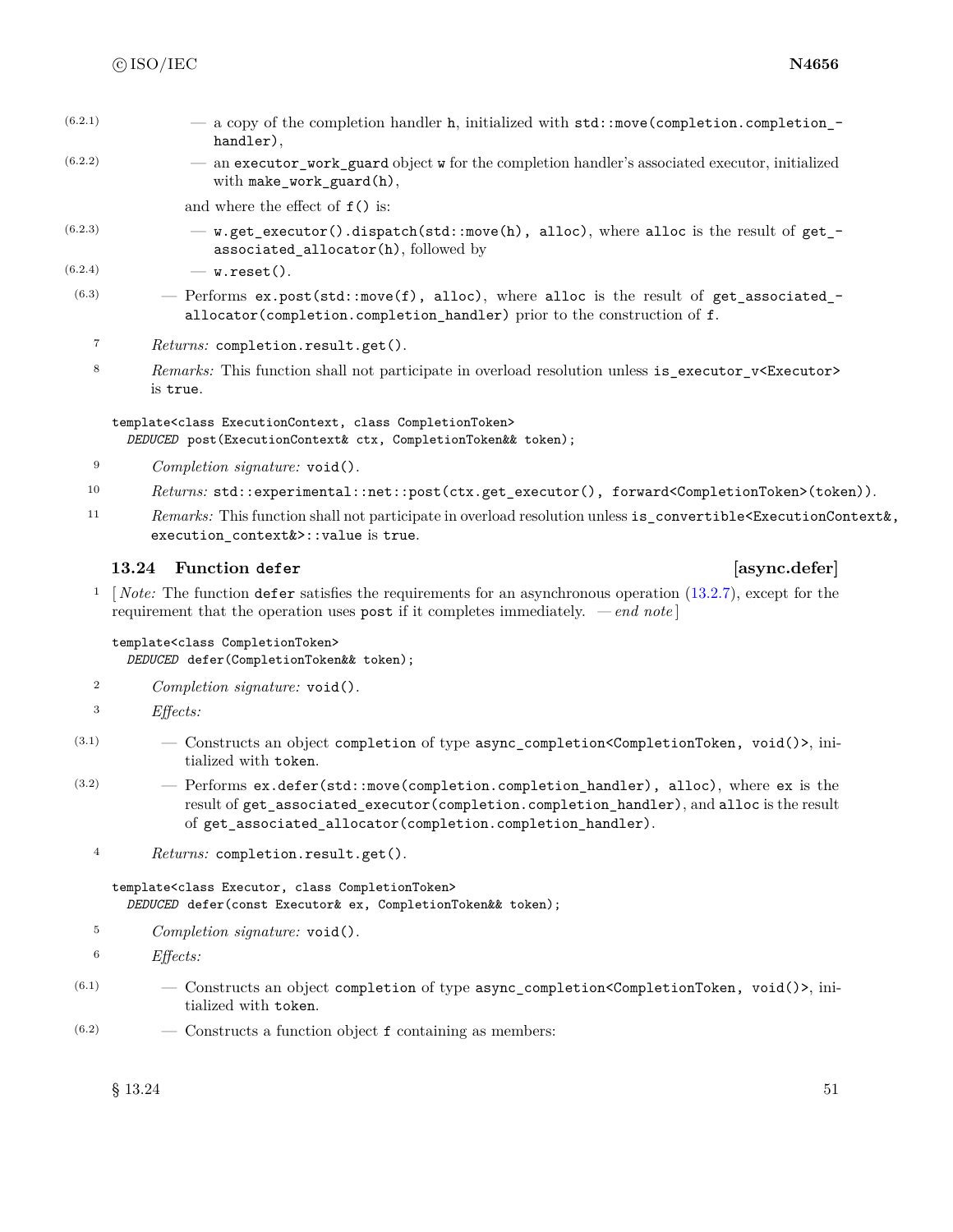| (6.2.1) | - a copy of the completion handler h, initialized with std::move(completion.completion_- |
|---------|------------------------------------------------------------------------------------------|
|         | handler).                                                                                |

(6.2.2) — an executor\_work\_guard object w for the completion handler's associated executor, initialized with make\_work\_guard(h),

and where the effect of f() is:

 $(6.2.3)$  - w.get\_executor().dispatch(std::move(h), alloc), where alloc is the result of get\_ associated\_allocator(h), followed by

 $(6.2.4)$   $-$  w.reset().

- $(6.3)$  Performs ex.defer(std::move(f), alloc), where alloc is the result of get\_associated\_allocator(completion.completion\_handler) prior to the construction of f.
	- <sup>7</sup> *Returns:* completion.result.get().
	- 8 *Remarks:* This function shall not participate in overload resolution unless is\_executor\_v<Executor> is true.

template<class ExecutionContext, class CompletionToken> *DEDUCED* defer(ExecutionContext& ctx, CompletionToken&& token);

- <sup>9</sup> *Completion signature:* void().
- 10 *Returns:* std::experimental::net::defer(ctx.get\_executor(), forward<CompletionToken>(token)).
- <sup>11</sup> *Remarks:* This function shall not participate in overload resolution unless is\_convertible<ExecutionContext&, execution\_context&>::value is true.

### **13.25 Class template strand [async.strand]**

<sup>1</sup> The class template strand is a wrapper around an object of type Executor satisfying the Executor requirements [\(13.2.2\)](#page-25-0).

```
namespace std {
namespace experimental {
namespace net {
inline namespace v1 {
  template<class Executor>
 class strand
  {
  public:
   // types:
    using inner_executor_type = Executor;
    // construct / copy / destroy:
    strand();
    explicit strand(Executor ex);
    template<class ProtoAllocator>
      strand(allocator_arg_t, const ProtoAllocator& alloc, Executor ex);
    strand(const strand& other) noexcept;
    strand(strand&& other) noexcept;
    template<class OtherExecutor> strand(const strand<OtherExecutor>& other) noexcept;
    template<class OtherExecutor> strand(strand<OtherExecutor>&& other) noexcept;
    strand& operator=(const strand& other) noexcept;
```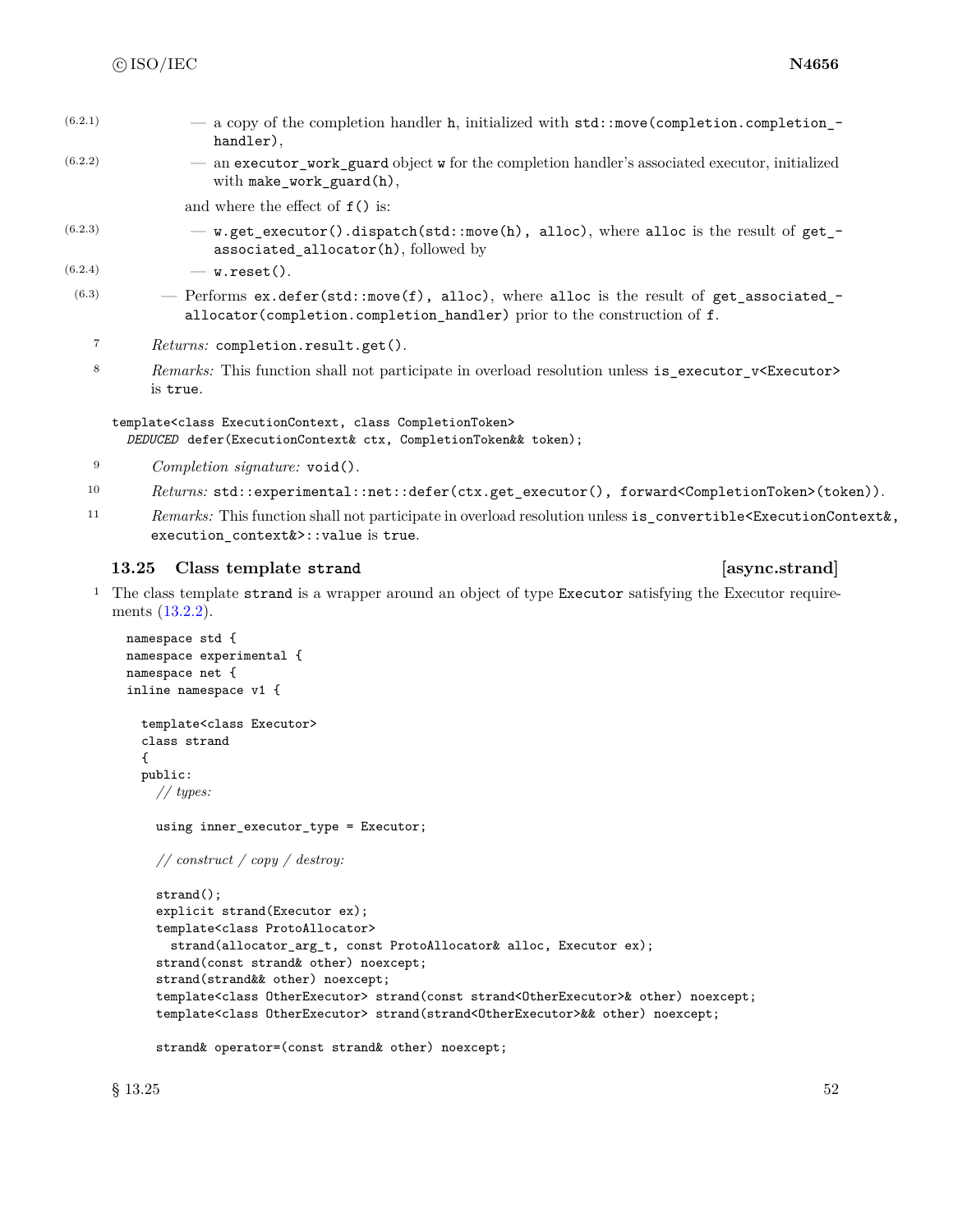```
strand& operator=(strand&& other) noexcept;
    template<class OtherExecutor> strand& operator=(const strand<OtherExecutor>& other) noexcept;
    template<class OtherExecutor> strand& operator=(strand<OtherExecutor>&& other) noexcept;
    ~strand();
    // strand operations:
    inner_executor_type get_inner_executor() const noexcept;
    bool running_in_this_thread() const noexcept;
    execution_context& context() const noexcept;
    void on_work_started() const noexcept;
    void on_work_finished() const noexcept;
    template<class Func, class ProtoAllocator>
      void dispatch(Func&& f, const ProtoAllocator& a) const;
    template<class Func, class ProtoAllocator>
      void post(Func&& f, const ProtoAllocator& a) const;
    template<class Func, class ProtoAllocator>
      void defer(Func&& f, const ProtoAllocator& a) const;
  private:
    Executor inner_ex_; // exposition only
  };
  bool operator==(const strand<Executor>& a, const strand<Executor>& b);
  bool operator!=(const strand<Executor>& a, const strand<Executor>& b);
} // inline namespace v1
} // namespace net
} // namespace experimental
} // namespace std
```
- 2 strand<Executor> satisfies the Executor  $(13.2.2)$  requirements.
- <sup>3</sup> A strand provides guarantees of ordering and non-concurrency. Given:
- $(3.1)$  strand objects s1 and s2 such that s1 == s2
- $(3.2)$  a function object f1 added to the strand s1 using post or defer, or using dispatch when s1.running\_in\_this\_thread() == false
- $(3.3)$  a function object f2 added to the strand s2 using post or defer, or using dispatch when s2.running\_in\_this\_thread() == false
	- <sup>4</sup> then the implementation invokes f1 and f2 such that:
- $(4.1)$  the invocation of **f1** is not concurrent with the invocation of **f2**
- $(4.2)$  the invocation of **f1** synchronizes with the invocation of **f2**.
	- <sup>5</sup> Furthermore, if the addition of f1 happens before the addition of f2, then the invocation of f1 happens before the invocation of f2.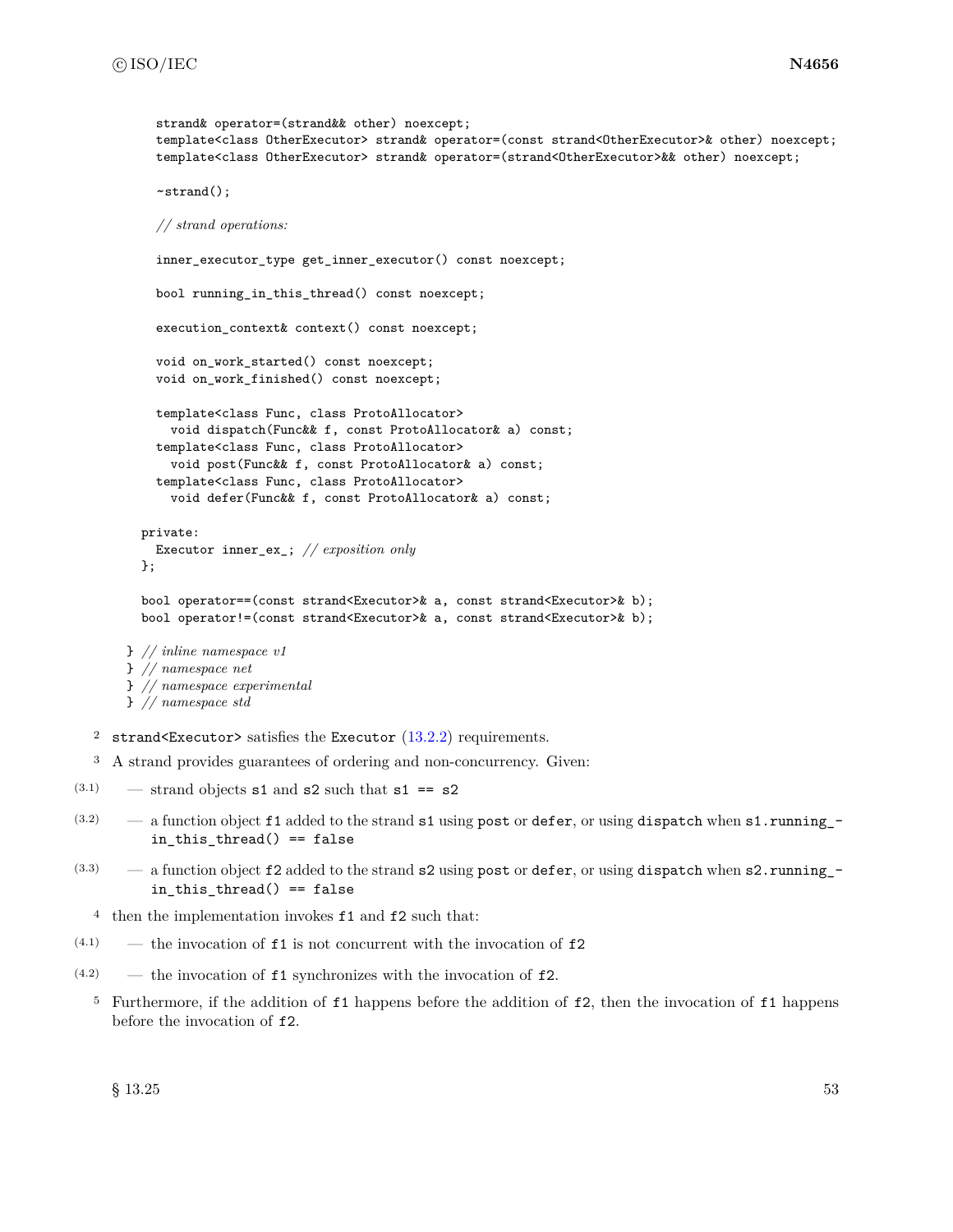- <sup>6</sup> All member functions, except for the assignment operators and the destructor, do not introduce data races on \*this, including its ordered, non-concurrent state. Additionally, constructors and assignment operators do not introduce data races on lvalue arguments.
- <sup>7</sup> If any function f executed by the strand throws an exception, the subsequent strand state is as if f had exited without throwing an exception.

### **13.25.1 strand constructors [async.strand.cons]**

strand();

- <sup>1</sup> *Effects:* Constructs an object of class strand<Executor> that represents a unique ordered, nonconcurrent state. Initializes inner\_ex\_ as inner\_ex\_().
- <sup>2</sup> *Remarks:* This overload shall not participate in overload resolution unless Executor satisfies the DefaultConstructible requirements (C++Std [defaultconstructible]).

### explicit strand(Executor ex);

<sup>3</sup> *Effects:* Constructs an object of class strand<Executor> that represents a unique ordered, nonconcurrent state. Initializes inner\_ex\_ as inner\_ex\_(ex).

### template<class ProtoAllocator>

strand(allocator\_arg\_t, const ProtoAllocator& a, Executor ex);

<sup>4</sup> *Effects:* Constructs an object of class strand<Executor> that represents a unique ordered, nonconcurrent state. Initializes inner\_ex\_ as inner\_ex\_(ex). A copy of the allocator argument a is used to allocate memory, if necessary, for the internal data structures of the constructed strand object.

### strand(const strand& other) noexcept;

- <sup>5</sup> *Effects:* Initializes inner\_ex\_ as inner\_ex\_(other.inner\_ex\_).
- <sup>6</sup> *Postconditions:*
- $(6.1)$   $-$  \*this == other
- $(6.2)$   $-$  get\_inner\_executor() == other.get\_inner\_executor()

### strand(strand&& other) noexcept;

- <sup>7</sup> *Effects:* Initializes inner\_ex\_ as inner\_ex\_(std::move(other.inner\_ex\_)).
- <sup>8</sup> *Postconditions:*
- $(8.1)$   $\qquad$   $\qquad$   $\qquad$   $\qquad$   $\qquad$   $\qquad$   $\qquad$   $\qquad$   $\qquad$   $\qquad$   $\qquad$   $\qquad$   $\qquad$   $\qquad$   $\qquad$   $\qquad$   $\qquad$   $\qquad$   $\qquad$   $\qquad$   $\qquad$   $\qquad$   $\qquad$   $\qquad$   $\qquad$   $\qquad$   $\qquad$   $\qquad$   $\qquad$   $\qquad$   $\qquad$   $\qquad$   $\qquad$   $\qquad$   $\qquad$   $\q$
- $(8.2)$   $-$  get\_inner\_executor() == other.get\_inner\_executor()

template<class OtherExecutor> strand(const strand<OtherExecutor>& other) noexcept;

- <sup>9</sup> *Requires:* OtherExecutor is convertible to Executor.
- <sup>10</sup> *Effects:* Initializes inner\_ex\_ as inner\_ex\_(other.inner\_ex\_).
- <sup>11</sup> *Postconditions:* \*this == other.

### template<class OtherExecutor> strand(strand<OtherExecutor>&& other) noexcept;

- <sup>12</sup> *Requires:* OtherExecutor is convertible to Executor.
- 13 *Effects:* Initializes inner\_ex\_ as inner\_ex\_(std::move(other.inner\_ex\_)).
- <sup>14</sup> *Postconditions:* \*this is equal to the prior value of other.

 $\S$  13.25.1 54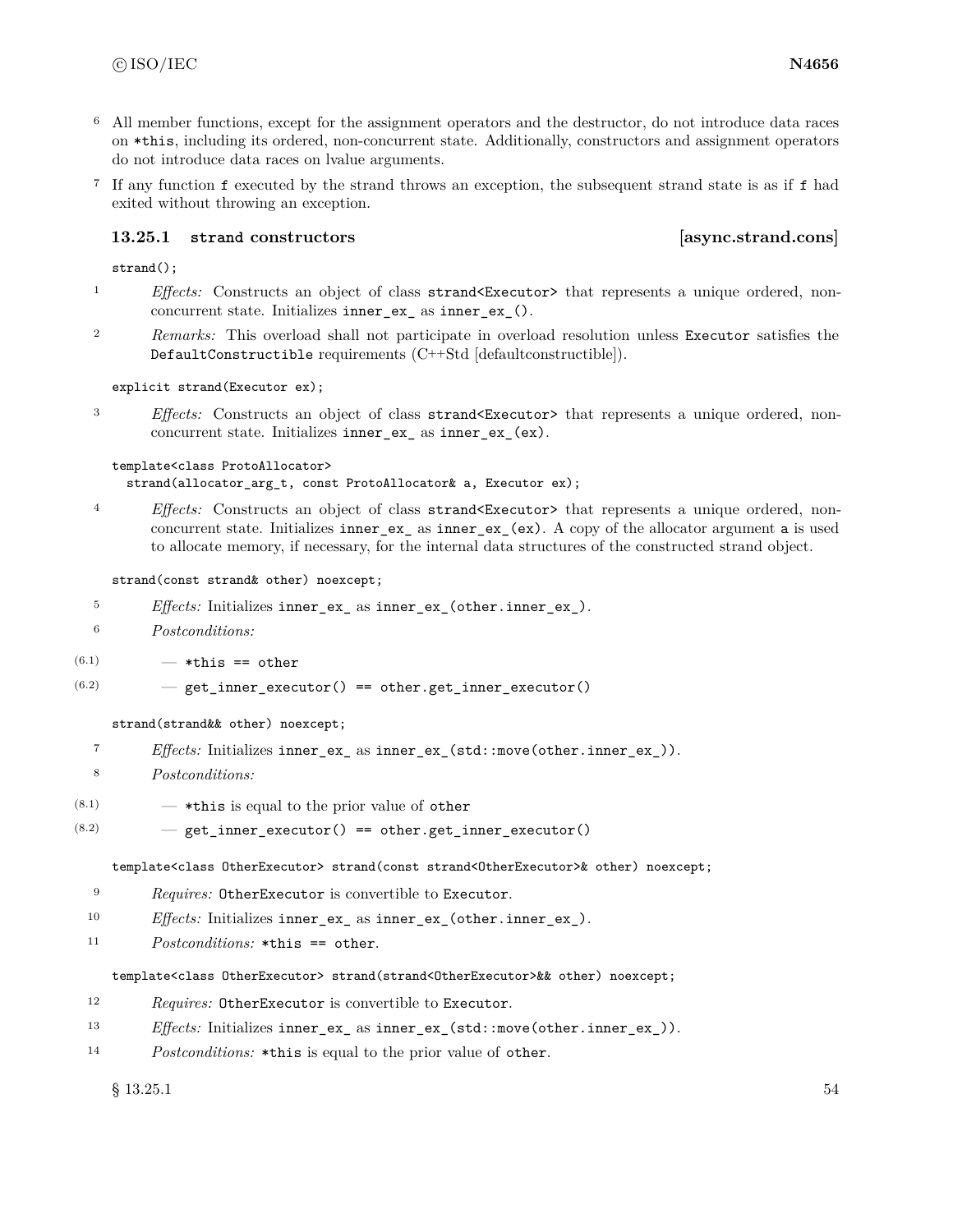# **13.25.2 strand assignment [async.strand.assign]**

strand& operator=(const strand& other) noexcept;

<sup>1</sup> *Requires:* Executor is CopyAssignable (C++Std [copyassignable]).

- <sup>2</sup> *Postconditions:*
- $(2.1)$   $-$  \*this == other
- $(2.2)$   $-$  get\_inner\_executor() == other.get\_inner\_executor()
	- <sup>3</sup> *Returns:* \*this.

### strand& operator=(strand&& other) noexcept;

- <sup>4</sup> *Requires:* Executor is MoveAssignable (C++Std [moveassignable]).
- <sup>5</sup> *Postconditions:*
- $(5.1)$   $-$  \*this is equal to the prior value of other
- $(5.2)$   $-$  get\_inner\_executor() == other.get\_inner\_executor()
	- <sup>6</sup> *Returns:* \*this.

template<class OtherExecutor> strand& operator=(const strand<OtherExecutor>& other) noexcept;

- <sup>7</sup> *Requires:* OtherExecutor is convertible to Executor. Executor is CopyAssignable (C++Std [copyassignable]).
- <sup>8</sup> *Effects:* Assigns other.inner\_ex\_ to inner\_ex\_.
- <sup>9</sup> *Postconditions:* \*this == other.
- <sup>10</sup> *Returns:* \*this.

template<class OtherExecutor> strand& operator=(strand<OtherExecutor>&& other) noexcept;

- 11 *Requires:* OtherExecutor is convertible to Executor. Executor is MoveAssignable (C++Std [moveassignable]).
- <sup>12</sup> *Effects:* Assigns std::move(other.inner\_ex\_) to inner\_ex\_.
- <sup>13</sup> *Postconditions:* \*this is equal to the prior value of other.
- <sup>14</sup> *Returns:* \*this.

### **13.25.3 strand destructor [async.strand.dtor]**

### ~strand();

<sup>1</sup> *Effects:* Destroys an object of class strand<Executor>. After this destructor completes, objects that were added to the strand but have not yet been executed will be executed in a way that meets the guarantees of ordering and non-concurrency.

# **13.25.4 strand operations [async.strand.ops]**

inner\_executor\_type get\_inner\_executor() const noexcept;

<sup>1</sup> *Returns:* inner\_ex\_.

bool running\_in\_this\_thread() const noexcept;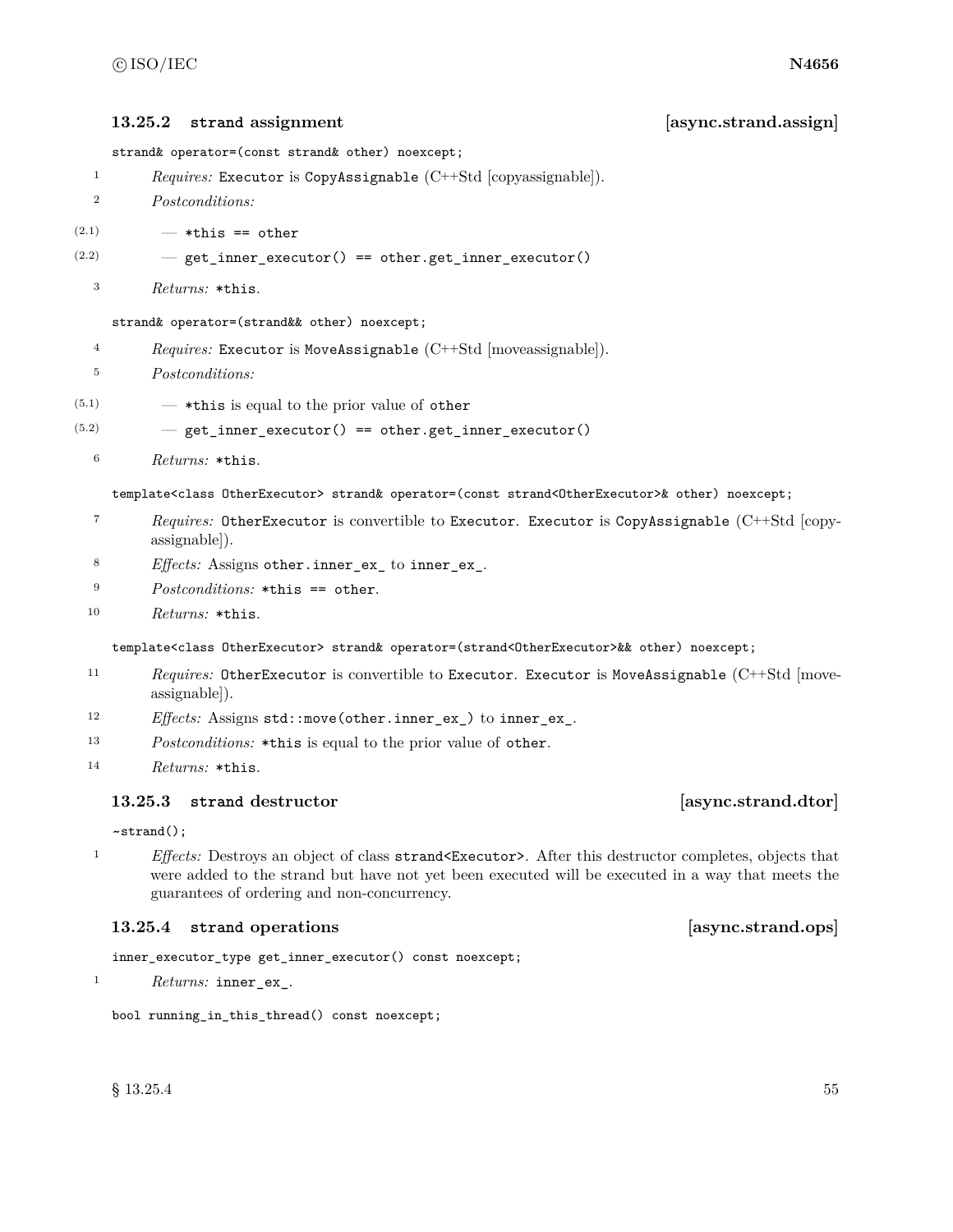<sup>2</sup> *Returns:* true if the current thread of execution is running a function that was submitted to the strand, or to any other strand object s such that s == \*this, using dispatch, post or defer; otherwise false. [ *Note:* That is, the current thread of execution's call chain includes a function that was submitted to the strand. *— end note* ]

execution\_context& context() const noexcept;

<sup>3</sup> *Returns:* inner\_ex\_.context().

void on\_work\_started() const noexcept;

<sup>4</sup> *Effects:* Calls inner\_ex\_.on\_work\_started().

void on\_work\_finished() const noexcept;

<sup>5</sup> *Effects:* Calls inner\_ex\_.on\_work\_finished().

```
template<class Func, class ProtoAllocator>
 void dispatch(Func&& f, const ProtoAllocator& a) const;
```
<sup>6</sup> *Effects:* If running\_in\_this\_thread() == true, calls *DECAY\_COPY*(forward<Func>(f))() (C++Std [thread.decaycopy]). [ *Note:* If f exits via an exception, the exception propagates to the caller of dispatch(). *— end note*  $\vert$  Otherwise, requests invocation of f, as if by forwarding the function object f and allocator a to the executor inner\_ex\_, such that the guarantees of ordering and non-concurrency are met.

```
template<class Func, class ProtoAllocator>
  void post(Func&& f, const ProtoAllocator& a) const;
```
<sup>7</sup> *Effects:* Requests invocation of f, as if by forwarding the function object f and allocator a to the executor inner ex. such that the guarantees of ordering and non-concurrency are met.

```
template<class Func, class ProtoAllocator>
  void defer(Func&& f, const ProtoAllocator& a) const;
```
<sup>8</sup> *Effects:* Requests invocation of f, as if by forwarding the function object f and allocator a to the executor inner\_ex\_, such that the guarantees of ordering and non-concurrency are met.

# **13.25.5 strand comparisons [async.strand.comparisons]**

bool operator==(const strand<Executor>& a, const strand<Executor>& b);

<sup>1</sup> *Returns:* true, if the strand objects share the same ordered, non-concurrent state; otherwise false.

bool operator!=(const strand<Executor>& a, const strand<Executor>& b);

```
2 Returns: !(a == b).
```
# **13.26 Class template use\_future\_t [async.use.future]**

<sup>1</sup> The class template use\_future\_t defines a set of types that, when passed as a completion token [\(13.2.7.2\)](#page-30-0) to an asynchronous operation's initiating function, cause the result of the asynchronous operation to be delivered via a future (C++Std [futures.uniquefuture]).

```
namespace std {
namespace experimental {
namespace net {
inline namespace v1 {
```
template<class ProtoAllocator = allocator<void>>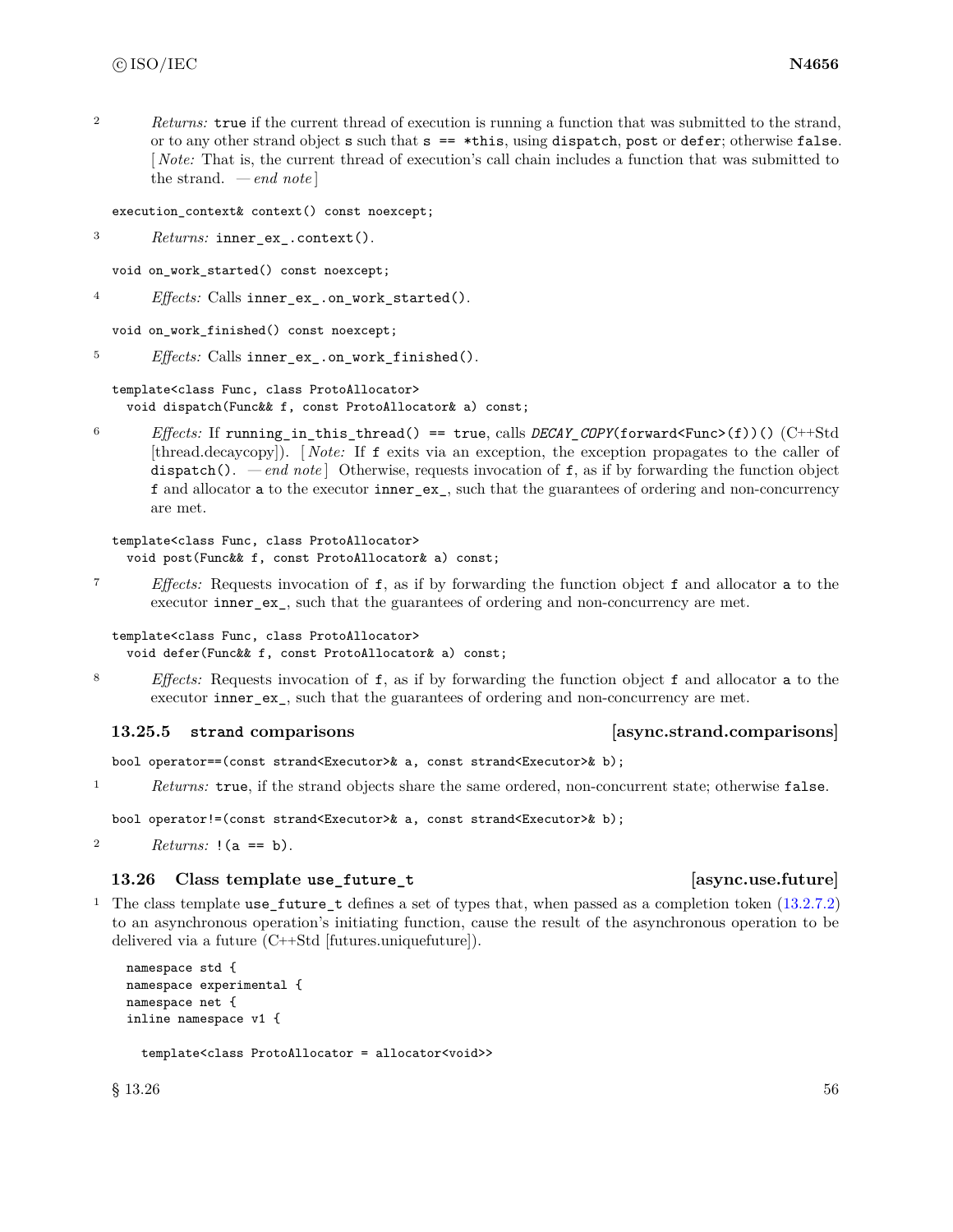```
class use future t
  {
  public:
    // use_future_t types:
    using allocator_type = ProtoAllocator;
    // use_future_t members:
    constexpr use_future_t() noexcept(noexcept(allocator_type()));
    explicit use_future_t(const allocator_type& a) noexcept;
    template<class OtherProtoAllocator> use_future_t<OtherProtoAllocator>
      rebind(const OtherProtoAllocator& a) const noexcept;
    allocator_type get_allocator() const noexcept;
    template <class F> unspecified operator()(F&& f) const;
  };
} // inline namespace v1
} // namespace net
```

```
} // namespace experimental
```

```
} // namespace std
```
# **13.26.1 use future t constructors [async.use.future.cons]**

constexpr use\_future\_t() noexcept(noexcept(allocator\_type()));

<sup>1</sup> *Effects:* Constructs a use\_future\_t with a default-constructed allocator.

explicit use\_future\_t(const allocator\_type& a) noexcept;

<sup>2</sup> *Postconditions:* get allocator() == a.

# **13.26.2 use\_future\_t members [async.use.future.members]**

template<class OtherProtoAllocator> use\_future\_t<OtherProtoAllocator> rebind(const OtherProtoAllocator& a) const noexcept;

<sup>1</sup> *Returns:* A use\_future\_t object where get\_allocator() == a.

allocator\_type get\_allocator() const noexcept;

<sup>2</sup> *Returns:* The associated allocator object.

template <class F> *unspecified* operator()(F&& f) const;

- <sup>3</sup> Let T be a completion token type. Let H be a completion handler type and let h be an object of type H. Let FD be the type decay\_t<F> and let fd be an lvalue of type FD constructed with forward  $(F)(f)$ . Let R(Args...) be the completion signature of an asynchronous operation using H and let *N* be sizeof...(Args). Let *i* be in the range  $[0, N)$  and let  $A_i$  be the *i*<sup>th</sup> type in Args. Let  $a_i$  be the argument associated with A*<sup>i</sup>* .
- <sup>4</sup> *Returns:* A completion token t of type T.
- <sup>5</sup> *Remarks:* The return type T satisfies the Destructible (C++Std [destructible]) and MoveConstructible (C++Std [moveconstructible]) requirements.
- <sup>6</sup> The object h of type H is an asynchronous provider with an associated shared state (C++Std [futures.state). The effect of  $h(a_0, \ldots, a_{N-1})$  is to atomically store the result of *INVOKE*(fd, forward<A0>(a0), ..., forward<A*N*−1>(a*N*−1)) (C++Std [func.require]) in the shared state and make the shared state ready. If fd exits via an exception then that exception is atomically stored in the shared state and the shared state is made ready.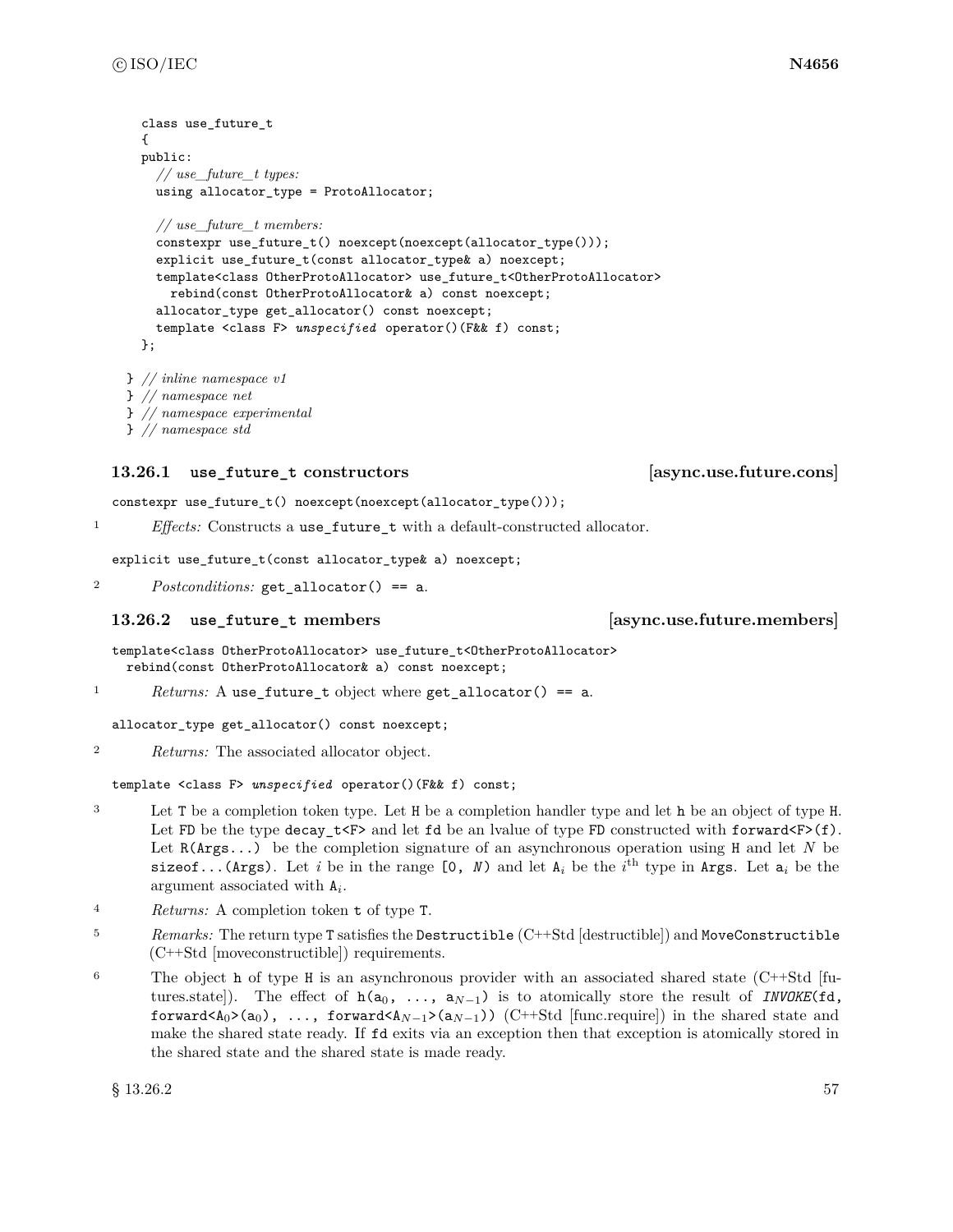- <sup>7</sup> The implementation provides a partial specialization template <class Result, class... Args> async\_result<T, Result(Args...)> such that:
- $(7.1)$   $-$  the nested type completion\_handler\_type is a type H;
- $(7.2)$  the nested type return\_type is future<result\_of\_t<FD(decay\_t<Args>...)>>; and

```
(7.3) — when an object r1 of type async_result<T, Result(Args...)> is constructed from h, the
              expression r1.get() returns a future with the same shared state as h.
```
8 For any executor type E, the associated object for the associator associated\_executor<H, E> is an executor where, for function objects executed using the executor's dispatch(), post() or defer() functions, any exception thrown is caught by a function object and stored in the associated shared state.

# **13.26.3 Partial class template specialization async\_result for use\_future\_t [async.use.future.result]**

```
template<class ProtoAllocator, class Result, class... Args>
class async_result<use_future_t<ProtoAllocator>, Result(Args...)>
{
  using completion_handler_type = see below ;
  using return_type = see below ;
  explicit async_result(completion_handler_type& h);
  async_result(const async_result&) = delete;
  async_result& operator=(const async_result&) = delete;
  return_type get();
};
```
- <sup>1</sup> Let R be the type async\_result<use\_future\_t<ProtoAllocator>, Result(Args...)>. Let F be the nested function object type R::completion\_handler\_type.
- <sup>2</sup> An object t1 of type F is an asynchronous provider with an associated shared state (C++Std [futures.state]). The type F provides F::operator() such that the expression  $t1(detval(...))$  is well formed.
- <sup>3</sup> The implementation specializes associated\_executor for F. For function objects executed using the associated executor's dispatch(), post() or defer() functions, any exception thrown is caught by the executor and stored in the associated shared state.
- <sup>4</sup> For any executor type E, the associated object for the associator associated\_executor<F, E> is an executor where, for function objects executed using the executor's dispatch(), post() or defer() functions, any exception thrown by a function object is caught by the executor and stored in the associated shared state.
- <sup>5</sup> When an object  $\texttt{r1}$  of type R is constructed from  $\texttt{t1}$ , the expression  $\texttt{r1.get}()$  returns a future with the same shared state as t1.
- <sup>6</sup> The type of  $\mathbb{R}$ : return\_type and the effects of  $\mathbb{F}$ : operator() are defined in Table [10.](#page-65-0) After establishing these effects, F::operator() makes the shared state ready. In this table, *N* is the value of sizeof...(Args); let *i* be in the range  $[0, N)$  and let  $T_i$  be the *i*<sup>th</sup> type in Args; let  $U_i$  be decay\_t<T<sub>*i*</sub>> for each type  $T_i$  in Args; let  $A_i$  be the deduced type of the  $i^{\text{th}}$  argument to F::**operator()**; and let  $\mathsf{a}_i$  be the  $i^{\text{th}}$  argument to F::operator().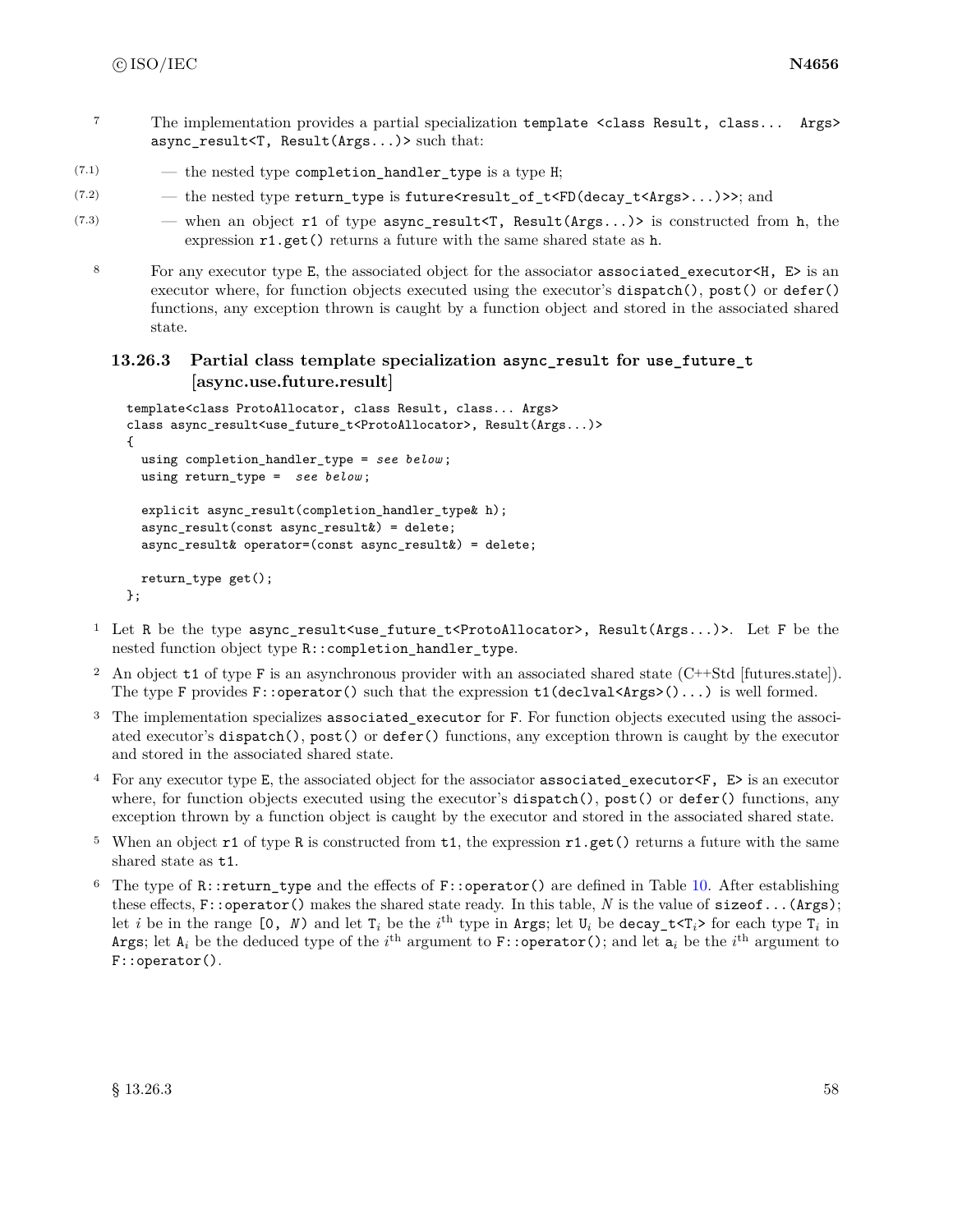<span id="page-65-0"></span>

| $\overline{\bf N}$ | $\mathbf{\bar{U}}_0$ | R::return_type                                                  | F::operator() effects                                                                                                                                                                                                                                                                                                                                                                   |
|--------------------|----------------------|-----------------------------------------------------------------|-----------------------------------------------------------------------------------------------------------------------------------------------------------------------------------------------------------------------------------------------------------------------------------------------------------------------------------------------------------------------------------------|
| $\overline{0}$     |                      | future <void></void>                                            | None.                                                                                                                                                                                                                                                                                                                                                                                   |
| $\mathbf{1}$       | error_code           | future <void></void>                                            | If $a_0$ evaluates to true, atomically stores the ex-<br>ception pointer produced by make_exception_-<br>$\mathtt{ptr}(\mathtt{system\_error(a_0)})$ in the shared state.                                                                                                                                                                                                               |
| 1                  | exception_ptr        | future <void></void>                                            | If $a_0$ is non-null, atomically stores the exception<br>pointer $a_0$ in the shared state.                                                                                                                                                                                                                                                                                             |
| 1                  | all other types      | future $< U_0$                                                  | Atomically stores forward $(A_0)$ ( $a_0$ ) in the shared<br>state.                                                                                                                                                                                                                                                                                                                     |
| $\overline{2}$     | error_code           | $future U_1$                                                    | If $a_0$ evaluates to true, atomically stores the ex-<br>ception pointer produced by make_exception_-<br>ptr(system_error( $a_0$ )) in the shared state; oth-<br>erwise, atomically stores forward $(A_1>(a_1))$ in the<br>shared state.                                                                                                                                                |
| $\overline{2}$     | exception_ptr        | future $\langle U_1 \rangle$                                    | If $a_0$ is non-null, atomically stores the exception<br>pointer in the shared state; otherwise, atomically<br>stores forward $(A_1)$ (a <sub>1</sub> ) in the shared state.                                                                                                                                                                                                            |
| $\overline{2}$     | all other types      | future <tuple<<math>U_0, <math>U_1</math>&gt;&gt;</tuple<<math> | Atomically<br>stores<br>forward_as_-<br>tuple(forward <a<sub>0&gt;(a<sub>0</sub>), forward<a<sub>1&gt;(a<sub>1</sub>))<br/>in the shared state.</a<sub></a<sub>                                                                                                                                                                                                                         |
| >2                 | error_code           | future<br>tuple<br>$\{U_1, \ldots, U_{N-1}\}$ >>                | If $a_0$ evaluates to true, atomically stores<br>the exception pointer produced by make_-<br>$exception\_ptr(system\_error(a_0))$<br>the<br>in<br>otherwise, atomically stores<br>shared state;<br>forward_as_tuple(forward <a<sub>1&gt;(a<sub>1</sub>), ,<br/><math display="inline">\texttt{forward}&lt;\texttt{A}_{N-1}{&gt;}(\mathtt{a}_{N-1}))</math> in the shared state.</a<sub> |
| >2                 | exception_ptr        | future<br>tuple<br>$\langle U_1, \ldots, U_{N-1} \rangle$ >>    | If $a_0$ is non-null, atomically stores the exception<br>pointer in the shared state; otherwise, atomically<br>forward_as_tuple(forward $\langle A_1 \rangle$ (a <sub>1</sub> ),<br>stores<br>, forward $(A_{N-1}>(a_{N-1}))$ in the shared<br>state.                                                                                                                                   |
| >2                 | all other types      | future<br>stuple<br>s<br>U <sub>0</sub> , , $U_{N-1}$ >>        | Atomically<br>forward_as_-<br>stores<br>tuple(forward <a<sub>0&gt;(a<sub>0</sub>), ,<br/>forward<br/><br/>A_/&gt;(a_/-1)) in the shared state.</a<sub>                                                                                                                                                                                                                                  |

|                          | Table $10 -$ async_result <use_future_t<protoallocator>,</use_future_t<protoallocator> |
|--------------------------|----------------------------------------------------------------------------------------|
| $Result(Args)$ semantics |                                                                                        |

# **13.27 Partial specialization of async\_result for packaged\_task [async.packaged.task.spec]**

```
namespace std {
namespace experimental {
namespace net {
inline namespace v1 {
 template<class Result, class... Args, class Signature>
 class async_result<packaged_task<Result(Args...)>, Signature>
  {
 public:
    using completion_handler_type = packaged_task<Result(Args...)>;
```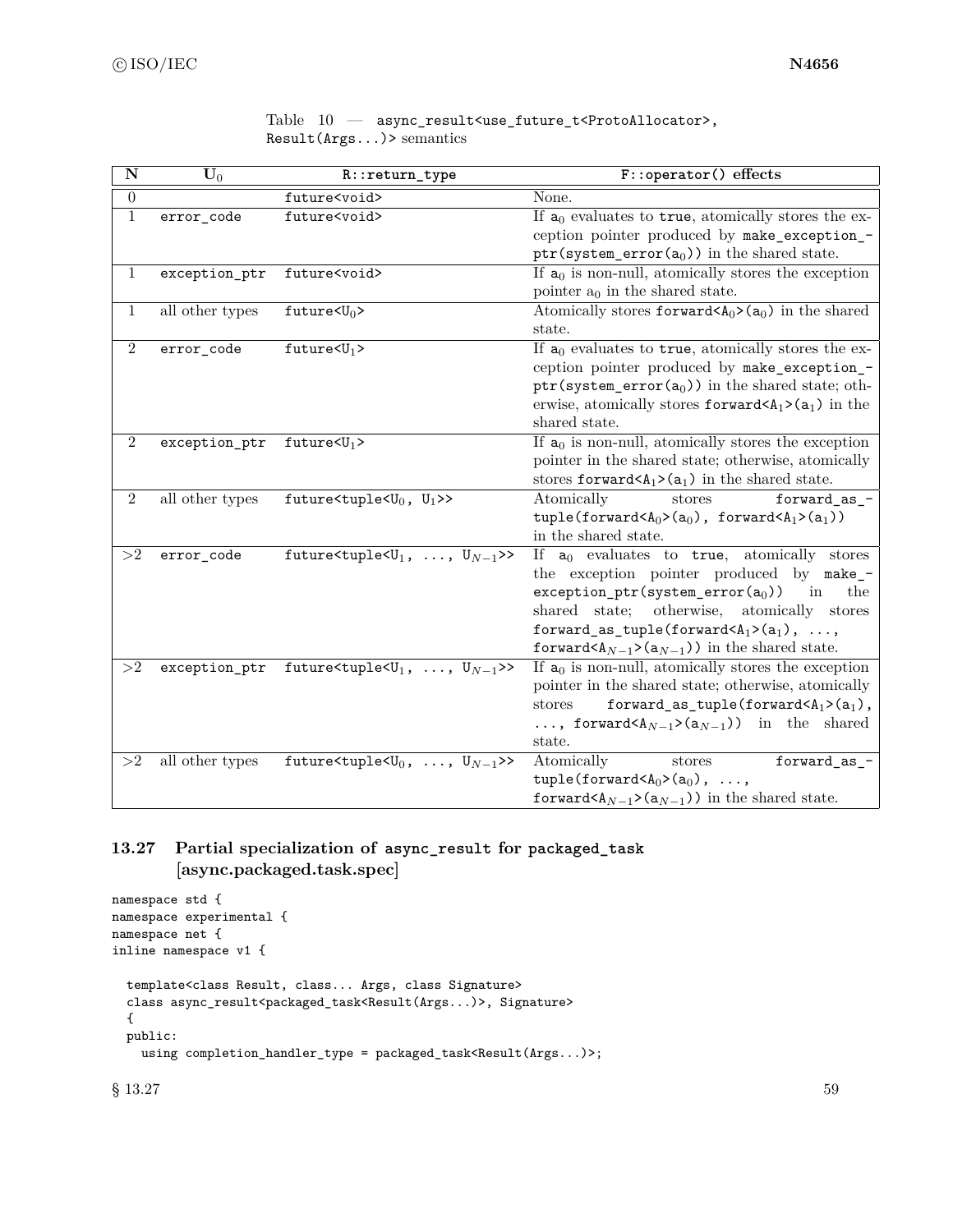```
using return_type = future<Result>;
    explicit async_result(completion_handler_type& h);
    async_result(const async_result&) = delete;
    async_result& operator=(const async_result&) = delete;
    return_type get();
 private:
    return_type future_; // exposition only
 };
} // inline namespace v1
} // namespace net
} // namespace experimental
} // namespace std
explicit async_result(completion_handler_type& h);
```

```
1 Effects: Initializes future_ with h.get_future().
```

```
return_type get();
```

```
2 Returns: std::move(future_).
```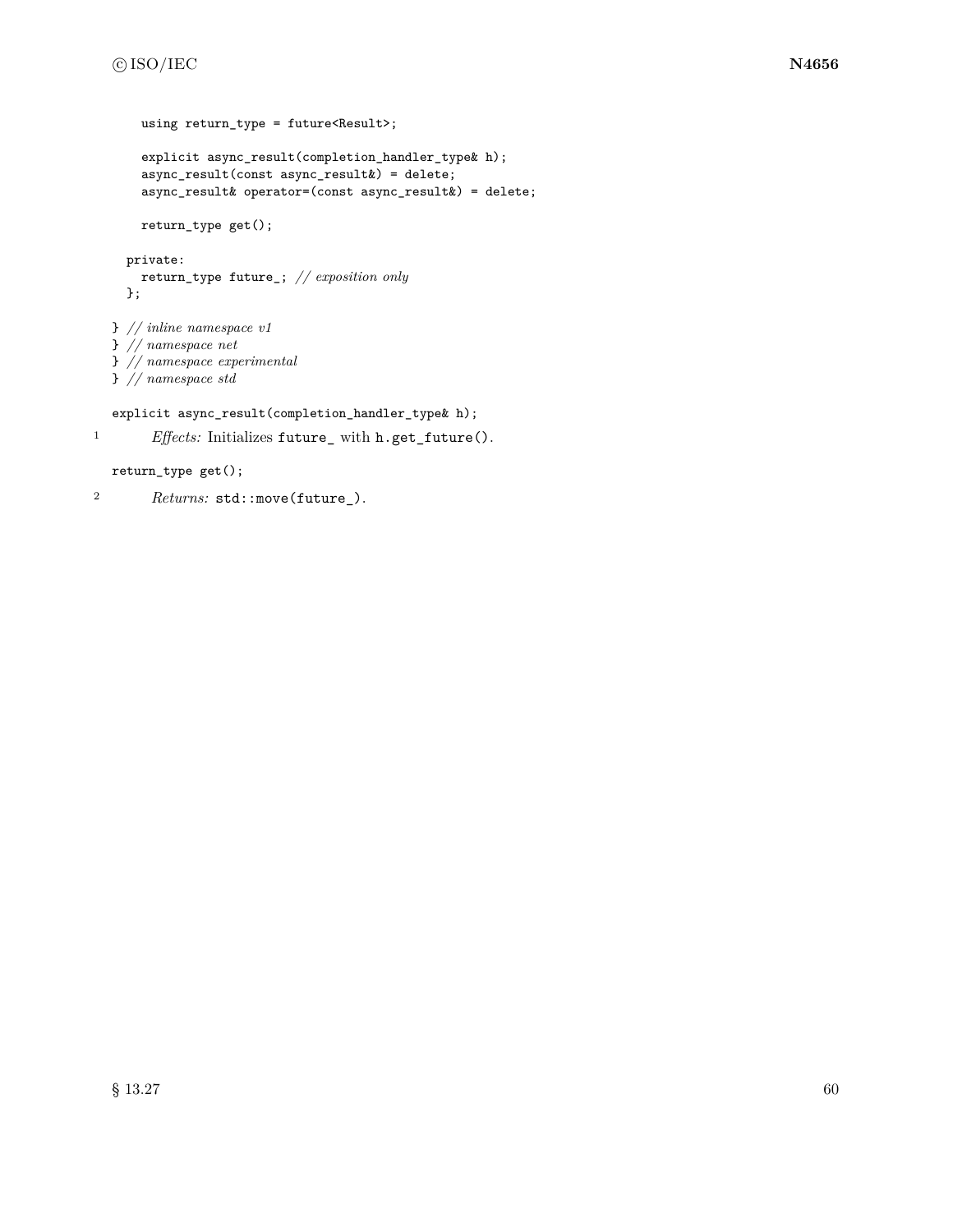# 14 Basic I/O services [io\_context]

**14.1 Header <experimental/io\_context> synopsis [io\_context.synop]** namespace std { namespace experimental { namespace net {

class io\_context; } *// inline namespace v1*

inline namespace v1 {

} *// namespace net* } *// namespace experimental*

```
} // namespace std
```

```
namespace std {
namespace experimental {
namespace net {
inline namespace v1 {
  class io_context : public execution_context
  {
  public:
    // types:
    class executor_type;
    using count_type = implementation-defined ;
    // construct / copy / destroy:
    io_context();
    explicit io_context(int concurrency_hint);
    io_context(const io_context&) = delete;
    io_context& operator=(const io_context&) = delete;
    // io_context operations:
    executor_type get_executor() noexcept;
    count_type run();
    template<class Rep, class Period>
      count_type run_for(const chrono::duration<Rep, Period>& rel_time);
    template<class Clock, class Duration>
      count_type run_until(const chrono::time_point<Clock, Duration>& abs_time);
    count_type run_one();
    template<class Rep, class Period>
      count_type run_one_for(const chrono::duration<Rep, Period>& rel_time);
    template<class Clock, class Duration>
```
# **14.2 Class io\_context [io\_context.io\_context]**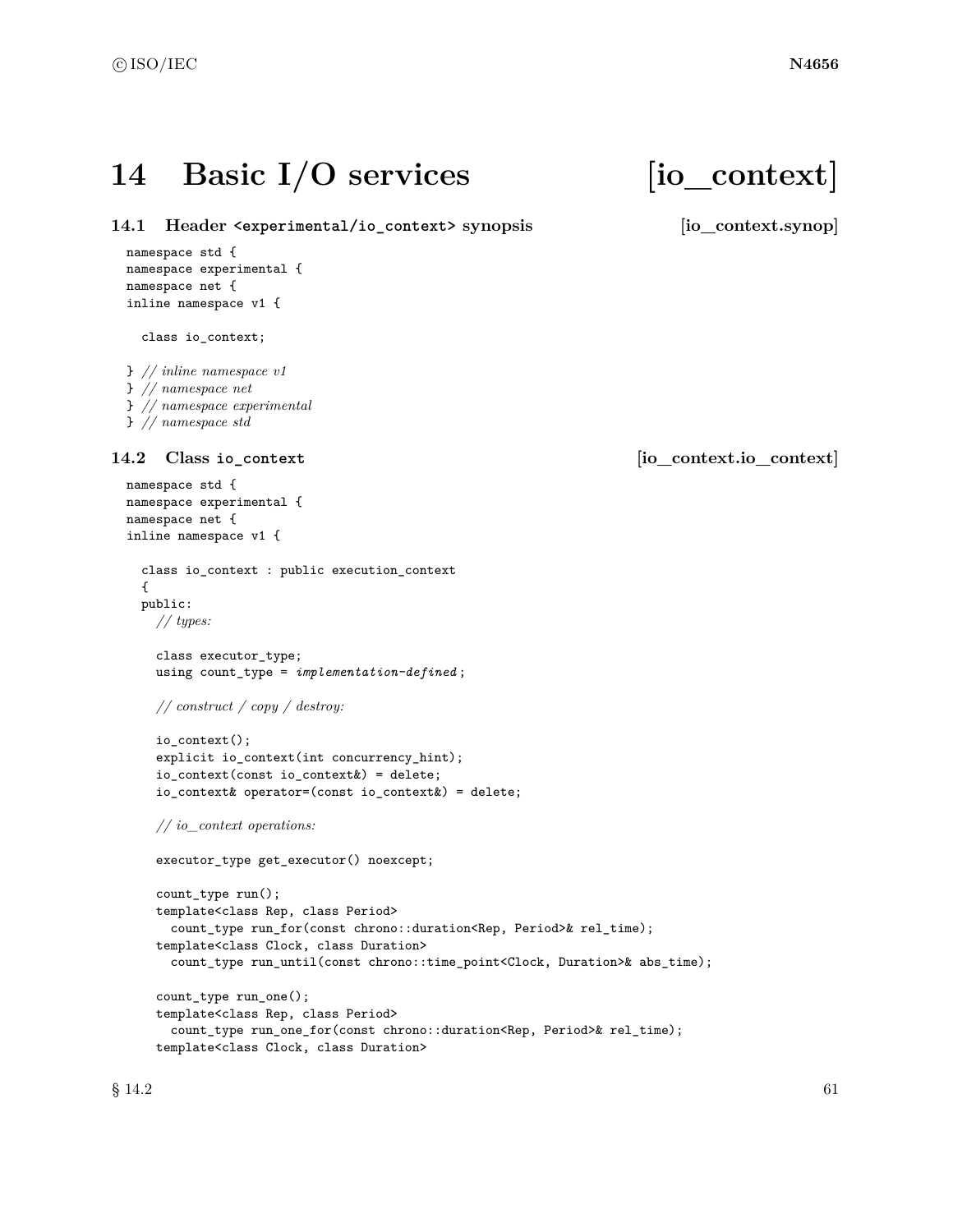```
count type run one until(const chrono::time point<Clock, Duration>& abs time);
    count_type poll();
    count_type poll_one();
    void stop();
    bool stopped() const noexcept;
    void restart();
  };
} // inline namespace v1
} // namespace net
} // namespace experimental
} // namespace std
```
<sup>1</sup> The class io\_context satisfies the ExecutionContext type requirements [\(13.2.3\)](#page-28-1).

- <sup>2</sup> count\_type is an implementation-defined unsigned integral type of at least 32 bits.
- <sup>3</sup> The io\_context member functions run, run\_for, run\_until, run\_one, run\_one\_for, run\_one\_until, poll, and poll\_one are collectively referred to as the *run functions*. The run functions must be called for the io\_context to perform asynchronous operations  $(3.4)$  on behalf of a C++ program. Notification that an asynchronous operation has completed is delivered by execution of the associated completion handler function object, as determined by the requirements for asynchronous operations [\(13.2.7\)](#page-29-0).
- <sup>4</sup> For an object of type io\_context, *outstanding work* is defined as the sum of:
- $(4.1)$  the total number of calls to the on\_work\_started function, less the total number of calls to the on\_work\_finished function, to any executor of the io\_context.
- (4.2) the number of function objects that have been added to the io\_context via any executor of the io\_context, but not yet executed; and
- $(4.3)$  the number of function objects that are currently being executed by the io context.
	- <sup>5</sup> If at any time the outstanding work falls to 0, the io\_context is stopped as if by stop().
	- <sup>6</sup> The io\_context member functions get\_executor, stop, and stopped, the run functions, and the io\_ context::executor\_type copy constructors, member functions and comparison operators, do not introduce data races as a result of concurrent calls to those functions from different threads of execution. [ *Note:* The restart member function is excluded from these thread safety requirements. *— end note* ]

# **14.2.1 io\_context members [io\_context.io\_context.members]**

```
io_context();
```

```
explicit io_context(int concurrency_hint);
```
- <sup>1</sup> *Effects:* Creates an object of class io\_context.
- <sup>2</sup> *Remarks:* The concurrency\_hint parameter is a suggestion to the implementation on the number of threads that should process asynchronous operations and execute function objects.

# executor\_type get\_executor() noexcept;

<sup>3</sup> *Returns:* An executor that may be used for submitting function objects to the io\_context.

```
count_type run();
```
 $\S$  14.2.1 62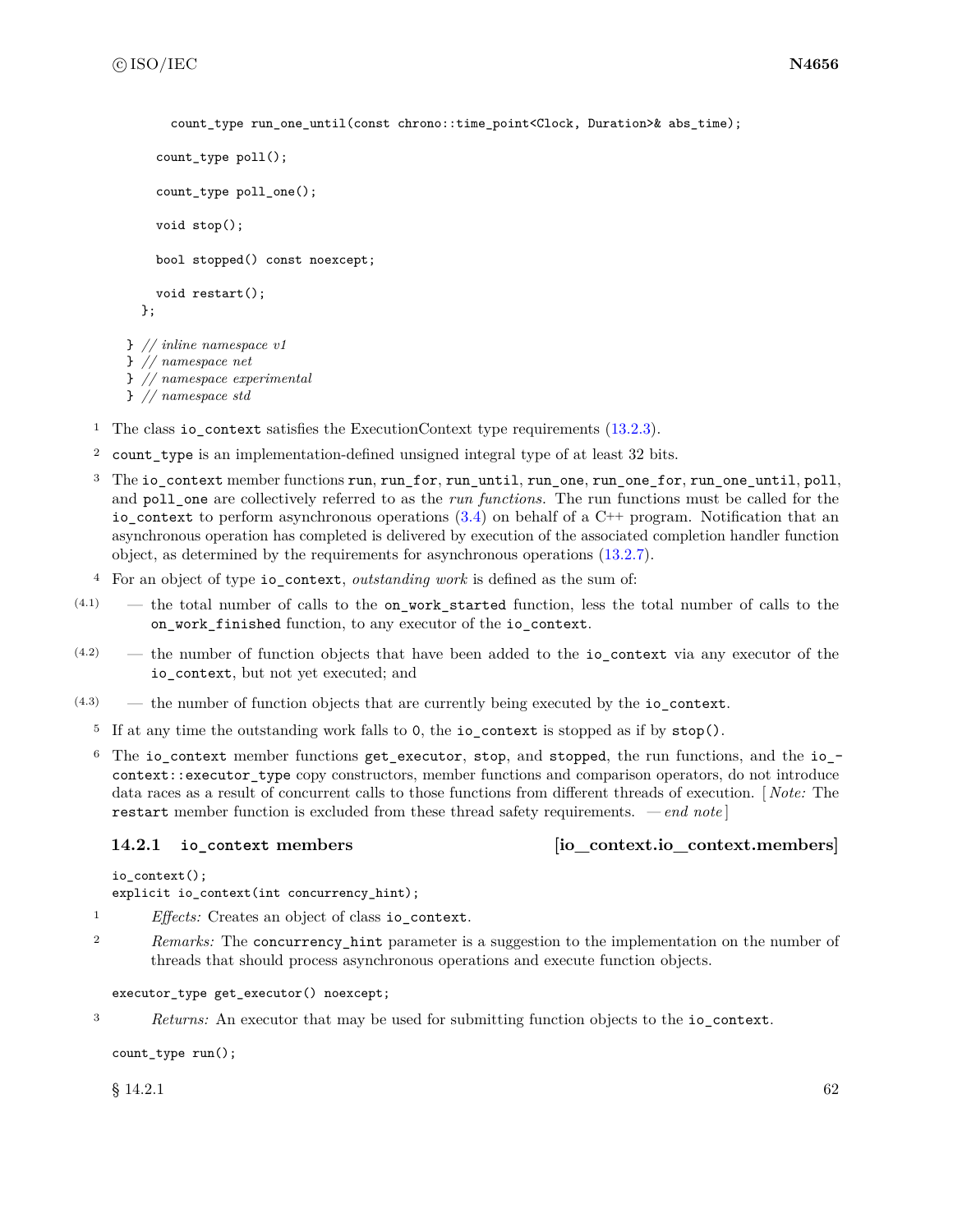<sup>4</sup> *Requires:* Must not be called from a thread that is currently calling a run function.

```
5 Effects: Equivalent to:
         count_type n = 0;
         while (run_one())
           if (n != numeric_limits<count_type>::max())
             ++n;
```

```
6 Returns: n.
```
template<class Rep, class Period> count\_type run\_for(const chrono::duration<Rep, Period>& rel\_time);

<sup>7</sup> *Effects:* Equivalent to:

```
return run_until(chrono::steady_clock::now() + rel_time);
```

```
template<class Clock, class Duration>
  count_type run_until(const chrono::time_point<Clock, Duration>& abs_time);
```
<sup>8</sup> *Effects:* Equivalent to:

```
count_type n = 0;
while (run_one_until(abs_time))
 if (n != numeric_limits<count_type>::max())
    ++n;
```

```
9 Returns: n.
```
count\_type run\_one();

- <sup>10</sup> *Requires:* Must not be called from a thread that is currently calling a run function.
- <sup>11</sup> *Effects:* If the io\_context object has no outstanding work, performs stop(). Otherwise, blocks while the io\_context has outstanding work, or until the io\_context is stopped, or until one function object has been executed.
- <sup>12</sup> If an executed function object throws an exception, the exception propagates to the caller of run\_one(). The io\_context state is as if the function object had returned normally.
- <sup>13</sup> *Returns:* 1 if a function object was executed, otherwise 0.
- <sup>14</sup> Notes: This function may invoke additional function objects through nested calls to the io\_context executor's dispatch member function. These do not count towards the return value.

template<class Rep, class Period>

count\_type run\_one\_for(const chrono::duration<Rep, Period>& rel\_time);

<sup>15</sup> *Effects:* Equivalent to:

```
return run_one_until(chrono::steady_clock::now() + rel_time);
```
### template<class Clock, class Duration>

count\_type run\_one\_until(const chrono::time\_point<Clock, Duration>& abs\_time);

<sup>16</sup> *Effects:* If the io\_context object has no outstanding work, performs stop(). Otherwise, blocks while the io\_context has outstanding work, or until the expiration of the absolute timeout (C++Std [thread.req.timing]) specified by abs\_time, or until the io\_context is stopped, or until one function object has been executed.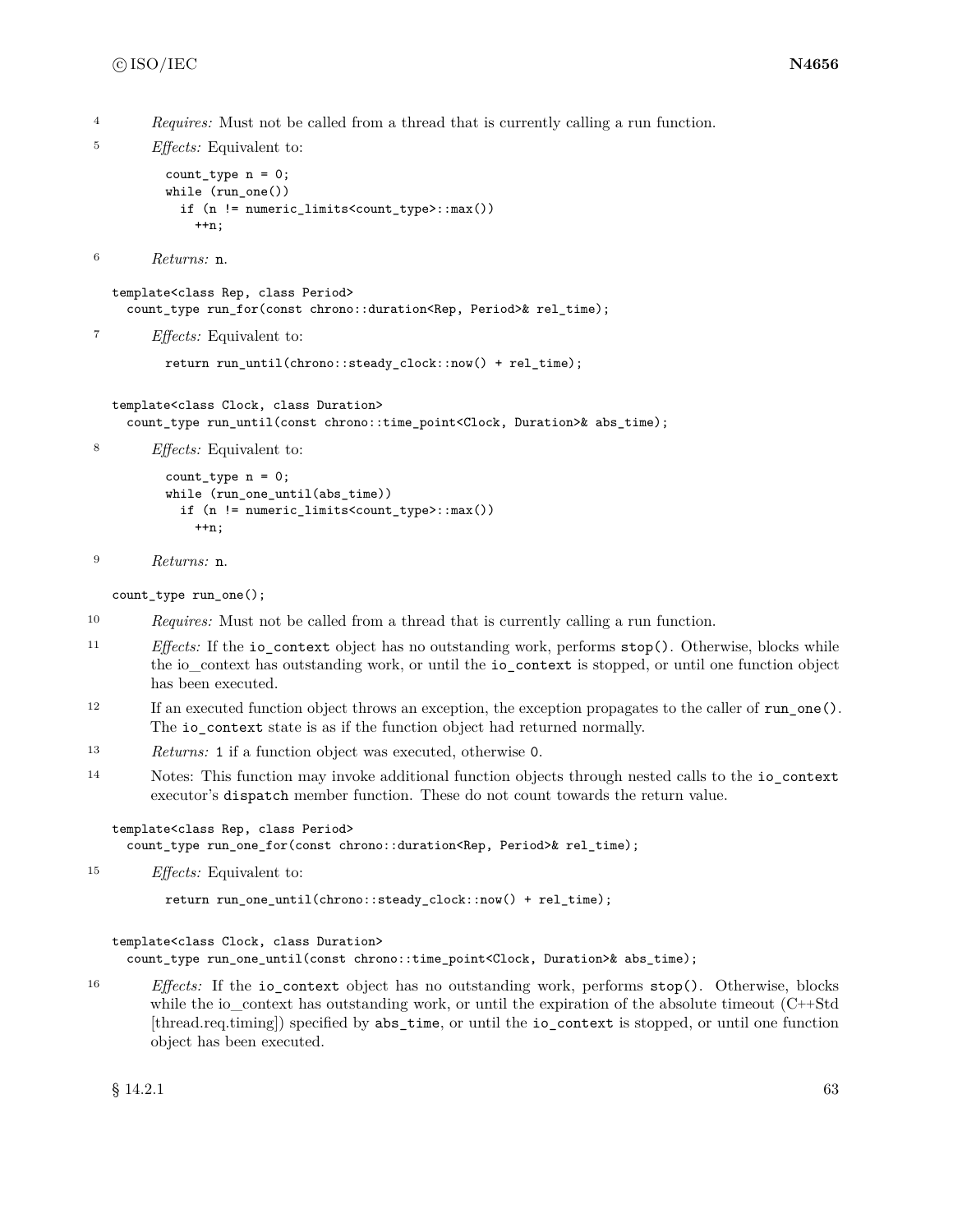- <sup>17</sup> If an executed function object throws an exception, the exception propagates to the caller of run one(). The io\_context state is as if the function object had returned normally.
- <sup>18</sup> *Returns:* 1 if a function object was executed, otherwise 0.
- <sup>19</sup> Notes: This function may invoke additional function objects through nested calls to the io\_context executor's dispatch member function. These do not count towards the return value.

count\_type poll();

```
20 Effects: Equivalent to:
```

```
count_type n = 0;
while (poll_one())
  if (n != numeric_limits<count_type>::max())
    ++n;
```

```
21 Returns: n.
```
count\_type poll\_one();

- <sup>22</sup> *Effects:* If the io\_context object has no outstanding work, performs stop(). Otherwise, if there is a function object ready for immediate execution, executes it.
- <sup>23</sup> If an executed function object throws an exception, the exception propagates to the caller of poll\_one(). The io\_context state is as if the function object had returned normally.
- <sup>24</sup> *Returns:* 1 if a function object was invoked, otherwise 0.
- <sup>25</sup> Notes: This function may invoke additional function objects through nested calls to the io\_context executor's dispatch member function. These do not count towards the return value.

void stop();

- <sup>26</sup> *Effects:* Stops the io\_context. Concurrent calls to any run function will end as soon as possible. If a call to a run function is currently executing a function object, the call will end only after completion of that function object. The call to stop() returns without waiting for concurrent calls to run functions to complete.
- <sup>27</sup> *Postconditions:* stopped() == true.
- <sup>28</sup> [ *Note:* When stopped() == true, subsequent calls to a run function will exit immediately with a return value of 0, without executing any function objects. An io\_context remains in the stopped state until a call to restart(). *— end note* ]

```
bool stopped() const noexcept;
```
<sup>29</sup> *Returns:* true if the io\_context is stopped.

```
void restart();
```
<sup>30</sup> *Postconditions:* stopped() == false.

```
14.3 Class io_context::executor_type [io_context.exec]
```

```
namespace std {
namespace experimental {
namespace net {
inline namespace v1 {
  class io_context::executor_type
  {
```
 $\S$  14.3 64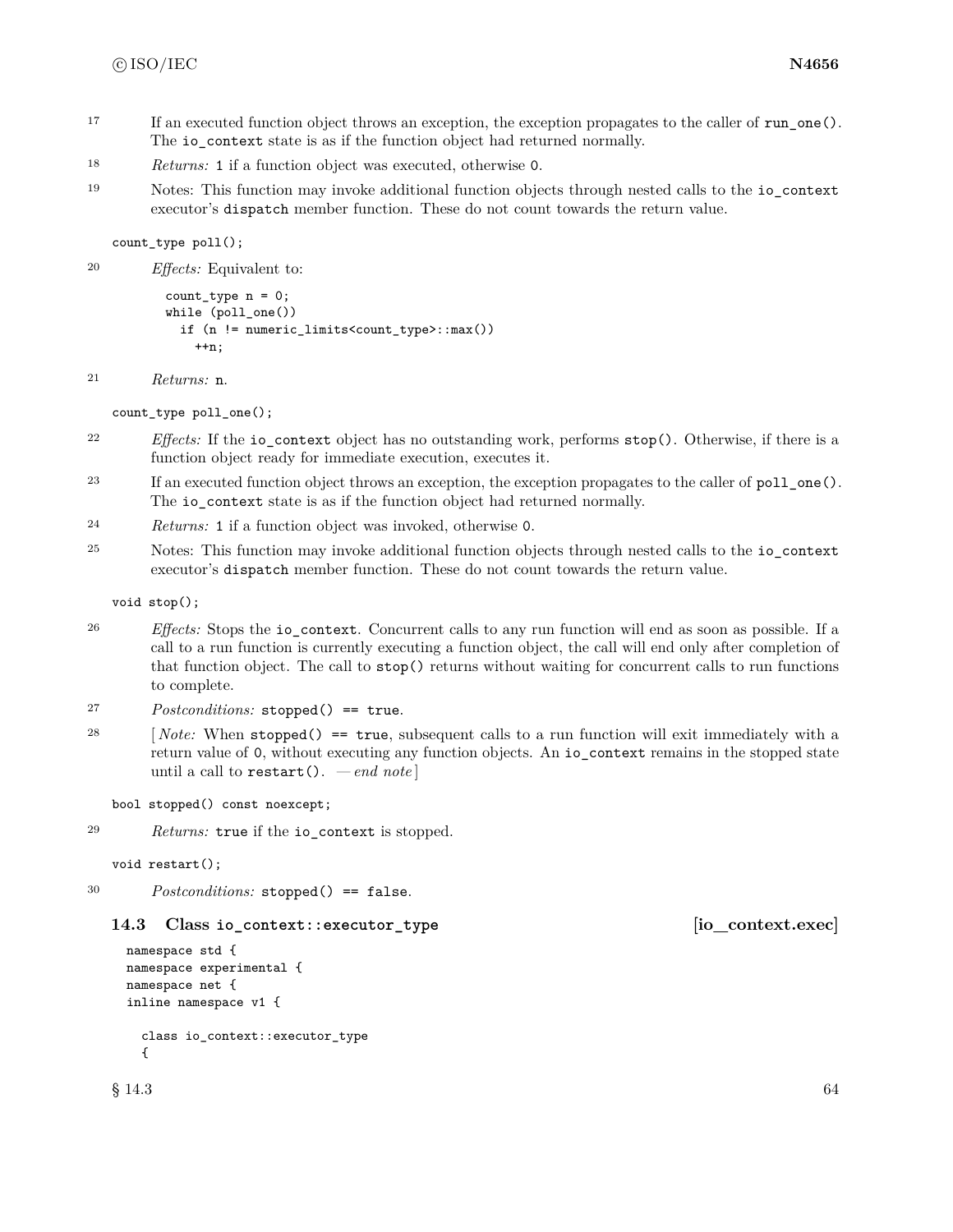```
public:
    // construct / copy / destroy:
    executor_type(const executor_type& other) noexcept;
    executor_type(executor_type&& other) noexcept;
    executor_type& operator=(const executor_type& other) noexcept;
    executor_type& operator=(executor_type&& other) noexcept;
    // executor operations:
    bool running_in_this_thread() const noexcept;
    io_context& context() const noexcept;
    void on_work_started() const noexcept;
    void on_work_finished() const noexcept;
    template<class Func, class ProtoAllocator>
      void dispatch(Func&& f, const ProtoAllocator& a) const;
    template<class Func, class ProtoAllocator>
      void post(Func&& f, const ProtoAllocator& a) const;
    template<class Func, class ProtoAllocator>
      void defer(Func&& f, const ProtoAllocator& a) const;
  };
  bool operator==(const io_context::executor_type& a,
                  const io_context::executor_type& b) noexcept;
  bool operator!=(const io_context::executor_type& a,
                  const io_context::executor_type& b) noexcept;
} // inline namespace v1
} // namespace net
} // namespace experimental
} // namespace std
```
<sup>1</sup> io\_context::executor\_type is a type satisfying the Executor requirements [\(13.2.2\)](#page-25-0). Objects of type io\_context::executor\_type are associated with an io\_context, and function objects submitted using the dispatch, post, or defer member functions will be executed by the io\_context from within a run function.]

### **14.3.1 io\_context::executor\_type constructors [io\_context.exec.cons]**

executor\_type(const executor\_type& other) noexcept;

```
1 Postconditions: *this == other.
```
executor\_type(executor\_type&& other) noexcept;

<sup>2</sup> *Postconditions:* \*this is equal to the prior value of other.

### **14.3.2 io\_context::executor\_type assignment [io\_context.exec.assign]**

executor\_type& operator=(const executor\_type& other) noexcept;

```
1 Postconditions: *this == other.
```

```
2 Returns: *this.
```
executor\_type& operator=(executor\_type&& other) noexcept;

 $\S$  14.3.2 65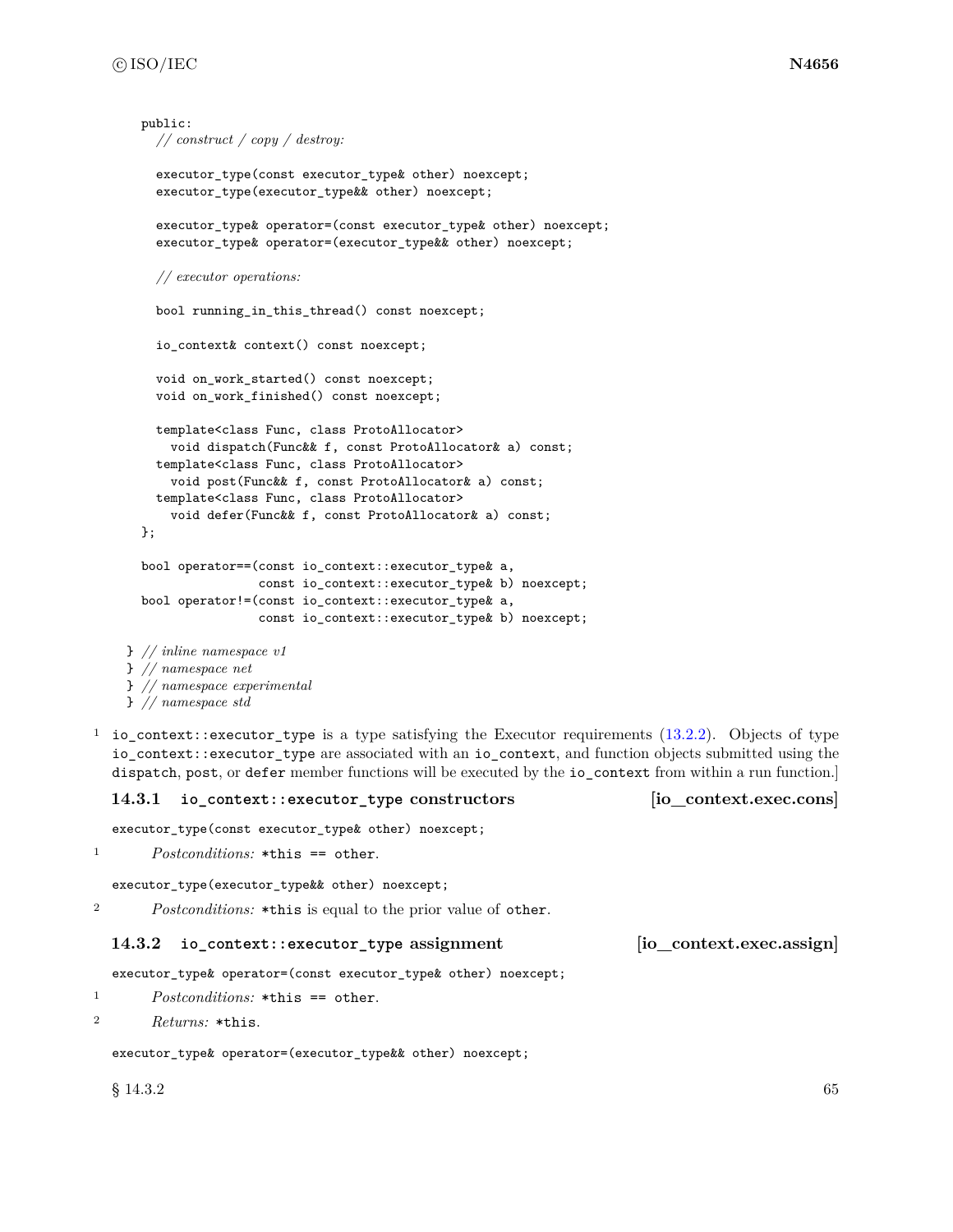- <sup>3</sup> *Postconditions:* \*this is equal to the prior value of other.
- <sup>4</sup> *Returns:* \*this.

#### **14.3.3 io\_context::executor\_type operations [io\_context.exec.ops]**

bool running\_in\_this\_thread() const noexcept;

<sup>1</sup> *Returns:* true if the current thread of execution is calling a run function of the associated io\_context object. [ *Note:* That is, the current thread of execution's call chain includes a run function. *— end note* ]

io\_context& context() const noexcept;

<sup>2</sup> *Returns:* A reference to the associated io\_context object.

void on\_work\_started() const noexcept;

<sup>3</sup> *Effects:* Increments the count of outstanding work associated with the io\_context.

void on\_work\_finished() const noexcept;

<sup>4</sup> *Effects:* Decrements the count of outstanding work associated with the io\_context.

```
template<class Func, class ProtoAllocator>
  void dispatch(Func&& f, const ProtoAllocator& a) const;
```
<sup>5</sup> *Effects:* If running\_in\_this\_thread() is true, calls *DECAY\_COPY*(forward<Func>(f))() (C++Std [thread.decaycopy]). [ *Note:* If f exits via an exception, the exception propagates to the caller of dispatch(). *— end note* | Otherwise, calls post(forward<Func>(f), a).

template<class Func, class ProtoAllocator> void post(Func&& f, const ProtoAllocator& a) const;

<sup>6</sup> *Effects:* Adds f to the io\_context.

template<class Func, class ProtoAllocator> void defer(Func&& f, const ProtoAllocator& a) const;

<sup>7</sup> *Effects:* Adds f to the io\_context.

### **14.3.4 io\_context::executor\_type comparisons [io\_context.exec.comparisons]**

bool operator==(const io\_context::executor\_type& a, const io\_context::executor\_type& b) noexcept;

<sup>1</sup> *Returns:* addressof(a.context()) == addressof(b.context()).

bool operator!=(const io\_context::executor\_type& a, const io\_context::executor\_type& b) noexcept;

2  $Returns: !(a == b).$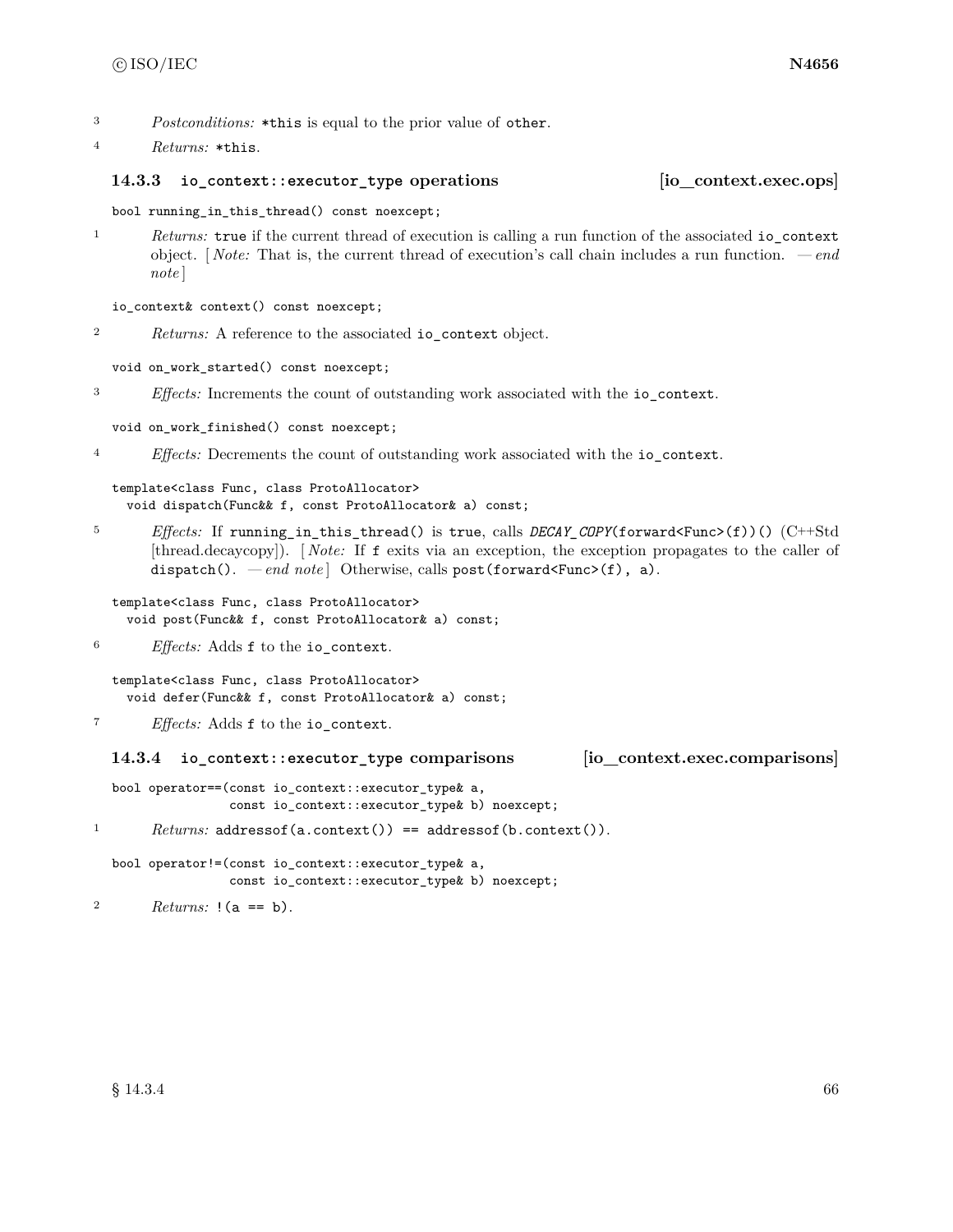# **15 Timers [timer]**

- <sup>1</sup> This clause defines components for performing timer operations.
- <sup>2</sup> [*Example:* Performing a synchronous wait operation on a timer:

```
io_context c;
steady_timer t(c);
t.expires_after(seconds(5));
t.wait();
```
*— end example* ]

<sup>3</sup> [*Example:* Performing an asynchronous wait operation on a timer:

```
void handler(error code ec) { ... }
...
io_context c;
steady_timer t(c);
t.expires_after(seconds(5));
t.async_wait(handler);
c.run();
```
*— end example* ]

### **15.1 Header <experimental/timer> synopsis [timer.synop]**

```
#include <chrono>
```

```
namespace std {
namespace experimental {
namespace net {
inline namespace v1 {
  template<class Clock> struct wait_traits;
  template<class Clock, class WaitTraits = wait_traits<Clock>>
    class basic_waitable_timer;
  using system_timer = basic_waitable_timer<chrono::system_clock>;
  using steady_timer = basic_waitable_timer<chrono::steady_clock>;
  using high_resolution_timer = basic_waitable_timer<chrono::high_resolution_clock>;
} // inline namespace v1
} // namespace net
```
- } *// namespace experimental*
- 

# } *// namespace std*

# **15.2 Requirements** [timer.reqmts]

### <span id="page-73-0"></span>**15.2.1** Wait traits requirements **interest in the interval value of the interval value of the interval value of the interval value of the interval value of the interval value of the interval value of the interval value of**

<sup>1</sup> The basic\_waitable\_timer template uses wait traits to allow programs to customize wait and async\_wait behavior. [ *Note:* Possible uses of wait traits include: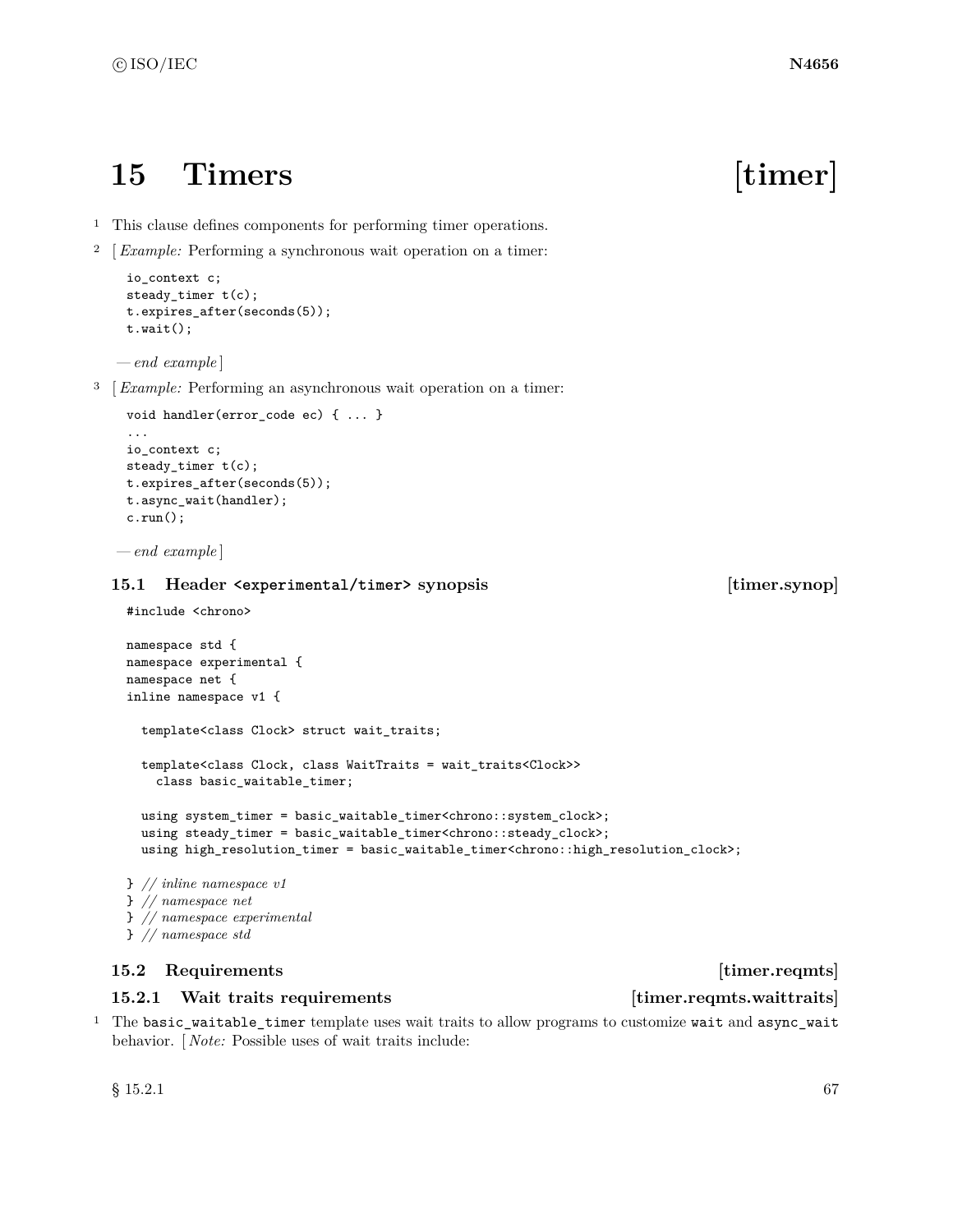- $(1.1)$  To enable timers based on non-realtime clocks.
- (1.2) Determining how quickly wallclock-based timers respond to system time changes.
- (1.3) Correcting for errors or rounding timeouts to boundaries.
- $(1.4)$  Preventing duration overflow. That is, a program may set a timer's expiry e to be Clock::max() (meaning never reached) or Clock::min() (meaning always in the past). As a result, computing the duration until timer expiry as  $e - \text{Clock}: \text{now}()$  may cause overflow.

*— end note* ]

- <sup>2</sup> For a type Clock meeting the Clock requirements (C++Std [time.clock.req]), a type X meets the WaitTraits requirements if it satisfies the requirements listed below.
- <sup>3</sup> In Table [11,](#page-74-0) t denotes a (possibly const) value of type Clock::time\_point; and d denotes a (possibly const) value of type Clock: : duration.

<span id="page-74-0"></span>

| expression                 | return type    | assertion/note pre/post-condition               |
|----------------------------|----------------|-------------------------------------------------|
| $X:$ : to_wait_duration(d) | Clock:duration | Returns a Clock:: duration value to be used     |
|                            |                | in a wait or async_wait operation. $[Note:$     |
|                            |                | The return value is typically representative of |
|                            |                | the duration <b>d</b> . $\,- end \; note$       |
| $X:$ : to wait duration(t) | Clock:duration | Returns a Clock:: duration value to be used     |
|                            |                | in a wait or async_wait operation. $[Note:$     |
|                            |                | The return value is typically representative of |
|                            |                | the duration from Clock::now() until the        |
|                            |                | time point <b>t</b> . $-\text{end note}$        |

 $Table 11 - WaitTraits requirements$ 

#### **15.3 Class template wait\_traits [timer.waittraits]**

```
namespace std {
namespace experimental {
namespace net {
inline namespace v1 {
  template<class Clock>
 struct wait_traits
  {
    static typename Clock::duration to_wait_duration(
      const typename Clock::duration& d);
    static typename Clock::duration to_wait_duration(
      const typename Clock::time_point& t);
  };
} // inline namespace v1
} // namespace net
} // namespace experimental
} // namespace std
```
<sup>1</sup> Class template wait\_traits satisfies the WaitTraits [\(15.2.1\)](#page-73-0) type requirements. Template argument Clock is a type meeting the Clock requirements (C++Std [time.clock.req]).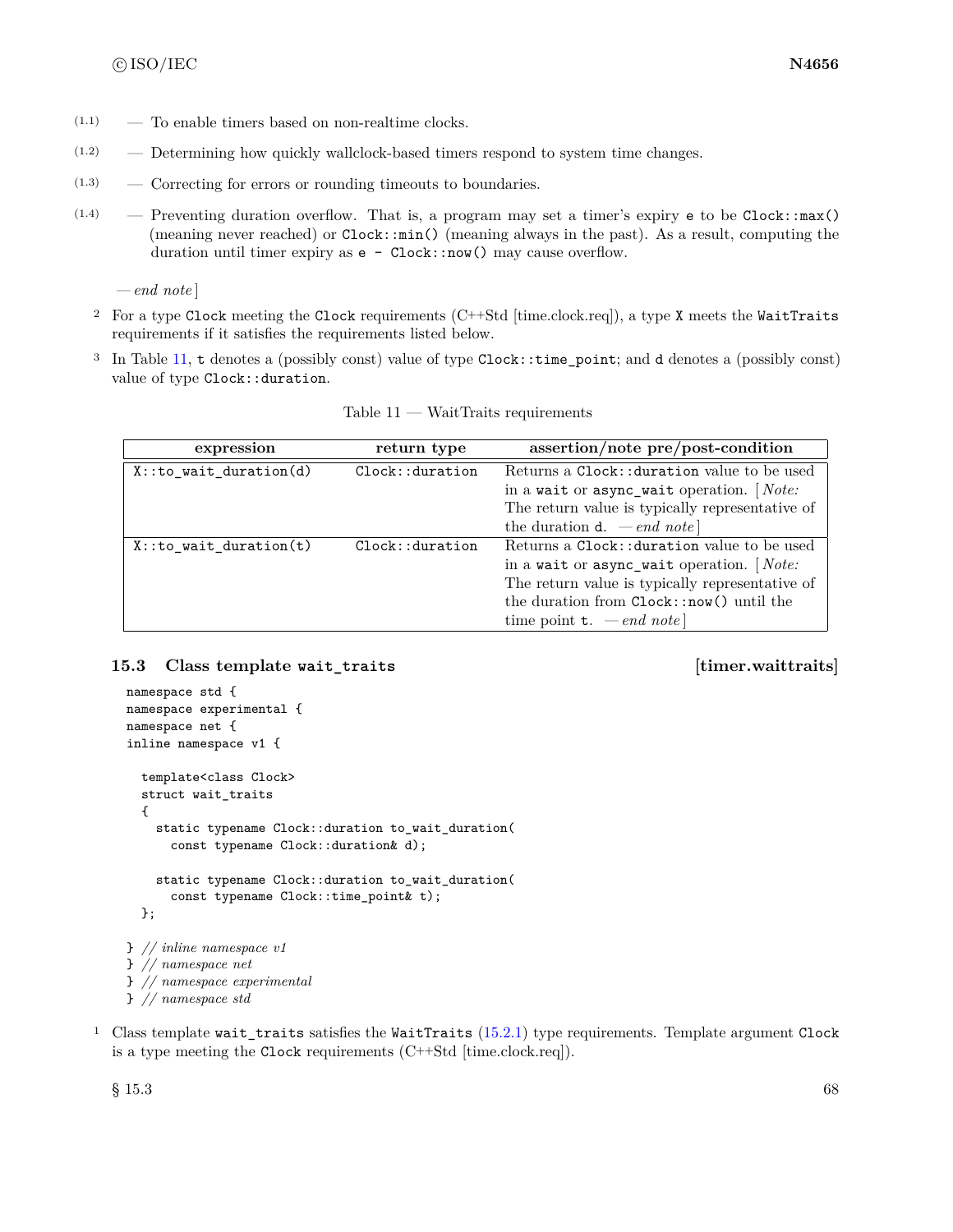```
static typename Clock::duration to wait duration(
 const typename Clock::duration& d);
```

```
2 Returns: d.
```

```
static typename Clock::duration to_wait_duration(
 const typename Clock::time_point& t);
```
3 *Returns:* Let now be Clock::now(). If now + Clock::duration::max() is before t, Clock::duration::max(); if now + Clock::duration::min() is after t, Clock::duration::min(); otherwise,  $t - now.$ 

#### **15.4 Class template basic\_waitable\_timer [timer.waitable]**

```
namespace std {
namespace experimental {
namespace net {
inline namespace v1 {
  template<class Clock, class WaitTraits = wait_traits<Clock>>
  class basic_waitable_timer
  {
  public:
    // types:
    using executor_type = io_context::executor_type;
    using clock_type = Clock;
    using duration = typename clock_type::duration;
    using time_point = typename clock_type::time_point;
    using traits_type = WaitTraits;
    // construct / copy / destroy:
    explicit basic_waitable_timer(io_context& ctx);
    basic_waitable_timer(io_context& ctx, const time_point& t);
    basic_waitable_timer(io_context& ctx, const duration& d);
    basic_waitable_timer(const basic_waitable_timer&) = delete;
    basic_waitable_timer(basic_waitable_timer&& rhs);
    ~basic_waitable_timer();
    basic_waitable_timer& operator=(const basic_waitable_timer&) = delete;
    basic_waitable_timer& operator=(basic_waitable_timer&& rhs);
    // basic_waitable_timer operations:
    executor_type get_executor() noexcept;
    size_t cancel();
    size_t cancel_one();
    time_point expiry() const;
    size_t expires_at(const time_point& t);
    size_t expires_after(const duration& d);
    void wait();
    void wait(error_code& ec);
```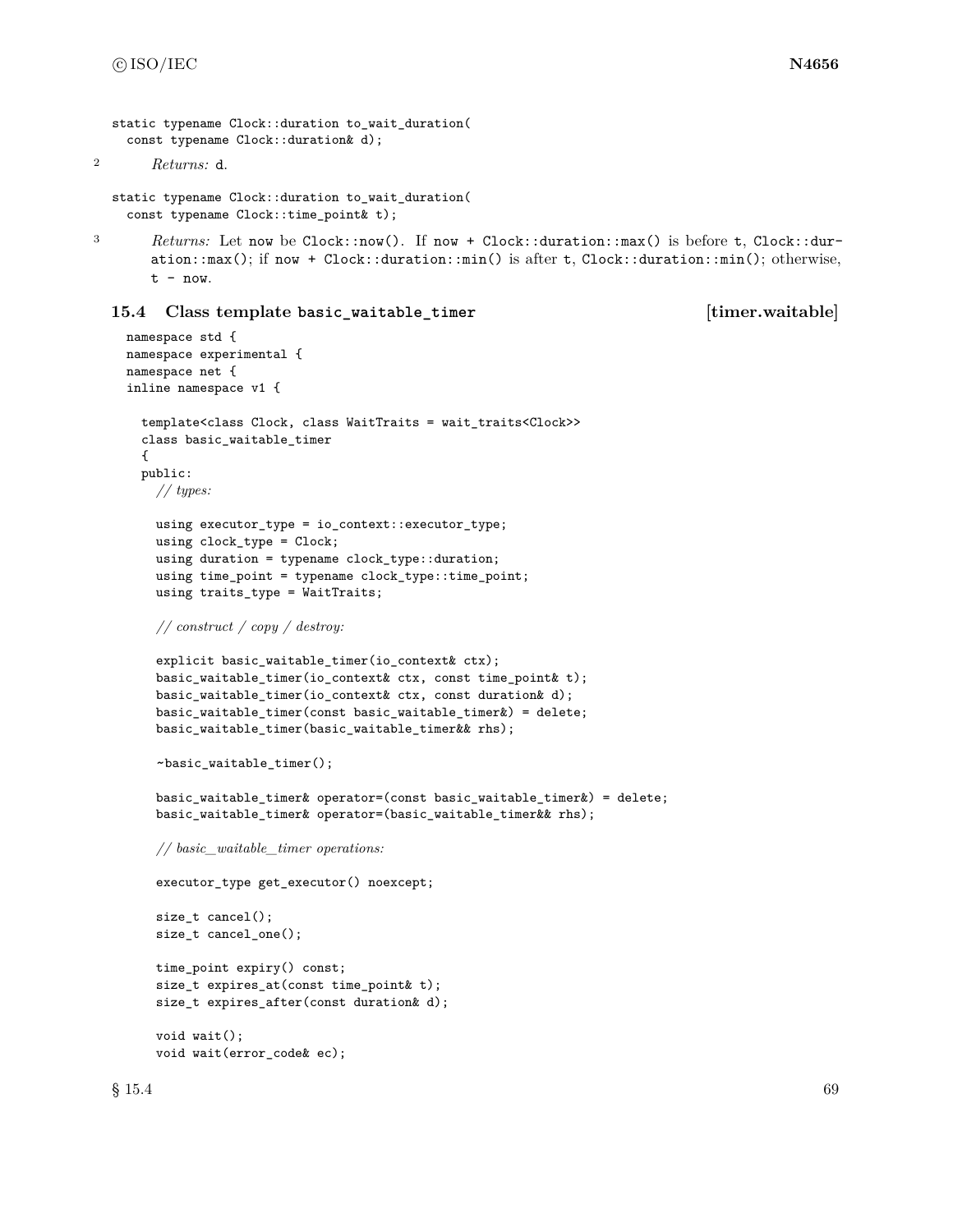```
template<class CompletionToken>
    DEDUCED async_wait(CompletionToken&& token);
};
```
} *// inline namespace v1*

```
} // namespace net
} // namespace experimental
```
} *// namespace std*

<sup>1</sup> Instances of class template basic\_waitable\_timer meet the requirements of Destructible (C++Std [destructible]), MoveConstructible (C++Std [moveconstructible]), and MoveAssignable (C++Std [moveassignable]).

### **15.4.1 basic\_waitable\_timer constructors [timer.waitable.cons]**

```
explicit basic_waitable_timer(io_context& ctx);
```

```
1 Effects: Equivalent to basic_waitable_timer(ctx, time_point()).
```
basic\_waitable\_timer(io\_context& ctx, const time\_point& t);

<sup>2</sup> *Postconditions:*

```
(2.1) - get_executor() == ctx.get_executor().
```
 $(2.2)$   $-$  expiry() == t.

basic\_waitable\_timer(io\_context& ctx, const duration& d);

- <sup>3</sup> *Effects:* Sets the expiry time as if by calling expires\_after(d).
- <sup>4</sup> *Postconditions:* get\_executor() == ctx.get\_executor().

#### basic\_waitable\_timer(basic\_waitable\_timer&& rhs);

- <sup>5</sup> *Effects:* Move constructs an object of class basic\_waitable\_timer<Clock, WaitTraits> that refers to the state originally represented by rhs.
- <sup>6</sup> *Postconditions:*
- $(6.1)$   $-$  get\_executor() == rhs.get\_executor().
- $(6.2)$  expiry() returns the same value as rhs.expiry() prior to the constructor invocation.
- $(6.3)$   $-$  rhs.expiry() == time\_point().

# **15.4.2 basic\_waitable\_timer destructor [timer.waitable.dtor]**

#### ~basic\_waitable\_timer();

<sup>1</sup> *Effects:* Destroys the timer, canceling any asynchronous wait operations associated with the timer as if by calling cancel().

# **15.4.3 basic\_waitable\_timer assignment [timer.waitable.assign]**

```
basic_waitable_timer& operator=(basic_waitable_timer&& rhs);
```
<sup>1</sup> *Effects:* Cancels any outstanding asynchronous operations associated with \*this as if by calling cancel(), then moves into \*this the state originally represented by rhs.

<sup>2</sup> *Postconditions:*

```
(2.1) - get_executor() == rhs.get_executor().
```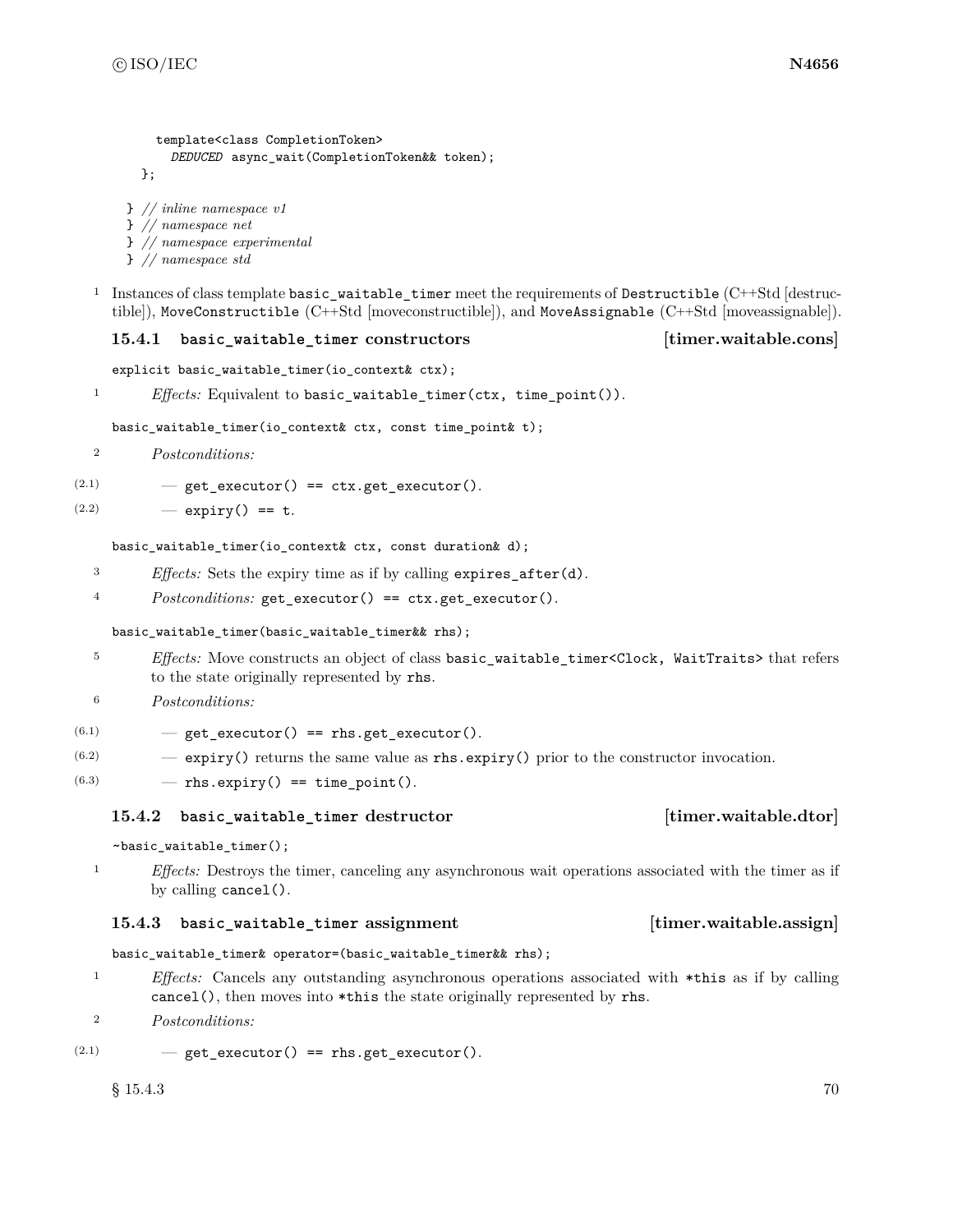$(2.2)$  – expiry() returns the same value as rhs.expiry() prior to the assignment.

 $(2.3)$  - rhs.expiry() == time\_point().

<sup>3</sup> *Returns:* \*this.

### **15.4.4 basic\_waitable\_timer operations [timer.waitable.ops]**

executor type get executor() noexcept;

```
1 Returns: The associated executor.
```
### size\_t cancel();

- <sup>2</sup> *Effects:* Causes any outstanding asynchronous wait operations to complete. Completion handlers for canceled operations are passed an error code ec such that ec == errc::operation\_canceled yields true.
- <sup>3</sup> *Returns:* The number of operations that were canceled.
- <sup>4</sup> *Remarks:* Does not block (C++Std [defns.block]) the calling thread pending completion of the canceled operations.

size\_t cancel\_one();

- <sup>5</sup> *Effects:* Causes the outstanding asynchronous wait operation that was initiated first, if any, to complete as soon as possible. The completion handler for the canceled operation is passed an error code ec such that ec == errc::operation\_canceled yields true.
- <sup>6</sup> *Returns:* 1 if an operation was canceled, otherwise 0.
- <sup>7</sup> *Remarks:* Does not block (C++Std [defns.block]) the calling thread pending completion of the canceled operation.

time\_point expiry() const;

8 *Returns:* The expiry time associated with the timer, as previously set using expires\_at() or expires\_after().

```
size_t expires_at(const time_point& t);
```
- <sup>9</sup> *Effects:* Cancels outstanding asynchronous wait operations, as if by calling cancel(). Sets the expiry time associated with the timer.
- <sup>10</sup> *Returns:* The number of operations that were canceled.
- <sup>11</sup> *Postconditions:* expiry() == t.

```
size_t expires_after(const duration& d);
```

```
12 Returns: expires_at(clock_type::now() + d).
```

```
void wait();
void wait(error_code& ec);
```
- <sup>13</sup> *Effects:* Establishes the postcondition as if by repeatedly blocking the calling thread (C++Std [defns.block]) for the relative time produced by WaitTraits::to\_wait\_duration(expiry()).
- 14 *Postconditions:* ec || expiry() <= clock\_type::now().

```
template<class CompletionToken>
 DEDUCED async_wait(CompletionToken&& token);
```
 $\S 15.4.4$  71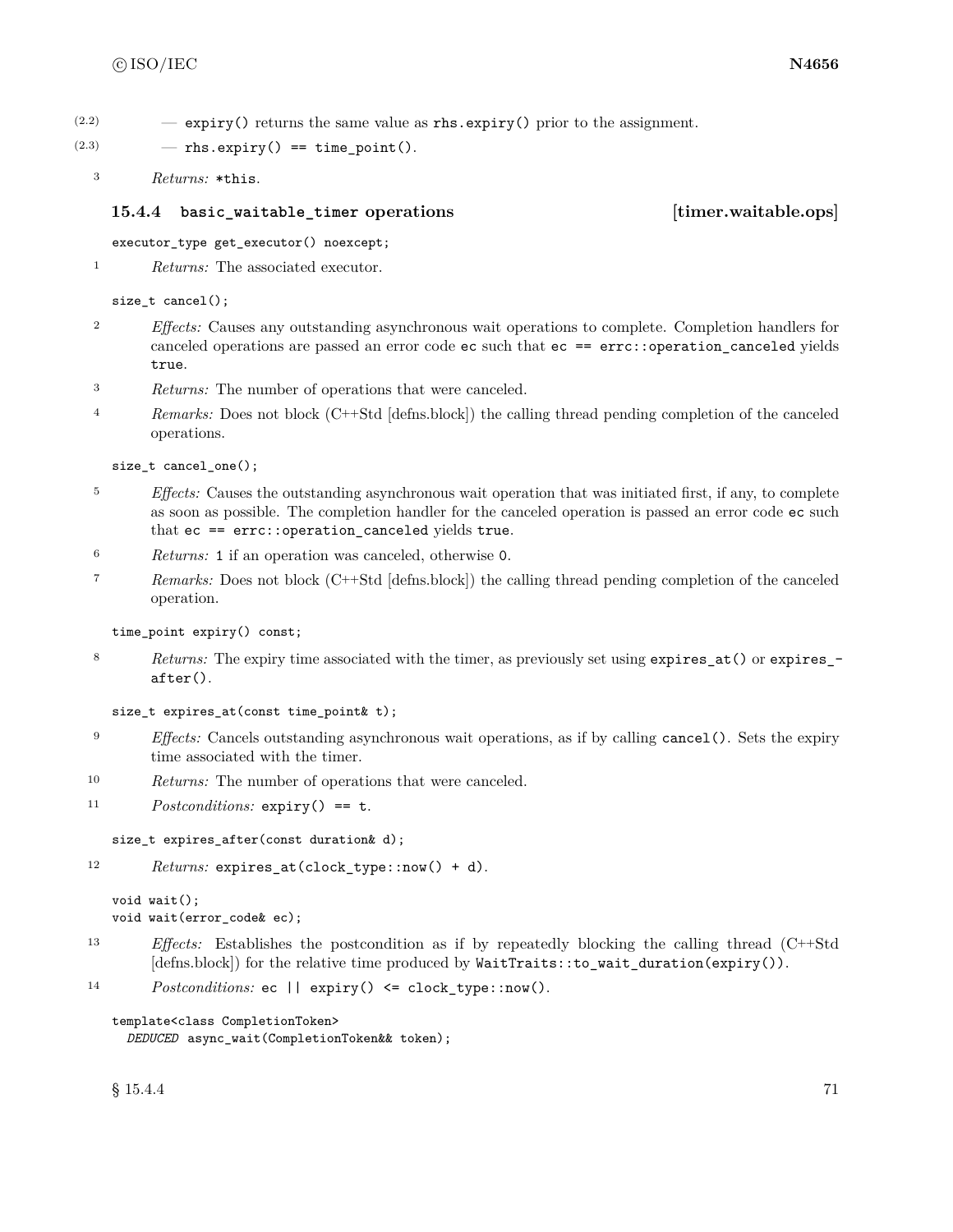- <sup>15</sup> *Completion signature:* void(error\_code ec).
- <sup>16</sup> *Effects:* Initiates an asynchronous wait operation to repeatedly wait for the relative time produced by  $WaitTrans::to\_wait\_duration(e)$ , where e is a value of type time\_point such that  $e \leq \exp(\cdot)$ . The completion handler is submitted for execution only when the condition  $ec$  || expiry()  $\le$ clock\_type::now() yields true.
- <sup>17</sup> [ *Note:* To implement async\_wait, an io\_context object ctx may maintain a priority queue for each specialization of basic\_waitable\_timer<Clock, WaitTraits> for which a timer object was initialized with ctx. Only the time point e of the earliest outstanding expiry need be passed to WaitTraits::to\_wait\_duration(e). *— end note* ]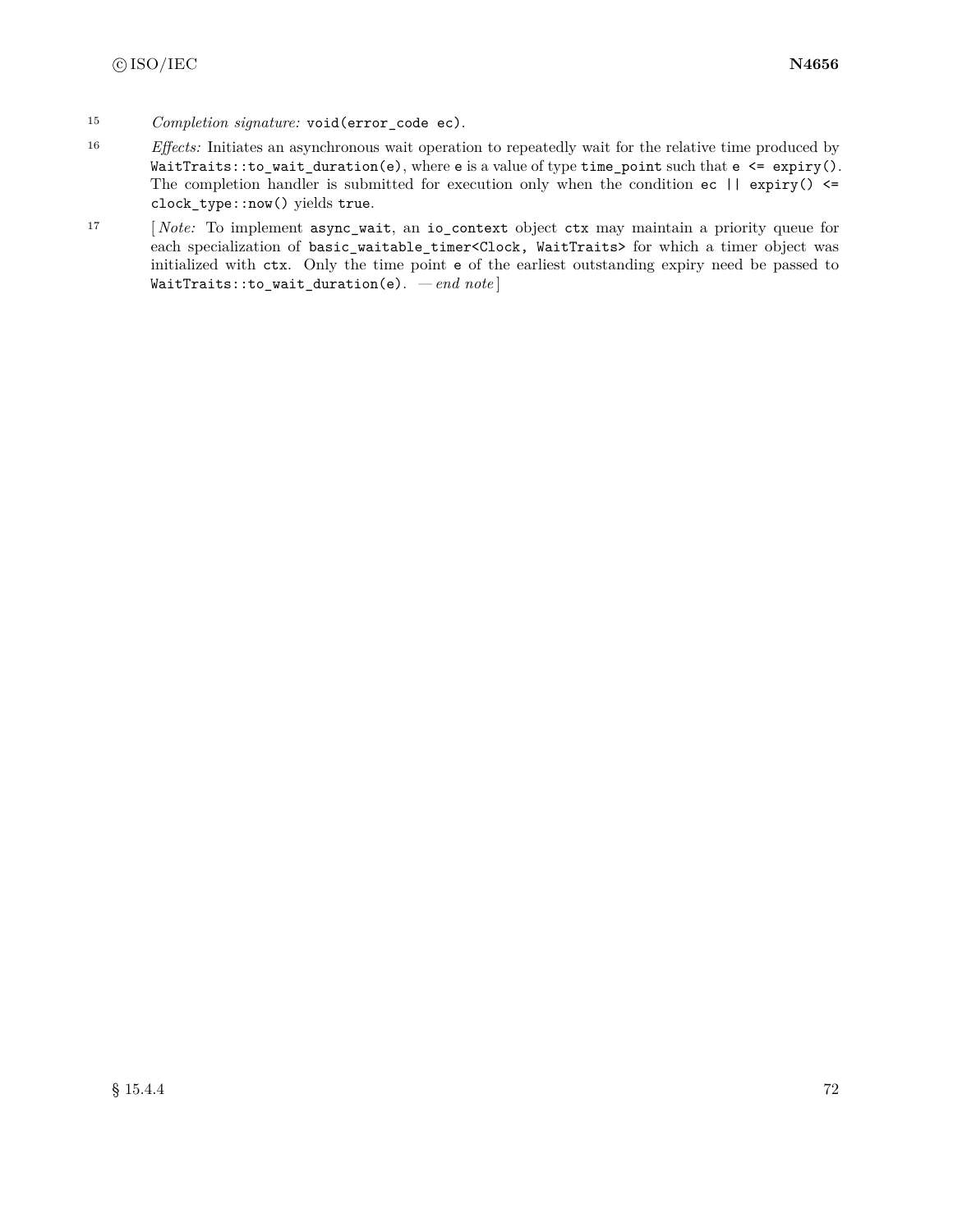# **16 Buffers [buffer]**

**16.1 Header <experimental/buffer> synopsis [buffer.synop]** namespace std { namespace experimental { namespace net { inline namespace v1 { enum class stream\_errc { eof = *an implementation defined non-zero value* , not\_found = *an implementation defined non-zero value* }; const error\_category& stream\_category() noexcept; error\_code make\_error\_code(stream\_errc e) noexcept; error\_condition make\_error\_condition(stream\_errc e) noexcept; class mutable\_buffer; class const\_buffer; *// buffer type traits:* template<class T> struct is\_mutable\_buffer\_sequence; template<class T> struct is\_const\_buffer\_sequence; template<class T> struct is\_dynamic\_buffer; template<class T> constexpr bool is\_mutable\_buffer\_sequence\_v = is\_mutable\_buffer\_sequence<T>::value; template<class T> constexpr bool is\_const\_buffer\_sequence\_v = is\_const\_buffer\_sequence<T>::value; template<class T> constexpr bool is\_dynamic\_buffer\_v = is\_dynamic\_buffer<T>::value; *// buffer sequence access:* const mutable\_buffer\* buffer\_sequence\_begin(const mutable\_buffer& b); const const\_buffer\* buffer\_sequence\_begin(const const\_buffer& b); const mutable\_buffer\* buffer\_sequence\_end(const mutable\_buffer& b);

```
const const_buffer* buffer_sequence_end(const const_buffer& b);
template<class C> auto buffer_sequence_begin(C& c) -> decltype(c.begin());
template<class C> auto buffer_sequence_begin(const C& c) -> decltype(c.begin());
template<class C> auto buffer_sequence_end(C& c) -> decltype(c.end());
template<class C> auto buffer_sequence_end(const C& c) -> decltype(c.end());
```
*// buffer size:*

```
template<class ConstBufferSequence>
 size_t buffer_size(const ConstBufferSequence& buffers) noexcept;
```
*// buffer copy:*

 $\S$  16.1 73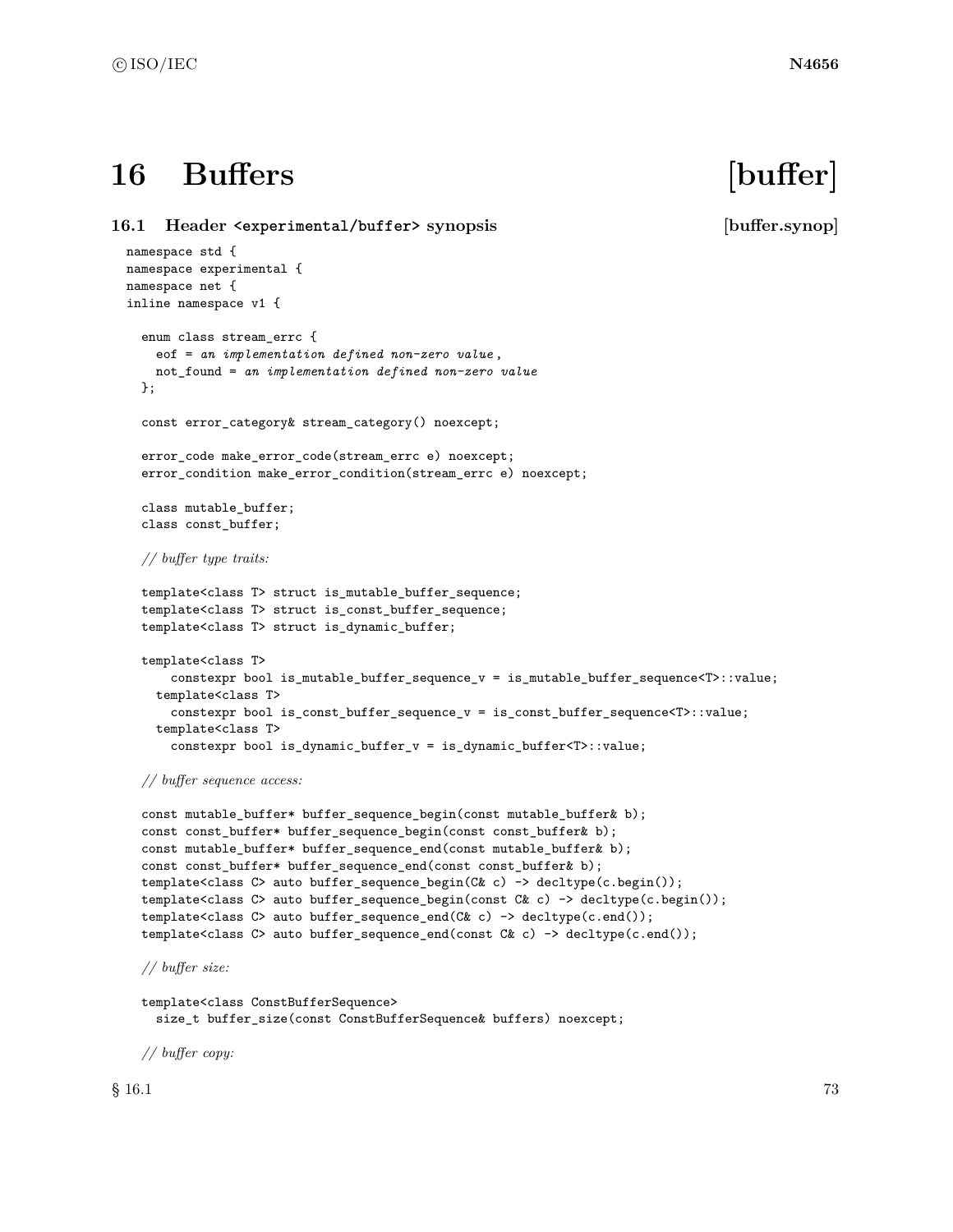```
template<class MutableBufferSequence, class ConstBufferSequence>
  size_t buffer_copy(const MutableBufferSequence& dest,
                     const ConstBufferSequence& source) noexcept;
template<class MutableBufferSequence, class ConstBufferSequence>
 size_t buffer_copy(const MutableBufferSequence& dest,
                     const ConstBufferSequence& source,
                     size_t max_size) noexcept;
```
#### *// buffer arithmetic:*

mutable\_buffer operator+(const mutable\_buffer& b, size\_t n) noexcept; mutable\_buffer operator+(size\_t n, const mutable\_buffer& b) noexcept; const\_buffer operator+(const const\_buffer&, size\_t n) noexcept; const\_buffer operator+(size\_t, const const\_buffer&) noexcept;

#### *// buffer creation:*

mutable\_buffer buffer(void\* p, size\_t n) noexcept; const\_buffer buffer(const void\* p, size\_t n) noexcept;

```
mutable_buffer buffer(const mutable_buffer& b) noexcept;
mutable_buffer buffer(const mutable_buffer& b, size_t n) noexcept;
const_buffer buffer(const const_buffer& b) noexcept;
const_buffer buffer(const const_buffer& b, size_t n) noexcept;
```

```
template<class T, size_t N>
  mutable_buffer buffer(T (&data)[N]) noexcept;
template<class T, size_t N>
  const_buffer buffer(const T (&data)[N]) noexcept;
template<class T, size_t N>
 mutable_buffer buffer(array<T, N>& data) noexcept;
template<class T, size_t N>
  const_buffer buffer(array<const T, N>& data) noexcept;
template<class T, size_t N>
  const_buffer buffer(const array<T, N>& data) noexcept;
template<class T, class Allocator>
  mutable_buffer buffer(vector<T, Allocator>& data) noexcept;
template<class T, class Allocator>
  const_buffer buffer(const vector<T, Allocator>& data) noexcept;
template<class CharT, class Traits, class Allocator>
  mutable_buffer buffer(basic_string<CharT, Traits, Allocator>& data) noexcept;
template<class CharT, class Traits, class Allocator>
  const_buffer buffer(const basic_string<CharT, Traits, Allocator>& data) noexcept;
template<class CharT, class Traits>
  const_buffer buffer(basic_string_view<CharT, Traits> data) noexcept;
template<class T, size_t N>
  mutable_buffer buffer(T (&data)[N], size_t n) noexcept;
template<class T, size_t N>
  const_buffer buffer(const T (&data)[N], size_t n) noexcept;
template<class T, size_t N>
  mutable_buffer buffer(array<T, N>& data, size_t n) noexcept;
template<class T, size_t N>
```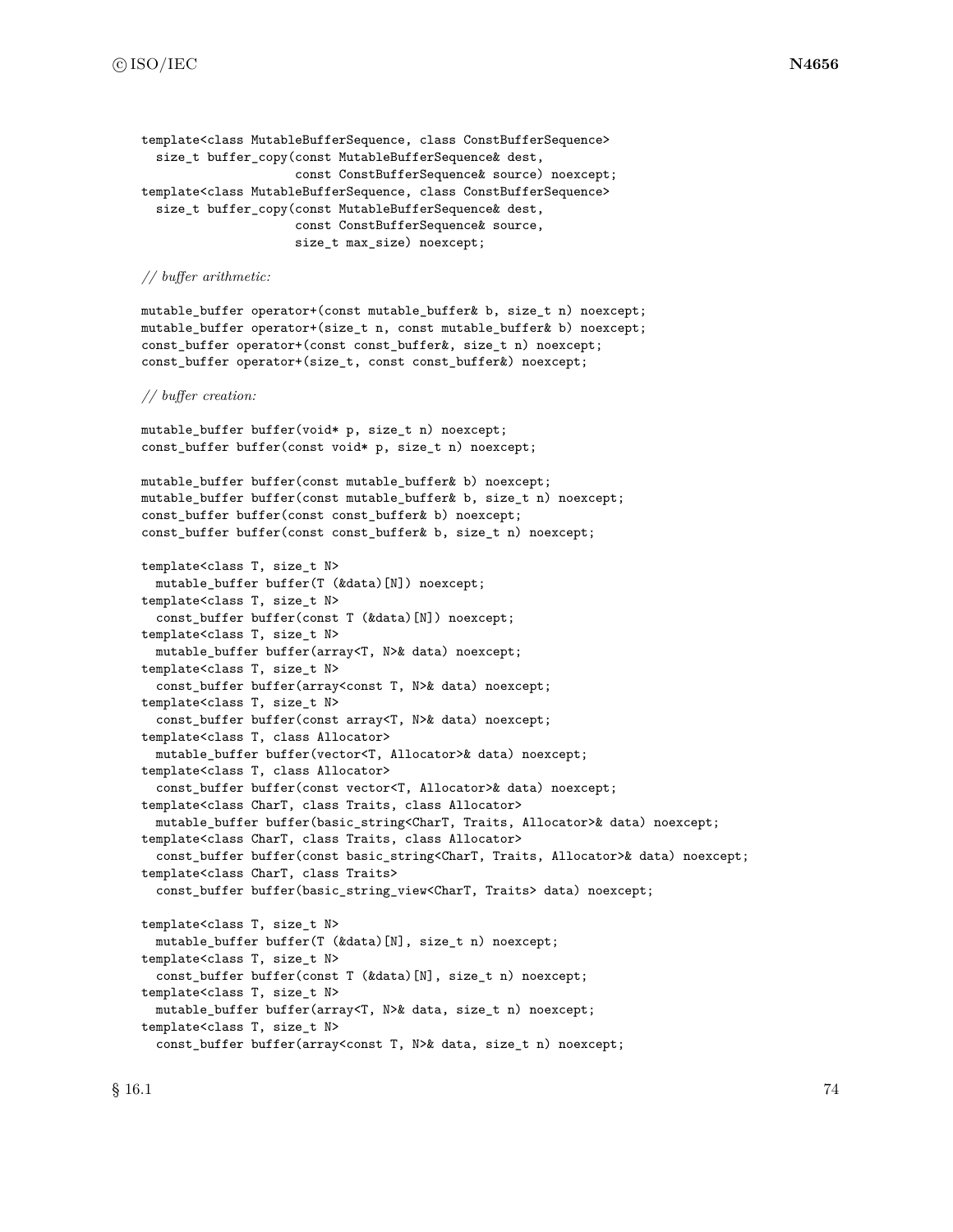```
template<class T, size_t N>
  const_buffer buffer(const array<T, N>& data, size_t n) noexcept;
template<class T, class Allocator>
 mutable_buffer buffer(vector<T, Allocator>& data, size_t n) noexcept;
template<class T, class Allocator>
  const_buffer buffer(const vector<T, Allocator>& data, size_t n) noexcept;
template<class CharT, class Traits, class Allocator>
 mutable_buffer buffer(basic_string<CharT, Traits, Allocator>& data,
                        size_t n) noexcept;
template<class CharT, class Traits, class Allocator>
  const_buffer buffer(const basic_string<CharT, Traits, Allocator>& data,
                      size_t n) noexcept;
template<class CharT, class Traits>
  const_buffer buffer(basic_string_view<CharT, Traits> data,
                      size_t n) noexcept;
template<class T, class Allocator>
  class dynamic_vector_buffer;
template<class CharT, class Traits, class Allocator>
  class dynamic_string_buffer;
// dynamic buffer creation:
template<class T, class Allocator>
  dynamic_vector_buffer<T, Allocator>
  dynamic_buffer(vector<T, Allocator>& vec) noexcept;
template<class T, class Allocator>
  dynamic_vector_buffer<T, Allocator>
  dynamic_buffer(vector<T, Allocator>& vec, size_t n) noexcept;
template<class CharT, class Traits, class Allocator>
  dynamic_string_buffer<CharT, Traits, Allocator>
  dynamic_buffer(basic_string<CharT, Traits, Allocator>& str) noexcept;
template<class CharT, class Traits, class Allocator>
  dynamic_string_buffer<CharT, Traits, Allocator>
  dynamic_buffer(basic_string<CharT, Traits, Allocator>& str, size_t n) noexcept;
class transfer_all;
class transfer_at_least;
class transfer_exactly;
// synchronous read operations:
template<class SyncReadStream, class MutableBufferSequence>
  size_t read(SyncReadStream& stream,
              const MutableBufferSequence& buffers);
template<class SyncReadStream, class MutableBufferSequence>
  size_t read(SyncReadStream& stream,
              const MutableBufferSequence& buffers, error_code& ec);
template<class SyncReadStream, class MutableBufferSequence,
  class CompletionCondition>
    size_t read(SyncReadStream& stream,
                const MutableBufferSequence& buffers,
                CompletionCondition completion_condition);
```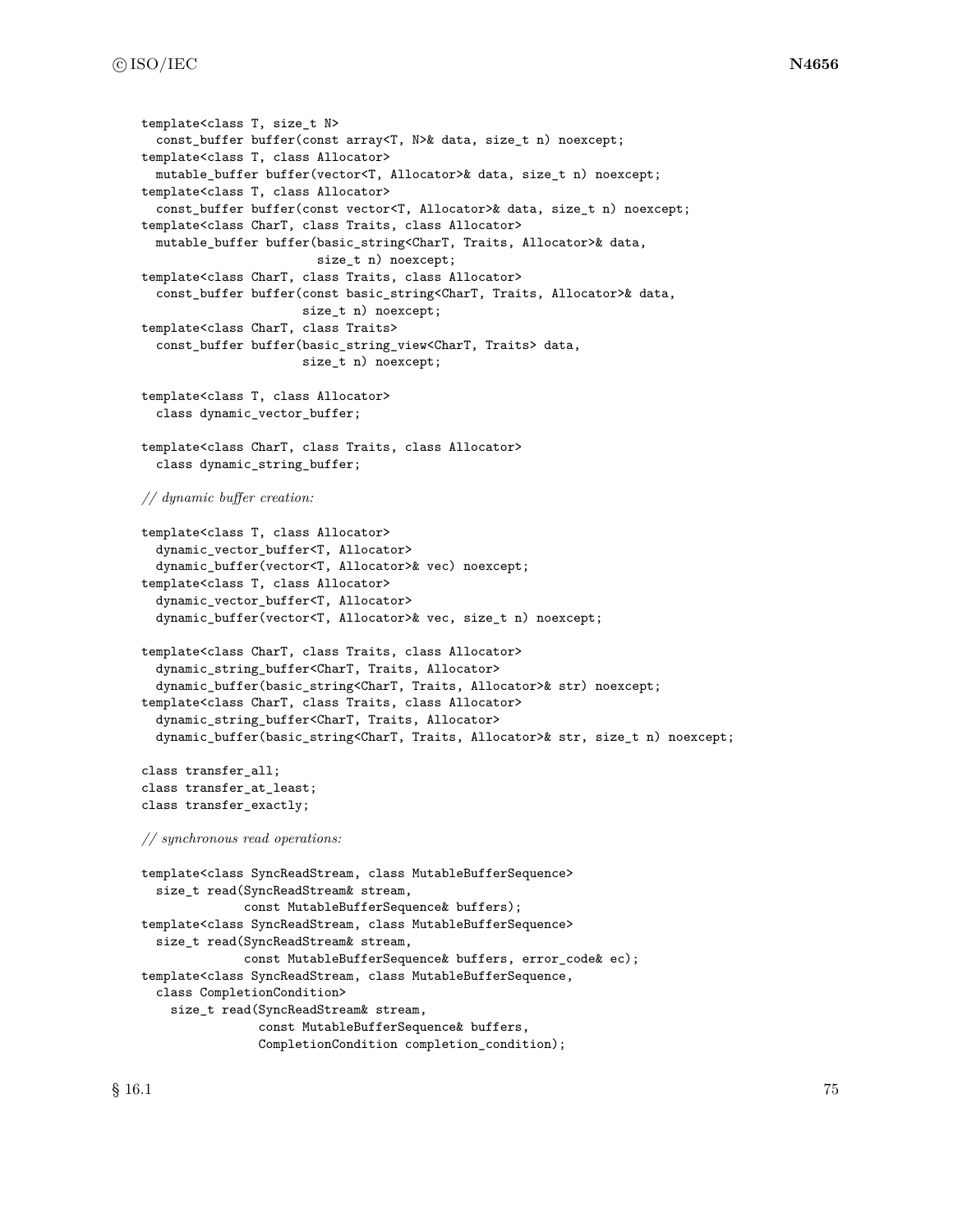```
template<class SyncReadStream, class MutableBufferSequence,
  class CompletionCondition>
    size_t read(SyncReadStream& stream,
                const MutableBufferSequence& buffers,
                CompletionCondition completion_condition,
                error code& ec);
template<class SyncReadStream, class DynamicBuffer>
  size_t read(SyncReadStream& stream, DynamicBuffer&& b);
template<class SyncReadStream, class DynamicBuffer>
  size_t read(SyncReadStream& stream, DynamicBuffer&& b, error_code& ec);
template<class SyncReadStream, class DynamicBuffer, class CompletionCondition>
  size_t read(SyncReadStream& stream, DynamicBuffer&& b,
              CompletionCondition completion_condition);
template<class SyncReadStream, class DynamicBuffer, class CompletionCondition>
  size_t read(SyncReadStream& stream, DynamicBuffer&& b,
              CompletionCondition completion_condition, error_code& ec);
// asynchronous read operations:
template<class AsyncReadStream, class MutableBufferSequence,
  class CompletionToken>
    DEDUCED async_read(AsyncReadStream& stream,
                       const MutableBufferSequence& buffers,
                       CompletionToken&& token);
template<class AsyncReadStream, class MutableBufferSequence,
  class CompletionCondition, class CompletionToken>
    DEDUCED async_read(AsyncReadStream& stream,
                       const MutableBufferSequence& buffers,
                       CompletionCondition completion_condition,
                       CompletionToken&& token);
template<class AsyncReadStream, class DynamicBuffer, class CompletionToken>
  DEDUCED async_read(AsyncReadStream& stream,
                     DynamicBuffer&& b, CompletionToken&& token);
template<class AsyncReadStream, class DynamicBuffer,
  class CompletionCondition, class CompletionToken>
    DEDUCED async_read(AsyncReadStream& stream,
                       DynamicBuffer&& b,
                       CompletionCondition completion_condition,
                       CompletionToken&& token);
// synchronous write operations:
```

```
template<class SyncWriteStream, class ConstBufferSequence>
 size_t write(SyncWriteStream& stream,
               const ConstBufferSequence& buffers);
template<class SyncWriteStream, class ConstBufferSequence>
  size_t write(SyncWriteStream& stream,
               const ConstBufferSequence& buffers, error_code& ec);
template<class SyncWriteStream, class ConstBufferSequence,
 class CompletionCondition>
    size_t write(SyncWriteStream& stream,
                 const ConstBufferSequence& buffers,
                 CompletionCondition completion_condition);
```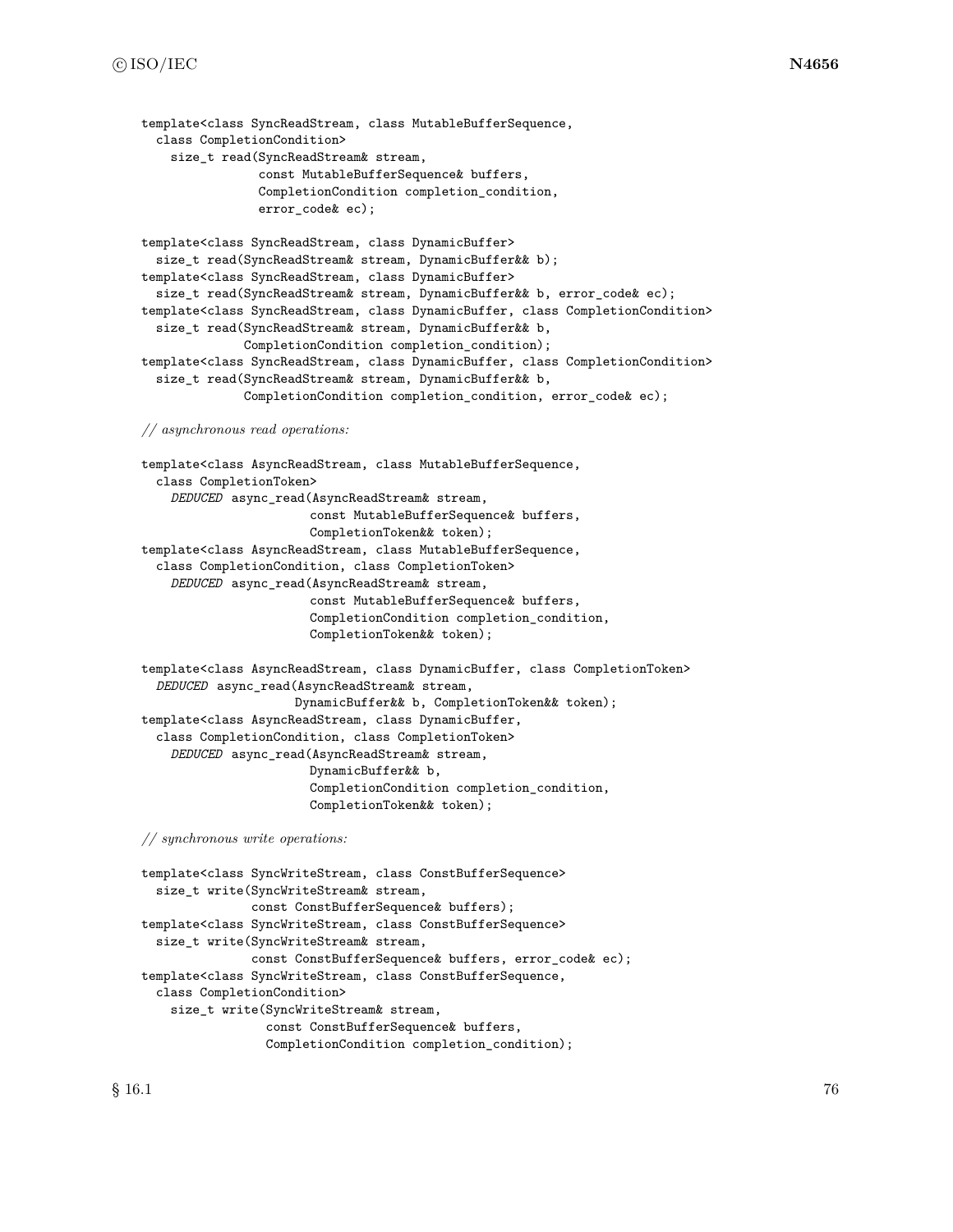```
template<class SyncWriteStream, class ConstBufferSequence,
  class CompletionCondition>
    size_t write(SyncWriteStream& stream,
                 const ConstBufferSequence& buffers,
                 CompletionCondition completion_condition,
                 error code& ec);
template<class SyncWriteStream, class DynamicBuffer>
  size_t write(SyncWriteStream& stream, DynamicBuffer&& b);
template<class SyncWriteStream, class DynamicBuffer>
  size_t write(SyncWriteStream& stream, DynamicBuffer&& b, error_code& ec);
template<class SyncWriteStream, class DynamicBuffer, class CompletionCondition>
  size_t write(SyncWriteStream& stream, DynamicBuffer&& b,
               CompletionCondition completion_condition);
template<class SyncWriteStream, class DynamicBuffer, class CompletionCondition>
  size_t write(SyncWriteStream& stream, DynamicBuffer&& b,
               CompletionCondition completion_condition, error_code& ec);
// asynchronous write operations:
template<class AsyncWriteStream, class ConstBufferSequence,
  class CompletionToken>
    DEDUCED async_write(AsyncWriteStream& stream,
                        const ConstBufferSequence& buffers,
                        CompletionToken&& token);
template<class AsyncWriteStream, class ConstBufferSequence,
  class CompletionCondition, class CompletionToken>
    DEDUCED async_write(AsyncWriteStream& stream,
                        const ConstBufferSequence& buffers,
                        CompletionCondition completion_condition,
                        CompletionToken&& token);
template<class AsyncWriteStream, class DynamicBuffer, class CompletionToken>
  DEDUCED async_write(AsyncWriteStream& stream,
                   DynamicBuffer&& b, CompletionToken&& token);
template<class AsyncWriteStream, class DynamicBuffer,
  class CompletionCondition, class CompletionToken>
    DEDUCED async_write(AsyncWriteStream& stream,
                        DynamicBuffer&& b,
                        CompletionCondition completion_condition,
                        CompletionToken&& token);
// synchronous delimited read operations:
```

```
template<class SyncReadStream, class DynamicBuffer>
 size_t read_until(SyncReadStream& s, DynamicBuffer&& b, char delim);
template<class SyncReadStream, class DynamicBuffer>
 size_t read_until(SyncReadStream& s, DynamicBuffer&& b,
                    char delim, error_code& ec);
template<class SyncReadStream, class DynamicBuffer>
  size_t read_until(SyncReadStream& s, DynamicBuffer&& b, string_view delim);
template<class SyncReadStream, class DynamicBuffer>
  size_t read_until(SyncReadStream& s, DynamicBuffer&& b,
                    string_view delim, error_code& ec);
```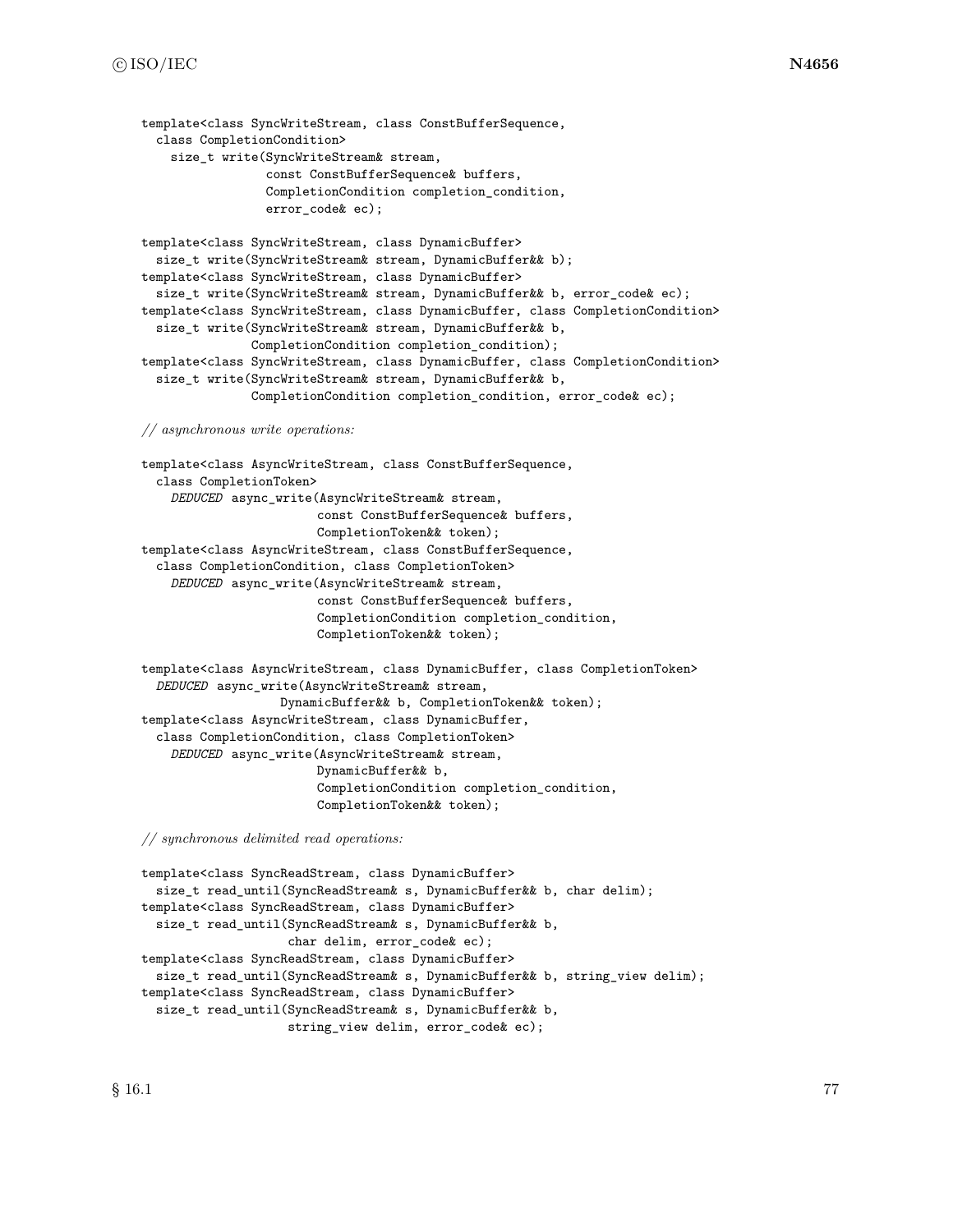*// asynchronous delimited read operations:*

```
template<class AsyncReadStream, class DynamicBuffer, class CompletionToken>
    DEDUCED async_read_until(AsyncReadStream& s,
                             DynamicBuffer&& b, char delim,
                             CompletionToken&& token);
  template<class AsyncReadStream, class DynamicBuffer, class CompletionToken>
    DEDUCED async_read_until(AsyncReadStream& s,
                             DynamicBuffer&& b, string_view delim,
                             CompletionToken&& token);
} // inline namespace v1
} // namespace net
} // namespace experimental
  template<> struct is_error_code_enum<
    experimental::net::v1::stream_errc>
      : public true_type {};
} // namespace std
```
# **16.2 Requirements in the set of the set of the set of the set of the set of the set of the set of the set of the set of the set of the set of the set of the set of the set of the set of the set of the set of the set of**

# <span id="page-84-1"></span>**16.2.1 Mutable buffer sequence requirements [buffer.reqmts.mutablebuffersequence]**

- <sup>1</sup> A *mutable buffer sequence* represents a set of memory regions that may be used to receive the output of an operation, such as the receive operation of a socket.
- <sup>2</sup> A type X meets the MutableBufferSequence requirements if it satisfies the requirements of Destructible (C++Std [destructible]) and CopyConstructible (C++Std [copyconstructible]), as well as the additional requirements listed in Table [12.](#page-84-0)
- <sup>3</sup> In Table [12,](#page-84-0) x denotes a (possibly const) value of type X, and u denotes an identifier.

| Table 12 - | $-$ MutableBufferSequence requirements |  |
|------------|----------------------------------------|--|
|------------|----------------------------------------|--|

<span id="page-84-0"></span>

| expression             | return type                | assertion/note<br>pre/post-condition |
|------------------------|----------------------------|--------------------------------------|
| net::buffer_sequence_- | An iterator type meeting   |                                      |
| begin(x)               | the requirements for       |                                      |
| net::buffer_sequence_- | bidirectional iterators    |                                      |
| end(x)                 | (C++Std                    |                                      |
|                        | [bidirectional.iterators]) |                                      |
|                        | whose value type is        |                                      |
|                        | convertible to             |                                      |
|                        | mutable buffer.            |                                      |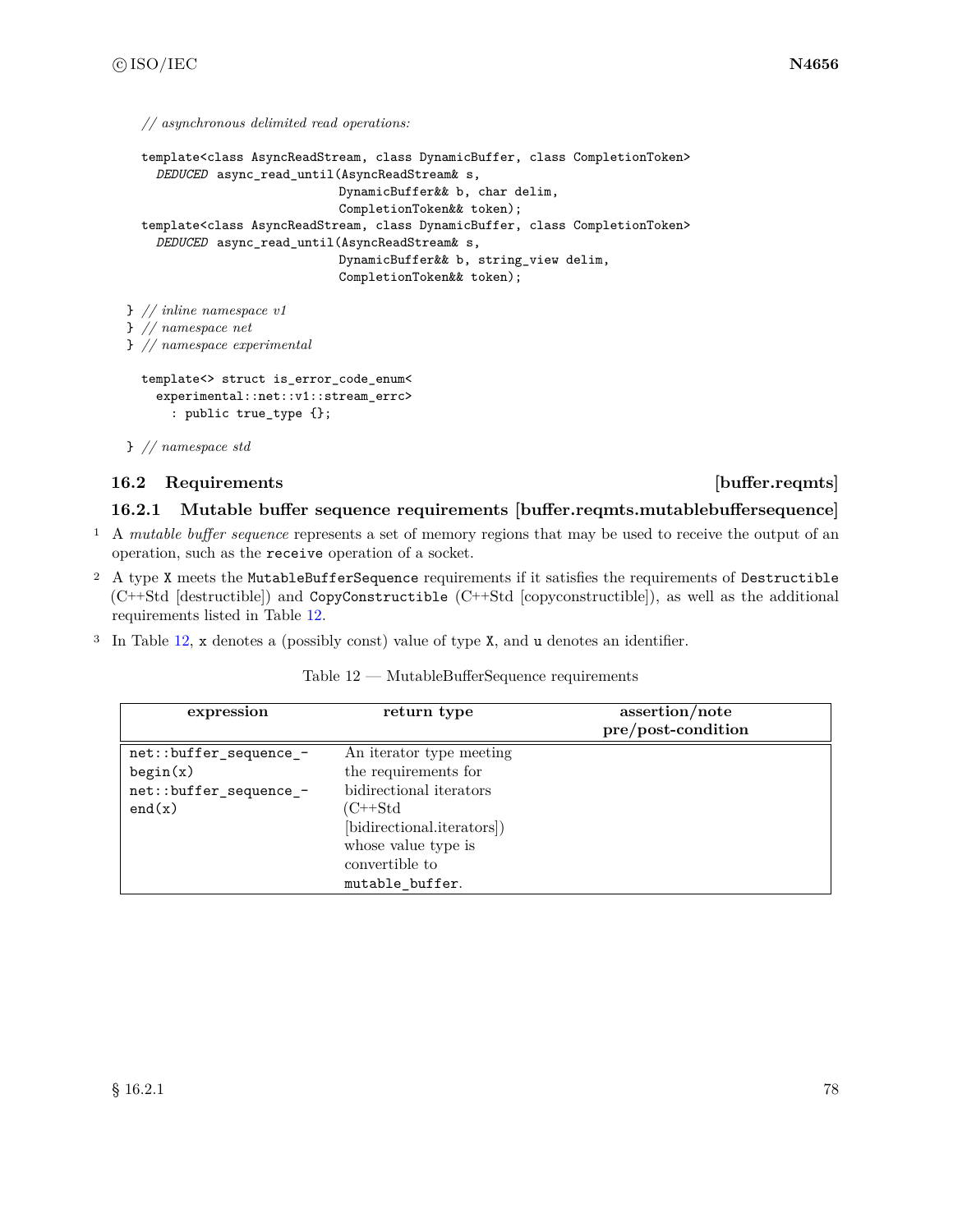| expression | return type | assertion/note                          |
|------------|-------------|-----------------------------------------|
|            |             | pre/post-condition                      |
| X u(x);    |             | post:                                   |
|            |             | equal(                                  |
|            |             | $net::buffer\_sequence\_begin(x),$      |
|            |             | $net::buffer\_sequence\_end(x)$ ,       |
|            |             | net::buffer_sequence_begin(u),          |
|            |             | $net::buffer\_sequence\_end(u)$ ,       |
|            |             | $[]$ (const typename X::value_type& v1, |
|            |             | const typename $X:value_type$ v2)       |
|            |             |                                         |
|            |             | mutable_buffer $b1(v1)$ ;               |
|            |             | mutable_buffer $b2(v2)$ ;               |
|            |             | return $b1.data() == b2.data()$         |
|            |             | && b1.size() == $b2.size()$ ;           |
|            |             | })                                      |
|            |             |                                         |
|            |             |                                         |

| Table $12$ — MutableBufferSequence requirements (continued) |  |  |
|-------------------------------------------------------------|--|--|
|-------------------------------------------------------------|--|--|

# <span id="page-85-1"></span>**16.2.2 Constant buffer sequence requirements [buffer.reqmts.constbuffersequence]**

- <sup>1</sup> A *constant buffer sequence* represents a set of memory regions that may be used as input to an operation, such as the send operation of a socket.
- <sup>2</sup> A type X meets the ConstBufferSequence requirements if it satisfies the requirements of Destructible (C++Std [destructible]) and CopyConstructible (C++Std [copyconstructible]), as well as the additional requirements listed in Table [13.](#page-85-0)
- <sup>3</sup> In Table [13,](#page-85-0) x denotes a (possibly const) value of type X, and u denotes an identifier.

const\_buffer.

<span id="page-85-0"></span>

| expression             | return type                | assertion/note     |
|------------------------|----------------------------|--------------------|
|                        |                            | pre/post-condition |
| net::buffer_sequence_- | An iterator type           |                    |
| begin(x)               | meeting the                |                    |
| net::buffer_sequence_- | requirements for           |                    |
| end(x)                 | bidirectional iterators    |                    |
|                        | (C++Std                    |                    |
|                        | [bidirectional.iterators]) |                    |
|                        | whose value type is        |                    |
|                        | convertible to             |                    |

|  | Table $13$ — ConstBufferSequence requirements |  |
|--|-----------------------------------------------|--|
|--|-----------------------------------------------|--|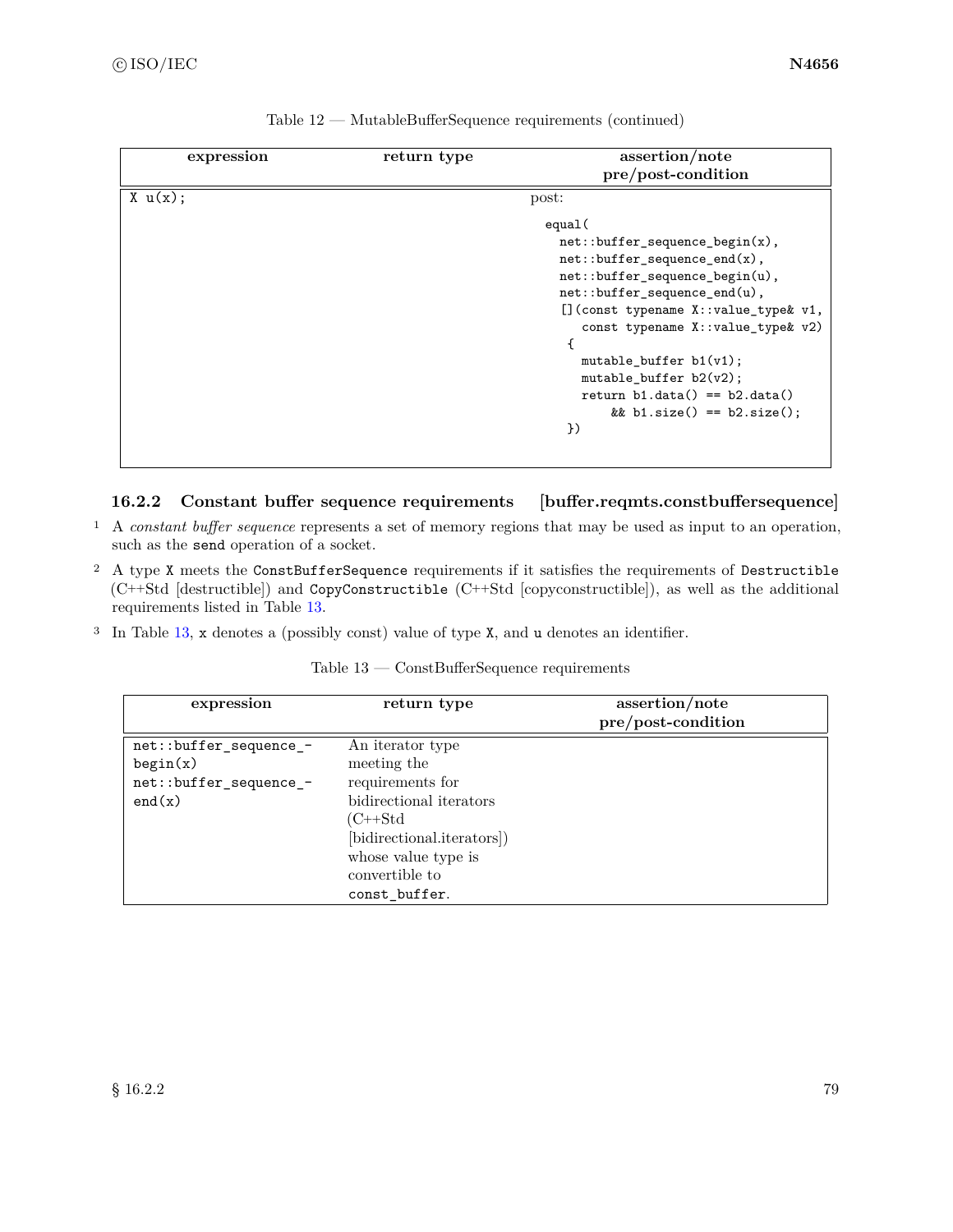|            | return type |                                       |
|------------|-------------|---------------------------------------|
| expression |             | assertion/note                        |
|            |             | pre/post-condition                    |
| X u(x);    |             | post:                                 |
|            |             | equal(                                |
|            |             | $net::buffer\_sequence\_begin(x)$ ,   |
|            |             | $net::buffer\_sequence\_end(x)$ ,     |
|            |             | net::buffer_sequence_begin(u),        |
|            |             | net::buffer_sequence_end(u),          |
|            |             | [] (const typename X::value_type& v1, |
|            |             | const typename X:: value_type& v2)    |
|            |             |                                       |
|            |             | $const_buffer b1(v1);$                |
|            |             | $const_buffer b2(v2);$                |
|            |             | return $b1.data() == b2.data()$       |
|            |             | && b1.size() == $b2.size()$ ;         |
|            |             | $\}$                                  |
|            |             |                                       |
|            |             |                                       |

| Table $13$ — ConstBufferSequence requirements (continued) |  |  |  |
|-----------------------------------------------------------|--|--|--|
|-----------------------------------------------------------|--|--|--|

### <span id="page-86-1"></span>**16.2.3 Dynamic buffer requirements [buffer.reqmts.dynamicbuffer]**

- <sup>1</sup> A *dynamic buffer* encapsulates memory storage that may be automatically resized as required, where the memory is divided into two regions: readable bytes followed by writable bytes. These memory regions are internal to the dynamic buffer, but direct access to the elements is provided to permit them to be efficiently used with I/O operations. [ *Note:* Such as the send or receive operations of a socket. The readable bytes would be used as the constant buffer sequence for send, and the writable bytes used as the mutable buffer sequence for receive. *— end note*  $\vert$  Data written to the writable bytes of a dynamic buffer object is appended to the readable bytes of the same object.
- <sup>2</sup> A type X meets the DynamicBuffer requirements if it satisfies the requirements of Destructible (C++Std [destructible]) and MoveConstructible (C++Std [moveconstructible]), as well as the additional requirements listed in Table [14.](#page-86-0)
- <sup>3</sup> In Table [14,](#page-86-0) x denotes a value of type X, x1 denotes a (possibly const) value of type X, and n denotes a (possibly const) value of type size\_t.

<span id="page-86-0"></span>

| expression              | type                                                   | assertion/note pre/post-conditions             |
|-------------------------|--------------------------------------------------------|------------------------------------------------|
| X::const_buffers_type   | type meeting                                           | This type represents the memory associated     |
|                         | ConstBufferSe-<br>quence $(16.2.2)$<br>requirements.   | with the readable bytes.                       |
| X::mutable_buffers_type | type meeting                                           | This type represents the memory associated     |
|                         | MutableBufferSe-<br>quence $(16.2.2)$<br>requirements. | with the writable bytes.                       |
| x1.size()               | size t                                                 | Returns the number of readable bytes.          |
| x1.max size()           | size t                                                 | Returns the maximum number of bytes, both      |
|                         |                                                        | readable and writable, that can be held by x1. |

|  |  | $Table 14 - DynamicBuffer requirements$ |  |
|--|--|-----------------------------------------|--|
|  |  |                                         |  |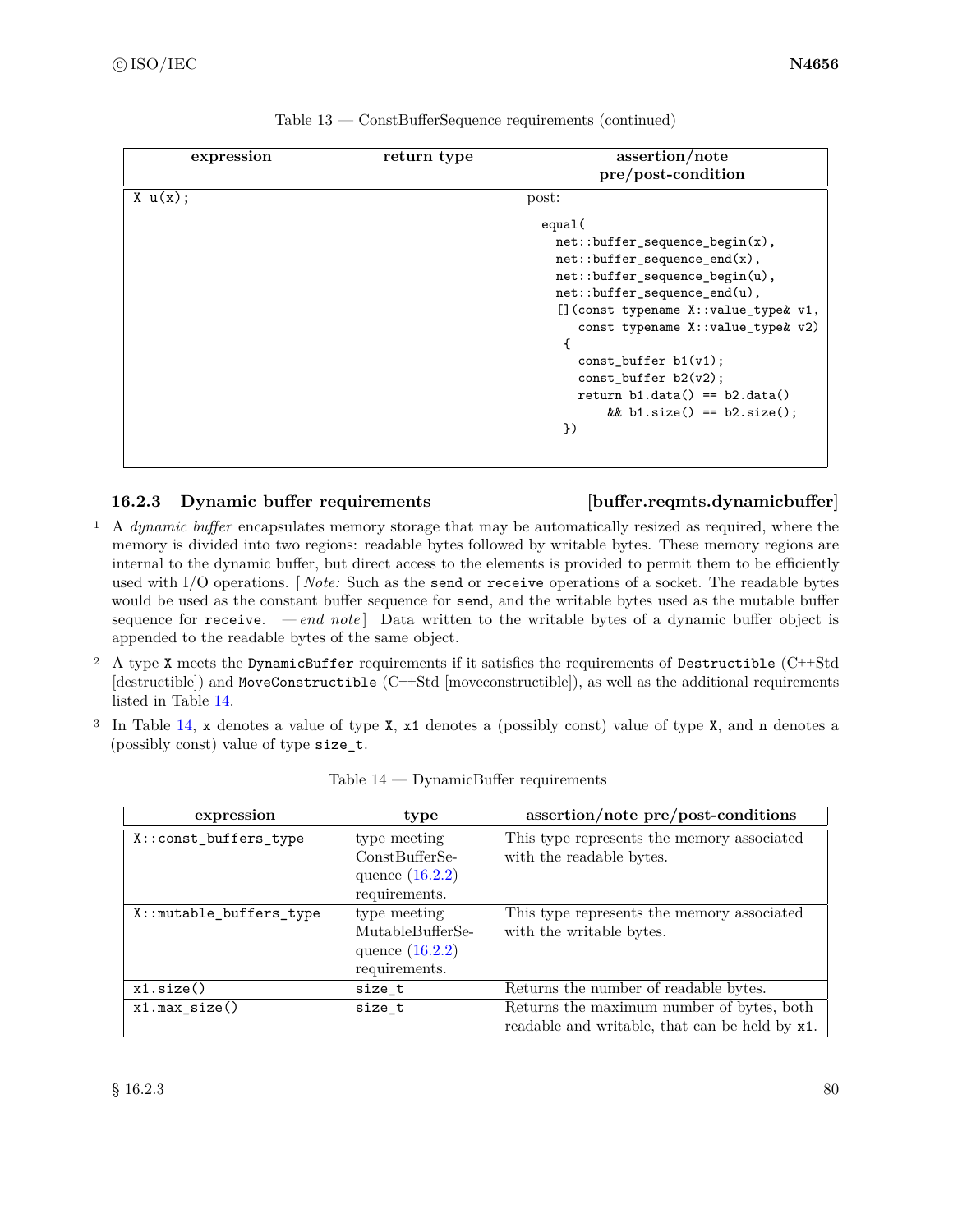| expression            | type             | assertion/note pre/post-conditions                |
|-----------------------|------------------|---------------------------------------------------|
| x1.capacity()         | size_t           | Returns the maximum number of bytes, both         |
|                       |                  | readable and writable, that can be held by x1     |
|                       |                  | without requiring reallocation.                   |
| x1.data()             | $X:const$ -      | Returns a constant buffer sequence ${\tt u}$ that |
|                       | buffers_type     | represents the readable bytes, and where          |
|                       |                  | $buffer_size(u) == size().$                       |
| $x.$ prepare $(n)$    | $X:$ : mutable_- | Returns a mutable buffer sequence u               |
|                       | buffers_type     | representing the writable bytes, and where        |
|                       |                  | $buffer\_size(u) == n$ . The dynamic buffer       |
|                       |                  | reallocates memory as required. All constant      |
|                       |                  | or mutable buffer sequences previously            |
|                       |                  | obtained using data() or prepare() are            |
|                       |                  | invalidated.                                      |
|                       |                  | Throws: length_error if size() + n exceeds        |
|                       |                  | $max_size()$ .                                    |
| $x.$ commit $(n)$     |                  | Appends n bytes from the start of the writable    |
|                       |                  | bytes to the end of the readable bytes. The       |
|                       |                  | remainder of the writable bytes are discarded.    |
|                       |                  | If n is greater than the number of writable       |
|                       |                  | bytes, all writable bytes are appended to the     |
|                       |                  | readable bytes. All constant or mutable buffer    |
|                       |                  | sequences previously obtained using data() or     |
|                       |                  | prepare() are invalidated.                        |
| $x.\text{consume}(n)$ |                  | Removes n bytes from beginning of the             |
|                       |                  | readable bytes. If <b>n</b> is greater than the   |
|                       |                  | number of readable bytes, all readable bytes      |
|                       |                  | are removed. All constant or mutable buffer       |
|                       |                  | sequences previously obtained using data() or     |
|                       |                  | prepare() are invalidated.                        |

### Table 14 — DynamicBuffer requirements (continued)

# <span id="page-87-0"></span>**16.2.4 Requirements on read and write operations [buffer.reqmts.read.write]**

- <sup>1</sup> A *read operation* is an operation that reads data into a mutable buffer sequence argument of a type meeting MutableBufferSequence [\(16.2.1\)](#page-84-1) requirements. The mutable buffer sequence specifies memory where the data should be placed. A read operation shall always fill a buffer in the sequence completely before proceeding to the next.
- <sup>2</sup> A *write operation* is an operation that writes data from a constant buffer sequence argument of a type meeting ConstBufferSequence [\(16.2.2\)](#page-85-1) requirements. The constant buffer sequence specifies memory where the data to be written is located. A write operation shall always write a buffer in the sequence completely before proceeding to the next.
- <sup>3</sup> If a read or write operation is also an asynchronous operation [\(13.2.7\)](#page-29-0), the operation shall maintain one or more copies of the buffer sequence until such time as the operation no longer requires access to the memory specified by the buffers in the sequence. The program shall ensure the memory remains valid until:
- (3.1) the last copy of the buffer sequence is destroyed, or
- (3.2) the completion handler for the asynchronous operation is invoked,

whichever comes first.

 $§ 16.2.4$  81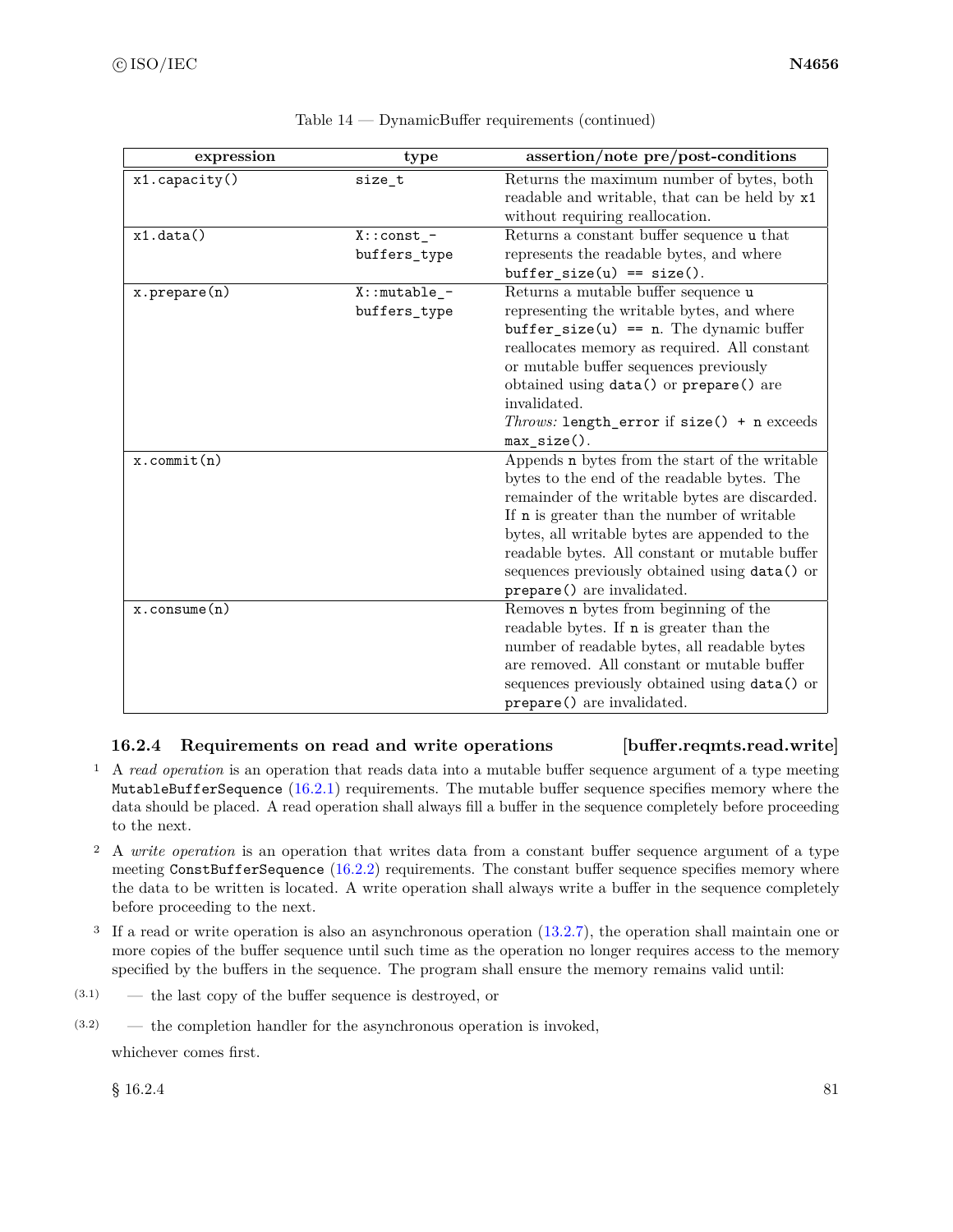### **16.3 Error codes [buffer.err]**

const error\_category& stream\_category() noexcept;

- <sup>1</sup> *Returns:* A reference to an object of a type derived from class error\_category. All calls to this function return references to the same object.
- <sup>2</sup> The object's default\_error\_condition and equivalent virtual functions behave as specified for the class error\_category. The object's name virtual function returns a pointer to the string "stream".

```
error_code make_error_code(stream_errc e) noexcept;
```

```
3 Returns: error_code(static_cast<int>(e), stream_category()).
```
error\_condition make\_error\_condition(stream\_errc e) noexcept;

<sup>4</sup> *Returns:* error\_condition(static\_cast<int>(e), stream\_category()).

### **16.4 Class mutable\_buffer [buffer.mutable]**

```
namespace std {
namespace experimental {
namespace net {
inline namespace v1 {
  class mutable_buffer
  {
  public:
    // constructors:
    mutable_buffer() noexcept;
    mutable_buffer(void* p, size_t n) noexcept;
    // members:
    void* data() const noexcept;
    size_t size() const noexcept;
    mutable_buffer& operator+=(size_t n) noexcept;
  private:
    void* data_; // exposition only
    size_t size_; // exposition only
  };
```

```
} // inline namespace v1
} // namespace net
} // namespace experimental
} // namespace std
```
<sup>1</sup> The mutable\_buffer class satisfies requirements of MutableBufferSequence  $(16.2.1)$ , DefaultConstructible (C++Std [defaultconstructible]), and CopyAssignable (C++Std [copyassignable]).

```
mutable_buffer() noexcept;
```
<sup>2</sup> *Postconditions:* data\_ == nullptr and size\_ == 0.

mutable\_buffer(void\* p, size\_t n) noexcept;

<sup>3</sup> *Postconditions:* data\_ == p and size\_ == n.

```
void* data() const noexcept;
```
 $§$  16.4 82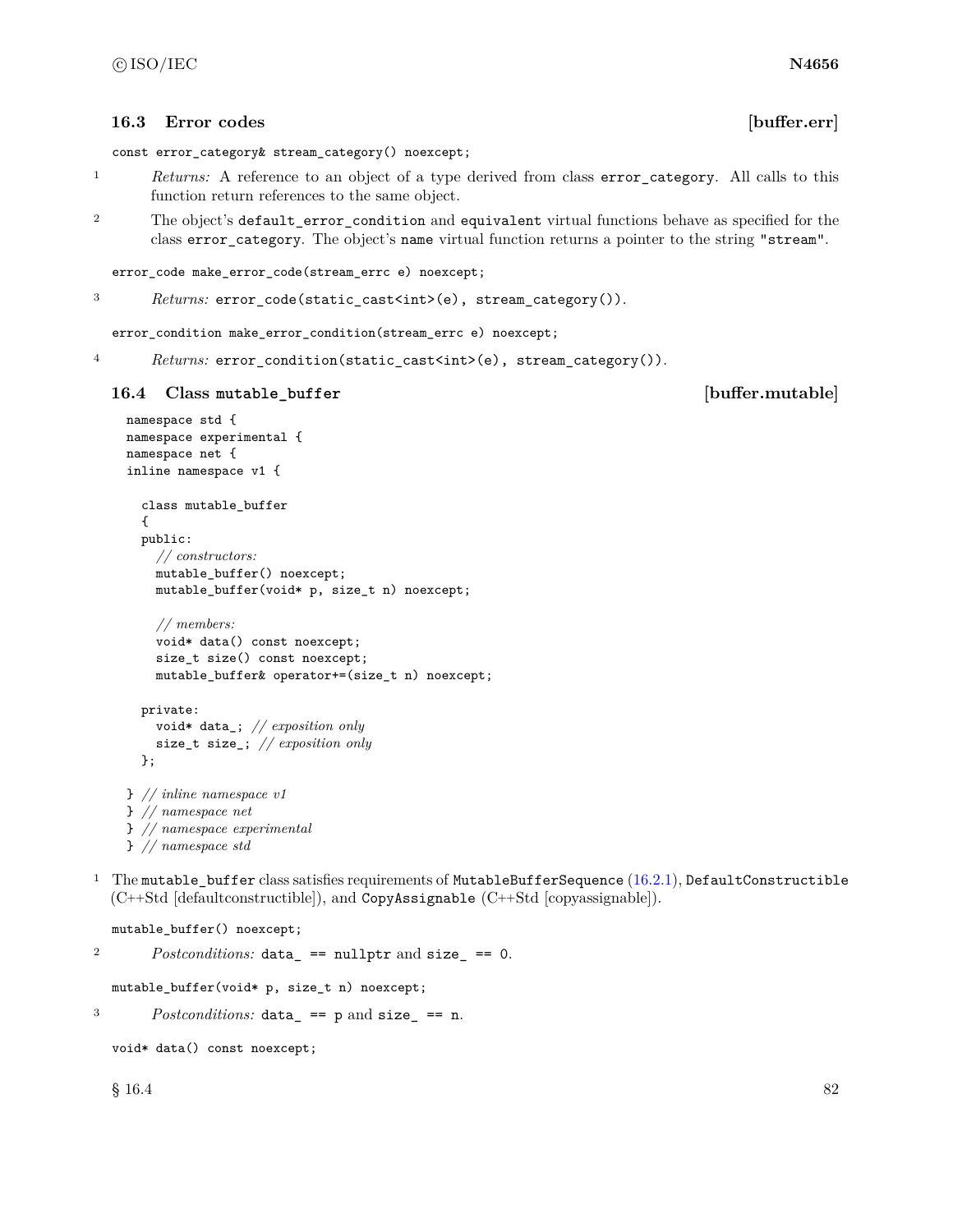```
4 Returns: data_.
```
size\_t size() const noexcept;

```
5 Returns: size_.
```
mutable\_buffer& operator+=(size\_t n) noexcept;

```
^{6} Effects: Sets data_ to static_cast<char*>(data_) + min(n, size_), and then size_ to size_ -
       min(n, size_).
```
<sup>7</sup> *Returns:* \*this.

### **16.5 Class const\_buffer [buffer.const]**

```
namespace std {
namespace experimental {
namespace net {
inline namespace v1 {
  class const_buffer
  {
  public:
    // constructors:
    const_buffer() noexcept;
    const_buffer(const void* p, size_t n) noexcept;
    const_buffer(const mutable_buffer& b) noexcept;
    // members:
    const void* data() const noexcept;
    size_t size() const noexcept;
    const_buffer& operator+=(size_t n) noexcept;
  private:
    const void* data_; // exposition only
    size_t size_; // exposition only
  };
```

```
} // inline namespace v1
} // namespace net
} // namespace experimental
} // namespace std
```
<sup>1</sup> The const\_buffer class satisfies requirements of ConstBufferSequence [\(16.2.2\)](#page-85-1), DefaultConstructible (C++Std [defaultconstructible]), and CopyAssignable (C++Std [copyassignable]).

```
const_buffer() noexcept;
```

```
2 Postconditions: data_ == nullptr and size_ == 0.
  const_buffer(const void* p, size_t n) noexcept;
3 Postconditions: data_ == p and size_ == n.
  const_buffer(const mutable_buffer& b);
4 Postconditions: data_ == b.data() and size_ == b.size().
```

```
const void* data() const noexcept;
```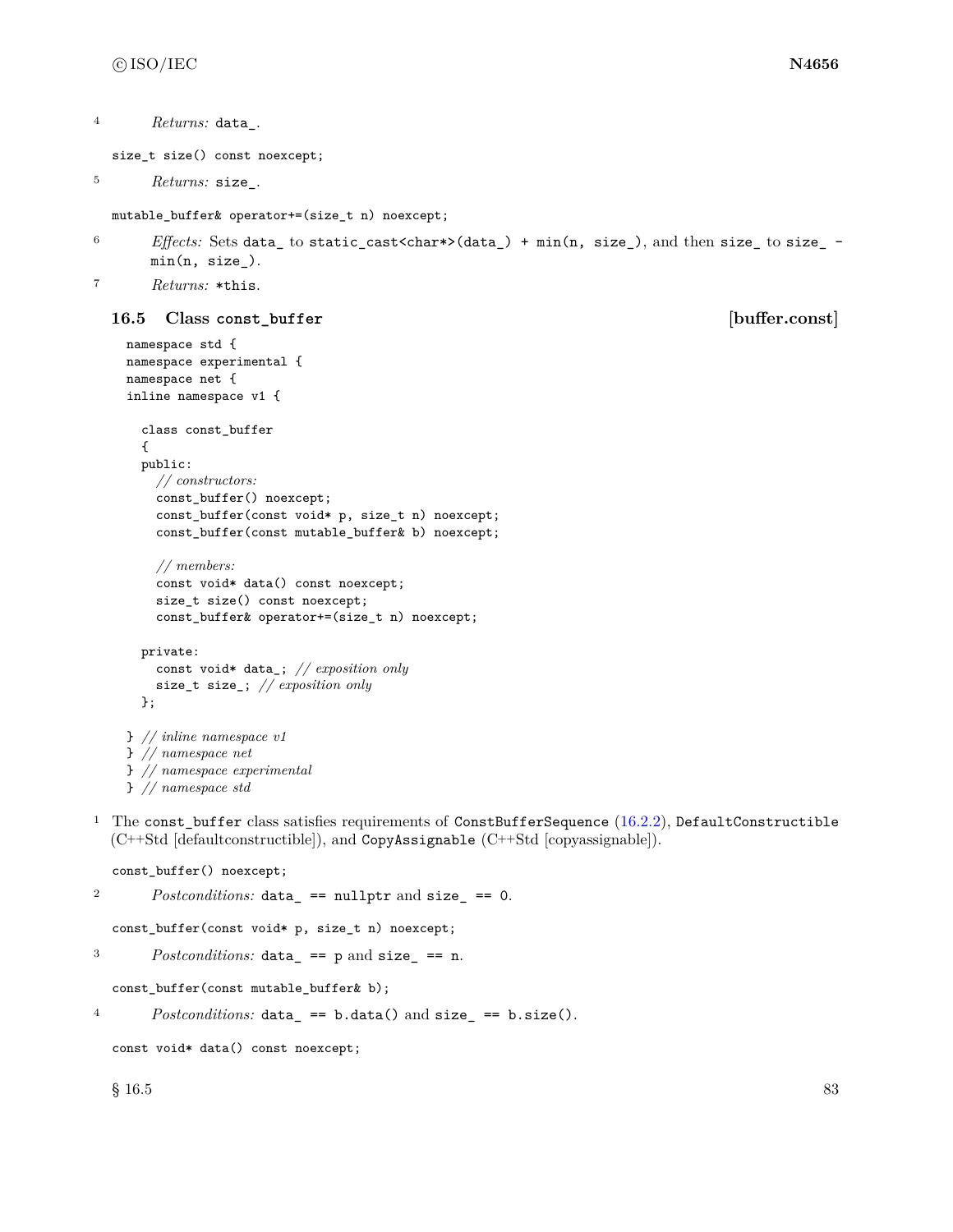```
5 Returns: data_.
```
size\_t size() const noexcept;

```
6 Returns: size_.
```
const\_buffer& operator+=(size\_t n) noexcept;

<sup>7</sup> *Effects:* Sets data\_ to static\_cast<const char\*>(data\_) + min(n, size\_), and then size\_ to  $size_$  -  $min(n, size_$ .

```
8 Returns: *this.
```
# **16.6 Buffer type traits [buffer.traits]**

```
namespace std {
namespace experimental {
namespace net {
inline namespace v1 {
  template<class T> struct is_mutable_buffer_sequence;
  template<class T> struct is_const_buffer_sequence;
  template<class T> struct is_dynamic_buffer;
} // inline namespace v1
} // namespace net
} // namespace experimental
} // namespace std
```
<sup>1</sup> This sub-clause contains templates that may be used to query the properties of a type at compile time. Each of these templates is a UnaryTypeTrait (C++Std [meta.rqmts]) with a BaseCharacteristic of true\_type if the corresponding condition is true, otherwise false\_type.

Table 15 — Buffer type traits

| Template                      | Condition             | Preconditions         |
|-------------------------------|-----------------------|-----------------------|
| template <class t=""></class> | <b>T</b> meets the    | T is a complete type. |
| struct is_mutable_-           | syntactic             |                       |
| buffer_sequence               | requirements for      |                       |
|                               | mutable buffer        |                       |
|                               | sequence $(16.2.1)$ . |                       |
| template <class t=""></class> | <b>T</b> meets the    | T is a complete type. |
| struct                        | syntactic             |                       |
| is_const_buffer_sequence      | requirements for      |                       |
|                               | constant buffer       |                       |
|                               | sequence $(16.2.2)$ . |                       |
| template <class t=""></class> | <b>T</b> meets the    | T is a complete type. |
| struct is_dynamic_buffer      | syntactic             |                       |
|                               | requirements for      |                       |
|                               | dynamic               |                       |
|                               | buffer $(16.2.3)$ .   |                       |

## **16.7 Buffer sequence access [buffer.seq.access]**

const mutable\_buffer\* buffer\_sequence\_begin(const mutable\_buffer& b);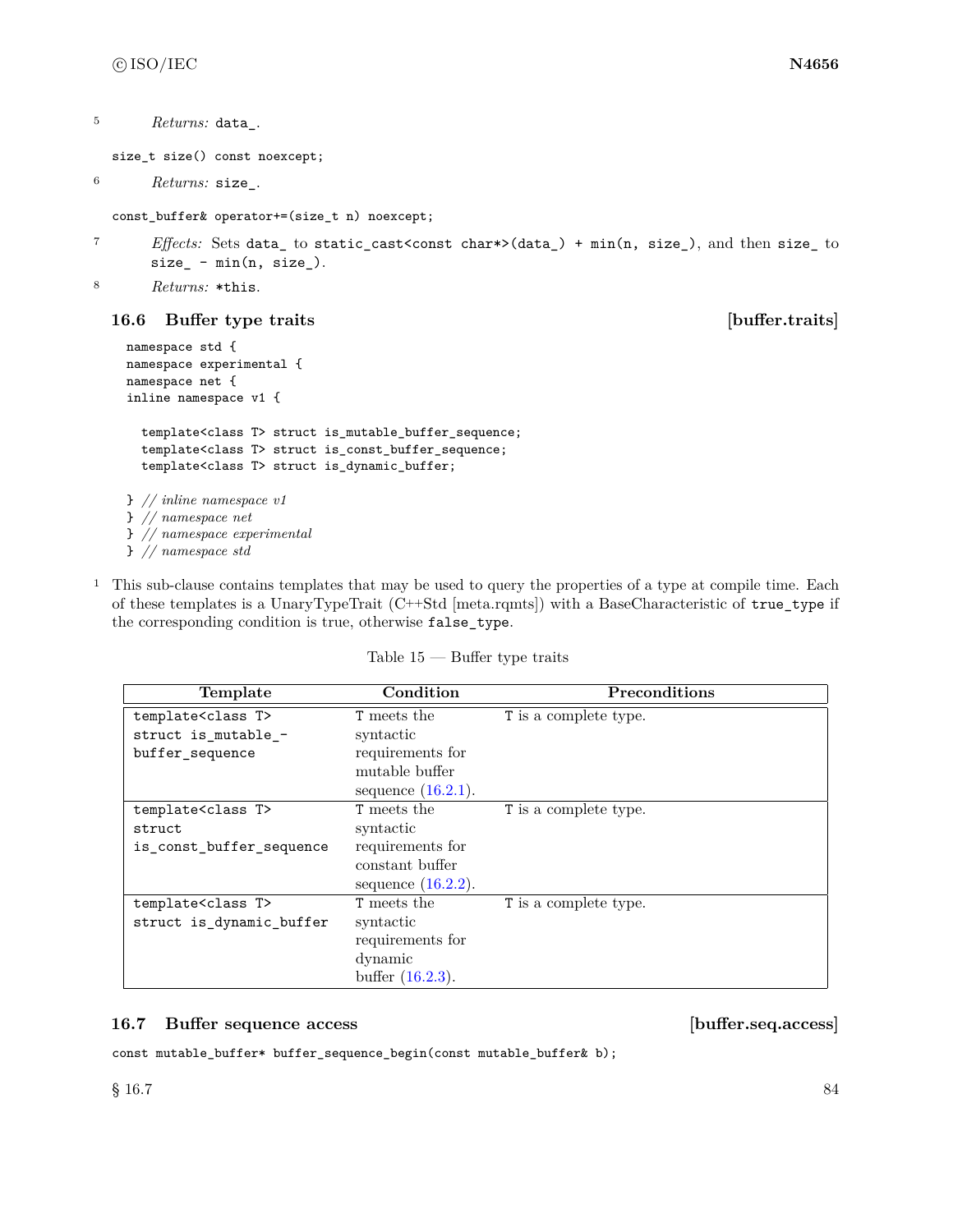const const buffer\* buffer sequence begin(const const buffer& b);

```
1 Returns: std::addressof(b).
```

```
const mutable_buffer* buffer_sequence_end(const mutable_buffer& b);
const const_buffer* buffer_sequence_end(const const_buffer& b);
```
<sup>2</sup> *Returns:* std::addressof(b) + 1.

template<class C> auto buffer\_sequence\_begin(C& c) -> decltype(c.begin()); template<class C> auto buffer\_sequence\_begin(const C& c) -> decltype(c.begin());

<sup>3</sup> *Returns:* c.begin().

```
template<class C> auto buffer_sequence_end(C& c) -> decltype(c.end());
template<class C> auto buffer_sequence_end(const C& c) -> decltype(c.end());
```
<sup>4</sup> *Returns:* c.end().

### **16.8 Function buffer\_size [buffer.size]**

```
template<class ConstBufferSequence>
  size_t buffer_size(const ConstBufferSequence& buffers) noexcept;
```
<sup>1</sup> *Returns:* The total size of all buffers in the sequence, as if computed as follows:

```
size_t total_size = 0;
auto i = std::experimental::net::buffer_sequence_begin(buffers);
auto end = std::experimental::net::buffer_sequence_end(buffers);
for (i \ i \ |= \text{end}; +i){
  const_buffer b(*i);
  total_size += b.size();
}
return total_size;
```
# **16.9 Function buffer\_copy [buffer.copy]**

```
template<class MutableBufferSequence, class ConstBufferSequence>
  size_t buffer_copy(const MutableBufferSequence& dest,
                     const ConstBufferSequence& source) noexcept;
template<class MutableBufferSequence, class ConstBufferSequence>
  size_t buffer_copy(const MutableBufferSequence& dest,
                     const ConstBufferSequence& source,
                     size_t max_size) noexcept;
```
- <sup>1</sup> *Effects:* Copies bytes from the buffer sequence source to the buffer sequence dest, as if by calls to memcpy.
- <sup>2</sup> The number of bytes copied is the lesser of:

```
(2.1) - buffer size(dest);
```

```
(2.2) - buffer_size(source); and
```
- $(2.3)$  max\_size, if specified.
	- <sup>3</sup> The mutable buffer sequence dest specifies memory where the data should be placed. The operation always fills a buffer in the sequence completely before proceeding to the next.
	- <sup>4</sup> The constant buffer sequence source specifies memory where the data to be written is located. The operation always copies a buffer in the sequence completely before proceeding to the next.
	- <sup>5</sup> *Returns:* The number of bytes copied from source to dest.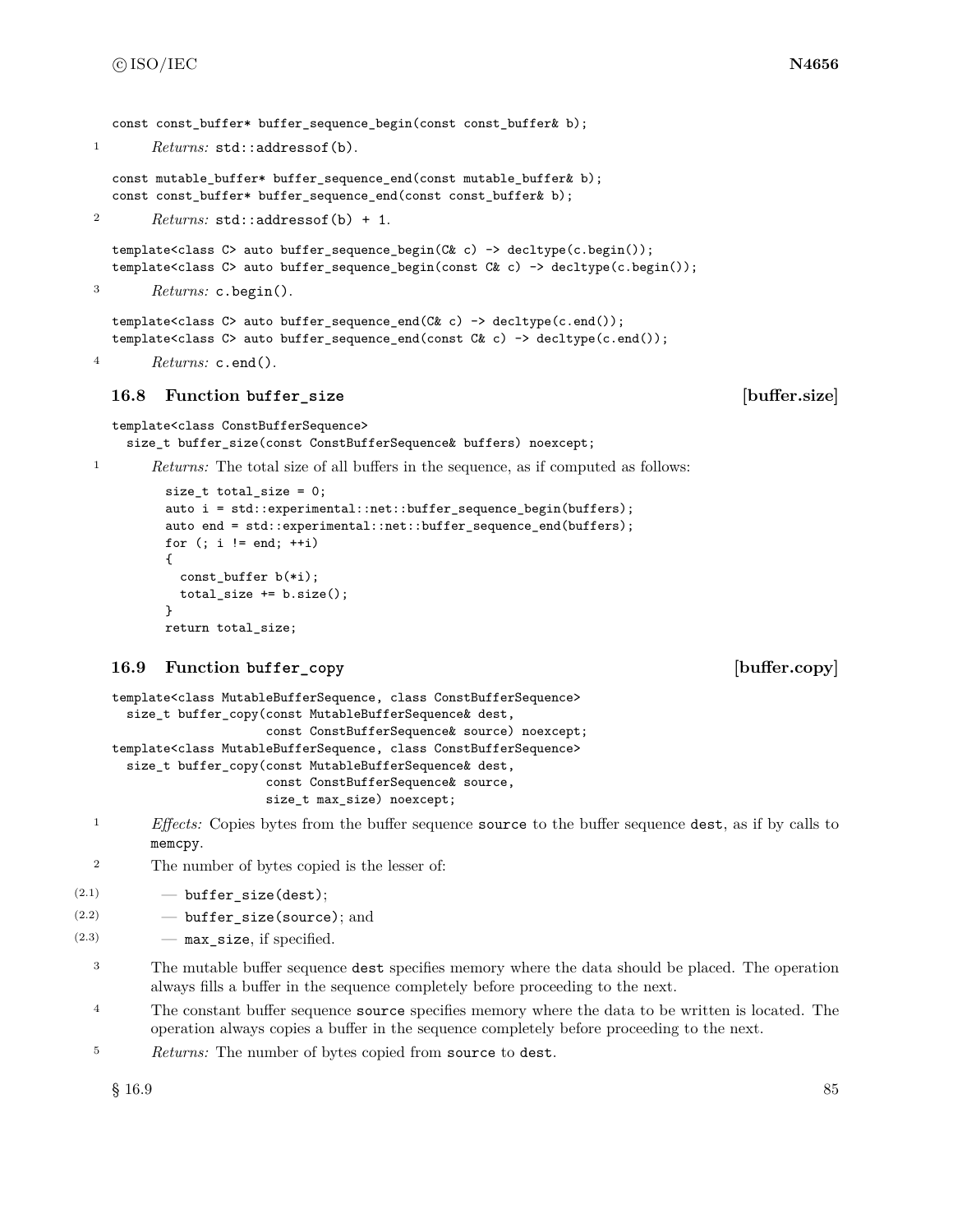### **16.10 Buffer arithmetic [buffer.arithmetic]**

```
mutable_buffer operator+(const mutable_buffer& b, size_t n) noexcept;
mutable_buffer operator+(size_t n, const mutable_buffer& b) noexcept;
```

```
1 Returns: A mutable_buffer equivalent to
```

```
mutable_buffer(
 static_cast<char*>(b.data()) + min(n, b.size()),
 b.size() - min(n, b.size());
```

```
const_buffer operator+(const const_buffer& b, size_t n) noexcept;
const_buffer operator+(size_t n, const const_buffer& b) noexcept;
```

```
2 Returns: A const_buffer equivalent to
```

```
const_buffer(
 static_cast<const char*>(b.data()) + min(n, b.size()),
 b.size() - min(n, b.size());
```
### **16.11 Buffer creation functions [buffer.creation]**

<sup>1</sup> In the functions below, T must be a trivially copyable or standard-layout type (C++Std [basic.types]).

- <sup>2</sup> For the function overloads below that accept an argument of type vector<>, the buffer objects returned are invalidated by any vector operation that also invalidates all references, pointers and iterators referring to the elements in the sequence (C++Std [vector]).
- <sup>3</sup> For the function overloads below that accept an argument of type basic\_string<>, the buffer objects returned are invalidated according to the rules defined for invalidation of references, pointers and iterators referring to elements of the sequence (C++Std [string.require]).

mutable\_buffer buffer(void\* p, size\_t n) noexcept;

<sup>4</sup> *Returns:* mutable\_buffer(p, n).

const\_buffer buffer(const void\* p, size\_t n) noexcept;

<sup>5</sup> *Returns:* const\_buffer(p, n).

mutable\_buffer buffer(const mutable\_buffer& b) noexcept;

<sup>6</sup> *Returns:* b.

mutable\_buffer buffer(const mutable\_buffer& b, size\_t n) noexcept;

```
7 Returns: mutable_buffer(b.data(), min(b.size(), n)).
```
const\_buffer buffer(const const\_buffer& b) noexcept;

<sup>8</sup> *Returns:* b.

const\_buffer buffer(const const\_buffer& b, size\_t n) noexcept;

```
9 Returns: const_buffer(b.data(), min(b.size(), n)).
```

```
template<class T, size_t N>
 mutable_buffer buffer(T (&data)[N]) noexcept;
template<class T, size_t N>
  const_buffer buffer(const T (&data)[N]) noexcept;
template<class T, size_t N>
```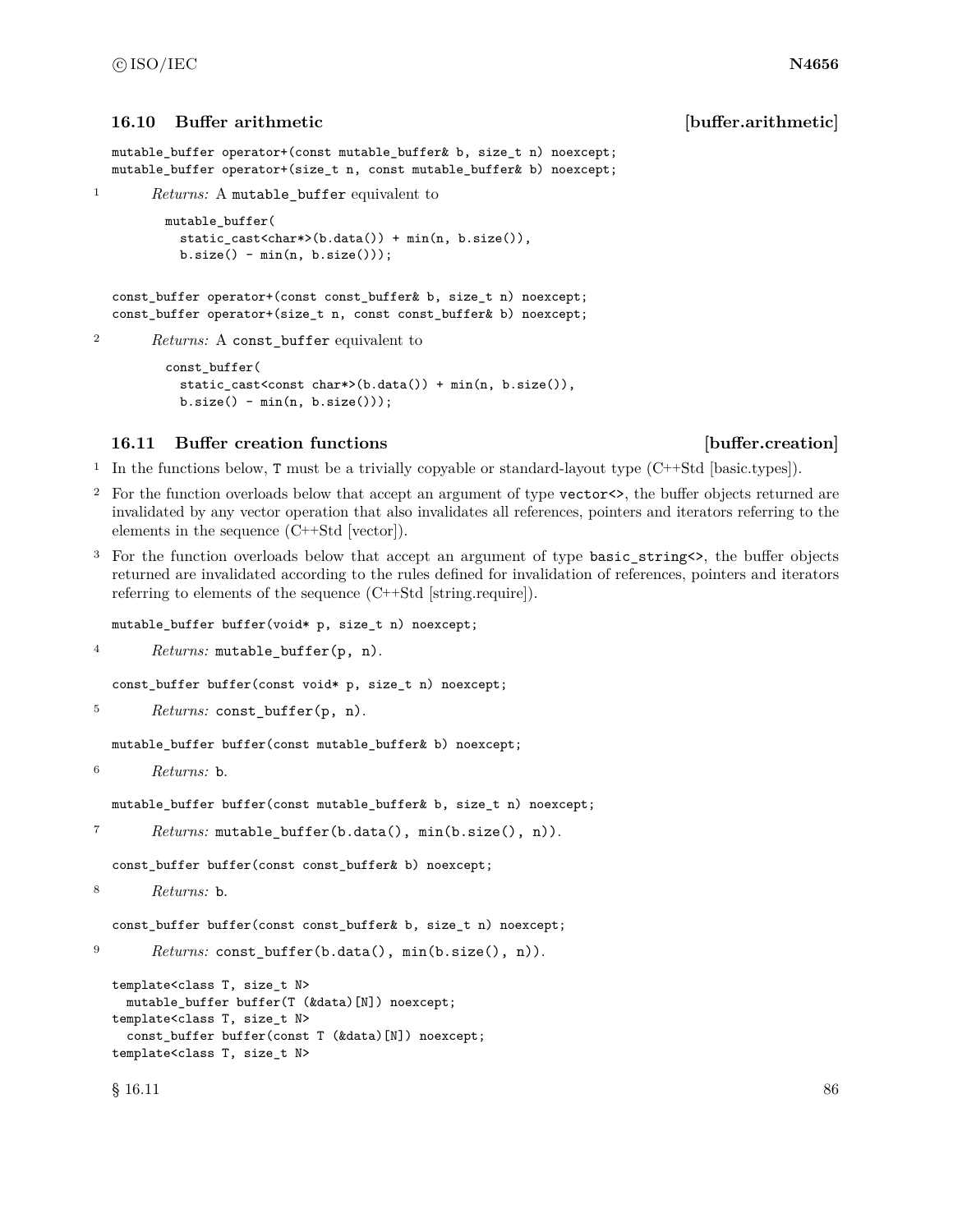```
mutable buffer buffer(array<T, N>& data) noexcept;
   template<class T, size_t N>
     const_buffer buffer(array<const T, N>& data) noexcept;
   template<class T, size_t N>
     const_buffer buffer(const array<T, N>& data) noexcept;
   template<class T, class Allocator>
     mutable_buffer buffer(vector<T, Allocator>& data) noexcept;
   template<class T, class Allocator>
     const_buffer buffer(const vector<T, Allocator>& data) noexcept;
   template<class CharT, class Traits, class Allocator>
     mutable_buffer buffer(basic_string<CharT, Traits, Allocator>& data) noexcept;
   template<class CharT, class Traits, class Allocator>
     const_buffer buffer(const basic_string<CharT, Traits, Allocator>& data) noexcept;
   template<class CharT, class Traits>
     const_buffer buffer(basic_string_view<CharT, Traits> data) noexcept;
10 Returns:
          buffer(
            begin(data) != end(data) ? std::addressof(*begin(data)) : nullptr,
            (end(data) - begin(data)) * sizeof(*begin(data)));
   template<class T, size_t N>
     mutable_buffer buffer(T (&data)[N], size_t n) noexcept;
   template<class T, size_t N>
     const_buffer buffer(const T (&data)[N], size_t n) noexcept;
   template<class T, size_t N>
     mutable_buffer buffer(array<T, N>& data, size_t n) noexcept;
   template<class T, size_t N>
     const_buffer buffer(array<const T, N>& data, size_t n) noexcept;
   template<class T, size_t N>
     const_buffer buffer(const array<T, N>& data, size_t n) noexcept;
   template<class T, class Allocator>
     mutable_buffer buffer(vector<T, Allocator>& data, size_t n) noexcept;
   template<class T, class Allocator>
     const_buffer buffer(const vector<T, Allocator>& data, size_t n) noexcept;
   template<class CharT, class Traits, class Allocator>
     mutable_buffer buffer(basic_string<CharT, Traits, Allocator>& data,
                           size_t n) noexcept;
   template<class CharT, class Traits, class Allocator>
     const_buffer buffer(const basic_string<CharT, Traits, Allocator>& data,
                         size_t n) noexcept;
   template<class CharT, class Traits>
     const buffer buffer(basic string view<CharT, Traits> data,
                         size_t n) noexcept;
```
<sup>11</sup> *Returns:* buffer(buffer(data), n).

#### **16.12 Class template dynamic\_vector\_buffer [buffer.dynamic.vector]**

<sup>1</sup> Class template dynamic\_vector\_buffer is an adaptor used to automatically grow or shrink a vector object, to reflect the data successfully transferred in an I/O operation.

```
namespace std {
namespace experimental {
namespace net {
inline namespace v1 {
```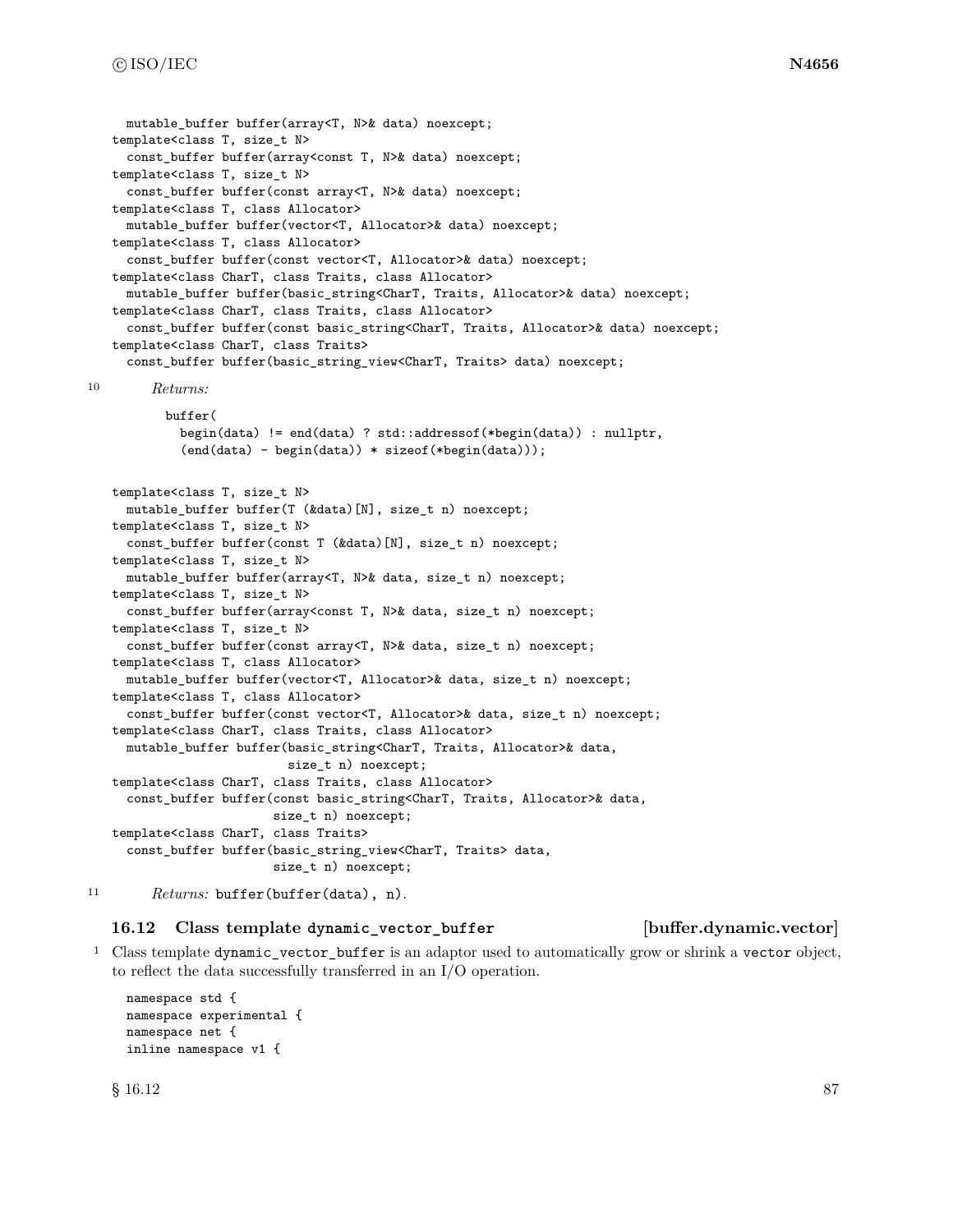```
template<class T, class Allocator>
class dynamic_vector_buffer
{
public:
  // types:
  using const_buffers_type = const_buffer;
  using mutable_buffers_type = mutable_buffer;
  // constructors:
  explicit dynamic_vector_buffer(vector<T, Allocator>& vec) noexcept;
  dynamic_vector_buffer(vector<T, Allocator>& vec,
                        size_t maximum_size) noexcept;
  dynamic_vector_buffer(dynamic_vector_buffer&&) = default;
  // members:
  size_t size() const noexcept;
  size_t max_size() const noexcept;
  size_t capacity() const noexcept;
  const_buffers_type data() const noexcept;
 mutable_buffers_type prepare(size_t n);
  void commit(size_t n);
  void consume(size_t n);
private:
  vector<T, Allocator>& vec_; // exposition only
  size_t size_; // exposition only
  const size_t max_size_; // exposition only
};
```

```
} // inline namespace v1
} // namespace net
} // namespace experimental
} // namespace std
```
- <sup>2</sup> The dynamic\_vector\_buffer class template meets the requirements of DynamicBuffer  $(16.2.3)$ .
- <sup>3</sup> The dynamic\_vector\_buffer class template requires that T is a trivially copyable or standard-layout type  $(C++Std [basic.types])$  and that size of  $(T) == 1$ .

explicit dynamic\_vector\_buffer(vector<T, Allocator>& vec) noexcept;

<sup>4</sup> *Effects:* Initializes vec\_ with vec, size\_ with vec.size(), and max\_size\_ with vec.max\_size().

```
dynamic_vector_buffer(vector<T, Allocator>& vec,
                      size_t maximum_size) noexcept;
```
- <sup>5</sup> *Requires:* vec.size() <= maximum\_size.
- <sup>6</sup> *Effects:* Initializes vec\_ with vec, size\_ with vec.size(), and max\_size\_ with maximum\_size.

```
size_t size() const noexcept;
```

```
7 Returns: size_.
```

```
size_t max_size() const noexcept;
```

```
8 Returns: max_size_.
```
 $\S$  16.12 88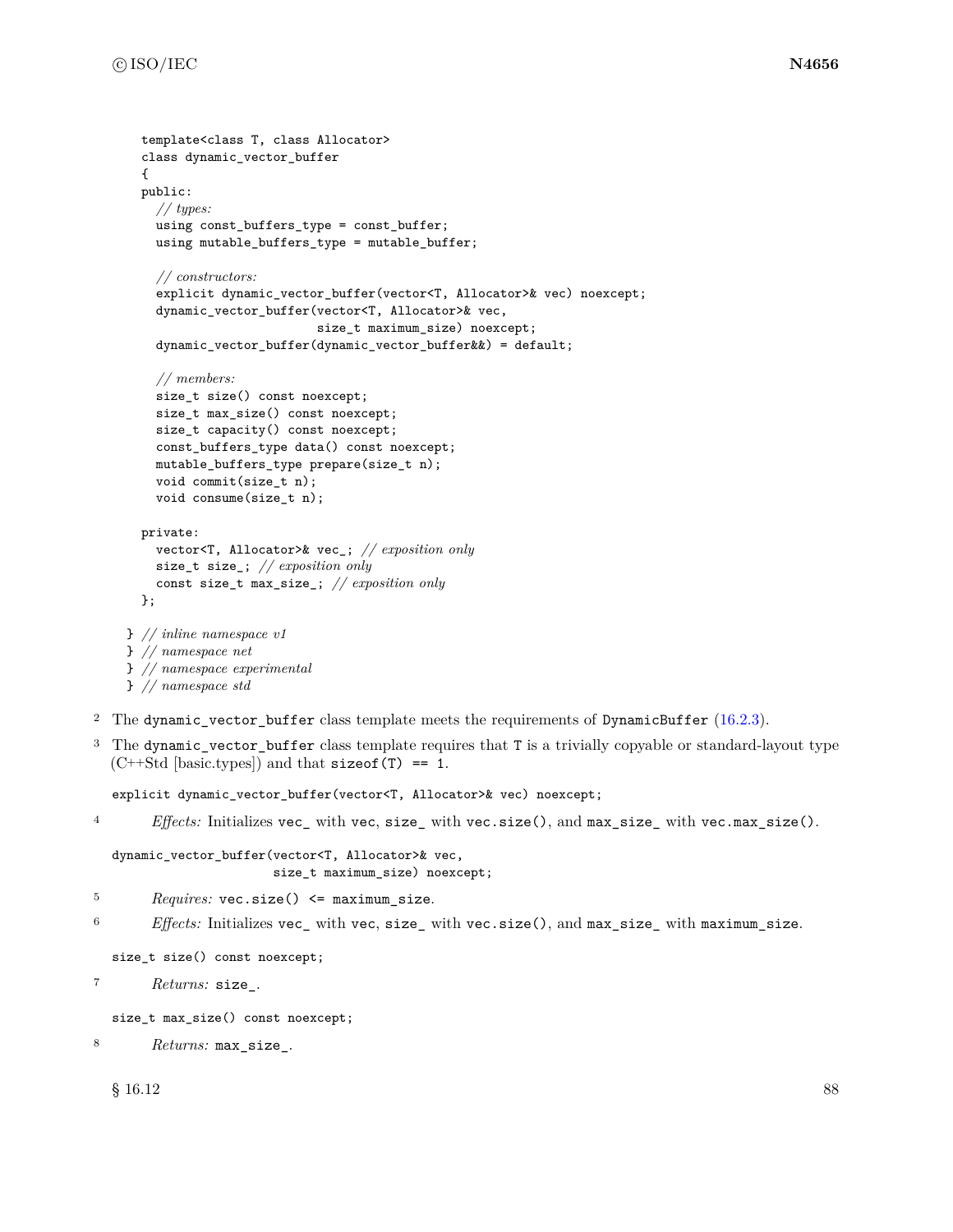```
size_t capacity() const noexcept;
```
<sup>9</sup> *Returns:* vec\_.capacity().

const\_buffers\_type data() const noexcept;

```
10 Returns: buffer(vec<sub>,</sub> size).
```
mutable\_buffers\_type prepare(size\_t n);

```
11 Effects: Performs vec_.resize(size_ + n).
```

```
12 Returns: buffer(buffer(vec_) + size_, n).
```

```
13 Remarks: length_error if size() + n exceeds max_size().
```
void commit(size\_t n);

```
14 Effects: Performs:
```

```
size_ + = min(n, vec_size() - size);vec_.resize(size_);
```
void consume(size\_t n);

```
15 Effects: Performs:
```

```
size_t m = min(n, size_{});
vec_.erase(vec_.begin(), vec_.begin() + m);
size_-= m;
```
### **16.13 Class template dynamic\_string\_buffer [buffer.dynamic.string]**

<sup>1</sup> Class template dynamic\_string\_buffer is an adaptor used to automatically grow or shrink a basic\_string object, to reflect the data successfully transferred in an I/O operation.

```
namespace std {
namespace experimental {
namespace net {
inline namespace v1 {
  template<class CharT, class Traits, class Allocator>
  class dynamic_string_buffer
  {
  public:
    // types:
    using const_buffers_type = const_buffer;
    using mutable_buffers_type = mutable_buffer;
    // constructors:
    explicit dynamic_string_buffer(basic_string<CharT, Traits, Allocator>& str) noexcept;
    dynamic_string_buffer(basic_string<CharT, Traits, Allocator>& str,
                          size_t maximum_size) noexcept;
    dynamic_string_buffer(dynamic_string_buffer&&) = default;
    // members:
    size_t size() const noexcept;
    size_t max_size() const noexcept;
    size_t capacity() const noexcept;
    const_buffers_type data() const noexcept;
```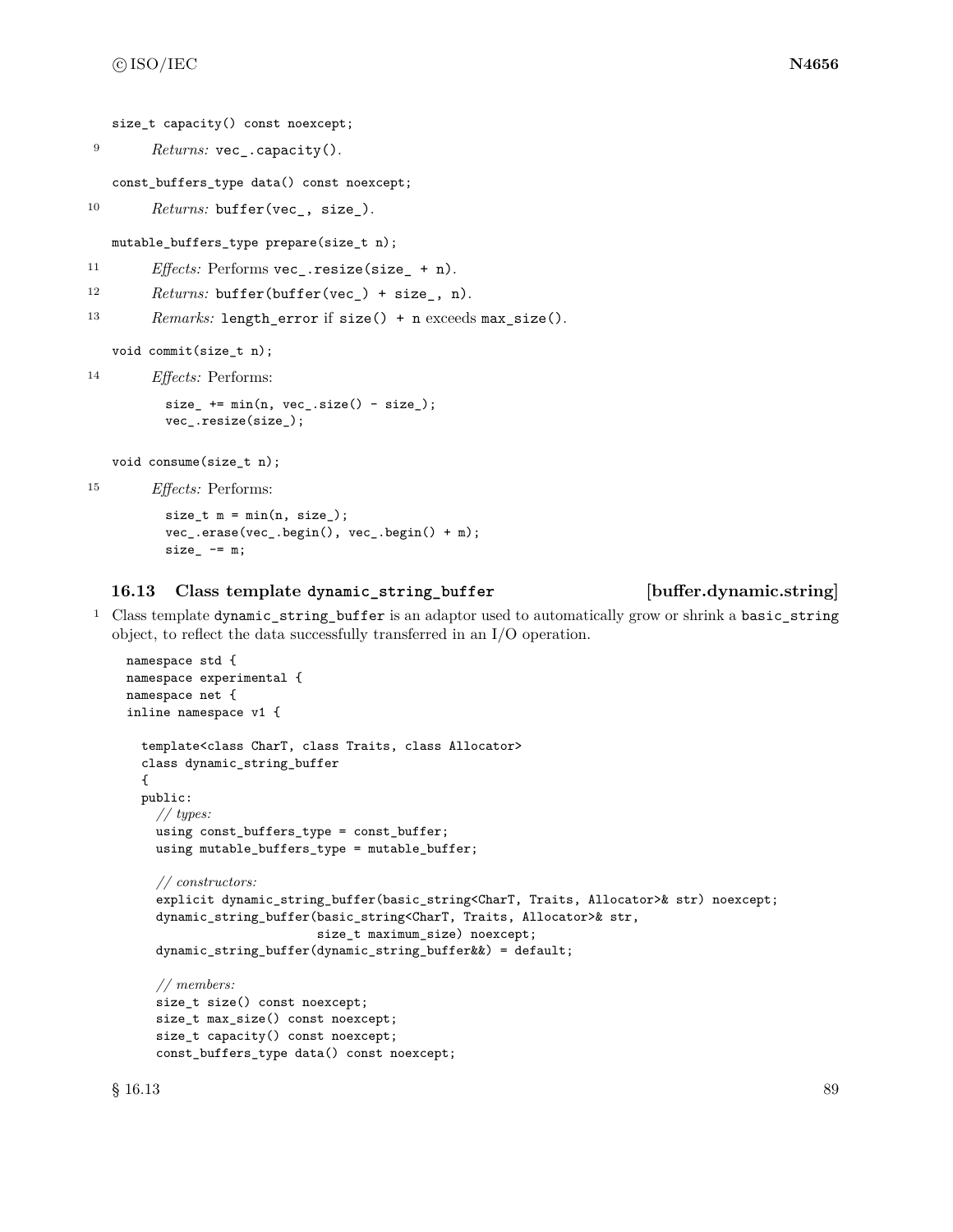```
mutable_buffers_type prepare(size_t n);
         void commit(size_t n) noexcept;
         void consume(size_t n);
       private:
         basic_string<CharT, Traits, Allocator>& str_; // exposition only
         size_t size_; // exposition only
         const size_t max_size_; // exposition only
       };
     } // inline namespace v1
     } // namespace net
     } // namespace experimental
     } // namespace std
<sup>2</sup> The dynamic_string_buffer class template meets the requirements of DynamicBuffer (16.2.3).
3 The dynamic_string_buffer class template requires that sizeof(CharT) == 1.
   explicit dynamic_string_buffer(basic_string<CharT, Traits, Allocator>& str) noexcept;
4 Effects: Initializes str_ with str, size_ with str.size(), and max_size_ with str.max_size().
   dynamic_string_buffer(basic_string<CharT, Traits, Allocator>& str,
                         size_t maximum_size) noexcept;
5 Requires: str.size() <= maximum_size.
6 Effects: Initializes str_ with str, size_ with str.size(), and max_size_ with maximum_size.
   size_t size() const noexcept;
7 Returns: size_.
   size_t max_size() const noexcept;
8 Returns: max_size_.
   size_t capacity() const noexcept;
9 Returns: str_.capacity().
   const_buffers_type data() const noexcept;
10 Returns: buffer(str<sub>_</sub>, size<sub>_</sub>).
   mutable_buffers_type prepare(size_t n);
11 Effects: Performs str_.resize(size_ + n).
12 Returns: buffer(buffer(str_) + size_, n).
13 Remarks: length_error if size() + n exceeds max_size().
   void commit(size_t n) noexcept;
14 Effects: Performs:
          size_ + = min(n, str_.size() - size_str_.resize(size_);
```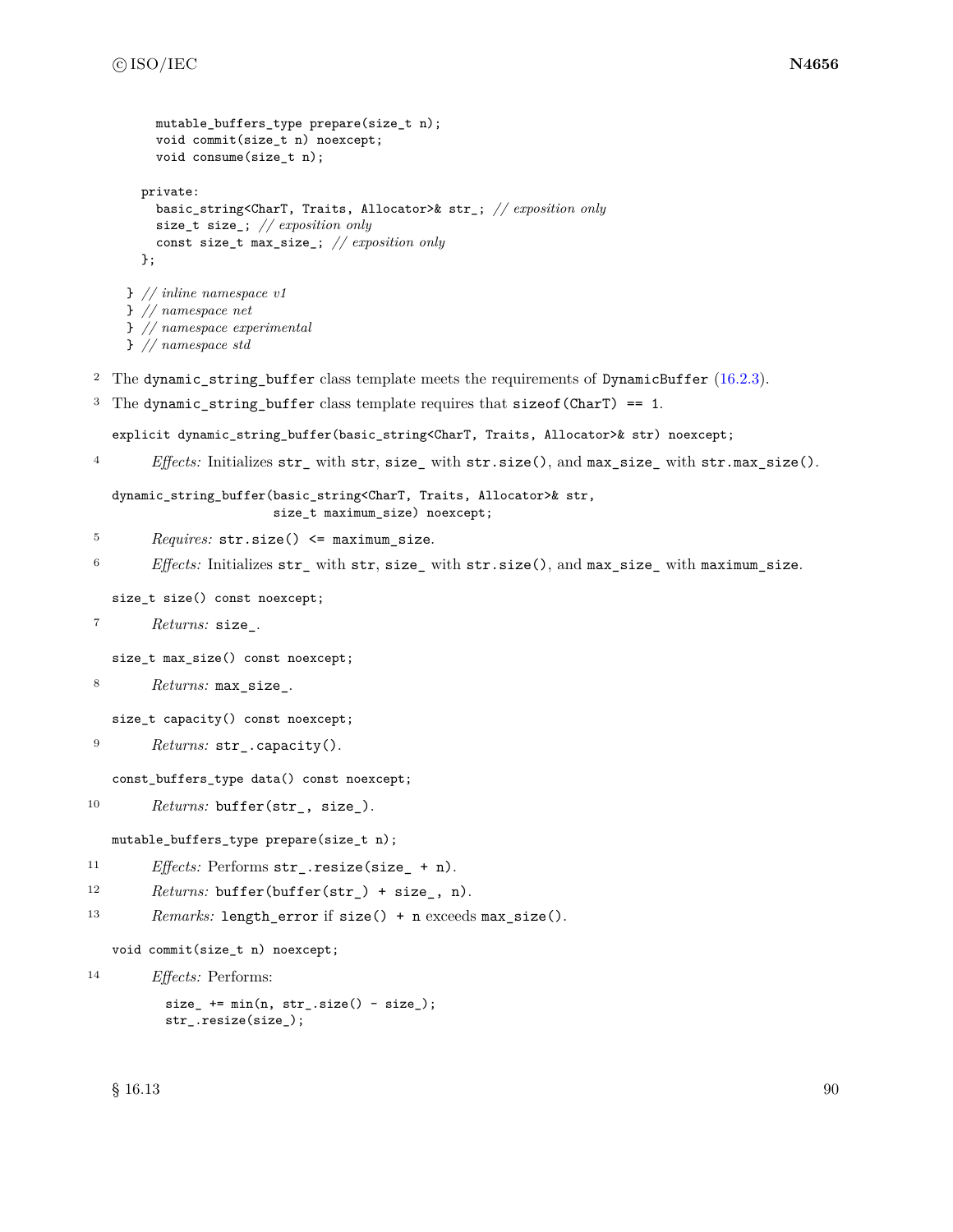```
void consume(size_t n);
```
<sup>15</sup> *Effects:* Performs:

```
size_t m = min(n, size_{});
str_.erase(0, m);
size_ -= m;
```
#### **16.14 Dynamic buffer creation functions [buffer.dynamic.creation]**

```
template<class T, class Allocator>
 dynamic_vector_buffer<T, Allocator>
 dynamic_buffer(vector<T, Allocator>& vec) noexcept;
```
1 Returns: dynamic\_vector\_buffer<T, Allocator>(vec).

```
template<class T, class Allocator>
 dynamic_vector_buffer<T, Allocator>
  dynamic_buffer(vector<T, Allocator>& vec, size_t n) noexcept;
```

```
2 Returns: dynamic_vector_buffer<T, Allocator>(vec, n).
```

```
template<class CharT, class Traits, class Allocator>
 dynamic_string_buffer<CharT, Traits, Allocator>
  dynamic_buffer(basic_string<CharT, Traits, Allocator>& str) noexcept;
```

```
3 Returns: dynamic_string_buffer<CharT, Traits, Allocator>(str).
```

```
template<class CharT, class Traits, class Allocator>
  dynamic_string_buffer<CharT, Traits, Allocator>
 dynamic_buffer(basic_string<CharT, Traits, Allocator>& str, size_t n) noexcept;
```

```
4 Returns: dynamic_string_buffer<CharT, Traits, Allocator>(str, n).
```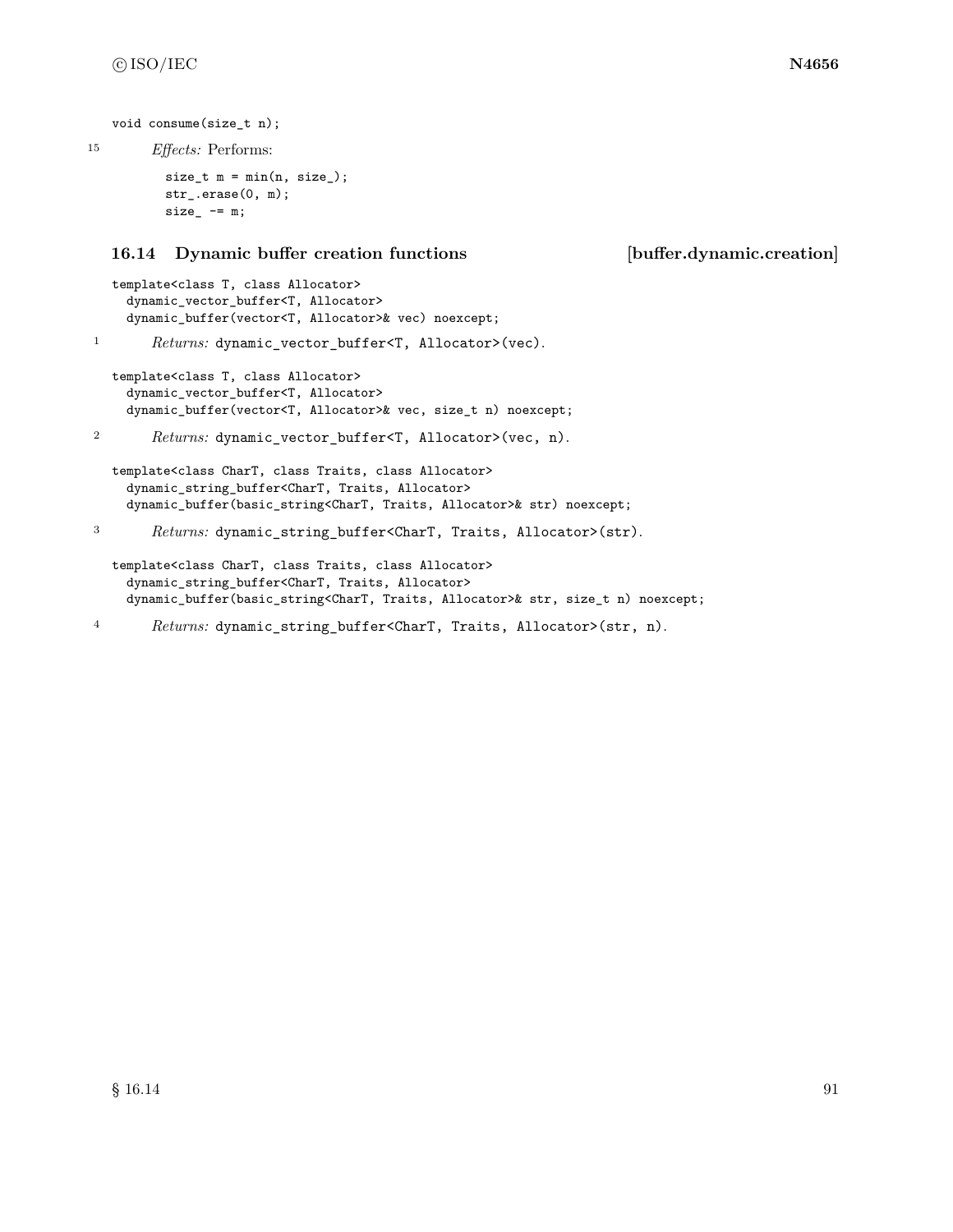# **17 Buffer-oriented streams [buffer.stream]**

## **17.1 Requirements in the set of the set of the set of the set of the set of the set of the set of the set of the set of the set of the set of the set of the set of the set of the set of the set of the set of the set of**

# <span id="page-98-1"></span>**17.1.1 Buffer-oriented synchronous read stream requirements [buffer.stream.reqmts.syncreadstream]**

- <sup>1</sup> A type X meets the SyncReadStream requirements if it satisfies the requirements listed in Table [16.](#page-98-0)
- <sup>2</sup> In Table [16,](#page-98-0) a denotes a value of type X, mb denotes a (possibly const) value satisfying the MutableBufferSequence [\(16.2.1\)](#page-84-1) requirements, and ec denotes an object of type error\_code.

<span id="page-98-0"></span>

| operation          | type   | semantics, pre/post-conditions                  |
|--------------------|--------|-------------------------------------------------|
| a.read_some(mb)    | size t | Meets the requirements for a read               |
| a.read_some(mb,ec) |        | operation $(16.2.4)$ .                          |
|                    |        | If buffer_size(mb) > 0, reads one or more       |
|                    |        | bytes of data from the stream a into the buffer |
|                    |        | sequence mb. If successful, sets ec such that   |
|                    |        | lec is true, and returns the number of bytes    |
|                    |        | read. If an error occurred, sets ec such that   |
|                    |        | !! ec is true, and returns 0. If all data has   |
|                    |        | been read from the stream, and the stream       |
|                    |        | performed an orderly shutdown, sets ec to       |
|                    |        | stream_errc::eof and returns 0. If              |
|                    |        | $buffer\_size(mb) == 0$ , the operation shall   |
|                    |        | not block. Sets ec such that !ec is true, and   |
|                    |        | returns 0.                                      |

Table 16 — SyncReadStream requirements

# <span id="page-98-2"></span>**17.1.2 Buffer-oriented asynchronous read stream requirements [buffer.stream.reqmts.asyncreadstream]**

- <sup>1</sup> A type X meets the AsyncReadStream requirements if it satisfies the requirements listed below.
- <sup>2</sup> In the table below, a denotes a value of type X, mb denotes a (possibly const) value satisfying the MutableBufferSequence  $(16.2.1)$  requirements, and t is a completion token.

|  | Table 17 |  | AsyncReadStream requirements |  |
|--|----------|--|------------------------------|--|
|--|----------|--|------------------------------|--|

| operation        | type                                                                | semantics, pre/post-conditions         |
|------------------|---------------------------------------------------------------------|----------------------------------------|
| a.get_executor() | A type satisfying<br>the Executor<br>require-<br>ments $(13.2.2)$ . | Returns the associated $I/O$ executor. |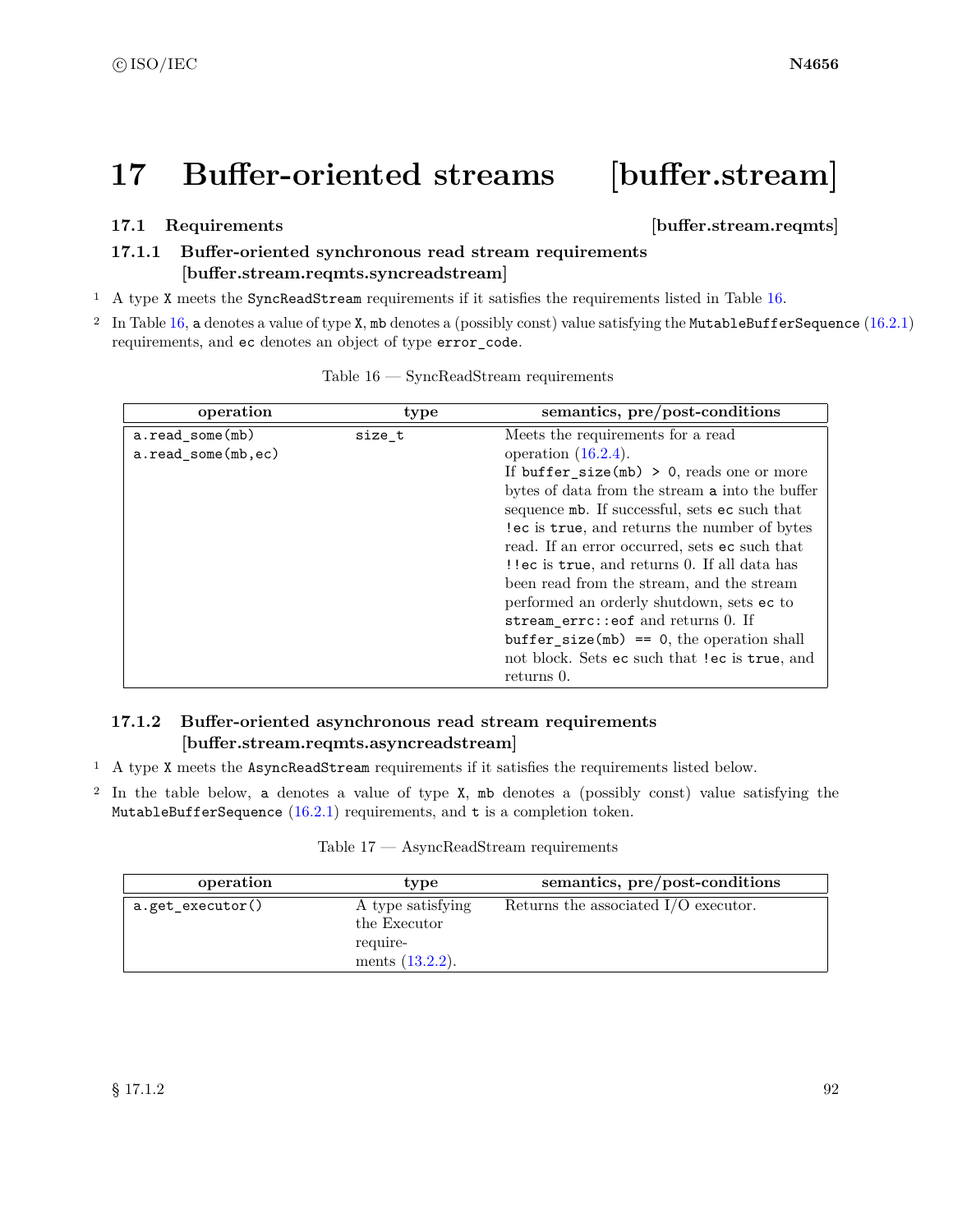| operation                  | type                                                                                                                  | semantics, pre/post-conditions                                                                                                                                                                                                                                                                                                                                                                                                                                                                                                                                                                                                                                                                                                                     |
|----------------------------|-----------------------------------------------------------------------------------------------------------------------|----------------------------------------------------------------------------------------------------------------------------------------------------------------------------------------------------------------------------------------------------------------------------------------------------------------------------------------------------------------------------------------------------------------------------------------------------------------------------------------------------------------------------------------------------------------------------------------------------------------------------------------------------------------------------------------------------------------------------------------------------|
| $a.async_read_some(mb, t)$ | The return type is<br>determined<br>according to the<br>requirements for an<br>asynchronous<br>operation $(13.2.7)$ . | Meets the requirements for a read<br>operation $(16.2.4)$ and an asynchronous<br>operation $(13.2.7)$ with completion signature<br>void(error_code ec, size_t n).<br>If buffer_size(mb) > 0, initiates an<br>asynchronous operation to read one or more<br>bytes of data from the stream a into the buffer<br>sequence mb. If successful, ec is set such that<br>lec is true, and n is the number of bytes read.<br>If an error occurred, ec is set such that !!ec<br>is true, and n is 0. If all data has been read<br>from the stream, and the stream performed an<br>orderly shutdown, ec is stream_errc::eof<br>and $n$ is 0. If buffer_size(mb) == 0, the<br>operation completes immediately. ec is set<br>such that lec is true, and n is 0. |

Table 17 — AsyncReadStream requirements (continued)

# <span id="page-99-0"></span>**17.1.3 Buffer-oriented synchronous write stream requirements [buffer.stream.reqmts.syncwritestream]**

- <sup>1</sup> A type X meets the SyncWriteStream requirements if it satisfies the requirements listed below.
- <sup>2</sup> In the table below, a denotes a value of type X, cb denotes a (possibly const) value satisfying the ConstBufferSequence [\(16.2.2\)](#page-85-1) requirements, and ec denotes an object of type error\_code.

| operation           | type   | semantics, pre/post-conditions                   |
|---------------------|--------|--------------------------------------------------|
| a.write_some(cb)    | size_t | Meets the requirements for a write               |
| a.write_some(cb,ec) |        | operation $(16.2.4)$ .                           |
|                     |        | If buffer_size(cb) > 0, writes one or more       |
|                     |        | bytes of data to the stream a from the buffer    |
|                     |        | sequence cb. If successful, sets ec such that    |
|                     |        | lec is true, and returns the number of bytes     |
|                     |        | written. If an error occurred, sets ec such that |
|                     |        | ! lec is true, and returns 0. If                 |
|                     |        | $buffer\_size(cb) == 0$ , the operation shall    |
|                     |        | not block. Sets ec such that !ec is true, and    |
|                     |        | returns 0.                                       |

Table 18 — SyncWriteStream requirements

# <span id="page-99-1"></span>**17.1.4 Buffer-oriented asynchronous write stream requirements [buffer.stream.reqmts.asyncwritestream]**

- <sup>1</sup> A type X meets the AsyncWriteStream requirements if it satisfies the requirements listed below.
- <sup>2</sup> In the table below, a denotes a value of type X, cb denotes a (possibly const) value satisfying the ConstBufferSequence  $(16.2.2)$  requirements, and t is a completion token.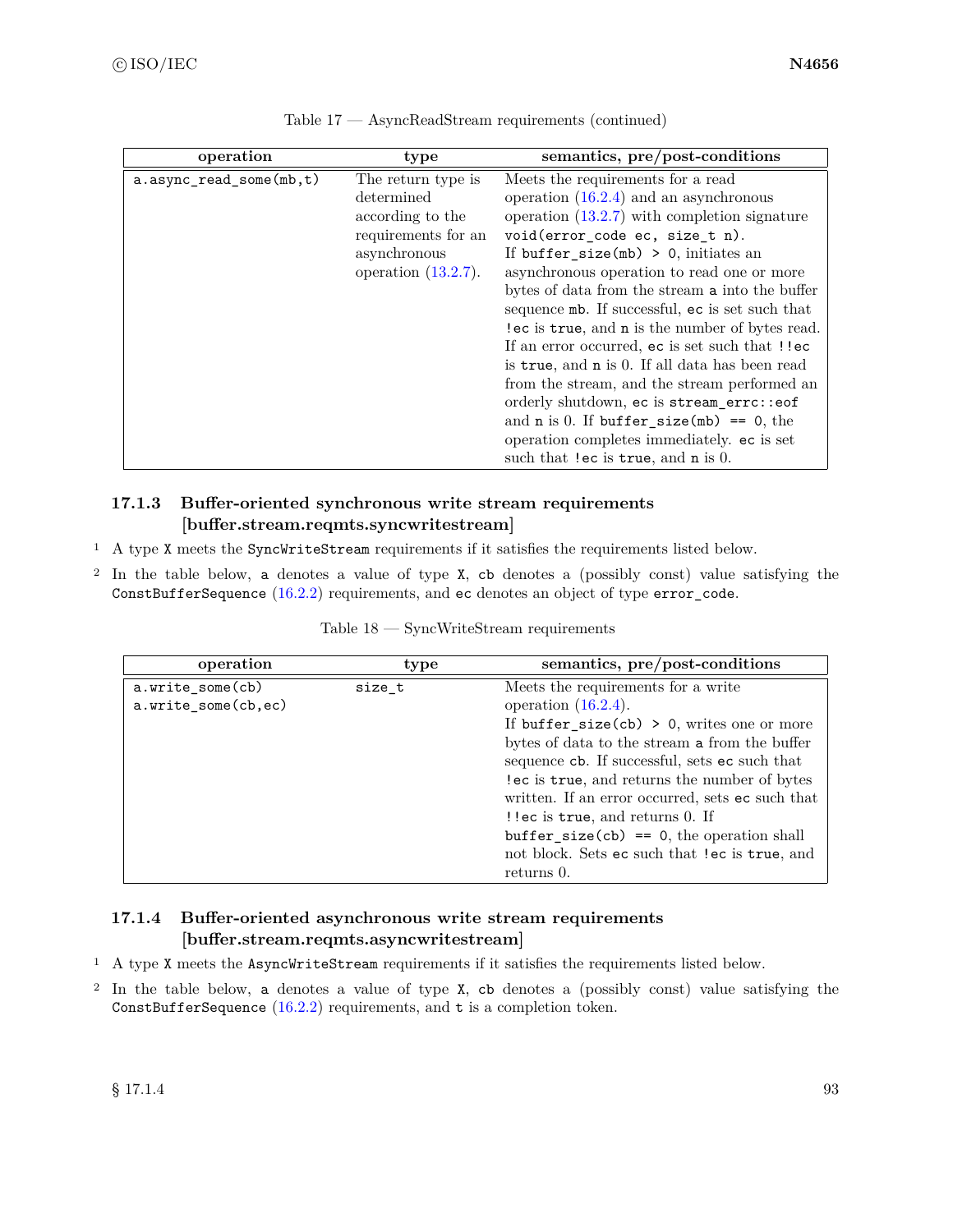| operation                | type                                                                                                                  | semantics, pre/post-conditions                                                                                                                                                                                                                                                                                                                                                                                                                                                                                                                                                                                            |
|--------------------------|-----------------------------------------------------------------------------------------------------------------------|---------------------------------------------------------------------------------------------------------------------------------------------------------------------------------------------------------------------------------------------------------------------------------------------------------------------------------------------------------------------------------------------------------------------------------------------------------------------------------------------------------------------------------------------------------------------------------------------------------------------------|
| a.get_executor()         | A type satisfying<br>the Executor<br>require-<br>ments $(13.2.2)$ .                                                   | Returns the associated $I/O$ executor.                                                                                                                                                                                                                                                                                                                                                                                                                                                                                                                                                                                    |
| a.async_write_some(cb,t) | The return type is<br>determined<br>according to the<br>requirements for an<br>asynchronous<br>operation $(13.2.7)$ . | Meets the requirements for a write<br>operation $(16.2.4)$ and an asynchronous<br>operation $(13.2.7)$ with completion signature<br>void(error_code ec, size_t n).<br>If buffer_size(cb) > 0, initiates an<br>asynchronous operation to write one or more<br>bytes of data to the stream a from the buffer<br>sequence cb. If successful, ec is set such that<br>lec is true, and n is the number of bytes<br>written. If an error occurred, ec is set such<br>that $!$ lec is true, and n is 0. If<br>$buffer\_size(cb) == 0, the operation$<br>completes immediately. ec is set such that !ec<br>is true, and $n$ is 0. |

| Table 19 - |  |  |  | AsyncWriteStream requirements |
|------------|--|--|--|-------------------------------|
|------------|--|--|--|-------------------------------|

# <span id="page-100-0"></span>**17.1.5 Completion condition requirements [buffer.stream.reqmts.completioncondition]**

- <sup>1</sup> A completion condition is a function object that is used with the algorithms read [\(17.5\)](#page-102-0), async\_read [\(17.6\)](#page-104-0), write [\(17.7\)](#page-105-0), and async\_write [\(17.8\)](#page-106-0) to determine when the algorithm has completed transferring data.
- <sup>2</sup> A type X meets the CompletionCondition requirements if it satisfies the requirements of Destructible (C++Std [destructible]) and CopyConstructible (C++Std [copyconstructible]), as well as the additional requirements listed below.
- <sup>3</sup> In the table below, x denotes a value of type X, ec denotes a (possibly const) value of type error\_code, and n denotes a (possibly const) value of type size\_t.

| expression  | return type | assertion/note pre/post-condition              |
|-------------|-------------|------------------------------------------------|
| $x$ (ec, n) | size t      | Let n be the total number of bytes transferred |
|             |             | by the read or write algorithm so far.         |
|             |             | Returns the maximum number of bytes to be      |
|             |             | transferred on the next read_some,             |
|             |             | async_read_some, write_some, or                |
|             |             | async_write_some operation performed by        |
|             |             | the algorithm. Returns 0 to indicate that the  |
|             |             | algorithm is complete.                         |

Table 20 — CompletionCondition requirements

### **17.2 Class transfer\_all [buffer.stream.transfer.all]**

<sup>1</sup> The class transfer\_all is a completion condition that is used to specify that a read or write operation should continue until all of the data has been transferred, or until an error occurs.

namespace std {

 $\S 17.2$  94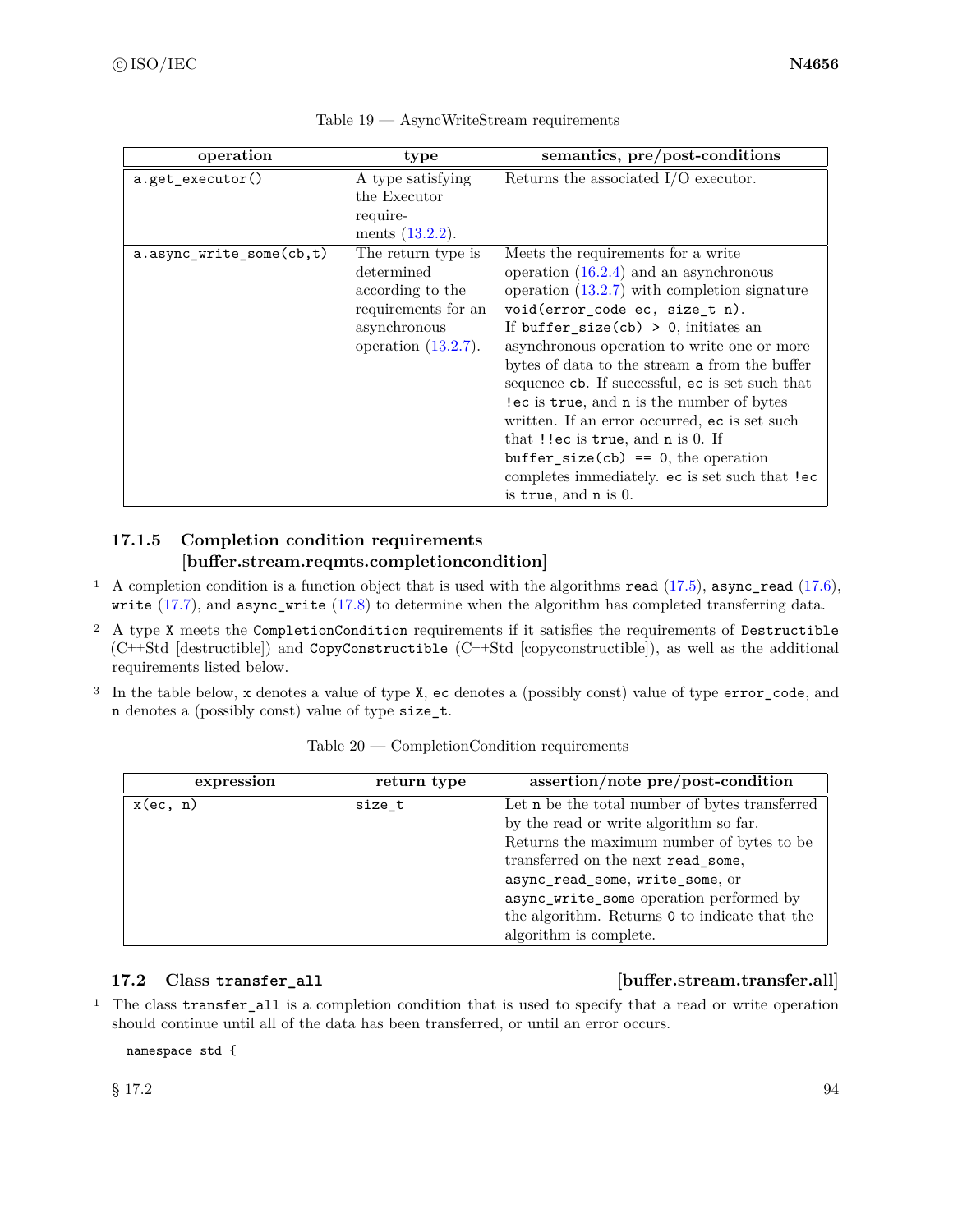```
namespace experimental {
namespace net {
inline namespace v1 {
  class transfer_all
  {
  public:
    size_t operator()(const error_code& ec, size_t) const;
  };
} // inline namespace v1
} // namespace net
} // namespace experimental
```
} *// namespace std*

<sup>2</sup> The class transfer\_all satisfies the CompletionCondition [\(17.1.5\)](#page-100-0) requirements.

size\_t operator()(const error\_code& ec, size\_t) const;

<sup>3</sup> *Returns:* If !ec, an unspecified non-zero value. Otherwise 0.

#### **17.3 Class transfer\_at\_least [buffer.stream.transfer.at.least]**

<sup>1</sup> The class transfer\_at\_least is a completion condition that is used to specify that a read or write operation should continue until a minimum number of bytes has been transferred, or until an error occurs.

```
namespace std {
namespace experimental {
namespace net {
inline namespace v1 {
  class transfer_at_least
  {
  public:
    explicit transfer_at_least(size_t m);
    size_t operator()(const error_code& ec, size_t n) const;
  private:
    size_t minimum_; // exposition only
  };
} // inline namespace v1
} // namespace net
} // namespace experimental
```

```
} // namespace std
```
<sup>2</sup> The class transfer\_at\_least satisfies the CompletionCondition [\(17.1.5\)](#page-100-0) requirements.

```
explicit transfer_at_least(size_t m);
```

```
3 Postconditions: minimum_ == m.
```
size\_t operator()(const error\_code& ec, size\_t n) const;

<sup>4</sup> *Returns:* If !ec && n < minimum\_, an unspecified non-zero value. Otherwise 0.

#### **17.4 Class transfer\_exactly [buffer.stream.transfer.exactly]**

<sup>1</sup> The class transfer\_exactly is a completion condition that is used to specify that a read or write operation should continue until an exact number of bytes has been transferred, or until an error occurs.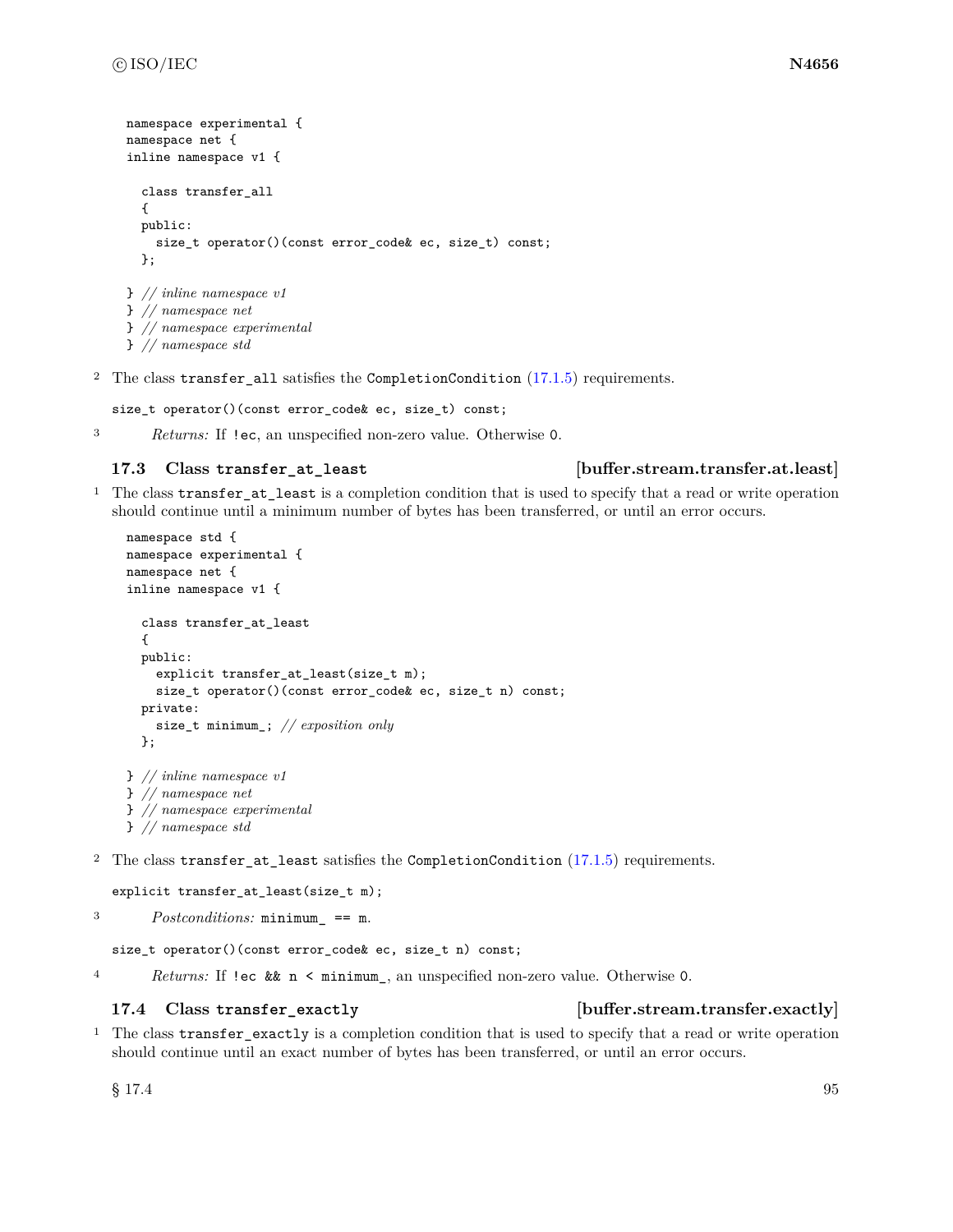```
namespace std {
namespace experimental {
namespace net {
inline namespace v1 {
  class transfer_exactly
  {
  public:
    explicit transfer_exactly(size_t e);
    size_t operator()(const error_code& ec, size_t n) const;
  private:
    size_t exact_; // exposition only
  };
} // inline namespace v1
} // namespace net
} // namespace experimental
} // namespace std
```

```
<sup>2</sup> The class transfer exactly satisfies the CompletionCondition (17.1.5) requirements.
```

```
explicit transfer_exactly(size_t e);
```
<sup>3</sup> *Postconditions:* exact\_ == e.

```
size_t operator()(const error_code& ec, size_t n) const;
```
<sup>4</sup> *Returns:* If !ec && n < exact\_, the result of min(exact\_ - n, N), where N is an unspecified non-zero value. Otherwise 0.

# <span id="page-102-0"></span>**17.5 Synchronous read operations [buffer.read]**

```
template<class SyncReadStream, class MutableBufferSequence>
  size_t read(SyncReadStream& stream,
              const MutableBufferSequence& buffers);
template<class SyncReadStream, class MutableBufferSequence>
  size_t read(SyncReadStream& stream,
              const MutableBufferSequence& buffers, error_code& ec);
template<class SyncReadStream, class MutableBufferSequence,
  class CompletionCondition>
    size_t read(SyncReadStream& stream,
                const MutableBufferSequence& buffers,
                CompletionCondition completion_condition);
template<class SyncReadStream, class MutableBufferSequence,
  class CompletionCondition>
    size_t read(SyncReadStream& stream,
                const MutableBufferSequence& buffers,
                CompletionCondition completion_condition,
                error_code& ec);
```
<sup>3</sup> The completion condition parameter specifies a completion condition to be called prior to each call to the stream's read\_some member function. The completion condition is passed the error\_code value from the most recent read\_some call, and the total number of bytes transferred in the synchronous

<sup>1</sup> A read operation [\(16.2.4\)](#page-87-0).

<sup>2</sup> *Effects:* Clears ec, then reads data from the buffer-oriented synchronous read stream [\(17.1.1\)](#page-98-1) object stream by performing zero or more calls to the stream's read\_some member function.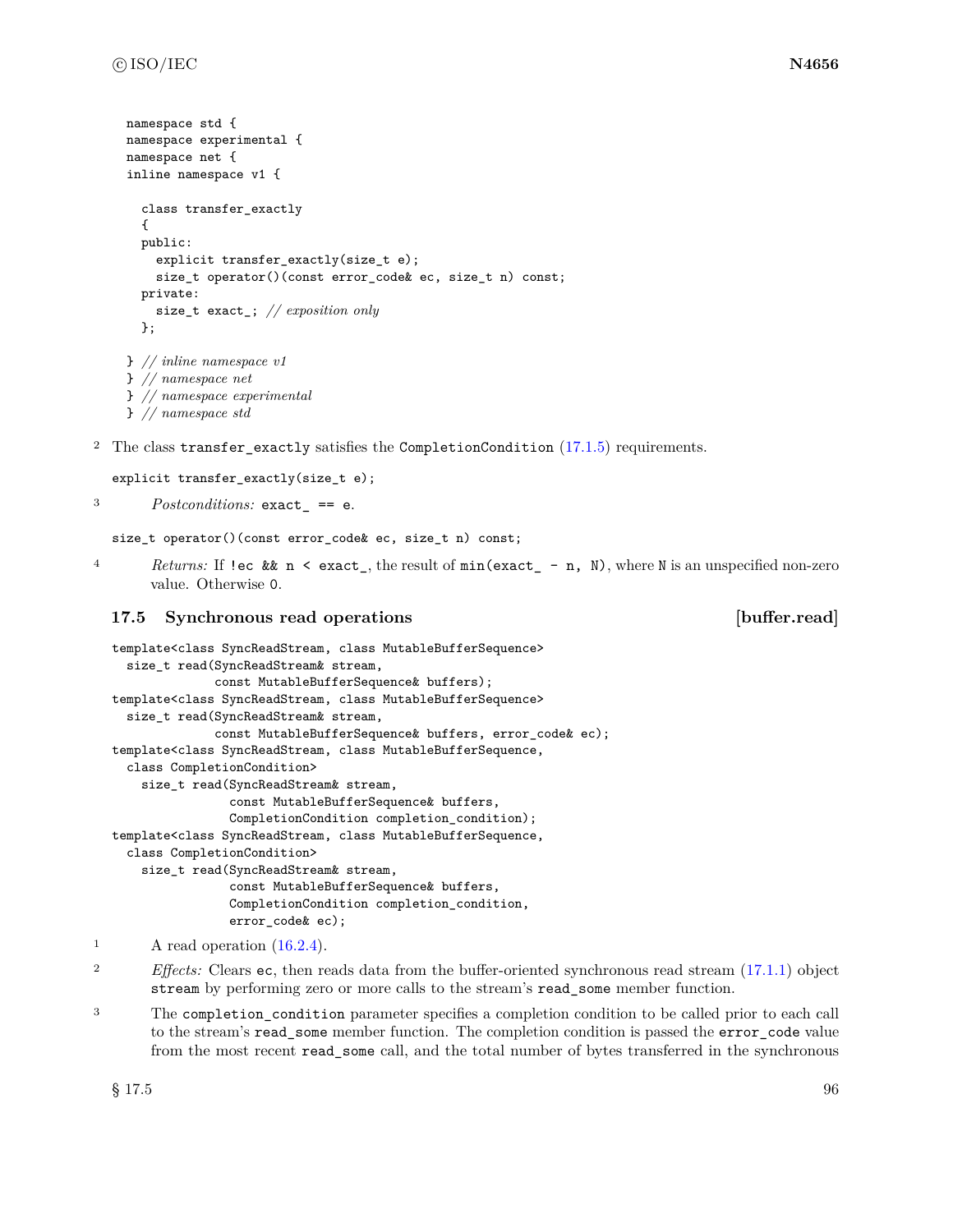read operation so far. The completion condition return value specifies the maximum number of bytes to be read on the subsequent read\_some call. Overloads where a completion condition is not specified behave as if called with an object of class transfer\_all.

- <sup>4</sup> The synchronous read operation continues until:
- $(4.1)$  the total number of bytes transferred is equal to **buffer** size (**buffers**); or
- (4.2) the completion condition returns 0.
	- <sup>5</sup> On return, ec contains the error\_code value from the most recent read\_some call.
	- <sup>6</sup> *Returns:* The total number of bytes transferred in the synchronous read operation.
	- <sup>7</sup> *Remarks:* This function shall not participate in overload resolution unless is\_mutable\_buffer\_ sequence<MutableBufferSequence>::value is true.

```
template<class SyncReadStream, class DynamicBuffer>
  size_t read(SyncReadStream& stream, DynamicBuffer&& b);
template<class SyncReadStream, class DynamicBuffer>
  size_t read(SyncReadStream& stream, DynamicBuffer&& b, error_code& ec);
template<class SyncReadStream, class DynamicBuffer,
  class CompletionCondition>
    size_t read(SyncReadStream& stream, DynamicBuffer&& b,
                CompletionCondition completion_condition);
template<class SyncReadStream, class DynamicBuffer,
  class CompletionCondition>
    size_t read(SyncReadStream& stream, DynamicBuffer&& b,
                CompletionCondition completion_condition,
                error_code& ec);
```
- <sup>8</sup> *Effects:* Clears ec, then reads data from the synchronous read stream [\(17.1.1\)](#page-98-1) object stream by performing zero or more calls to the stream's read\_some member function.
- <sup>9</sup> Data is placed into the dynamic buffer  $(16.2.3)$  object **b**. A mutable buffer sequence  $(16.2.1)$  is obtained prior to each read\_some call using b.prepare(N), where N is an unspecified value less than or equal to b.max\_size() - b.size(). [ *Note:* Implementations are encouraged to use b.capacity() when determining N, to minimize the number of read\_some calls performed on the stream. *— end note* ] After each read\_some call, the implementation performs  $b$ .commit(n), where n is the return value from read\_some.
- <sup>10</sup> The completion\_condition parameter specifies a completion condition to be called prior to each call to the stream's read some member function. The completion condition is passed the error code value from the most recent read\_some call, and the total number of bytes transferred in the synchronous read operation so far. The completion condition return value specifies the maximum number of bytes to be read on the subsequent read\_some call. Overloads where a completion condition is not specified behave as if called with an object of class transfer\_all.
- <sup>11</sup> The synchronous read operation continues until:
- $(11.1)$   $-$  b.size() == b.max\_size(); or
- (11.2) the completion condition returns 0.
	- <sup>12</sup> On return, ec contains the error\_code value from the most recent read\_some call.
	- <sup>13</sup> *Returns:* The total number of bytes transferred in the synchronous read operation.
	- 14 *Remarks:* This function shall not participate in overload resolution unless is\_dynamic\_buffer<Dynamic-Buffer>::value is true.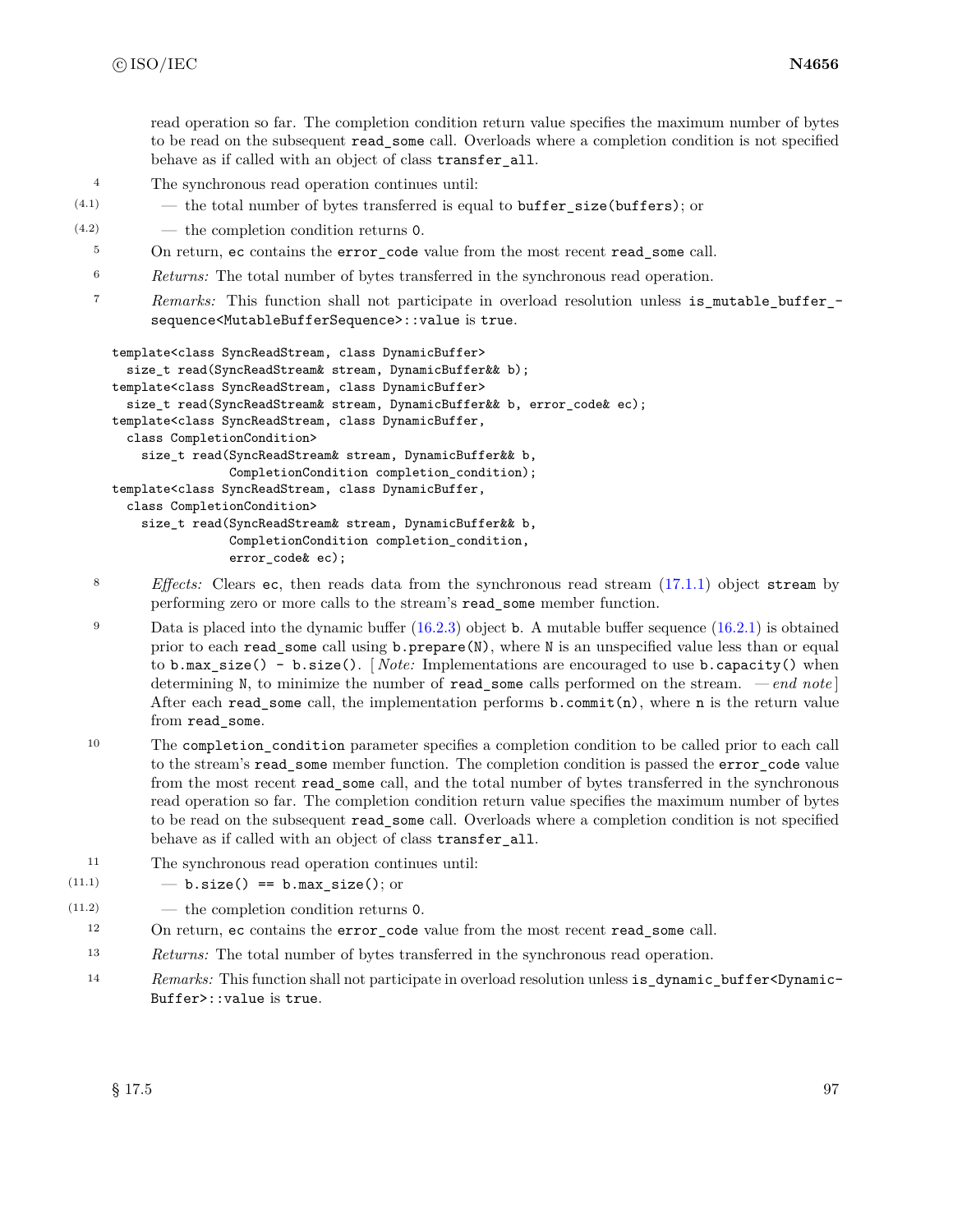<span id="page-104-0"></span>**17.6 Asynchronous read operations [buffer.async.read]**

template<class AsyncReadStream, class MutableBufferSequence, class CompletionToken>

*DEDUCED* async\_read(AsyncReadStream& stream,

```
const MutableBufferSequence& buffers,
```
CompletionToken&& token);

template<class AsyncReadStream, class MutableBufferSequence, class CompletionCondition,

class CompletionToken> *DEDUCED* async\_read(AsyncReadStream& stream,

const MutableBufferSequence& buffers, CompletionCondition completion\_condition, CompletionToken&& token);

- <sup>1</sup> A composed asynchronous read operation [\(13.2.7.14,](#page-33-0) [16.2.4\)](#page-87-0).
- <sup>2</sup> *Completion signature:* void(error\_code ec, size\_t n).
- <sup>3</sup> *Effects:* Reads data from the buffer-oriented asynchronous read stream [\(17.1.2\)](#page-98-2) object stream by invoking the stream's async\_read\_some member function (henceforth referred to as asynchronous read\_some operations) zero or more times.
- <sup>4</sup> The completion\_condition parameter specifies a completion condition to be called prior to each asynchronous read\_some operation. The completion condition is passed the error\_code value from the most recent asynchronous read\_some operation, and the total number of bytes transferred in the asynchronous read operation so far. The completion condition return value specifies the maximum number of bytes to be read on the subsequent asynchronous read—some operation. Overloads where a completion condition is not specified behave as if called with an object of class transfer\_all.
- <sup>5</sup> This asynchronous read operation is outstanding until:
- $(5.1)$  the total number of bytes transferred is equal to **buffer** size (**buffers**); or
- (5.2) the completion condition returns 0.
	- <sup>6</sup> The program shall ensure the AsyncReadStream object stream is valid until the completion handler for the asynchronous operation is invoked.
	- <sup>7</sup> On completion of the asynchronous operation, ec is the error code value from the most recent asynchronous read\_some operation, and n is the total number of bytes transferred.
	- 8 Remarks: This function shall not participate in overload resolution unless is\_mutable\_buffer\_sequence<MutableBufferSequence>::value is true.

```
template<class AsyncReadStream, class DynamicBuffer, class CompletionToken>
    DEDUCED async_read(AsyncReadStream& stream,
                       DynamicBuffer&& b, CompletionToken&& token);
template<class AsyncReadStream, class DynamicBuffer, class CompletionCondition,
         class CompletionToken>
    DEDUCED async_read(AsyncReadStream& stream,
                       DynamicBuffer&& b,
                       CompletionCondition completion_condition,
                       CompletionToken&& token);
```
- <sup>9</sup> *Completion signature:* void(error\_code ec, size\_t n).
- <sup>10</sup> *Effects:* Initiates an asynchronous operation to read data from the buffer-oriented asynchronous read stream [\(17.1.2\)](#page-98-2) object stream by performing one or more asynchronous read\_some operations on the stream.
- <sup>11</sup> Data is placed into the dynamic buffer [\(16.2.3\)](#page-86-1) object b. A mutable buffer sequence [\(16.2.1\)](#page-84-1) is obtained prior to each async\_read\_some call using b.prepare(N), where N is an unspecified value such that N is less than or equal to b.max\_size() - b.size(). [ *Note:* Implementations are encouraged to use

 $\S 17.6$  98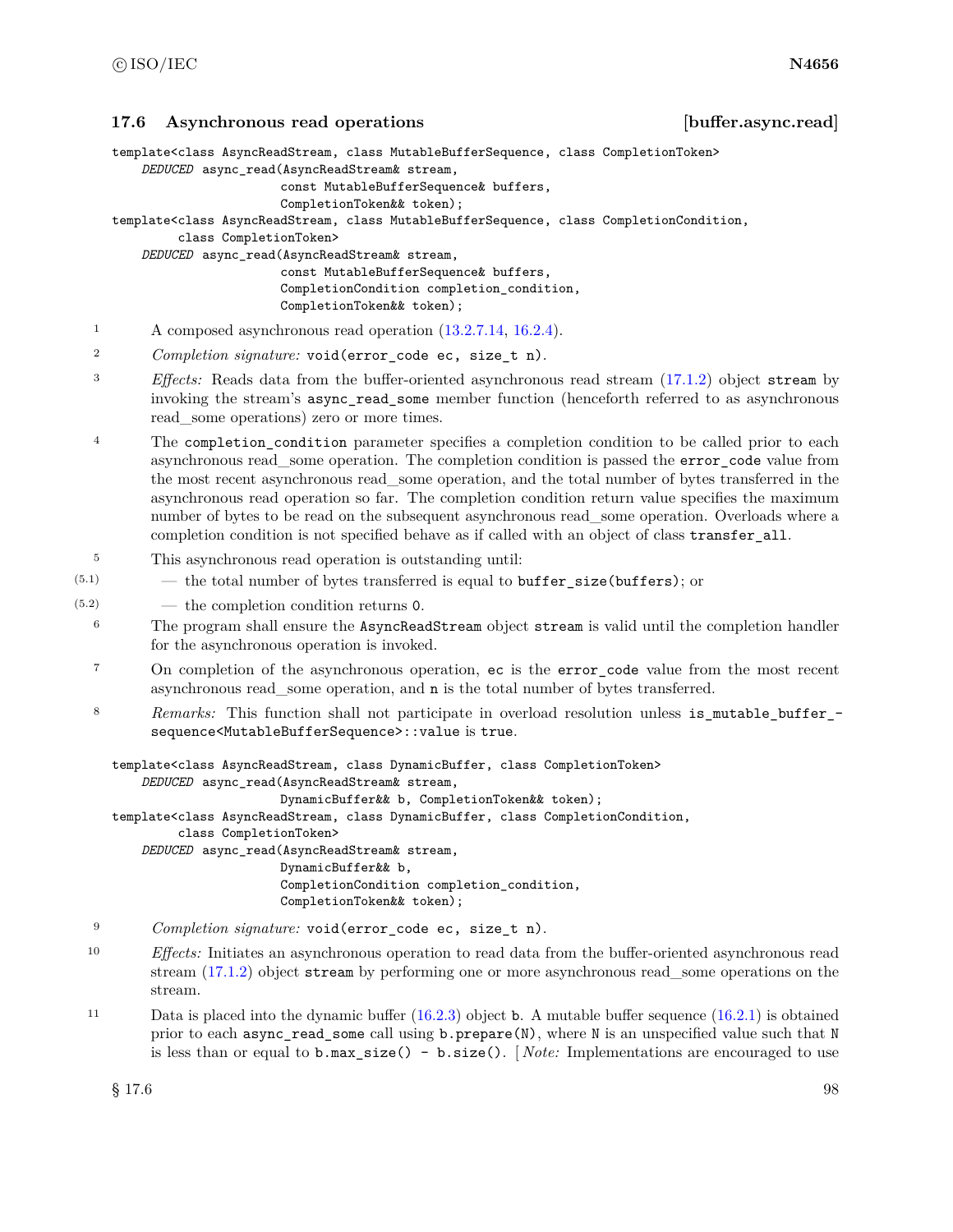$b$ .capacity() when determining N, to minimize the number of asynchronous read some operations performed on the stream. *— end note* ] After the completion of each asynchronous read\_some operation, the implementation performs  $\mathbf{b}$ . commit(n), where **n** is the value passed to the asynchronous read some operation's completion handler.

- <sup>12</sup> The completion\_condition parameter specifies a completion condition to be called prior to each asynchronous read\_some operation. The completion condition is passed the error\_code value from the most recent asynchronous read\_some operation, and the total number of bytes transferred in the asynchronous read operation so far. The completion condition return value specifies the maximum number of bytes to be read on the subsequent asynchronous read—some operation. Overloads where a completion condition is not specified behave as if called with an object of class transfer all.
- <sup>13</sup> The asynchronous read operation is outstanding until:

$$
(13.1) \t\t - b.size() == b.max_size(); or
$$

(13.2) — the completion condition returns 0.

- <sup>14</sup> The program shall ensure the AsyncReadStream object stream is valid until the completion handler for the asynchronous operation is invoked.
- <sup>15</sup> On completion of the asynchronous operation, ec is the error\_code value from the most recent asynchronous read\_some operation, and n is the total number of bytes transferred.
- <sup>16</sup> *Remarks:* This function shall not participate in overload resolution unless is\_dynamic\_buffer<DynamicBuffer>::value is true.

# <span id="page-105-0"></span>**17.7 Synchronous write operations [buffer.write]**

```
template<class SyncWriteStream, class ConstBufferSequence>
  size_t write(SyncWriteStream& stream,
               const ConstBufferSequence& buffers);
template<class SyncWriteStream, class ConstBufferSequence>
  size_t write(SyncWriteStream& stream,
               const ConstBufferSequence& buffers, error_code& ec);
template<class SyncWriteStream, class ConstBufferSequence,
  class CompletionCondition>
    size_t write(SyncWriteStream& stream,
                 const ConstBufferSequence& buffers,
                 CompletionCondition completion_condition);
template<class SyncWriteStream, class ConstBufferSequence,
  class CompletionCondition>
    size_t write(SyncWriteStream& stream,
                 const ConstBufferSequence& buffers,
                 CompletionCondition completion_condition,
                 error_code& ec);
```
- <sup>1</sup> A write operation [\(16.2.4\)](#page-87-0).
- <sup>2</sup> *Effects:* Writes data to the buffer-oriented synchronous write stream [\(17.1.3\)](#page-99-0) object stream by performing zero or more calls to the stream's write\_some member function.
- <sup>3</sup> The completion\_condition parameter specifies a completion condition to be called prior to each call to the stream's write\_some member function. The completion condition is passed the error\_code value from the most recent write some call, and the total number of bytes transferred in the synchronous write operation so far. The completion condition return value specifies the maximum number of bytes to be written on the subsequent write\_some call. Overloads where a completion condition is not specified behave as if called with an object of class transfer\_all.
- <sup>4</sup> The synchronous write operation continues until: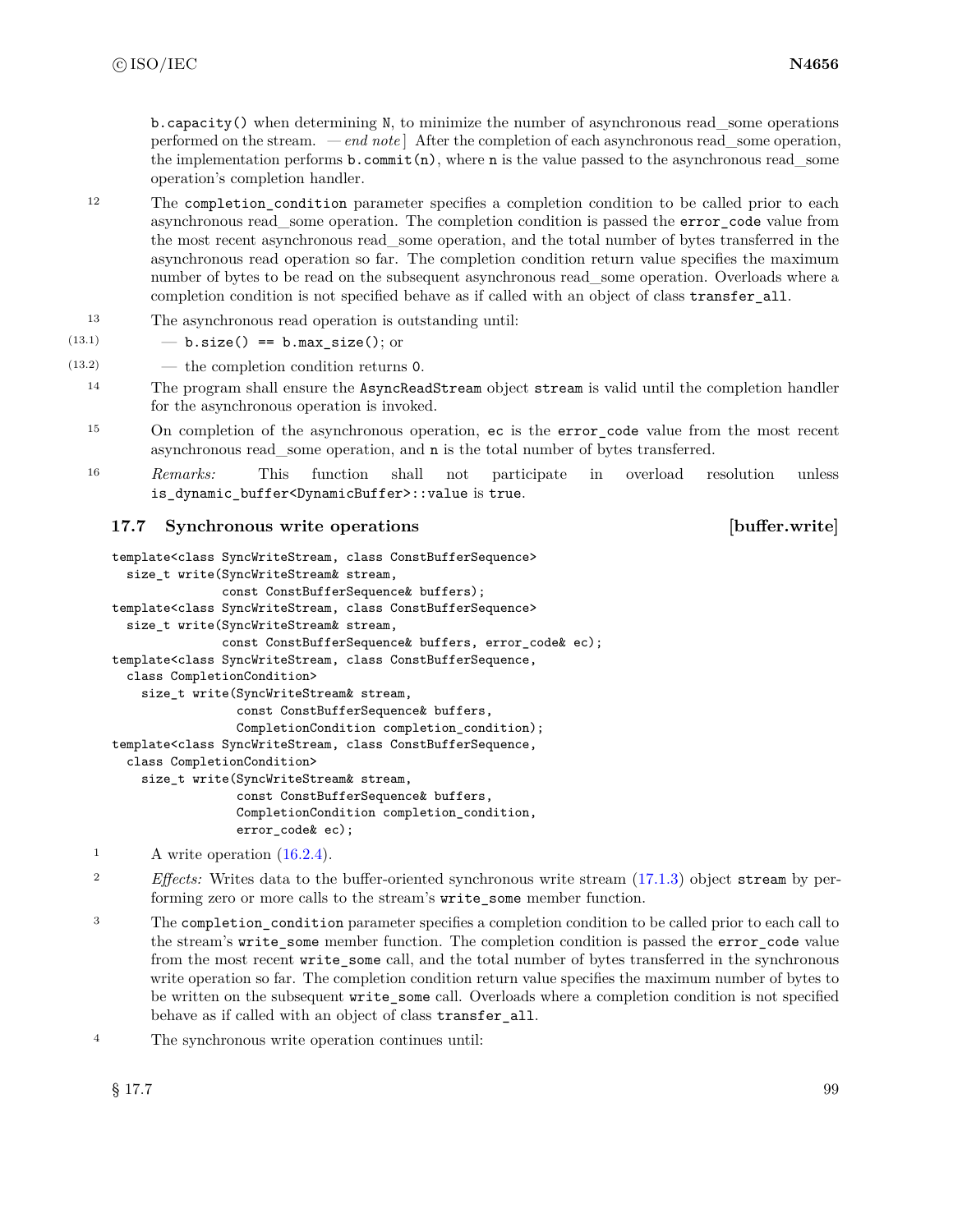- $(4.1)$  the total number of bytes transferred is equal to buffer size(buffers); or
- (4.2) the completion condition returns 0.
	- <sup>5</sup> On return, ec contains the error\_code value from the most recent write\_some call.
	- <sup>6</sup> *Returns:* The total number of bytes transferred in the synchronous write operation.
	- <sup>7</sup> *Remarks:* This function shall not participate in overload resolution unless is\_const\_buffer\_sequence<ConstBufferSequence>::value is true.

```
template<class SyncWriteStream, class DynamicBuffer>
  size_t write(SyncWriteStream& stream, DynamicBuffer&& b);
template<class SyncWriteStream, class DynamicBuffer>
  size_t write(SyncWriteStream& stream, DynamicBuffer&& b, error_code& ec);
template<class SyncWriteStream, class DynamicBuffer, class CompletionCondition>
  size_t write(SyncWriteStream& stream, DynamicBuffer&& b,
               CompletionCondition completion_condition);
template<class SyncWriteStream, class DynamicBuffer, class CompletionCondition>
  size_t write(SyncWriteStream& stream, DynamicBuffer&& b,
               CompletionCondition completion_condition,
               error_code& ec);
```
- <sup>8</sup> *Effects:* Writes data to the synchronous write stream [\(17.1.3\)](#page-99-0) object stream by performing zero or more calls to the stream's write\_some member function.
- 9 Data is written from the dynamic buffer [\(16.2.3\)](#page-86-1) object **b**. A constant buffer sequence [\(16.2.2\)](#page-85-1) is obtained using b.data(). After the data has been written to the stream, the implementation performs b.consume(n), where n is the number of bytes successfully written.

<sup>10</sup> The completion\_condition parameter specifies a completion condition to be called after each call to the stream's write\_some member function. The completion condition is passed the error\_code value from the most recent write some call, and the total number of bytes transferred in the synchronous write operation so far. The completion condition return value specifies the maximum number of bytes to be written on the subsequent write\_some call. Overloads where a completion condition is not specified behave as if called with an object of class transfer\_all.

- <sup>11</sup> The synchronous write operation continues until:
- $(11.1)$   $b.size() == 0;$  or
- (11.2) the completion condition returns 0.
	- <sup>12</sup> On return, ec contains the error\_code value from the most recent write\_some call.
	- <sup>13</sup> *Returns:* The total number of bytes transferred in the synchronous write operation.
	- <sup>14</sup> *Remarks:* This function shall not participate in overload resolution unless is\_dynamic\_buffer<Dynamic-Buffer>::value is true.

# <span id="page-106-0"></span>**17.8 Asynchronous write operations [buffer.async.write]**

template<class AsyncWriteStream, class ConstBufferSequence, class CompletionToken>

*DEDUCED* async\_write(AsyncWriteStream& stream,

const ConstBufferSequence& buffers, CompletionToken&& token);

template<class AsyncWriteStream, class ConstBufferSequence, class CompletionCondition,

```
class CompletionToken>
```
*DEDUCED* async\_write(AsyncWriteStream& stream,

const ConstBufferSequence& buffers, CompletionCondition completion\_condition,

CompletionToken&& token);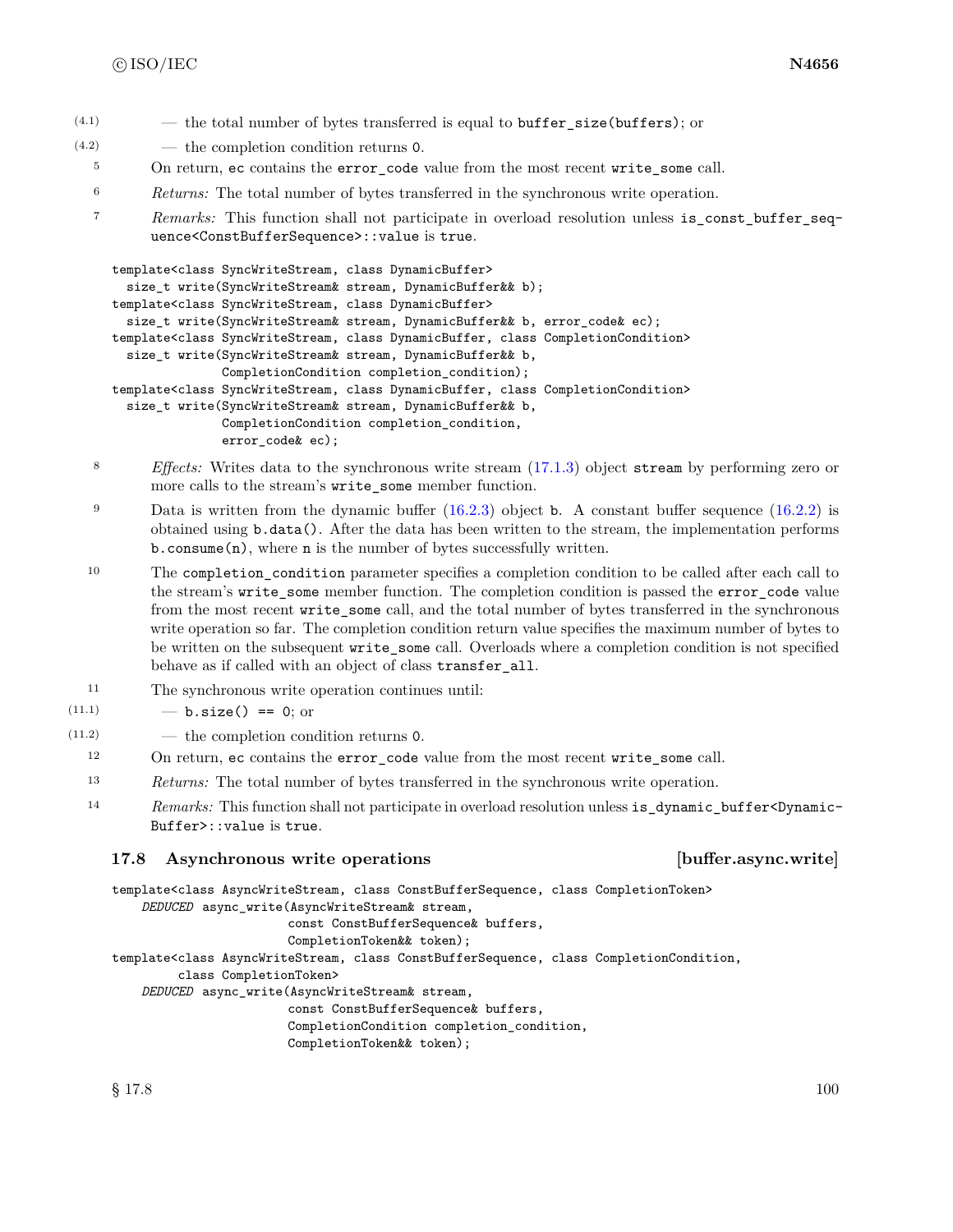- <sup>1</sup> A composed asynchronous write operation  $(13.2.7.14, 16.2.4)$  $(13.2.7.14, 16.2.4)$  $(13.2.7.14, 16.2.4)$ .
- <sup>2</sup> *Completion signature:* void(error\_code ec, size\_t n).
- <sup>3</sup> *Effects:* Initiates an asynchronous operation to write data to the buffer-oriented asynchronous write stream [\(17.1.4\)](#page-99-1) object stream by performing zero or more asynchronous operations on the stream using the stream's async\_write\_some member function (henceforth referred to as asynchronous write\_some operations).
- <sup>4</sup> The completion\_condition parameter specifies a completion condition to be called prior to each asynchronous write\_some operation. The completion condition is passed the error\_code value from the most recent asynchronous write\_some operation, and the total number of bytes transferred in the asynchronous write operation so far. The completion condition return value specifies the maximum number of bytes to be written on the subsequent asynchronous write—some operation. Overloads where a completion condition is not specified behave as if called with an object of class transfer\_all.
- <sup>5</sup> The asynchronous write operation continues until:
- $(5.1)$  the total number of bytes transferred is equal to **buffer** size (**buffers**); or
- (5.2) the completion condition returns 0.
	- <sup>6</sup> The program must ensure the AsyncWriteStream object stream is valid until the completion handler for the asynchronous operation is invoked.
	- <sup>7</sup> On completion of the asynchronous operation, ec is the error\_code value from the most recent asynchronous write\_some operation, and n is the total number of bytes transferred.
	- 8 *Remarks:* This function shall not participate in overload resolution unless is\_const\_buffer\_sequence<ConstBufferSequence>::value is true.

```
template<class AsyncWriteStream, class DynamicBuffer, class CompletionToken>
  DEDUCED async_write(AsyncWriteStream& stream,
                      DynamicBuffer&& b, CompletionToken&& token);
template<class AsyncWriteStream, class DynamicBuffer, class CompletionCondition,
         class CompletionToken>
    DEDUCED async_write(AsyncWriteStream& stream,
                        DynamicBuffer&& b,
                        CompletionCondition completion_condition,
                        CompletionToken&& token);
```
- <sup>9</sup> *Completion signature:* void(error\_code ec, size\_t n).
- <sup>10</sup> *Effects:* Initiates an asynchronous operation to write data to the buffer-oriented asynchronous write stream [\(17.1.4\)](#page-99-1) object stream by performing zero or more asynchronous write some operations on the stream.
- <sup>11</sup> Data is written from the dynamic buffer [\(16.2.3\)](#page-86-1) object b. A constant buffer sequence [\(16.2.2\)](#page-85-1) is obtained using b.data(). After the data has been written to the stream, the implementation performs b.consume(n), where n is the number of bytes successfully written.
- <sup>12</sup> The completion\_condition parameter specifies a completion condition to be called prior to each asynchronous write some operation. The completion condition is passed the error\_code value from the most recent asynchronous write some operation, and the total number of bytes transferred in the asynchronous write operation so far. The completion condition return value specifies the maximum number of bytes to be written on the subsequent asynchronous write some operation. Overloads where a completion condition is not specified behave as if called with an object of class transfer all.
- <sup>13</sup> The asynchronous write operation continues until:
- $(13.1)$   $-$  **b.size()** == 0; or
- (13.2) the completion condition returns 0.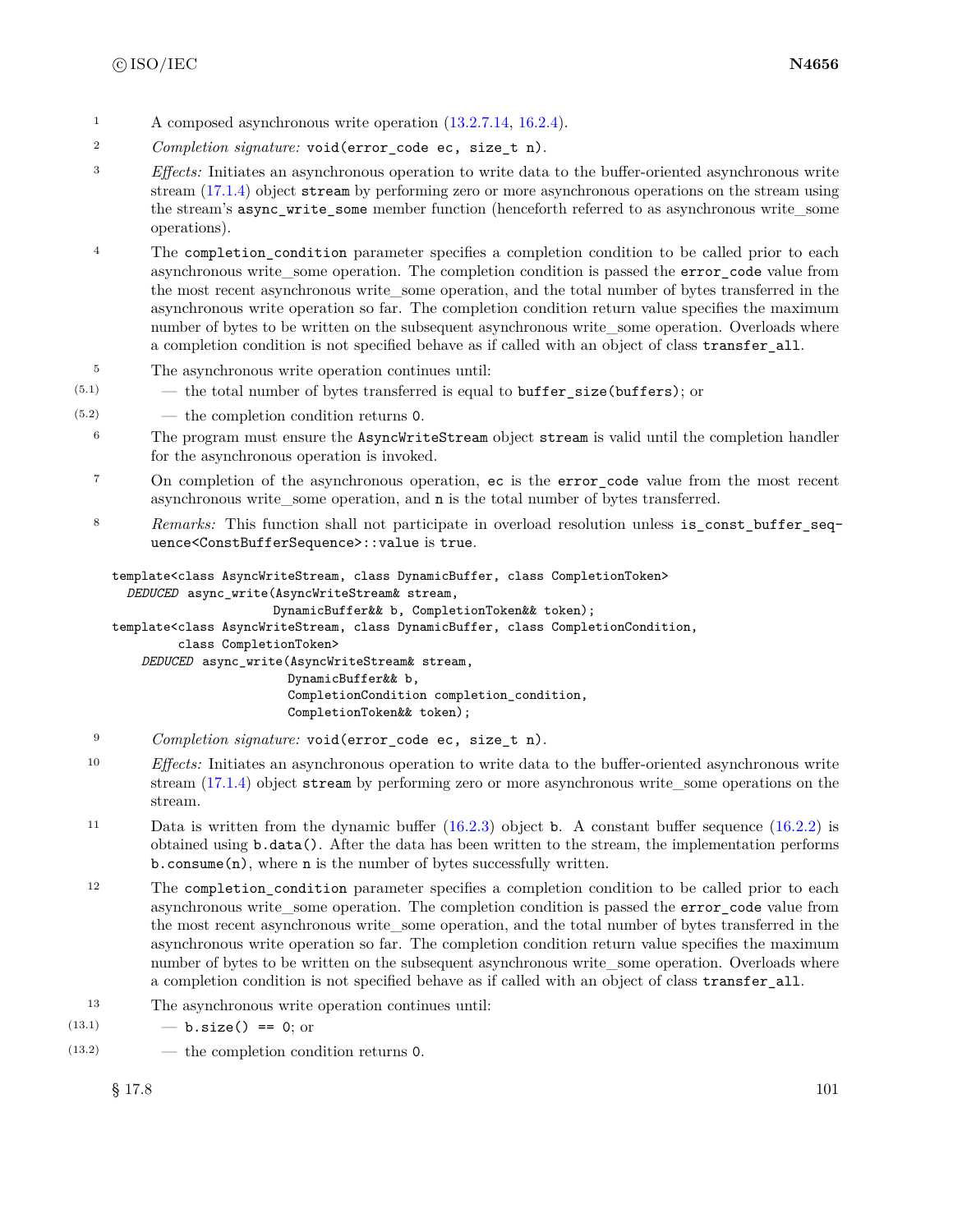- <sup>14</sup> The program must ensure both the AsyncWriteStream object stream and the memory associated with the dynamic buffer b are valid until the completion handler for the asynchronous operation is invoked.
- <sup>15</sup> On completion of the asynchronous operation, ec is the error\_code value from the most recent asynchronous write\_some operation, and n is the total number of bytes transferred.
- 16 *Remarks:* This function shall not participate in overload resolution unless is dynamic buffer<Dynamic-Buffer>::value is true.

# **17.9 Synchronous delimited read operations [buffer.read.until]**

```
template<class SyncReadStream, class DynamicBuffer>
  size_t read_until(SyncReadStream& s, DynamicBuffer&& b, char delim);
template<class SyncReadStream, class DynamicBuffer>
  size_t read_until(SyncReadStream& s, DynamicBuffer&& b,
                    char delim, error_code& ec);
template<class SyncReadStream, class DynamicBuffer>
  size_t read_until(SyncReadStream& s, DynamicBuffer&& b, string_view delim);
template<class SyncReadStream, class DynamicBuffer>
  size_t read_until(SyncReadStream& s, DynamicBuffer&& b,
                    string_view delim, error_code& ec);
```
- <sup>1</sup> *Effects:* Reads data from the buffer-oriented synchronous read stream [\(17.1.1\)](#page-98-0) object stream by performing zero or more calls to the stream's read\_some member function, until the input sequence of the dynamic buffer [\(16.2.3\)](#page-86-0) object b contains the specified delimiter delim.
- 2 Data is placed into the dynamic buffer object **b**. A mutable buffer sequence [\(16.2.1\)](#page-84-0) is obtained prior to each read\_some call using  $b$ .prepare(N), where N is an unspecified value such that N  $\leq$  max\_size() size(). *Note:* Implementations are encouraged to use **b**. capacity() when determining N, to minimize the number of read\_some calls performed on the stream. *— end note* ] After each read\_some call, the implementation performs  $b$ .commit $(n)$ , where n is the return value from read\_some.
- <sup>3</sup> The synchronous read\_until operation continues until:
- $(3.1)$  the input sequence of b contains the delimiter delim; or
- $(3.2)$   $-$  b.size() == b.max\_size(); or
- (3.3) an asynchronous read\_some operation fails.
- <sup>4</sup> On exit, if the input sequence of b contains the delimiter, ec is set such that !ec is true. Otherwise, if b.size() == b.max\_size(), ec is set such that  $ec == stream_error::not\_found$ . If b.size() < b.max\_size(), ec contains the error\_code from the most recent read\_some call.
- <sup>5</sup> *Returns:* The number of bytes in the input sequence of b up to and including the delimiter, if present. [ *Note:* On completion, the buffer may contain additional bytes following the delimiter. *— end note* ] Otherwise returns 0.

# **17.10 Asynchronous delimited read operations [buffer.async.read.until]**

template<class AsyncReadStream, class DynamicBuffer, class CompletionToken>

*DEDUCED* async\_read\_until(AsyncReadStream& s, DynamicBuffer&& b, char delim, CompletionToken&& token);

template<class AsyncReadStream, class DynamicBuffer, class CompletionToken>

*DEDUCED* async\_read\_until(AsyncReadStream& s,

DynamicBuffer&& b, string\_view delim,

CompletionToken&& token);

- <sup>1</sup> A composed asynchronous operation [\(13.2.7.14\)](#page-33-0).
- <sup>2</sup> *Completion signature:* void(error\_code ec, size\_t n).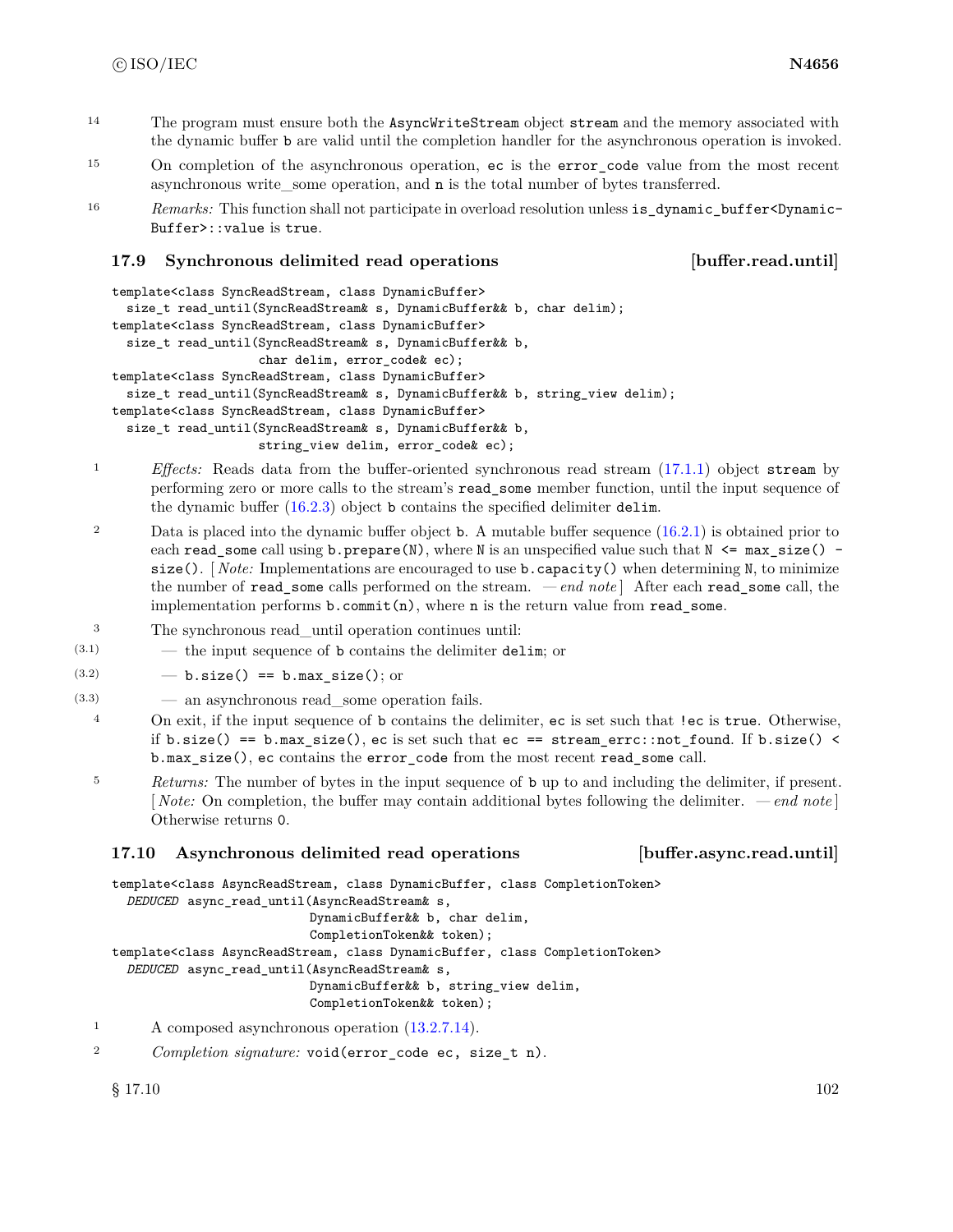- <sup>3</sup> *Effects:* Initiates an asynchronous operation to read data from the buffer-oriented asynchronous read stream [\(17.1.2\)](#page-98-1) object stream by performing zero or more asynchronous read\_some operations on the stream, until the readable bytes of the dynamic buffer [\(16.2.3\)](#page-86-0) object b contain the specified delimiter delim.
- <sup>4</sup> Data is placed into the dynamic buffer object **b**. A mutable buffer sequence [\(16.2.1\)](#page-84-0) is obtained prior to each async\_read\_some call using b.prepare(N), where N is an unspecified value such that  $N \leq max_{-}$ size() - size(). [ *Note:* Implementations are encouraged to use b.capacity() when determining N, to minimize the number of asynchronous read\_some operations performed on the stream. *— end note* | After the completion of each asynchronous read some operation, the implementation performs  $b$ .commit(n), where n is the value passed to the asynchronous read\_some operation's completion handler.
- <sup>5</sup> The asynchronous read\_until operation continues until:
- (5.1) the readable bytes of b contain the delimiter delim; or
- $(5.2)$   $-$  b.size() == b.max\_size(); or
- $(5.3)$   $\qquad$   $\qquad$  an asynchronous read some operation fails.
	- <sup>6</sup> The program shall ensure the AsyncReadStream object stream is valid until the completion handler for the asynchronous operation is invoked.
	- <sup>7</sup> If delim is of type string\_view, the implementation copies the underlying sequence of characters prior to initiating an asynchronous read\_some operation on the stream. [ *Note:* This means that the caller is not required to guarantee the validity of the delimiter string after the call to async\_read\_until returns. *— end note* ]
	- <sup>8</sup> On completion of the asynchronous operation, if the readable bytes of b contain the delimiter, ec is set such that !ec is true. Otherwise, if  $b.size() == b.max_size(), ec$  is set such that  $ec ==$ stream\_errc::not\_found. If b.size() < b.max\_size(), ec is the error\_code from the most recent asynchronous read\_some operation. n is the number of readable bytes in b up to and including the delimiter, if present, otherwise 0.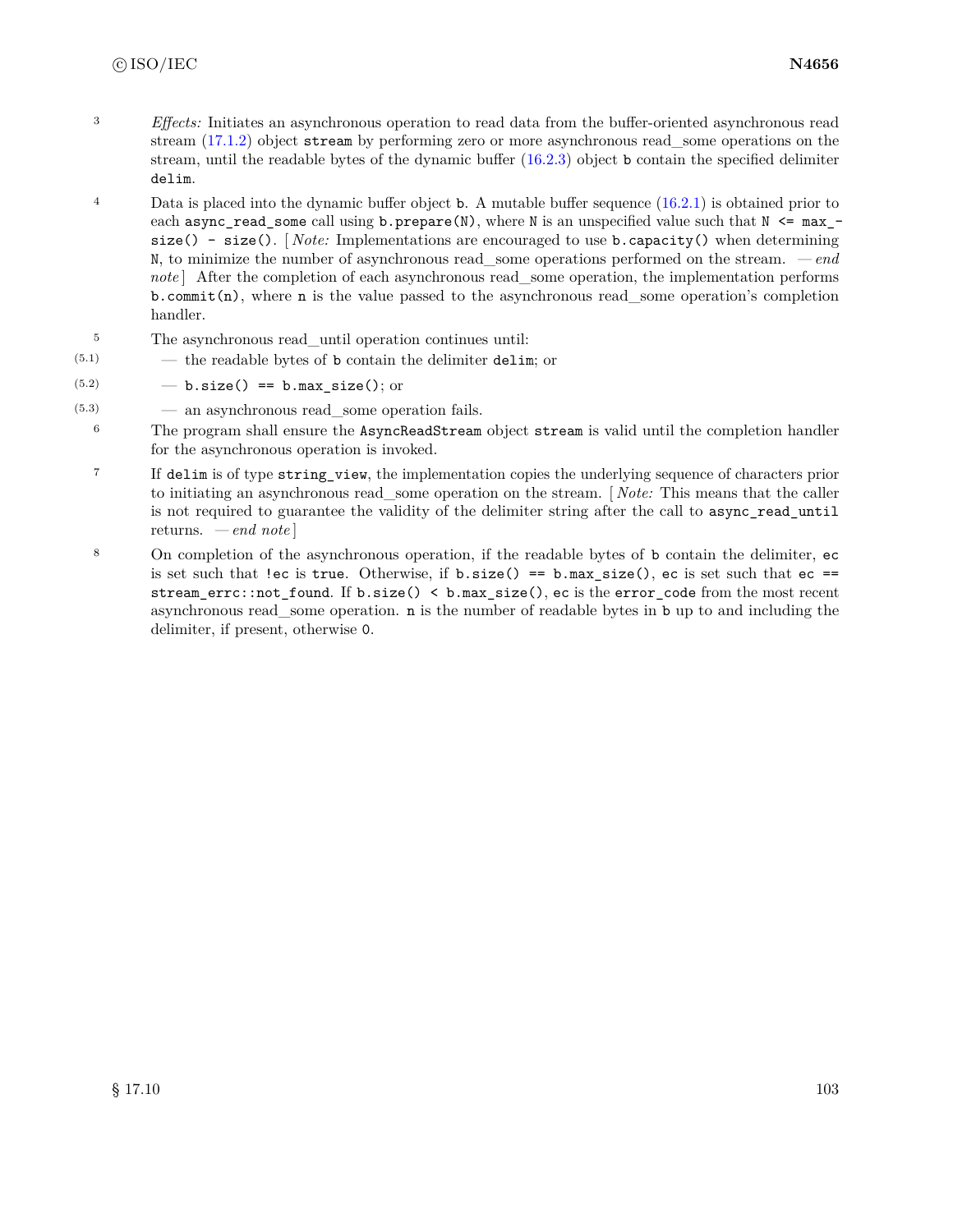# **18 Sockets [socket]**

**18.1 Header <experimental/socket> synopsis [socket.synop]** namespace std { namespace experimental { namespace net { inline namespace v1 { enum class socket\_errc { already\_open = *an implementation defined non-zero value* , not\_found = *an implementation defined non-zero value* }; const error\_category& socket\_category() noexcept; error\_code make\_error\_code(socket\_errc e) noexcept; error\_condition make\_error\_condition(socket\_errc e) noexcept; *// Sockets:* class socket\_base; template<class Protocol> class basic\_socket; template<class Protocol> class basic\_datagram\_socket; template<class Protocol> class basic\_stream\_socket; template<class Protocol> class basic\_socket\_acceptor; *// Socket streams:* template<class Protocol, class Clock = chrono::steady\_clock, class WaitTraits = wait\_traits<Clock>> class basic\_socket\_streambuf; template<class Protocol, class Clock = chrono::steady\_clock, class WaitTraits = wait\_traits<Clock>> class basic\_socket\_iostream;

*// synchronous connect operations:*

```
template<class Protocol, class EndpointSequence>
 typename Protocol::endpoint connect(basic_socket<Protocol>& s,
                                      const EndpointSequence& endpoints);
template<class Protocol, class EndpointSequence>
 typename Protocol::endpoint connect(basic_socket<Protocol>& s,
```
 $\S$  18.1 104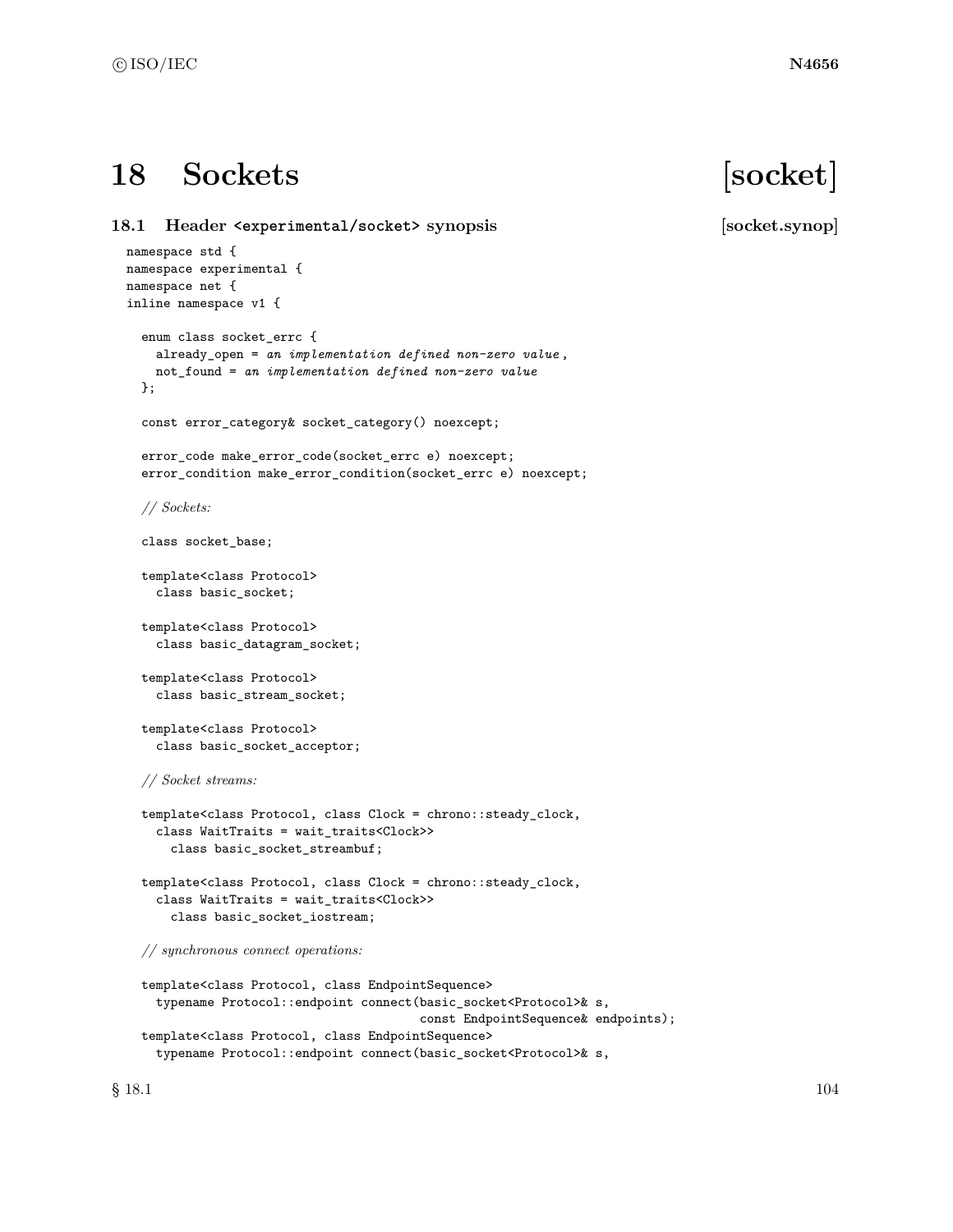```
const EndpointSequence& endpoints,
                                      error_code& ec);
template<class Protocol, class EndpointSequence, class ConnectCondition>
  typename Protocol::endpoint connect(basic_socket<Protocol>& s,
                                      const EndpointSequence& endpoints,
                                      ConnectCondition c);
template<class Protocol, class EndpointSequence, class ConnectCondition>
  typename Protocol::endpoint connect(basic_socket<Protocol>& s,
                                      const EndpointSequence& endpoints,
                                      ConnectCondition c,
                                      error_code& ec);
template<class Protocol, class InputIterator>
  InputIterator connect(basic_socket<Protocol>& s,
                        InputIterator first, InputIterator last);
template<class Protocol, class InputIterator>
  InputIterator connect(basic_socket<Protocol>& s,
                        InputIterator first, InputIterator last,
                        error_code& ec);
template<class Protocol, class InputIterator, class ConnectCondition>
  InputIterator connect(basic_socket<Protocol>& s,
                        InputIterator first, InputIterator last,
                        ConnectCondition c);
template<class Protocol, class InputIterator, class ConnectCondition>
  InputIterator connect(basic_socket<Protocol>& s,
                        InputIterator first, InputIterator last,
                        ConnectCondition c,
                        error_code& ec);
```
*// asynchronous connect operations:*

```
template<class Protocol, class EndpointSequence, class CompletionToken>
  DEDUCED async_connect(basic_socket<Protocol>& s,
                        const EndpointSequence& endpoints,
                        CompletionToken&& token);
template<class Protocol, class EndpointSequence, class ConnectCondition,
         class CompletionToken>
  DEDUCED async_connect(basic_socket<Protocol>& s,
                        const EndpointSequence& endpoints,
                        ConnectCondition c,
                        CompletionToken&& token);
template<class Protocol, class InputIterator, class CompletionToken>
  DEDUCED async_connect(basic_socket<Protocol>& s,
                        InputIterator first, InputIterator last,
                        CompletionToken&& token);
template<class Protocol, class InputIterator, class ConnectCondition,
         class CompletionToken>
  DEDUCED async_connect(basic_socket<Protocol>& s,
                        InputIterator first, InputIterator last,
                        ConnectCondition c,
                        CompletionToken&& token);
```
} *// inline namespace v1*

```
} // namespace net
```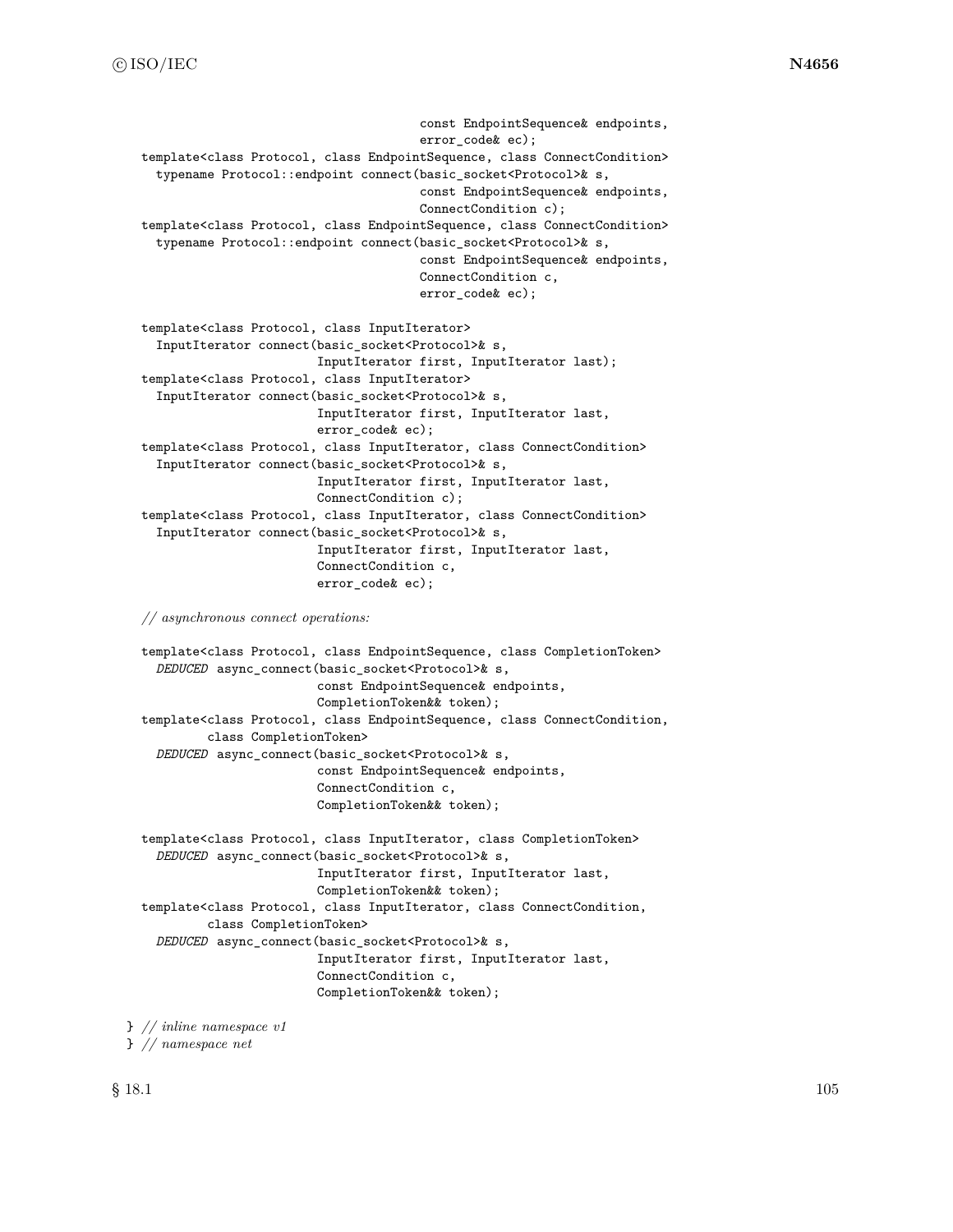### } *// namespace experimental*

```
template<> struct is_error_code_enum<
 experimental::net::v1::socket_errc>
    : public true_type {};
```
- } *// namespace std*
- <sup>1</sup> The figure below illustrates relationships between various types described in this Technical Specification. A solid line from **A** to **B** that is terminated by an open arrow indicates that **A** is derived from **B**. A solid line from **A** to **B** that starts with a diamond and is terminated by a solid arrow indicates that **A** contains an object of type **B**. A dotted line from **A** to **B** indicates that **A** is a synonym for the class template **B** with the specified template argument.



Figure  $1$  — Socket and socket stream types [non-normative]

# **18.2 Requirements issued as a set of the set of the set of the set of the set of the set of the set of the set of the set of the set of the set of the set of the set of the set of the set of the set of the set of the se**

# <span id="page-112-0"></span>**18.2.1 Requirements on synchronous socket operations [socket.reqmts.sync]**

<sup>1</sup> In this section, *synchronous socket operations* are those member functions specified as two overloads, with and without an argument of type error\_code&:

*R f* (*A1* a1, *A2* a2, ..., *AN* aN); *R f* (*A1* a1, *A2* a2, ..., *AN* aN, error\_code& ec);

<sup>2</sup> For an object s, the conditions under which its synchronous socket operations may block the calling thread (C++Std [defns.block]) are determined as follows.

<sup>3</sup> If:

 $\S$  18.2.1 106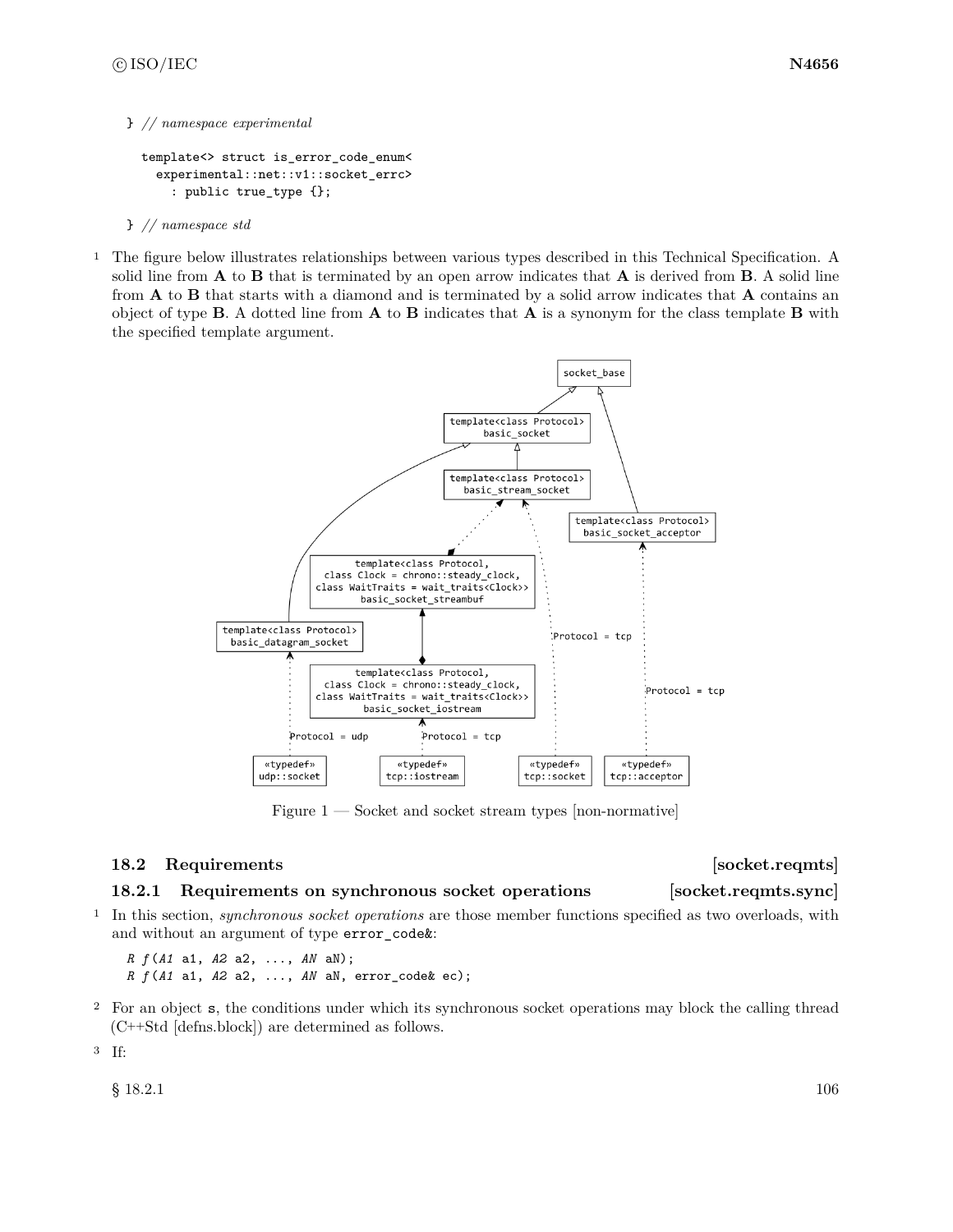- $(3.1)$  s.non blocking() == true,
- (3.2) the synchronous socket operation is specified in terms of a POSIX function other than poll,
- (3.3) that POSIX function lists EWOULDBLOCK or EAGAIN in its failure conditions, and
- $(3.4)$  the effects of the operation cannot be established immediately

then the synchronous socket operation shall not block the calling thread. [ *Note:* And the effects of the operation are not established. *— end note* ]

<sup>4</sup> Otherwise, the synchronous socket operation shall block the calling thread until the effects are established.

# **18.2.2 Requirements on asynchronous socket operations [socket.reqmts.async]**

- <sup>1</sup> In this section, *asynchronous socket operations* are those member functions having prefix async\_.
- <sup>2</sup> For an object s, a program may initiate asynchronous socket operations such that there are multiple simultaneously outstanding asynchronous operations.
- <sup>3</sup> When there are multiple outstanding asynchronous read operations  $(16.2.4)$  on s:
- (3.1) having no argument flags of type socket\_base::message\_flags, or
- $(3.2)$  having an argument flags of type socket\_base::message\_flags but where (flags & socket\_base::message\_out\_of\_band) == 0

then the buffers are filled in the order in which these operations were issued. The order of invocation of the completion handlers for these operations is unspecified.

- <sup>4</sup> When there are multiple outstanding asynchronous read operations [\(16.2.4\)](#page-87-0) on s having an argument flags of type socket\_base::message\_flags where (flags & socket\_base::message\_out\_of\_band) != 0 then the buffers are filled in the order in which these operations were issued.
- <sup>5</sup> When there are multiple outstanding asynchronous write operations [\(16.2.4\)](#page-87-0) on s, the buffers are transmitted in the order in which these operations were issued. The order of invocation of the completion handlers for these operations is unspecified.

# <span id="page-113-1"></span>**18.2.3** Native handles **in the set of the set of the set of the set of socket.reqmts.native**

- <sup>1</sup> Several classes described in this Technical Specification have a member type native handle type, a member function native handle, and member functions that accept arguments of type native handle type. The presence of these members and their semantics is implementation-defined.
- <sup>2</sup> [ *Note:* These members allow implementations to provide access to their implementation details. Their names are specified to facilitate portable compile-time detection. Actual use of these members is inherently non-portable. For operating systems that are based on POSIX, implementations are encouraged to define the native\_handle\_type for sockets as int, representing the native file descriptor associated with the socket. *— end note* ]

# <span id="page-113-0"></span>**18.2.4** Endpoint requirements **isometric isometric in the set of socket.reqmts.endpoint**

- <sup>1</sup> A type X meets the Endpoint requirements if it satisfies the requirements of Destructible (C++Std [destructible]), DefaultConstructible (C++Std [defaultconstructible]), CopyConstructible (C++Std [copyconstructible]), and CopyAssignable (C++Std [copyassignable]), as well as the additional requirements listed below.
- <sup>2</sup> In the table below, a denotes a (possibly const) value of type X, and u denotes an identifier.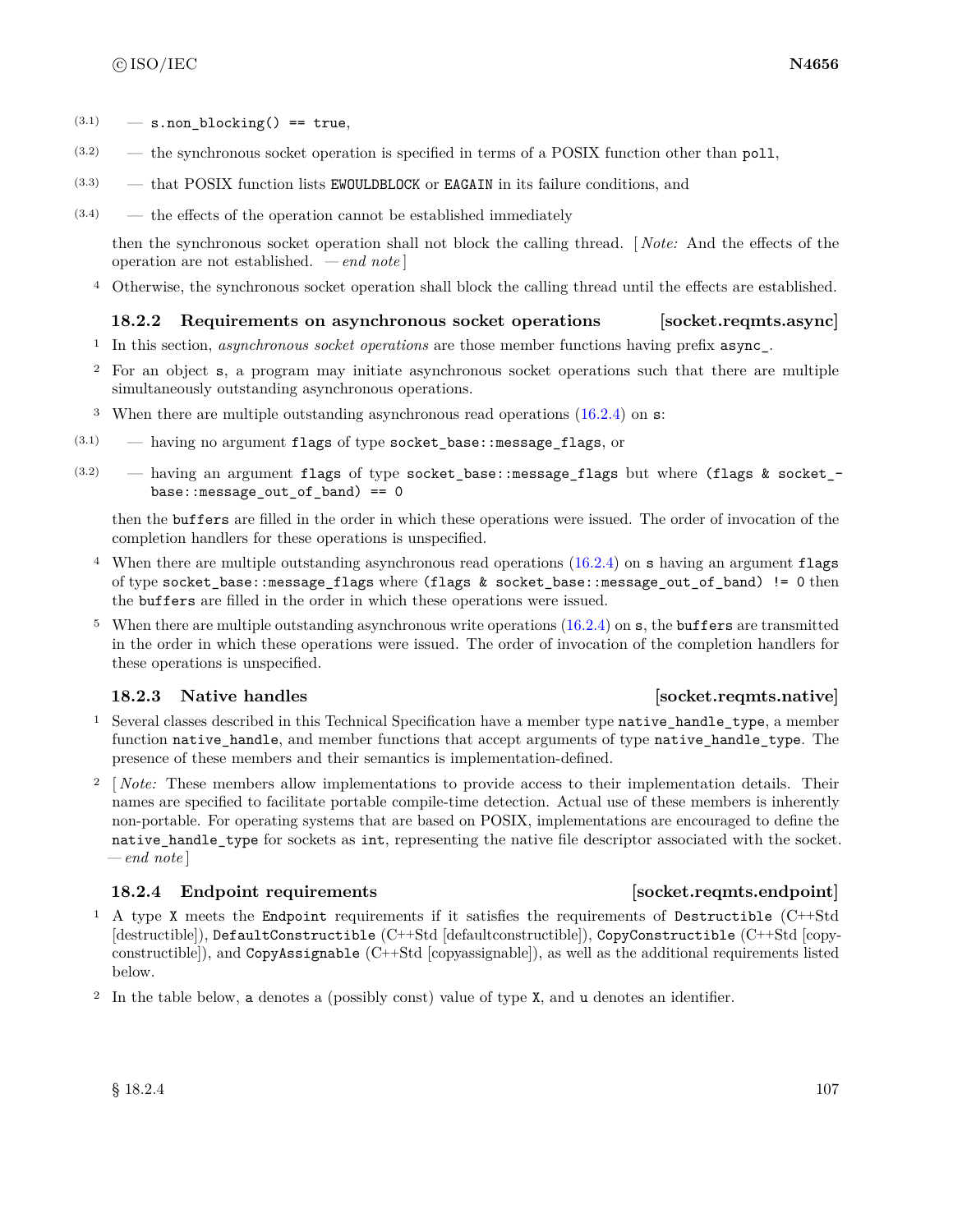| expression           | type                | assertion/note pre/post-conditions |
|----------------------|---------------------|------------------------------------|
| $X:$ : protocol_type | type meeting        |                                    |
|                      | Protocol $(18.2.6)$ |                                    |
|                      | requirements        |                                    |
| a.protocol()         | protocol_type       |                                    |

Table 21 — Endpoint requirements

<sup>3</sup> In the table below, a denotes a (possibly const) value of type X, b denotes a value of type X, and s denotes a (possibly const) value of a type that is convertible to size\_t and denotes a size in bytes.

| expression   | type        | assertion/note pre/post-conditions                    |
|--------------|-------------|-------------------------------------------------------|
| a.data()     | const void* | Returns a pointer suitable for passing as the         |
|              |             | address argument to functions such as                 |
|              |             | POSIX connect, or as the dest_addr                    |
|              |             | argument to functions such as POSIX sendto.           |
|              |             | The implementation shall perform a                    |
|              |             | static_cast on the pointer to convert it to           |
|              |             | const sockaddr*.                                      |
| b.data()     | void*       | Returns a pointer suitable for passing as the         |
|              |             | address argument to functions such as                 |
|              |             | POSIX accept, getpeername, getsockname                |
|              |             | and recvfrom. The implementation shall                |
|              |             | perform a static_cast on the pointer to               |
|              |             | convert it to sockaddr*.                              |
| a.size()     | size_t      | Returns a value suitable for passing as the           |
|              |             | $\texttt{address\_len}$ argument to functions such as |
|              |             | POSIX connect, or as the dest_len                     |
|              |             | argument to functions such as POSIX sendto,           |
|              |             | after appropriate integer conversion has been         |
|              |             | performed.                                            |
| b.resize(s)  |             | pre: $s \ge 0$                                        |
|              |             | post: $a.size() == s$                                 |
|              |             | Passed the value contained in the                     |
|              |             | address_len argument to functions such as             |
|              |             | POSIX accept, getpeername, getsockname,               |
|              |             | and recvfrom, after successful completion of          |
|              |             | the function. Permitted to throw an exception         |
|              |             | if the protocol associated with the endpoint          |
|              |             | object a does not support the specified size.         |
| a.capacity() | size_t      | Returns a value suitable for passing as the           |
|              |             | address_len argument to functions such as             |
|              |             | POSIX accept, getpeername, getsockname,               |
|              |             | and recvfrom, after appropriate integer               |
|              |             | conversion has been performed.                        |

Table 22 — Endpoint requirements for extensible implementations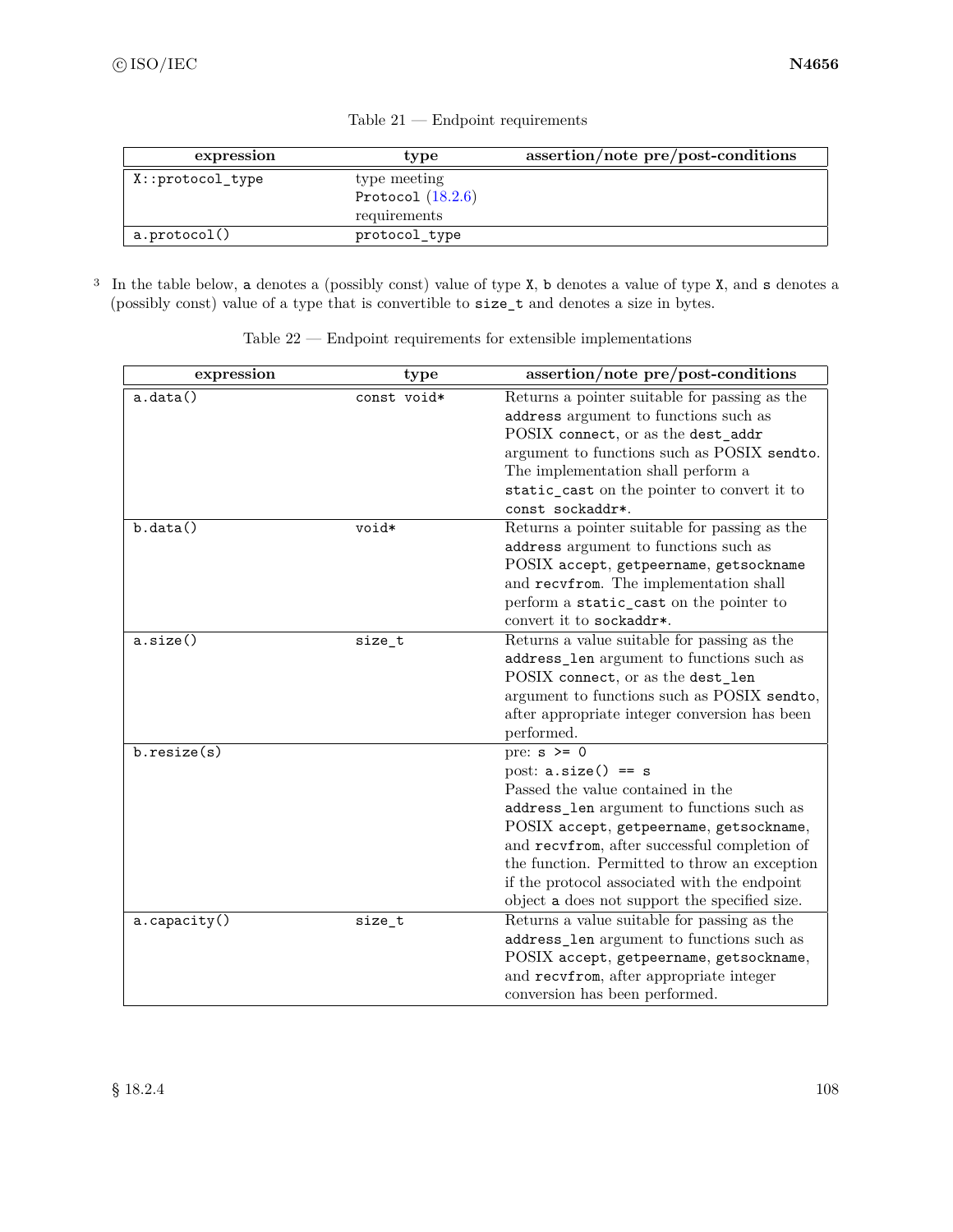# **18.2.5 Endpoint sequence requirements [socket.reqmts.endpointsequence]**

- <sup>1</sup> A type X meets the EndpointSequence requirements if it satisfies the requirements of Destructible (C++Std [destructible]) and CopyConstructible (C++Std [copyconstructible]), as well as the additional requirements listed below.
- <sup>2</sup> In the table below, x denotes a (possibly const) value of type X.

| Table $23$ - | EndpointSequence requirements |  |
|--------------|-------------------------------|--|
|--------------|-------------------------------|--|

| expression     | return type          | assertion/note pre/post-condition                     |
|----------------|----------------------|-------------------------------------------------------|
| x.begin()      | A type meeting the   | $[x.\text{begin}(), x.\text{end}()$ is a valid range. |
| $x$ . end $()$ | requirements for     |                                                       |
|                | forward iterators    |                                                       |
|                | $(C++Std$            |                                                       |
|                | [forward.iterators]) |                                                       |
|                | whose value type is  |                                                       |
|                | convertible to a     |                                                       |
|                | type satisfying the  |                                                       |
|                | Endpoint $(18.2.4)$  |                                                       |
|                | requirements.        |                                                       |

# <span id="page-115-0"></span>**18.2.6 Protocol requirements [socket.reqmts.protocol]**

<sup>1</sup> A type X meets the Protocol requirements if it satisfies the requirements of Destructible (C++Std [destructible]), CopyConstructible (C++Std [copyconstructible]), and CopyAssignable (C++Std [copyassignable]), as well as the additional requirements listed below.

| Table 24 | Protocol requirements |
|----------|-----------------------|
|----------|-----------------------|

| expression      | return type                                         | assertion/note pre/post-conditions |
|-----------------|-----------------------------------------------------|------------------------------------|
| $X:$ : endpoint | type meeting<br>endpoint $(18.2.4)$<br>requirements |                                    |

<sup>2</sup> In the table below, a denotes a (possibly const) value of type X.

Table 25 — Protocol requirements for extensible implementations

| expression   | return type | assertion/note pre/post-conditions                                                                   |
|--------------|-------------|------------------------------------------------------------------------------------------------------|
| a.family()   | int         | Returns a value suitable for passing as the<br>domain argument to POSIX socket (or<br>equivalent).   |
| a.type()     | int         | Returns a value suitable for passing as the<br>type argument to POSIX socket (or<br>equivalent).     |
| a.protocol() | int         | Returns a value suitable for passing as the<br>protocol argument to POSIX socket (or<br>equivalent). |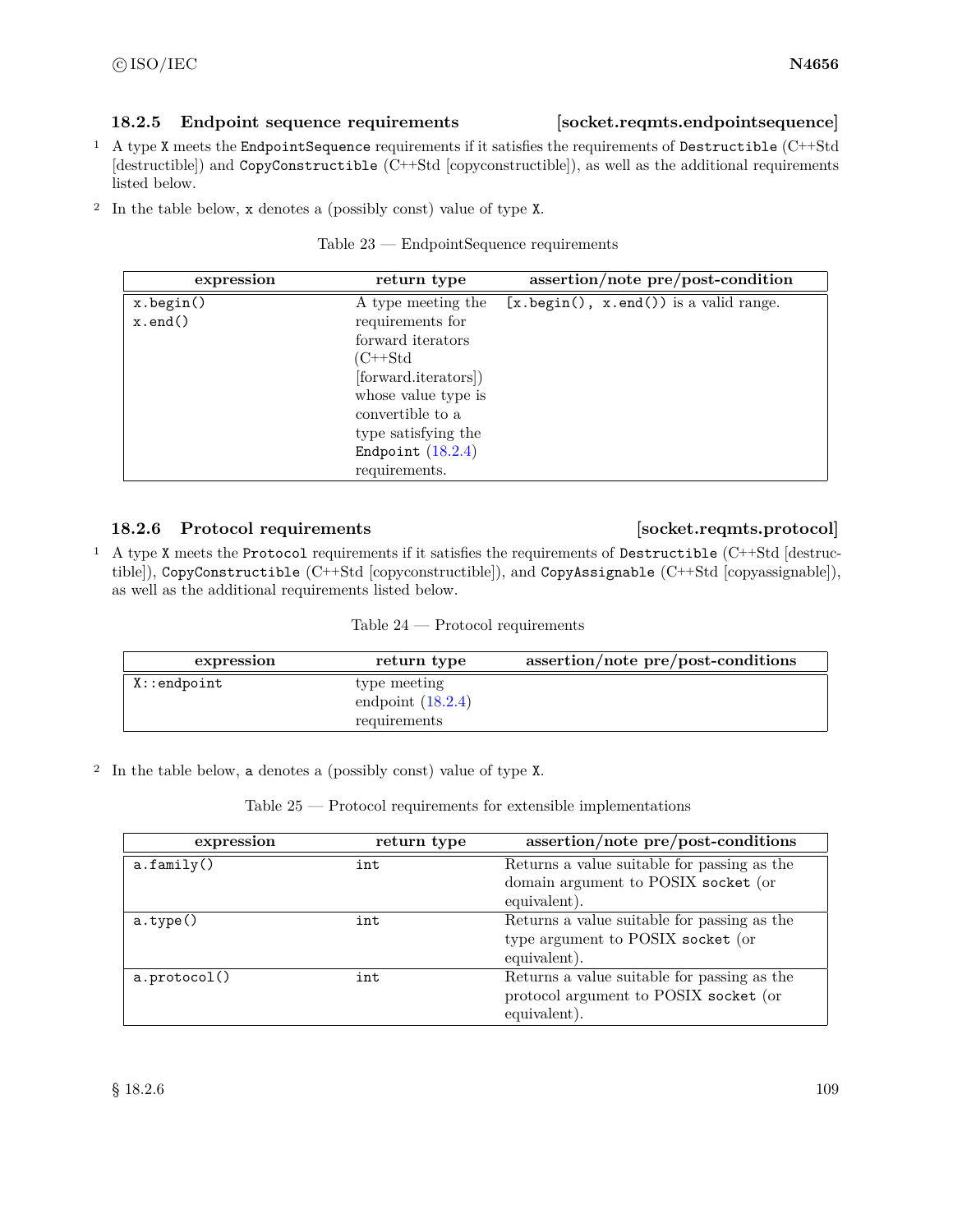# **18.2.7 Acceptable protocol requirements [socket.reqmts.acceptableprotocol]**

<sup>1</sup> A type X meets the AcceptableProtocol requirements if it satisfies the requirements of Protocol [\(18.2.6\)](#page-115-0) as well as the additional requirements listed below.

| expression  | return type                 | assertion/note pre/post-conditions |
|-------------|-----------------------------|------------------------------------|
| $X:$ socket | A type that                 |                                    |
|             | satisfies the               |                                    |
|             | requirements of             |                                    |
|             | Destructible                |                                    |
|             | $(C++Std)$                  |                                    |
|             | (destructible) and          |                                    |
|             | MoveConstructible           |                                    |
|             | $(C^{++}Std \vert movecon-$ |                                    |
|             | structible), and            |                                    |
|             | that is publicly and        |                                    |
|             | unambiguously               |                                    |
|             | derived from                |                                    |
|             | basic socket <x>.</x>       |                                    |

| Table 26 | AcceptableProtocol requirements |  |
|----------|---------------------------------|--|
|----------|---------------------------------|--|

# <span id="page-116-0"></span>**18.2.8 Gettable socket option requirements [socket.reqmts.gettablesocketoption]**

- <sup>1</sup> A type X meets the GettableSocketOption requirements if it satisfies the requirements listed below.
- <sup>2</sup> In the table below, a denotes a (possibly const) value of type X, b denotes a value of type X, p denotes a (possibly const) value that meets the Protocol [\(18.2.6\)](#page-115-0) requirements, and s denotes a (possibly const) value of a type that is convertible to size\_t and denotes a size in bytes.

| expression | type   | assertion/note pre/post-conditions            |
|------------|--------|-----------------------------------------------|
| a.level(p) | int    | Returns a value suitable for passing as the   |
|            |        | level argument to POSIX getsockopt (or        |
|            |        | equivalent).                                  |
| a.name(p)  | int    | Returns a value suitable for passing as the   |
|            |        | option_name argument to POSIX                 |
|            |        | getsockopt (or equivalent).                   |
| b.data(p)  | void*  | Returns a pointer suitable for passing as the |
|            |        | option_value argument to POSIX getsockopt     |
|            |        | (or equivalent).                              |
| a.size(p)  | size t | Returns a value suitable for passing as the   |
|            |        | option_len argument to POSIX getsockopt       |
|            |        | (or equivalent), after appropriate integer    |
|            |        | conversion has been performed.                |

Table 27 — GettableSocketOption requirements for extensible implementations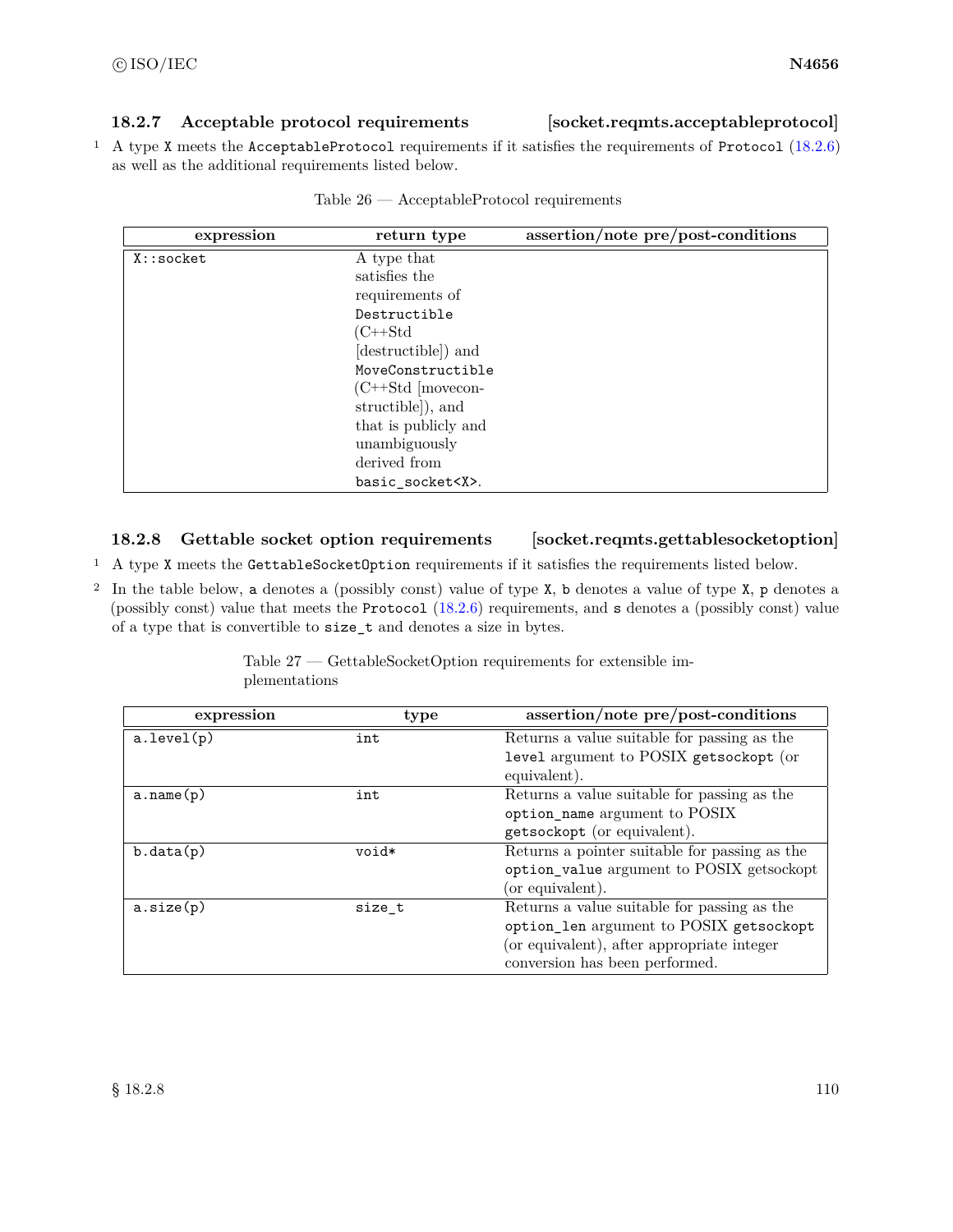| expression    | type | assertion/note pre/post-conditions             |
|---------------|------|------------------------------------------------|
| b.resize(p,s) |      | post: $b.size(p) == s$ . Passed the value      |
|               |      | contained in the option_len argument to        |
|               |      | POSIX getsockopt (or equivalent) after         |
|               |      | successful completion of the function.         |
|               |      | Permitted to throw an exception if the socket  |
|               |      | option object b does not support the specified |
|               |      | size.                                          |

Table 27 — GettableSocketOption requirements for extensible implementations (continued)

# <span id="page-117-0"></span>**18.2.9 Settable socket option requirements [socket.reqmts.settablesocketoption]**

<sup>1</sup> A type X meets the SettableSocketOption requirements if it satisfies the requirements listed below.

<sup>2</sup> In the table below, a denotes a (possibly const) value of type X, p denotes a (possibly const) value that meets the Protocol [\(18.2.6\)](#page-115-0) requirements, and u denotes an identifier.

| expression | type        | assertion/note pre/post-conditions            |
|------------|-------------|-----------------------------------------------|
| a.level(p) | int         | Returns a value suitable for passing as the   |
|            |             | level argument to POSIX setsockopt (or        |
|            |             | equivalent).                                  |
| a.name(p)  | int         | Returns a value suitable for passing as the   |
|            |             | option_name argument to POSIX                 |
|            |             | setsockopt (or equivalent).                   |
| a.data(p)  | const void* | Returns a pointer suitable for passing as the |
|            |             | option_value argument to POSIX                |
|            |             | setsockopt (or equivalent).                   |
| a.size(p)  | size_t      | Returns a value suitable for passing as the   |
|            |             | option_len argument to POSIX setsockopt       |
|            |             | (or equivalent), after appropriate integer    |
|            |             | conversion has been performed.                |

Table 28 — SettableSocketOption requirements for extensible implementations

# <span id="page-117-1"></span>**18.2.10 Boolean socket options [socket.reqmts.opt.bool]**

- <sup>1</sup> A type X meets the BooleanSocketOption requirements if it satisfies the requirements of Destructible (C++Std [destructible]), DefaultConstructible (C++Std [defaultconstructible]), CopyConstructible (C++Std [copyconstructible]), CopyAssignable (C++Std [copyassignable]), GettableSocketOption [\(18.2.8\)](#page-116-0), and SettableSocketOption  $(18.2.9)$ , X is contextually convertible to bool, and X satisfies the additional requirements listed below.
- <sup>2</sup> In the table below, a denotes a (possibly const) value of type X, v denotes a (possibly const) value of type bool, and u denotes an identifier.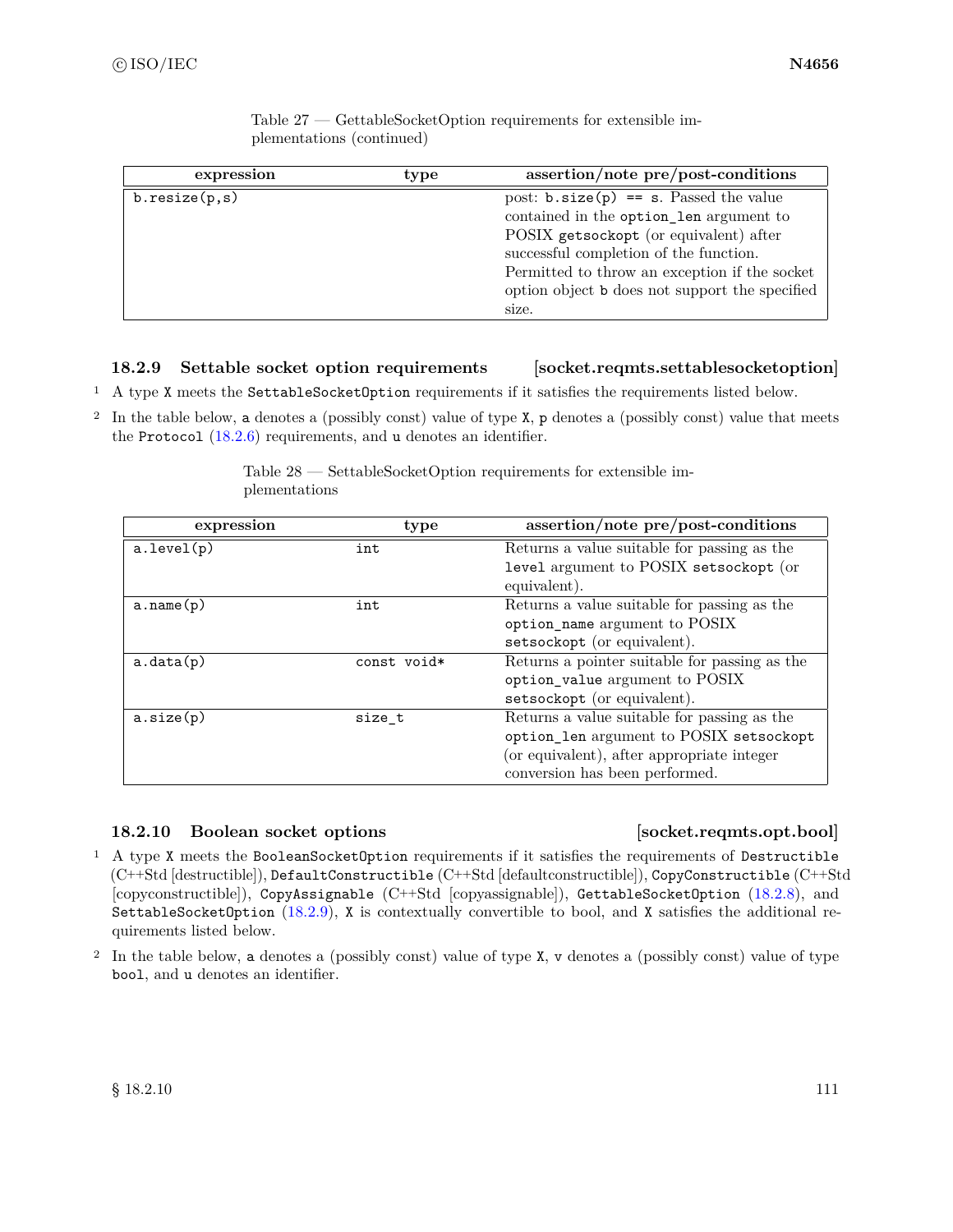| expression              | type | assertion/note pre/post-conditions       |  |
|-------------------------|------|------------------------------------------|--|
| X u;                    |      | $post: !u.value()$ .                     |  |
| $X \cup (v)$ :          |      | post: $u.value() == v.$                  |  |
| a.value()               | bool | Returns the current boolean value of the |  |
|                         |      | socket option object.                    |  |
| static cast<br>bool>(a) | bool | $Returns a.value()$ .                    |  |
| !a                      | bool | $Returns !a.value()$ .                   |  |

Table 29 — BooleanSocketOption requirements

<sup>3</sup> In this Technical Specification, types that satisfy the BooleanSocketOption requirements are defined as follows.

```
class C
{
public:
  // constructors:
  C () noexcept;
  explicit C (bool v) noexcept;
  // members:
  C & operator=(bool v) noexcept;
  bool value() const noexcept;
  explicit operator bool() const noexcept;
  bool operator!() const noexcept;
};
```
<sup>4</sup> Extensible implementations provide the following member functions:

```
class C
{
public:
  template<class Protocol> int level(const Protocol& p) const noexcept;
  template<class Protocol> int name(const Protocol& p) const noexcept;
  template<class Protocol> void* data(const Protocol& p) noexcept;
  template<class Protocol> const void* data(const Protocol& p) const noexcept;
  template<class Protocol> size_t size(const Protocol& p) const noexcept;
  template<class Protocol> void resize(const Protocol& p, size_t s);
  // remainder unchanged
private:
  int value_; // exposition only
};
```
<sup>5</sup> Let *L* and *N* identify the POSIX macros to be passed as the level and option\_name arguments, respectively, to POSIX setsockopt and getsockopt.

```
C () noexcept;
6 Postconditions: !value().
  explicit C (bool v) noexcept;
```

```
7 Postconditions: value() == v.
```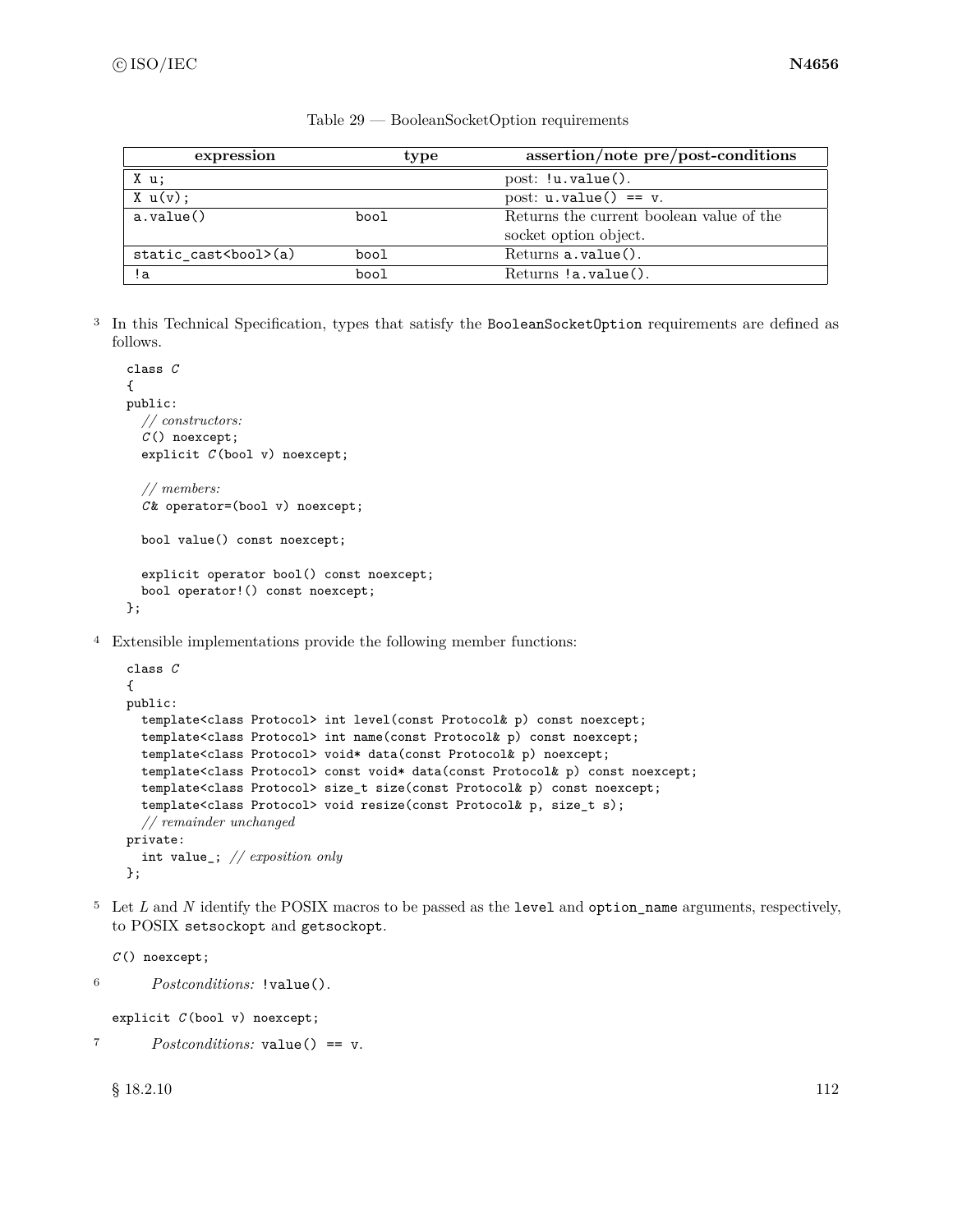*C* & operator=(bool v) noexcept;

- <sup>8</sup> *Returns:* \*this.
- <sup>9</sup> *Postconditions:* value() == v.

bool value() const noexcept;

```
10 Returns: The stored socket option value. For extensible implementations, returns value_ != 0.
```
explicit operator bool() const noexcept;

```
11 Returns: value().
```
bool operator!() const noexcept;

```
12 Returns: !value().
```
template<class Protocol> int level(const Protocol& p) const noexcept;

<sup>13</sup> *Returns: L*.

template<class Protocol> int name(const Protocol& p) const noexcept;

```
14 Returns: N.
```
template<class Protocol> void\* data(const Protocol& p) noexcept;

15 *Returns:* std::addressof(value\_).

template<class Protocol> const void\* data(const Protocol& p) const noexcept;

16 *Returns:* std::addressof(value\_).

template<class Protocol> size\_t size(const Protocol& p) const noexcept;

<sup>17</sup> *Returns:* sizeof(value\_).

template<class Protocol> void resize(const Protocol& p, size\_t s);

<sup>18</sup> *Remarks:* length\_error if s is not a valid data size for the protocol specified by p.

### <span id="page-119-0"></span>**18.2.11 Integer socket options [socket.reqmts.opt.int]**

- <sup>1</sup> A type X meets the IntegerSocketOption requirements if it satisfies the requirements of Destructible (C++Std [destructible]), DefaultConstructible (C++Std [defaultconstructible]), CopyConstructible (C++Std [copyconstructible]), CopyAssignable (C++Std [copyassignable]), GettableSocketOption [\(18.2.8\)](#page-116-0), and SettableSocketOption [\(18.2.9\)](#page-117-0), as well as the additional requirements listed below.
- <sup>2</sup> In the table below, a denotes a (possibly const) value of type X, v denotes a (possibly const) value of type int, and u denotes an identifier.

| expression     | type | assertion/note pre/post-conditions              |
|----------------|------|-------------------------------------------------|
| X u;           |      | post: $u.\text{value}() == 0.$                  |
| $X \cup (v)$ : |      | post: $u.\text{value}() == v.$                  |
| a.value()      | int  | Returns the current integer value of the socket |
|                |      | option object.                                  |

Table 30 — IntegerSocketOption requirements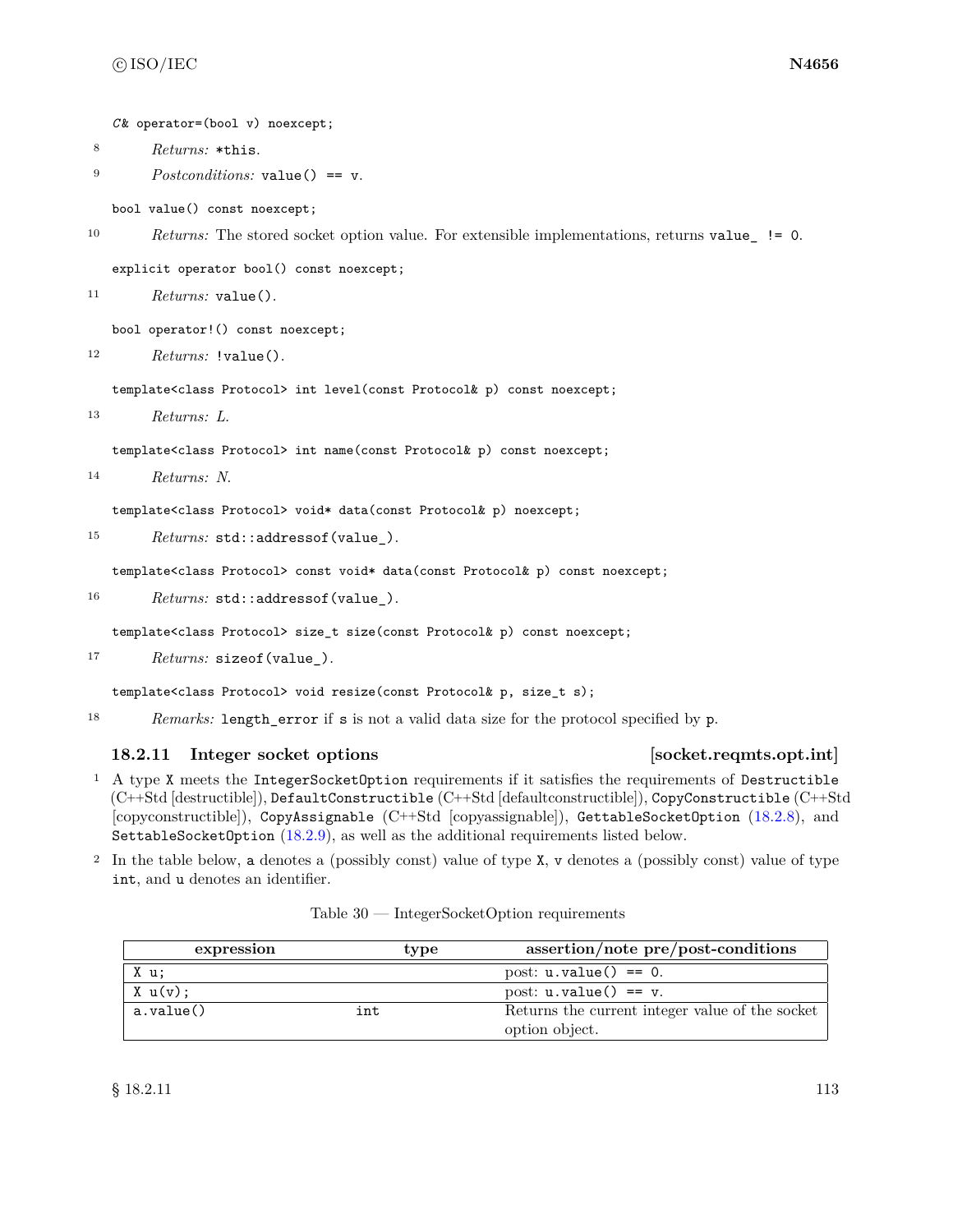<sup>3</sup> In this Technical Specification, types that satisfy the IntegerSocketOption requirements are defined as follows.

```
class C
{
public:
  // constructors:
  C () noexcept;
  explicit C (int v) noexcept;
  // members:
  C & operator=(int v) noexcept;
  int value() const noexcept;
};
```
<sup>4</sup> Extensible implementations provide the following member functions:

```
class C
{
public:
  template<class Protocol> int level(const Protocol& p) const noexcept;
  template<class Protocol> int name(const Protocol& p) const noexcept;
  template<class Protocol> void* data(const Protocol& p) noexcept;
  template<class Protocol> const void* data(const Protocol& p) const noexcept;
  template<class Protocol> size_t size(const Protocol& p) const noexcept;
  template<class Protocol> void resize(const Protocol& p, size_t s);
  // remainder unchanged
private:
  int value_; // exposition only
};
```
<sup>5</sup> Let *L* and *N* identify the POSIX macros to be passed as the level and option\_name arguments, respectively, to POSIX setsockopt and getsockopt.

*C* () noexcept;

```
6 Postconditions: !value().
```

```
explicit C (int v) noexcept;
```

```
7 Postconditions: value() == v.
```
*C* & operator=(int v) noexcept;

- <sup>8</sup> *Returns:* \*this.
- <sup>9</sup> *Postconditions:* value() == v.

```
int value() const noexcept;
```
<sup>10</sup> *Returns:* The stored socket option value. For extensible implementations, returns value\_.

template<class Protocol> int level(const Protocol& p) const noexcept;

```
11 Returns: L.
```
template<class Protocol> int name(const Protocol& p) const noexcept;

```
12 Returns: N.
```
 $\S$  18.2.11 114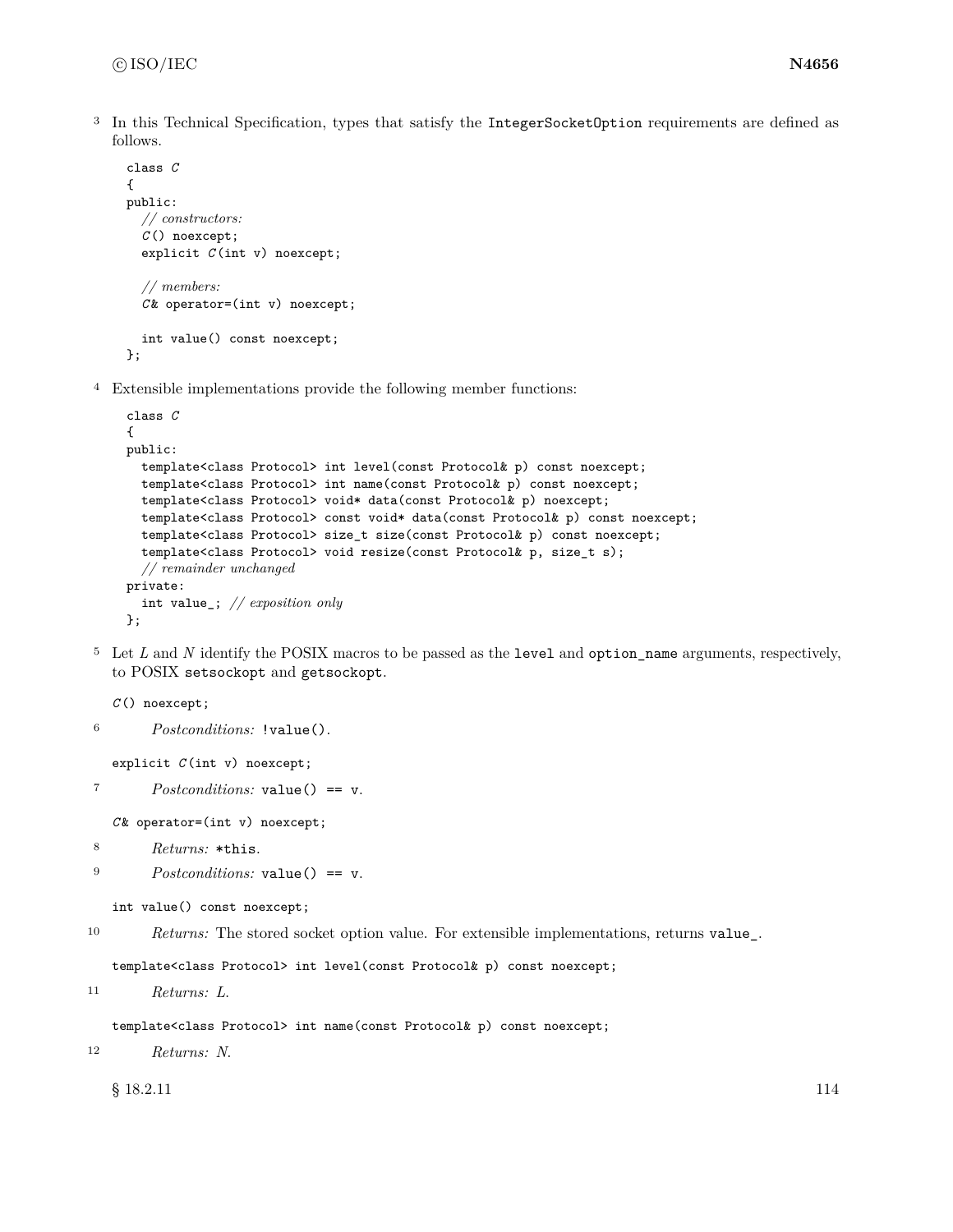template<class Protocol> void\* data(const Protocol& p) noexcept;

13 *Returns:* std::addressof(value\_).

template<class Protocol> const void\* data(const Protocol& p) const noexcept;

14 *Returns:* std::addressof(value\_).

template<class Protocol> size\_t size(const Protocol& p) const noexcept;

<sup>15</sup> *Returns:* sizeof(value\_).

template<class Protocol> void resize(const Protocol& p, size\_t s);

<sup>16</sup> *Remarks:* length\_error if s is not a valid data size for the protocol specified by p.

# **18.2.12 I/O control command requirements [socket.reqmts.iocontrolcommand]**

- <sup>1</sup> A type X meets the IoControlCommand requirements if it satisfies the requirements listed below.
- <sup>2</sup> In the table below, a denotes a (possibly const) value of type X, and b denotes a value of type X.

Table 31 — IoControlCommand requirements for extensible implementations

| expression | type  | assertion/note pre/post-conditions                                                                 |
|------------|-------|----------------------------------------------------------------------------------------------------|
| a.name()   | int   | Returns a value suitable for passing as the<br>request argument to POSIX ioctl (or<br>equivalent). |
| b.data()   | *biov |                                                                                                    |

### **18.2.13 Connect condition requirements [socket.reqmts.connectcondition]**

- <sup>1</sup> A type X meets the ConnectCondition requirements if it satisfies the requirements of Destructible (C++Std [destructible]) and CopyConstructible (C++Std [copyconstructible]), as well as the additional requirements listed below.
- <sup>2</sup> In the table below, x denotes a value of type X, ec denotes a (possibly const) value of type error\_code, and ep denotes a (possibly const) value of some type satisfying the endpoint [\(18.2.4\)](#page-113-0) requirements.

| Table $32 -$<br>$\sim$ Connect Condition requirements |  |
|-------------------------------------------------------|--|
|-------------------------------------------------------|--|

| return type<br>expression | assertion/note pre/post-condition                                                                                                                                                                                                                                                                              |
|---------------------------|----------------------------------------------------------------------------------------------------------------------------------------------------------------------------------------------------------------------------------------------------------------------------------------------------------------|
| $x$ (ec, ep)<br>bool      | Returns true to indicate that the connect or<br>async_connect algorithm should attempt a<br>connection to the endpoint ep. Otherwise,<br>returns false to indicate that the algorithm<br>should not attempt connection to the endpoint<br>ep, and should instead skip to the next<br>endpoint in the sequence. |

# **18.3 Error codes** [socket.err]

const error\_category& socket\_category() noexcept;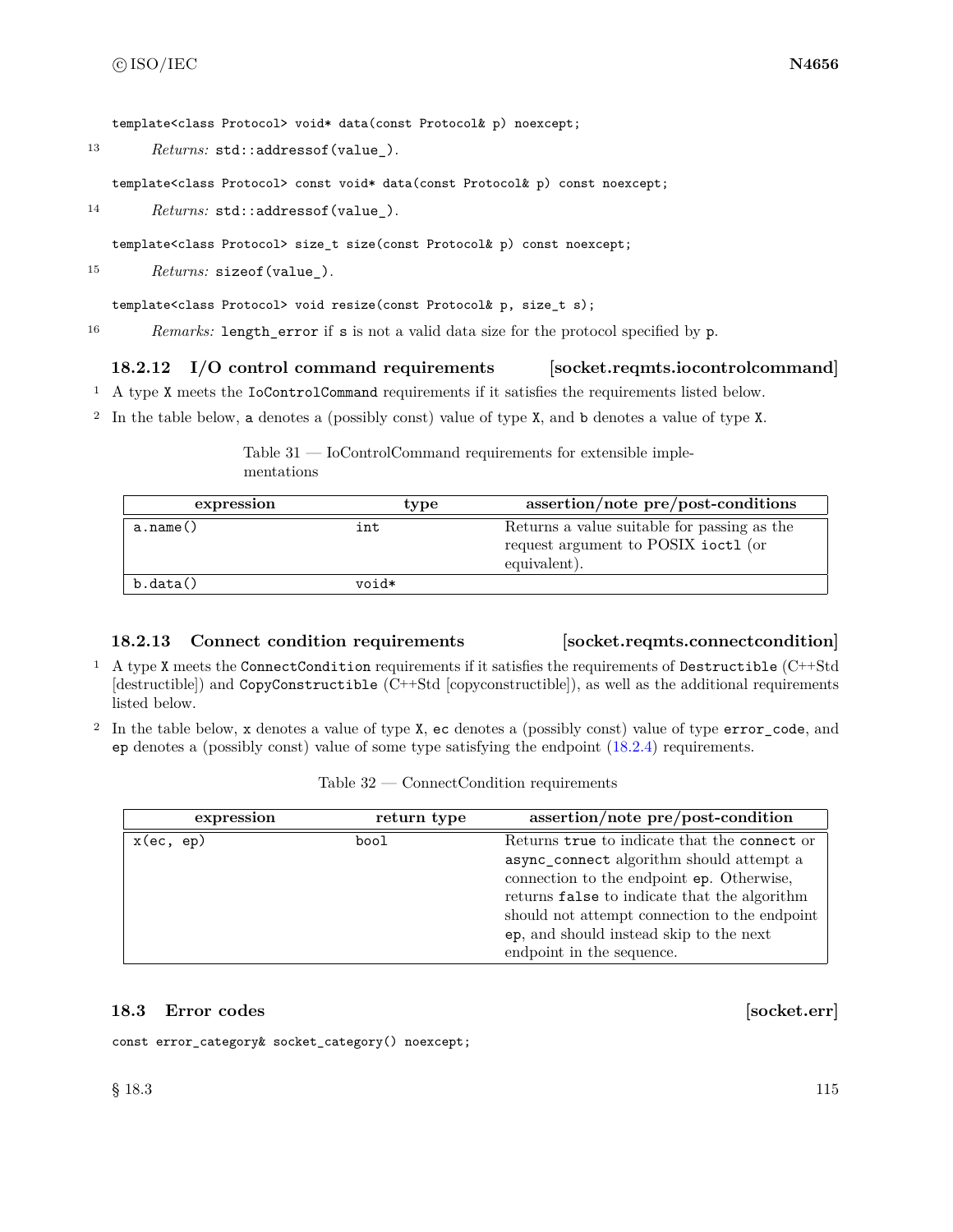- <sup>1</sup> *Returns:* A reference to an object of a type derived from class error\_category. All calls to this function return references to the same object.
- <sup>2</sup> The object's default\_error\_condition and equivalent virtual functions behave as specified for the class error\_category. The object's name virtual function returns a pointer to the string "socket".

error\_code make\_error\_code(socket\_errc e) noexcept;

```
3 Returns: error_code(static_cast<int>(e), socket_category()).
```
error\_condition make\_error\_condition(socket\_errc e) noexcept;

4 Returns: error\_condition(static\_cast<int>(e), socket\_category()).

### **18.4 Class socket\_base [socket.base]**

```
namespace std {
namespace experimental {
namespace net {
inline namespace v1 {
  class socket_base
  {
 public:
    class broadcast;
    class debug;
   class do_not_route;
    class keep_alive;
    class linger;
    class out_of_band_inline;
    class receive_buffer_size;
    class receive_low_watermark;
    class reuse_address;
    class send_buffer_size;
    class send_low_watermark;
    using shutdown_type = T1;
    static constexpr shutdown_type shutdown_receive;
    static constexpr shutdown_type shutdown_send;
    static constexpr shutdown_type shutdown_both;
    using wait_type = T2;
    static constexpr wait_type wait_read;
    static constexpr wait_type wait_write;
    static constexpr wait_type wait_error;
    using message_flags = T3;
    static constexpr message_flags message_peek;
    static constexpr message_flags message_out_of_band;
    static constexpr message_flags message_do_not_route;
    static const int max_listen_connections;
  protected:
    socket_base();
    ~socket_base();
  };
```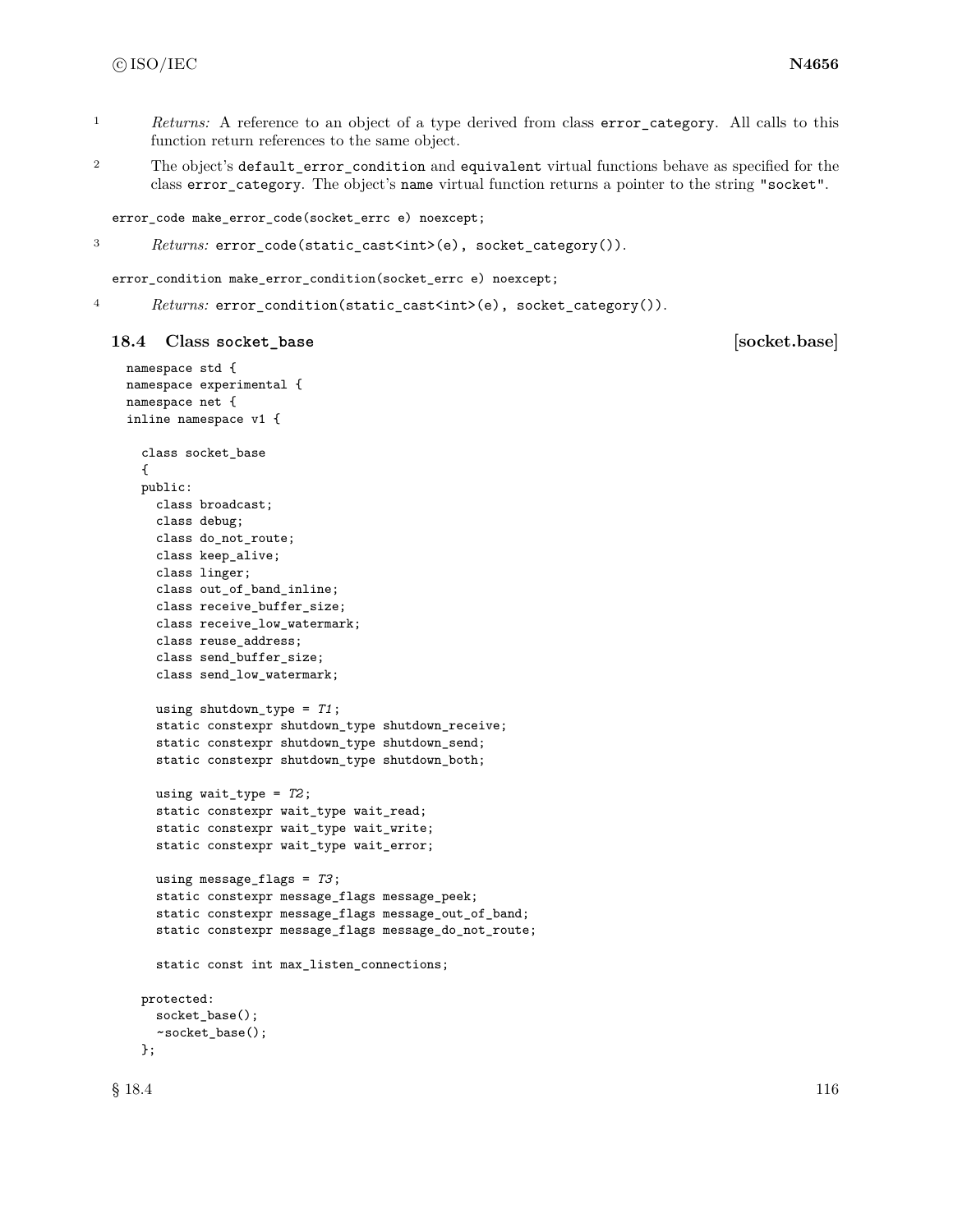- } *// inline namespace v1*
- } *// namespace net*
- } *// namespace experimental*
- } *// namespace std*
- <sup>1</sup> socket\_base defines several member types:
- $(1.1)$  socket option classes broadcast, debug, do\_not\_route, keep\_alive, linger, out\_of\_band\_inline, receive\_buffer\_size, receive\_low\_watermark, reuse\_address, send\_buffer\_size, and send\_ low\_watermark;
- $(1.2)$  an enumerated type, shutdown\_type, for use with the basic\_socket<Protocol> class's shutdown member function.
- $(1.3)$  an enumerated type, wait\_type, for use with the basic\_socket<Protocol> and basic\_socket\_acceptor<Protocol> classes' wait and async\_wait member functions,
- $(1.4)$  a bitmask type, message flags, for use with the basic stream\_socket<Protocol> class's send, async\_send, receive, and async\_receive member functions, and the basic\_datagram\_socket<Protocol> class's send, async\_send, send\_to, async\_send\_to, receive, async\_receive, receive\_from, and async\_receive\_from member functions.
- $(1.5)$  a constant, max\_listen\_connections, for use with the basic\_socket\_acceptor<Protocol>class's listen member function.

| <b>Constant Name</b> | <b>POSIX</b> macro | Definition or notes                               |
|----------------------|--------------------|---------------------------------------------------|
| shutdown_receive     | SHUT_RD            | Disables further receive operations.              |
| shutdown_send        | SHUT_WR            | Disables further send operations.                 |
| shutdown_both        | SHUT_RDWR          | Disables further send and receive operations.     |
| wait_read            |                    | Wait until the socket is ready-to-read. For a     |
|                      |                    | given socket, when a wait or async_wait           |
|                      |                    | operation using wait_read completes               |
|                      |                    | successfully, a subsequent call to the socket's   |
|                      |                    | receive or receive_from functions may             |
|                      |                    | complete without blocking. Similarly, for a       |
|                      |                    | given acceptor, when a wait or async_wait         |
|                      |                    | operation using wait_read completes               |
|                      |                    | successfully, a subsequent call to the acceptor's |
|                      |                    | accept function may complete without              |
|                      |                    | blocking.                                         |
| wait write           |                    | Wait until the socket is ready-to-write. For a    |
|                      |                    | given socket, when a wait or async_wait           |
|                      |                    | operation using wait_write completes              |
|                      |                    | successfully, a subsequent call to the socket's   |
|                      |                    | send or send_to functions may complete            |
|                      |                    | without blocking.                                 |

| Table 33 |  |  | socket base constants |
|----------|--|--|-----------------------|
|----------|--|--|-----------------------|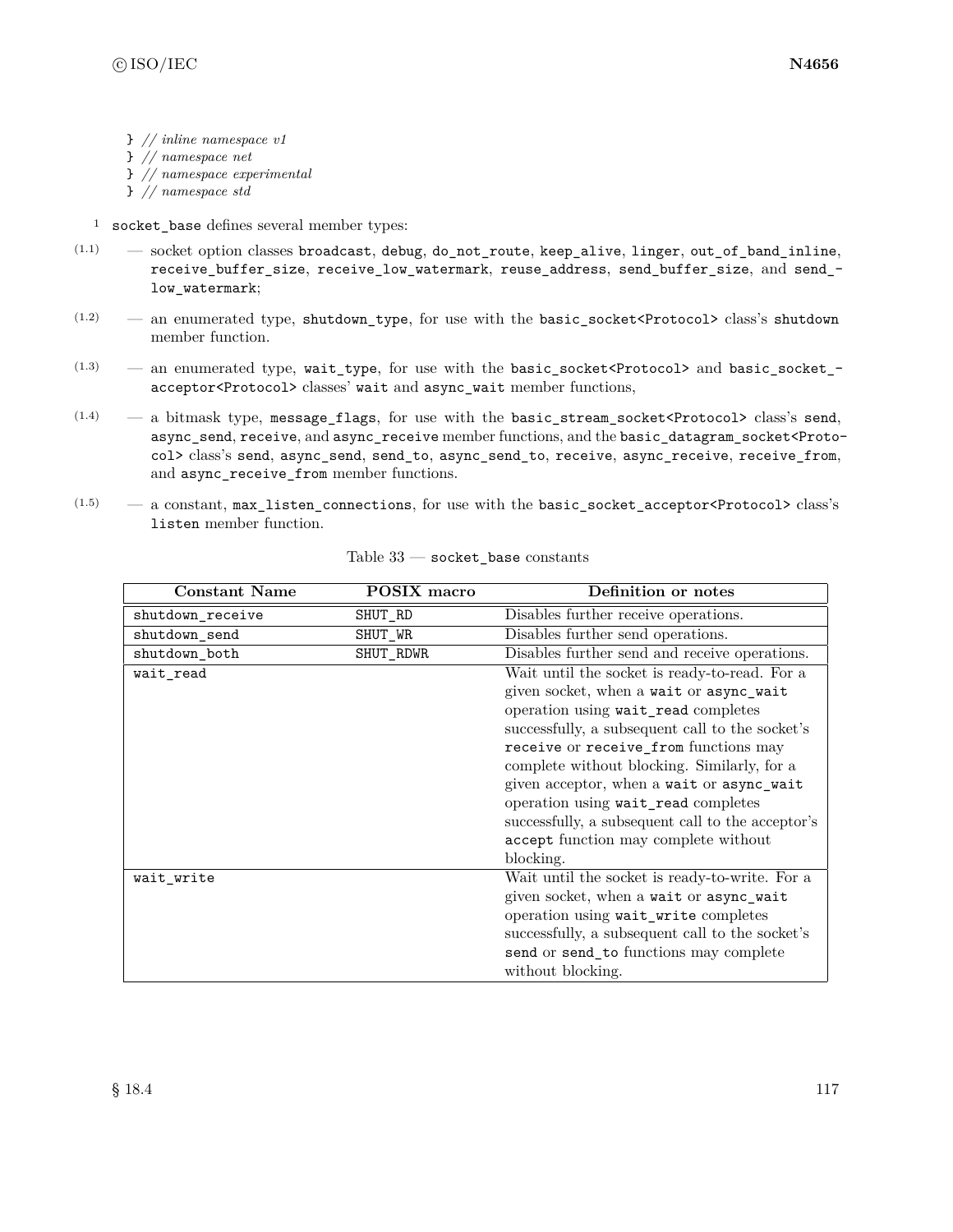| <b>Constant Name</b>   | POSIX macro   | Definition or notes                           |
|------------------------|---------------|-----------------------------------------------|
| wait error             |               | Wait until the socket has a pending error     |
|                        |               | condition. For a given socket, when a wait or |
|                        |               | async_wait operation using wait_error         |
|                        |               | completes successfully, a subsequent call to  |
|                        |               | one of the socket's synchronous operations    |
|                        |               | may complete without blocking. The nature of  |
|                        |               | the pending error condition determines which. |
| message_peek           | MSG_PEEK      | Leave received data in queue.                 |
| message out of band    | MSG_00B       | Out-of-band data.                             |
| message_do_not_route   | MSG DONTROUTE | Send without using routing tables.            |
| max_listen_connections | SOMAXCONN     | The implementation-defined limit on the       |
|                        |               | length of the queue of pending incoming       |
|                        |               | connections.                                  |

Table  $33$  — socket\_base constants (continued)

# 18.5 Socket options [socket.opt]

<sup>1</sup> In the table below, let *C* denote a socket option class; let *L* identify the POSIX macro to be passed as the level argument to POSIX setsockopt and getsockopt; let *N* identify the POSIX macro to be passed as the option\_name argument to POSIX setsockopt and getsockopt; and let *T* identify the type of the value whose address will be passed as the option\_value argument to POSIX setsockopt and getsockopt.

| $\overline{C}$    | L          | N            | T      | Requirements, definition or notes        |
|-------------------|------------|--------------|--------|------------------------------------------|
| socket_base::     | SOL_SOCKET | SO_BROADCAST | int    | Satisfies<br>the                         |
| broadcast         |            |              |        | (18.2.10)<br>BooleanSocketOption<br>type |
|                   |            |              |        | Determines whether a<br>requirements.    |
|                   |            |              |        | socket permits sending of broadcast      |
|                   |            |              |        | messages, if supported by the protocol.  |
| socket_base::     | SOL_SOCKET | SO_DEBUG     | int    | Satisfies<br>the                         |
| debug             |            |              |        | BooleanSocketOption $(18.2.10)$<br>type  |
|                   |            |              |        | Determines whether<br>requirements.      |
|                   |            |              |        | debugging information is recorded by the |
|                   |            |              |        | underlying protocol.                     |
| socket_base::     | SOL_SOCKET | SO_DONTROUTE | int    | Satisfies<br>the                         |
| do_not_route      |            |              |        | BooleanSocketOption $(18.2.10)$<br>type  |
|                   |            |              |        | requirements. Determines whether out-    |
|                   |            |              |        | going messages bypass standard routing   |
|                   |            |              |        | facilities.                              |
| socket_base::     | SOL_SOCKET | SO_KEEPALIVE | int    | Satisfies<br>the                         |
| keep_alive        |            |              |        | (18.2.10)<br>BooleanSocketOption<br>type |
|                   |            |              |        | Determines whether a<br>requirements.    |
|                   |            |              |        | socket permits sending of keep_alive     |
|                   |            |              |        | messages, if supported by the protocol.  |
| socket_base::     | SOL_SOCKET | SO LINGER    | linger | Controls the behavior when a socket is   |
| linger $(18.5.1)$ |            |              |        | closed and unsent data is present.       |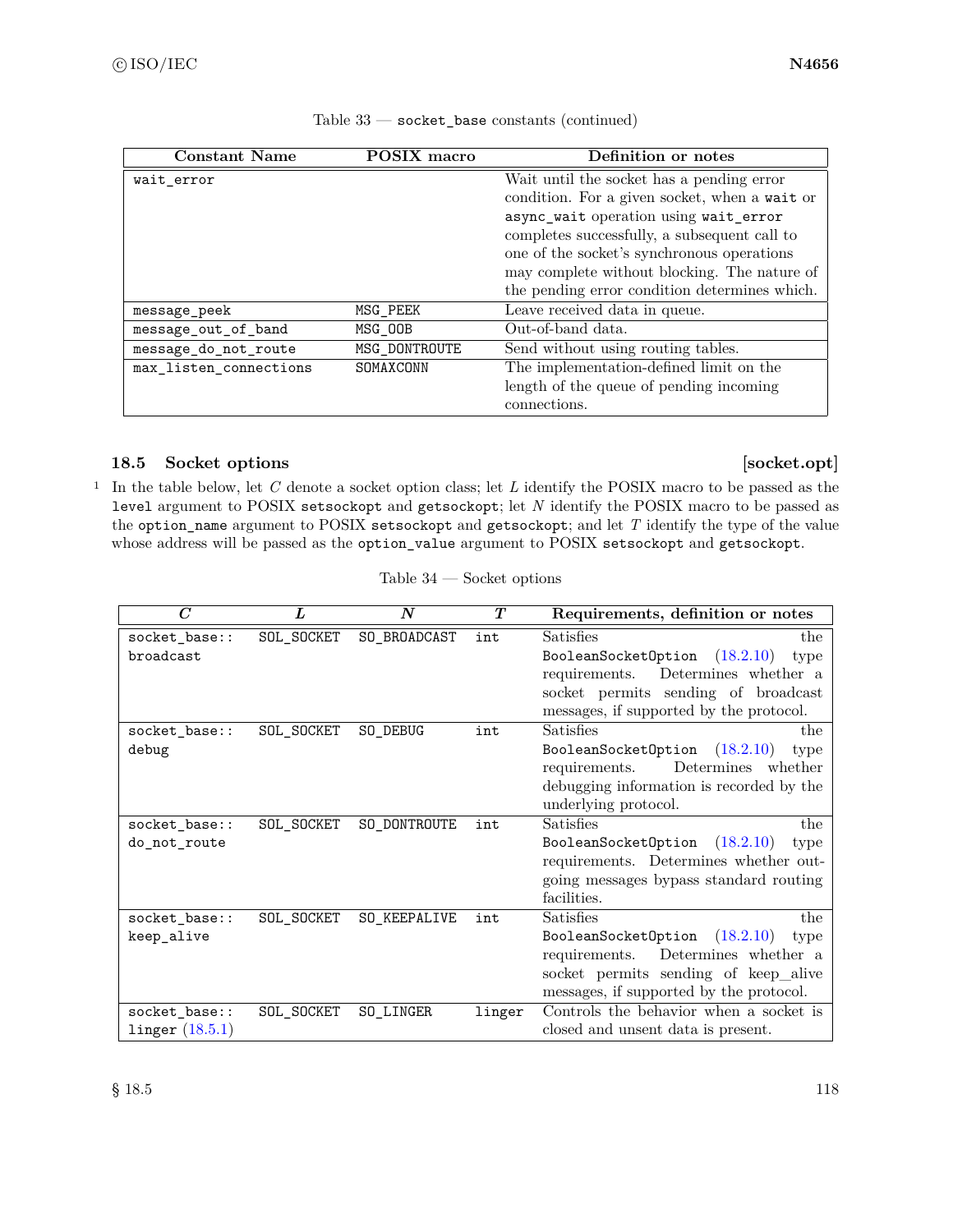| $\overline{C}$ | L          | $\boldsymbol{N}$ | $\boldsymbol{T}$ | Requirements, definition or notes          |  |
|----------------|------------|------------------|------------------|--------------------------------------------|--|
| socket_base::  | SOL_SOCKET | SO_OOBINLINE     | int              | <b>Satisfies</b><br>the                    |  |
| out_of_band_-  |            |                  |                  | (18.2.10)<br>BooleanSocketOption<br>type   |  |
| inline         |            |                  |                  | Determines whether<br>requirements.        |  |
|                |            |                  |                  | out-of-band data (also known as urgent     |  |
|                |            |                  |                  | data) is received inline.                  |  |
| socket_base::  | SOL_SOCKET | SO_RCVBUF        | int              | Satisfies<br>the                           |  |
| receive -      |            |                  |                  | IntegerSocketOption<br>(18.2.11)<br>type   |  |
| buffer_size    |            |                  |                  | Specifies the size of the<br>requirements. |  |
|                |            |                  |                  | receive buffer associated with a socket.   |  |
| socket_base::  | SOL_SOCKET | SO_RCVLOWAT      | int              | Satisfies<br>the                           |  |
| receive_low_-  |            |                  |                  | IntegerSocketOption<br>(18.2.11)<br>type   |  |
| watermark      |            |                  |                  | Specifies the minimum<br>requirements.     |  |
|                |            |                  |                  | number of bytes to process for socket      |  |
|                |            |                  |                  | input operations.                          |  |
| socket_base::  | SOL_SOCKET | SO_REUSEADDR     | int              | Satisfies<br>the                           |  |
| reuse_address  |            |                  |                  | BooleanSocketOption<br>(18.2.10)<br>type   |  |
|                |            |                  |                  | requirements. Determines whether the       |  |
|                |            |                  |                  | validation of endpoints used for binding   |  |
|                |            |                  |                  | a socket should allow the reuse of local   |  |
|                |            |                  |                  | endpoints, if supported by the protocol.   |  |
| socket_base::  | SOL_SOCKET | SO_SNDBUF        | int              | Satisfies<br>the                           |  |
| send_buffer_-  |            |                  |                  | IntegerSocketOption<br>(18.2.11)<br>type   |  |
| size           |            |                  |                  | requirements. Specifies the size of the    |  |
|                |            |                  |                  | send buffer associated with a socket.      |  |
| socket_base::  | SOL_SOCKET | SO_SNDLOWAT      | int              | Satisfies<br>the                           |  |
| send_low_-     |            |                  |                  | (18.2.11)<br>IntegerSocketOption<br>type   |  |
| watermark      |            |                  |                  | Specifies the minimum<br>requirements.     |  |
|                |            |                  |                  | number of bytes to process for socket      |  |
|                |            |                  |                  | output operations.                         |  |

| Table 34 | Socket options (continued) |  |
|----------|----------------------------|--|
|----------|----------------------------|--|

# <span id="page-125-0"></span>**18.5.1 Class socket\_base::linger [socket.opt.linger]**

<sup>1</sup> The linger class represents a socket option for controlling the behavior when a socket is closed and unsent data is present.

```
namespace std {
namespace experimental {
namespace net {
inline namespace v1 {
  class socket_base::linger
  {
  public:
    // constructors:
    linger() noexcept;
    linger(bool e, chrono::seconds t) noexcept;
    // members:
    bool enabled() const noexcept;
```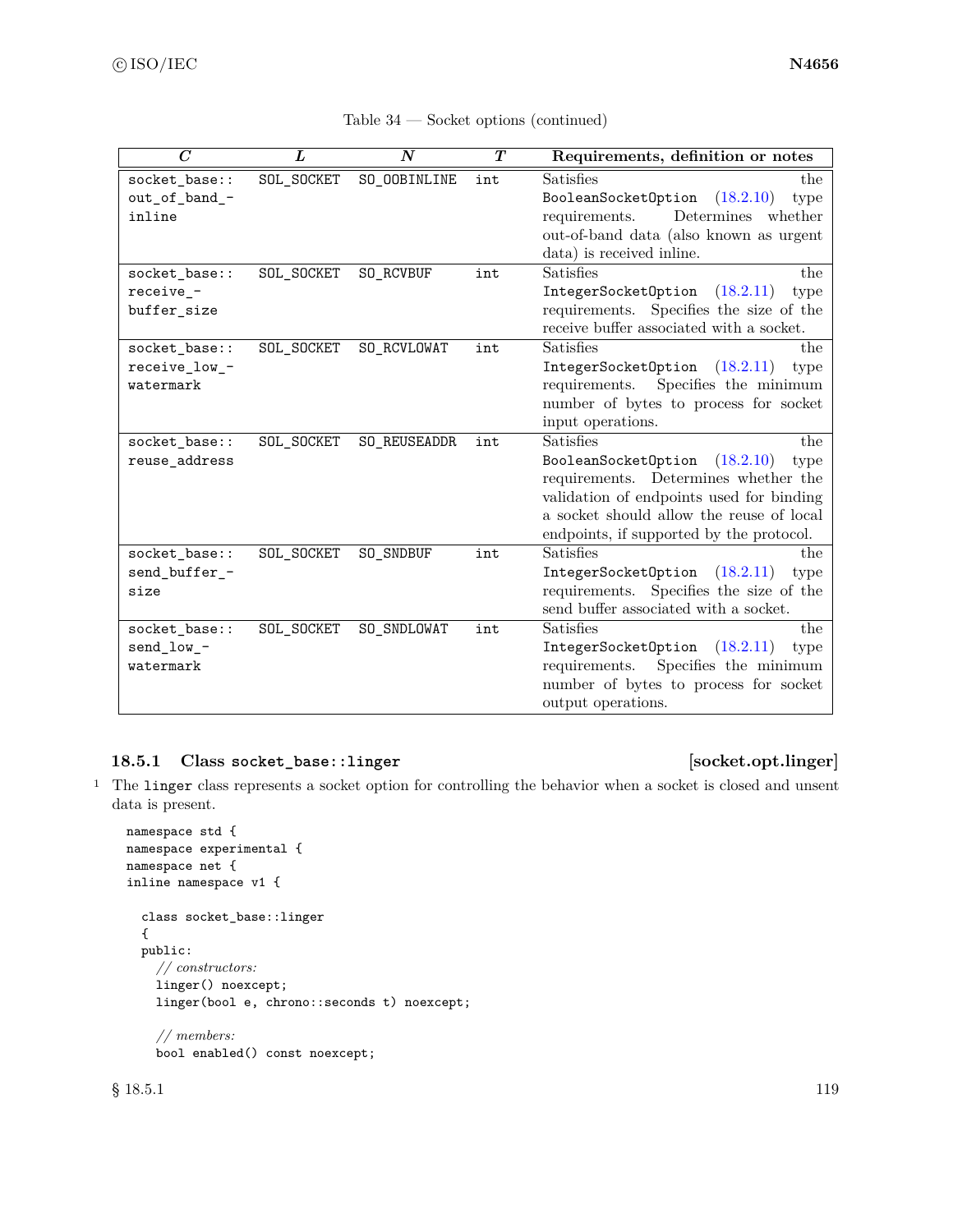} *// namespace std*

```
void enabled(bool e) noexcept;
    chrono::seconds timeout() const noexcept;
    void timeout(chrono::seconds t) noexcept;
  };
} // inline namespace v1
} // namespace net
} // namespace experimental
```
- <sup>2</sup> linger satisfies the requirements of Destructible (C++Std [destructible]), DefaultConstructible (C++Std [defaultconstructible]), CopyConstructible (C++Std [copyconstructible]), CopyAssignable (C++Std [copyassignable]), GettableSocketOption [\(18.2.8\)](#page-116-0), and SettableSocketOption [\(18.2.9\)](#page-117-0).
- <sup>3</sup> Extensible implementations provide the following member functions:

```
namespace std {
    namespace experimental {
    namespace net {
    inline namespace v1 {
      class socket_base::linger
      {
      public:
       template<class Protocol> int level(const Protocol& p) const noexcept;
       template<class Protocol> int name(const Protocol& p) const noexcept;
       template<class Protocol> void data(const Protocol& p) noexcept;
       template<class Protocol> const void* data(const Protocol& p) const noexcept;
       template<class Protocol> size_t size(const Protocol& p) const noexcept;
       template<class Protocol> void resize(const Protocol& p, size_t s);
       // remainder unchanged
     private:
       ::linger value_; // exposition only
      };
    } // inline namespace v1
    } // namespace net
    } // namespace experimental
    } // namespace std
  linger() noexcept;
4 Postconditions: !enabled() && timeout() == chrono::seconds(0).
  linger(bool e, chrono::seconds t) noexcept;
5 Postconditions: enabled() == e && timeout() == t.
  bool enabled() const noexcept;
6 Returns: value<sub>-1</sub>-onoff != 0.
  void enabled(bool e) noexcept;
7 Postconditions: enabled() == e.
  chrono::seconds timeout() const noexcept;
  \S 18.5.1 120
```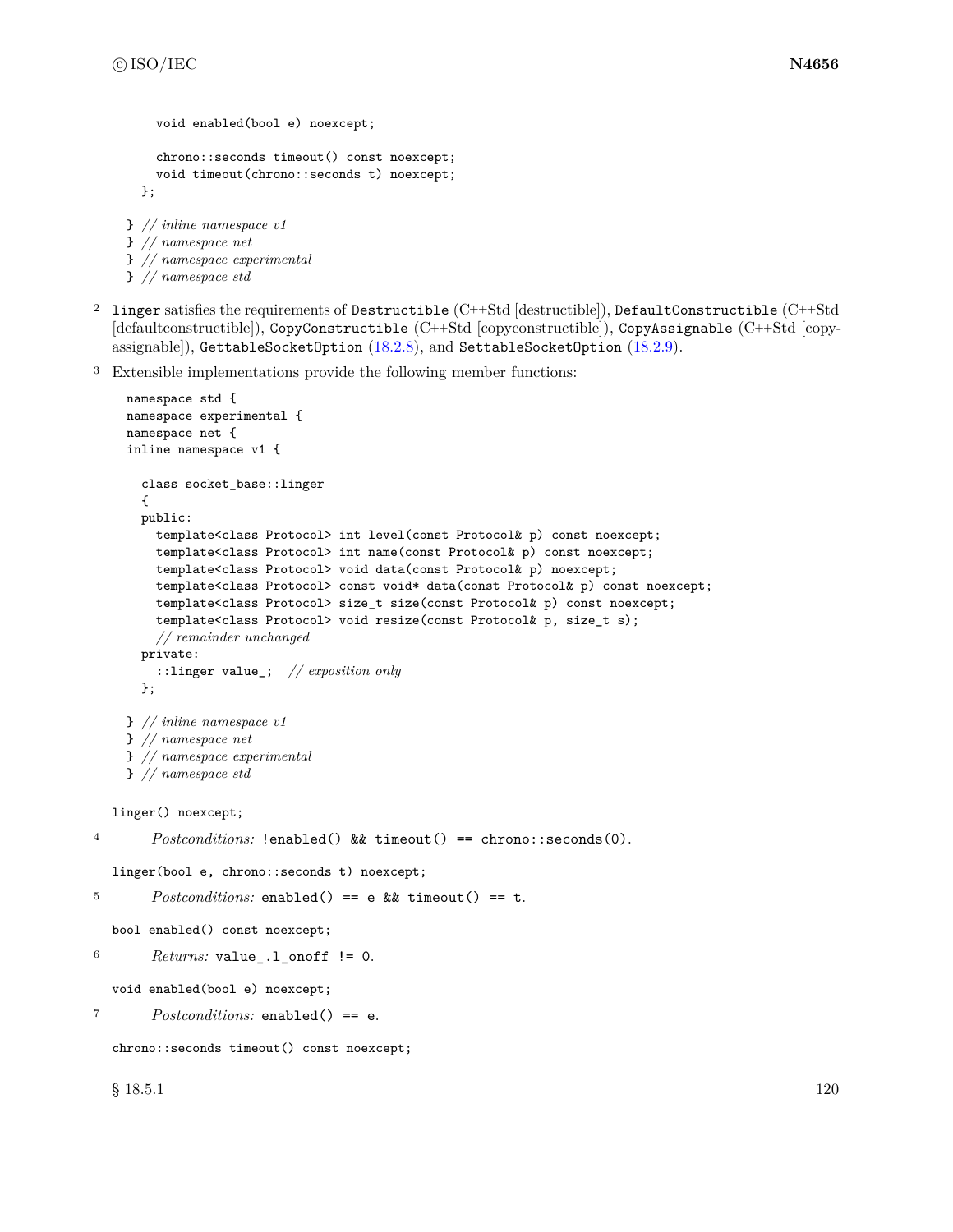8 Returns: chrono::seconds(value .1 linger).

void timeout(chrono::seconds t) noexcept;

```
9 Postconditions: timeout() == t.
```
template<class Protocol> int level(const Protocol& p) const noexcept;

10 Returns: SOL\_SOCKET.

template<class Protocol> int name(const Protocol& p) const noexcept;

<sup>11</sup> *Returns:* SO\_LINGER.

template<class Protocol> void\* data(const Protocol& p) const noexcept;

12 *Returns:* std::addressof(value\_).

template<class Protocol> const void\* data(const Protocol& p) const noexcept;

13 *Returns:* std::addressof(value\_).

template<class Protocol> size\_t size(const Protocol& p) const noexcept;

```
14 Returns: sizeof(value_).
```
template<class Protocol> void resize(const Protocol& p, size\_t s);

<sup>15</sup> *Remarks:* length\_error if s != sizeof(value\_).

### **18.6 Class template basic\_socket [socket.basic]**

<sup>1</sup> Class template basic\_socket<Protocol> is used as the base class for the basic\_datagram\_socket<Protocol> and basic\_stream\_socket<Protocol> class templates. It provides functionality that is common to both types of socket.

```
namespace std {
namespace experimental {
namespace net {
inline namespace v1 {
  template<class Protocol>
  class basic_socket : public socket_base
  {
  public:
    // types:
    using executor_type = io_context::executor_type;
    using native_handle_type = implementation defined ; // see 18.2.3
    using protocol_type = Protocol;
    using endpoint_type = typename protocol_type::endpoint;
    // basic_socket operations:
    executor_type get_executor() noexcept;
    native_handle_type native_handle(); // see 18.2.3
    void open(const protocol_type& protocol = protocol_type());
    void open(const protocol_type& protocol, error_code& ec);
```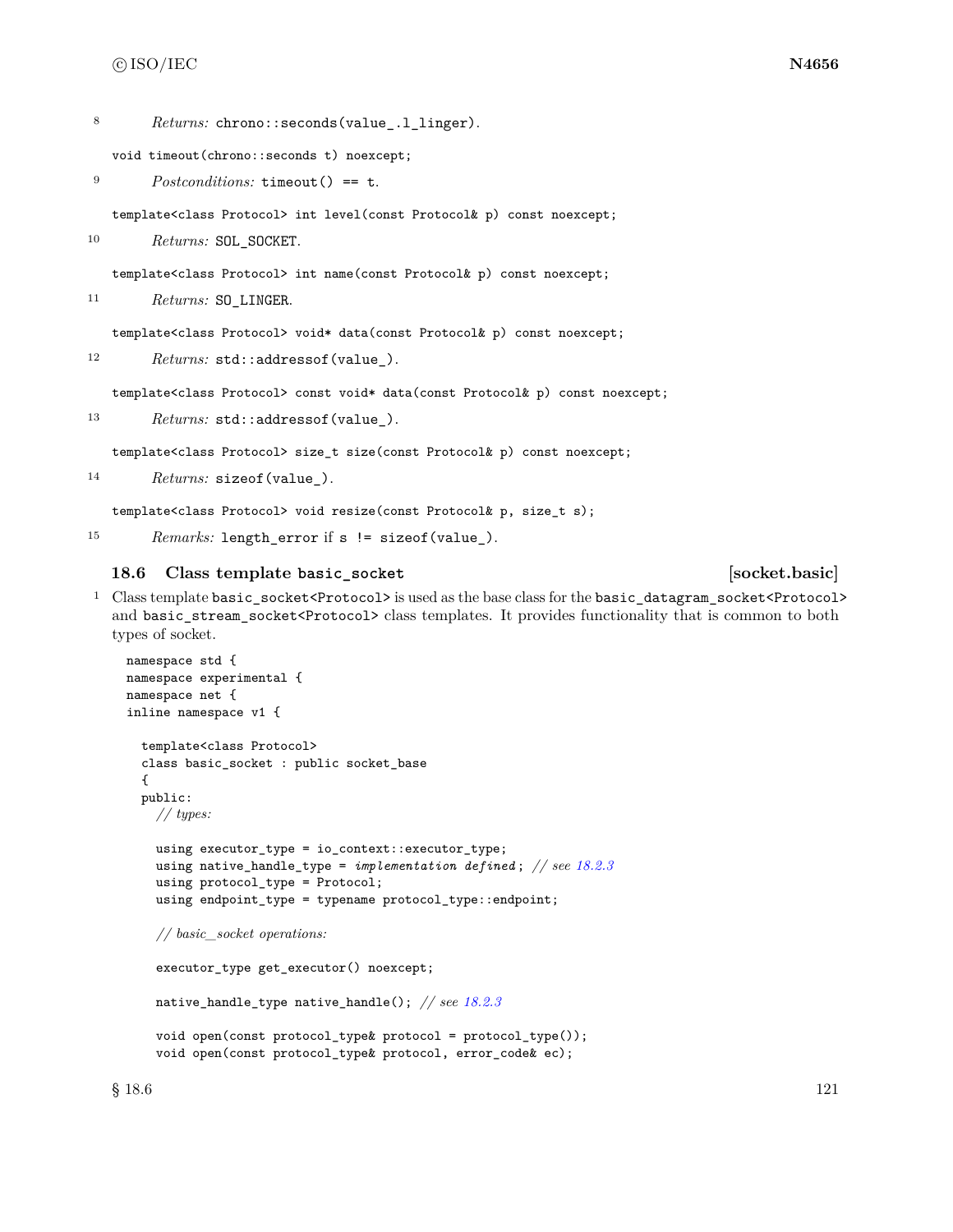```
void assign(const protocol_type& protocol,
            const native_handle_type& native_socket); // see 18.2.3
void assign(const protocol_type& protocol,
            const native_handle_type& native_socket,
            error_code& ec); // see 18.2.3
bool is_open() const noexcept;
void close();
void close(error_code& ec);
void cancel();
void cancel(error_code& ec);
template<class SettableSocketOption>
 void set_option(const SettableSocketOption& option);
template<class SettableSocketOption>
 void set_option(const SettableSocketOption& option, error_code& ec);
template<class GettableSocketOption>
  void get_option(GettableSocketOption& option) const;
template<class GettableSocketOption>
 void get_option(GettableSocketOption& option, error_code& ec) const;
template<class IoControlCommand>
  void io_control(IoControlCommand& command);
template<class IoControlCommand>
  void io_control(IoControlCommand& command, error_code& ec);
void non_blocking(bool mode);
void non_blocking(bool mode, error_code& ec);
bool non_blocking() const;
void native_non_blocking(bool mode);
void native_non_blocking(bool mode, error_code& ec);
bool native_non_blocking() const;
bool at_mark() const;
bool at_mark(error_code& ec) const;
size_t available() const;
size_t available(error_code& ec) const;
void bind(const endpoint_type& endpoint);
void bind(const endpoint_type& endpoint, error_code& ec);
void shutdown(shutdown_type what);
void shutdown(shutdown_type what, error_code& ec);
endpoint_type local_endpoint() const;
endpoint_type local_endpoint(error_code& ec) const;
endpoint_type remote_endpoint() const;
endpoint_type remote_endpoint(error_code& ec) const;
```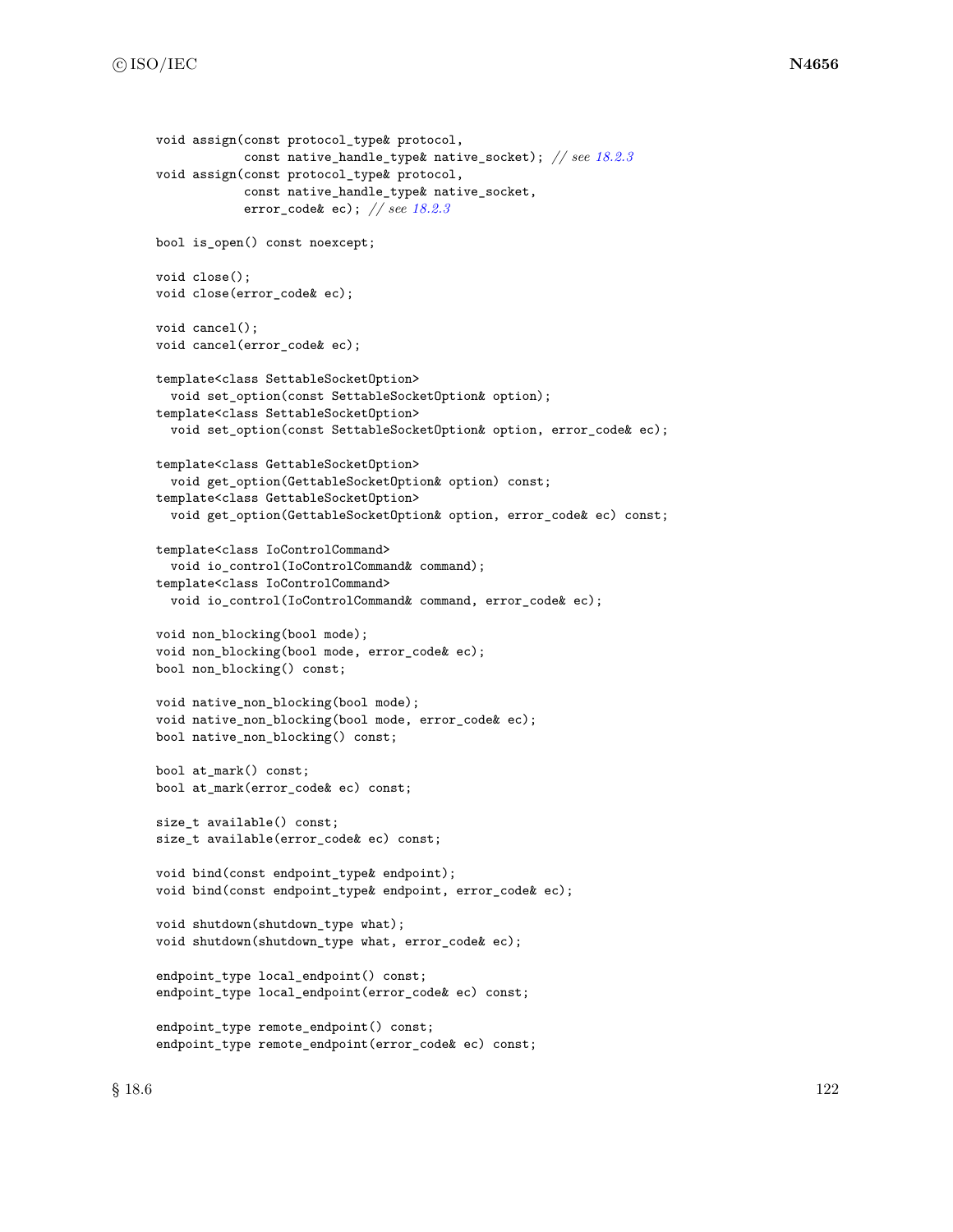```
void connect(const endpoint_type& endpoint);
    void connect(const endpoint_type& endpoint, error_code& ec);
    template<class CompletionToken>
      DEDUCED async_connect(const endpoint_type& endpoint,
                            CompletionToken&& token);
    void wait(wait_type w);
    void wait(wait_type w, error_code& ec);
    template<class CompletionToken>
      DEDUCED async_wait(wait_type w, CompletionToken&& token);
  protected:
    // construct / copy / destroy:
    explicit basic_socket(io_context& ctx);
    basic_socket(io_context& ctx, const protocol_type& protocol);
    basic_socket(io_context& ctx, const endpoint_type& endpoint);
    basic_socket(io_context& ctx, const protocol_type& protocol,
                 const native_handle_type& native_socket); // see 18.2.3
    basic_socket(const basic_socket&) = delete;
    basic_socket(basic_socket&& rhs);
    template<class OtherProtocol>
      basic_socket(basic_socket<OtherProtocol>&& rhs);
    ~basic_socket();
    basic_socket& operator=(const basic_socket&) = delete;
    basic_socket& operator=(basic_socket&& rhs);
    template<class OtherProtocol>
      basic_socket& operator=(basic_socket<OtherProtocol>&& rhs);
 private:
    protocol_type protocol_; // exposition only
 };
} // inline namespace v1
} // namespace net
} // namespace experimental
```

```
} // namespace std
```
- <sup>2</sup> Instances of class template basic\_socket meet the requirements of Destructible (C++Std [destructible]), MoveConstructible (C++Std [moveconstructible]), and MoveAssignable (C++Std [moveassignable]).
- <sup>3</sup> When an operation has its effects specified as if by passing the result of native\_handle() to a POSIX function, then the operation fails with error condition errc::bad\_file\_descriptor if is\_open() == false at the point in the effects when the POSIX function is called.

### 18.6.1 **basic** socket constructors **constructions** [socket.basic.cons]

```
explicit basic_socket(io_context& ctx);
```
<sup>1</sup> *Postconditions:*

 $(1.1)$   $-$  get\_executor() == ctx.get\_executor().

 $\S 18.6.1$  123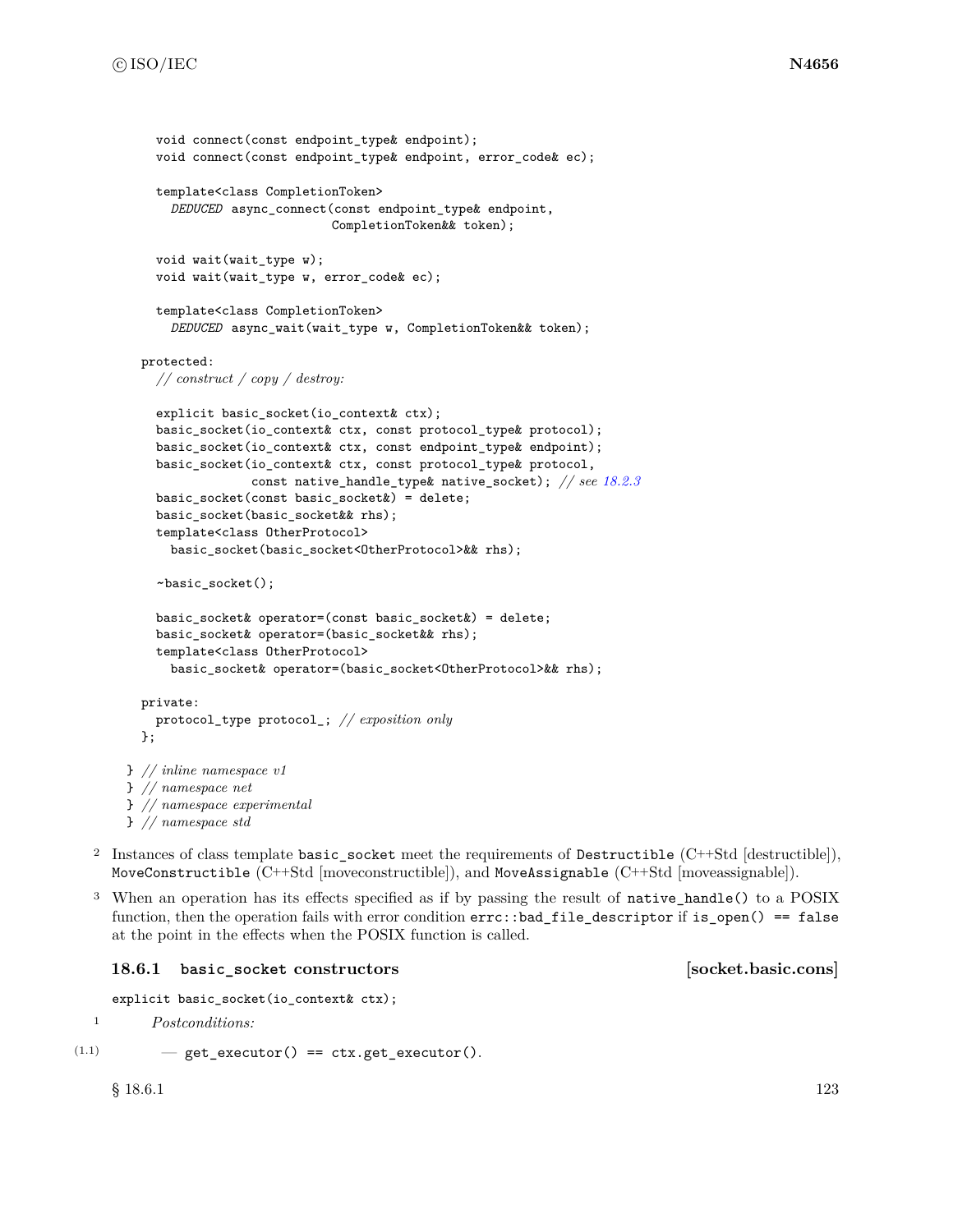$(1.2)$   $-$  is open() == false.

### basic\_socket(io\_context& ctx, const protocol\_type& protocol);

- <sup>2</sup> *Effects:* Opens this socket as if by calling open(protocol).
- <sup>3</sup> *Postconditions:*
- $(3.1)$   $-$  get\_executor() == ctx.get\_executor().
- $(3.2)$   $-$  is open() == true.
- $(3.3)$  non\_blocking() == false.
- $(3.4)$  protocol\_ == protocol.

basic socket(io context& ctx, const endpoint type& endpoint);

<sup>4</sup> *Effects:* Opens and binds this socket as if by calling:

```
open(endpoint.protocol());
bind(endpoint);
```
- <sup>5</sup> *Postconditions:*
- $(5.1)$   $-$  get\_executor() == ctx.get\_executor().
- $(5.2)$   $-$  is open() == true.
- $(5.3)$  non\_blocking() == false.
- $(5.4)$  protocol\_ == endpoint.protocol().

```
basic_socket(io_context& ctx, const protocol_type& protocol,
             const native_handle_type& native_socket);
```
- <sup>6</sup> *Requires:* native socket is a native handle to an open socket.
- <sup>7</sup> *Effects:* Assigns the existing native socket into this socket as if by calling assign(protocol, native\_ socket).
- <sup>8</sup> *Postconditions:*
- $(8.1)$   $-$  get\_executor() == ctx.get\_executor().
- $(8.2)$   $-$  is open() == true.
- $(8.3)$  non\_blocking() == false.
- $(8.4)$   $-$  protocol<sub>\_</sub> == protocol.

basic\_socket(basic\_socket&& rhs);

- <sup>9</sup> *Effects:* Move constructs an object of class basic\_socket<Protocol> that refers to the state originally represented by rhs.
- <sup>10</sup> *Postconditions:*

 $(10.1)$   $-$  get\_executor() == rhs.get\_executor().

- $(10.2)$   $-$  **is\_open()** returns the same value as **rhs.is\_open()** prior to the constructor invocation.
- (10.3) non\_blocking() returns the same value as rhs.non\_blocking() prior to the constructor invocation.
- $(10.4)$  native\_handle() returns the prior value of rhs.native\_handle().

 $\S 18.6.1$  124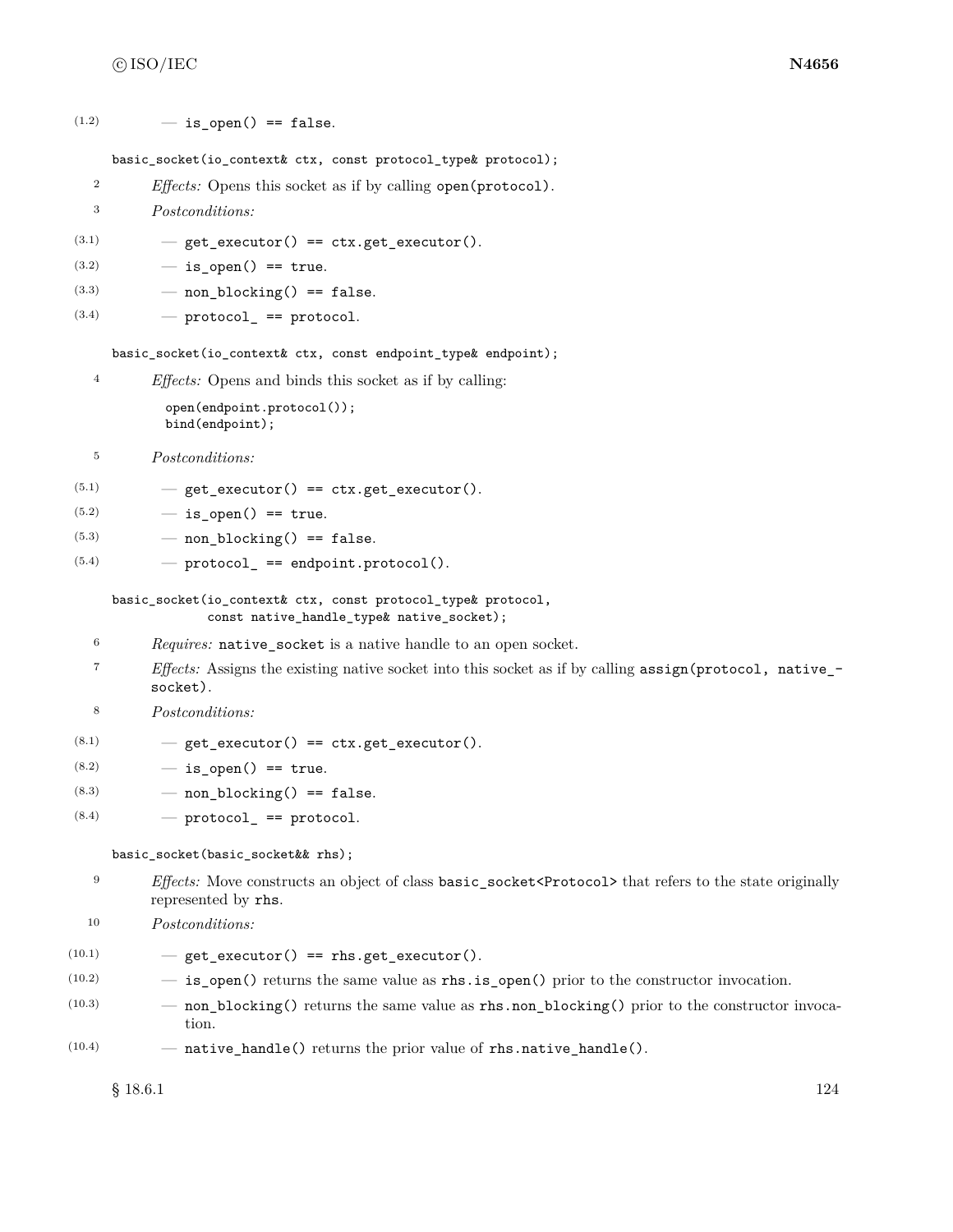$(10.5)$   $\qquad$   $\qquad$  protocol is the prior value of rhs.protocol.

 $(10.6)$  – rhs.is open() == false.

### template<class OtherProtocol>

basic\_socket(basic\_socket<OtherProtocol>&& rhs);

- <sup>11</sup> *Requires:* OtherProtocol is implicitly convertible to Protocol.
- 12 *Effects:* Move constructs an object of class **basic** socket<Protocol> that refers to the state originally represented by rhs.
- <sup>13</sup> *Postconditions:*

 $(13.1)$   $-$  get\_executor() == rhs.get\_executor().

- $(13.2)$   $-$  **is\_open()** returns the same value as **rhs.is\_open()** prior to the constructor invocation.
- (13.3) non\_blocking() returns the same value as rhs.non\_blocking() prior to the constructor invocation.
- $(13.4)$  native\_handle() returns the prior value of rhs.native\_handle().
- $(13.5)$   $\qquad$  protocol is the result of converting the prior value of rhs.protocol.
- $(13.6)$  rhs.is open() == false.
	- <sup>14</sup> *Remarks:* This constructor shall not participate in overload resolution unless OtherProtocol is implicitly convertible to Protocol.

# **18.6.2 basic\_socket destructor [socket.basic.dtor]**

~basic\_socket();

<sup>1</sup> *Effects:* If is open() is true, cancels all outstanding asynchronous operations associated with this socket, disables the linger socket option to prevent the destructor from blocking, and releases socket resources as if by POSIX close(native\_handle()). Completion handlers for canceled operations are passed an error code ec such that ec == errc::operation\_canceled yields true.

### **18.6.3 basic\_socket assignment [socket.basic.assign]**

basic\_socket& operator=(basic\_socket&& rhs);

- <sup>1</sup> *Effects:* If is open() is true, cancels all outstanding asynchronous operations associated with this socket. Completion handlers for canceled operations are passed an error code ec such that ec == errc::operation canceled yields true. Disables the linger socket option to prevent the assignment from blocking, and releases socket resources as if by POSIX close(native\_handle()). Moves into \*this the state originally represented by rhs.
- <sup>2</sup> *Postconditions:*
- $(2.1)$   $-$  get\_executor() == rhs.get\_executor().
- $(2.2)$   $-$  is open() returns the same value as rhs.is open() prior to the assignment.
- $(2.3)$  non\_blocking() returns the same value as rhs.non\_blocking() prior to the assignment.
- $(2.4)$  protocol is the prior value of rhs.protocol.
- $(2.5)$  rhs. is open() == false.
	- <sup>3</sup> *Returns:* \*this.

template<class OtherProtocol>

basic\_socket& operator=(basic\_socket<OtherProtocol>&& rhs);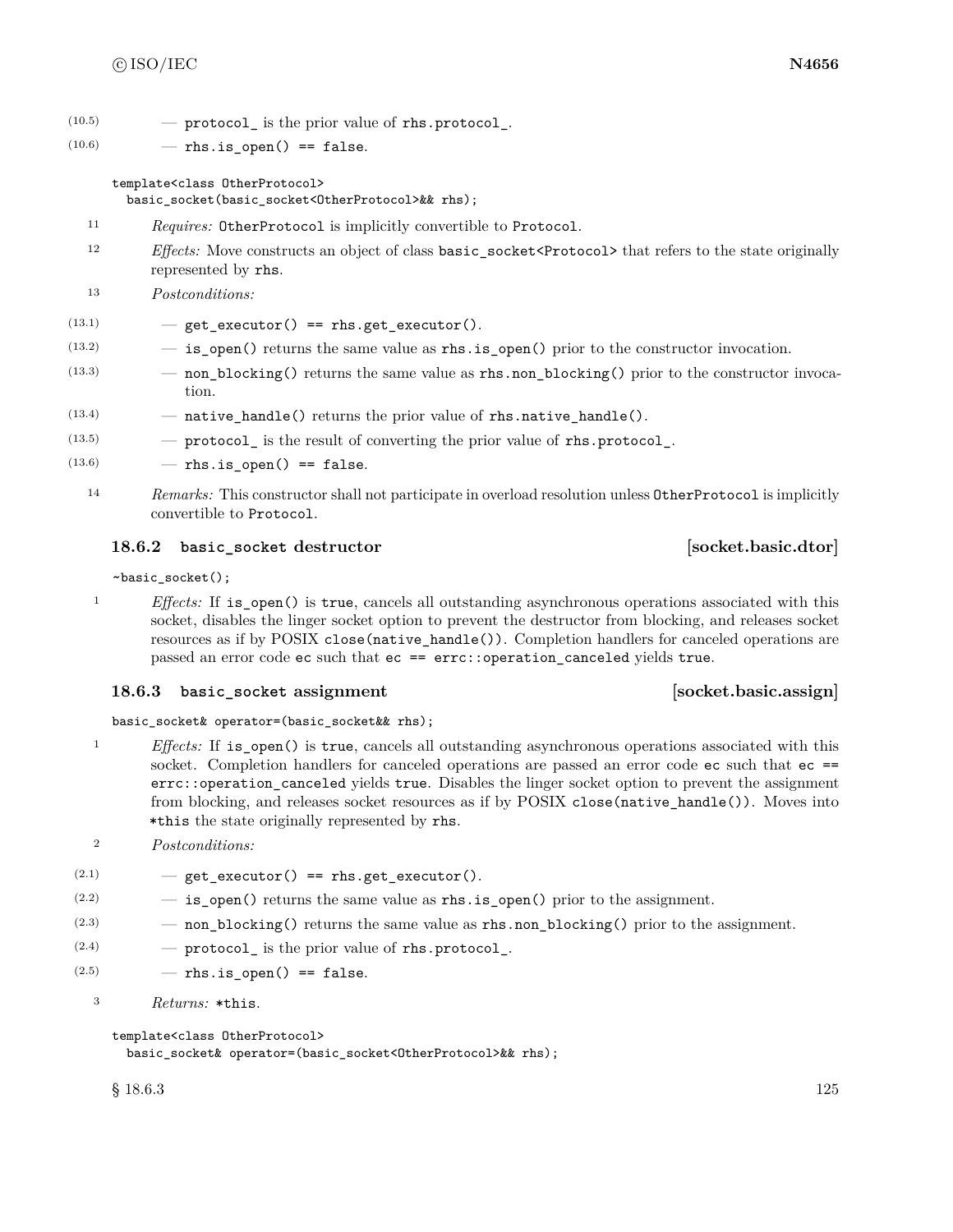- <sup>4</sup> *Requires:* OtherProtocol is implicitly convertible to Protocol.
- <sup>5</sup> *Effects:* If is open() is true, cancels all outstanding asynchronous operations associated with this socket. Completion handlers for canceled operations are passed an error code ec such that ec == errc::operation\_canceled yields true. Disables the linger socket option to prevent the assignment from blocking, and releases socket resources as if by POSIX close(native\_handle()). Moves into \*this the state originally represented by rhs.
- <sup>6</sup> *Postconditions:*

```
(6.1) - get_executor() == rhs.get_executor().
```
- $(6.2)$   $-$  is open() returns the same value as rhs. is open() prior to the assignment.
- (6.3) non\_blocking() returns the same value as rhs.non\_blocking() prior to the assignment.
- $(6.4)$  protocol is the result of converting the prior value of rhs.protocol.
- $(6.5)$  rhs.is\_open() == false.
	- <sup>7</sup> *Returns:* \*this.
	- <sup>8</sup> *Remarks:* This assignment operator shall not participate in overload resolution unless OtherProtocol is implicitly convertible to Protocol.

# **18.6.4 basic\_socket operations [socket.basic.ops]**

executor\_type get\_executor() noexcept;

<sup>1</sup> *Returns:* The associated executor.

native\_handle\_type native\_handle();

```
2 Returns: The native representation of this socket.
```

```
void open(const protocol_type& protocol);
void open(const protocol_type& protocol, error_code& ec);
```
<sup>3</sup> *Effects:* Establishes the postcondition, as if by POSIX socket(protocol.family(), protocol.type(), protocol.protocol()).

<sup>4</sup> *Postconditions:*

- $(4.1)$   $-$  is open() == true.
- $(4.2)$  non blocking() == false.
- $(4.3)$   $\qquad$   $\qquad$   $\qquad$   $\qquad$   $\qquad$   $\qquad$   $\qquad$   $\qquad$   $\qquad$   $\qquad$   $\qquad$   $\qquad$   $\qquad$   $\qquad$   $\qquad$   $\qquad$   $\qquad$   $\qquad$   $\qquad$   $\qquad$   $\qquad$   $\qquad$   $\qquad$   $\qquad$   $\qquad$   $\qquad$   $\qquad$   $\qquad$   $\qquad$   $\qquad$   $\qquad$   $\qquad$   $\qquad$   $\qquad$   $\qquad$   $\q$
- <sup>5</sup> *Error conditions:*

 $(5.1)$   $-$  socket\_errc::already\_open  $-$  if is\_open() == true.

```
void assign(const protocol_type& protocol,
            const native_handle_type& native_socket);
void assign(const protocol_type& protocol,
            const native_handle_type& native_socket, error_code& ec);
```
- <sup>6</sup> *Requires:* native\_socket is a native handle to an open socket.
- <sup>7</sup> *Effects:* Assigns the native socket handle to this socket object.
- <sup>8</sup> *Postconditions:*

 $(8.1)$   $-$  is open() == true.

 $\S 18.6.4$  126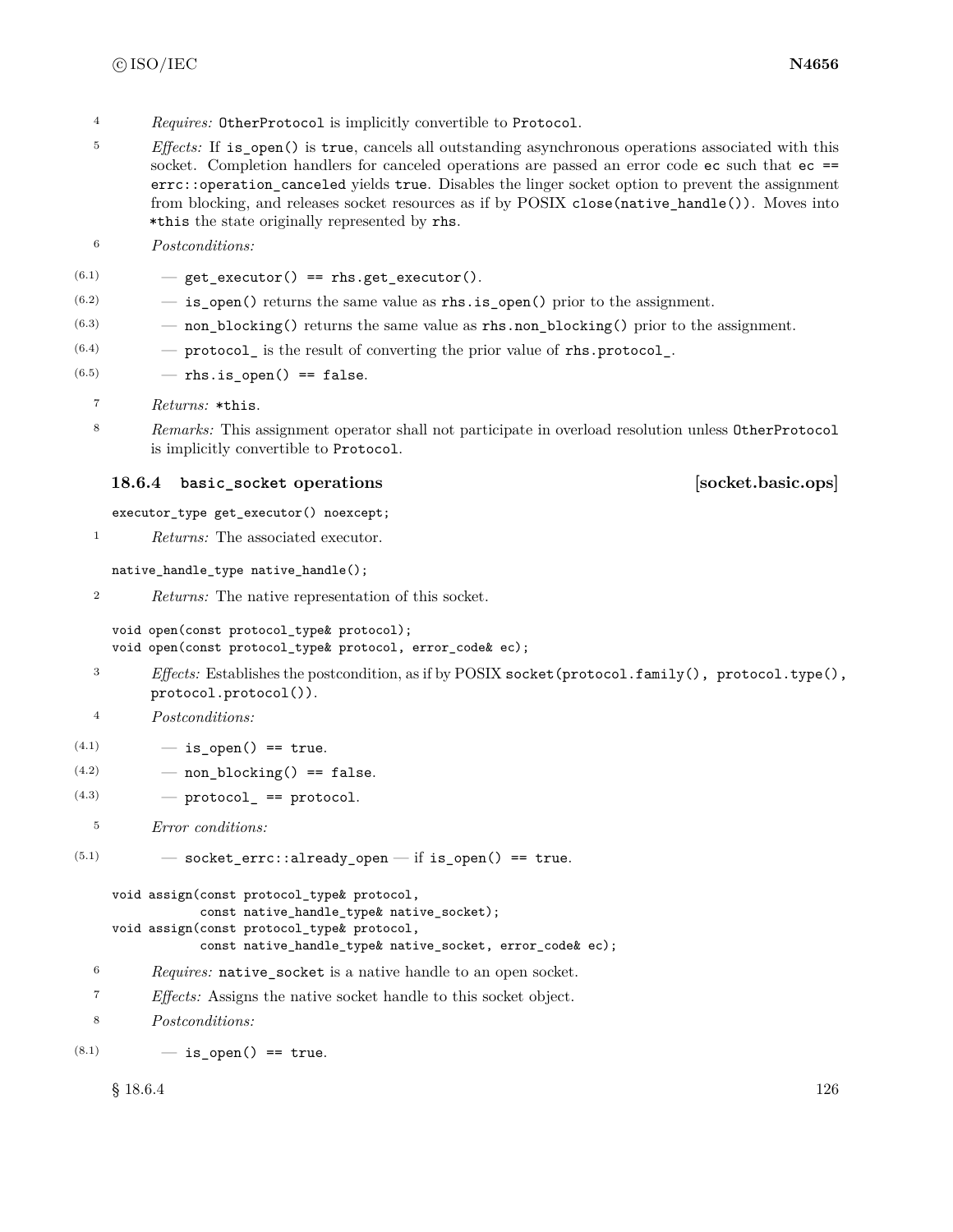```
(8.2) — non blocking() == false.
```
 $(8.3)$   $-$  protocol == protocol.

<sup>9</sup> *Error conditions:*

 $(9.1)$   $-$  socket\_errc::already\_open  $-$  if is\_open() == true.

bool is\_open() const noexcept;

<sup>10</sup> *Returns:* A bool indicating whether this socket was opened by a previous call to open or assign.

void close(); void close(error\_code& ec);

<sup>11</sup> *Effects:* If is\_open() is true, cancels all outstanding asynchronous operations associated with this socket, and establishes the postcondition as if by POSIX close(native\_handle()). Completion handlers for canceled asynchronous operations are passed an error code ec such that ec == errc::operation\_canceled yields true.

<sup>12</sup> *Postconditions:* is open() == false.

void cancel(); void cancel(error\_code& ec);

- <sup>13</sup> *Effects:* Cancels all outstanding asynchronous operations associated with this socket. Completion handlers for canceled asynchronous operations are passed an error code ec such that ec == errc::operation\_canceled yields true.
- <sup>14</sup> *Error conditions:*

```
(14.1) – errc::bad_file_descriptor – if is_open() is false.
```
<sup>15</sup> *Remarks:* Does not block (C++Std [defns.block]) the calling thread pending completion of the canceled operations.

```
template<class SettableSocketOption>
 void set_option(const SettableSocketOption& option);
template<class SettableSocketOption>
  void set_option(const SettableSocketOption& option, error_code& ec);
```
<sup>16</sup> *Effects:* Sets an option on this socket, as if by POSIX setsockopt(native\_handle(), option.level( protocol\_), option.name(protocol\_), option.data(protocol\_), option.size(protocol\_)).

```
template<class GettableSocketOption>
  void get_option(GettableSocketOption& option);
template<class GettableSocketOption>
  void get_option(GettableSocketOption& option, error_code& ec);
```
<sup>17</sup> *Effects:* Gets an option from this socket, as if by POSIX:

```
socklen t option len = option.size(protocol);
int result = getsockopt(native_handle(), option.level(protocol_),
                        option.name(protocol_), option.data(protocol_),
                        &option_len);
if (result == 0)
 option.resize(option_len);
```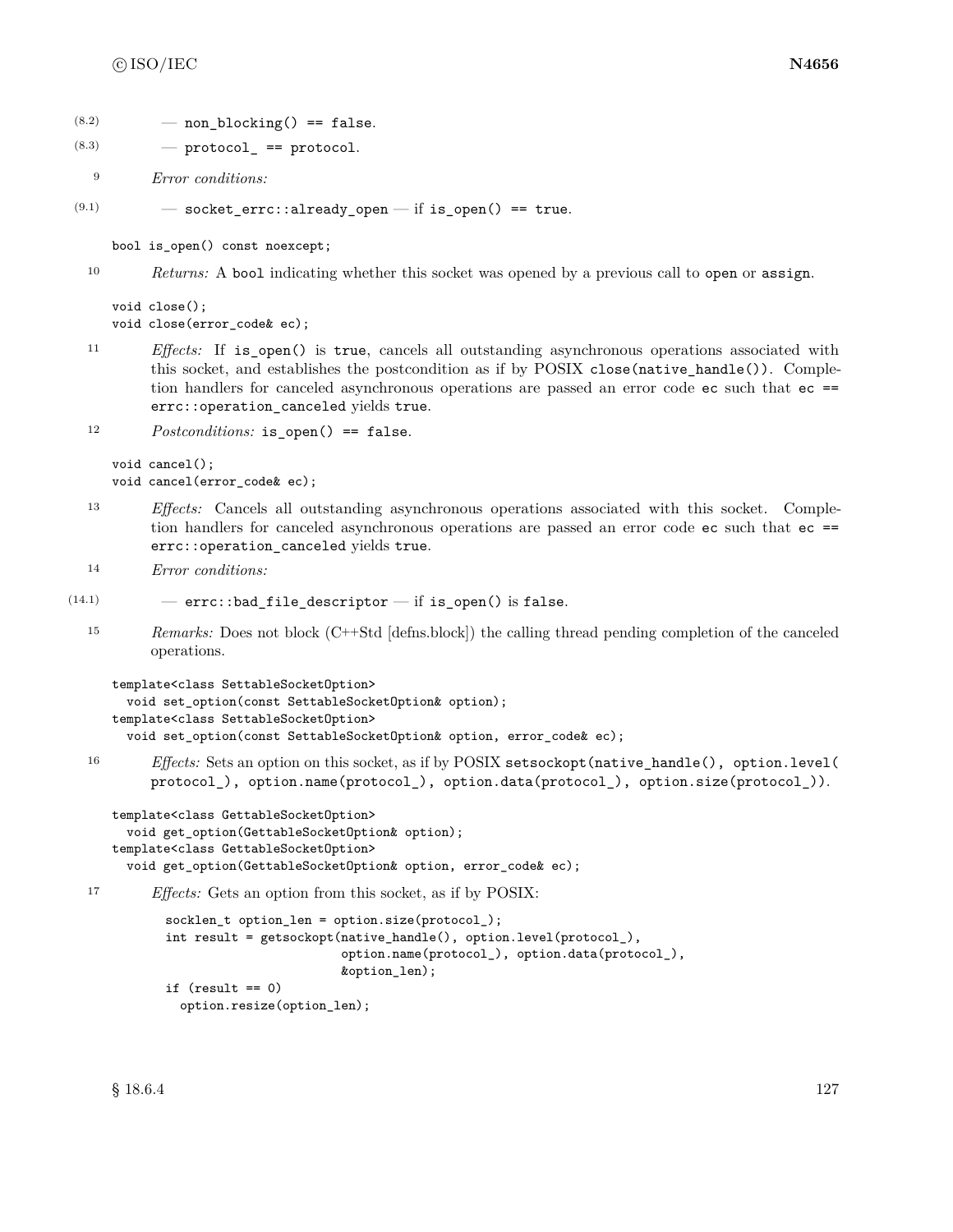```
template<class IoControlCommand>
       void io_control(IoControlCommand& command);
     template<class IoControlCommand>
       void io_control(IoControlCommand& command, error_code& ec);
  18 Effects: Executes an I/O control command on this socket, as if by POSIX ioctl(native_handle(),
           command.name(), command.data()).
     void non_blocking(bool mode);
     void non_blocking(bool mode, error_code& ec);
  19 Effects: Sets the non-blocking mode of this socket. The non-blocking mode determines whether
           subsequent synchronous socket operations (18.2.1) on *this block the calling thread.
  20 Error conditions:
(20.1) – errc::bad_file_descriptor – if is_open() is false.
  21 Postconditions: non_blocking() == mode.
  22 [ Note: The non-blocking mode has no effect on the behavior of asynchronous operations. — end note ]
     bool non_blocking() const;
  23 Returns: The non-blocking mode of this socket.
     void native_non_blocking(bool mode);
     void native_non_blocking(bool mode, error_code& ec);
  24 Effects: Sets the non-blocking mode of the underlying native socket, as if by POSIX:
```

```
int flags = fcntl(native_handle(), F_GETFL, 0);
if (flags > = 0){
  if (mode)
    flags |= O_NONBLOCK;
  else
    flags &= ~O_NONBLOCK;
 fcntl(native_handle(), F_SETFL, flags);
}
```
- <sup>25</sup> The native non-blocking mode has no effect on the behavior of the synchronous or asynchronous operations specified in this clause.
- <sup>26</sup> *Error conditions:*

```
(26.1) – errc::bad_file_descriptor – if is_open() is false.
```
(26.2) — errc::invalid\_argument — if mode == false and non\_blocking() == true. [ *Note:* As the combination does not make sense. *— end note* ]

```
bool native_non_blocking() const;
```
- <sup>27</sup> *Returns:* The non-blocking mode of the underlying native socket.
- <sup>28</sup> *Remarks:* Implementations are permitted and encouraged to cache the native non-blocking mode that was applied through a prior call to native\_non\_blocking. Implementations may return an incorrect value if a program sets the non-blocking mode directly on the socket, by calling an operating system-specific function on the result of native\_handle().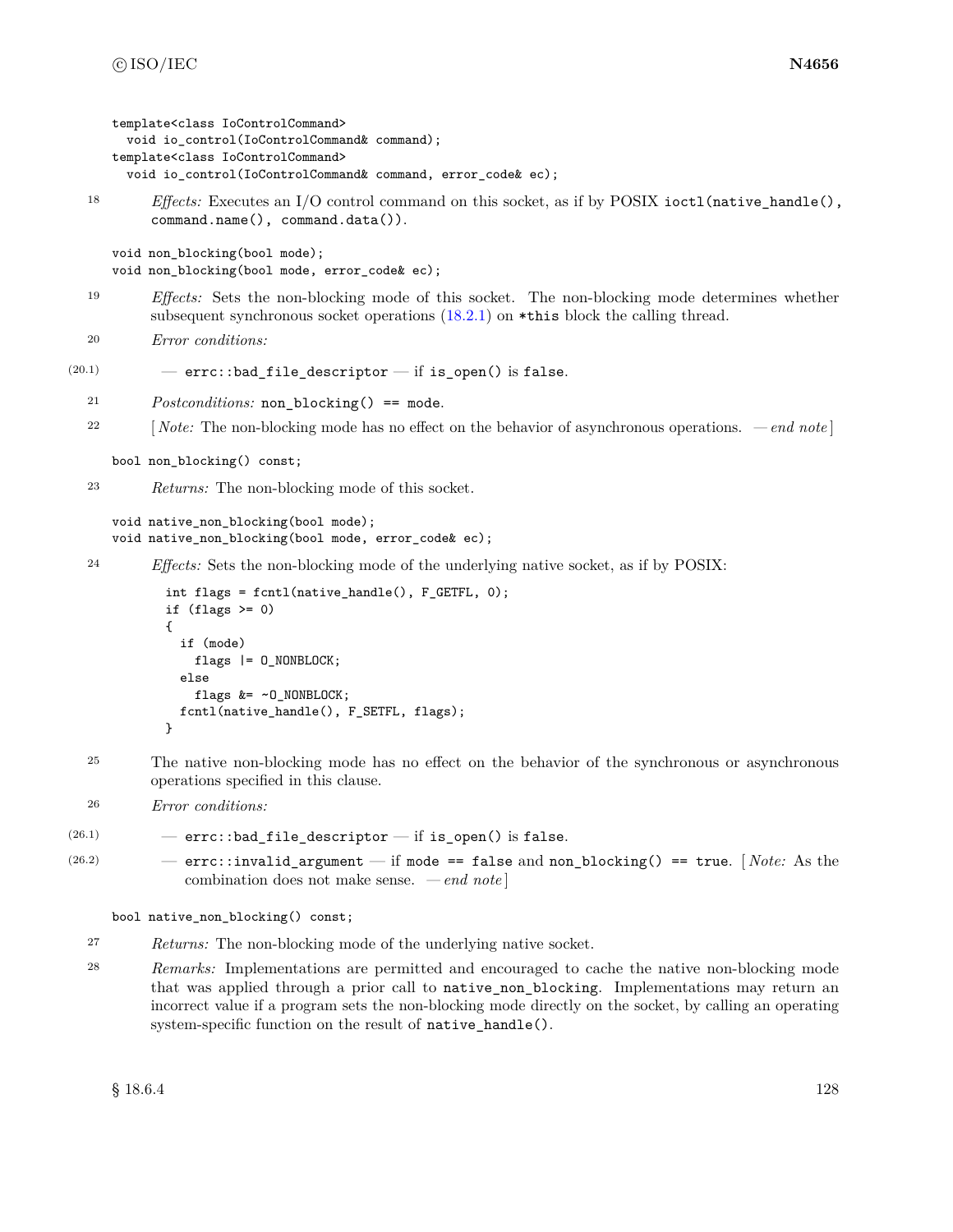```
bool at mark() const;
bool at_mark(error_code& ec) const;
```
- <sup>29</sup> *Effects:* Determines if this socket is at the out-of-band data mark, as if by POSIX sockatmark(native\_handle()). [*Note:* The at\_mark() function must be used in conjunction with the socket\_base::out\_of\_band\_inline socket option. *— end note* ]
- <sup>30</sup> *Returns:* A bool indicating whether this socket is at the out-of-band data mark. false if an error occurs.

```
size_t available() const;
size_t available(error_code& ec) const;
```
- <sup>31</sup> *Returns:* An indication of the number of bytes that may be read without blocking, or 0 if an error occurs.
- <sup>32</sup> *Error conditions:*

```
(32.1) - errc::bad_file_descriptor - if is_open() is false.
```

```
void bind(const endpoint_type& endpoint);
void bind(const endpoint_type& endpoint, error_code& ec);
```
<sup>33</sup> *Effects:* Binds this socket to the specified local endpoint, as if by POSIX bind(native\_handle(), endpoint.data(), endpoint.size()).

```
void shutdown(shutdown_type what);
void shutdown(shutdown_type what, error_code& ec);
```
<sup>34</sup> *Effects:* Shuts down all or part of a full-duplex connection for the socket, as if by POSIX shutdown(native\_ handle(), static\_cast<int>(what)).

```
endpoint_type local_endpoint() const;
endpoint_type local_endpoint(error_code& ec) const;
```
<sup>35</sup> *Effects:* Determines the locally-bound endpoint associated with the socket, as if by POSIX:

```
endpoint_type endpoint;
socklen_t endpoint_len = endpoint.capacity();
int result = getsockname(native_handle(), endpoint.data(), &endpoint_len);
if (result == 0)
  endpoint.resize(endpoint_len);
```
<sup>36</sup> *Returns:* On success, endpoint. Otherwise endpoint\_type().

```
endpoint_type remote_endpoint() const;
endpoint_type remote_endpoint(error_code& ec) const;
```

```
37 Effects: Determines the remote endpoint associated with this socket, as if by POSIX:
```

```
endpoint_type endpoint;
socklen_t endpoint_len = endpoint.capacity();
int result = getpeername(native_handle(), endpoint.data(), &endpoint_len);
if (result == 0)
 endpoint.resize(endpoint_len);
```
<sup>38</sup> *Returns:* On success, endpoint. Otherwise endpoint\_type().

```
void connect(const endpoint type& endpoint);
void connect(const endpoint_type& endpoint, error_code& ec);
```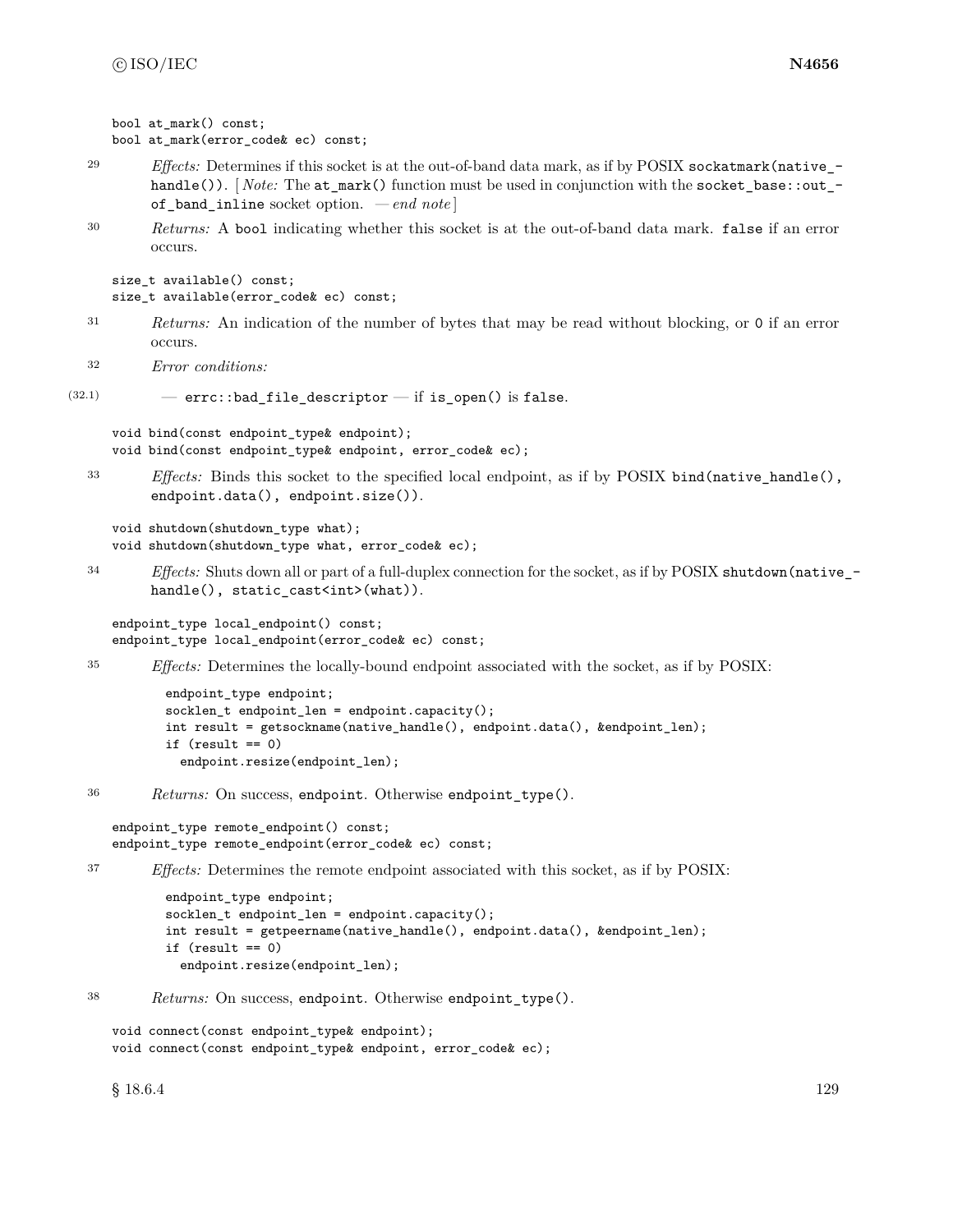<sup>39</sup> *Effects:* If is open() is false, opens this socket by performing open(endpoint.protocol(), ec). If ec, returns with no further action. Connects this socket to the specified remote endpoint, as if by POSIX connect(native\_handle(), endpoint.data(), endpoint.size()).

### template<class CompletionToken>

### *DEDUCED* async\_connect(const endpoint\_type& endpoint, CompletionToken&& token);

- <sup>40</sup> *Completion signature:* void(error\_code ec).
- <sup>41</sup> *Effects:* If is open() is false, opens this socket by performing open(endpoint.protocol(), ec). If ec, the operation completes immediately with no further action. Initiates an asynchronous operation to connect this socket to the specified remote endpoint, as if by POSIX connect (native\_handle(), endpoint.data(), endpoint.size()).
- <sup>42</sup> When an asynchronous connect operation on this socket is simultaneously outstanding with another asynchronous connect, read, or write operation on this socket, the behavior is undefined.
- <sup>43</sup> If a program performs a synchronous operation on this socket, other than close or cancel, while there is an outstanding asynchronous connect operation, the behavior is undefined.

```
void wait(wait_type w);
void wait(wait_type w, error_code& ec);
```
- <sup>44</sup> *Effects:* Waits for this socket to be ready to read, ready to write, or to have error conditions pending, as if by POSIX poll.
- <sup>45</sup> *Error conditions:*

```
(45.1) – errc::bad_file_descriptor – if is_open() is false.
```
### template<class CompletionToken>

*DEDUCED* async\_wait(wait\_type w, CompletionToken&& token);

```
46 Completion signature: void(error_code ec).
```
- <sup>47</sup> *Effects:* Initiates an asynchronous operation to wait for this socket to be ready to read, ready to write, or to have error conditions pending, as if by POSIX poll.
- <sup>48</sup> When there are multiple outstanding asynchronous wait operations on this socket with the same wait\_type value, all of these operations complete when this socket enters the corresponding ready state. The order of invocation of the completion handlers for these operations is unspecified.
- <sup>49</sup> *Error conditions:*
- $(49.1)$  errc::bad\_file\_descriptor if is\_open() is false.

### **18.7 Class template basic\_datagram\_socket [socket.dgram]**

<sup>1</sup> The class template basic\_datagram\_socket<Protocol> is used to send and receive discrete messages of fixed maximum length.

```
namespace std {
namespace experimental {
namespace net {
inline namespace v1 {
  template<class Protocol>
  class basic_datagram_socket : public basic_socket<Protocol>
  {
  public:
```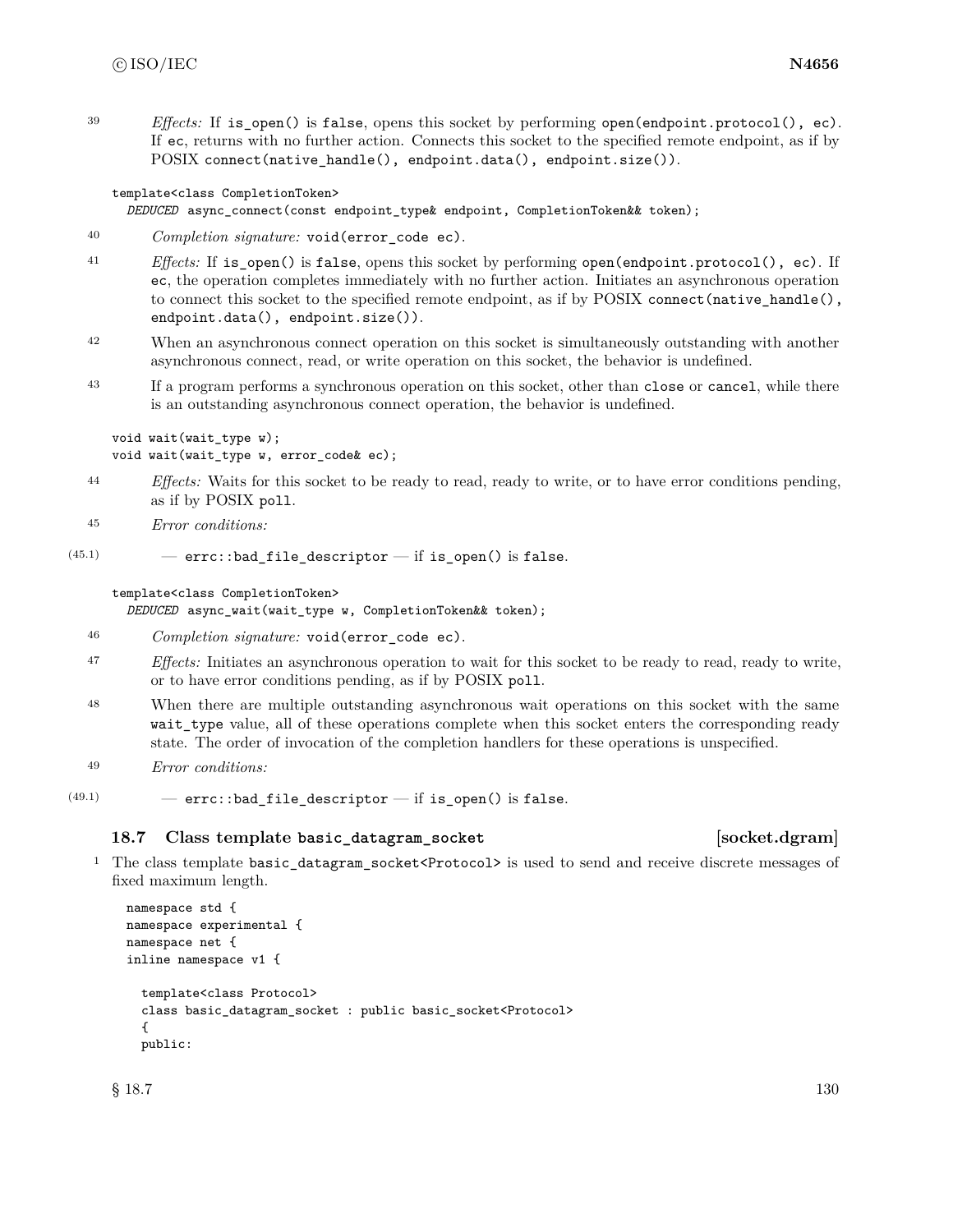### *// types:*

```
using native_handle_type = implementation defined ; // see 18.2.3
using protocol_type = Protocol;
using endpoint_type = typename protocol_type::endpoint;
```
### *// construct / copy / destroy:*

```
explicit basic_datagram_socket(io_context& ctx);
basic_datagram_socket(io_context& ctx, const protocol_type& protocol);
basic_datagram_socket(io_context& ctx, const endpoint_type& endpoint);
basic_datagram_socket(io_context& ctx, const protocol_type& protocol,
                      const native_handle_type& native_socket);
basic_datagram_socket(const basic_datagram_socket&) = delete;
basic_datagram_socket(basic_datagram_socket&& rhs);
template<class OtherProtocol>
 basic_datagram_socket(basic_datagram_socket<OtherProtocol>&& rhs);
```
~basic\_datagram\_socket();

```
basic_datagram_socket& operator=(const basic_datagram_socket&) = delete;
basic_datagram_socket& operator=(basic_datagram_socket&& rhs);
template<class OtherProtocol>
 basic_datagram_socket& operator=(basic_datagram_socket<OtherProtocol>&& rhs);
```
*// basic\_datagram\_socket operations:*

```
template<class MutableBufferSequence>
  size_t receive(const MutableBufferSequence& buffers);
template<class MutableBufferSequence>
  size_t receive(const MutableBufferSequence& buffers,
                 error_code& ec);
```

```
template<class MutableBufferSequence>
 size_t receive(const MutableBufferSequence& buffers,
                 socket_base::message_flags flags);
template<class MutableBufferSequence>
 size_t receive(const MutableBufferSequence& buffers,
                 socket_base::message_flags flags, error_code& ec);
```
template<class MutableBufferSequence, class CompletionToken> *DEDUCED* async\_receive(const MutableBufferSequence& buffers, CompletionToken&& token);

template<class MutableBufferSequence, class CompletionToken> *DEDUCED* async\_receive(const MutableBufferSequence& buffers, socket\_base::message\_flags flags, CompletionToken&& token);

```
template<class MutableBufferSequence>
 size_t receive_from(const MutableBufferSequence& buffers,
                      endpoint_type& sender);
template<class MutableBufferSequence>
 size_t receive_from(const MutableBufferSequence& buffers,
                      endpoint_type& sender, error_code& ec);
```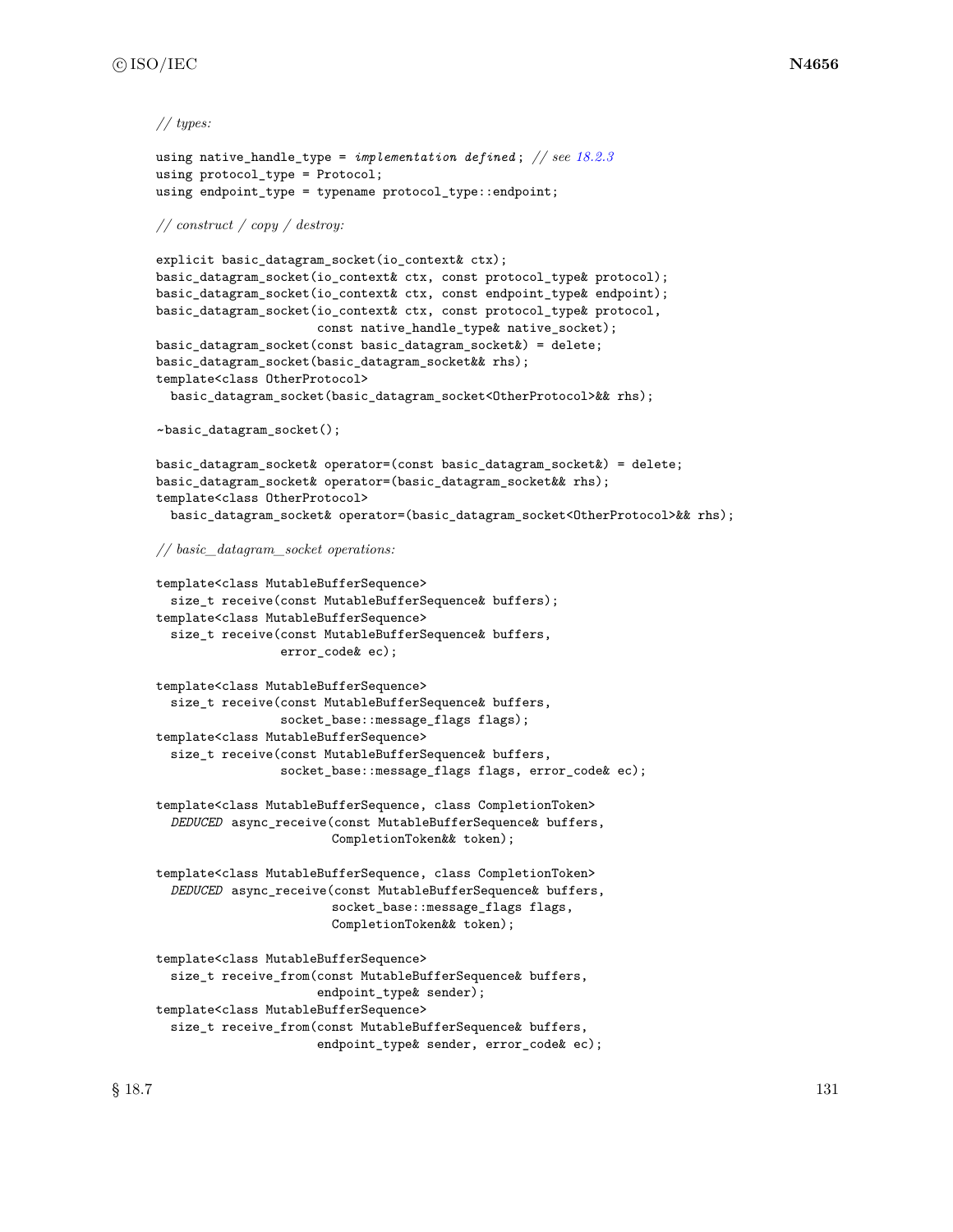```
template<class MutableBufferSequence>
  size_t receive_from(const MutableBufferSequence& buffers,
                      endpoint_type& sender,
                      socket_base::message_flags flags);
template<class MutableBufferSequence>
  size_t receive_from(const MutableBufferSequence& buffers,
                      endpoint_type& sender,
                      socket_base::message_flags flags,
                      error_code& ec);
template<class MutableBufferSequence, class CompletionToken>
  DEDUCED async_receive_from(const MutableBufferSequence& buffers,
                             endpoint_type& sender,
                             CompletionToken&& token);
template<class MutableBufferSequence, class CompletionToken>
  DEDUCED async_receive_from(const MutableBufferSequence& buffers,
                             endpoint_type& sender,
                             socket_base::message_flags flags,
                             CompletionToken&& token);
template<class ConstBufferSequence>
  size_t send(const ConstBufferSequence& buffers);
template<class ConstBufferSequence>
  size_t send(const ConstBufferSequence& buffers, error_code& ec);
template<class ConstBufferSequence>
  size_t send(const ConstBufferSequence& buffers,
              socket_base::message_flags flags);
template<class ConstBufferSequence>
  size_t send(const ConstBufferSequence& buffers,
              socket_base::message_flags flags, error_code& ec);
template<class ConstBufferSequence, class CompletionToken>
  DEDUCED async_send(const ConstBufferSequence& buffers,
                     CompletionToken&& token);
template<class ConstBufferSequence, class CompletionToken>
  DEDUCED async_send(const ConstBufferSequence& buffers,
                     socket_base::message_flags flags,
                     CompletionToken&& token);
template<class ConstBufferSequence>
  size_t send_to(const ConstBufferSequence& buffers,
                 const endpoint_type& recipient);
template<class ConstBufferSequence>
  size_t send_to(const ConstBufferSequence& buffers,
                 const endpoint_type& recipient, error_code& ec);
template<class ConstBufferSequence>
  size_t send_to(const ConstBufferSequence& buffers,
                 const endpoint_type& recipient,
                 socket_base::message_flags flags);
template<class ConstBufferSequence>
```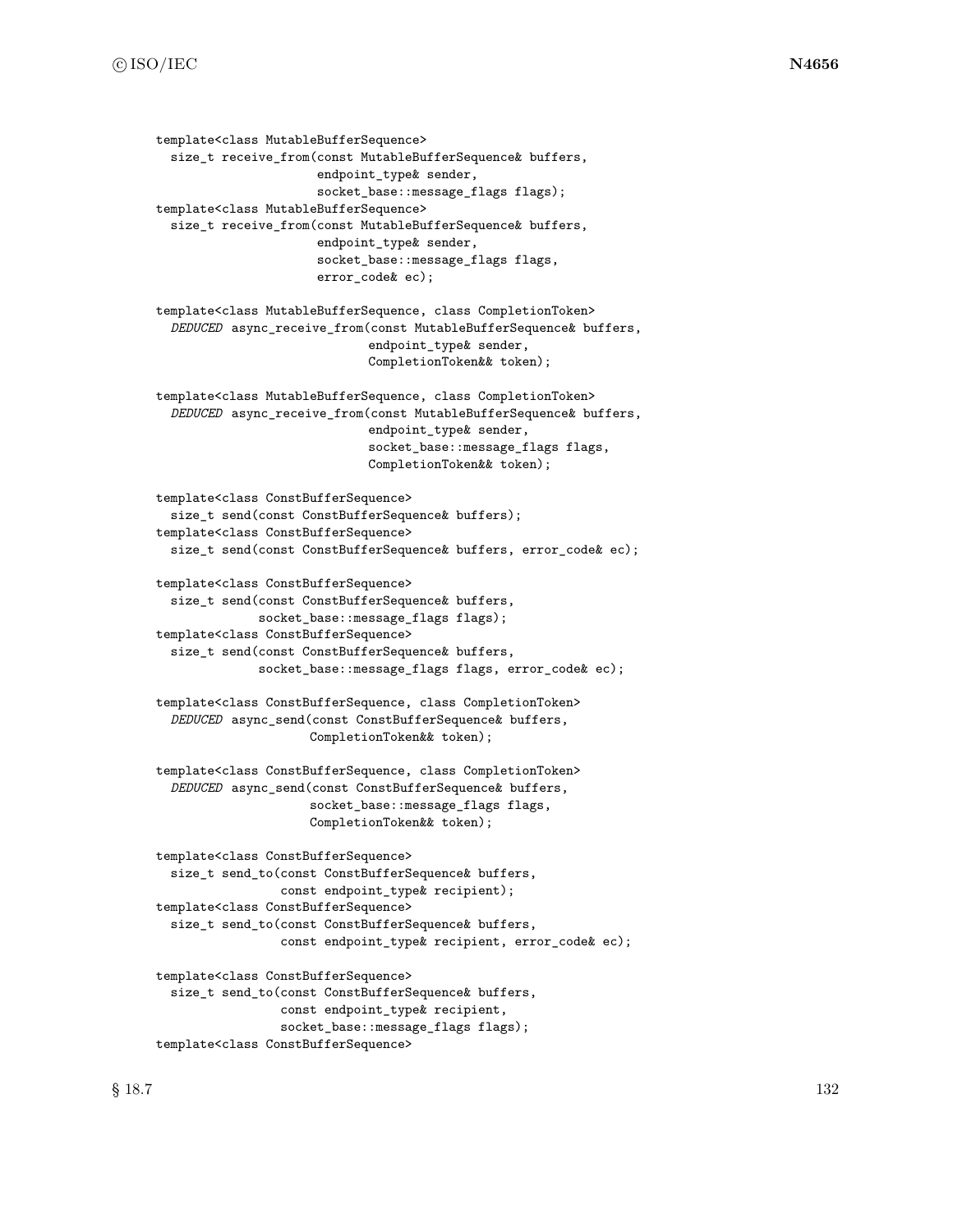```
size t send to(const ConstBufferSequence& buffers,
                     const endpoint_type& recipient,
                     socket_base::message_flags flags, error_code& ec);
    template<class ConstBufferSequence, class CompletionToken>
      DEDUCED async_send_to(const ConstBufferSequence& buffers,
                            const endpoint_type& recipient,
                            CompletionToken&& token);
    template<class ConstBufferSequence, class CompletionToken>
      DEDUCED async_send_to(const ConstBufferSequence& buffers,
                            const endpoint_type& recipient,
                            socket_base::message_flags flags,
                            CompletionToken&& token);
  };
} // inline namespace v1
} // namespace net
```
- } *// namespace experimental*
- } *// namespace std*
- <sup>2</sup> Instances of class template basic\_datagram\_socket meet the requirements of Destructible (C++Std [destructible]), MoveConstructible (C++Std [moveconstructible]), and MoveAssignable (C++Std [moveassignable]).
- <sup>3</sup> If a program performs a synchronous operation on this socket, other than close, cancel, shutdown, send, or send\_to, while there is an outstanding asynchronous read operation, the behavior is undefined.
- <sup>4</sup> If a program performs a synchronous operation on this socket, other than close, cancel, shutdown, receive, or receive\_from, while there is an outstanding asynchronous write operation, the behavior is undefined.
- <sup>5</sup> When an operation has its effects specified as if by passing the result of native\_handle() to a POSIX function, then the operation fails with error condition errc::bad\_file\_descriptor if is\_open() == false at the point in the effects when the POSIX function is called.

# **18.7.1 basic\_datagram\_socket constructors [socket.dgram.cons]**

### explicit basic\_datagram\_socket(io\_context& ctx);

<sup>1</sup> *Effects:* Initializes the base class with basic\_socket<Protocol>(ctx).

basic\_datagram\_socket(io\_context& ctx, const protocol\_type& protocol);

<sup>2</sup> *Effects:* Initializes the base class with basic\_socket<Protocol>(ctx, protocol).

basic\_datagram\_socket(io\_context& ctx, const endpoint\_type& endpoint);

<sup>3</sup> *Effects:* Initializes the base class with basic\_socket<Protocol>(ctx, endpoint).

basic\_datagram\_socket(io\_context& ctx, const protocol\_type& protocol, const native handle type& native socket);

<sup>4</sup> *Effects:* Initializes the base class with basic\_socket<Protocol>(ctx, protocol, native\_socket).

### basic\_datagram\_socket(basic\_datagram\_socket&& rhs);

<sup>5</sup> *Effects:* Move constructs an object of class basic\_datagram\_socket<Protocol>, initializing the base class with basic\_socket<Protocol>(std::move(rhs)).

 $\S$  18.7.1 133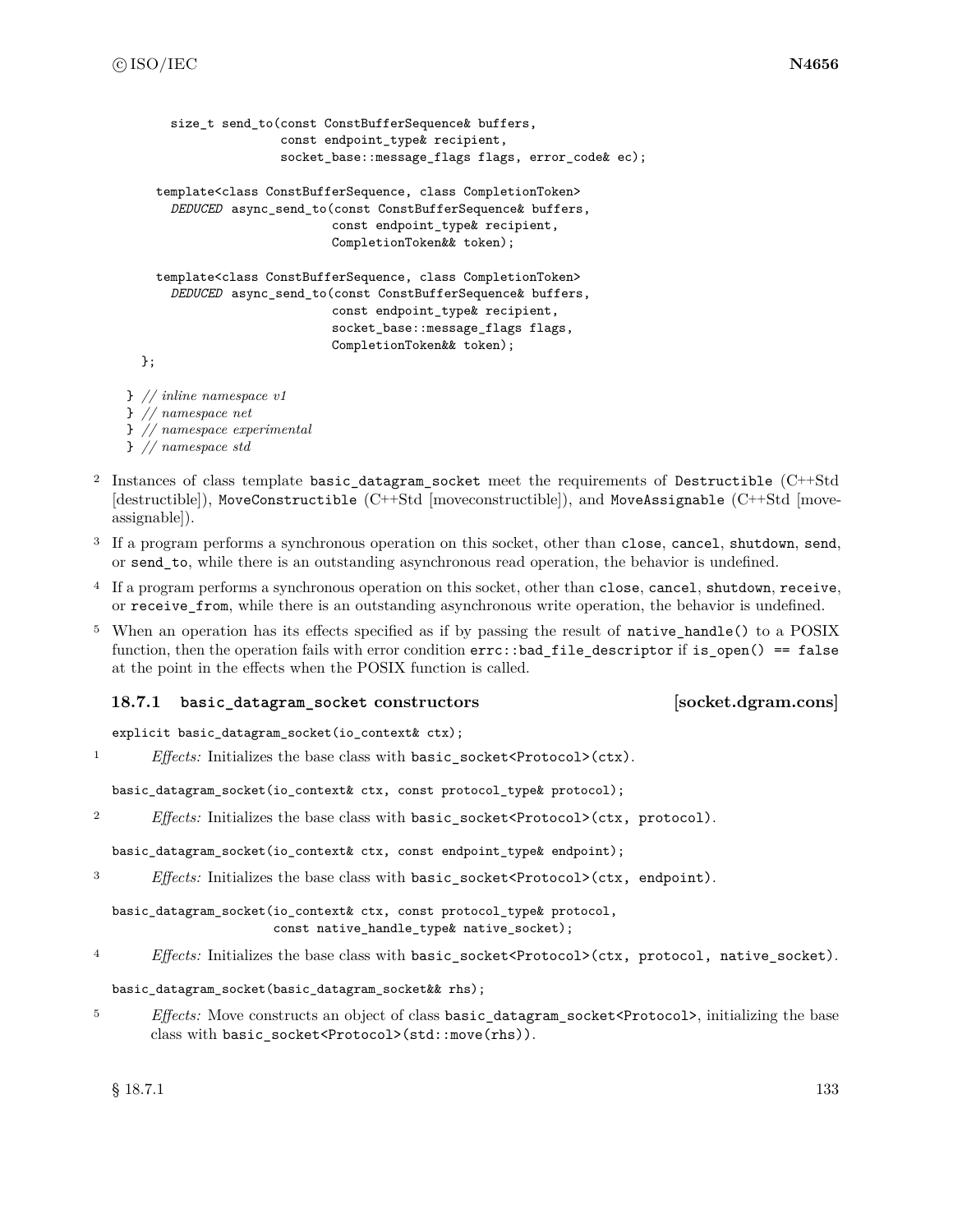template<class OtherProtocol>

basic\_datagram\_socket(basic\_datagram\_socket<OtherProtocol>&& rhs);

- <sup>6</sup> *Requires:* OtherProtocol is implicitly convertible to Protocol.
- <sup>7</sup> *Effects:* Move constructs an object of class basic\_datagram\_socket<Protocol>, initializing the base class with basic\_socket<Protocol>(std::move(rhs)).
- 8 *Remarks:* This constructor shall not participate in overload resolution unless OtherProtocol is implicitly convertible to Protocol.

### **18.7.2 basic\_datagram\_socket assignment [socket.dgram.assign]**

basic\_datagram\_socket& operator=(basic\_datagram\_socket&& rhs);

- 1 *Effects:* Equivalent to basic\_socket<Protocol>::operator=(std::move(rhs)).
- <sup>2</sup> *Returns:* \*this.

### template<class OtherProtocol>

basic\_datagram\_socket& operator=(basic\_datagram\_socket<OtherProtocol>&& rhs);

- <sup>3</sup> *Requires:* OtherProtocol is implicitly convertible to Protocol.
- <sup>4</sup> *Effects:* Equivalent to basic\_socket<Protocol>::operator=(std::move(rhs)).
- <sup>5</sup> *Returns:* \*this.
- <sup>6</sup> *Remarks:* This assignment operator shall not participate in overload resolution unless OtherProtocol is implicitly convertible to Protocol.

### **18.7.3 basic\_datagram\_socket operations [socket.dgram.op]**

```
template<class MutableBufferSequence>
  size_t receive(const MutableBufferSequence& buffers);
template<class MutableBufferSequence>
  size_t receive(const MutableBufferSequence& buffers,
                 error_code& ec);
```
1 Returns: receive(buffers, socket\_base::message\_flags(), ec).

```
template<class MutableBufferSequence>
  size_t receive(const MutableBufferSequence& buffers,
                 socket_base::message_flags flags);
template<class MutableBufferSequence>
  size_t receive(const MutableBufferSequence& buffers,
                 socket_base::message_flags flags, error_code& ec);
```
<sup>2</sup> A read operation [\(16.2.4\)](#page-87-0).

<sup>3</sup> *Effects:* Constructs an array iov of POSIX type struct iovec and length iovlen, corresponding to buffers, and reads data from this socket as if by POSIX:

```
msghdr message;
message.msg_name = nullptr;
message.msg_namelen = 0;
message.msg_iov = iov;
message.msg_iovlen = iovlen;
message.msg_control = nullptr;
message.msg_controllen = 0;
message.msg_flags = 0;
recvmsg(native handle(), &message, static cast<int>(flags));
```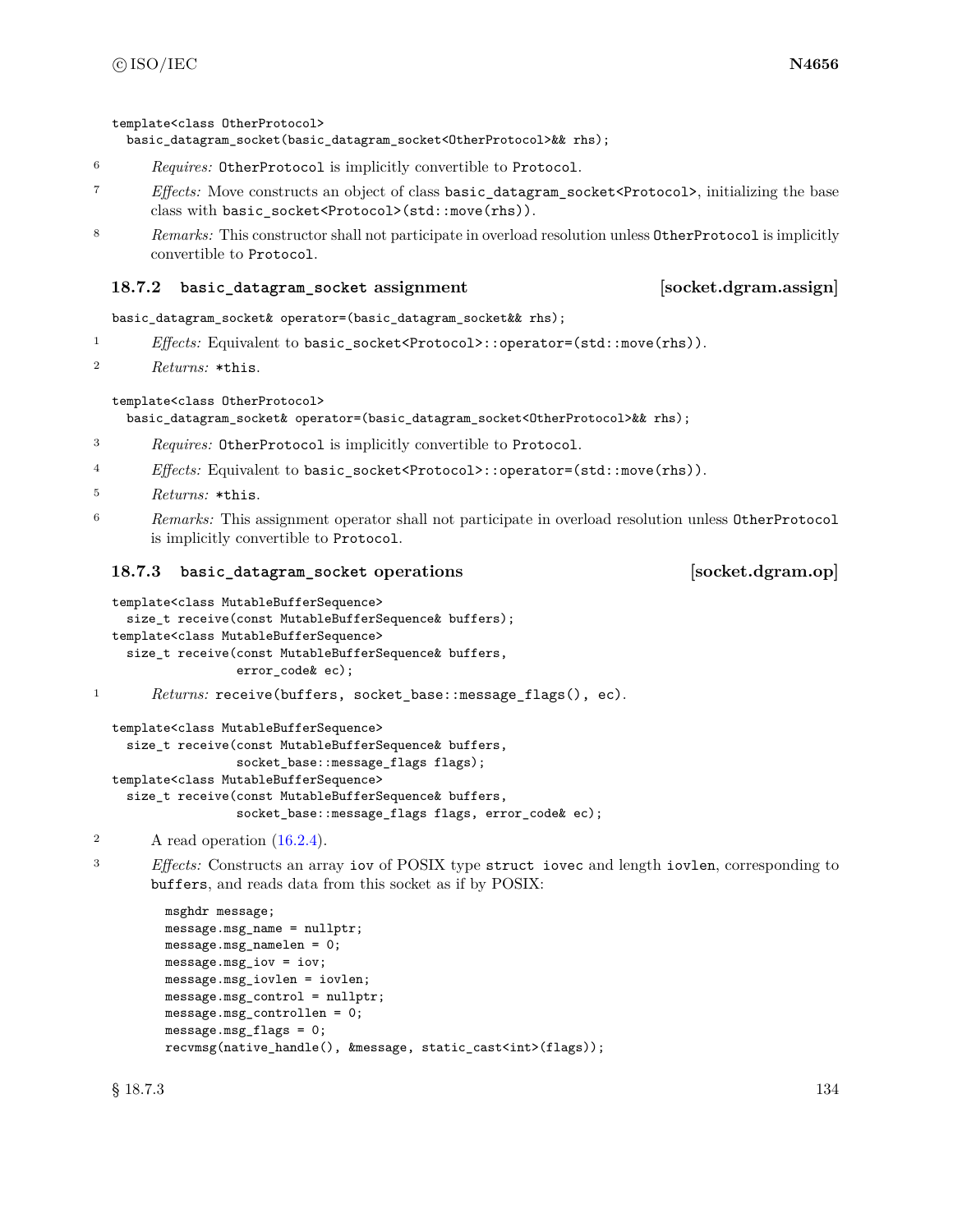- <sup>4</sup> *Returns:* On success, the number of bytes received. Otherwise 0.
- <sup>5</sup> [*Note:* This operation may be used with connection-mode or connectionless-mode sockets, but it is normally used with connection-mode sockets because it does not permit the application to retrieve the source endpoint of received data. *— end note* ]

```
template<class MutableBufferSequence, class CompletionToken>
  DEDUCED async_receive(const MutableBufferSequence& buffers,
                        CompletionToken&& token);
```
<sup>6</sup> *Returns:* async\_receive(buffers, socket\_base::message\_flags(), std::forward<Completion-Token>(token)).

template<class MutableBufferSequence, class CompletionToken> *DEDUCED* async\_receive(const MutableBufferSequence& buffers, socket\_base::message\_flags flags, CompletionToken&& token);

- <sup>7</sup> *Completion signature:* void(error\_code ec, size\_t n).
- <sup>8</sup> *Effects:* Initiates an asynchronous operation to read data from this socket. Constructs an array iov of POSIX type struct iovec and length iovlen, corresponding to buffers, then reads data as if by POSIX:

```
msghdr message;
message.msg_name = nullptr;
message.msg_namelen = 0;
message.msg_iov = iov;
message.msg_iovlen = iovlen;
message.msg_control = nullptr;
message.msg_controllen = 0;
message.msg_flags = 0;
recvmsg(native_handle(), &message, static_cast<int>(flags));
```
- <sup>9</sup> If the operation completes successfully, **n** is the number of bytes received. Otherwise **n** is 0.
- <sup>10</sup> [*Note:* This operation may be used with connection-mode or connectionless-mode sockets, but it is normally used with connection-mode sockets because it does not permit the application to retrieve the source endpoint of received data. *— end note* ]

```
11 Error conditions:
```

```
(11.1) - errc::invalid_argument - if socket_base::message_peek is set in flags.
```

```
template<class MutableBufferSequence>
  size_t receive_from(const MutableBufferSequence& buffers,
                      endpoint_type& sender);
template<class MutableBufferSequence>
  size_t receive_from(const MutableBufferSequence& buffers,
                      endpoint_type& sender, error_code& ec);
```

```
12 Returns: receive_from(buffers, sender, socket_base::message_flags(), ec).
```

```
template<class MutableBufferSequence>
  size_t receive_from(const MutableBufferSequence& buffers,
                      endpoint_type& sender,
                      socket_base::message_flags flags);
template<class MutableBufferSequence>
```
size\_t receive\_from(const MutableBufferSequence& buffers,

 $§$  18.7.3 135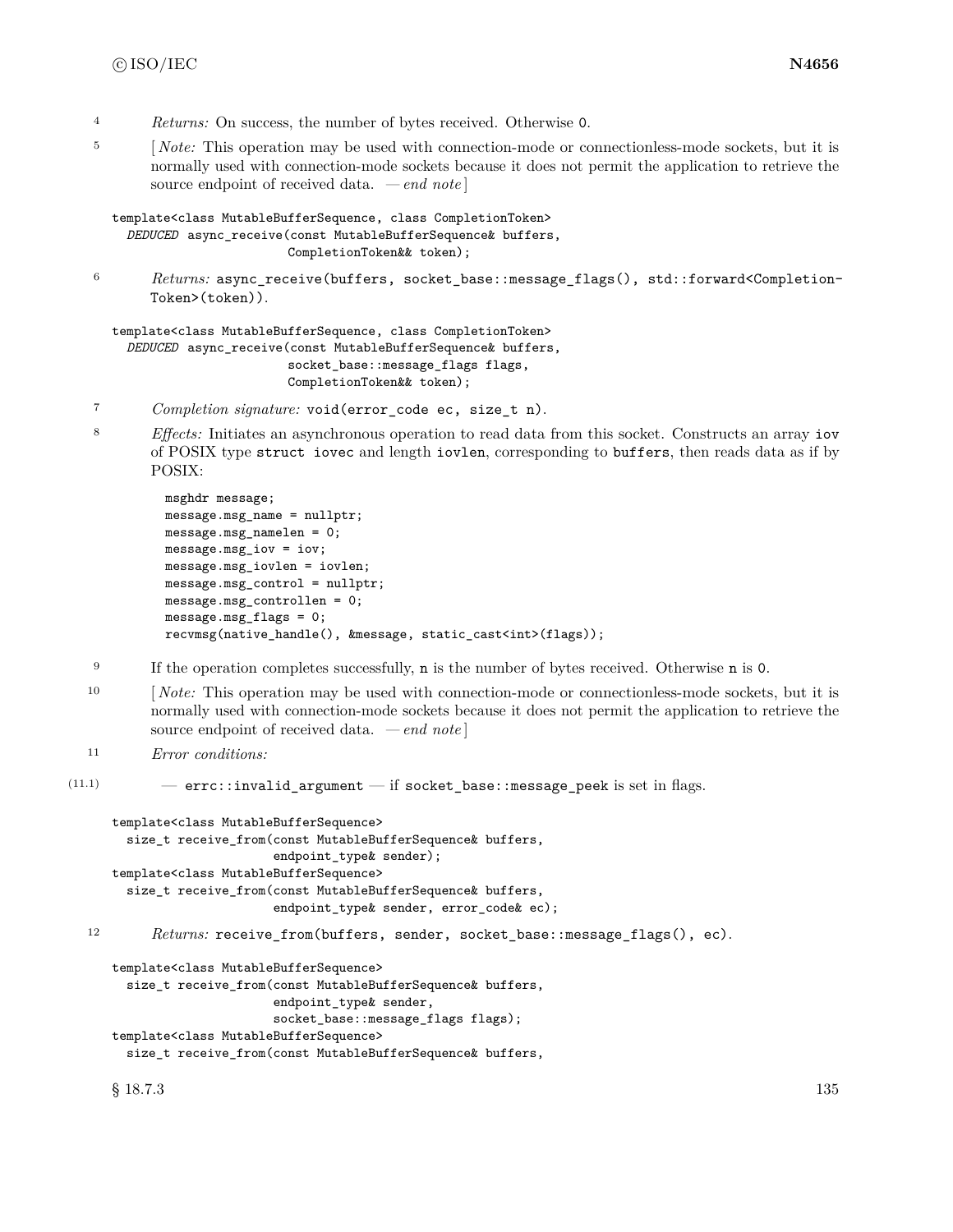endpoint type & sender, socket\_base::message\_flags flags, error\_code& ec);

```
13 A read operation (16.2.4).
```
<sup>14</sup> *Effects:* Constructs an array iov of POSIX type struct iovec and length iovlen, corresponding to buffers, and reads data from this socket as if by POSIX:

```
msghdr message;
message.msg_name = sender.data();
message.msg_namelen = sender.capacity();
message.msg_iov = iov;
message.msg_iovlen = iovlen;
message.msg_control = nullptr;
message.msg_controllen = 0;
message.msg_flags = 0;
ssize_t result = recvmsg(native_handle(), &message, static_cast<int>(flags));
if (result \ge 0)sender.resize(message.msg_namelen);
```
- <sup>15</sup> *Returns:* On success, the number of bytes received. Otherwise 0.
- <sup>16</sup> [*Note:* This operation may be used with connection-mode or connectionless-mode sockets, but it is normally used with connectionless-mode sockets because it permits the application to retrieve the source endpoint of received data. *— end note* ]

```
template<class MutableBufferSequence, class CompletionToken>
  DEDUCED async_receive_from(const MutableBufferSequence& buffers,
                             endpoint_type& sender,
                             CompletionToken&& token);
```
<sup>17</sup> *Effects:* Returns async\_receive\_from(buffers, sender, socket\_base::message\_flags(), forward<CompletionToken>(token)).

```
template<class MutableBufferSequence, class CompletionToken>
  DEDUCED async_receive_from(const MutableBufferSequence& buffers,
                             endpoint_type& sender,
                             socket_base::message_flags flags,
                             CompletionToken&& token);
```
- 18 A read operation  $(16.2.4)$ .
- <sup>19</sup> *Completion signature:* void(error\_code ec, size\_t n).
- <sup>20</sup> *Effects:* Initiates an asynchronous operation to read data from this socket. Constructs an array iov of POSIX type struct iovec and length iovlen, corresponding to buffers, then reads data as if by POSIX:

```
msghdr message;
message.msg_name = sender.data();
message.msg_namelen = sender.capacity();
message.msg_iov = iov;
message.msg_iovlen = iovlen;
message.msg_control = nullptr;
message.msg_controllen = 0;
message.msg_flags = 0;
ssize_t result = recvmsg(native_handle(), &message, static_cast<int>(flags));
if (result >= 0)
  sender.resize(message.msg_namelen);
```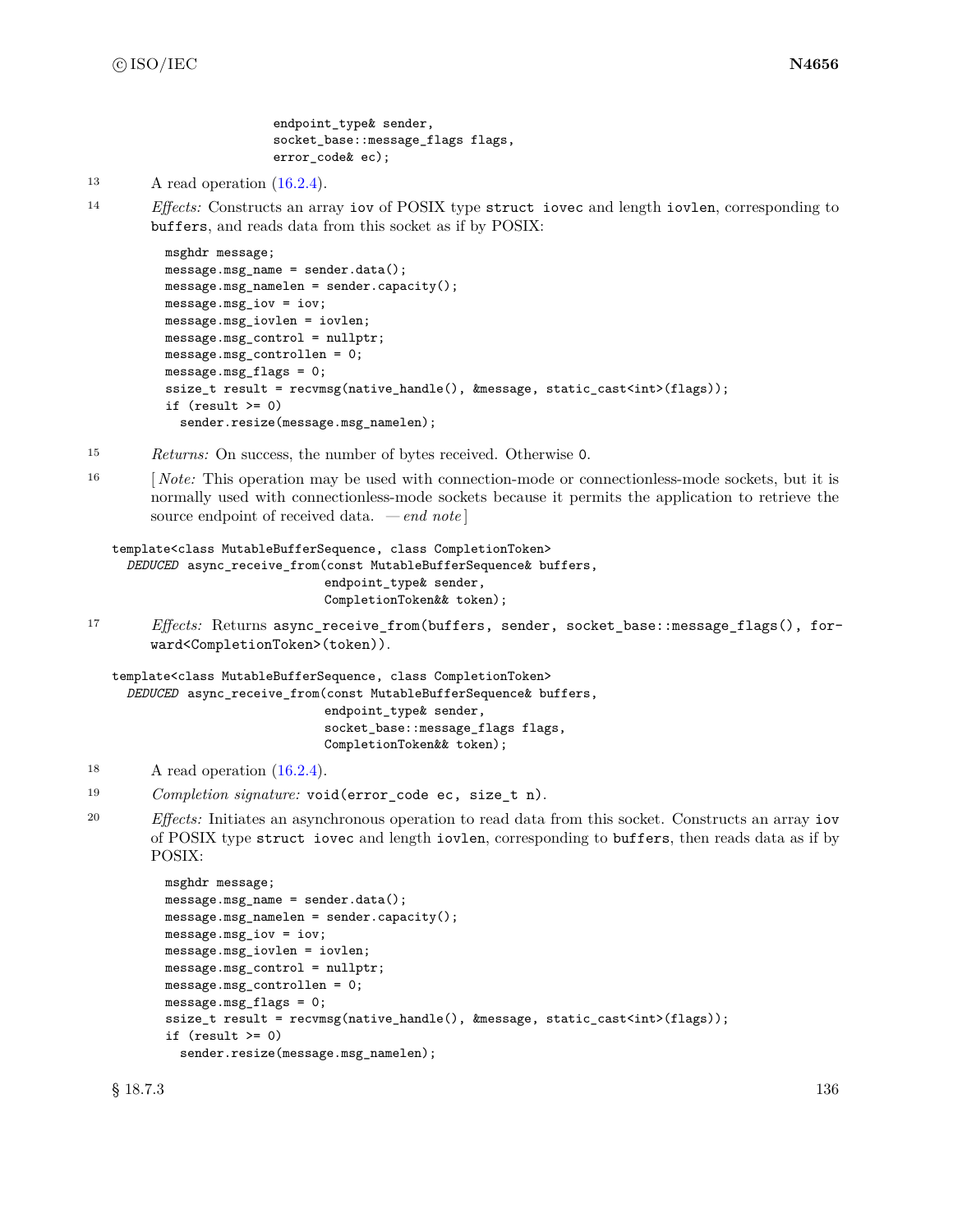- <sup>21</sup> If the operation completes successfully, n is the number of bytes received. Otherwise n is 0.
- <sup>22</sup> [*Note:* This operation may be used with connection-mode or connectionless-mode sockets, but it is normally used with connectionless-mode sockets because it permits the application to retrieve the source endpoint of received data. *— end note* ]

```
23 Error conditions:
```
(23.1) — errc::invalid\_argument — if socket\_base::message\_peek is set in flags.

```
template<class ConstBufferSequence>
  size_t send(const ConstBufferSequence& buffers);
template<class ConstBufferSequence>
  size_t send(const ConstBufferSequence& buffers, error_code& ec);
```
<sup>24</sup> *Returns:* send(buffers, socket\_base::message\_flags(), ec).

```
template<class ConstBufferSequence>
  size_t send(const ConstBufferSequence& buffers,
              socket_base::message_flags flags);
template<class ConstBufferSequence>
  size_t send(const ConstBufferSequence& buffers,
              socket_base::message_flags flags, error_code& ec);
```
<sup>25</sup> A write operation [\(16.2.4\)](#page-87-0).

<sup>26</sup> *Effects:* Constructs an array iov of POSIX type struct iovec and length iovlen, corresponding to buffers, and writes data to this socket as if by POSIX:

```
msghdr message;
message.msg_name = nullptr;
message.msg_namelen = 0;
message.msg_iov = iov;
message.msg_iovlen = iovlen;
message.msg_control = nullptr;
message.msg_controllen = 0;
message.msg_flags = 0;
sendmsg(native_handle(), &message, static_cast<int>(flags));
```

```
27 Returns: On success, the number of bytes sent. Otherwise 0.
```

```
template<class ConstBufferSequence, class CompletionToken>
  DEDUCED async_send(const ConstBufferSequence& buffers, CompletionToken&& token);
```
<sup>28</sup> *Returns:* async\_send(buffers, socket\_base::message\_flags(), forward<CompletionToken>(token)).

template<class ConstBufferSequence, class CompletionToken> *DEDUCED* async\_send(const ConstBufferSequence& buffers, socket\_base::message\_flags flags, CompletionToken&& token);

<sup>31</sup> *Effects:* Initiates an asynchronous operation to write data to this socket. Constructs an array iov of POSIX type struct iovec and length iovlen, corresponding to buffers, then writes data as if by POSIX:

<sup>29</sup> A write operation [\(16.2.4\)](#page-87-0).

<sup>30</sup> *Completion signature:* void(error\_code ec, size\_t n).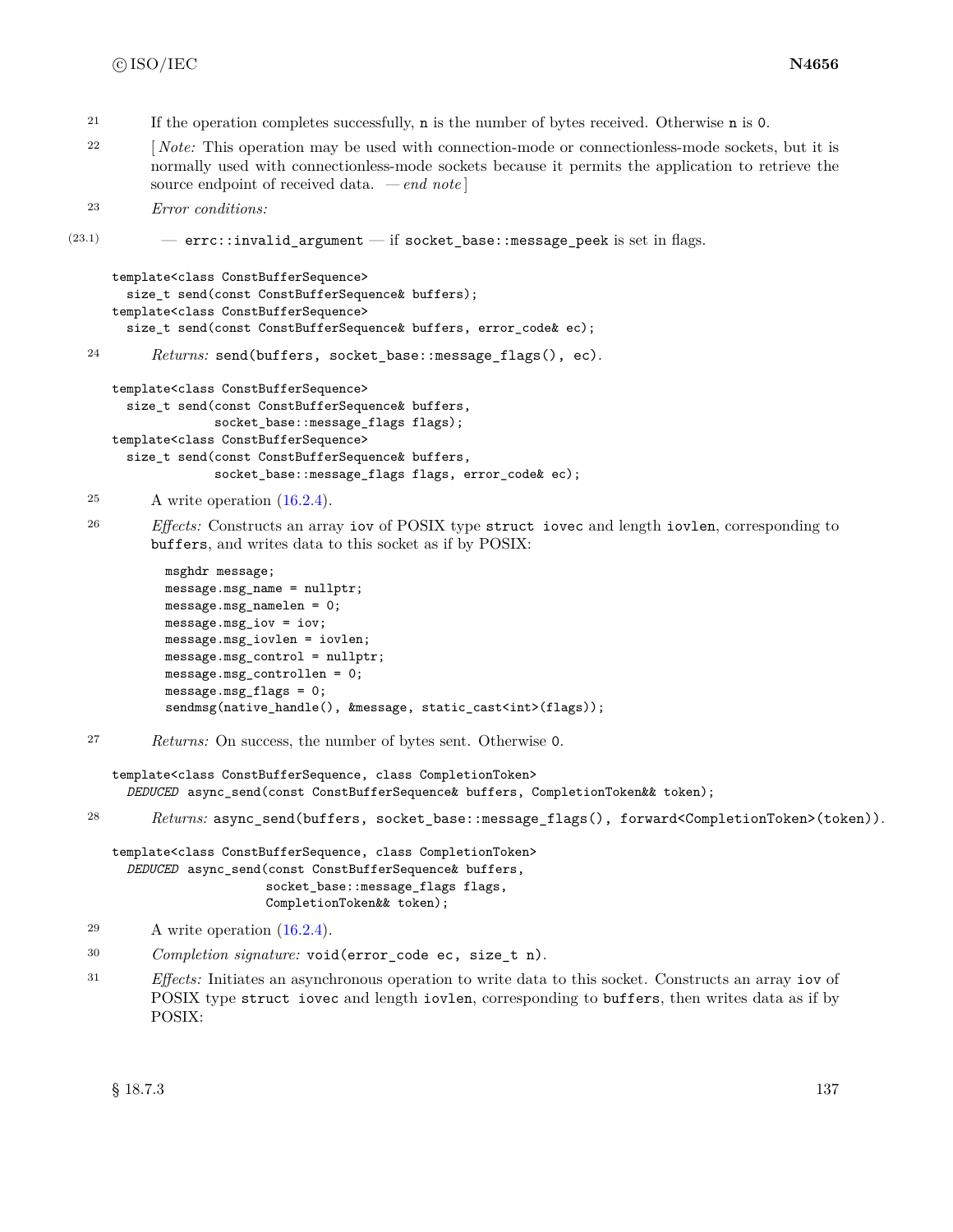```
msghdr message;
          message.msg_name = nullptr;
          message.msg_namelen = 0;
          message.msg_iov = iov;
          message.msg_iovlen = iovlen;
          message.msg_control = nullptr;
          message.msg_controllen = 0;
          message.msg_flags = 0;
          sendmsg(native_handle(), &message, static_cast<int>(flags));
32 If the operation completes successfully, n is the number of bytes sent. Otherwise n is 0.
   template<class ConstBufferSequence>
     size_t send_to(const ConstBufferSequence& buffers,
                    const endpoint_type& recipient);
   template<class ConstBufferSequence>
     size_t send_to(const ConstBufferSequence& buffers,
                    const endpoint_type& recipient, error_code& ec);
33 Returns: send_to(buffers, recipient, socket_base::message_flags(), ec).
   template<class ConstBufferSequence>
     size_t send_to(const ConstBufferSequence& buffers,
                    const endpoint_type& recipient,
                    socket_base::message_flags flags);
   template<class ConstBufferSequence>
     size_t send_to(const ConstBufferSequence& buffers,
                    const endpoint_type& recipient,
                    socket_base::message_flags flags, error_code& ec);
34 A write operation (16.2.4).
35 Effects: Constructs an array iov of POSIX type struct iovec and length iovlen, corresponding to
        buffers, and writes data to this socket as if by POSIX:
          msghdr message;
          message.msg_name = recipient.data();
          message.msg_namelen = recipient.size();
          message.msg_iov = iov;
          message.msg_iovlen = iovlen;
          message.msg_control = nullptr;
          message.msg_controllen = 0;
          message.msg_flags = 0;
          sendmsg(native_handle(), &message, static_cast<int>(flags));
```
<sup>36</sup> *Returns:* On success, the number of bytes sent. Otherwise 0.

```
template<class ConstBufferSequence, class CompletionToken>
  DEDUCED async_send_to(const ConstBufferSequence& buffers,
                        const endpoint_type& recipient,
                        CompletionToken&& token);
```
<sup>37</sup> *Returns:* async\_send\_to(buffers, recipient, socket\_base::message\_flags(), forward<CompletionToken>(token)).

```
template<class ConstBufferSequence, class CompletionToken>
  DEDUCED async_send_to(const ConstBufferSequence& buffers,
                        const endpoint_type& recipient,
```
 $\S 18.7.3$  138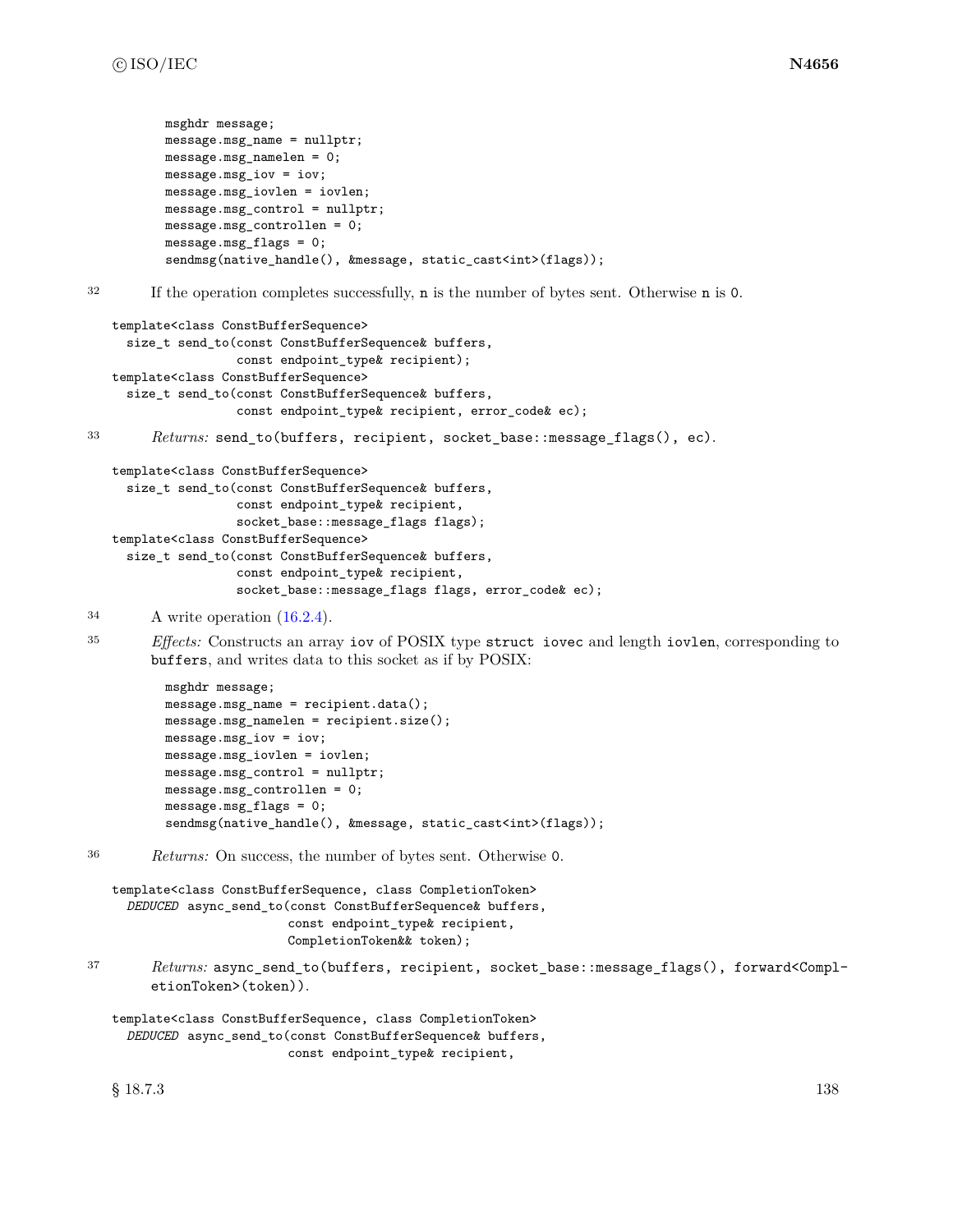socket base::message flags flags, CompletionToken&& token);

- <sup>38</sup> A write operation [\(16.2.4\)](#page-87-0).
- <sup>39</sup> *Completion signature:* void(error\_code ec, size\_t n).
- <sup>40</sup> *Effects:* Initiates an asynchronous operation to write data to this socket. Constructs an array iov of POSIX type struct iovec and length iovlen, corresponding to buffers, then writes data as if by POSIX:

```
msghdr message;
message.msg_name = recipient.data();
message.msg_namelen = recipient.size();
message.msg_iov = iov;
message.msg_iovlen = iovlen;
message.msg_control = nullptr;
message.msg_controllen = 0;
message.msg_flags = 0;
sendmsg(native_handle(), &message, static_cast<int>(flags));
```

```
41 If the operation completes successfully, n is the number of bytes sent. Otherwise n is 0.
```
# **18.8 Class template basic\_stream\_socket [socket.stream]**

<sup>1</sup> The class template basic\_stream\_socket<Protocol> is used to exchange data with a peer over a sequenced, reliable, bidirectional, connection-mode byte stream.

```
namespace std {
namespace experimental {
namespace net {
inline namespace v1 {
  template<class Protocol>
  class basic_stream_socket : public basic_socket<Protocol>
  {
 public:
    // types:
    using native_handle_type = implementation defined ; // see 18.2.3
    using protocol_type = Protocol;
    using endpoint_type = typename protocol_type::endpoint;
    // construct / copy / destroy:
    explicit basic_stream_socket(io_context& ctx);
    basic_stream_socket(io_context& ctx, const protocol_type& protocol);
    basic_stream_socket(io_context& ctx, const endpoint_type& endpoint);
    basic_stream_socket(io_context& ctx, const protocol_type& protocol,
                        const native_handle_type& native_socket);
    basic_stream_socket(const basic_stream_socket&) = delete;
    basic_stream_socket(basic_stream_socket&& rhs);
    template<class OtherProtocol>
      basic_stream_socket(basic_stream_socket<OtherProtocol>&& rhs);
    ~basic_stream_socket();
    basic_stream_socket& operator=(const basic_stream_socket&) = delete;
```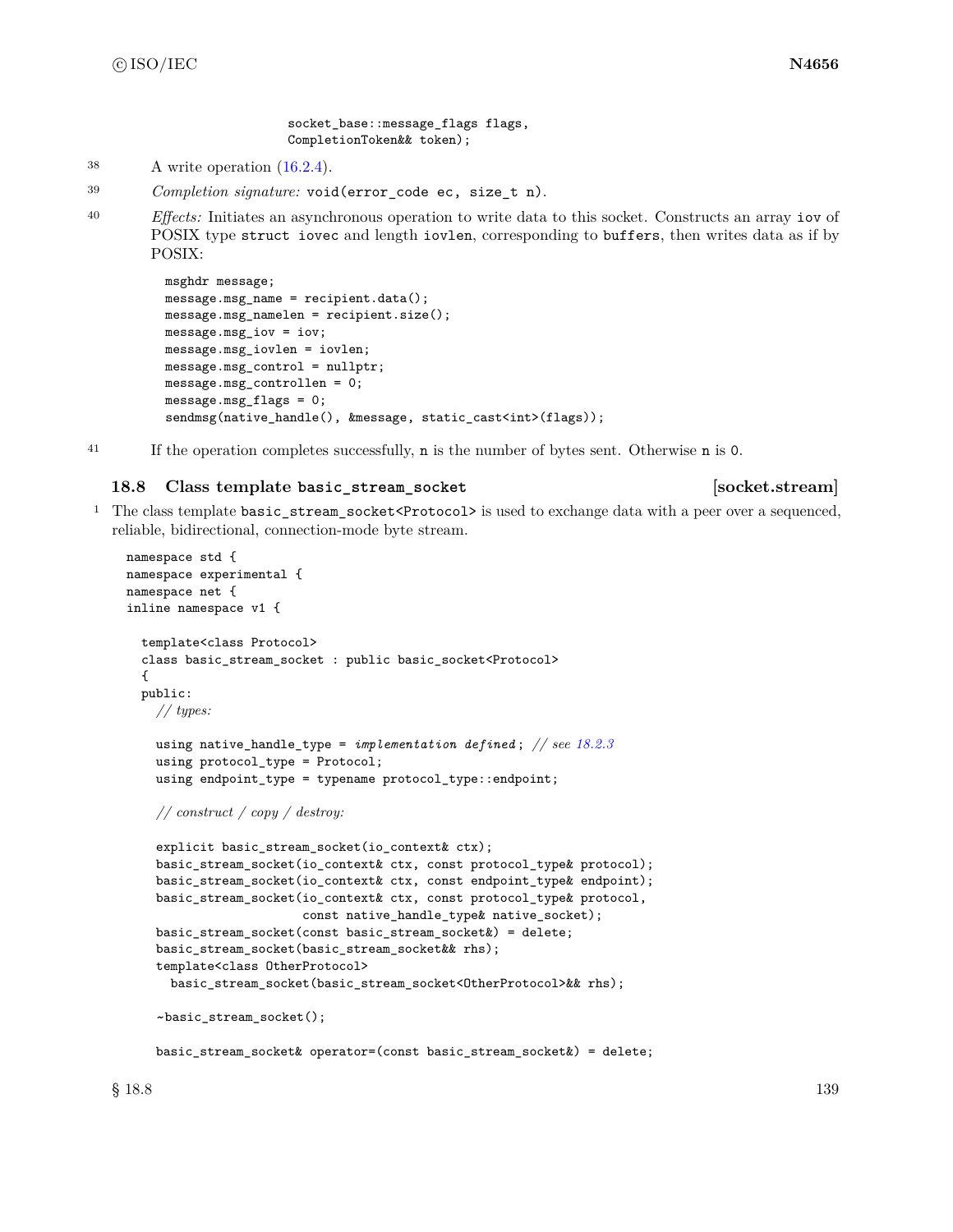```
basic stream socket& operator=(basic stream socket&& rhs);
template<class OtherProtocol>
  basic_stream_socket& operator=(basic_stream_socket<OtherProtocol>&& rhs);
// basic_stream_socket operations:
template<class MutableBufferSequence>
  size_t receive(const MutableBufferSequence& buffers);
template<class MutableBufferSequence>
  size_t receive(const MutableBufferSequence& buffers,
                 error_code& ec);
template<class MutableBufferSequence>
  size_t receive(const MutableBufferSequence& buffers,
                 socket_base::message_flags flags);
template<class MutableBufferSequence>
  size_t receive(const MutableBufferSequence& buffers,
                 socket_base::message_flags flags, error_code& ec);
template<class MutableBufferSequence, class CompletionToken>
  DEDUCED async_receive(const MutableBufferSequence& buffers,
                        CompletionToken&& token);
template<class MutableBufferSequence, class CompletionToken>
  DEDUCED async_receive(const MutableBufferSequence& buffers,
                        socket_base::message_flags flags,
                        CompletionToken&& token);
template<class ConstBufferSequence>
  size_t send(const ConstBufferSequence& buffers);
template<class ConstBufferSequence>
  size_t send(const ConstBufferSequence& buffers, error_code& ec);
template<class ConstBufferSequence>
  size_t send(const ConstBufferSequence& buffers,
              socket_base::message_flags flags);
template<class ConstBufferSequence>
  size_t send(const ConstBufferSequence& buffers,
              socket_base::message_flags flags, error_code& ec);
template<class ConstBufferSequence, class CompletionToken>
  DEDUCED async_send(const ConstBufferSequence& buffers,
                     CompletionToken&& token);
template<class ConstBufferSequence, class CompletionToken>
  DEDUCED async_send(const ConstBufferSequence& buffers,
                     socket_base::message_flags flags,
                     CompletionToken&& token);
template<class MutableBufferSequence>
  size_t read_some(const MutableBufferSequence& buffers);
template<class MutableBufferSequence>
  size_t read_some(const MutableBufferSequence& buffers,
```
error\_code& ec);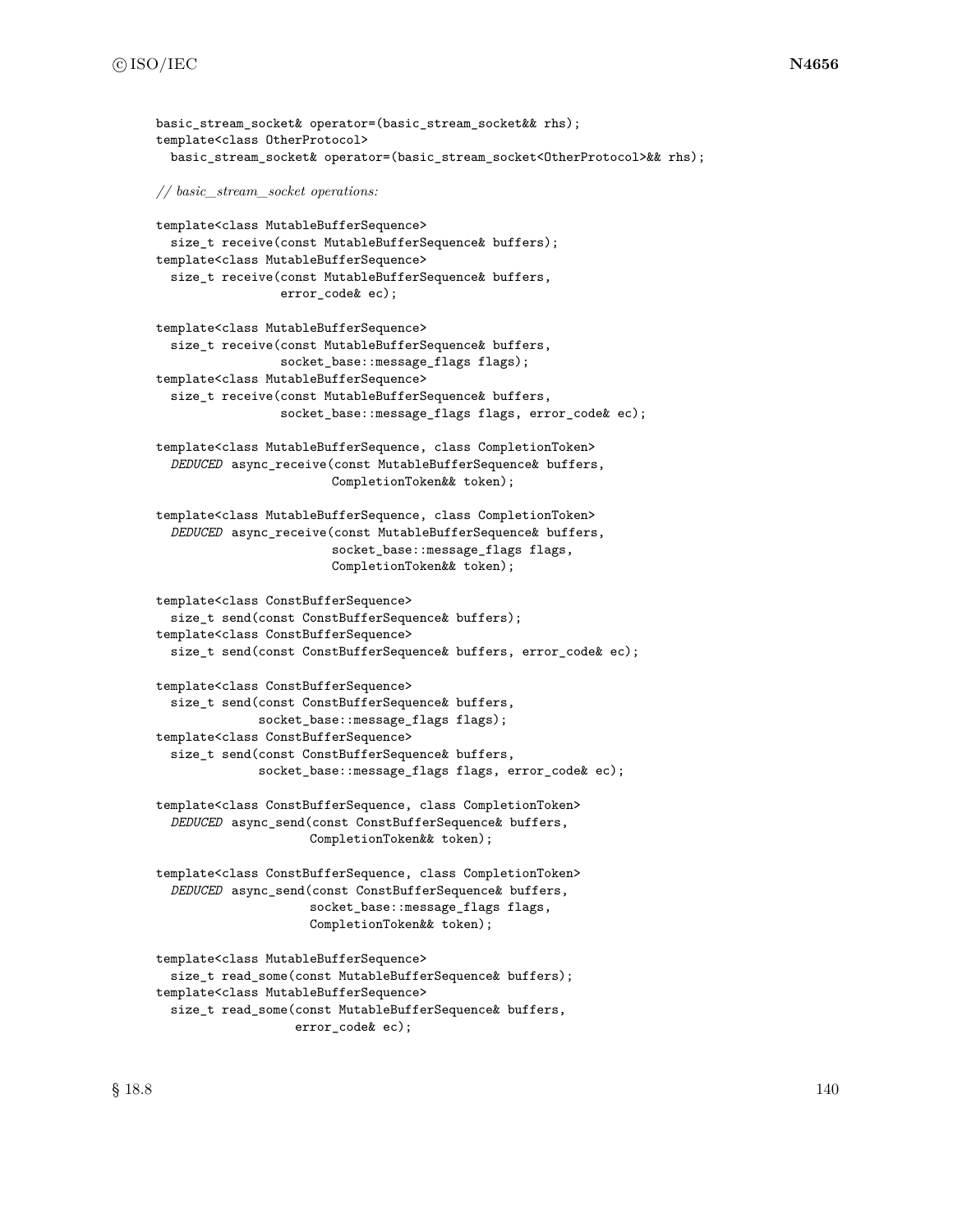```
template<class MutableBufferSequence, class CompletionToken>
      DEDUCED async_read_some(const MutableBufferSequence& buffers,
                              CompletionToken&& token);
    template<class ConstBufferSequence>
      size_t write_some(const ConstBufferSequence& buffers);
    template<class ConstBufferSequence>
      size_t write_some(const ConstBufferSequence& buffers,
                        error_code& ec);
    template<class ConstBufferSequence, class CompletionToken>
      DEDUCED async_write_some(const ConstBufferSequence& buffers,
                               CompletionToken&& token);
  };
} // inline namespace v1
```
} *// namespace net* } *// namespace experimental*

- } *// namespace std*
- <sup>2</sup> Instances of class template basic\_stream\_socket meet the requirements of Destructible (C++Std [destructible]), MoveConstructible (C++Std [moveconstructible]), MoveAssignable (C++Std [moveassignable]), SyncReadStream [\(17.1.1\)](#page-98-0), SyncWriteStream [\(17.1.3\)](#page-99-0), AsyncReadStream [\(17.1.2\)](#page-98-1), and AsyncWriteStream [\(17.1.4\)](#page-99-1).
- <sup>3</sup> If a program performs a synchronous operation on this socket, other than close, cancel, shutdown, or send, while there is an outstanding asynchronous read operation, the behavior is undefined.
- <sup>4</sup> If a program performs a synchronous operation on this socket, other than close, cancel, shutdown, or receive, while there is an outstanding asynchronous write operation, the behavior is undefined.
- <sup>5</sup> When an operation has its effects specified as if by passing the result of native\_handle() to a POSIX function, then the operation fails with error condition errc::bad\_file\_descriptor if is\_open() == false at the point in the effects when the POSIX function is called.

### **18.8.1 basic\_stream\_socket constructors [socket.stream.cons]**

explicit basic\_stream\_socket(io\_context& ctx);

```
<sup>1</sup> Effects: Initializes the base class with basic socket<Protocol>(ctx).
```
basic\_stream\_socket(io\_context& ctx, const protocol\_type& protocol);

```
2 Effects: Initializes the base class with basic_socket<Protocol>(ctx, protocol).
```
basic\_stream\_socket(io\_context& ctx, const endpoint\_type& endpoint);

```
3 Effects: Initializes the base class with basic_socket<Protocol>(ctx, endpoint).
```
basic\_stream\_socket(io\_context& ctx, const protocol\_type& protocol, const native\_handle\_type& native\_socket);

<sup>4</sup> *Effects:* Initializes the base class with basic\_socket<Protocol>(ctx, protocol, native\_socket).

basic\_stream\_socket(basic\_stream\_socket&& rhs);

<sup>5</sup> *Effects:* Move constructs an object of class basic stream socket<Protocol>, initializing the base class with basic\_socket<Protocol>(std::move(rhs)).

```
template<class OtherProtocol>
```

```
basic_stream_socket(basic_stream_socket<OtherProtocol>&& rhs);
```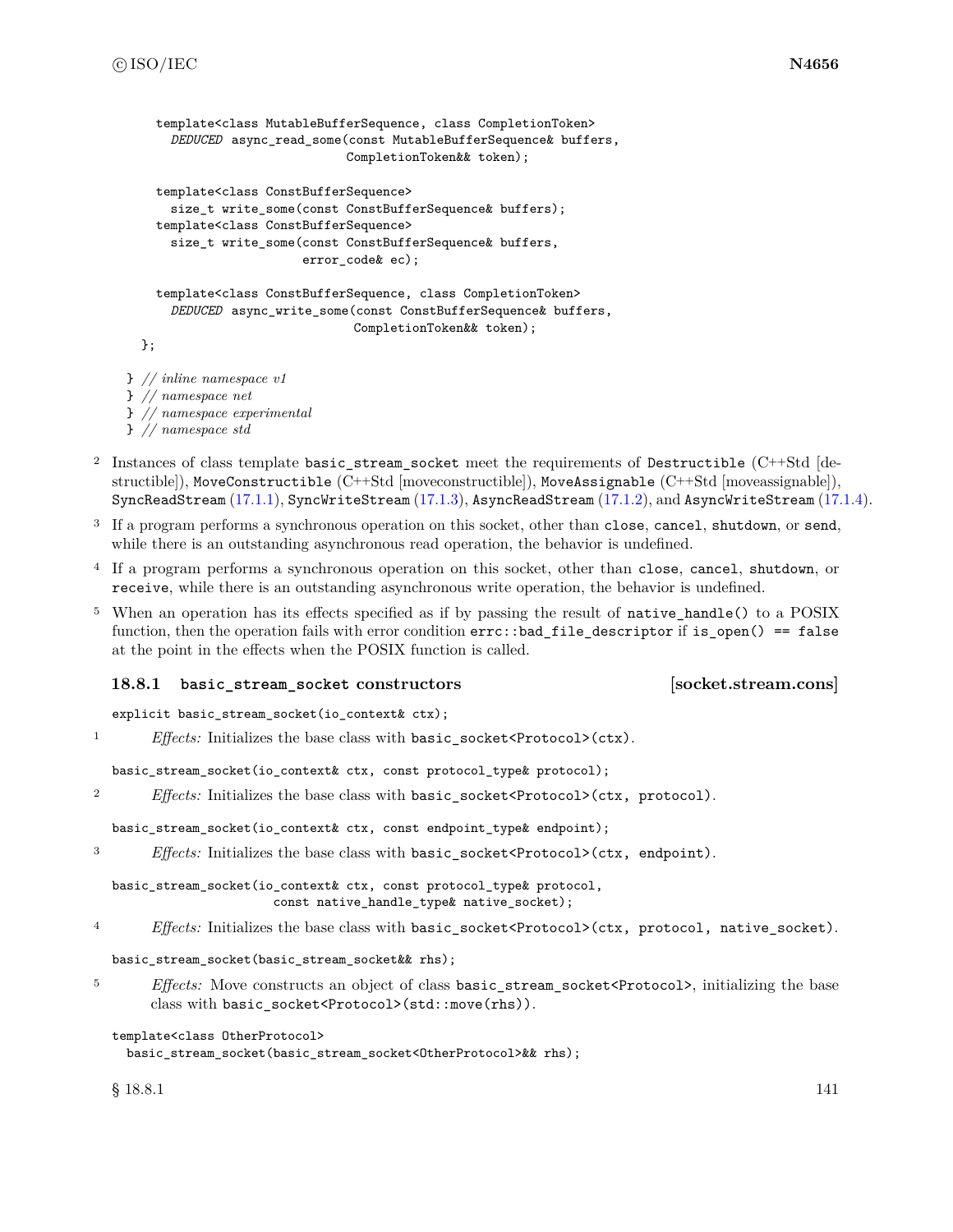- <sup>6</sup> *Requires:* OtherProtocol is implicitly convertible to Protocol.
- <sup>7</sup> *Effects:* Move constructs an object of class basic\_stream\_socket<Protocol>, initializing the base class with basic\_socket<Protocol>(std::move(rhs)).
- 8 *Remarks:* This constructor shall not participate in overload resolution unless OtherProtocol is implicitly convertible to Protocol.

# **18.8.2 basic\_stream\_socket assignment [socket.stream.assign]**

basic\_stream\_socket& operator=(basic\_stream\_socket&& rhs);

- 1 *Effects:* Equivalent to basic\_socket<Protocol>::operator=(std::move(rhs)).
- <sup>2</sup> *Returns:* \*this.

## template<class OtherProtocol>

basic\_stream\_socket& operator=(basic\_stream\_socket<OtherProtocol>&& rhs);

- <sup>3</sup> *Requires:* OtherProtocol is implicitly convertible to Protocol.
- <sup>4</sup> *Effects:* Equivalent to basic\_socket<Protocol>::operator=(std::move(rhs)).
- <sup>5</sup> *Returns:* \*this.
- <sup>6</sup> *Remarks:* This assignment operator shall not participate in overload resolution unless OtherProtocol is implicitly convertible to Protocol.

## **18.8.3 basic\_stream\_socket operations [socket.stream.ops]**

```
template<class MutableBufferSequence>
  size_t receive(const MutableBufferSequence& buffers);
template<class MutableBufferSequence>
  size_t receive(const MutableBufferSequence& buffers,
                 error_code& ec);
```

```
1 Returns: receive(buffers, socket_base::message_flags(), ec).
```

```
template<class MutableBufferSequence>
  size_t receive(const MutableBufferSequence& buffers,
                 socket_base::message_flags flags);
template<class MutableBufferSequence>
  size_t receive(const MutableBufferSequence& buffers,
                 socket_base::message_flags flags, error_code& ec);
```
<sup>3</sup> *Effects:* If buffer\_size(buffers) == 0, returns immediately with no error. Otherwise, constructs an array iov of POSIX type struct iovec and length iovlen, corresponding to buffers, and reads data from this socket as if by POSIX:

```
msghdr message;
message.msg_name = nullptr;
message.msg_namelen = 0;
message.msg_iov = iov;
message.msg_iovlen = iovlen;
message.msg_control = nullptr;
message.msg_controllen = 0;
message.msg_flags = 0;
recvmsg(native_handle(), &message, static_cast<int>(flags));
```
<sup>2</sup> A read operation  $(16.2.4)$ .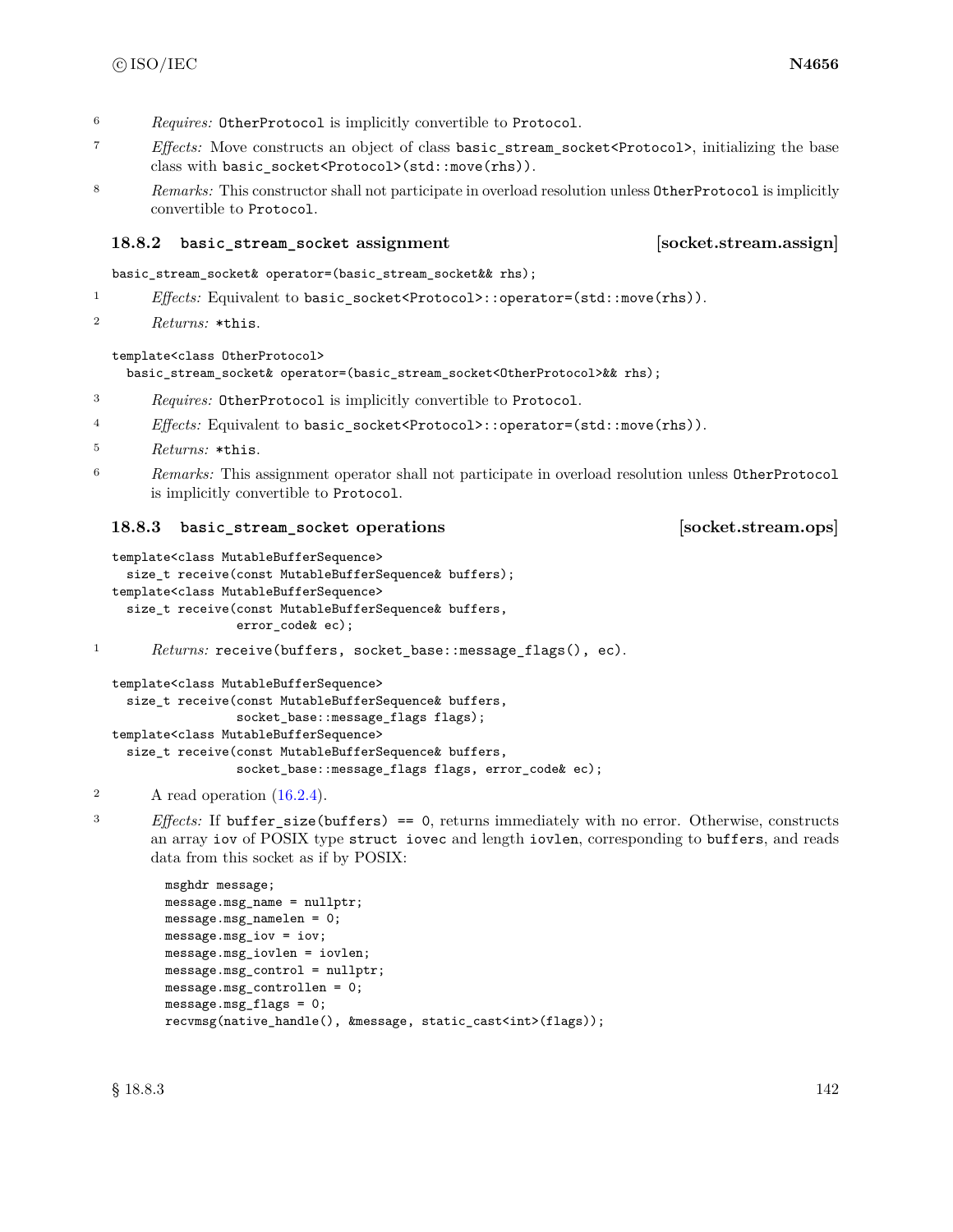- <sup>4</sup> *Returns:* On success, the number of bytes received. Otherwise 0.
- <sup>5</sup> *Error conditions:*
- $(5.1)$   $-$  stream\_errc::eof  $-$  if there is no data to be received and the peer performed an orderly shutdown.

template<class MutableBufferSequence, class CompletionToken> *DEDUCED* async\_receive(const MutableBufferSequence& buffers, CompletionToken&& token);

<sup>6</sup> *Returns:* async\_receive(buffers, socket\_base::message\_flags(), forward<CompletionToken>(token)).

```
template<class MutableBufferSequence, class CompletionToken>
  DEDUCED async_receive(const MutableBufferSequence& buffers,
                        socket_base::message_flags flags,
                        CompletionToken&& token);
```
- $7 \quad A \text{ read operation } (16.2.4).$  $7 \quad A \text{ read operation } (16.2.4).$  $7 \quad A \text{ read operation } (16.2.4).$
- <sup>8</sup> *Completion signature:* void(error\_code ec, size\_t n).
- <sup>9</sup> *Effects:* Initiates an asynchronous operation to read data from this socket. If buffer size(buffers)  $== 0$ , the asynchronous operation completes immediately with no error and  $n == 0$ . Otherwise, constructs an array iov of POSIX type struct iovec and length iovlen, corresponding to buffers, then reads data as if by POSIX:

```
msghdr message;
message.msg_name = nullptr;
message.msg_namelen = 0;
message.msg_iov = iov;
message.msg_iovlen = iovlen;
message.msg_control = nullptr;
message.msg_controllen = 0;
message.msg_flags = 0;
recvmsg(native_handle(), &message, static_cast<int>(flags));
```
- <sup>10</sup> If the operation completes successfully, n is the number of bytes received. Otherwise n is 0.
- <sup>11</sup> *Error conditions:*

```
(11.1) - errc::invalid_argument - if socket_base::message_peek is set in flags.
```
(11.2) — stream\_errc::eof — if there is no data to be received and the peer performed an orderly shutdown.

```
template<class ConstBufferSequence>
     size_t send(const ConstBufferSequence& buffers);
   template<class ConstBufferSequence>
     size_t send(const ConstBufferSequence& buffers, error_code& ec);
12 Returns: send(buffers, socket_base::message_flags(), ec).
```

```
template<class ConstBufferSequence>
  size_t send(const ConstBufferSequence& buffers,
              socket_base::message_flags flags);
template<class ConstBufferSequence>
  size_t send(const ConstBufferSequence& buffers,
              socket_base::message_flags flags, error_code& ec);
```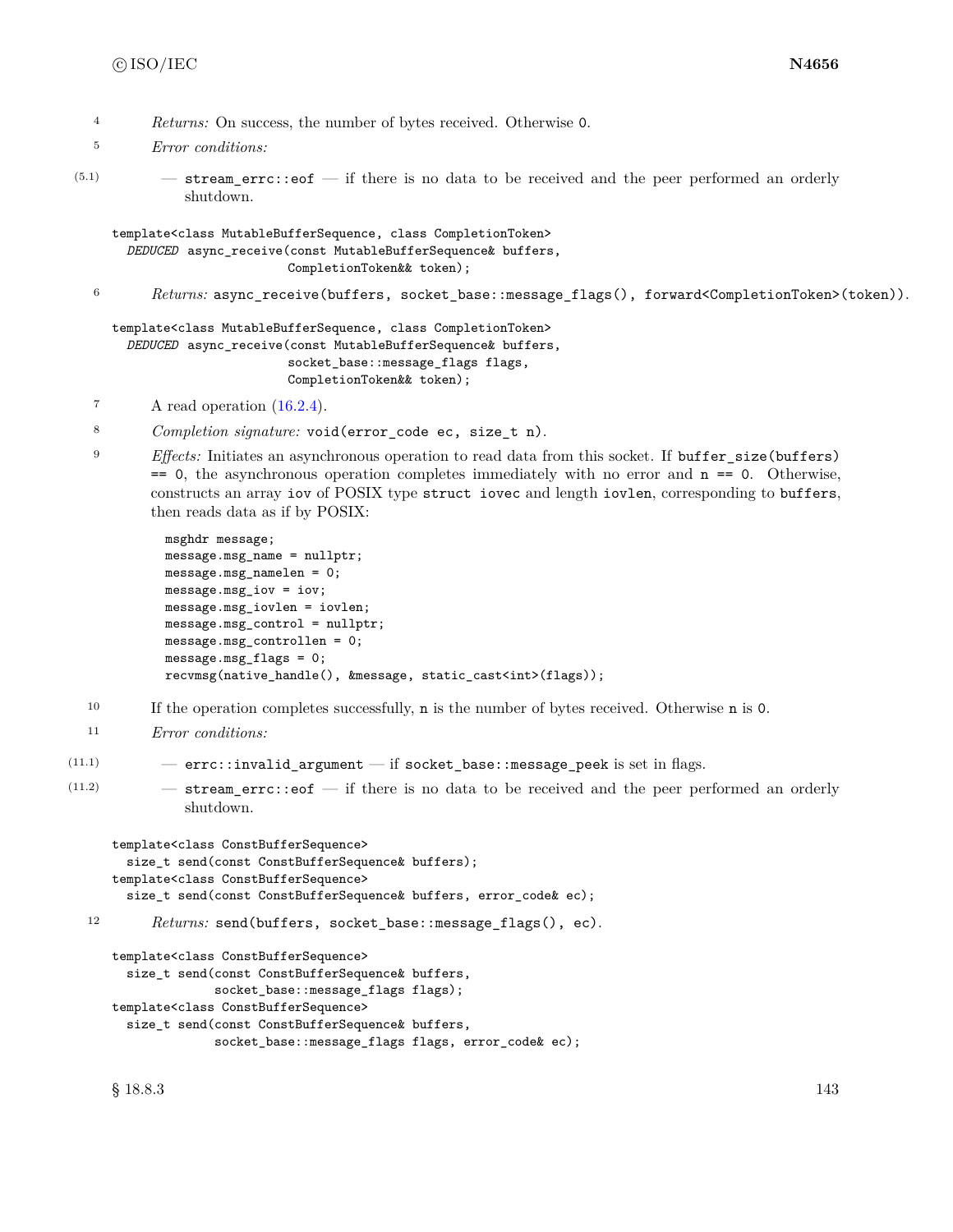- <sup>13</sup> A write operation [\(16.2.4\)](#page-87-0).
- <sup>14</sup> *Effects:* If buffer\_size(buffers) == 0, returns immediately with no error. Otherwise, constructs an array iov of POSIX type struct iovec and length iovlen, corresponding to buffers, and writes data to this socket as if by POSIX:

```
msghdr message;
message.msg_name = nullptr;
message.msg_namelen = 0;
message.msg_iov = iov;
message.msg_iovlen = iovlen;
message.msg_control = nullptr;
message.msg_controllen = 0;
message.msg_flags = 0;
sendmsg(native_handle(), &message, static_cast<int>(flags));
```
<sup>15</sup> *Returns:* On success, the number of bytes sent. Otherwise 0.

template<class ConstBufferSequence, class CompletionToken> *DEDUCED* async\_send(const ConstBufferSequence& buffers, CompletionToken&& token);

```
16 Returns: async_send(buffers, socket_base::message_flags(), forward<CompletionToken>(token)).
```

```
template<class ConstBufferSequence, class CompletionToken>
  DEDUCED async_send(const ConstBufferSequence& buffers,
                     socket_base::message_flags flags,
                     CompletionToken&& token);
```
- <sup>17</sup> A write operation [\(16.2.4\)](#page-87-0).
- <sup>18</sup> *Completion signature:* void(error\_code ec, size\_t n).
- 19 *Effects:* Initiates an asynchronous operation to write data to this socket. If buffer size(buffers) == 0, the asynchronous operation completes immediately with no error and  $n = 0$ . Otherwise, constructs an array iov of POSIX type struct iovec and length iovlen, corresponding to buffers, then writes data as if by POSIX:

```
msghdr message;
message.msg_name = nullptr;
message.msg_namelen = 0;
message.msg_iov = iov;
message.msg_iovlen = iovlen;
message.msg_control = nullptr;
message.msg_controllen = 0;
message.msg_flags = 0;
sendmsg(native_handle(), &message, static_cast<int>(flags));
```
<sup>20</sup> If the operation completes successfully, n is the number of bytes sent. Otherwise n is 0.

```
template<class MutableBufferSequence>
  size_t read_some(const MutableBufferSequence& buffers);
template<class MutableBufferSequence>
  size_t read_some(const MutableBufferSequence& buffers,
                   error code& ec);
```

```
21 Returns: receive(buffers, ec).
```

```
template<class MutableBufferSequence, class CompletionToken>
  DEDUCED async_read_some(const MutableBufferSequence& buffers,
                          CompletionToken&& token);
```
 $§$  18.8.3 144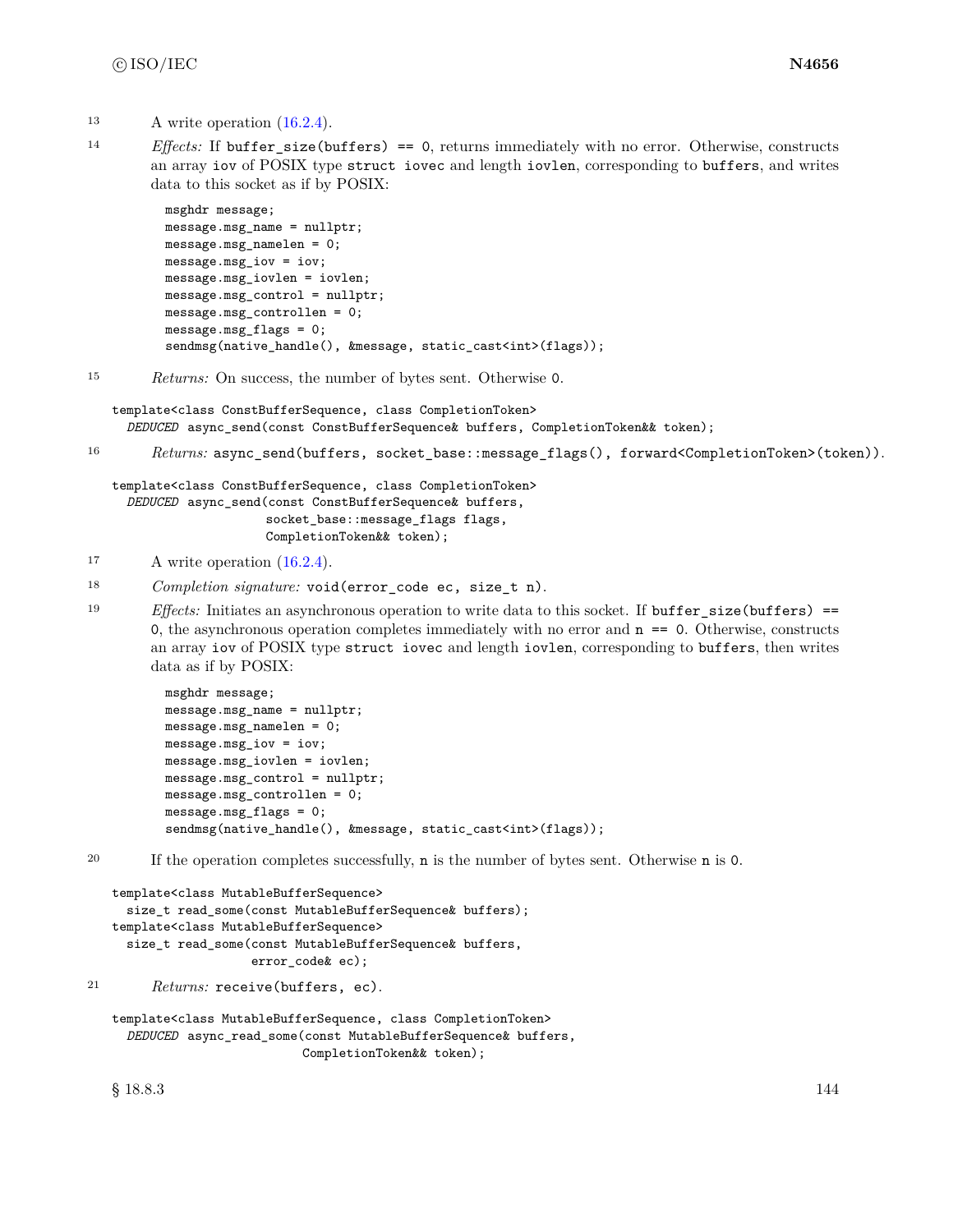# c ISO/IEC **N4656**

<sup>22</sup> *Returns:* async\_receive(buffers, forward<CompletionToken>(token)).

```
template<class ConstBufferSequence>
  size_t write_some(const ConstBufferSequence& buffers);
template<class ConstBufferSequence>
  size_t write_some(const ConstBufferSequence& buffers,
                    error_code& ec);
```
<sup>23</sup> *Returns:* send(buffers, ec).

```
template<class ConstBufferSequence, class CompletionToken>
  DEDUCED async_write_some(const ConstBufferSequence& buffers,
                           CompletionToken&& token);
```
<sup>24</sup> *Returns:* async\_send(buffers, forward<CompletionToken>(token)).

### **18.9 Class template basic\_socket\_acceptor [socket.acceptor]**

<sup>1</sup> An object of class template basic\_socket\_acceptor<AcceptableProtocol> is used to listen for, and queue, incoming socket connections. Socket objects that represent the incoming connections are dequeued by calling accept or async\_accept.

```
namespace std {
namespace experimental {
namespace net {
inline namespace v1 {
  template<class AcceptableProtocol>
  class basic_socket_acceptor : public socket_base
  {
  public:
   // types:
    using executor_type = io_context::executor_type;
    using native_handle_type = implementation defined ; // see 18.2.3
    using protocol_type = AcceptableProtocol;
    using endpoint_type = typename protocol_type::endpoint;
    using socket_type = typename protocol_type::socket;
```

```
explicit basic_socket_acceptor(io_context& ctx);
basic_socket_acceptor(io_context& ctx, const protocol_type& protocol);
basic_socket_acceptor(io_context& ctx, const endpoint_type& endpoint,
                      bool reuse_addr = true);
basic_socket_acceptor(io_context& ctx, const protocol_type& protocol,
                      const native_handle_type& native_acceptor);
basic_socket_acceptor(const basic_socket_acceptor&) = delete;
basic_socket_acceptor(basic_socket_acceptor&& rhs);
template<class OtherProtocol>
 basic_socket_acceptor(basic_socket_acceptor<OtherProtocol>&& rhs);
```
~basic\_socket\_acceptor();

```
basic_socket_acceptor& operator=(const basic_socket_acceptor&) = delete;
basic_socket_acceptor& operator=(basic_socket_acceptor&& rhs);
template<class OtherProtocol>
```
*<sup>//</sup> construct / copy / destroy:*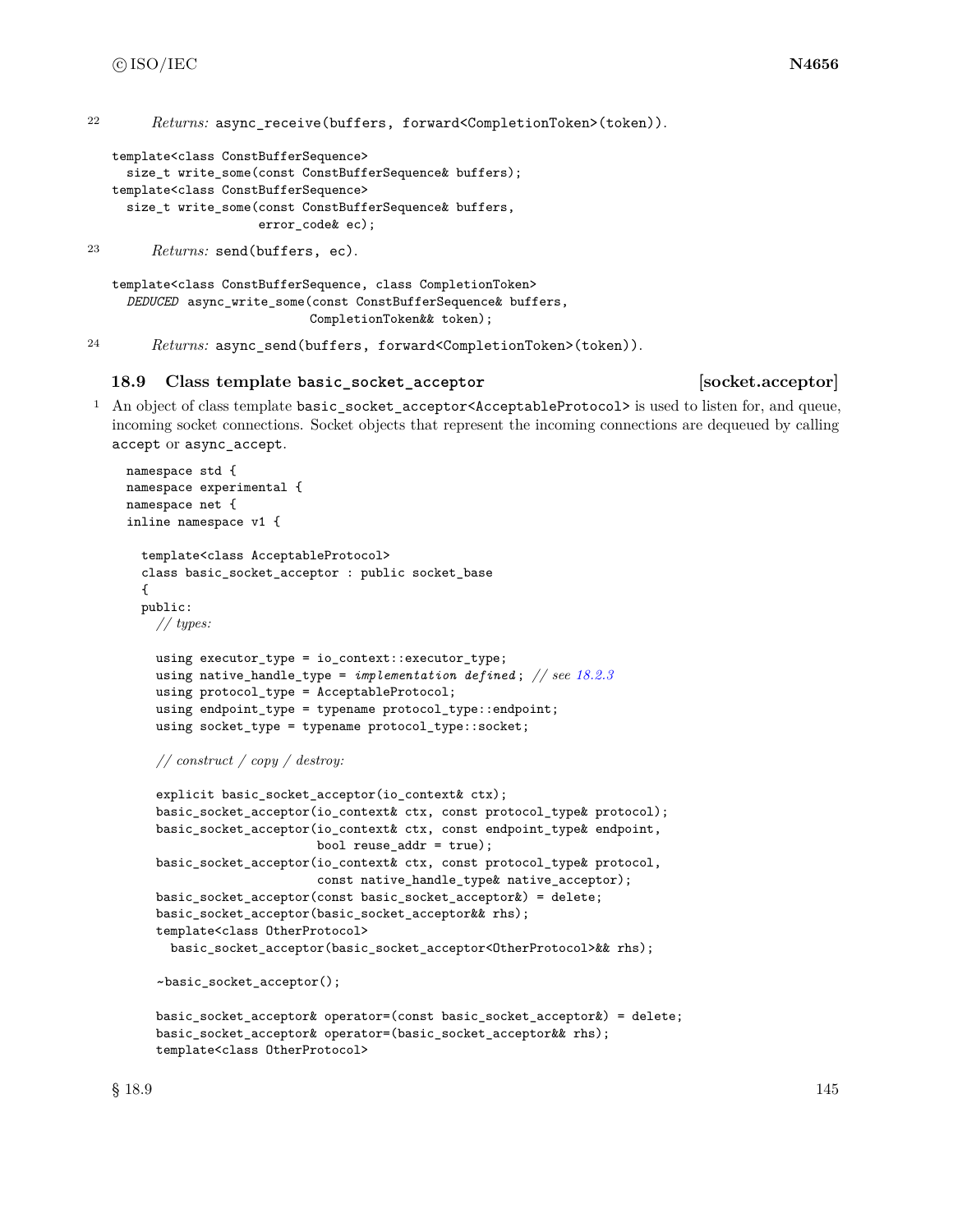```
basic_socket_acceptor& operator=(basic_socket_acceptor<OtherProtocol>&& rhs);
// basic_socket_acceptor operations:
executor_type get_executor() noexcept;
native_handle_type native_handle(); // see 18.2.3
void open(const protocol_type& protocol = protocol_type());
void open(const protocol_type& protocol, error_code& ec);
void assign(const protocol_type& protocol,
            const native_handle_type& native_acceptor); // see 18.2.3
void assign(const protocol_type& protocol,
            const native_handle_type& native_acceptor,
            error_code& ec); // see 18.2.3
bool is_open() const;
void close();
void close(error_code& ec);
void cancel();
void cancel(error_code& ec);
template<class SettableSocketOption>
  void set_option(const SettableSocketOption& option);
template<class SettableSocketOption>
  void set_option(const SettableSocketOption& option, error_code& ec);
template<class GettableSocketOption>
  void get_option(GettableSocketOption& option) const;
template<class GettableSocketOption>
  void get_option(GettableSocketOption& option, error_code& ec) const;
template<class IoControlCommand>
  void io_control(IoControlCommand& command);
template<class IoControlCommand>
  void io_control(IoControlCommand& command, error_code& ec);
void non_blocking(bool mode);
void non_blocking(bool mode, error_code& ec);
bool non_blocking() const;
void native_non_blocking(bool mode);
void native_non_blocking(bool mode, error_code& ec);
bool native_non_blocking() const;
void bind(const endpoint_type& endpoint);
void bind(const endpoint_type& endpoint, error_code& ec);
void listen(int backlog = max_listen_connections);
void listen(int backlog, error_code& ec);
endpoint_type local_endpoint() const;
```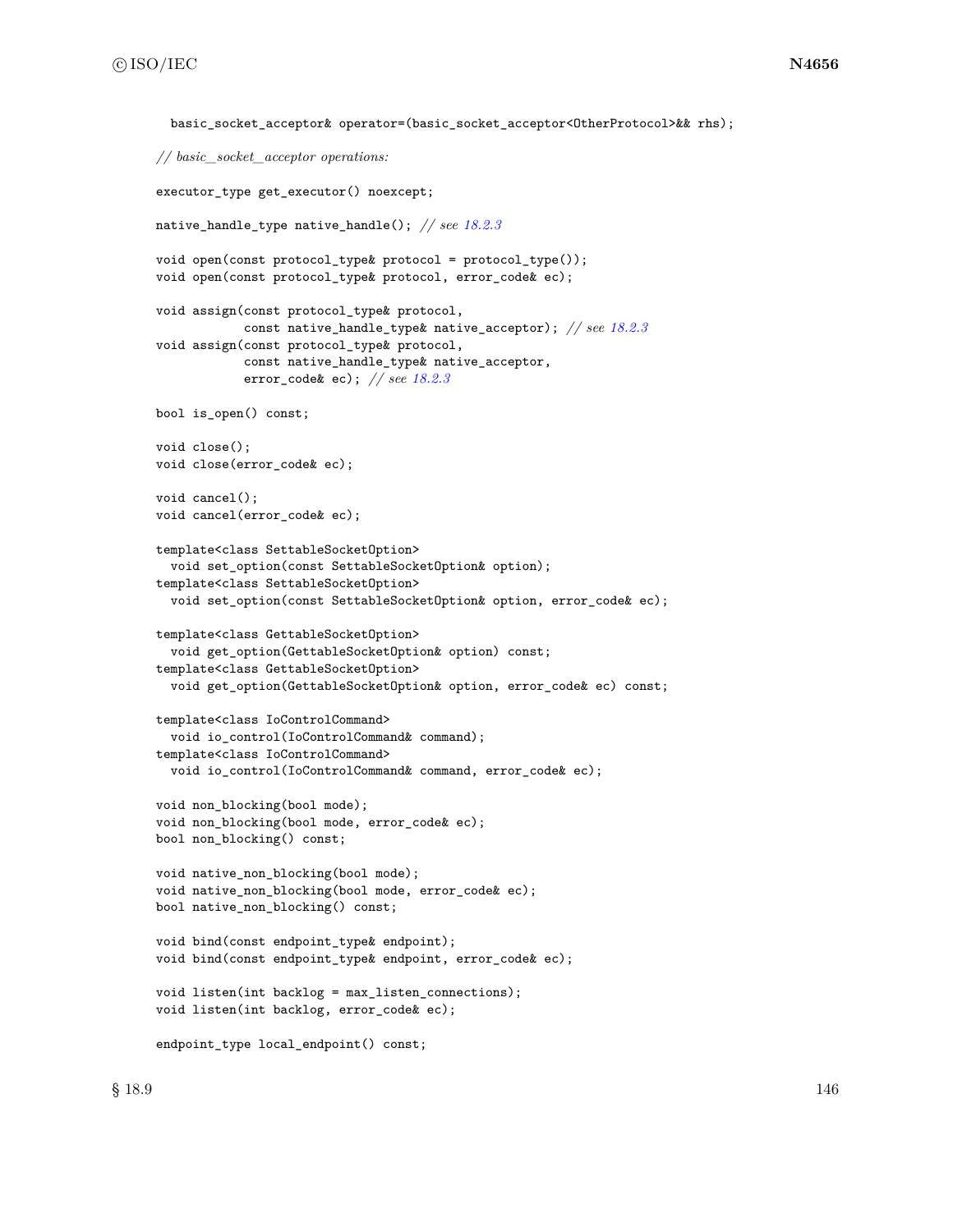```
endpoint type local endpoint(error code& ec) const;
    void enable_connection_aborted(bool mode);
    bool enable_connection_aborted() const;
    socket_type accept();
    socket_type accept(error_code& ec);
    socket_type accept(io_context& ctx);
    socket_type accept(io_context& ctx, error_code& ec);
    template<class CompletionToken>
      DEDUCED async_accept(CompletionToken&& token);
    template<class CompletionToken>
      DEDUCED async_accept(io_context& ctx, CompletionToken&& token);
    socket_type accept(endpoint_type& endpoint);
    socket_type accept(endpoint_type& endpoint, error_code& ec);
    socket_type accept(io_context& ctx, endpoint_type& endpoint);
    socket_type accept(io_context& ctx, endpoint_type& endpoint,
                       error_code& ec);
    template<class CompletionToken>
      DEDUCED async_accept(endpoint_type& endpoint,
                           CompletionToken&& token);
    template<class CompletionToken>
      DEDUCED async_accept(io_context& ctx, endpoint_type& endpoint,
                           CompletionToken&& token);
    void wait(wait_type w);
    void wait(wait_type w, error_code& ec);
    template<class CompletionToken>
      DEDUCED async_wait(wait_type w, CompletionToken&& token);
 private:
    protocol_type protocol_; // exposition only
  \ddot{\ }:
} // inline namespace v1
} // namespace net
} // namespace experimental
} // namespace std
```
- <sup>2</sup> Instances of class template basic\_socket\_acceptor meet the requirements of Destructible (C++Std [destructible]), MoveConstructible (C++Std [moveconstructible]), and MoveAssignable (C++Std [moveassignable]).
- <sup>3</sup> When there are multiple outstanding asynchronous accept operations the order in which the incoming connections are dequeued, and the order of invocation of the completion handlers for these operations, is unspecified.
- <sup>4</sup> When an operation has its effects specified as if by passing the result of native\_handle() to a POSIX function, then the operation fails with error condition  $errc$ ::bad\_file\_descriptor if is\_open() == false at the point in the effects when the POSIX function is called.

# **18.9.1 basic\_socket\_acceptor constructors [socket.acceptor.cons]**

 $\S$  18.9.1 147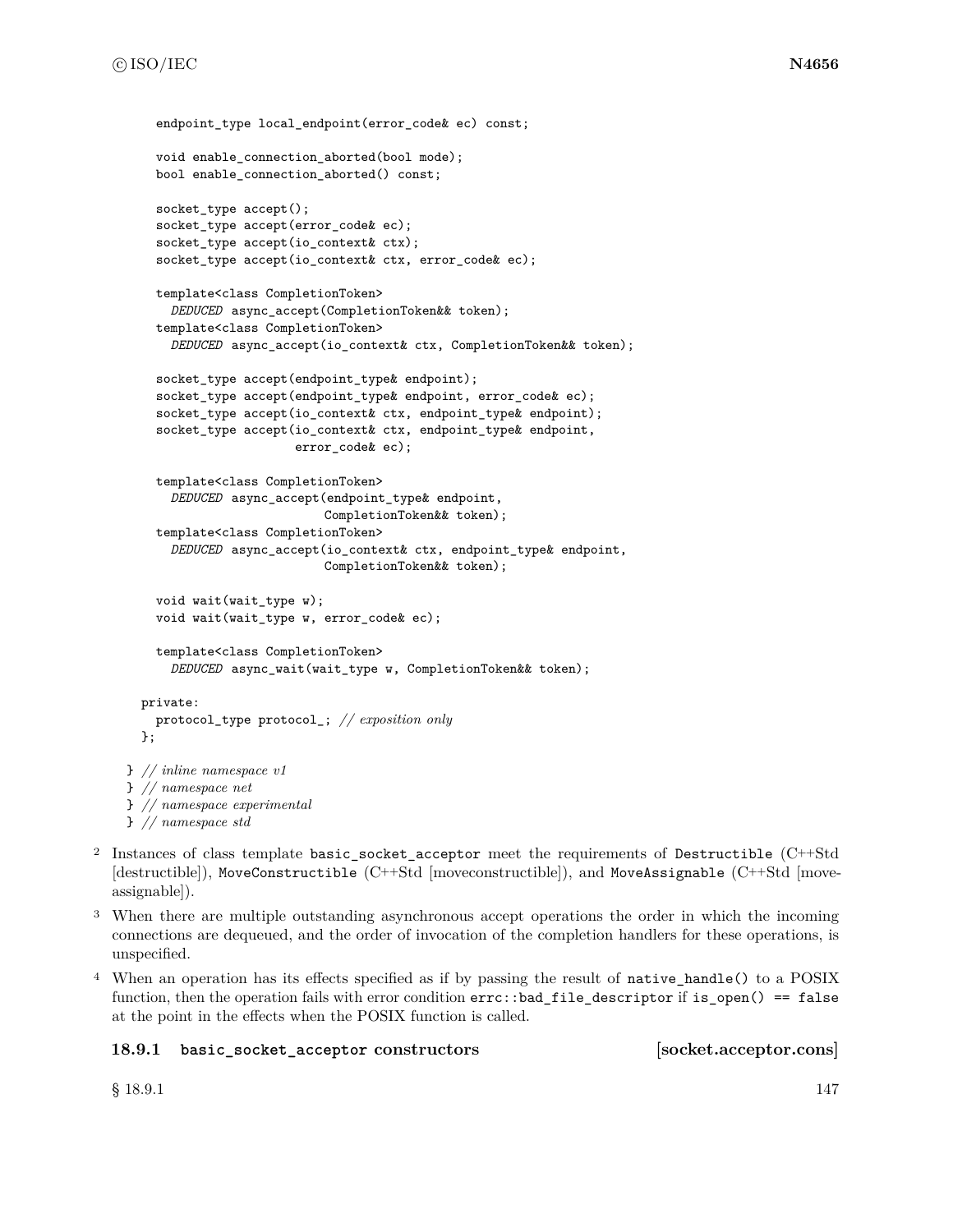explicit basic socket acceptor(io context& ctx);

```
1 Postconditions:
```
- $(1.1)$   $-$  get\_executor() == ctx.get\_executor().
- $(1.2)$   $-$  is\_open() == false.

basic\_socket\_acceptor(io\_context& ctx, const protocol\_type& protocol);

<sup>2</sup> *Effects:* Opens this acceptor as if by calling open(protocol).

<sup>3</sup> *Postconditions:*

- $(3.1)$   $-$  get\_executor() == ctx.get\_executor().
- $(3.2)$   $-$  is open() == true.
- $(3.3)$  non blocking() == false.
- $(3.4)$  enable connection aborted() == false.
- $(3.5)$  protocol\_ == protocol.

basic\_socket\_acceptor(io\_context& ctx, const endpoint\_type& endpoint, bool reuse\_addr = true);

<sup>4</sup> *Effects:* Opens and binds this acceptor as if by calling:

```
open(endpoint.protocol());
if (reuse_addr)
  set_option(reuse_address(true));
bind(endpoint);
listen();
```

```
5 Postconditions:
```
 $(5.1)$   $-$  get\_executor() == ctx.get\_executor().

- $(5.2)$   $-$  is open() == true.
- $(5.3)$  non blocking() == false.
- $(5.4)$  enable\_connection\_aborted() == false.

```
(5.5) \qquad \qquad \qquad \qquad \qquad \qquad \qquad \qquad \qquad \qquad \qquad \qquad \qquad \qquad \qquad \qquad \qquad \qquad \qquad \qquad \qquad \qquad \qquad \qquad \qquad \qquad \qquad \qquad \qquad \qquad \qquad \qquad \qquad \qquad \qquad \q
```
basic\_socket\_acceptor(io\_context& ctx, const protocol\_type& protocol, const native\_handle\_type& native\_acceptor);

- <sup>6</sup> *Requires:* native\_acceptor is a native handle to an open acceptor.
- <sup>7</sup> *Effects:* Assigns the existing native acceptor into this acceptor as if by calling assign(protocol, native\_acceptor).

```
8 Postconditions:
```
 $(8.1)$   $-$  get\_executor() == ctx.get\_executor().

- $(8.2)$   $-$  is open() == true.
- $(8.3)$  non\_blocking() == false.
- $(8.4)$  enable\_connection\_aborted() == false.
- $(8.5)$  protocol\_ == protocol.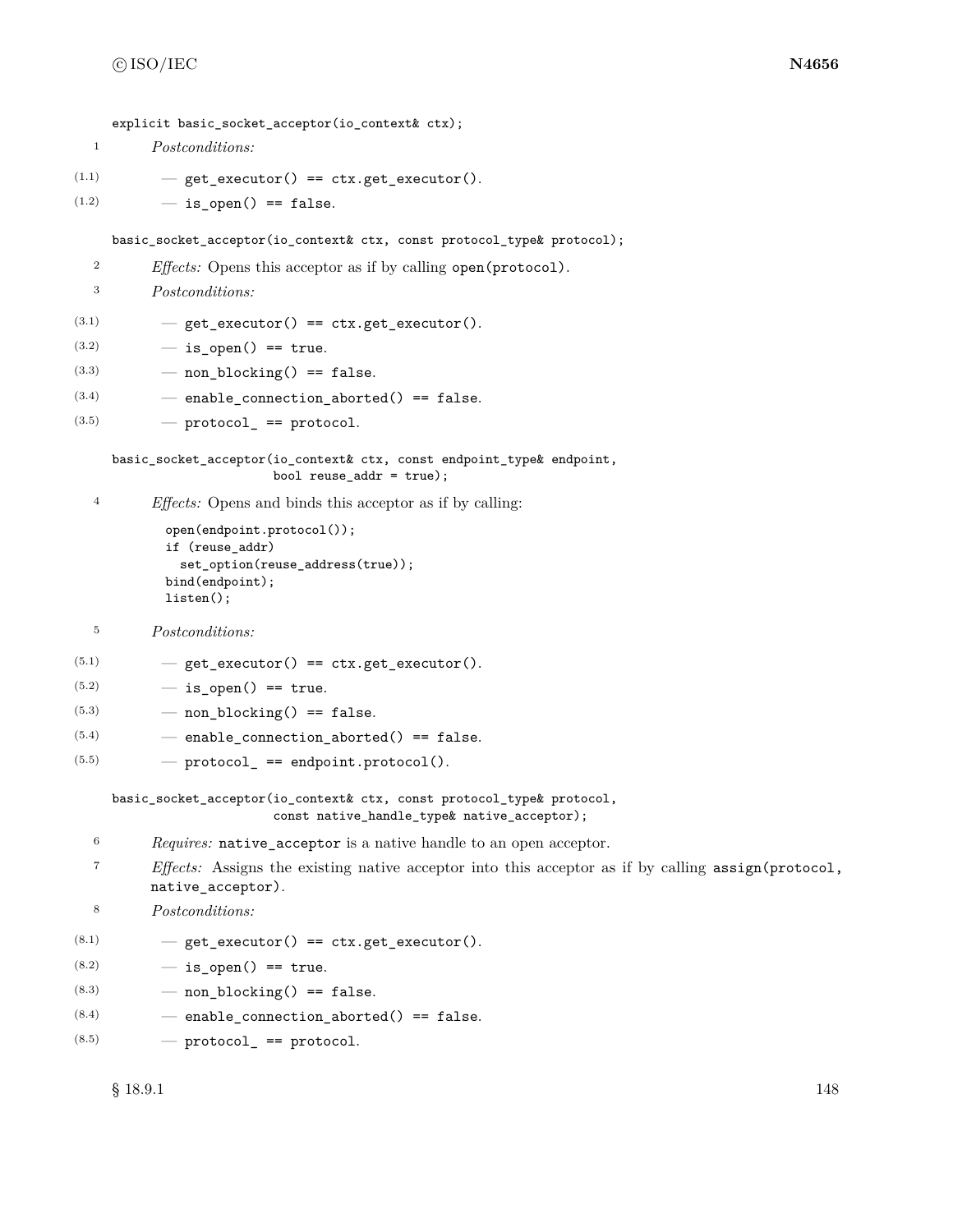basic socket acceptor(basic socket acceptor & rhs);

- <sup>9</sup> *Effects:* Move constructs an object of class basic\_socket\_acceptor<AcceptableProtocol> that refers to the state originally represented by rhs.
- <sup>10</sup> *Postconditions:*
- $(10.1)$  get executor() == rhs.get executor().
- $(10.2)$   $-$  **is\_open()** returns the same value as **rhs.is\_open()** prior to the constructor invocation.
- $(10.3)$  non\_blocking() returns the same value as rhs.non\_blocking() prior to the constructor invocation.
- $(10.4)$  enable\_connection\_aborted() returns the same value as rhs.enable\_connection\_aborted() prior to the constructor invocation.
- $(10.5)$   $\qquad -$  protocol is equal to the prior value of rhs.protocol.
- $(10.6)$  rhs.is\_open() == false.

template<class OtherProtocol>

basic\_socket\_acceptor(basic\_socket\_acceptor<OtherProtocol>&& rhs);

- <sup>11</sup> *Requires:* OtherProtocol is implicitly convertible to Protocol.
- <sup>12</sup> *Effects:* Move constructs an object of class basic\_socket\_acceptor<AcceptableProtocol> that refers to the state originally represented by rhs.
- <sup>13</sup> *Postconditions:*
- $(13.1)$   $-$  get\_executor() == rhs.get\_executor().
- $(13.2)$   $-$  **is\_open()** returns the same value as **rhs.is\_open()** prior to the constructor invocation.
- (13.3) non\_blocking() returns the same value as rhs.non\_blocking() prior to the constructor invocation.
- $(13.4)$  enable\_connection\_aborted() returns the same value as rhs.enable\_connection\_aborted() prior to the constructor invocation.
- $(13.5)$   $-$  native\_handle() returns the prior value of rhs.native\_handle().
- $(13.6)$  protocol is the result of converting the prior value of rhs.protocol.
- $(13.7)$  rhs.is\_open() == false.
	- <sup>14</sup> *Remarks:* This constructor shall not participate in overload resolution unless OtherProtocol is implicitly convertible to Protocol.

## **18.9.2 basic\_socket\_acceptor destructor [socket.acceptor.dtor]**

## ~basic\_socket\_acceptor();

<sup>1</sup> *Effects:* If is\_open() is true, cancels all outstanding asynchronous operations associated with this acceptor, and releases acceptor resources as if by POSIX close(native\_handle()). Completion handlers for canceled operations are passed an error code ec such that ec == errc::operation canceled yields true.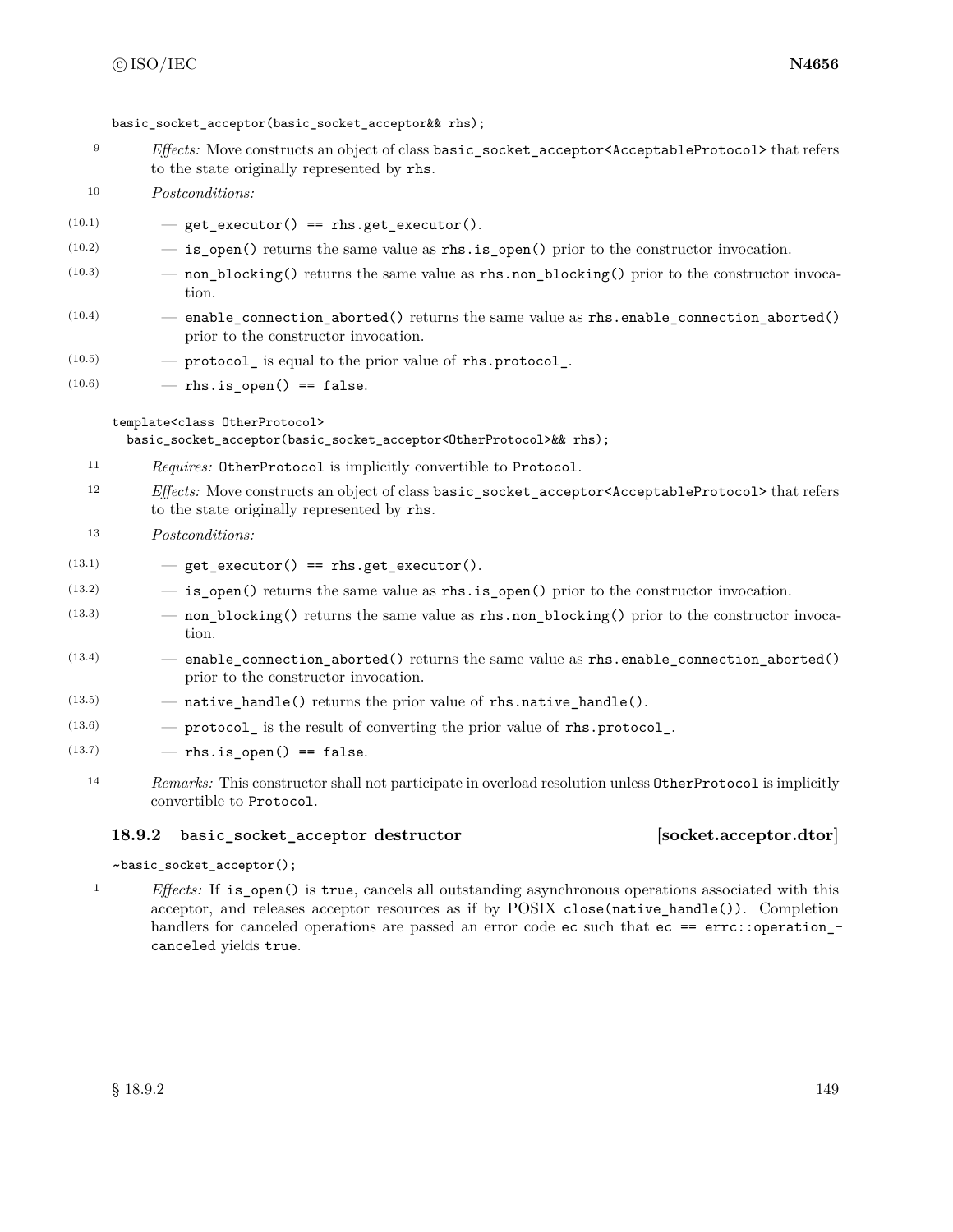# **18.9.3 basic\_socket\_acceptor assignment [socket.acceptor.assign]**

basic\_socket\_acceptor& operator=(basic\_socket\_acceptor&& rhs);

- <sup>1</sup> *Effects:* If is\_open() is true, cancels all outstanding asynchronous operations associated with this acceptor, and releases acceptor resources as if by POSIX close(native\_handle()). Then moves into \*this the state originally represented by rhs. Completion handlers for canceled operations are passed an error code ec such that  $ec = error$ : operation canceled yields true.
- <sup>2</sup> *Postconditions:*
- $(2.1)$   $-$  get\_executor() == rhs.get\_executor().
- $(2.2)$   $-$  is open() returns the same value as rhs.is open() prior to the assignment.
- (2.3) non\_blocking() returns the same value as rhs.non\_blocking() prior to the assignment.
- $(2.4)$   $-$  enable\_connection\_aborted() returns the same value as rhs.enable\_connection\_aborted() prior to the assignment.
- $(2.5)$   $-$  native\_handle() returns the same value as rhs.native\_handle() prior to the assignment.
- $(2.6)$  protocol is the same value as rhs.protocol prior to the assignment.
- $(2.7)$  rhs. is open() == false.
	- <sup>3</sup> *Returns:* \*this.

## template<class OtherProtocol>

basic\_socket\_acceptor& operator=(basic\_socket\_acceptor<OtherProtocol>&& rhs);

<sup>4</sup> *Requires:* OtherProtocol is implicitly convertible to Protocol.

<sup>5</sup> *Effects:* If is\_open() is true, cancels all outstanding asynchronous operations associated with this acceptor, and releases acceptor resources as if by POSIX close(native\_handle()). Then moves into \*this the state originally represented by rhs. Completion handlers for canceled operations are passed an error code ec such that ec == errc::operation\_canceled yields true.

- <sup>6</sup> *Postconditions:*
- $(6.1)$   $-$  get\_executor() == rhs.get\_executor().
- $(6.2)$   $-$  is open() returns the same value as rhs. is open() prior to the assignment.
- $(6.3)$  non\_blocking() returns the same value as rhs.non\_blocking() prior to the assignment.
- $(6.4)$  enable connection aborted() returns the same value as rhs.enable connection aborted() prior to the assignment.
- $(6.5)$   $-$  native\_handle() returns the same value as rhs.native\_handle() prior to the assignment.
- $(6.6)$  protocol is the result of converting the value of rhs.protocol prior to the assignment.
- $(6.7)$  rhs.is\_open() == false.
	- <sup>7</sup> *Returns:* \*this.
	- <sup>8</sup> *Remarks:* This assignment operator shall not participate in overload resolution unless OtherProtocol is implicitly convertible to Protocol.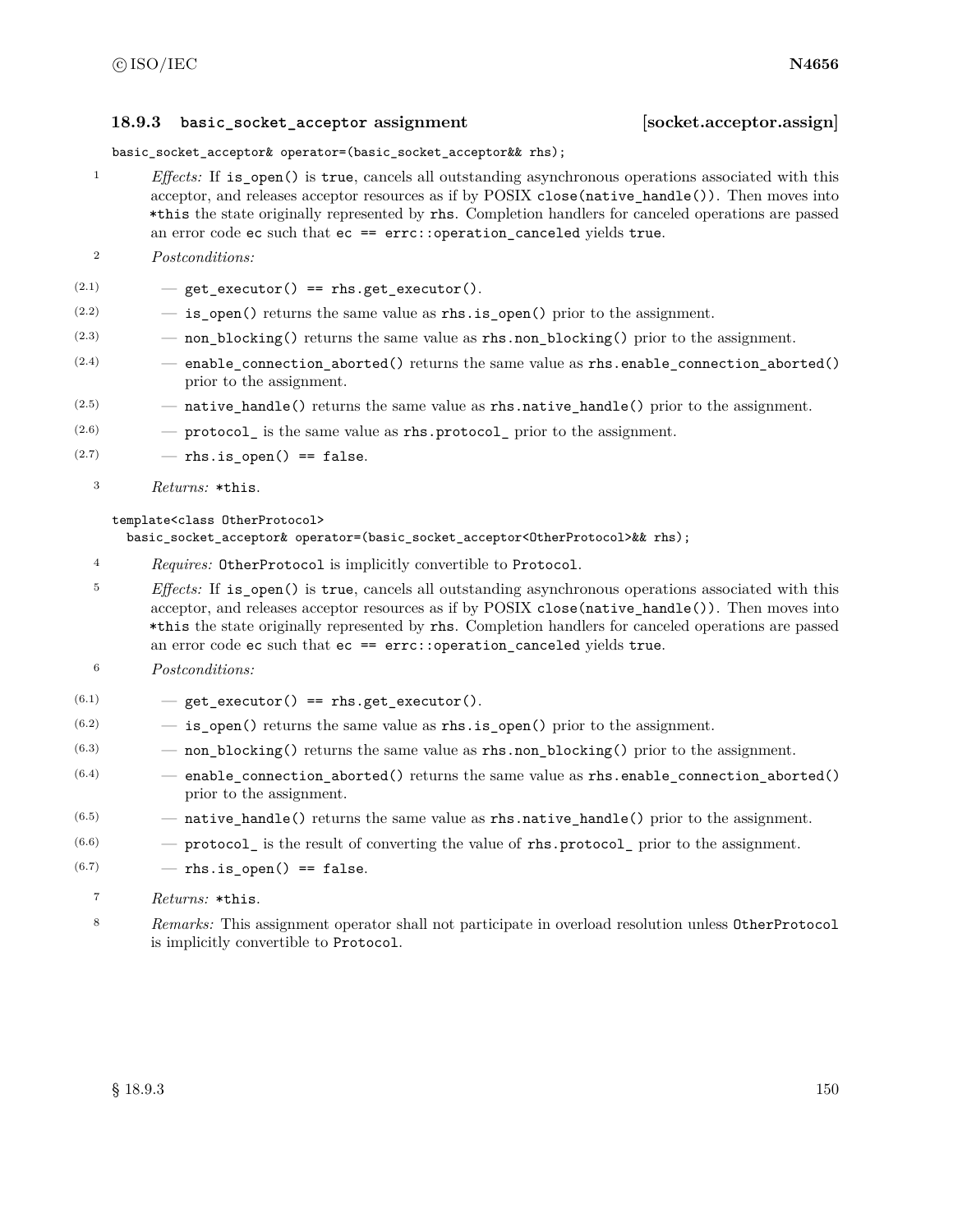**18.9.4 basic\_socket\_acceptor operations [socket.acceptor.ops]** executor\_type get\_executor() noexcept; <sup>1</sup> *Returns:* The associated executor. native\_handle\_type native\_handle(); <sup>2</sup> *Returns:* The native representation of this acceptor. void open(const protocol\_type& protocol); void open(const protocol\_type& protocol, error\_code& ec); <sup>3</sup> *Effects:* Establishes the postcondition, as if by POSIX socket(protocol.family(), protocol.type(), protocol.protocol()). <sup>4</sup> *Postconditions:*  $(4.1)$   $-$  is open() == true.  $(4.2)$  – non blocking() == false.  $(4.3)$  - enable\_connection\_aborted() == false.  $(4.4)$   $\qquad$   $\qquad$   $\qquad$   $\qquad$   $\qquad$   $\qquad$   $\qquad$   $\qquad$   $\qquad$   $\qquad$   $\qquad$   $\qquad$   $\qquad$   $\qquad$   $\qquad$   $\qquad$   $\qquad$   $\qquad$   $\qquad$   $\qquad$   $\qquad$   $\qquad$   $\qquad$   $\qquad$   $\qquad$   $\qquad$   $\qquad$   $\qquad$   $\qquad$   $\qquad$   $\qquad$   $\qquad$   $\qquad$   $\qquad$   $\qquad$   $\q$ <sup>5</sup> *Error conditions:*  $(5.1)$   $-$  socket\_errc::already\_open  $-$  if is\_open() is true. void assign(const protocol\_type& protocol, const native\_handle\_type& native\_acceptor); void assign(const protocol\_type& protocol, const native\_handle\_type& native\_acceptor, error\_code& ec); <sup>6</sup> *Requires:* native\_acceptor is a native handle to an open acceptor. <sup>7</sup> *Effects:* Assigns the native acceptor handle to this acceptor object. <sup>8</sup> *Postconditions:*  $(8.1)$   $-$  is open() == true.  $(8.2)$  — non\_blocking() == false.  $(8.3)$  - enable\_connection\_aborted() == false.  $(8.4)$  – protocol == protocol. <sup>9</sup> *Error conditions:*  $(9.1)$   $-$  socket\_errc::already\_open  $-$  if is\_open() is true. bool is\_open() const; <sup>10</sup> *Returns:* A bool indicating whether this acceptor was opened by a previous call to open or assign. void close();

```
void close(error_code& ec);
```
<sup>11</sup> *Effects:* If is\_open() is true, cancels all outstanding asynchronous operations associated with this acceptor, and establishes the postcondition as if by POSIX close(native\_handle()). Completion handlers for canceled asynchronous operations are passed an error code ec such that ec == errc::operation\_canceled yields true.

```
12 Postconditions: is_open() == false.
```

```
§ 18.9.4 151
```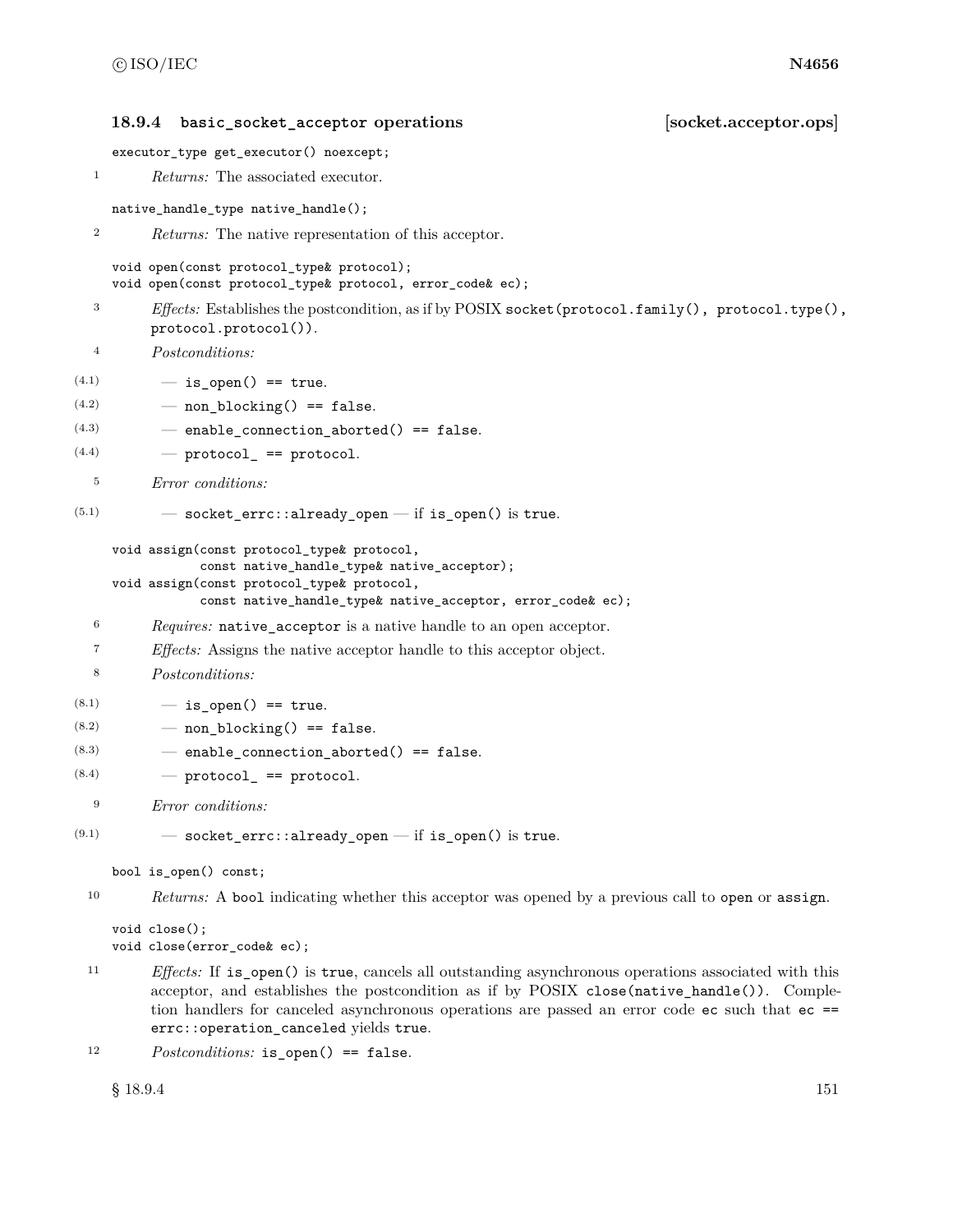```
void cancel();
void cancel(error_code& ec);
```
<sup>13</sup> *Effects:* Cancels all outstanding asynchronous operations associated with this acceptor. Completion handlers for canceled asynchronous operations are passed an error code ec such that ec == errc::operation\_canceled yields true.

```
14 Error conditions:
```
- $(14.1)$  errc::bad\_file\_descriptor if is\_open() is false.
- (14.2) errc::operation\_not\_supported current conditions do not permit cancelation. The conditions under which cancelation of asynchronous operations is permitted are implementation-defined.

```
template<class SettableSocketOption>
```
void set\_option(const SettableSocketOption& option); template<class SettableSocketOption> void set\_option(const SettableSocketOption& option, error\_code& ec);

<sup>15</sup> *Effects:* Sets an option on this acceptor, as if by POSIX setsockopt(native\_handle(), option.level( protocol\_), option.name(protocol\_), option.data(protocol\_), option.size(protocol\_)).

```
template<class GettableSocketOption>
  void get_option(GettableSocketOption& option);
template<class GettableSocketOption>
  void get_option(GettableSocketOption& option, error_code& ec);
```
<sup>16</sup> *Effects:* Gets an option from this acceptor, as if by POSIX:

```
socklen_t option_len = option.size(protocol_);
int result = getsockopt(native_handle(), option.level(protocol_),
                        option.name(protocol_), option.data(protocol_),
                        &option_len);
if (result == 0)
 option.resize(option_len);
```

```
template<class IoControlCommand>
 void io_control(IoControlCommand& command);
template<class IoControlCommand>
  void io_control(IoControlCommand& command, error_code& ec);
```
<sup>17</sup> *Effects:* Executes an I/O control command on this acceptor, as if by POSIX ioctl(native\_handle(), command.name(), command.data()).

```
void non_blocking(bool mode);
void non_blocking(bool mode, error_code& ec);
```
<sup>18</sup> *Effects:* Sets the non-blocking mode of this acceptor. The non-blocking mode determines whether subsequent synchronous socket operations [\(18.2.1\)](#page-112-0) on \*this block the calling thread.

```
19 Error conditions:
```

```
(19.1) – errc::bad file descriptor — if is open() is false.
```
- <sup>20</sup> *Postconditions:* non\_blocking() == mode.
- <sup>21</sup> [ *Note:* The non-blocking mode has no effect on the behavior of asynchronous operations.  *end note* ]

bool non\_blocking() const;

 $\S 18.9.4$  152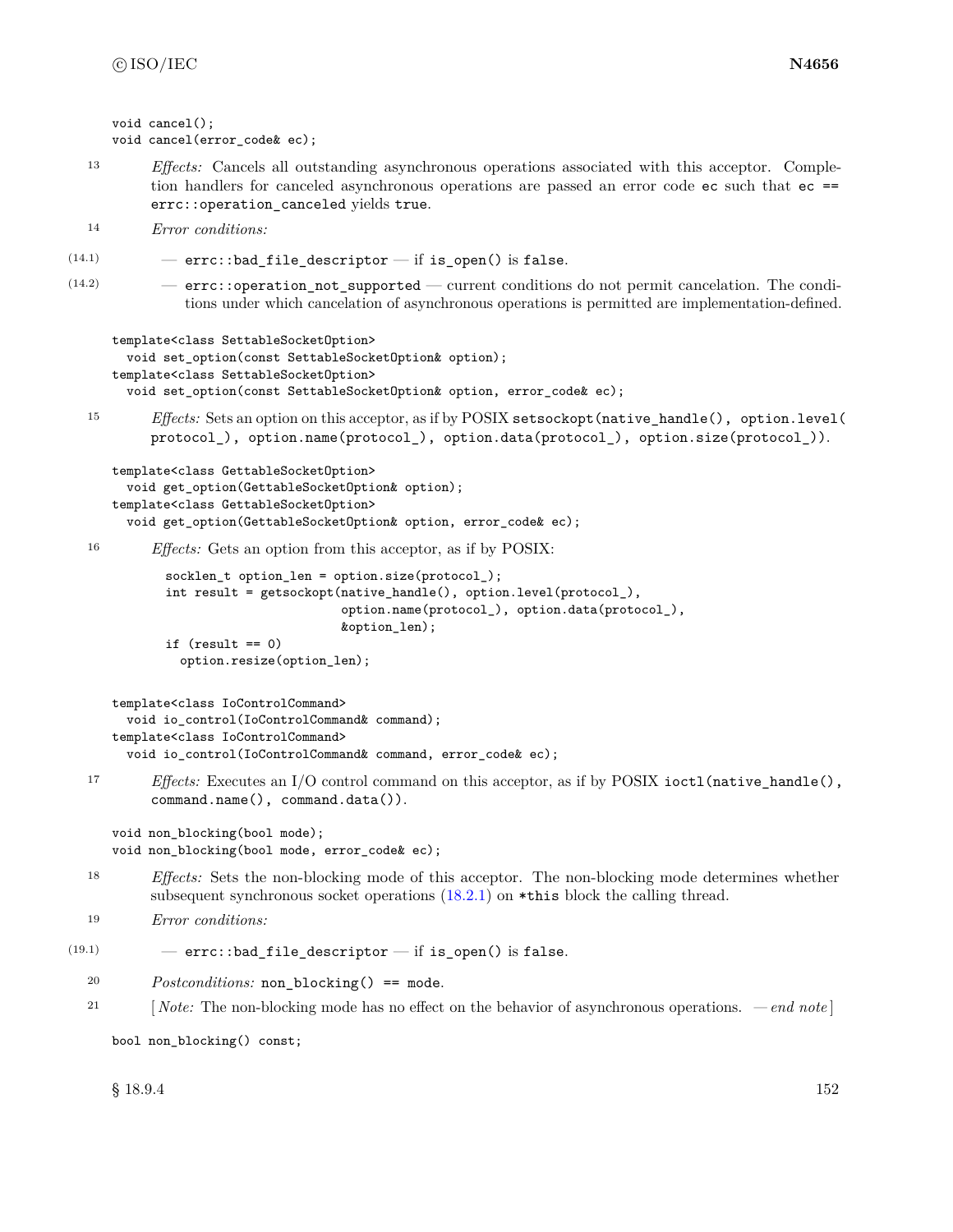<sup>22</sup> *Returns:* The non-blocking mode of this acceptor.

```
void native_non_blocking(bool mode);
void native_non_blocking(bool mode, error_code& ec);
```
<sup>23</sup> *Effects:* Sets the non-blocking mode of the underlying native acceptor, as if by POSIX:

```
int flags = fcntl(native_handle(), F_GETFL, 0);
if (flags > = 0){
  if (mode)
   flags |= 0 NONBLOCK;
 else
    flags &= ~O_NONBLOCK;
 fcntl(native_handle(), F_SETFL, flags);
}
```
- <sup>24</sup> The native non-blocking mode has no effect on the behavior of the synchronous or asynchronous operations specified in this clause.
- <sup>25</sup> *Error conditions:*

```
(25.1) – errc::bad_file_descriptor – if is_open() is false.
```
(25.2) — errc::invalid\_argument — if mode == false and non\_blocking() == true. [ *Note:* As the combination does not make sense. *— end note* ]

bool native\_non\_blocking() const;

- <sup>26</sup> *Returns:* The non-blocking mode of the underlying native acceptor.
- <sup>27</sup> *Remarks:* Implementations are permitted and encouraged to cache the native non-blocking mode that was applied through a prior call to native non blocking. Implementations may return an incorrect value if a program sets the non-blocking mode directly on the acceptor, by calling an operating system-specific function on the result of native\_handle().

```
void bind(const endpoint_type& endpoint);
void bind(const endpoint_type& endpoint, error_code& ec);
```
<sup>28</sup> *Effects:* Binds this acceptor to the specified local endpoint, as if by POSIX bind(native\_handle(), endpoint.data(), endpoint.size()).

```
void listen(int backlog = socket_base::max_listen_connections);
void listen(int backlog, error_code& ec);
```
<sup>29</sup> *Effects:* Marks this acceptor as ready to accept connections, as if by POSIX listen(native\_handle(), backlog).

```
endpoint_type local_endpoint() const;
endpoint_type local_endpoint(error_code& ec) const;
```
<sup>30</sup> *Effects:* Determines the locally-bound endpoint associated with this acceptor, as if by POSIX:

```
endpoint_type endpoint;
socklen_t endpoint_len = endpoint.capacity();
int result = getsockname(native_handle(), endpoint.data(), &endpoint_len);
if (result == 0)
  endpoint.resize(endpoint_len);
```
<sup>31</sup> *Returns:* On success, endpoint. Otherwise endpoint\_type().

 $\S 18.9.4$  153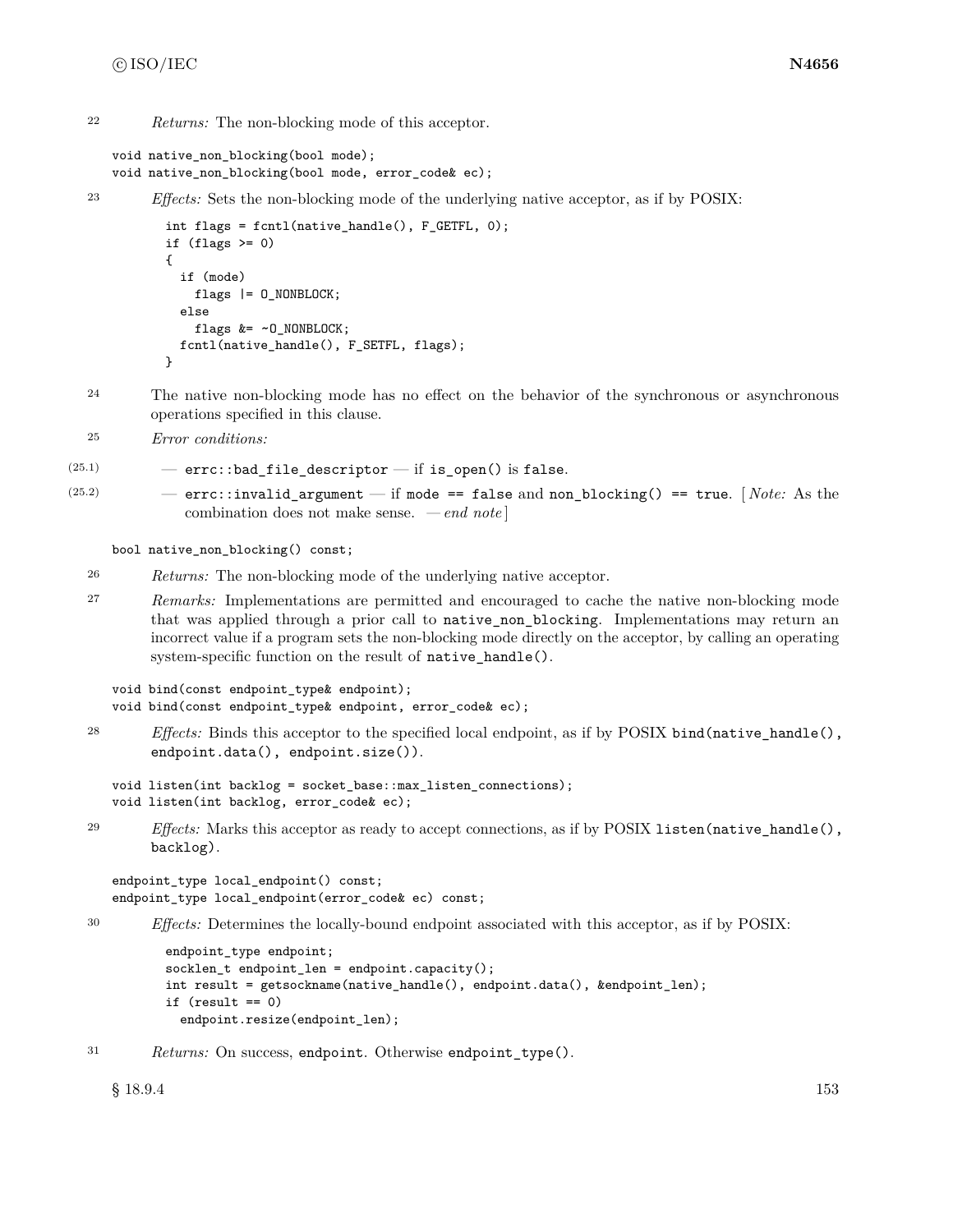void enable connection aborted(bool mode);

<sup>32</sup> *Effects:* If mode is true, subsequent synchronous or asynchronous accept operations on this acceptor are permitted to fail with error condition errc::connection\_aborted. If mode is false, subsequent accept operations will not fail with errc::connection\_aborted. [ *Note:* If mode is false, the implementation will restart the call to POSIX accept if it fails with ECONNABORTED.  $\,-\,end\,note$ 

```
33 Error conditions:
```
 $(33.1)$  - errc::bad\_file\_descriptor - if is\_open() is false.

```
bool enable_connection_aborted() const;
```
<sup>34</sup> *Returns:* Whether accept operations on this acceptor are permitted to fail with errc::connection\_ aborted.

```
socket_type accept();
socket_type accept(error_code& ec);
```

```
35 Returns: accept(get_executor().context(), ec).
```
socket\_type accept(io\_context& ctx); socket\_type accept(io\_context& ctx, error\_code& ec);

<sup>36</sup> *Effects:* Extracts a socket from the queue of pending connections of the acceptor, as if by POSIX:

native\_handle\_type h = accept(native\_handle(), nullptr, 0);

<sup>37</sup> *Returns:* On success, socket\_type(ctx, protocol\_, h). Otherwise socket\_type(ctx).

template<class CompletionToken> *DEDUCED* async\_accept(CompletionToken&& token);

<sup>38</sup> *Returns:* async\_accept(get\_executor().context(), forward<CompletionToken>(token)).

```
template<class CompletionToken>
  DEDUCED async_accept(io_context& ctx, CompletionToken&& token);
```
- <sup>39</sup> *Completion signature:* void(error\_code ec, socket\_type s).
- <sup>40</sup> *Effects:* Initiates an asynchronous operation to extract a socket from the queue of pending connections of the acceptor, as if by POSIX:

native\_handle\_type h = accept(native\_handle(), nullptr, 0);

On success, s is socket\_type(ctx, protocol\_, h). Otherwise, s is socket\_type(ctx).

```
socket_type accept(endpoint_type& endpoint);
socket_type accept(endpoint_type& endpoint, error_code& ec);
```
<sup>41</sup> *Returns:* accept(get\_executor().context(), endpoint, ec).

```
socket_type accept(io_context& ctx, endpoint_type& endpoint);
socket_type accept(io_context& ctx, endpoint_type& endpoint,
                   error_code& ec);
```
<sup>42</sup> *Effects:* Extracts a socket from the queue of pending connections of the acceptor, as if by POSIX: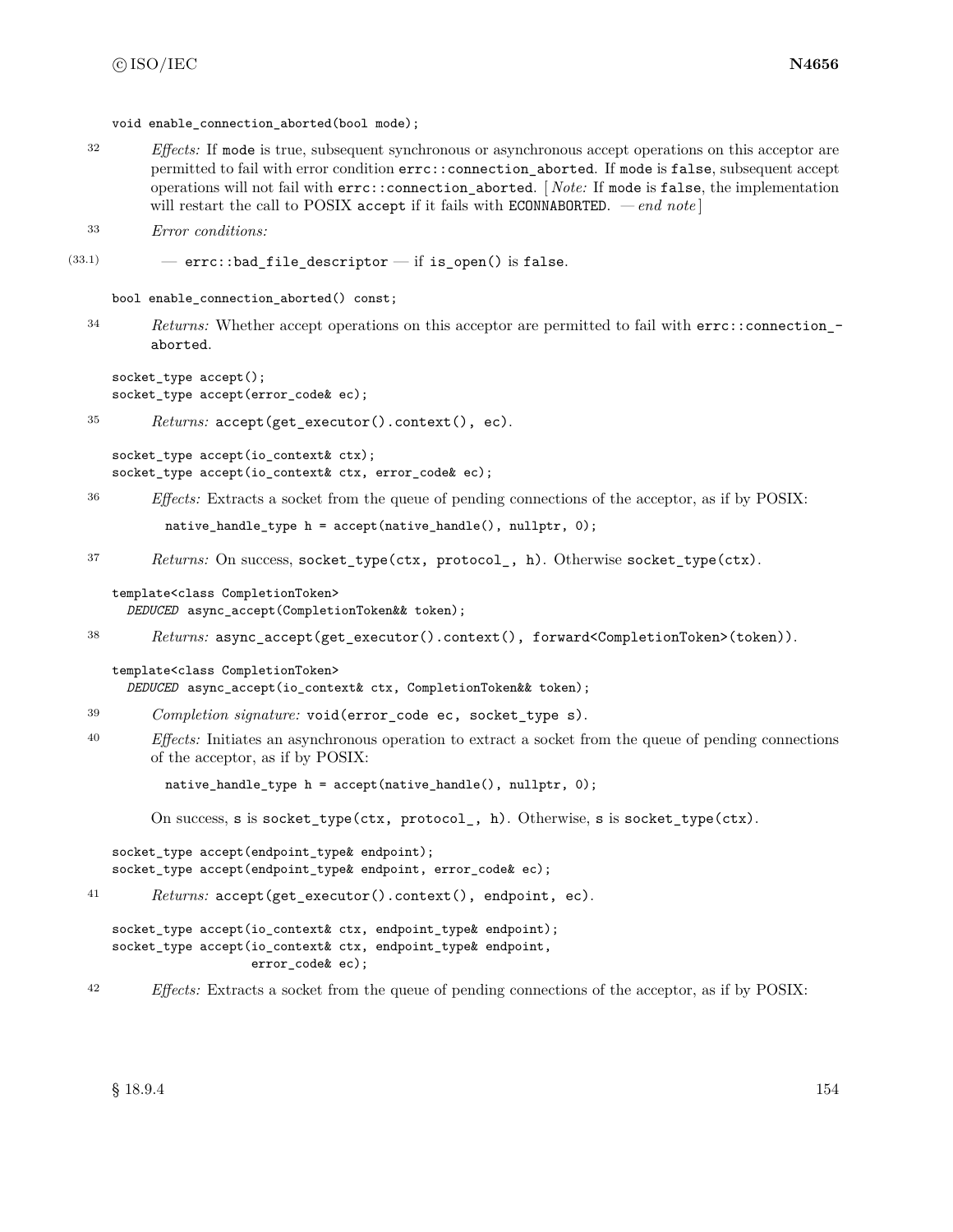```
socklen t endpoint len = endpoint.capacity();
          native_handle_type h = accept(native_handle(),
                                        endpoint.data(),
                                        &endpoint_len);
          if (h \ge 0)endpoint.resize(endpoint_len);
43 Returns: On success, socket_type(ctx, protocol_, h). Otherwise socket_type(ctx).
   template<class CompletionToken>
     DEDUCED async_accept(endpoint_type& endpoint,
                          CompletionToken&& token);
44 Returns: async_accept(get_executor().context(), endpoint, forward<CompletionToken>(token)).
   template<class CompletionToken>
     DEDUCED async_accept(io_context& ctx, endpoint_type& endpoint,
                          CompletionToken&& token);
45 Completion signature: void(error_code ec, socket_type s).
46 Effects: Initiates an asynchronous operation to extract a socket from the queue of pending connections
        of the acceptor, as if by POSIX:
          socklen_t endpoint_len = endpoint.capacity();
          native_handle_type h = accept(native_handle(),
                                        endpoint.data(),
                                        &endpoint_len);
          if (h \ge 0)endpoint.resize(endpoint_len);
        On success, s is socket_type(ctx, protocol_, h). Otherwise, s is socket_type(ctx).
   void wait(wait_type w);
   void wait(wait_type w, error_code& ec);
47 Effects: Waits for the acceptor to have a queued incoming connection, or to have error conditions
        pending, as if by POSIX poll.
   template<class CompletionToken>
     DEDUCED async_wait(wait_type w, CompletionToken&& token);
48 Completion signature: void(error_code ec).
49 Effects: Initiates an asynchronous operation to wait for the acceptor to have a queued incoming
        connection, or to have error conditions pending, as if by POSIX poll.
50 When multiple asynchronous wait operations are initiated with the same wait_type value, all out-
        standing operations complete when the acceptor enters the corresponding ready state. The order of
        invocation of the completions handlers for these operations is unspecified.
```

```
51 Error conditions:
```

```
(51.1) - errc::bad_file_descriptor - if is_open() is false.
```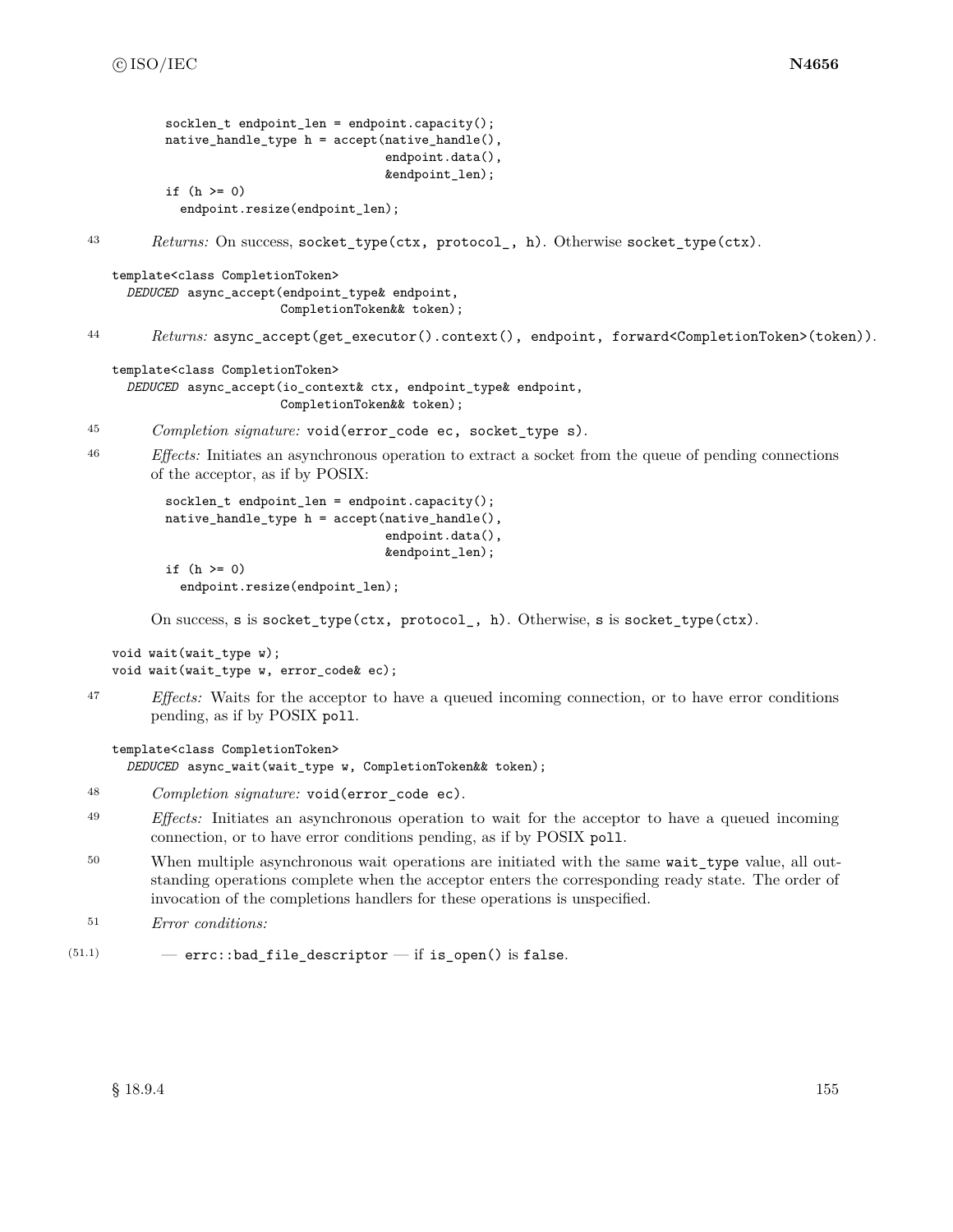# **19 Socket iostreams [socket.iostreams]**

### **19.1 Class template basic\_socket\_streambuf [socket.streambuf]**

# <sup>1</sup> The class basic\_socket\_streambuf<Protocol, Clock, WaitTraits> associates both the input sequence and the output sequence with a socket. The input and output sequences do not support seeking. [ *Note:* The input and output sequences are independent as a stream socket provides full duplex I/O. *— end note* ]

<sup>2</sup> [ *Note:* This class is intended for sending and receiving bytes, not characters. The conversion from characters to bytes, and vice versa, must occur elsewhere. *— end note* ]

```
namespace std {
namespace experimental {
namespace net {
inline namespace v1 {
  template<class Protocol, class Clock, class WaitTraits>
  class basic_socket_streambuf : public basic_streambuf<char>
  {
  public:
    // types:
    using protocol_type = Protocol;
    using endpoint_type = typename protocol_type::endpoint;
    using clock_type = Clock;
    using time_point = typename clock_type::time_point;
    using duration = typename clock_type::duration;
    using wait_traits_type = WaitTraits;
    // construct / copy / destroy:
    basic_socket_streambuf();
    explicit basic_socket_streambuf(basic_stream_socket<protocol_type> s);
    basic_socket_streambuf(const basic_socket_streambuf&) = delete;
    basic_socket_streambuf(basic_socket_streambuf&& rhs);
    virtual ~basic_socket_streambuf();
    basic_socket_streambuf& operator=(const basic_socket_streambuf&) = delete;
    basic_socket_streambuf& operator=(basic_socket_streambuf&& rhs);
    // members:
    basic_socket_streambuf* connect(const endpoint_type& e);
    template<class... Args> basic_socket_streambuf* connect(Args&&... );
    basic_socket_streambuf* close();
    basic_socket<protocol_type>& socket();
    error_code error() const;
    time_point expiry() const;
    void expires_at(const time_point& t);
```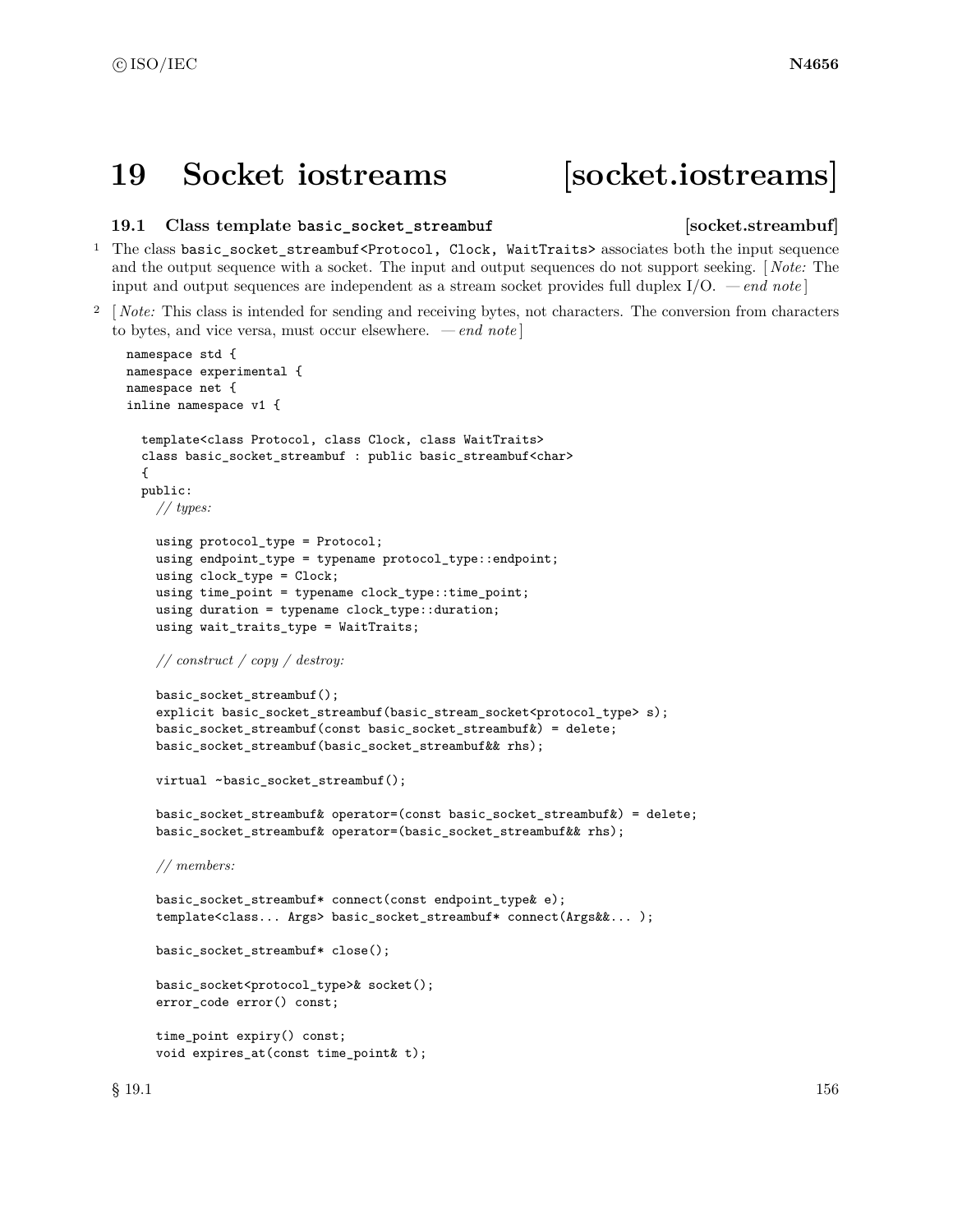```
protected:
    // overridden virtual functions:
    virtual int_type underflow() override;
    virtual int_type pbackfail(int_type c = traits_type::eof()) override;
    virtual int_type overflow(int_type c = \text{trails_type::eeof}()) override;
    virtual int sync() override;
    virtual streambuf* setbuf(char_type* s, streamsize n) override;
  private:
    basic_stream_socket<protocol_type> socket_; // exposition only
    error_code ec_; // exposition only
    time_point expiry_; // exposition only
  };
} // inline namespace v1
} // namespace net
} // namespace experimental
} // namespace std
```
<sup>3</sup> Instances of class template basic\_socket\_streambuf meet the requirements of Destructible (C++Std [destructible]), MoveConstructible (C++Std [moveconstructible]), and MoveAssignable (C++Std [moveassignable]).

# **19.1.1 basic\_socket\_streambuf constructors [socket.streambuf.cons]**

void expires after(const duration& d);

```
basic_socket_streambuf();
```
- <sup>1</sup> *Effects:* Initializes socket\_ with ctx, where ctx is an unspecified object of class io\_context.
- <sup>2</sup> *Postconditions:* expiry() == time\_point::max().

explicit basic\_socket\_streambuf(basic\_stream\_socket<protocol\_type> s);

- <sup>3</sup> *Effects:* Initializes socket\_ with std::move(s).
- <sup>4</sup> *Postconditions:* expiry() == time\_point::max().

basic\_socket\_streambuf(basic\_socket\_streambuf&& rhs);

- <sup>5</sup> *Effects:* Move constructs from the rvalue rhs. It is implementation-defined whether the sequence pointers in \*this (eback(),  $gptr()$ ,  $egptr()$ ,  $gbase()$ ,  $pptr()$ ,  $epptr()$ ) obtain the values which rhs had. Whether they do or not, \*this and rhs reference separate buffers (if any at all) after the construction. Additionally \*this references the socket which rhs did before the construction, and rhs references no open socket after the construction.
- <sup>6</sup> *Postconditions:* Let rhs\_p refer to the state of rhs just prior to this construction and let rhs\_a refer to the state of rhs just after this construction.
- $(6.1)$   $-$  is\_open() == rhs\_p.is\_open()
- $(6.2)$   $-$  rhs\_a.is\_open() == false
- $(6.3)$   $-$  expiry() == rhs\_p.expiry()
- $(6.4)$  rhs\_a.expiry() == time\_point::max()
- $(6.5)$   $-$  gptr() eback() == rhs\_p.gptr() rhs\_p.eback()
- $(6.6)$   $-$  egptr() eback() == rhs\_p.egptr() rhs\_p.eback()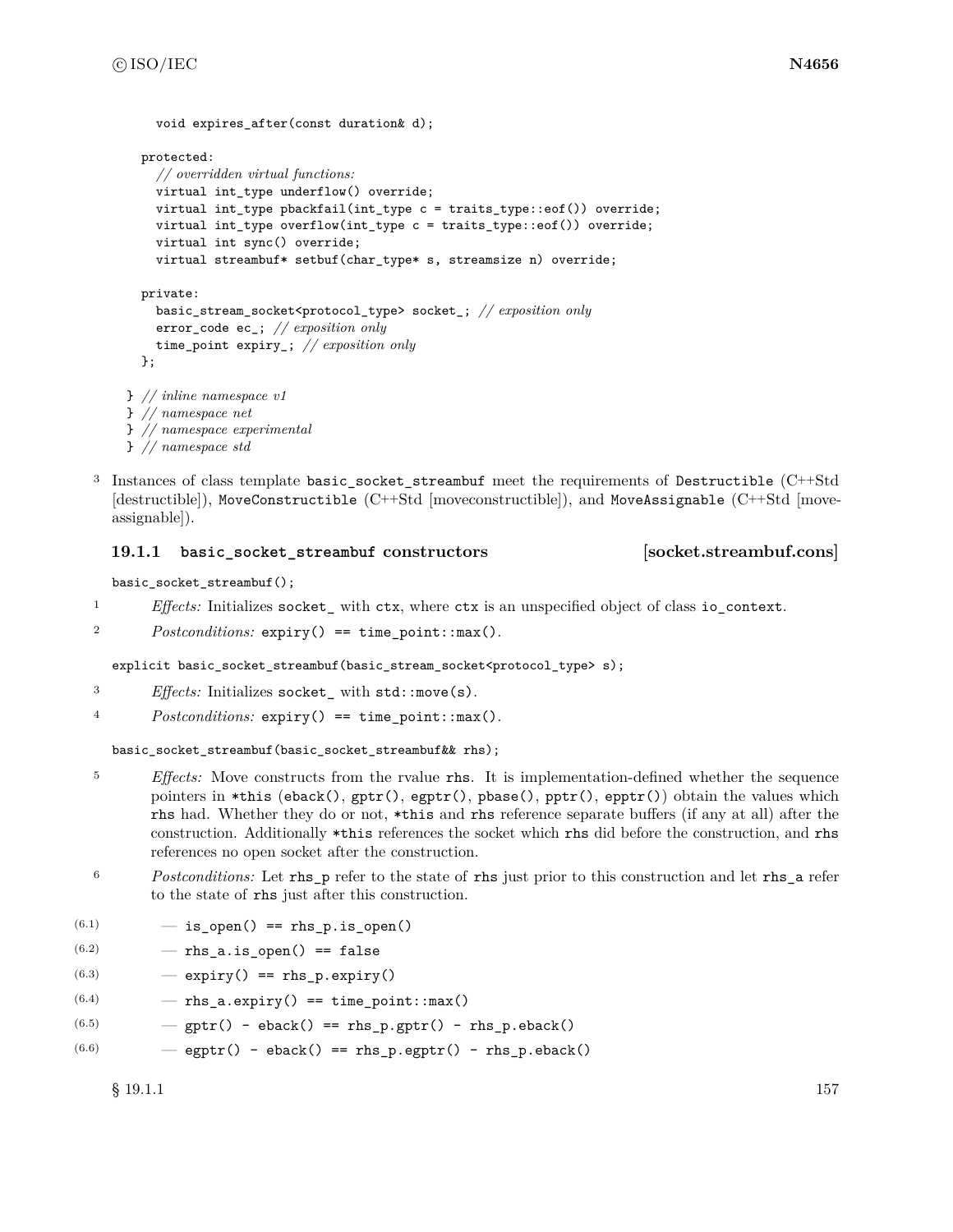- $(6.7)$  ptr() pbase() == rhs\_p.pptr() rhs\_p.pbase()
- $(6.8)$  pptr() pbase() == rhs\_p.epptr() rhs\_p.pbase()
- $(6.9)$   $-$  if (eback()) eback() != rhs\_a.eback()
- $(6.10)$   $-$  if (gptr()) gptr() != rhs\_a.gptr()
- $(6.11)$   $-$  if (egptr()) egptr() != rhs\_a.egptr()
- $(6.12)$   $-$  if (pbase()) pbase() != rhs\_a.pbase()
- $(6.13)$   $-$  if (pptr()) pptr() != rhs\_a.pptr()
- $(6.14)$   $-$  if (epptr()) epptr() != rhs\_a.epptr()

virtual ~basic\_socket\_streambuf();

<sup>7</sup> *Effects:* If a put area exists, calls overflow(traits\_type::eof()) to flush characters. [ *Note:* The socket is closed by the basic\_stream\_socket<protocol\_type> destructor. *— end note* ]

basic\_socket\_streambuf& operator=(basic\_socket\_streambuf&& rhs);

- <sup>8</sup> *Effects:* Calls this->close() then move assigns from rhs. After the move assignment \*this has the observable state it would have had if it had been move constructed from rhs.
- <sup>9</sup> *Returns:* \*this.

## **19.1.2 basic** socket streambuf members [socket.streambuf.members]

basic\_socket\_streambuf\* connect(const endpoint\_type& e);

- <sup>1</sup> *Effects:* Initializes the basic\_socket\_streambuf as required, closes and re-opens the socket by performing socket\_.close(ec\_) and socket\_.open(e.protocol(), ec\_), then attempts to establish a connection as if by POSIX connect(socket\_.native\_handle(), static\_cast<sockaddr\*>(e.data()), e.size()). ec\_ is set to reflect the error code produced by the operation. If the operation does not complete before the absolute timeout specified by expiry\_, the socket is closed and ec\_ is set to errc::timed\_out.
- <sup>2</sup> *Returns:* if !ec\_, this; otherwise, a null pointer.

```
template<class... Args>
 basic socket streambuf* connect(Args&&... args);
```
- <sup>3</sup> *Effects:* Initializes the basic\_socket\_streambuf as required and closes the socket as if by calling socket\_.close(ec\_). Obtains an endpoint sequence endpoints by performing protocol\_ type::resolver(ctx).resolve(forward<Args>(args)...), where ctx is an unspecified object of class io\_context. For each endpoint e in the sequence, closes and re-opens the socket by performing socket.close(ec) and socket.open(e.protocol(), ec), then attempts to establish a connection as if by POSIX connect(socket\_.native\_handle(), static\_cast<sockaddr\*>(e.data()), e.size()). ec\_ is set to reflect the error code produced by the operation. If the operation does not complete before the absolute timeout specified by expiry\_, the socket is closed and ec\_ is set to errc::timed\_out.
- <sup>4</sup> *Returns:* if !ec\_, this; otherwise, a null pointer.
- <sup>5</sup> *Remarks:* This function shall not participate in overload resolution unless Protocol meets the requirements for an internet protocol [\(21.2.1\)](#page-176-0).

```
basic_socket_streambuf* close();
```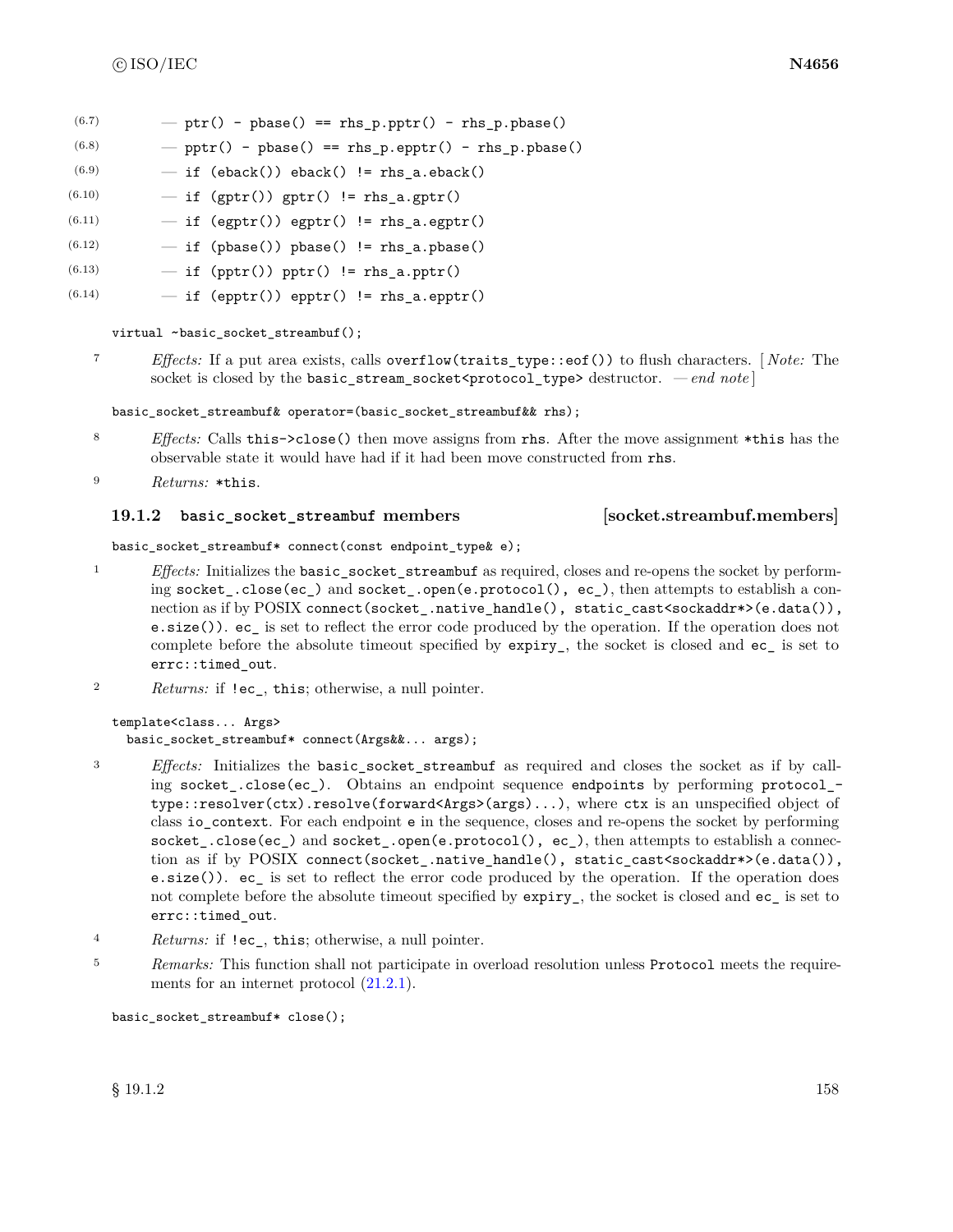- <sup>6</sup> *Effects:* If a put area exists, calls overflow(traits\_type::eof()) to flush characters. Regardless of whether the preceding call fails or throws an exception, the function closes the socket as if by basic socket<protocol type>::close(ec). If any of the calls made by the function fail, close fails by returning a null pointer. If one of these calls throws an exception, the exception is caught and rethrown after closing the socket.
- <sup>7</sup> *Returns:* this on success, a null pointer otherwise.
- 8 *Postconditions:* is open() == false.

basic\_socket<protocol\_type>& socket();

<sup>9</sup> *Returns:* socket\_.

error\_code error() const;

<sup>10</sup> *Returns:* ec\_.

time\_point expiry() const;

```
11 Returns: expiry_.
```
void expires\_at(const time\_point& t);

<sup>12</sup> *Postconditions:* expiry\_ == t.

void expires\_after(const duration& d);

<sup>13</sup> *Effects:* Equivalent to expires\_at(clock\_type::now() + d).

# **19.1.3 basic\_socket\_streambuf overridden virtual functions[socket.streambuf.virtual]**

virtual int\_type underflow() override;

- <sup>1</sup> *Effects:* Behaves according to the description of basic\_streambuf<char>::underflow(), with the specialization that a sequence of characters is read from the input sequence as if by POSIX recvmsg, and ec\_ is set to reflect the error code produced by the operation. If the operation does not complete before the absolute timeout specified by expiry\_, the socket is closed and ec\_ is set to errc::timed\_out.
- <sup>2</sup> *Effects:* Returns traits\_type::eof() to indicate failure. Otherwise returns traits\_type::to\_int\_ type(\*gptr()).

## virtual int\_type pbackfail(int\_type c = traits\_type::eof()) override;

- <sup>3</sup> *Effects:* Puts back the character designated by c to the input sequence, if possible, in one of three ways:
- $(3.1)$  If traits\_type::eq\_int\_type(c,traits\_type::eof()) returns false, and if the function makes a putback position available, and if traits\_type::eq(traits\_type::to\_char\_type(c),gptr()[-1]) returns true, decrements the next pointer for the input sequence, gptr(). Returns: c.
- $(3.2)$  If traits\_type::eq\_int\_type(c,traits\_type::eof()) returns false, and if the function makes a putback position available, and if the function is permitted to assign to the putback position, decrements the next pointer for the input sequence, and stores c there. Returns: c.
- $(3.3)$  If traits\_type::eq\_int\_type(c,traits\_type::eof()) returns true, and if either the input sequence has a putback position available or the function makes a putback position available, decrements the next pointer for the input sequence, gptr(). Returns: traits\_type::not\_eof(c).
	- <sup>4</sup> *Returns:* traits\_type::eof() to indicate failure.
	- <sup>5</sup> Notes: The function does not put back a character directly to the input sequence. If the function can succeed in more than one of these ways, it is unspecified which way is chosen. The function can alter the number of putback positions available as a result of any call.

 $\S$  19.1.3 159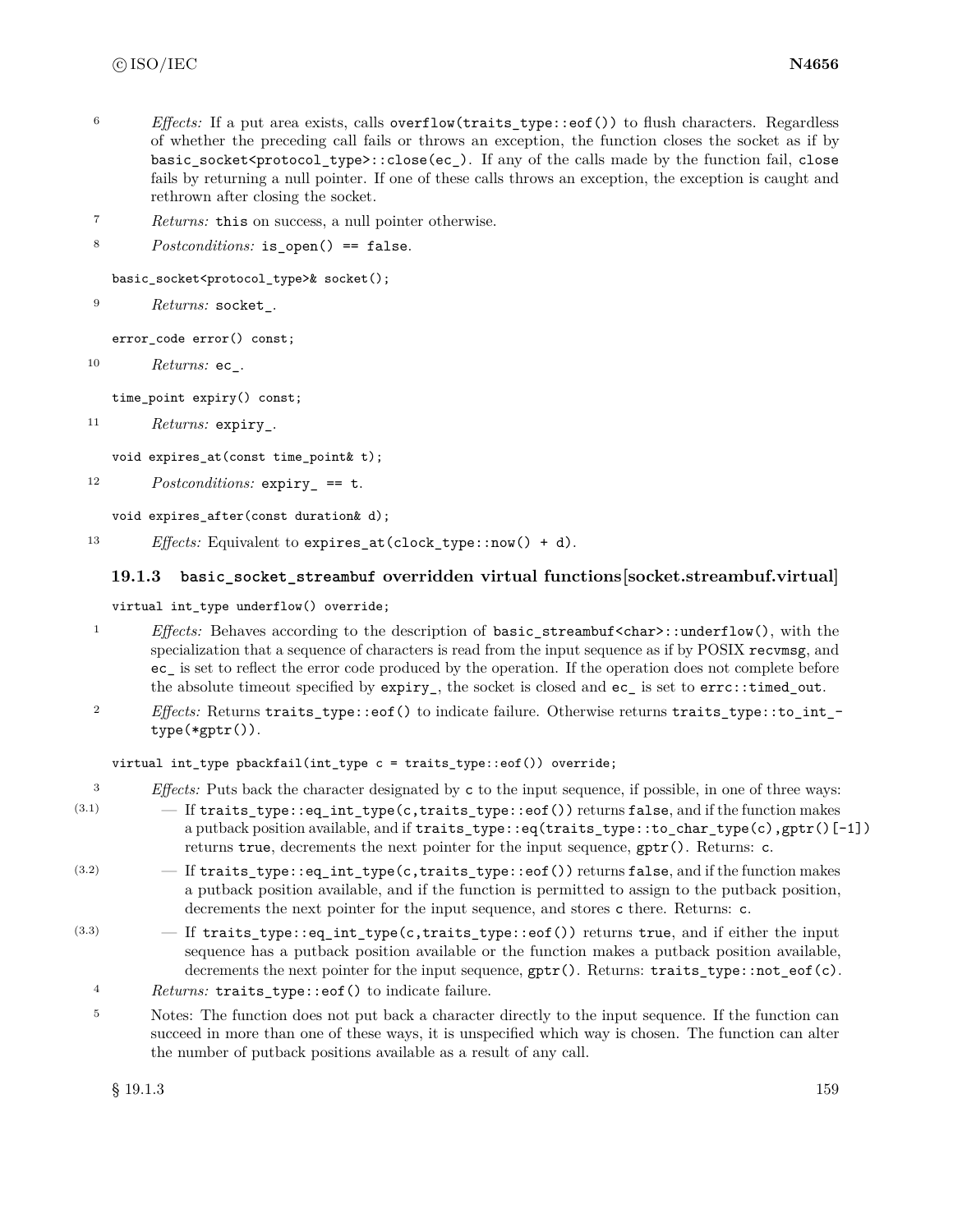virtual int\_type overflow(int\_type c = traits\_type::eof()) override;

- <sup>6</sup> *Effects:* Behaves according to the description of basic\_streambuf<char>::overflow(c), except that the behavior of "consuming characters" is performed by output of the characters to the socket as if by one or more calls to POSIX sendmsg, and ec\_ is set to reflect the error code produced by the operation. If the operation does not complete before the absolute timeout specified by  $\exp\{-y\}$ , the socket is closed and ec\_ is set to errc::timed\_out.
- <sup>7</sup> *Returns:* traits\_type::not\_eof(c) to indicate success, and traits\_type::eof() to indicate failure.

virtual int sync() override;

8 *Effects:* If a put area exists, calls overflow(traits\_type::eof()) to flush characters.

virtual streambuf\* setbuf(char\_type\* s, streamsize n) override;

<sup>9</sup> *Effects:* If setbuf(nullptr, 0) is called on a stream before any I/O has occurred on that stream, the stream becomes unbuffered. Otherwise the results are unspecified. "Unbuffered" means that pbase() and  $ppr()$  always return null and output to the socket should appear as soon as possible.

### **19.2 Class template basic\_socket\_iostream [socket.iostream]**

- <sup>1</sup> The class template basic\_socket\_iostream<Protocol, Clock, WaitTraits> supports reading and writing on sockets. It uses a basic\_socket\_streambuf<Protocol, Clock, WaitTraits> object to control the associated sequences.
- <sup>2</sup> [*Note:* This class is intended for sending and receiving bytes, not characters. The conversion from characters to bytes, and vice versa, must occur elsewhere. *— end note* ]

```
namespace std {
namespace experimental {
namespace net {
inline namespace v1 {
  template<class Protocol, class Clock, class WaitTraits>
  class basic_socket_iostream : public basic_iostream<char>
  {
  public:
   // types:
    using protocol_type = Protocol;
    using endpoint_type = typename protocol_type::endpoint;
    using clock_type = Clock;
    using time_point = typename clock_type::time_point;
    using duration = typename clock_type::duration;
    using wait_traits_type = WaitTraits;
    // construct / copy / destroy:
```

```
basic_socket_iostream();
explicit basic_socket_iostream(basic_stream_socket<protocol_type> s);
basic_socket_iostream(const basic_socket_iostream&) = delete;
basic_socket_iostream(basic_socket_iostream&& rhs);
template<class... Args>
  explicit basic_socket_iostream(Args&&... args);
```

```
basic_socket_iostream& operator=(const basic_socket_iostream&) = delete;
basic_socket_iostream& operator=(basic_socket_iostream&& rhs);
```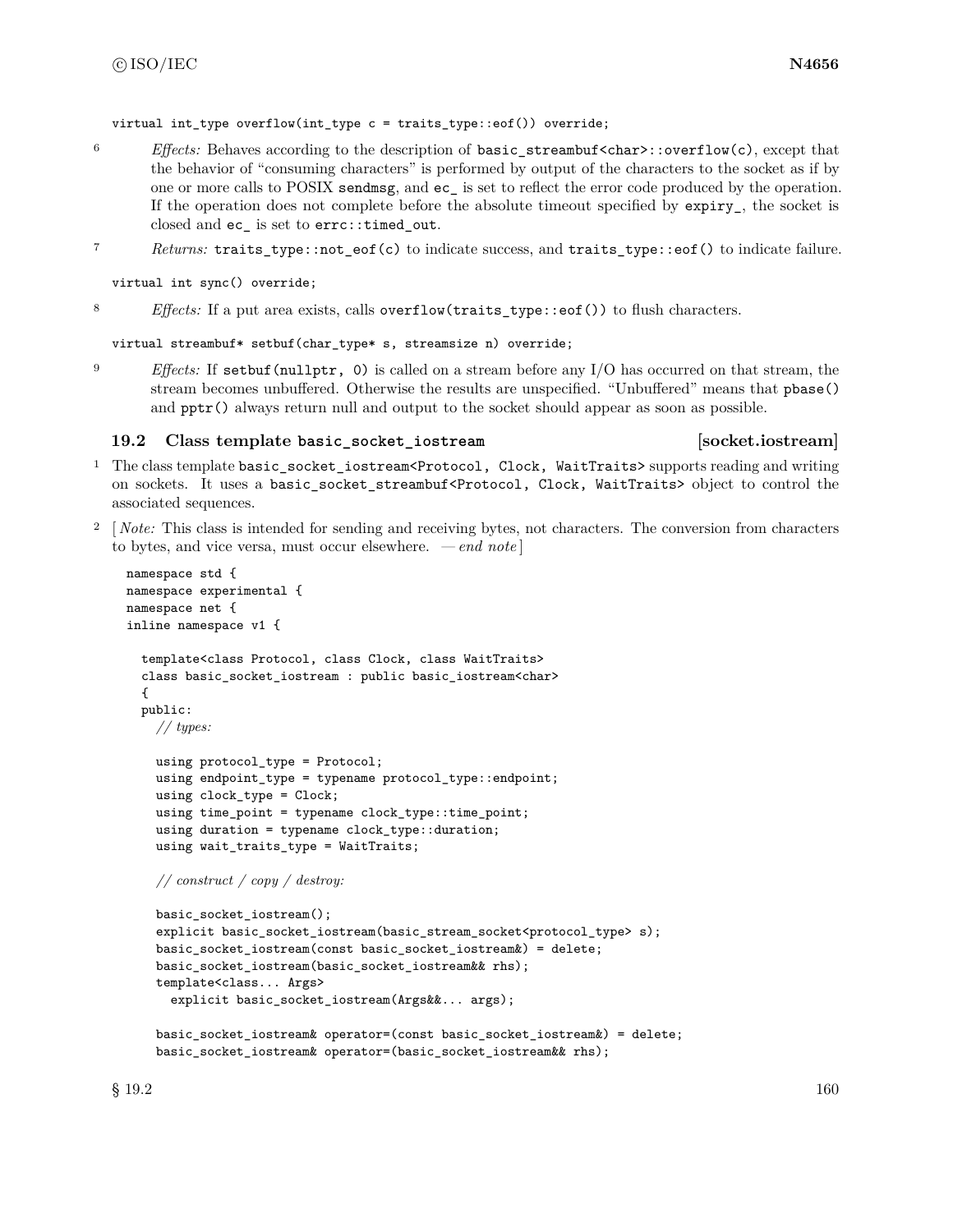```
// members:
    template<class... Args> void connect(Args&&... args);
    void close();
    basic_socket_streambuf<protocol_type, clock_type, wait_traits_type>* rdbuf() const;
    basic_socket<protocol_type>& socket();
    error_code error() const;
    time_point expiry() const;
    void expires_at(const time_point& t);
    void expires_after(const duration& d);
  private:
    basic_socket_streambuf<protocol_type, clock_type, wait_traits_type> sb_; // exposition only
  };
} // inline namespace v1
```
- } *// namespace net* } *// namespace experimental* } *// namespace std*
- <sup>3</sup> Instances of class template basic\_socket\_iostream meet the requirements of Destructible (C++Std [destructible]), MoveConstructible (C++Std [moveconstructible]), and MoveAssignable (C++Std [moveassignable]).

# **19.2.1 basic\_socket\_iostream constructors [socket.iostream.cons]**

basic\_socket\_iostream();

1 *Effects:* Initializes the base class as basic\_iostream<char>(&sb\_), sb\_ as basic\_socket\_streambuf<Protocol, Clock, WaitTraits>(), and performs setf(std::ios\_base::unitbuf).

explicit basic\_socket\_iostream(basic\_stream\_socket<protocol\_type> s);

2 *Effects:* Initializes the base class as basic\_iostream<char>(&sb\_), sb\_ as basic\_socket\_streambuf<Protocol, Clock, WaitTraits>(std::move(s)), and performs setf(std::ios\_base::unitbuf).

```
basic_socket_iostream(basic_socket_iostream&& rhs);
```
<sup>3</sup> *Effects:* Move constructs from the rvalue rhs. This is accomplished by move constructing the base class, and the contained basic\_socket\_streambuf. Next basic\_iostream<char>::set\_rdbuf(&sb\_) is called to install the contained basic\_socket\_streambuf.

```
template<class... Args>
  explicit basic_socket_iostream(Args&&... args);
```
<sup>4</sup> *Effects:* Initializes the base class as basic\_iostream<char>(&sb\_), initializes sb\_ as basic\_socket\_ streambuf<Protocol, Clock, WaitTraits>(), and performs setf(std::ios\_base::unitbuf). Then calls rdbuf()->connect(forward<Args>(args)...). If that function returns a null pointer, calls setstate(failbit).

basic\_socket\_iostream& operator=(basic\_socket\_iostream&& rhs);

 $\S$  19.2.1 161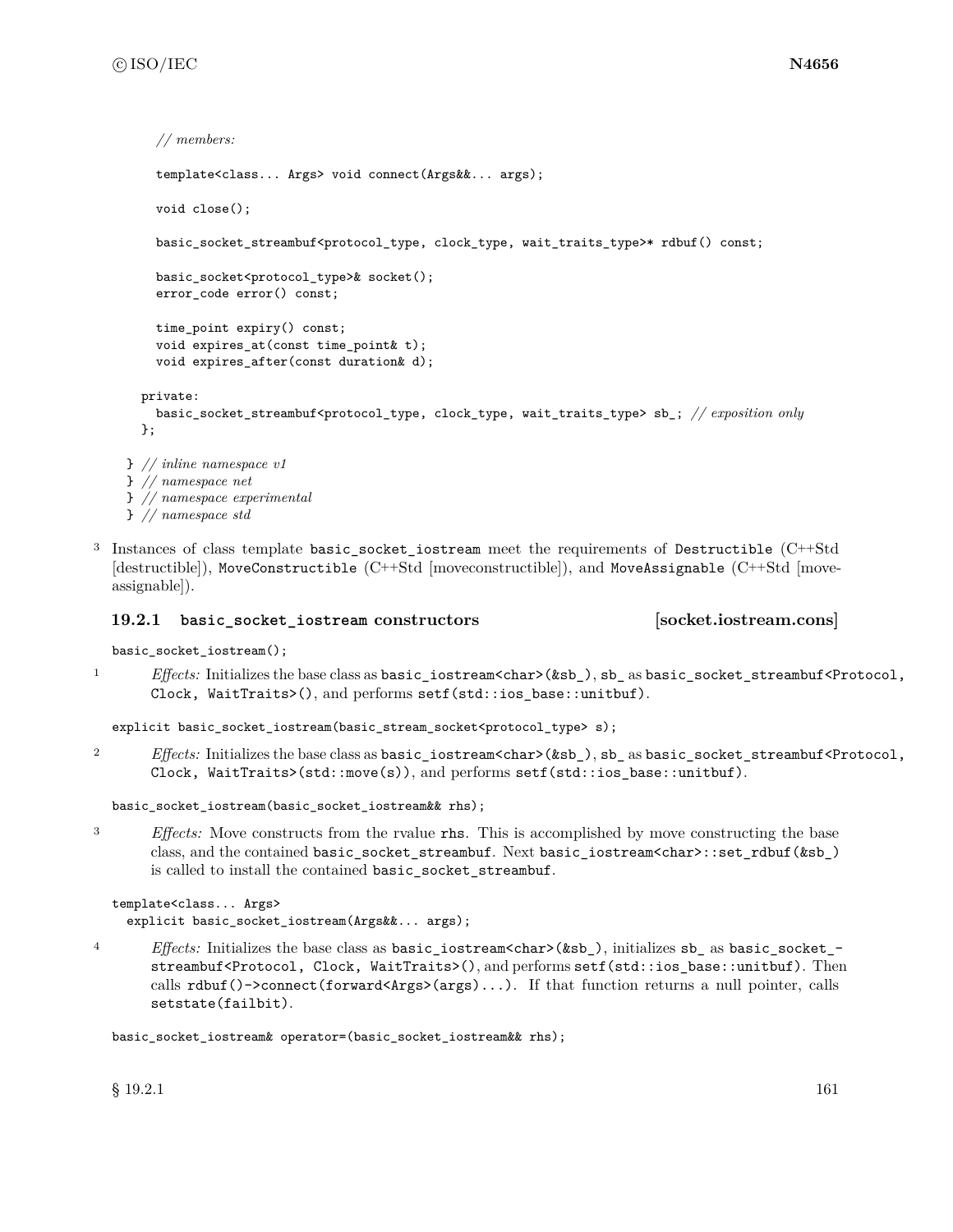<sup>5</sup> *Effects:* Move assigns the base and members of \*this from the base and corresponding members of rhs.

```
6 Returns: *this.
```
# **19.2.2 basic\_socket\_iostream members [socket.iostream.members]**

```
template<class... Args>
```

```
void connect(Args&&... args);
```
<sup>1</sup> *Effects:* Calls rdbuf()->connect(forward<Args>(args)...). If that function returns a null pointer, calls setstate(failbit) (which may throw ios\_base::failure).

void close();

<sup>2</sup> *Effects:* Calls rdbuf()->close(). If that function returns a null pointer, calls setstate(failbit) (which may throw ios\_base::failure).

```
basic_socket_streambuf<protocol_type, clock_type, wait_traits_type>* rdbuf() const;
```
3 Returns: const\_cast<basic\_socket\_streambuf<protocol\_type, clock\_type, wait\_traits\_type>\*>(std::addressorb )).

```
basic_socket<protocol_type>& socket();
```

```
4 Returns: rdbuf()->socket().
```
error code error() const;

```
5 Returns: rdbuf()->error().
```
time\_point expiry() const;

```
6 Returns: rdbuf()->expiry().
```

```
void expires_at(const time_point& t);
```
<sup>7</sup> *Effects:* Equivalent to rdbuf()->expires\_at(t).

void expires\_after(const duration& d);

<sup>8</sup> *Effects:* Equivalent to rdbuf()->expires\_after(d).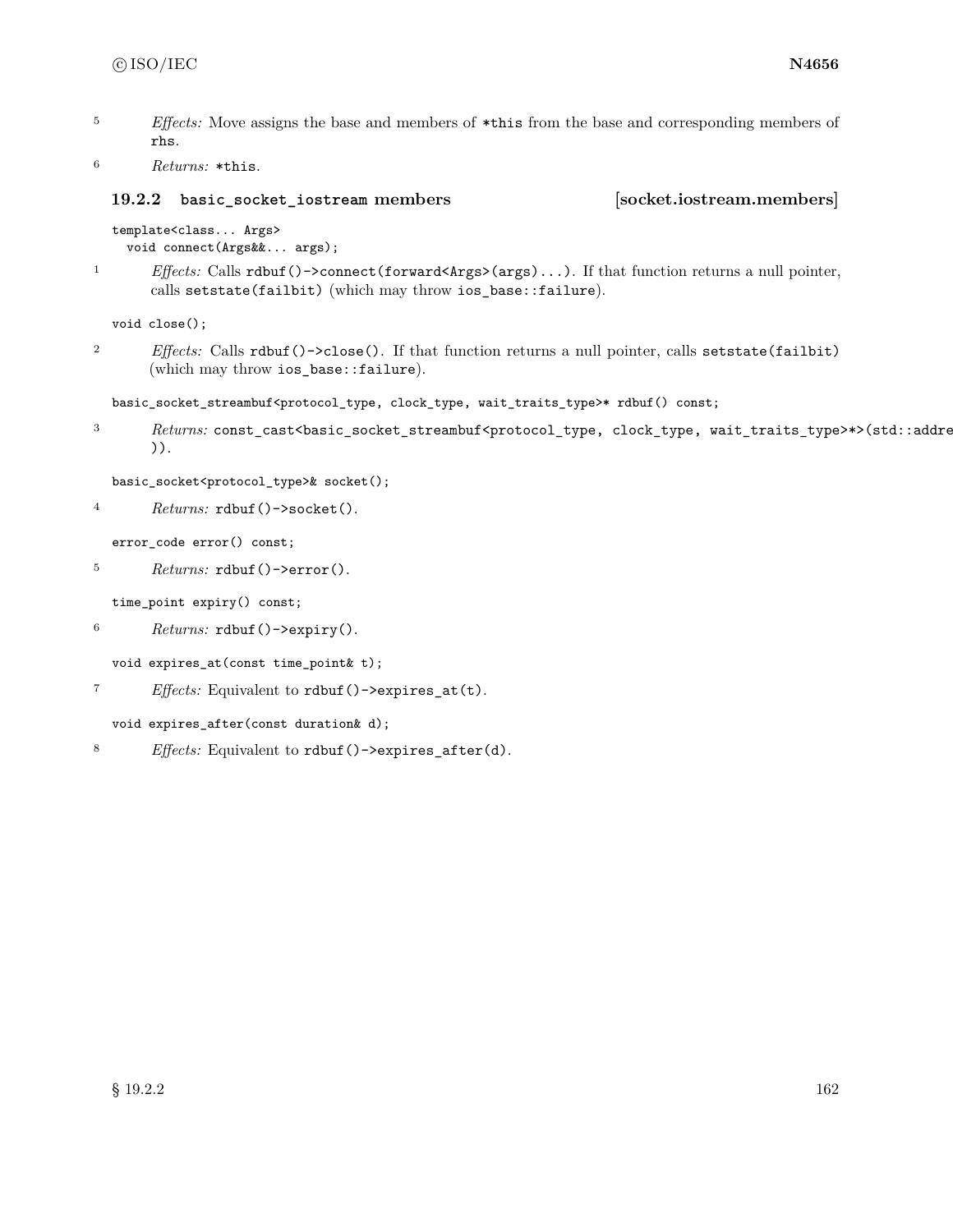# **20 Socket algorithms [socket.algo]**

# **20.1 Synchronous connect operations [socket.algo.connect]**

template<class Protocol, class EndpointSequence>

```
typename Protocol::endpoint connect(basic_socket<Protocol>& s,
                                          const EndpointSequence& endpoints);
     template<class Protocol, class InputIterator>
       typename Protocol::endpoint connect(basic_socket<Protocol>& s,
                                          const EndpointSequence& endpoints,
                                          error_code& ec);
  1 Returns: connect(s, endpoints, [](auto, auto){ return true; }, ec).
     template<class Protocol, class EndpointSequence, class ConnectCondition>
       typename Protocol::endpoint connect(basic_socket<Protocol>& s,
                                          const EndpointSequence& endpoints,
                                          ConnectCondition c);
     template<class Protocol, class InputIterator, class ConnectCondition>
       typename Protocol::endpoint connect(basic_socket<Protocol>& s,
                                          const EndpointSequence& endpoints,
                                          ConnectCondition c, error_code& ec);
  2 Effects: Performs ec.clear(), then finds the first element ep in the sequence endpoints for which:
(2.1) - c(ec, ep) yields true;
(2.2) - s.close(ec) succeeds;
(2.3) — s.open(ep.protocol(), ec) succeeds; and
(2.4) - s.connect (ep, ec) succeeds.
  3 Returns: typename Protocol::endpoint() if no such element is found, otherwise ep.
  4 Error conditions:
(4.1) - socket_errc::not_found - if endpoints.empty() or if the function object c returned false
              for all elements in the sequence.
     template<class Protocol, class InputIterator>
       InputIterator connect(basic_socket<Protocol>& s,
                            InputIterator first, InputIterator last);
     template<class Protocol, class InputIterator>
       InputIterator connect(basic_socket<Protocol>& s,
                            InputIterator first, InputIterator last,
                            error_code& ec);
  5 Returns: connect(s, first, last, [](auto, auto){ return true; }, ec).
     template<class Protocol, class InputIterator, class ConnectCondition>
       InputIterator connect(basic_socket<Protocol>& s,
                            InputIterator first, InputIterator last,
                            ConnectCondition c);
     template<class Protocol, class InputIterator, class ConnectCondition>
       InputIterator connect(basic_socket<Protocol>& s,
```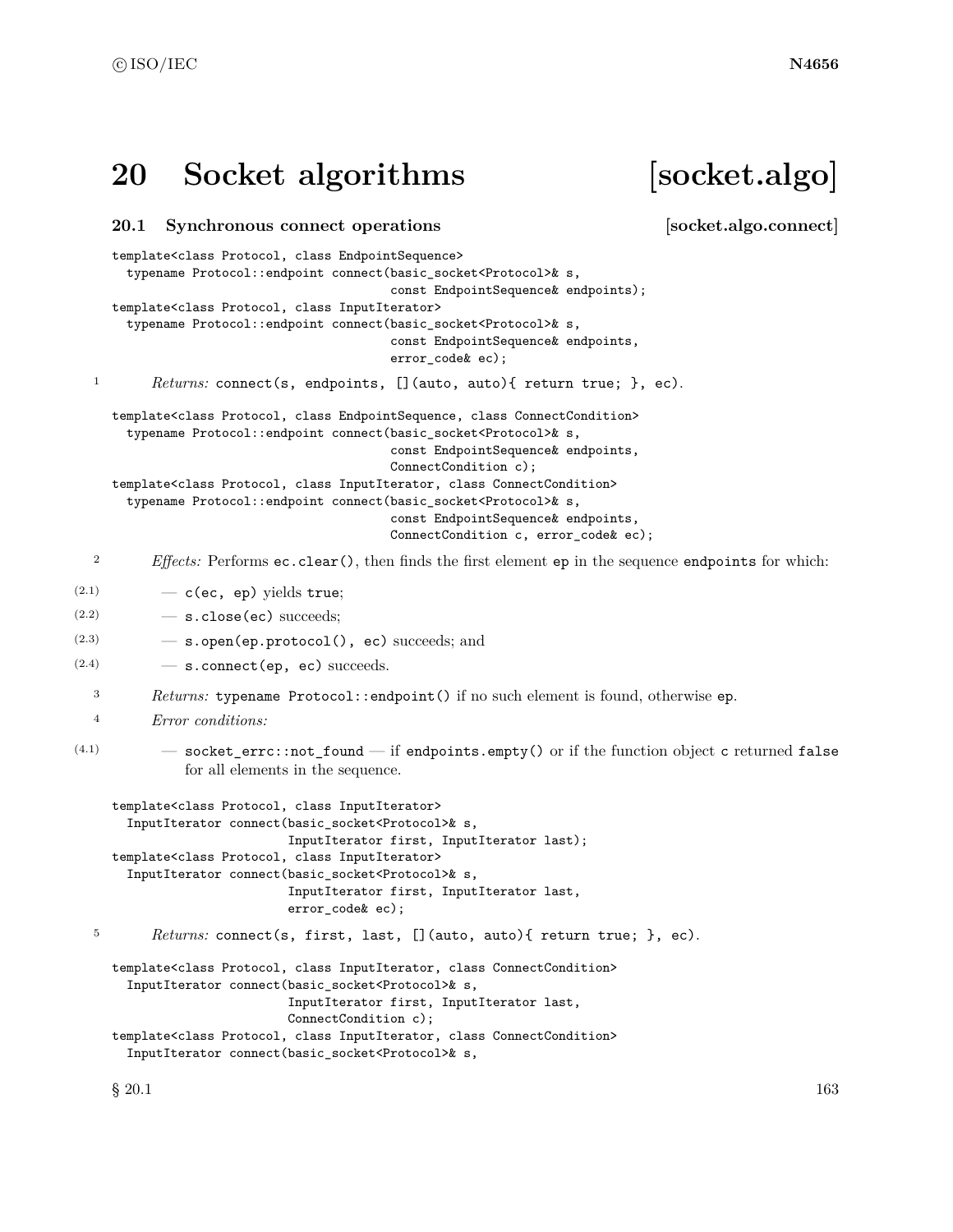InputIterator first, InputIterator last, ConnectCondition c, error\_code& ec);

- <sup>6</sup> *Effects:* Performs ec.clear(), then finds the first iterator i in the range [first, last) for which:
- $(6.1)$   $-$  c(ec, \*i) yields true;
- $(6.2)$   $-$  s.close(ec) succeeds;
- (6.3) s.open(typename Protocol::endpoint(\*i).protocol(), ec) succeeds; and
- $(6.4)$  s.connect (\*i, ec) succeeds.
- <sup>7</sup> *Returns:* last if no such iterator is found, otherwise i.
- <sup>8</sup> *Error conditions:*
- $(8.1)$   $-$  socket\_errc::not\_found  $-$  if first == last or if the function object c returned false for all iterators in the range.

# **20.2 Asynchronous connect operations [socket.algo.async.connect]**

template<class Protocol, class EndpointSequence, class CompletionToken> *DEDUCED* async\_connect(basic\_socket<Protocol>& s, const EndpointSequence& endpoints, CompletionToken&& token);

<sup>1</sup> *Returns:* async\_connect(s, endpoints, [](auto, auto){ return true; }, forward<Completion-Token>(token)).

template<class Protocol, class InputIterator,

class ConnectCondition, class CompletionToken> *DEDUCED* async\_connect(basic\_socket<Protocol>& s, const EndpointSequence& endpoints, ConnectCondition c, CompletionToken&& token);

- <sup>2</sup> A composed asynchronous operation [\(13.2.7.14\)](#page-33-0).
- <sup>3</sup> *Completion signature:* void(error\_code ec, typename Protocol::endpoint ep).
- <sup>4</sup> *Effects:* Performs ec.clear(), then finds the first element ep in the sequence endpoints for which:
- $(4.1)$   $-$  c(ec, ep) yields true;
- $(4.2)$   $-$  s.close(ec) succeeds;
- $(4.3)$   $-$  s.open(ep.protocol(), ec) succeeds; and
- (4.4) the asynchronous operation s.async\_connect(ep, *unspecified* ) succeeds.
- <sup>5</sup> ec is updated with the result of the s.async\_connect(ep, *unspecified* ) operation, if any. If no such element is found, or if the operation fails with one of the error conditions listed below, ep is set to typename Protocol::endpoint(). [ *Note:* The underlying close, open, and async\_connect operations are performed sequentially. *— end note* ]
- <sup>6</sup> *Error conditions:*
- $(6.1)$   $-$  socket\_errc::not\_found  $-$  if endpoints.empty() or if the function object c returned false for all elements in the sequence.
- $(6.2)$  errc::operation\_canceled if s.is\_open() == false immediately following an async\_connect operation on the underlying socket.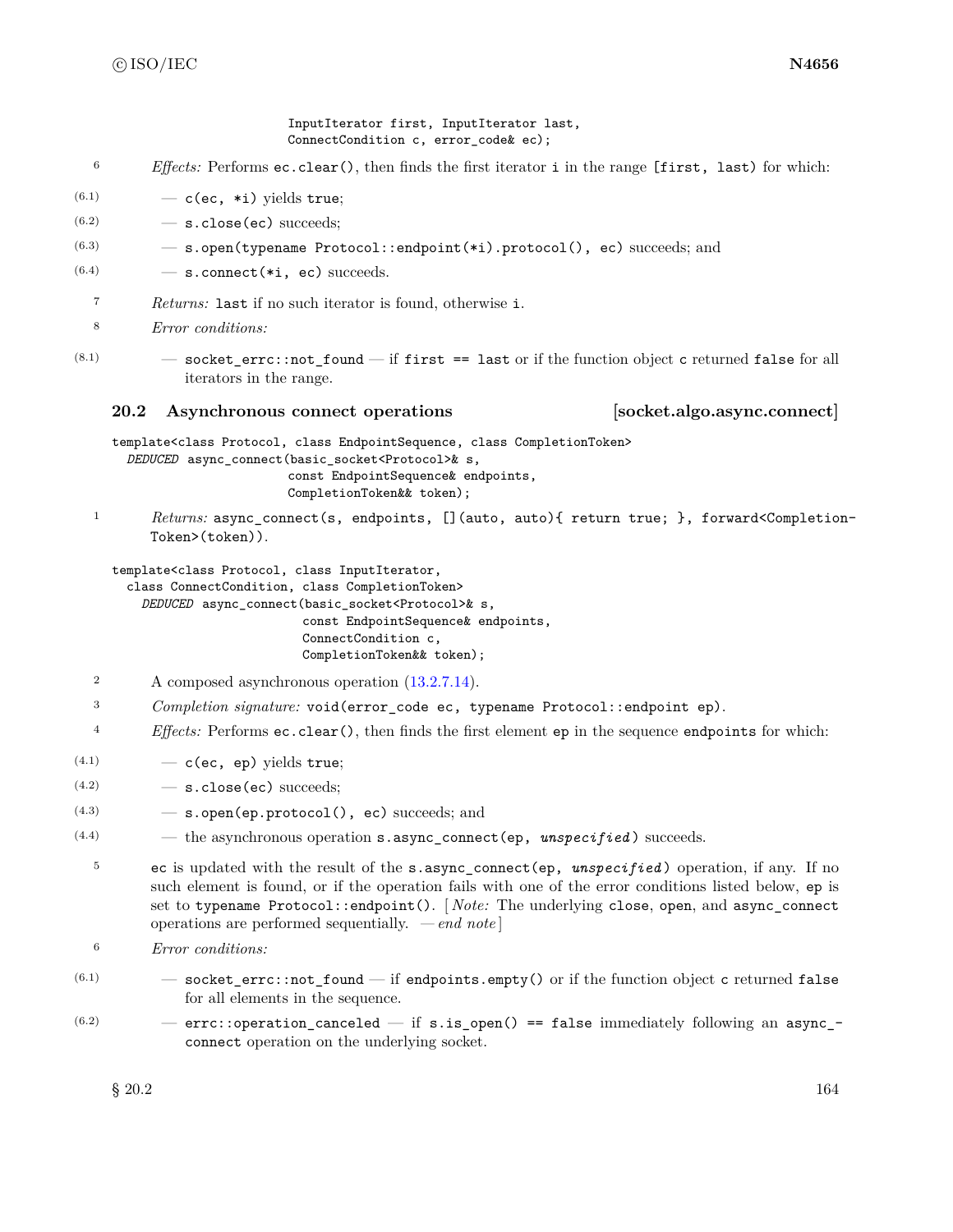```
template<class Protocol, class InputIterator, class CompletionToken>
  DEDUCED async_connect(basic_socket<Protocol>& s,
                        InputIterator first, InputIterator last,
                        CompletionToken&& token);
```
<sup>7</sup> *Returns:* async\_connect(s, first, last, [](auto, auto){ return true; }, forward<Completion-Token>(token)).

```
template<class Protocol, class InputIterator,
  class ConnectCondition, class CompletionToken>
    DEDUCED async_connect(basic_socket<Protocol>& s,
                          InputIterator first, InputIterator last,
                          ConnectCondition c,
                          CompletionToken&& token);
```
- <sup>8</sup> A composed asynchronous operation [\(13.2.7.14\)](#page-33-0).
- <sup>9</sup> *Completion signature:* void(error\_code ec, InputIterator i).
- <sup>10</sup> *Effects:* Performs ec.clear(), then finds the first iterator i in the range [first,last) for which:
- $(10.1)$   $-$  c(ec, \*i) yields true;
- $(10.2)$   $-$  s.close(ec) succeeds;
- (10.3) s.open(typename Protocol::endpoint(\*i).protocol(), ec) succeeds; and
- (10.4) the asynchronous operation s.async\_connect(\*i, *unspecified* ) succeeds.
	- <sup>11</sup> ec is updated with the result of the s.async\_connect(\*i, *unspecified* ) operation, if any. If no such iterator is found, or if the operation fails with one of the error conditions listed below, i is set to last. [ *Note:* The underlying close, open, and async\_connect operations are performed sequentially. *— end note* ]
	- <sup>12</sup> *Error conditions:*
- $(12.1)$   $-$  socket\_errc::not\_found  $-$  if first == last or if the function object c returned false for all iterators in the range.
- $(12.2)$  errc::operation\_canceled if s.is\_open() == false immediately following an async\_connect operation on the underlying socket.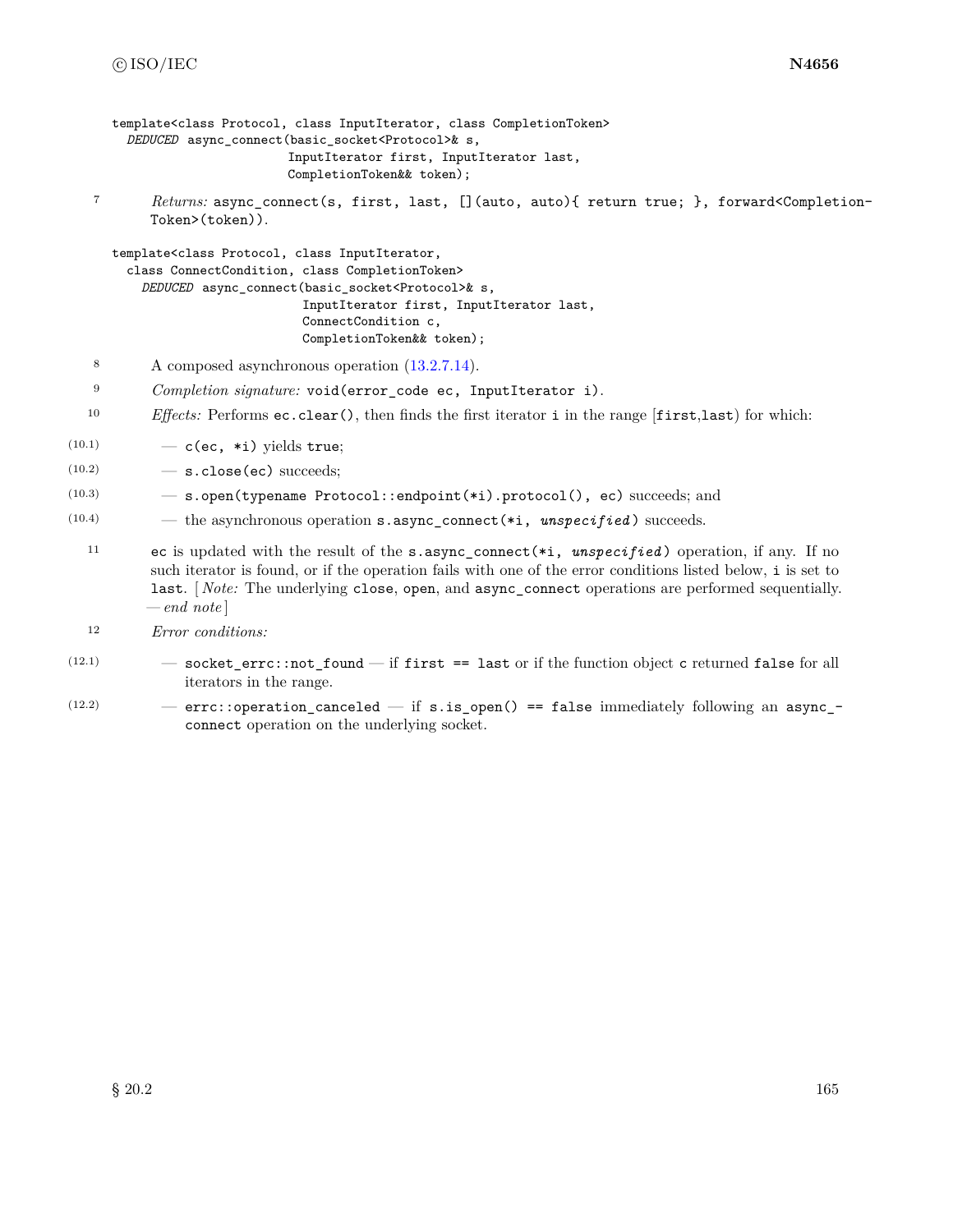# 21 Internet protocol [internet]

```
21.1 Header <experimental/internet> synopsis [internet.synop]
 namespace std {
 namespace experimental {
 namespace net {
 inline namespace v1 {
 namespace ip {
   enum class resolver_errc {
     host_not_found = an implementation-defined non-zero value , // EAI_NONAME
     host_not_found_try_again = an implementation-defined non-zero value , // EAI_AGAIN
     service_not_found = an implementation-defined non-zero value // EAI_SERVICE
   };
   const error_category& resolver_category() noexcept;
   error_code make_error_code(resolver_errc e) noexcept;
   error_condition make_error_condition(resolver_errc e) noexcept;
   using port_type = uint_least16_t;
   using scope_id_type = uint_least32_t;
   struct v4_mapped_t {};
   constexpr v4_mapped_t v4_mapped;
   class address;
   class address_v4;
   class address_v6;
   class bad_address_cast;
   // address comparisons:
   constexpr bool operator==(const address&, const address&) noexcept;
   constexpr bool operator!=(const address&, const address&) noexcept;
   constexpr bool operator< (const address&, const address&) noexcept;
   constexpr bool operator> (const address&, const address&) noexcept;
   constexpr bool operator<=(const address&, const address&) noexcept;
   constexpr bool operator>=(const address&, const address&) noexcept;
   // address_v4 comparisons:
   constexpr bool operator==(const address_v4&, const address_v4&) noexcept;
   constexpr bool operator!=(const address_v4&, const address_v4&) noexcept;
   constexpr bool operator< (const address_v4&, const address_v4&) noexcept;
   constexpr bool operator> (const address_v4&, const address_v4&) noexcept;
   constexpr bool operator<=(const address_v4&, const address_v4&) noexcept;
   constexpr bool operator>=(const address_v4&, const address_v4&) noexcept;
   // address_v6 comparisons:
   constexpr bool operator==(const address_v6&, const address_v6&) noexcept;
   constexpr bool operator!=(const address_v6&, const address_v6&) noexcept;
```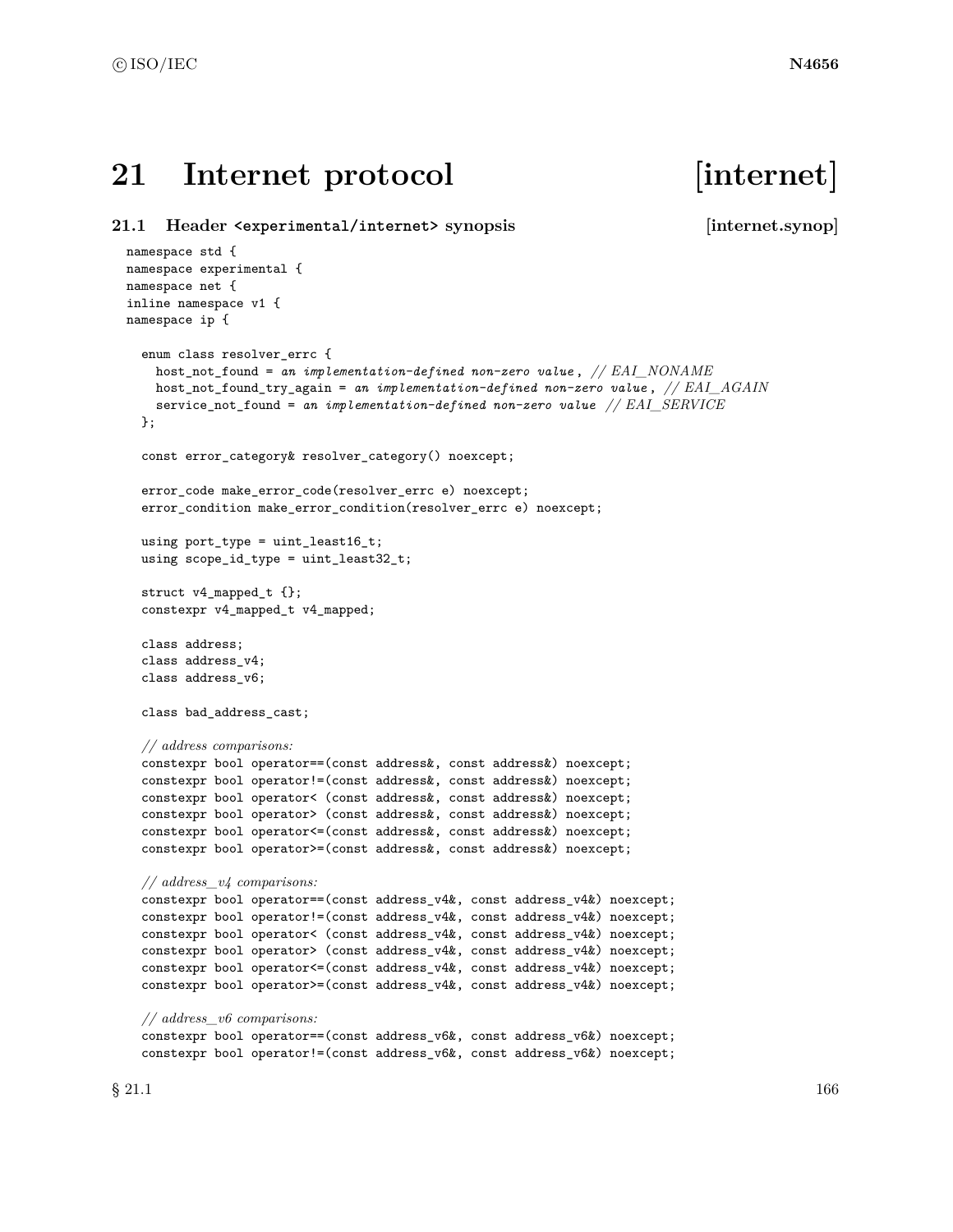```
constexpr bool operator< (const address v6&, const address v6&) noexcept;
constexpr bool operator> (const address_v6&, const address_v6&) noexcept;
constexpr bool operator<=(const address_v6&, const address_v6&) noexcept;
constexpr bool operator>=(const address_v6&, const address_v6&) noexcept;
// address creation:
address make_address(const char*);
address make_address(const char*, error_code&) noexcept;
address make_address(const string&);
address make_address(const string&, error_code&) noexcept;
address make_address(string_view);
address make_address(string_view, error_code&) noexcept;
// address_v4 creation:
constexpr address_v4 make_address_v4(const address_v4::bytes_type&);
constexpr address_v4 make_address_v4(address_v4::uint_type);
constexpr address_v4 make_address_v4(v4_mapped_t, const address_v6&);
address_v4 make_address_v4(const char*);
address_v4 make_address_v4(const char*, error_code&) noexcept;
address_v4 make_address_v4(const string&);
address_v4 make_address_v4(const string&, error_code&) noexcept;
address_v4 make_address_v4(string_view);
address_v4 make_address_v4(string_view, error_code&) noexcept;
// address_v6 creation:
constexpr address_v6 make_address_v6(const address_v6::bytes_type&,
                                      scope_id_type = 0);constexpr address_v6 make_address_v6(v4_mapped_t, const address_v4&) noexcept;
address_v6 make_address_v6(const char*);
address_v6 make_address_v6(const char*, error_code&) noexcept;
address_v6 make_address_v6(const string&);
address_v6 make_address_v6(const string&, error_code&) noexcept;
address_v6 make_address_v6(string_view);
address_v6 make_address_v6(string_view, error_code&) noexcept;
// address I/O:
template<class CharT, class Traits>
  basic_ostream<CharT, Traits>& operator<<(
    basic_ostream<CharT, Traits>&, const address&);
// address_v4 I/O:
template<class CharT, class Traits>
  basic_ostream<CharT, Traits>& operator<<(
    basic_ostream<CharT, Traits>&, const address_v4&);
// address_v6 I/O:
template<class CharT, class Traits>
  basic_ostream<CharT, Traits>& operator<<(
    basic_ostream<CharT, Traits>&, const address_v6&);
template<class> class basic_address_iterator; // not defined
template<> class basic_address_iterator<address_v4>;
using address_v4_iterator = basic_address_iterator<address_v4>;
template<> class basic_address_iterator<address_v6>;
```
using address\_v6\_iterator = basic\_address\_iterator<address\_v6>;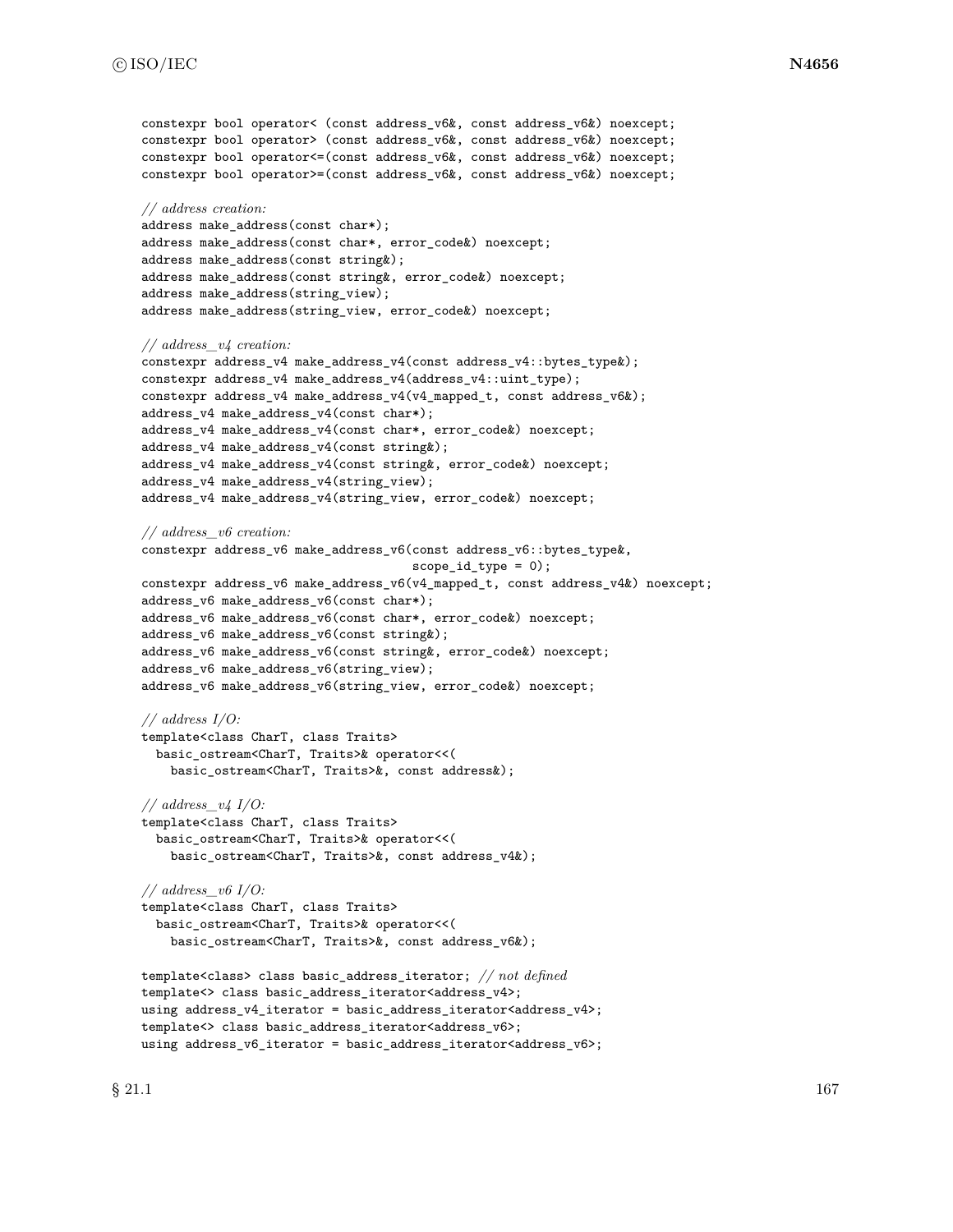```
template<class> class basic_address_range; // not defined
template<> class basic_address_range<address_v4>;
using address_v4_range = basic_address_range<address_v4>;
template<> class basic_address_range<address_v6>;
using address_v6_range = basic_address_range<address_v6>;
class network_v4;
class network_v6;
// network_v4 comparisons:
bool operator==(const network_v4&, const network_v4&) noexcept;
bool operator!=(const network_v4&, const network_v4&) noexcept;
// network_v6 comparisons:
bool operator==(const network_v6&, const network_v6&) noexcept;
bool operator!=(const network_v6&, const network_v6&) noexcept;
// network_v4 creation:
network_v4 make_network_v4(const address_v4&, int);
network_v4 make_network_v4(const address_v4&, const address_v4&);
network_v4 make_network_v4(const char*);
network_v4 make_network_v4(const char*, error_code&) noexcept;
network_v4 make_network_v4(const string&);
network_v4 make_network_v4(const string&, error_code&) noexcept;
network_v4 make_network_v4(string_view);
network_v4 make_network_v4(string_view, error_code&) noexcept;
// network_v6 creation:
network_v6 make_network_v6(const address_v6&, int);
network_v6 make_network_v6(const char*);
network_v6 make_network_v6(const char*, error_code&) noexcept;
network_v6 make_network_v6(const string&);
network_v6 make_network_v6(const string&, error_code&) noexcept;
network_v6 make_network_v6(string_view);
network_v6 make_network_v6(string_view, error_code&) noexcept;
// network_v4 I/O:
template<class CharT, class Traits>
  basic_ostream<CharT, Traits>& operator<<(
    basic_ostream<CharT, Traits>&, const network_v4&);
// network_v6 I/O:
template<class CharT, class Traits>
  basic_ostream<CharT, Traits>& operator<<(
    basic_ostream<CharT, Traits>&, const network_v6&);
template<class InternetProtocol>
  class basic_endpoint;
// basic_endpoint comparisons:
template<class InternetProtocol>
  bool operator==(const basic_endpoint<InternetProtocol>&,
                  const basic_endpoint<InternetProtocol>&);
template<class InternetProtocol>
```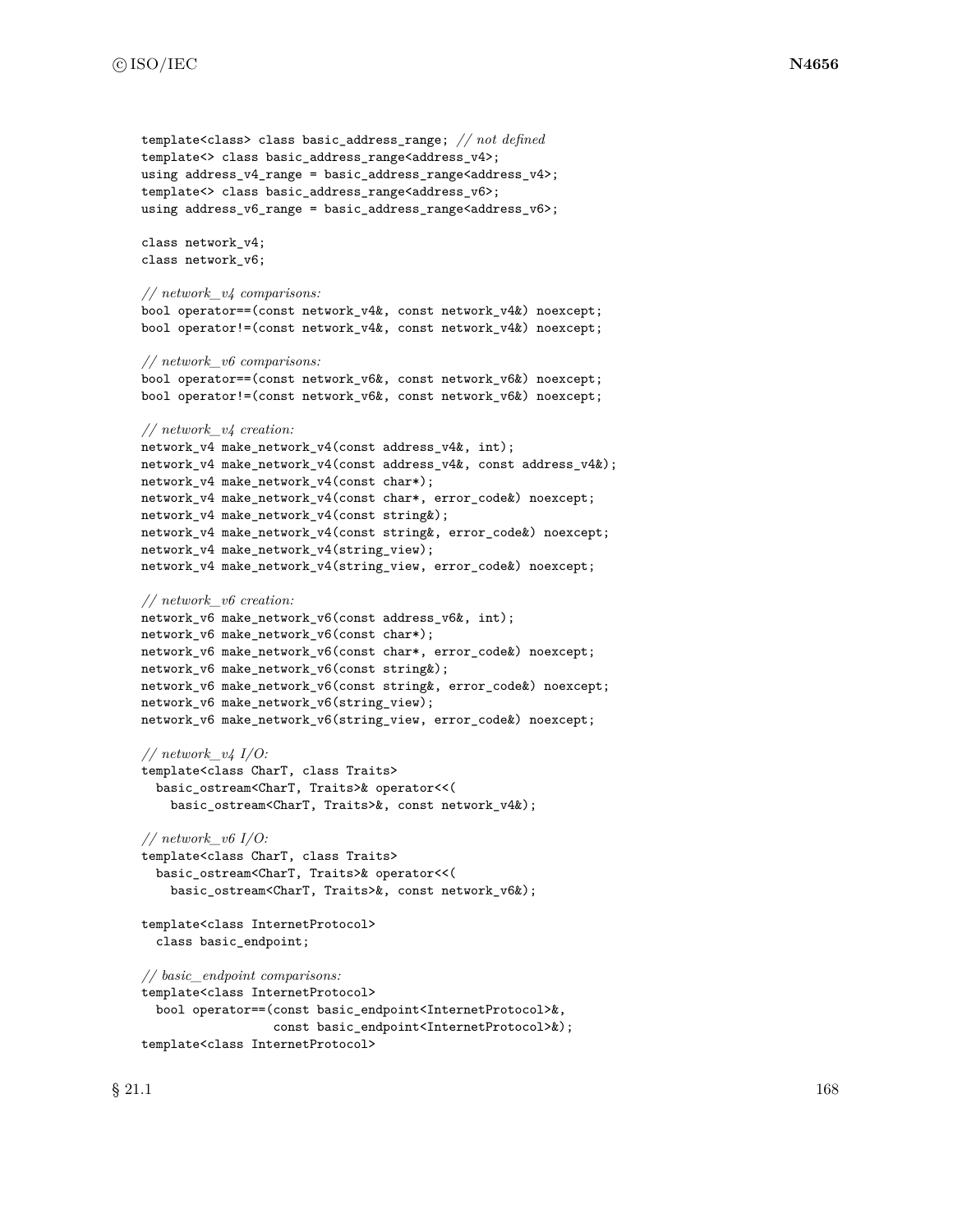```
bool operator!=(const basic_endpoint<InternetProtocol>&,
                  const basic_endpoint<InternetProtocol>&);
template<class InternetProtocol>
  bool operator< (const basic_endpoint<InternetProtocol>&,
                  const basic_endpoint<InternetProtocol>&);
template<class InternetProtocol>
  bool operator> (const basic_endpoint<InternetProtocol>&,
                  const basic_endpoint<InternetProtocol>&);
template<class InternetProtocol>
  bool operator<=(const basic_endpoint<InternetProtocol>&,
                  const basic_endpoint<InternetProtocol>&);
template<class InternetProtocol>
  bool operator>=(const basic_endpoint<InternetProtocol>&,
                  const basic_endpoint<InternetProtocol>&);
// basic_endpoint I/O:
template<class CharT, class Traits, class InternetProtocol>
  basic_ostream<CharT, Traits>& operator<<(
    basic_ostream<CharT, Traits>&,
    const basic_endpoint<InternetProtocol>&);
template<class InternetProtocol>
  class basic_resolver_entry;
template<class InternetProtocol>
  bool operator==(const basic_resolver_entry<InternetProtocol>&,
                  const basic_resolver_entry<InternetProtocol>&);
template<class InternetProtocol>
  bool operator!=(const basic_resolver_entry<InternetProtocol>&,
                  const basic_resolver_entry<InternetProtocol>&);
template<class InternetProtocol>
  class basic_resolver_results;
template<class InternetProtocol>
  bool operator==(const basic_resolver_results<InternetProtocol>&,
                  const basic_resolver_results<InternetProtocol>&);
template<class InternetProtocol>
  bool operator!=(const basic_resolver_results<InternetProtocol>&,
                  const basic_resolver_results<InternetProtocol>&);
class resolver_base;
template<class InternetProtocol>
  class basic_resolver;
string host_name();
string host_name(error_code&);
template<class Allocator>
  basic_string<char, char_traits<char>, Allocator>
    host_name(const Allocator&);
template<class Allocator>
  basic_string<char, char_traits<char>, Allocator>
```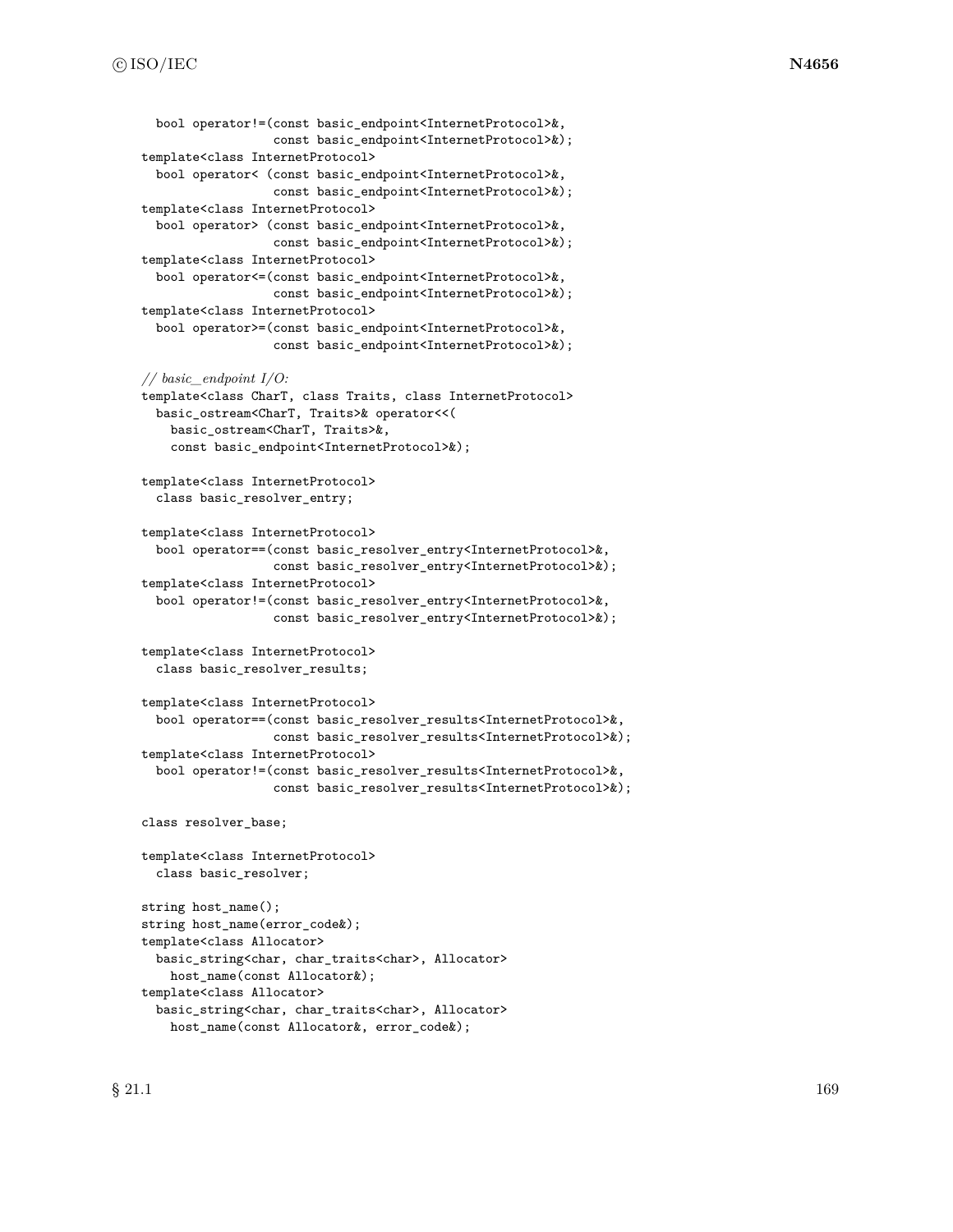```
class tcp;
```

```
// tcp comparisons:
  bool operator==(const tcp& a, const tcp& b);
  bool operator!=(const tcp& a, const tcp& b);
  class udp;
 // udp comparisons:
  bool operator==(const udp& a, const udp& b);
  bool operator!=(const udp& a, const udp& b);
  class v6_only;
  namespace unicast {
    class hops;
 } // namespace unicast
 namespace multicast {
    class join_group;
    class leave_group;
    class outbound_interface;
    class hops;
    class enable_loopback;
  } // namespace multicast
} // namespace ip
} // inline namespace v1
} // namespace net
} // namespace experimental
  template<> struct is_error_condition_enum<
    experimental::net::v1::ip::resolver_errc>
      : public true_type {};
  // hash support
  template<class T> struct hash;
  template<> struct hash<experimental::net::v1::ip::address>;
  template<> struct hash<experimental::net::v1::ip::address_v4>;
  template<> struct hash<experimental::net::v1::ip::address_v6>;
```

```
} // namespace std
```
# **21.2 Requirements internet.reqmts**

# <span id="page-176-0"></span>**21.2.1 Internet protocol requirements [internet.reqmts.protocol]**

<sup>1</sup> A type X meets the InternetProtocol requirements if it satisfies the requirements of AcceptableProtocol [\(18.2.7\)](#page-116-0), as well as the additional requirements listed below.

 $\S 21.2.1$  170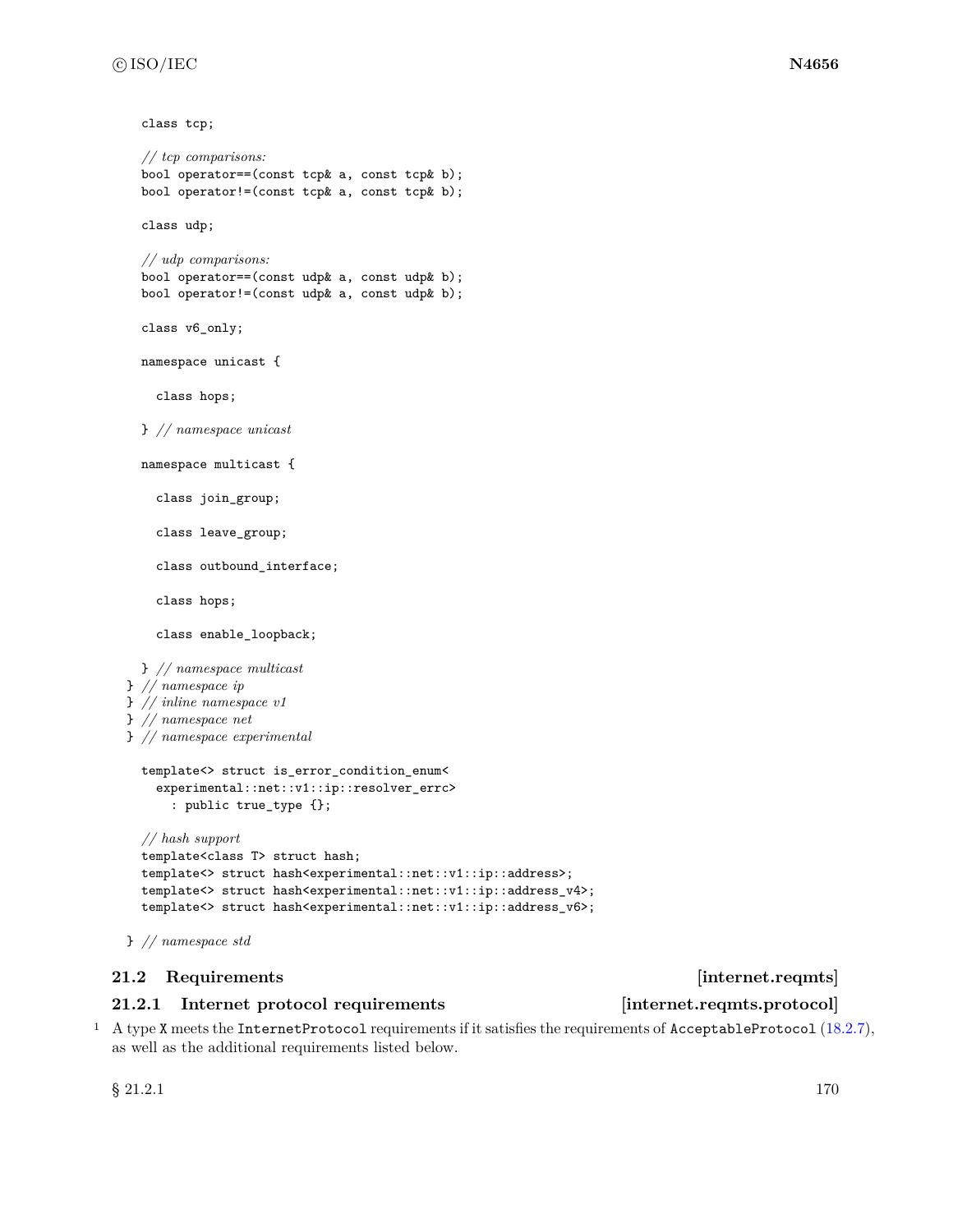<sup>2</sup> In the table below, a denotes a (possibly const) value of type X, and b denotes a (possibly const) value of type X.

| expression    | return type                     | assertion/note pre/post-conditions                                                  |
|---------------|---------------------------------|-------------------------------------------------------------------------------------|
| $X:$ resolver | ip::basic_-<br>resolver <x></x> | The type of a resolver for the protocol.                                            |
| X: y4()       | Χ                               | Returns an object representing the IP version<br>4 protocol.                        |
| X: v6()       | χ                               | Returns an object representing the IP version<br>6 protocol.                        |
| $a == b$      | convertible to bool             | Returns true if a and b represent the same IP<br>protocol version, otherwise false. |
| $a \neq b$    | convertible to bool             | Returns $(a == b)$ .                                                                |

Table 35 — InternetProtocol requirements

# **21.2.2 Multicast group socket options [internet.reqmts.opt.mcast]**

- <sup>1</sup> A type X meets the MulticastGroupSocketOption requirements if it satisfies the requirements of Destructible (C++Std [destructible]), CopyConstructible (C++Std [copyconstructible]), CopyAssignable (C++Std [copyassignable]), and SettableSocketOption [\(18.2.9\)](#page-117-0), as well as the additional requirements listed below.
- <sup>2</sup> In the table below, a denotes a (possibly const) value of type X, b denotes a (possibly const) value of type address, c and d denote (possibly const) values of type address\_v4, e denotes a (possibly const) value of type address\_v6, f denotes a (possibly const) value of type unsigned int, and u denotes an identifier.

| Table 36 — MulticastGroupSocketOption requirements |  |
|----------------------------------------------------|--|
|                                                    |  |

| expression     | type | assertion/note pre/post-conditions             |
|----------------|------|------------------------------------------------|
| $X \cup (b)$ ; |      | Constructs a multicast group socket option to  |
|                |      | join the group with the specified              |
|                |      | version-independent address.                   |
| X u(c, d);     |      | Constructs a multicast group socket option to  |
|                |      | join the specified IPv4 address on a specified |
|                |      | network interface.                             |
| X u(e, f);     |      | Constructs a multicast group socket option to  |
|                |      | join the specified IPv6 address on a specified |
|                |      | network interface.                             |

<sup>3</sup> In this Technical Specification, types that satisfy the MulticastGroupSocketOption requirements are defined as follows.

```
class C
{
public:
  // constructors:
  explicit C (const address& multicast_group) noexcept;
  explicit C (const address_v4& multicast_group,
             const address_v4& network_interface = address_v4::any()) noexcept;
  explicit C (const address_v6& multicast_group,
             unsigned int network_interface = 0) noexcept;
};
```
 $§$  21.2.2 171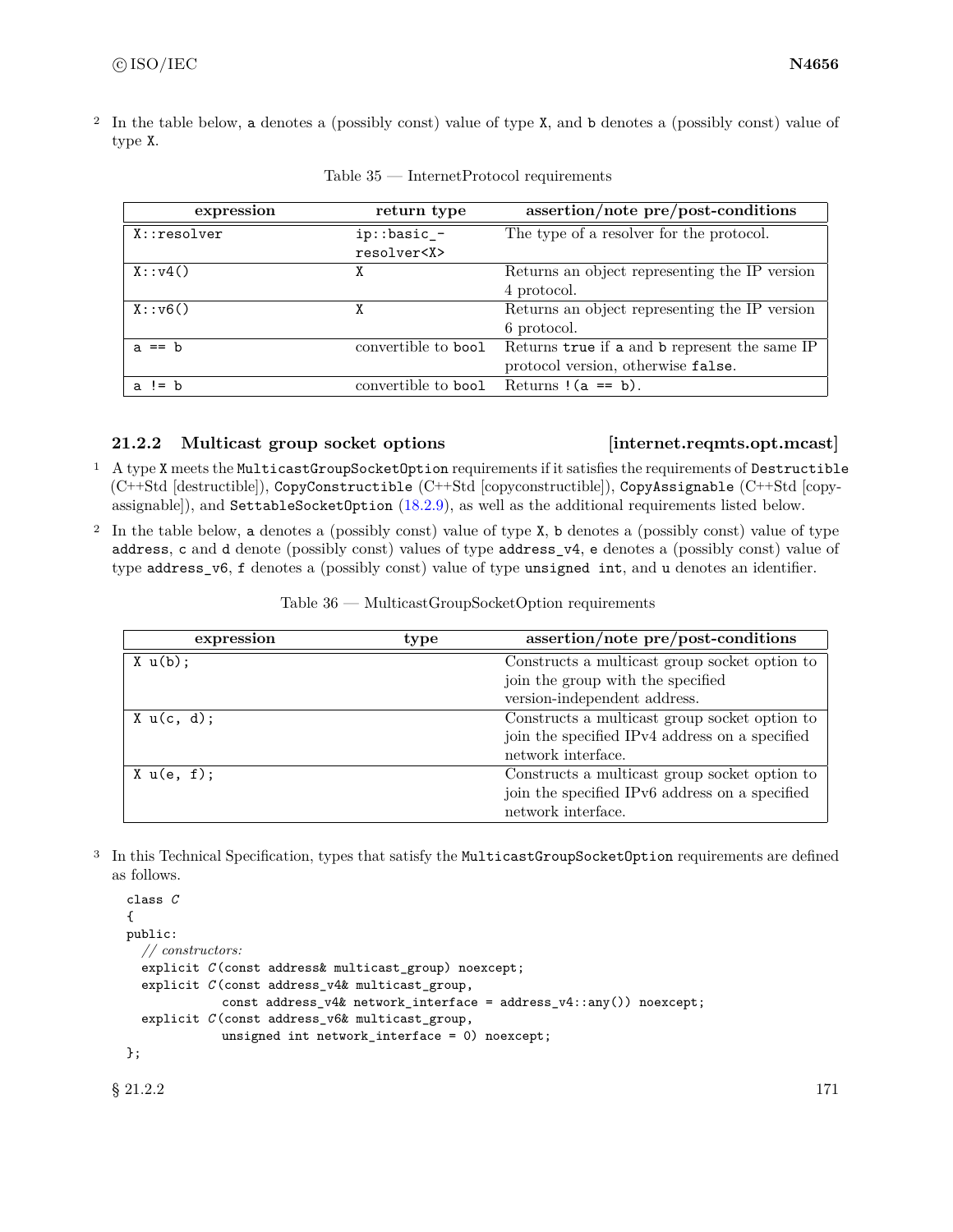<sup>4</sup> Extensible implementations provide the following member functions:

```
class C
{
public:
  template<class Protocol> int level(const Protocol& p) const noexcept;
  template<class Protocol> int name(const Protocol& p) const noexcept;
  template<class Protocol> const void* data(const Protocol& p) const noexcept;
  template<class Protocol> size_t size(const Protocol& p) const noexcept;
  // remainder unchanged
private:
  ip_mreq v4_value_; // exposition only
  ipv6_mreq v6_value_; // exposition only
};
```
<sup>5</sup> Let *L* and *N* identify the POSIX macros to be passed as the level and option\_name arguments, respectively, to POSIX setsockopt and getsockopt.

explicit *C* (const address& multicast\_group) noexcept;

<sup>6</sup> *Effects:* If multicast\_group.is\_v6() is true, calls *C*(multicast\_group.to\_v6()); otherwise, calls *C*(multicast\_group.to\_v4()).

```
explicit C (const address_v4& multicast_group,
           const address_v4& network_interface = address_v4::any()) noexcept;
```
<sup>7</sup> *Effects:* For extensible implementations, v4\_value\_.imr\_multiaddr is initialized to correspond to the address multicast\_group, v4\_value\_.imr\_interface is initialized to correspond to address network\_interface, and v6\_value\_ is zero-initialized.

```
explicit C (const address_v6& multicast_group,
           unsigned int network_interface = 0) noexcept;
```
and v4\_value\_ is zero-initialized.

<sup>8</sup> *Effects:* For extensible implementations, v6\_value\_.ipv6mr\_multiaddr is initialized to correspond to the address multicast\_group, v6\_value\_.ipv6mr\_interface is initialized to network\_interface,

template<class Protocol> int level(const Protocol& p) const noexcept;

```
9 Returns: L.
```
template<class Protocol> int name(const Protocol& p) const noexcept;

<sup>10</sup> *Returns: N*.

template<class Protocol> const void\* data(const Protocol& p) const noexcept;

11 Returns: std::addressof(v6\_value\_) if p.family() == AF\_INET6, otherwise std::addressof(v4\_value\_).

template<class Protocol> size\_t size(const Protocol& p) const noexcept;

12 *Returns:* sizeof(v6\_value\_) if p.family() == AF\_INET6, otherwise sizeof(v4\_value\_).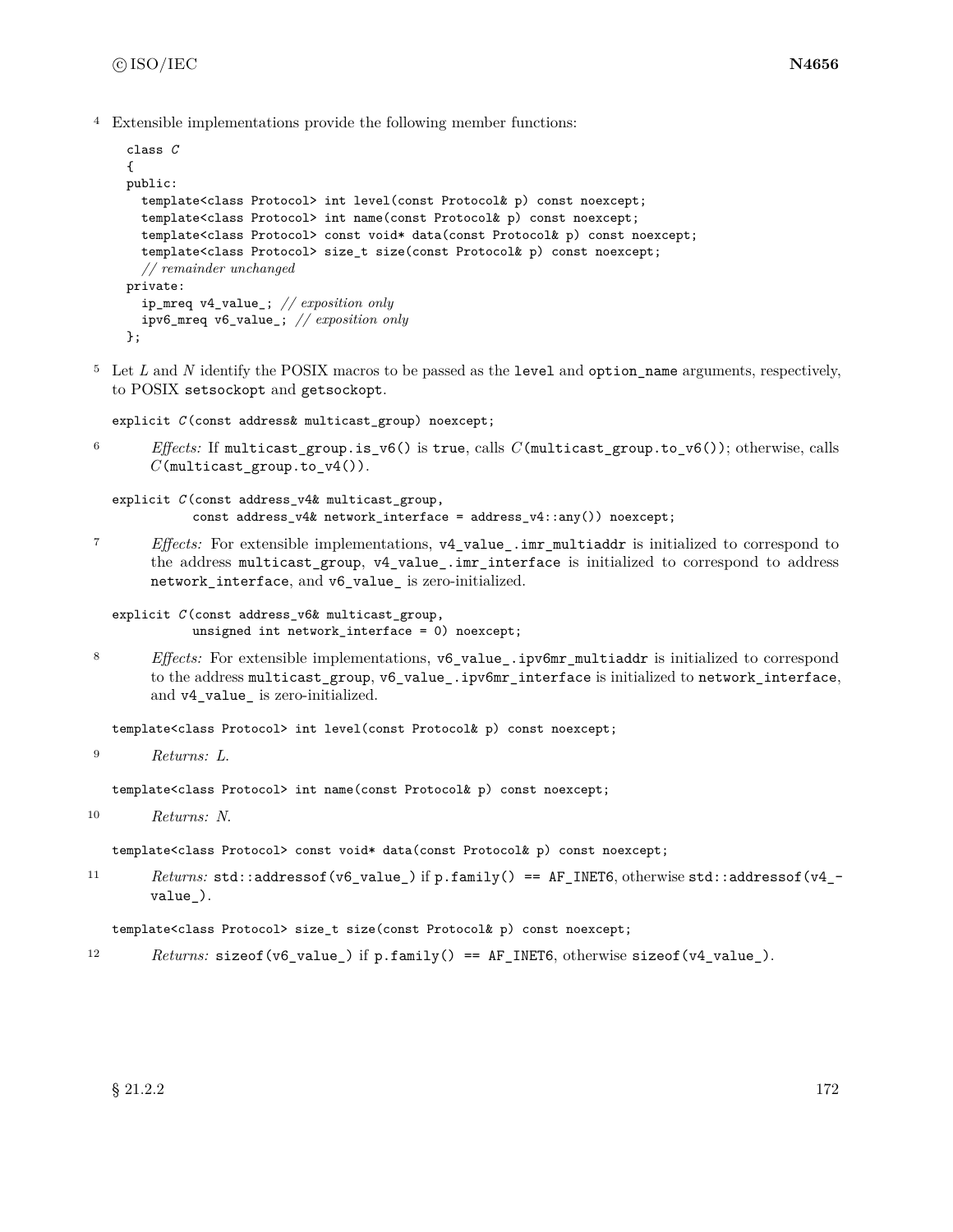const error\_category& resolver\_category() noexcept;

- <sup>1</sup> *Returns:* A reference to an object of a type derived from class error\_category. All calls to this function return references to the same object.
- <sup>2</sup> The object's default\_error\_condition and equivalent virtual functions behave as specified for the class error\_category. The object's name virtual function returns a pointer to the string "resolver".

```
error_code make_error_code(resolver_errc e) noexcept;
```

```
3 Returns: error_code(static_cast<int>(e), resolver_category()).
```
error\_condition make\_error\_condition(resolver\_errc e) noexcept;

<sup>4</sup> *Returns:* error\_condition(static\_cast<int>(e), resolver\_category()).

# **21.4 Class ip::address [internet.address]**

<sup>1</sup> The class address is a version-independent representation for an IP address. An object of class address holds either an IPv4 address, an IPv6 address, or no valid address.

```
namespace std {
namespace experimental {
namespace net {
inline namespace v1 {
namespace ip {
  class address
  {
  public:
    // constructors:
    constexpr address() noexcept;
    constexpr address(const address& a) noexcept;
    constexpr address(const address_v4& a) noexcept;
    constexpr address(const address_v6& a) noexcept;
    // assignment:
    address& operator=(const address& a) noexcept;
    address& operator=(const address_v4& a) noexcept;
    address& operator=(const address_v6& a) noexcept;
    // members:
    constexpr bool is_v4() const noexcept;
    constexpr bool is_v6() const noexcept;
    constexpr address_v4 to_v4() const;
    constexpr address_v6 to_v6() const;
    constexpr bool is_unspecified() const noexcept;
    constexpr bool is_loopback() const noexcept;
    constexpr bool is_multicast() const noexcept;
    template<class Allocator = allocator<char>>
      basic_string<char, char_traits<char>, Allocator>
        to_string(const Allocator& a = Allocator()) const;
  private:
    address_v4 v4_; // exposition only
    address_v6 v6_; // exposition only
```
# **21.3** Error codes *internet.resolver.err*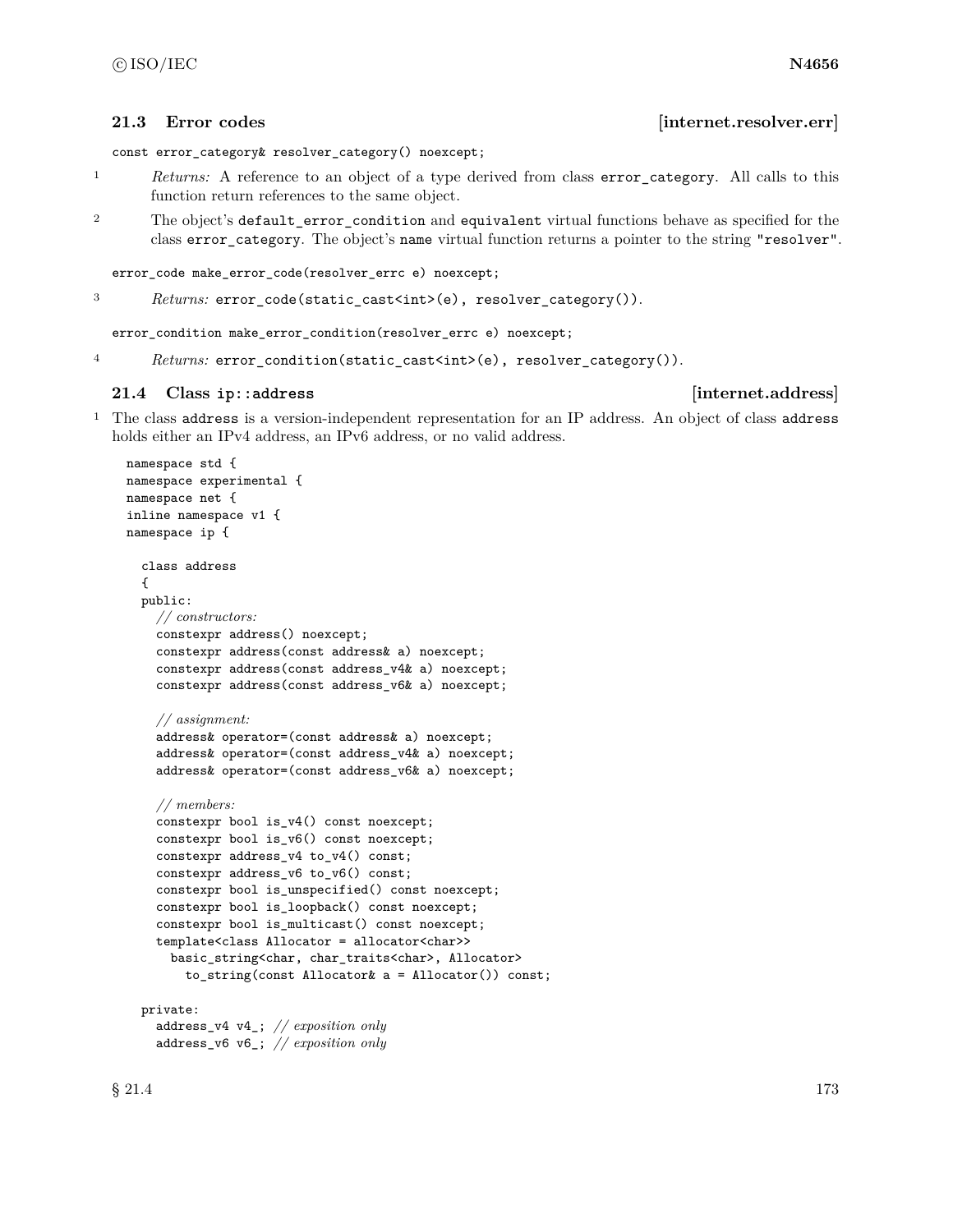### };

```
// address comparisons:
  constexpr bool operator==(const address& a, const address& b) noexcept;
  constexpr bool operator!=(const address& a, const address& b) noexcept;
  constexpr bool operator< (const address& a, const address& b) noexcept;
  constexpr bool operator> (const address& a, const address& b) noexcept;
  constexpr bool operator<=(const address& a, const address& b) noexcept;
  constexpr bool operator>=(const address& a, const address& b) noexcept;
  // address creation:
  address make_address(const char* str);
  address make_address(const char* str, error_code& ec) noexcept;
  address make_address(const string& str);
  address make_address(const string& str, error_code& ec) noexcept;
 address make_address(string_view str);
  address make_address(string_view str, error_code& ec) noexcept;
  // address I/O:
 template<class CharT, class Traits>
    basic_ostream<CharT, Traits>& operator<<(
      basic_ostream<CharT, Traits>& os, const address& addr);
} // namespace ip
} // inline namespace v1
} // namespace net
} // namespace experimental
} // namespace std
```
<sup>2</sup> address satisfies the requirements for Destructible (C++Std [destructible]), CopyConstructible (C++Std [copyconstructible]), and CopyAssignable (C++Std [copyassignable]).

## **21.4.1 ip::address constructors [internet.address.cons]**

constexpr address() noexcept;

```
Postconditions: is_v4() == true, is_v6() == false, and is_unspecified() == true.
```
constexpr address(const address\_v4& a) noexcept;

- 2  $E\text{ffects: Initializes v4}_\text{with a.}$
- <sup>3</sup> *Postconditions:* is\_v4() == true and is\_v6() == false.

constexpr address(const address\_v6& a) noexcept;

- <sup>4</sup> *Effects:* Initializes v6\_ with a.
- $5$  *Postconditions:* is\_v4() == false and is\_v6() == true.

## **21.4.2 ip::address assignment [internet.address.assign]**

address& operator=(const address\_v4& a) noexcept;

1 *Postconditions:* is\_v4() == true and is\_v6() == false and to\_v4() == a.

<sup>2</sup> *Returns:* \*this

```
address& operator=(const address_v6& a) noexcept;
```
 $\S 21.4.2$  174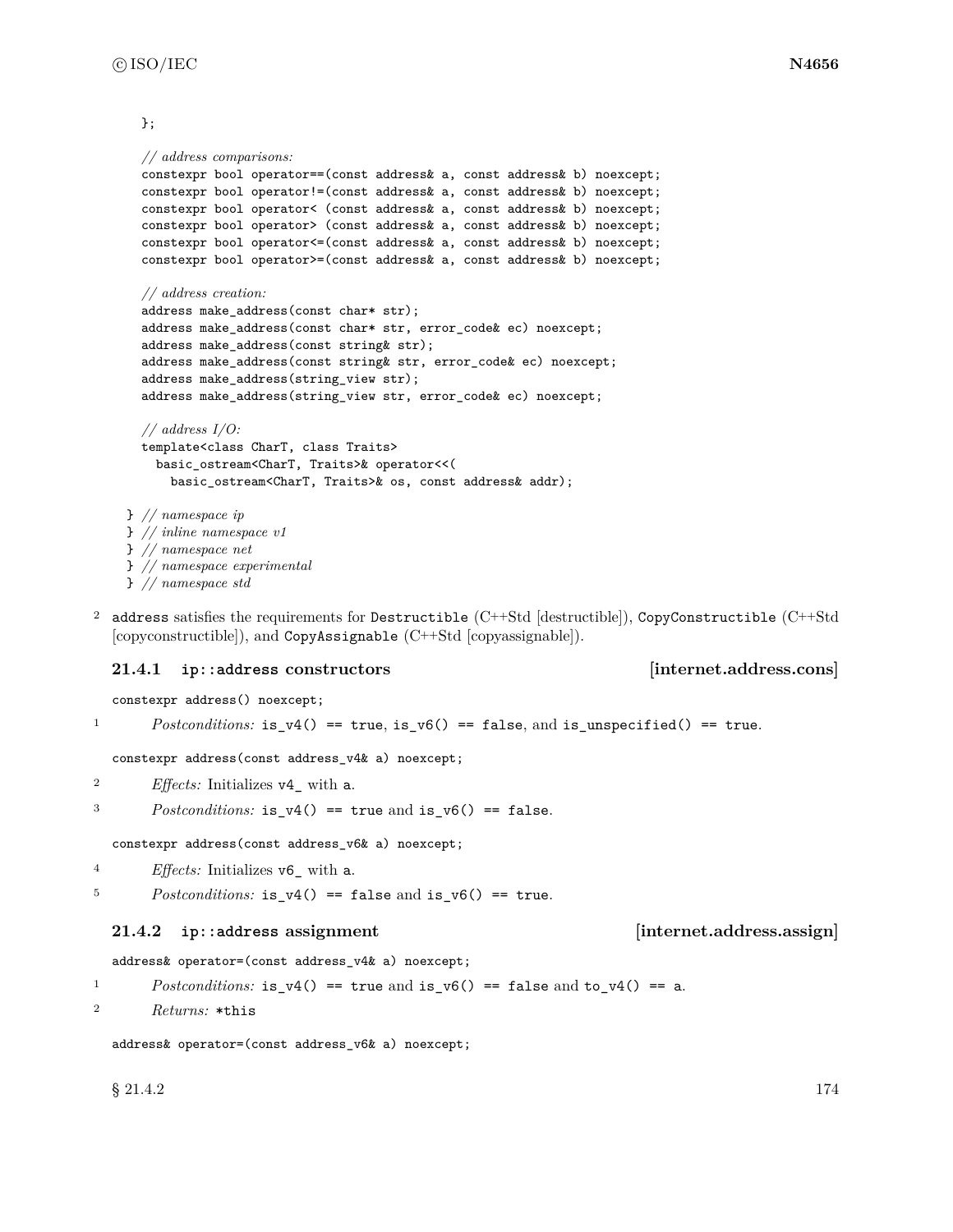```
3 Postconditions: is v4() == false and is v6() == true and to v6() == a.
  4 Returns: *this
    21.4.3 ip::address members [internet.address.members]
    constexpr bool is_v4() const noexcept;
  1 Returns: true if the object contains an IP version 4 address, otherwise false.
    constexpr bool is_v6() const noexcept;
  2 Returns: true if the object contains an IP version 6 address, otherwise false.
    constexpr address_v4 to_v4() const;
  3 Returns: v4_.
  4 Remarks: bad_address_cast if is_v4() == false.
    constexpr address_v6 to_v6() const;
  5 Returns: v6_.
  6 Remarks: bad_address_cast if is_v6() == false.
    constexpr bool is_unspecified() const noexcept;
  7 Returns: If is_v4(), returns v4_.is_unspecified(). Otherwise returns v6_.is_unspecified().
    constexpr bool is_loopback() const noexcept;
  8 Returns: If is_v4(), returns v4_. is_loopback(). Otherwise returns v6_. is_loopback().
    constexpr bool is_multicast() const noexcept;
  9 Returns: If is_v4(), returns v4_.is_multicast(). Otherwise returns v6_.is_multicast().
    template<class Allocator = allocator<char>>
      basic_string<char, char_traits<char>, Allocator>
        to_string(const Allocator& a = Allocator()) const;
 10 Returns: If is_v4(), returns v4_.to_string(a). Otherwise returns v6_.to_string(a).
    21.4.4 ip::address comparisons [internet.address.comparisons]
    constexpr bool operator==(const address& a, const address& b) noexcept;
  1 Returns:
(1.1) - if a.is_v4() != b.is_v4(), false;(1.2) - if a.is_v4(), the result of a.v4 = b.v4;
(1.3) — otherwise, the result of a.v6 = b.v6.
    constexpr bool operator!=(const address& a, const address& b) noexcept;
  2 Returns: !(a == b).
    constexpr bool operator< (const address& a, const address& b) noexcept;
  3 Returns:
    \S 21.4.4 175
```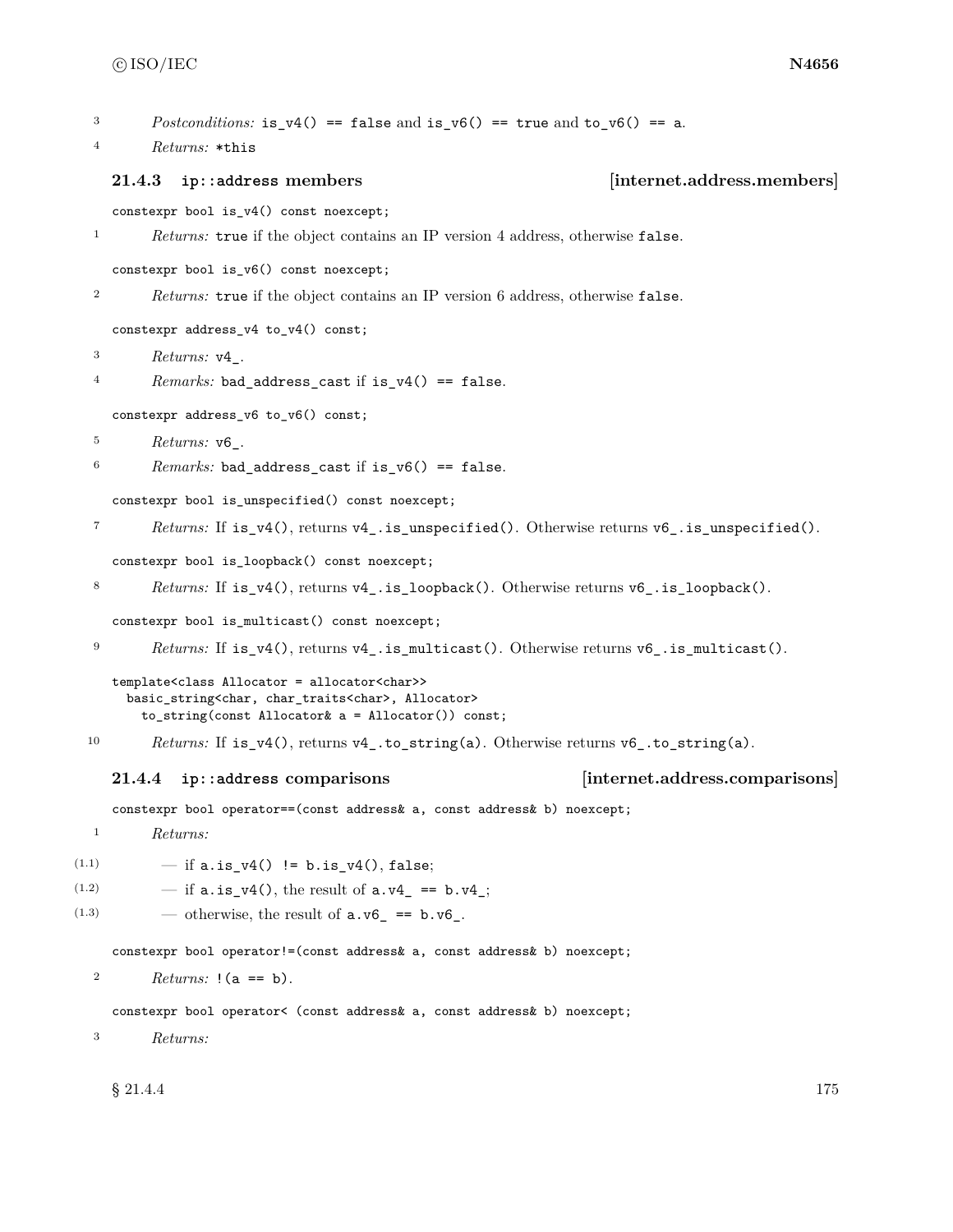(3.1)  $-$  if a.is\_v4() && !b.is\_v4(), true;

| (3.2)          | - if $!a.is_v4()$ && b.is_v4(), false;                                                                                                                                                                                                                                                                                                  |
|----------------|-----------------------------------------------------------------------------------------------------------------------------------------------------------------------------------------------------------------------------------------------------------------------------------------------------------------------------------------|
| (3.3)          | - if $a.is_v4()$ , the result of $a.v4 \lt b.v4$ ;                                                                                                                                                                                                                                                                                      |
| (3.4)          | — otherwise, the result of $a.v6$ < $b.v6$ .                                                                                                                                                                                                                                                                                            |
|                | constexpr bool operator> (const address& a, const address& b) noexcept;                                                                                                                                                                                                                                                                 |
| $\overline{4}$ | Returns: $\mathbf{b} \leq \mathbf{a}$ .                                                                                                                                                                                                                                                                                                 |
|                | constexpr bool operator <= (const address& a, const address& b) noexcept;                                                                                                                                                                                                                                                               |
| 5              | <i>Returns:</i> $!(b \lt a).$                                                                                                                                                                                                                                                                                                           |
|                |                                                                                                                                                                                                                                                                                                                                         |
| 6              | constexpr bool operator>=(const address& a, const address& b) noexcept;<br>Returns: $(a < b)$ .                                                                                                                                                                                                                                         |
|                |                                                                                                                                                                                                                                                                                                                                         |
|                | [internet.address.creation]<br>21.4.5<br>ip::address creation                                                                                                                                                                                                                                                                           |
|                | address make_address(const char* str);<br>address make_address(const char* str, error_code& ec) noexcept;<br>address make_address(const string& str);<br>address make_address(const string& str, error_code& ec) noexcept;<br>address make_address(string_view str);<br>address make_address(string_view str, error_code& ec) noexcept; |
| $\mathbf{1}$   | <i>Effects:</i> Converts a textual representation of an address into an object of class address, as if by<br>calling:                                                                                                                                                                                                                   |
|                | address a;<br>$address_v6 v6a = make\_address_v6(str, ec);$<br>if (!ec)<br>$a = v6a;$<br>else<br>€<br>$address_v4 v4a = make\_address_v4(str, ec);$<br>if $(!ec)$<br>$a = v4a;$<br>}                                                                                                                                                    |
| $\overline{2}$ | Returns: a.                                                                                                                                                                                                                                                                                                                             |
|                | [internet.address.io]<br>21.4.6<br>ip::address $I/O$                                                                                                                                                                                                                                                                                    |
|                | template <class chart,="" class="" traits=""><br/>basic_ostream<chart, traits="">&amp; operator&lt;&lt;(<br/>basic_ostream<chart, traits="">&amp; os, const address&amp; addr);</chart,></chart,></class>                                                                                                                               |
| 1              | $Returns: os \leq addr.to_string().c_str().$                                                                                                                                                                                                                                                                                            |
|                | [internet.address.v4]<br>21.5<br>$Class ip::address_v4$                                                                                                                                                                                                                                                                                 |
| $\mathbf{I}$   | The class address_v4 is a representation of an IPv4 address.                                                                                                                                                                                                                                                                            |
|                | namespace std {<br>namespace experimental {<br>namespace net {<br>inline namespace v1 {                                                                                                                                                                                                                                                 |
|                | $§$ 21.5<br>176                                                                                                                                                                                                                                                                                                                         |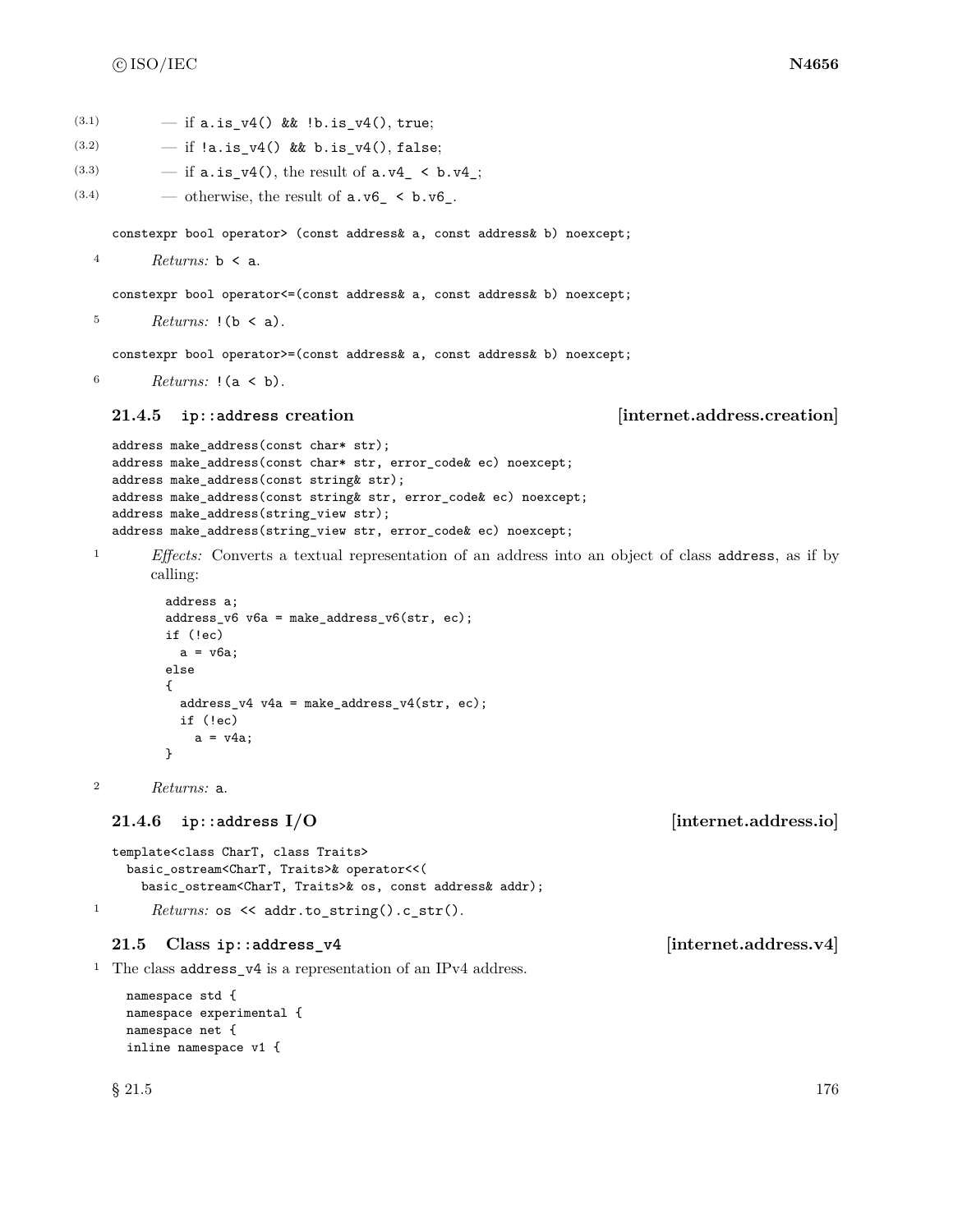```
namespace ip {
 class address_v4
  {
  public:
   // types:
    using uint_type = uint least32_t;
    struct bytes_type;
    // constructors:
    constexpr address_v4() noexcept;
    constexpr address_v4(const address_v4& a) noexcept;
    constexpr address_v4(const bytes_type& bytes);
    explicit constexpr address_v4(uint_type val);
    // assignment:
    address_v4& operator=(const address_v4& a) noexcept;
    // members:
    constexpr bool is_unspecified() const noexcept;
    constexpr bool is_loopback() const noexcept;
    constexpr bool is_multicast() const noexcept;
    constexpr bytes_type to_bytes() const noexcept;
    constexpr uint_type to_uint() const noexcept;
    template<class Allocator = allocator<char>>
      basic_string<char, char_traits<char>, Allocator>
        to_string(const Allocator& a = Allocator()) const;
    // static members:
    static constexpr address_v4 any() noexcept;
    static constexpr address_v4 loopback() noexcept;
    static constexpr address_v4 broadcast() noexcept;
  };
  // address_v4 comparisons:
  constexpr bool operator==(const address_v4& a, const address_v4& b) noexcept;
  constexpr bool operator!=(const address_v4& a, const address_v4& b) noexcept;
  constexpr bool operator< (const address_v4& a, const address_v4& b) noexcept;
  constexpr bool operator> (const address_v4& a, const address_v4& b) noexcept;
  constexpr bool operator<=(const address_v4& a, const address_v4& b) noexcept;
  constexpr bool operator>=(const address_v4& a, const address_v4& b) noexcept;
  // address_v4 creation:
  constexpr address_v4 make_address_v4(const address_v4::bytes_type& bytes);
  constexpr address_v4 make_address_v4(address_v4::uint_type val);
  constexpr address_v4 make_address_v4(v4_mapped_t, const address_v6& a);
  address_v4 make_address_v4(const char* str);
  address_v4 make_address_v4(const char* str, error_code& ec) noexcept;
  address_v4 make_address_v4(const string& str);
  address_v4 make_address_v4(const string& str, error_code& ec) noexcept;
  address_v4 make_address_v4(string_view str);
  address_v4 make_address_v4(string_view str, error_code& ec) noexcept;
  // address_v4 I/O:
```
template<class CharT, class Traits>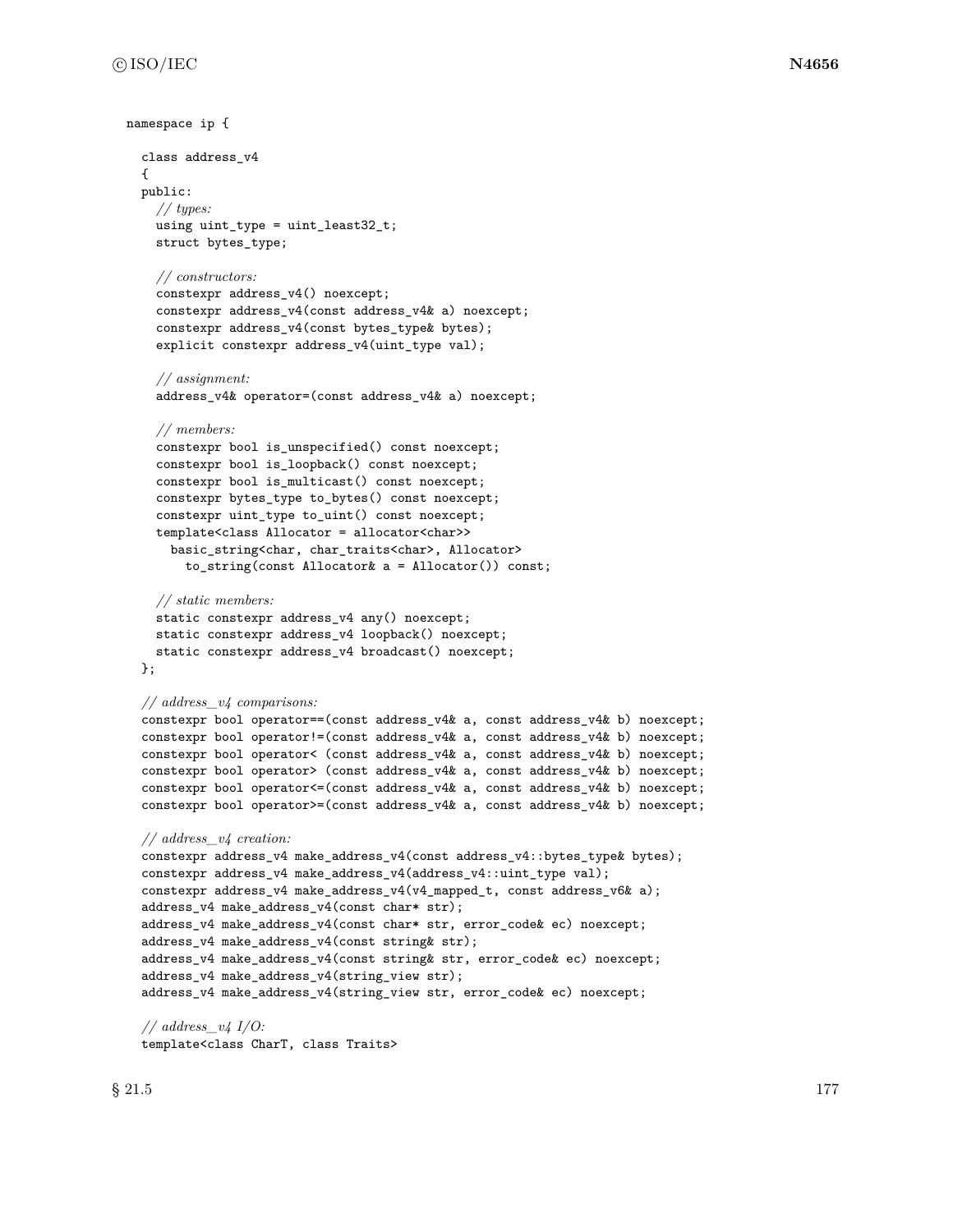```
basic_ostream<CharT, Traits>& operator<<(
      basic_ostream<CharT, Traits>& os, const address_v4& addr);
} // namespace ip
} // inline namespace v1
} // namespace net
} // namespace experimental
} // namespace std
```
<sup>2</sup> address\_v4 satisfies the requirements for Destructible (C++Std [destructible]), CopyConstructible  $(C++Std$  [copyconstructible]), and CopyAssignable  $(C++Std$  [copyassignable]).

## **21.5.1 Struct ip::address\_v4::bytes\_type [internet.address.v4.bytes]**

```
namespace std {
namespace experimental {
namespace net {
inline namespace v1 {
namespace ip {
  struct address_v4::bytes_type : array<unsigned char, 4>
  {
    template<class... T> explicit constexpr bytes_type(T... t)
      : array<unsigned char, 4>{{static_cast<unsigned char>(t)...}} {}
  };
} // namespace ip
} // inline namespace v1
} // namespace net
} // namespace experimental
```
<sup>1</sup> The ip::address\_v4::bytes\_type type is a standard-layout struct that provides a byte-level representation of an IPv4 address in network byte order.

## **21.5.2 ip::address\_v4 constructors [internet.address.v4.cons]**

constexpr address  $v4()$  noexcept;

} *// namespace std*

<sup>1</sup> *Postconditions:* to\_bytes() yields {0, 0, 0, 0} and to\_uint() == 0.

constexpr address\_v4(const bytes\_type& bytes);

- <sup>2</sup> *Remarks:* out\_of\_range if any element of bytes is not in the range [0, 0xFF]. [ *Note:* For implementations where numeric\_limits<unsigned char>::max() == 0xFF, no out-of-range detection is needed. *— end note* ]
- 3 Postconditions: to\_bytes() == bytes and to\_uint() == (bytes[0] << 24) | (bytes[1] << 16) | (bytes[2] << 8) | bytes[3].

```
explicit constexpr address_v4(address_v4::uint_type val);
```
- <sup>4</sup> *Remarks:* out\_of\_range if val is not in the range [0, 0xFFFFFFFF]. [ *Note:* For implementations where numeric\_limits<address\_v4::uint\_type>::max() == 0xFFFFFFFF, no out-of-range detection is needed. *— end note* ]
- <sup>5</sup> *Postconditions:* to\_uint() == val and to\_bytes() is { (val >> 24) & 0xFF, (val >> 16) & 0xFF, (val >> 8) & 0xFF, val & 0xFF }.

 $\S 21.5.2$  178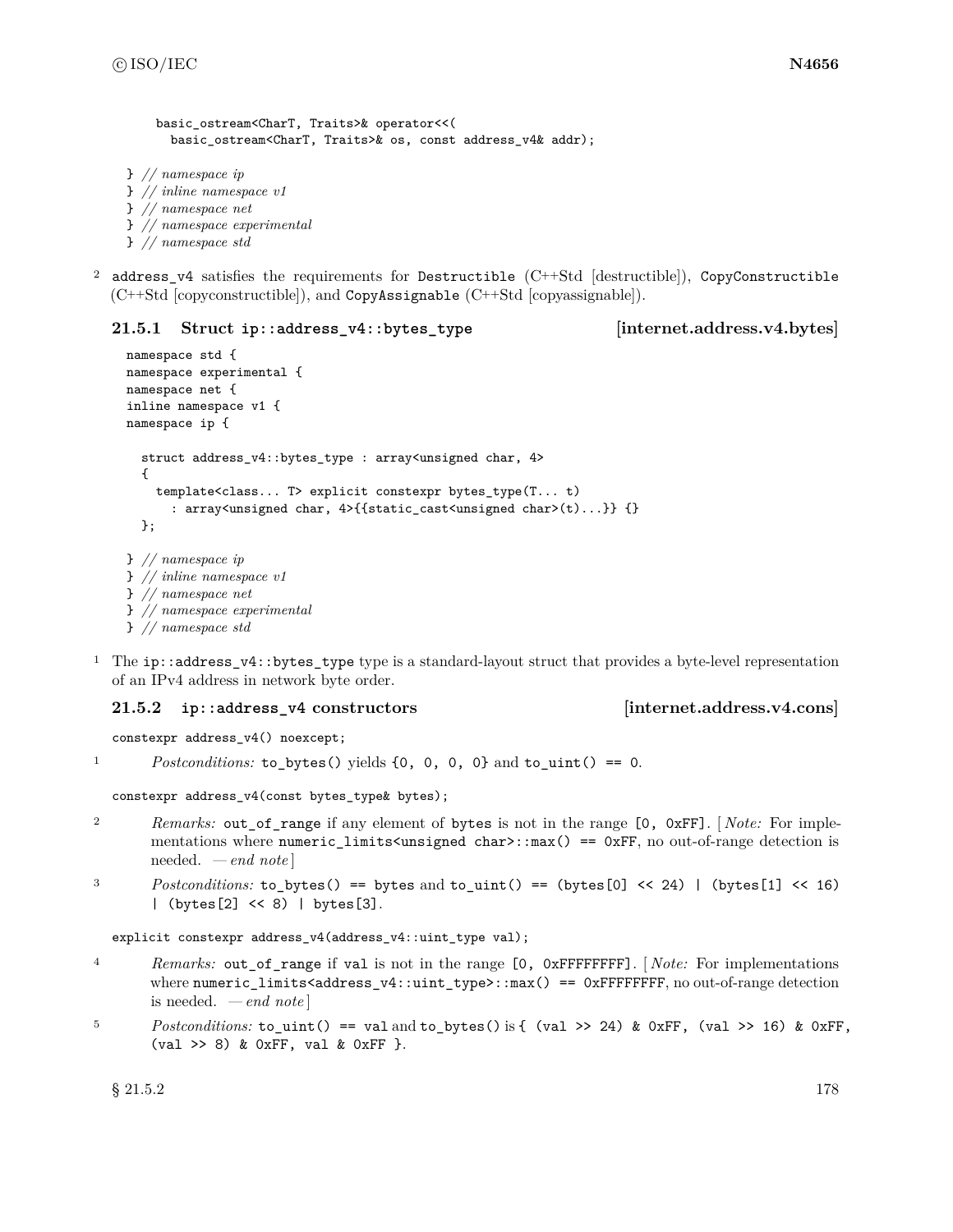### **21.5.3 ip::address\_v4 members [internet.address.v4.members]**

```
constexpr bool is_unspecified() const noexcept;
```

```
1 Returns: to_uint() == 0.
```
constexpr bool is\_loopback() const noexcept;

```
2 Returns: (to_uint() & 0xFF000000) == 0x7F000000.
```
constexpr bool is\_multicast() const noexcept;

<sup>3</sup> *Returns:* (to\_uint() & 0xF0000000) == 0xE0000000.

constexpr bytes\_type to\_bytes() const noexcept;

<sup>4</sup> *Returns:* A representation of the address in network byte order [\(3.2\)](#page-9-0).

constexpr address\_v4::uint\_type to\_uint() const noexcept;

```
5 Returns: A representation of the address in host byte order (3.1).
```
## template<class Allocator = allocator<char>> basic\_string<char, char\_traits<char>, Allocator> to\_string(const Allocator& a = Allocator()) const;

<sup>6</sup> *Returns:* If successful, the textual representation of the address, determined as if by POSIX inet\_ntop when invoked with address family AF\_INET. Otherwise basic\_string<char, char\_traits<char>, Allocator>(a).

### **21.5.4 ip::address\_v4 static members [internet.address.v4.static]**

static constexpr address\_v4 any() noexcept;

```
1 Returns: address_v4().
```
static constexpr address\_v4 loopback() noexcept;

```
2 Returns: address_v4(0x7F000001).
```
static constexpr address\_v4 broadcast() noexcept;

```
3 Returns: address_v4(0xFFFFFFFF).
```
## **21.5.5 ip::address\_v4 comparisons [internet.address.v4.comparisons]**

constexpr bool operator==(const address\_v4& a, const address\_v4& b) noexcept;

```
1 Returns: a.to\_uint() == b.to\_uint().
```
constexpr bool operator!=(const address\_v4& a, const address\_v4& b) noexcept;

<sup>2</sup> *Returns:* !(a == b).

```
constexpr bool operator< (const address_v4& a, const address_v4& b) noexcept;
```

```
3 Returns: a.to\_uint() < b.to\_uint().
```

```
constexpr bool operator> (const address_v4& a, const address_v4& b) noexcept;
```

```
4 Returns: b < a.
```
 $\S 21.5.5$  179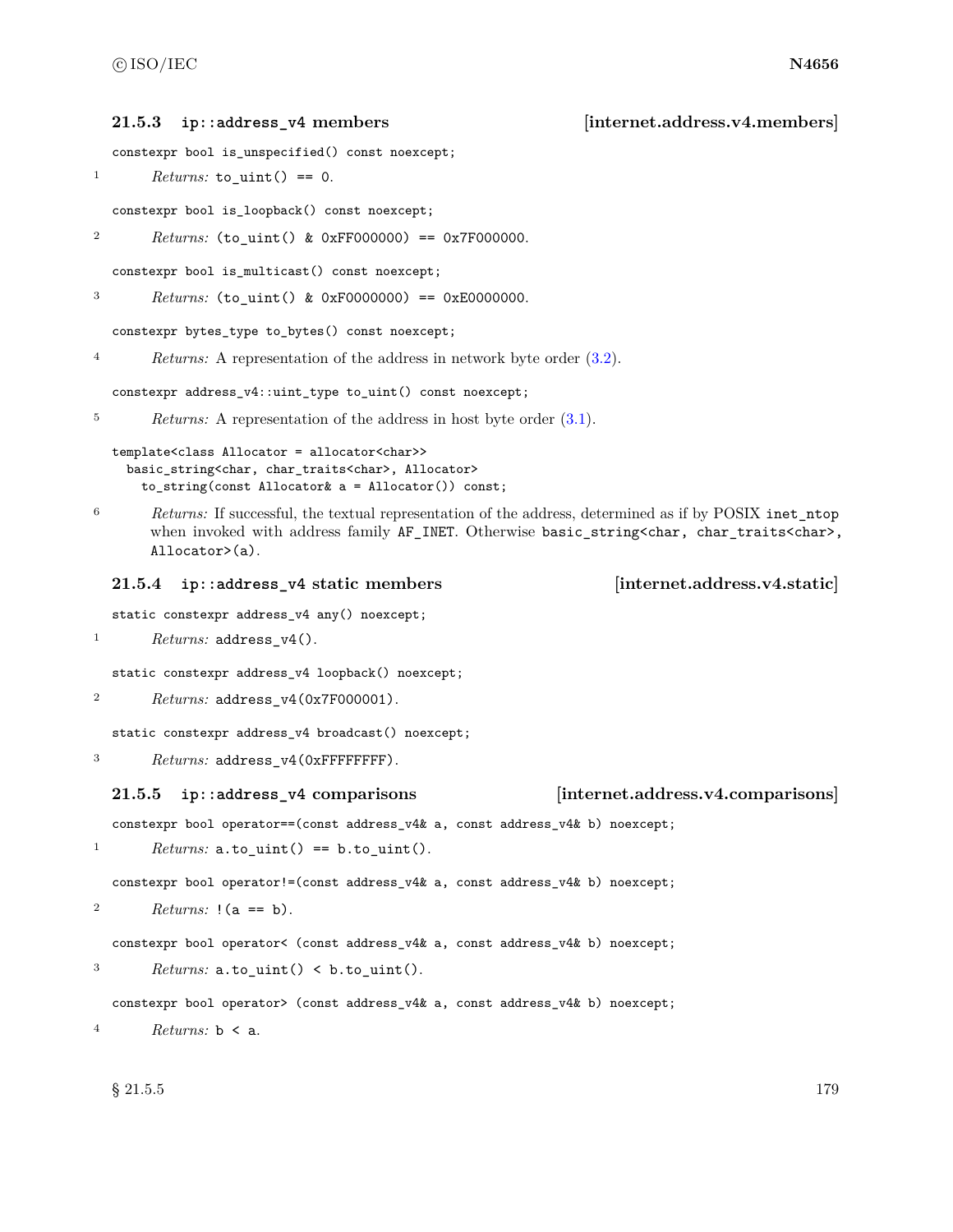constexpr bool operator <= (const address  $v4k$  a, const address  $v4k$  b) noexcept;

 $5$  *Returns:*  $!(b \le a)$ .

constexpr bool operator>=(const address\_v4& a, const address\_v4& b) noexcept;

<sup>6</sup> *Returns:* !(a < b).

### **21.5.6 ip::address\_v4 creation [internet.address.v4.creation]**

constexpr address\_v4 make\_address\_v4(const address\_v4::bytes\_type& bytes);

<sup>1</sup> *Returns:* address\_v4(bytes).

constexpr address\_v4 make\_address\_v4(address\_v4::uint\_type val);

<sup>2</sup> *Returns:* address\_v4(val).

constexpr address\_v4 make\_address\_v4(v4\_mapped\_t, const address\_v6& a);

<sup>3</sup> *Returns:* An address\_v4 object corresponding to the IPv4-mapped IPv6 address, as if computed by the following method:

```
address_v6::bytes_type v6b = a.to_bytes();
address_v4::bytes_type v4b(v6b[12], v6b[13], v6b[14], v6b[15]);
return address_v4(v4b);
```
4 Remarks: bad address cast if a.is v4 mapped() is false.

```
address_v4 make_address_v4(const char* str);
address_v4 make_address_v4(const char* str, error_code& ec) noexcept;
address_v4 make_address_v4(const string& str);
address_v4 make_address_v4(const string& str, error_code& ec) noexcept;
address_v4 make_address_v4(string_view str);
address_v4 make_address_v4(string_view str, error_code& ec) noexcept;
```
- <sup>5</sup> *Effects:* Converts a textual representation of an address into a corresponding address\_v4 value, as if by POSIX inet\_pton when invoked with address family AF\_INET.
- <sup>6</sup> *Returns:* If successful, an address  $v4$  value corresponding to the string str. Otherwise address  $v4()$ .

 $(7.1)$  – errc::invalid\_argument — if str is not a valid textual representation of an IPv4 address.

### **21.5.7 ip::address\_v4 I/O imternet.address.v4.io**

```
template<class CharT, class Traits>
 basic_ostream<CharT, Traits>& operator<<(
    basic_ostream<CharT, Traits>& os, const address_v4& addr);
```

```
1 Returns: os << addr.to_string().c_str().
```
## **21.6 Class ip::address\_v6 [internet.address.v6]**

<sup>1</sup> The class address\_v6 is a representation of an IPv6 address.

```
namespace std {
namespace experimental {
namespace net {
inline namespace v1 {
namespace ip {
```
<sup>7</sup> *Error conditions:*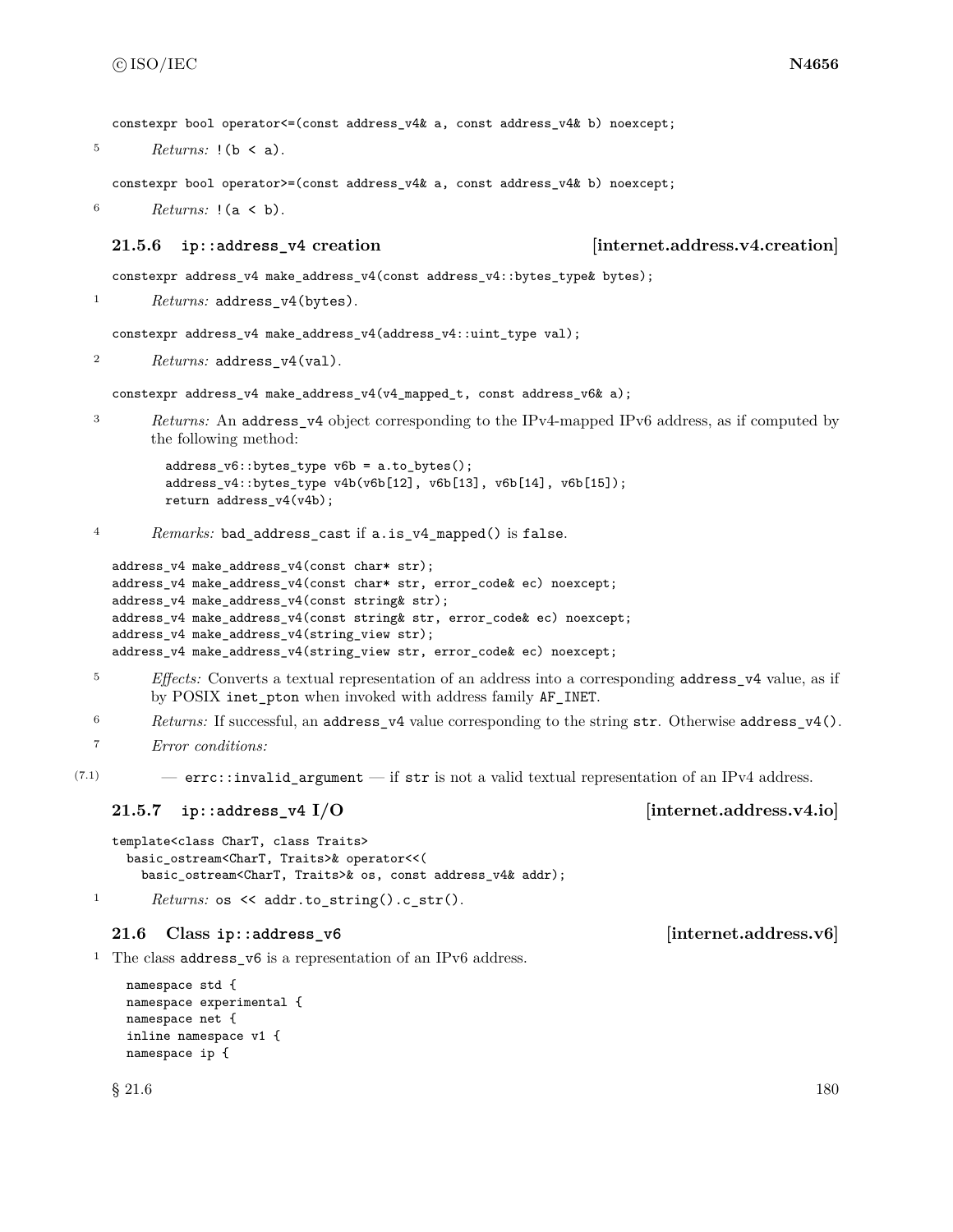```
class address_v6
{
public:
  // types:
  struct bytes_type;
  // constructors:
  constexpr address_v6() noexcept;
  constexpr address_v6(const address_v6& a) noexcept;
  constexpr address_v6(const bytes_type& bytes,
                       scope_id_type scope = 0);
  // assignment:
  address_v6& operator=(const address_v6& a) noexcept;
  // members:
  void scope_id(scope_id_type id) noexcept;
  constexpr scope_id_type scope_id() const noexcept;
  constexpr bool is_unspecified() const noexcept;
  constexpr bool is_loopback() const noexcept;
  constexpr bool is_multicast() const noexcept;
  constexpr bool is_link_local() const noexcept;
  constexpr bool is_site_local() const noexcept;
  constexpr bool is_v4_mapped() const noexcept;
  constexpr bool is_multicast_node_local() const noexcept;
  constexpr bool is_multicast_link_local() const noexcept;
  constexpr bool is_multicast_site_local() const noexcept;
  constexpr bool is_multicast_org_local() const noexcept;
  constexpr bool is_multicast_global() const noexcept;
  constexpr bytes_type to_bytes() const noexcept;
  template<class Allocator = allocator<char>>
    basic_string<char, char_traits<char>, Allocator>
      to_string(const Allocator& a = Allocator()) const;
  // static members:
  static constexpr address_v6 any() noexcept;
  static constexpr address_v6 loopback() noexcept;
};
// address_v6 comparisons:
constexpr bool operator==(const address_v6& a, const address_v6& b) noexcept;
constexpr bool operator!=(const address_v6& a, const address_v6& b) noexcept;
constexpr bool operator< (const address_v6& a, const address_v6& b) noexcept;
constexpr bool operator> (const address_v6& a, const address_v6& b) noexcept;
constexpr bool operator<=(const address_v6& a, const address_v6& b) noexcept;
constexpr bool operator>=(const address_v6& a, const address_v6& b) noexcept;
// address_v6 creation:
constexpr address_v6 make_address_v6(const address_v6::bytes_type& bytes,
                                      scope_id_type scope_id = 0);
constexpr address_v6 make_address_v6(v4_mapped_t, const address_v4& a) noexcept;
address_v6 make_address_v6(const char* str);
address_v6 make_address_v6(const char* str, error_code& ec) noexcept;
address_v6 make_address_v6(const string& str);
```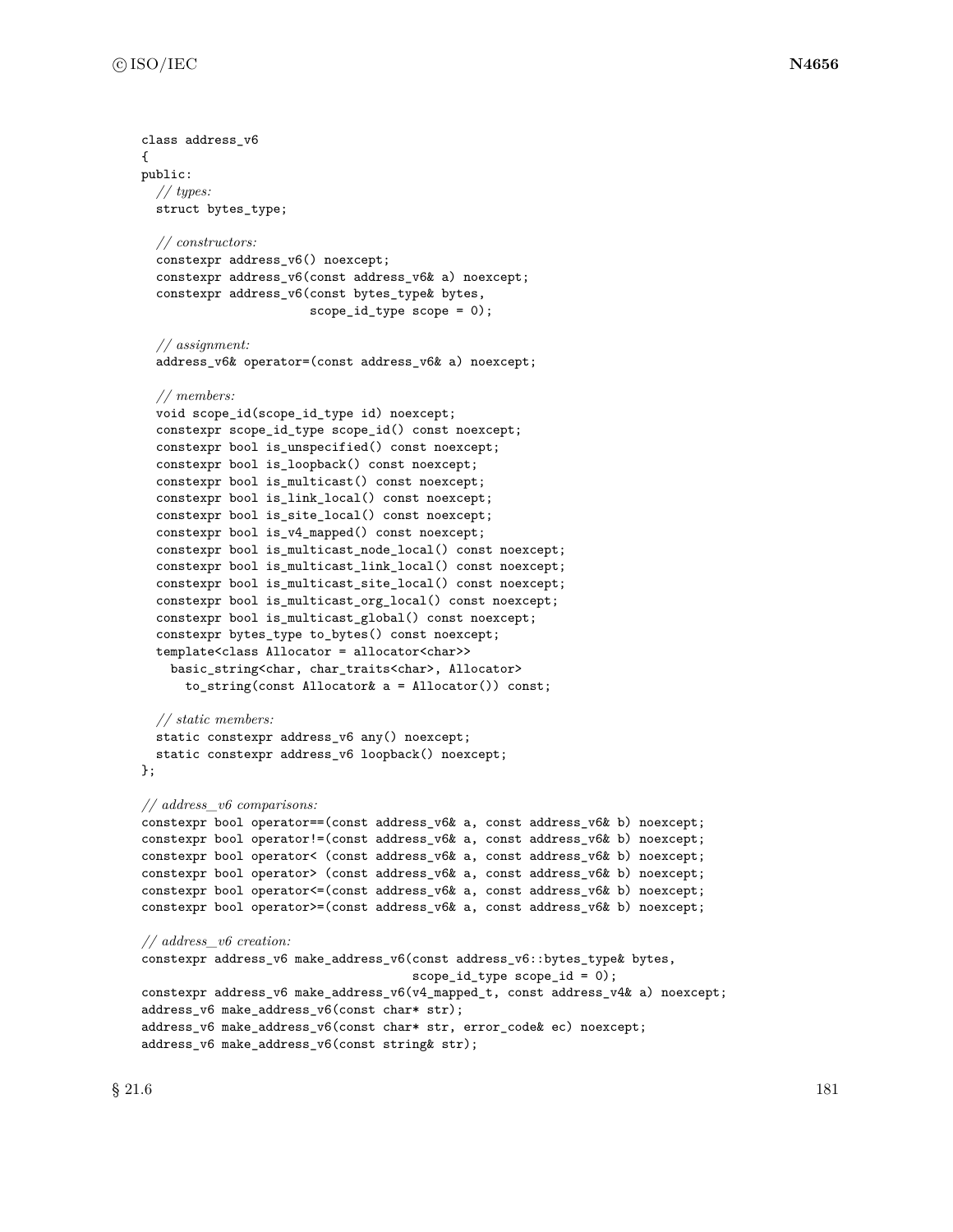```
address v6 make address v6(const string& str, error code& ec) noexcept;
  address_v6 make_address_v6(string_view str);
  address_v6 make_address_v6(string_view str, error_code& ec) noexcept;
  // address_v6 I/O:
  template<class CharT, class Traits>
    basic_ostream<CharT, Traits>& operator<<(
      basic_ostream<CharT, Traits>& os, const address_v6& addr);
} // namespace ip
} // inline namespace v1
} // namespace net
} // namespace experimental
} // namespace std
```
- <sup>2</sup> address\_v6 satisfies the requirements for Destructible (C++Std [destructible]), CopyConstructible (C++Std [copyconstructible]), and CopyAssignable (C++Std [copyassignable]).
- <sup>3</sup> [*Note:* The implementations of the functions is\_unspecified, is\_loopback, is\_multicast, is\_link\_local, is\_site\_local, is\_v4\_mapped, is\_multicast\_node\_local, is\_multicast\_link\_local, is\_multicast\_site\_local, is\_multicast\_org\_local and is\_multicast\_global are determined by [RFC4291]. *— end note* ]

## **21.6.1 Struct ip::address\_v6::bytes\_type [internet.address.v6.bytes]**

```
namespace std {
namespace experimental {
namespace net {
inline namespace v1 {
namespace ip {
  struct address_v6::bytes_type : array<unsigned char, 16>
  {
    template<class... T> explicit constexpr bytes_type(T... t)
      : array<unsigned char, 16>{{static_cast<unsigned char>(t)...}} {}
  };
} // namespace ip
} // inline namespace v1
} // namespace net
} // namespace experimental
} // namespace std
```
<sup>1</sup> The ip::address\_v6::bytes\_type type is a standard-layout struct that provides a byte-level representation of an IPv6 address in network byte order.

## **21.6.2 ip::address\_v6 constructors [internet.address.v6.cons]**

constexpr address\_v6() noexcept;

<sup>1</sup> *Postconditions:* is\_unspecified() == true and scope\_id() == 0.

constexpr address\_v6(const bytes\_type& bytes, scope\_id\_type scope = 0);

<sup>2</sup> *Remarks:* out\_of\_range if any element of bytes is not in the range [0, 0xFF]. [ *Note:* For implementations where numeric\_limits<unsigned char>::max() == 0xFF, no out-of-range detection is needed. *— end note* ]

 $\S 21.6.2$  182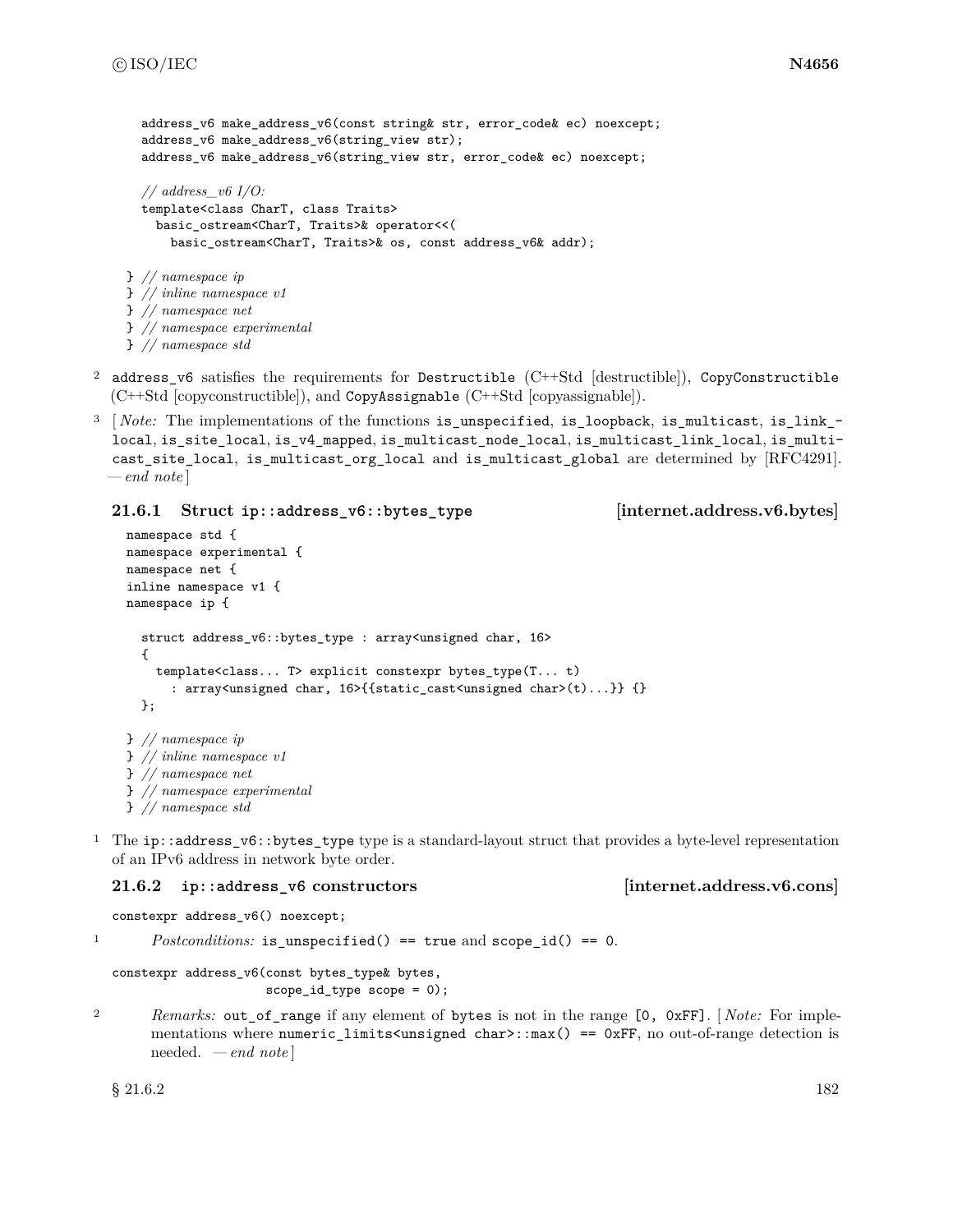<sup>3</sup> *Postconditions:* to bytes() == bytes and scope id() == scope.

### **21.6.3 ip::address\_v6 members [internet.address.v6.members]**

void scope\_id(scope\_id\_type id) noexcept;

<sup>1</sup> *Postconditions:* scope\_id() == id.

constexpr scope\_id\_type scope\_id() const noexcept;

<sup>2</sup> *Returns:* The scope identifier associated with the address.

constexpr bool is\_unspecified() const noexcept;

 $3$  *Returns:* \*this == make\_address\_v6("::").

constexpr bool is\_loopback() const noexcept;

```
4 Returns: *this == make\_address_v6("::1").
```
constexpr bool is\_multicast() const noexcept;

<sup>5</sup> *Returns:* A boolean indicating whether the **address**\_v6 object represents a multicast address, as if computed by the following method:

bytes\_type b = to\_bytes(); return  $b[0] == 0xFF;$ 

constexpr bool is\_link\_local() const noexcept;

<sup>6</sup> *Returns:* A boolean indicating whether the address\_v6 object represents a unicast link-local address, as if computed by the following method:

bytes\_type b = to\_bytes(); return  $b[0] == 0xFE 8k (b[1] k 0xC0) == 0x80;$ 

constexpr bool is\_site\_local() const noexcept;

<sup>7</sup> *Returns:* A boolean indicating whether the address\_v6 object represents a unicast site-local address, as if computed by the following method:

bytes\_type b = to\_bytes(); return  $b[0] == 0xFE$ & ( $b[1]$  & 0xC0) == 0xC0;

constexpr bool is\_v4\_mapped() const noexcept;

8 *Returns:* A boolean indicating whether the **address\_v6** object represents an IPv4-mapped IPv6 address, as if computed by the following method:

bytes\_type b = to\_bytes(); return  $b[ 0] == 0$  &  $b[ 1] == 0$  &  $b[ 2] == 0$  &  $b[ 3] == 0$ && b[ 4] == 0 && b[ 5] == 0 && b[ 6] == 0  $x$ & b[ 7] == 0 & b[ 8] == 0 & b[ 9] == 0 & b [10] == 0xFF & b [11] == 0xFF;

constexpr bool is\_multicast\_node\_local() const noexcept;

 $P<sup>9</sup>$  *Returns:* is\_multicast() && (to\_bytes()[1] & 0x0F) == 0x01.

constexpr bool is multicast link local() const noexcept;

 $\S 21.6.3$  183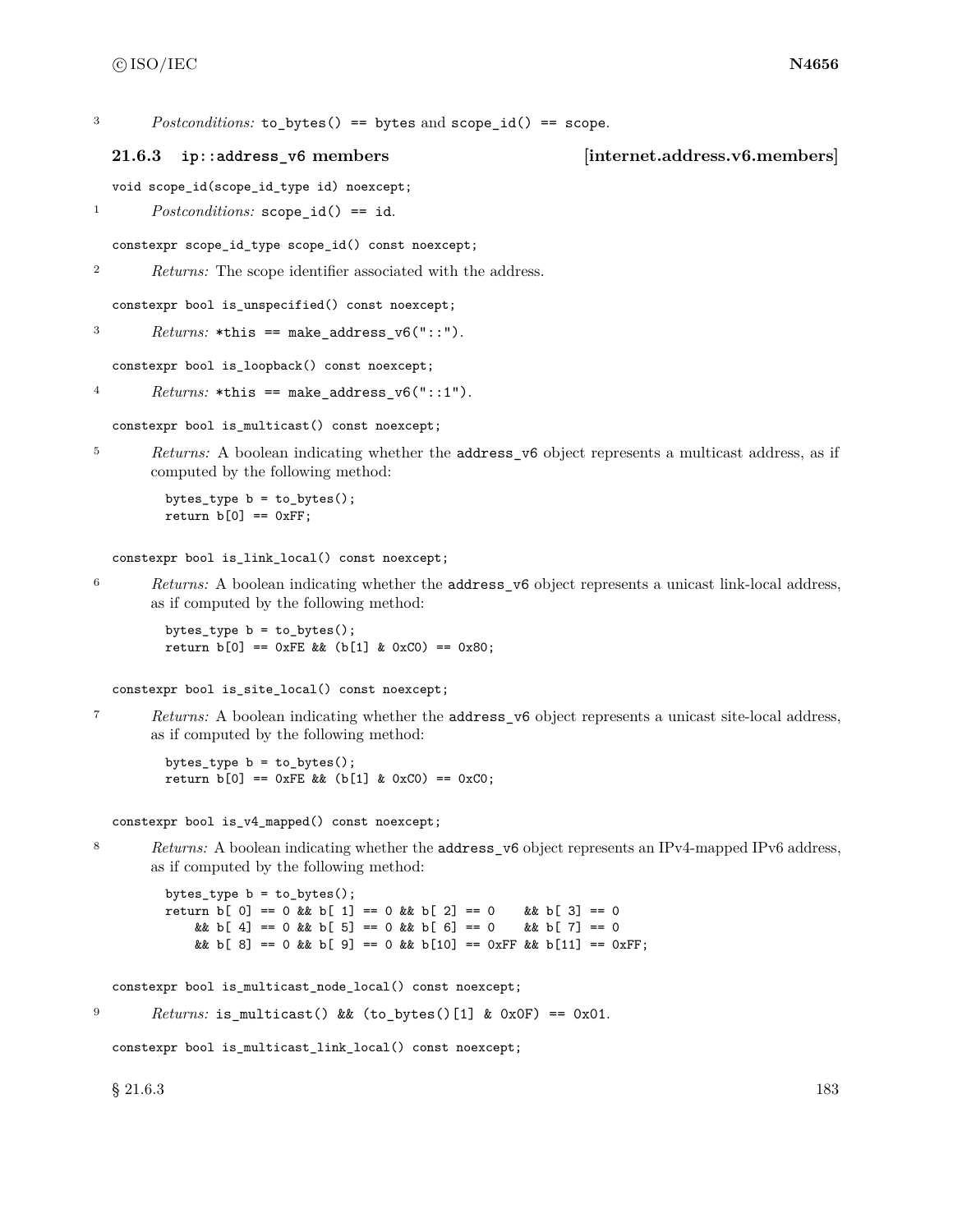```
10 Returns: is multicast() && (to bytes()[1] & 0x0F) == 0x02.
   constexpr bool is_multicast_site_local() const noexcept;
11 Returns: is_multicast() && (to_bytes()[1] & 0x0F) == 0x05.
   constexpr bool is_multicast_org_local() const noexcept;
12 Returns: is_multicast() && (to_bytes()[1] & 0x0F) == 0x08.
   constexpr bool is_multicast_global() const noexcept;
13 Returns: is_multicast() && (to_bytes()[1] & 0x0F) == 0x0E.
   constexpr bytes_type to_bytes() const noexcept;
14 Returns: A representation of the address in network byte order (3.2).
   template<class Allocator = allocator<char>>
     basic_string<char, char_traits<char>, Allocator>
       to_string(const Allocator& a = Allocator()) const;
15 Effects: Converts an address into a textual representation. If scope_id() == 0, converts as if by
        POSIX inet_ntop when invoked with address family AF_INET6. If scope_id() != 0, the format
        is address%scope-id, where address is the textual representation of the equivalent address having
        scope_id() == 0, and scope-id is an implementation-defined textual representation of the scope
        identifier.
16 Returns: If successful, the textual representation of the address. Otherwise basic_string<char,
        char_traits<char>, Allocator>(a).
   21.6.4 ip::address_v6 static members [internet.address.v6.static]
   static constexpr address_v6 any() noexcept;
1 Returns: An address a such that the a.is_unspecified() == true and a.scope_id() == 0.
   static constexpr address_v6 loopback() noexcept;
2 Returns: An address a such that the a.is_loopback() == true and a.scope_id() == 0.
   21.6.5 ip::address_v6 comparisons [internet.address.v6.comparisons]
   constexpr bool operator==(const address_v6& a, const address_v6& b) noexcept;
1 Returns: a.to_bytes() == b.to_bytes() && a.scope_id() == b.scope_id().
   constexpr bool operator!=(const address_v6& a, const address_v6& b) noexcept;
2 Returns: !(a == b).
   constexpr bool operator< (const address_v6& a, const address_v6& b) noexcept;
3 Returns: a.to_bytes() < b.to_bytes() || (!(b.to_bytes() < a.to_bytes()) && a.scope_id()
        < b.scope_id()).
   constexpr bool operator> (const address_v6& a, const address_v6& b) noexcept;
4 Returns: \mathbf{b} \leq \mathbf{a}.
   constexpr bool operator<=(const address_v6& a, const address_v6& b) noexcept;
5 Returns: !(b \le a).
   constexpr bool operator>=(const address_v6& a, const address_v6& b) noexcept;
6 Returns: !(a < b).
```
 $\S 21.6.5$  184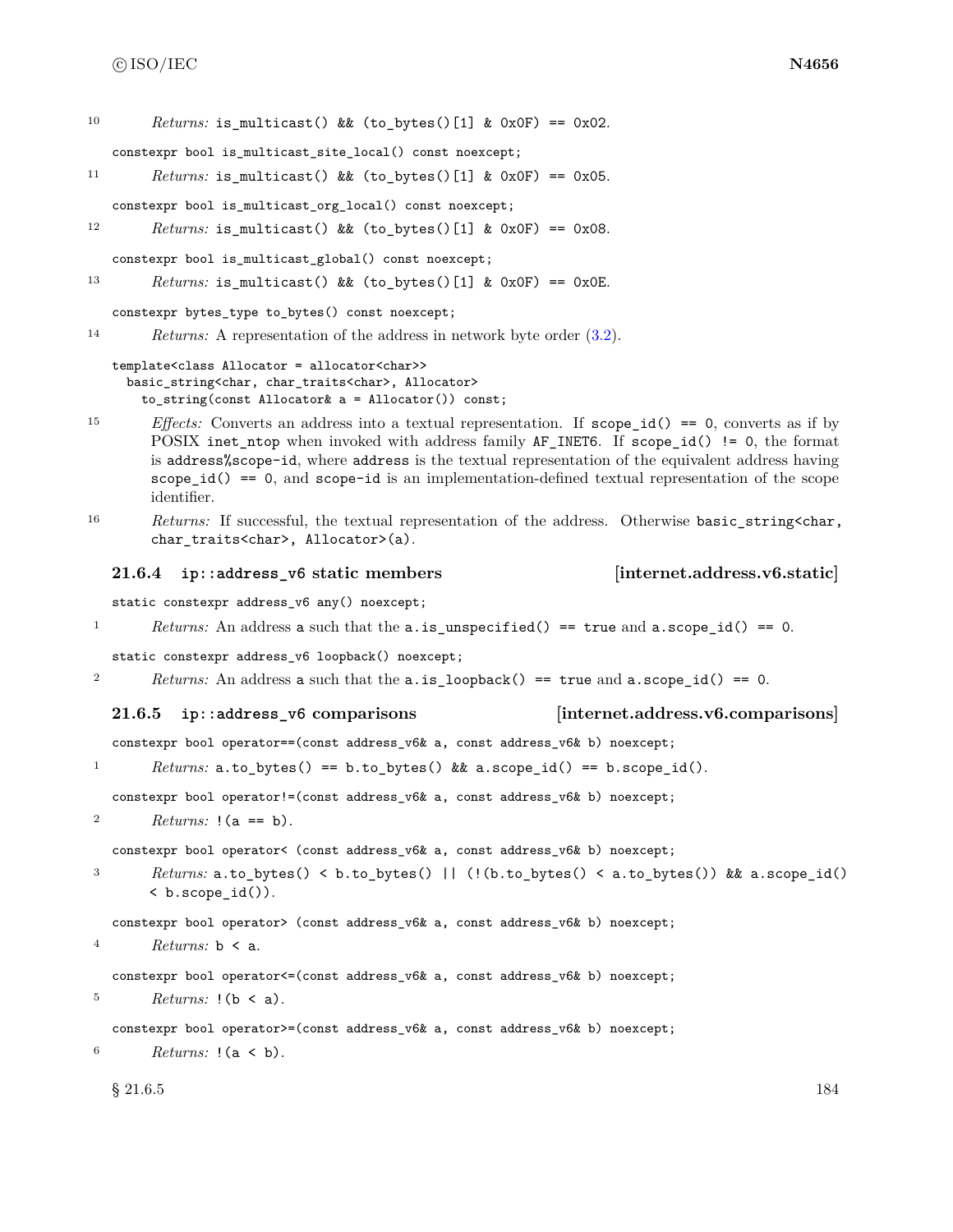### **21.6.6 ip::address\_v6 creation [internet.address.v6.creation]**

```
constexpr address_v6 make_address_v6(const address_v6::bytes_type& bytes,
                                     scope_id_type scope_id);
```

```
1 Returns: address_v6(bytes, scope_id).
```
constexpr address\_v6 make\_address\_v6(v4\_mapped\_t, const address\_v4& a) noexcept;

<sup>2</sup> *Returns:* An address v6 object containing the IPv4-mapped IPv6 address corresponding to the specified IPv4 address, as if computed by the following method:

address\_v4::bytes\_type v4b = a.to\_bytes(); address\_v6::bytes\_type v6b(0, 0, 0, 0, 0, 0, 0, 0, 0, 0, 0xFF, 0xFF, v4b[0], v4b[1], v4b[2], v4b[3]); return address\_v6(v6b);

```
address_v6 make_address_v6(const char* str);
address_v6 make_address_v6(const char* str, error_code& ec) noexcept;
address_v4 make_address_v6(const string& str);
address_v4 make_address_v6(const string& str, error_code& ec) noexcept;
address_v6 make_address_v6(string_view str);
address_v6 make_address_v6(string_view str, error_code& ec) noexcept;
```
- <sup>3</sup> *Effects:* Converts a textual representation of an address into a corresponding address\_v6 value. The format is either address or address%scope-id, where address is in the format specified by POSIX inet\_pton when invoked with address family AF\_INET6, and scope-id is an optional string specifying the scope identifier. All implementations accept as scope-id a textual representation of an unsigned decimal integer. It is implementation-defined whether alternative scope identifier representations are permitted. If  $scope-id$  is not supplied, an  $address_y6$  object is returned such that  $scope_id() == 0$ .
- <sup>4</sup> *Returns:* If successful, an address\_v6 value corresponding to the string str. Otherwise returns address\_v6().
- <sup>5</sup> *Error conditions:*
- $(5.1)$  errc::invalid argument if str is not a valid textual representation of an IPv6 address.

## **21.6.7 ip::address\_v6 I/O [internet.address.v6.io]**

```
template<class CharT, class Traits>
 basic_ostream<CharT, Traits>& operator<<(
    basic_ostream<CharT, Traits>& os, const address_v6& addr);
```
1 *Returns:* os << addr.to\_string().c\_str().

## **21.7 Class ip::bad\_address\_cast [internet.bad.address.cast]**

```
<sup>1</sup> An exception of type bad_address_cast is thrown by a failed address_cast.
```

```
namespace std {
namespace experimental {
namespace net {
inline namespace v1 {
namespace ip {
  class bad_address_cast : public bad_cast
  {
  public:
```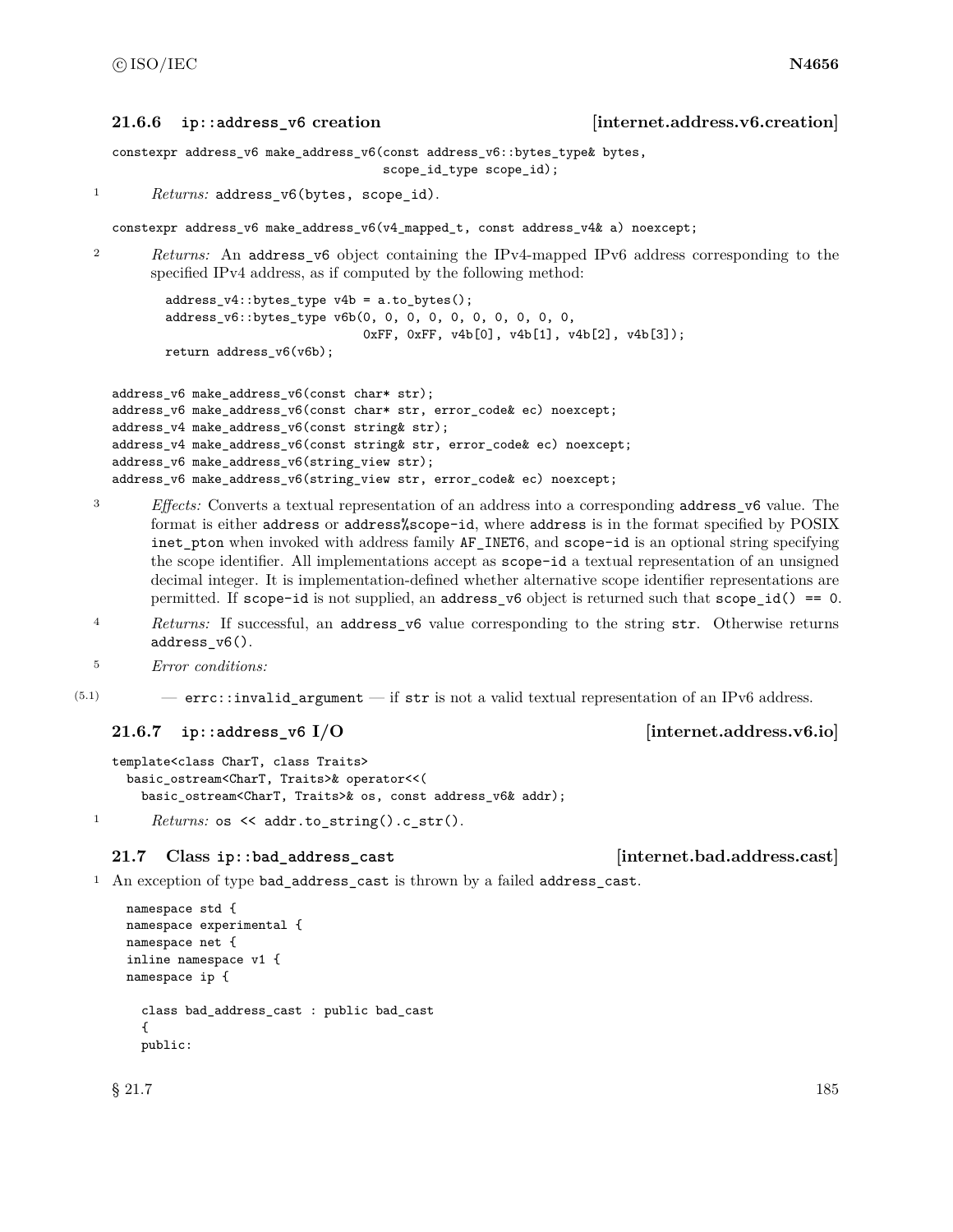```
// constructor:
  bad_address_cast() noexcept;
};
```

```
} // namespace ip
} // inline namespace v1
} // namespace net
```
} *// namespace experimental*

```
} // namespace std
```
bad\_address\_cast() noexcept;

<sup>2</sup> *Effects:* constructs a bad\_address\_cast object.

<sup>3</sup> *Postconditions:* what () returns an implementation-defined NTBS.

# **21.8 Hash support contract internet.hash**

```
template<> struct hash<experimental::net::v1::ip::address>;
template<> struct hash<experimental::net::v1::ip::address_v4>;
template<> struct hash<experimental::net::v1::ip::address_v6>;
```
<sup>1</sup> *Requires:* the template specializations shall meet the requirements of class template hash (C++Std [unord.hash]).

# **21.9 Class template ip::basic\_address\_iterator specializations[internet.address.iter]**

<sup>1</sup> The class template basic\_address\_iterator enables iteration over IP addresses in network byte order. This clause defines two specializations of the class template basic\_address\_iterator: basic\_address\_ iterator<address\_v4> and basic\_address\_iterator<address\_v6>. The members and operational semantics of these specializations are defined below.

```
namespace std {
namespace experimental {
namespace net {
inline namespace v1 {
namespace ip {
  template<> class basic_address_iterator<Address >
  {
  public:
    // types:
    using value_type = Address ;
    using difference_type = ptrdiff_t;
    using pointer = const Address *;
    using reference = const Address &;
    using iterator_category = input_iterator_tag;
    // constructors:
    basic_address_iterator(const Address & a) noexcept;
    // members:
    reference operator*() const noexcept;
    pointer operator->() const noexcept;
    basic_address_iterator& operator++() noexcept;
    basic_address_iterator operator++(int) noexcept;
    basic_address_iterator& operator--() noexcept;
```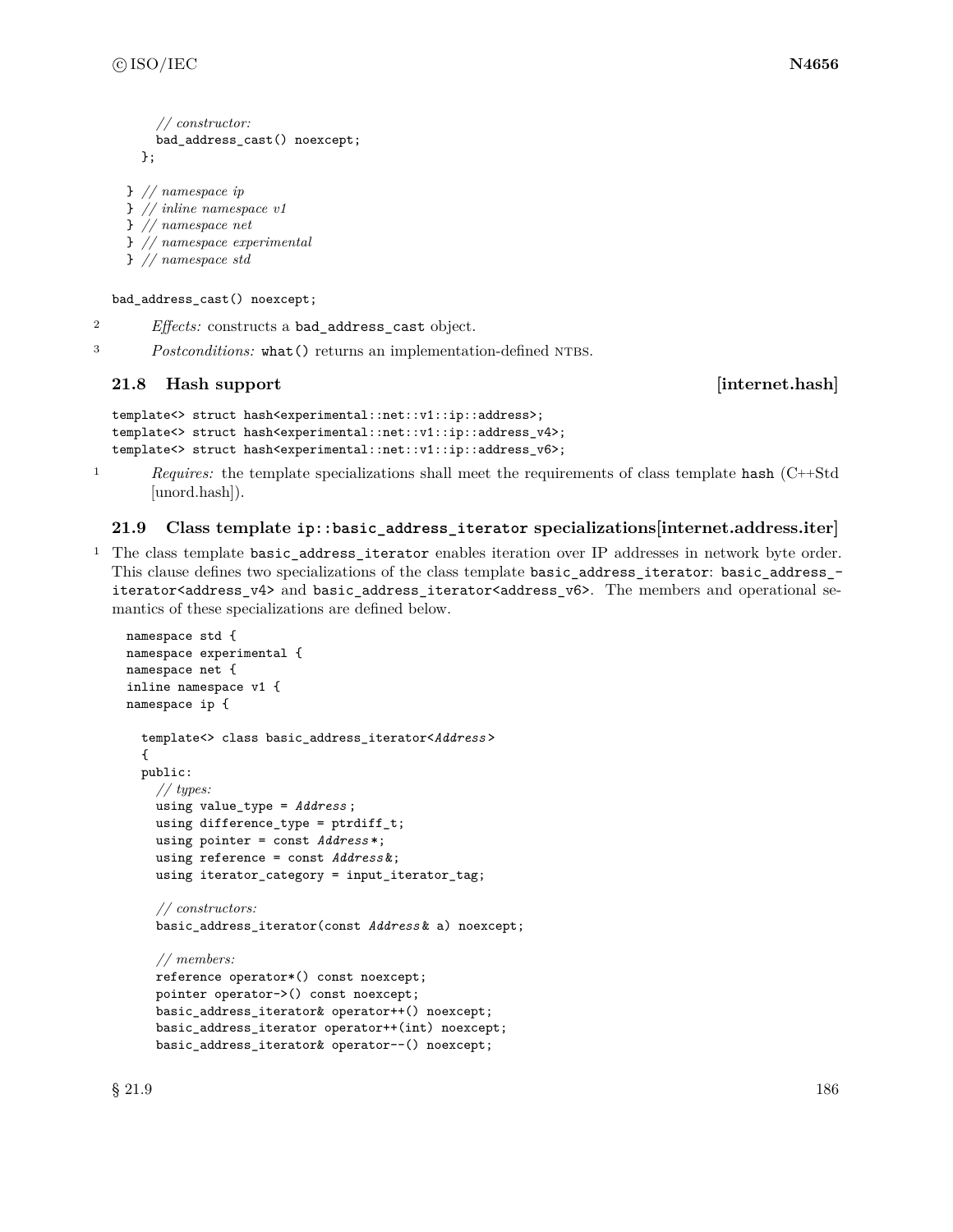### basic address iterator operator--(int) noexcept;

*// other members as required by C++Std [input.iterators]*

```
private:
  Address address_; // exposition only
};
```

```
} // namespace ip
} // inline namespace v1
} // namespace net
} // namespace experimental
} // namespace std
```
<sup>2</sup> Specializations of basic address iterator satisfy the requirements for input iterators (C++Std [input.iterators]).

```
basic_address_iterator(const Address & a) noexcept;
```

```
3 Effects: Initializes address_ with a.
```
reference operator\*() const noexcept;

```
4 Returns: address_.
```
pointer operator->() const noexcept;

5 Returns: std::addressof(address\_).

### basic\_address\_iterator& operator++() noexcept;

<sup>6</sup> *Effects:* Sets address\_ to the next unique address in network byte order.

```
7 Returns: *this.
```
### basic\_address\_iterator operator++(int) noexcept;

- <sup>8</sup> *Effects:* Sets address\_ to the next unique address in network byte order.
- <sup>9</sup> *Returns:* The prior value of \*this.

## basic\_address\_iterator& operator--() noexcept;

- <sup>10</sup> *Effects:* Sets address\_ to the prior unique address in network byte order.
- <sup>11</sup> *Returns:* \*this.

## basic\_address\_iterator operator--(int) noexcept;

- <sup>12</sup> *Effects:* Sets address<sub>\_</sub> to the prior unique address in network byte order.
- <sup>13</sup> *Returns:* The prior value of \*this.

## **21.10 Class template ip::basic\_address\_range specializations [internet.address.range]**

<sup>1</sup> The class template basic\_address\_range represents a range of IP addresses in network byte order. This clause defines two specializations of the class template basic\_address\_range: basic\_address\_range<address\_v4> and basic\_address\_range<address\_v6>. The members and operational semantics of these specializations are defined below.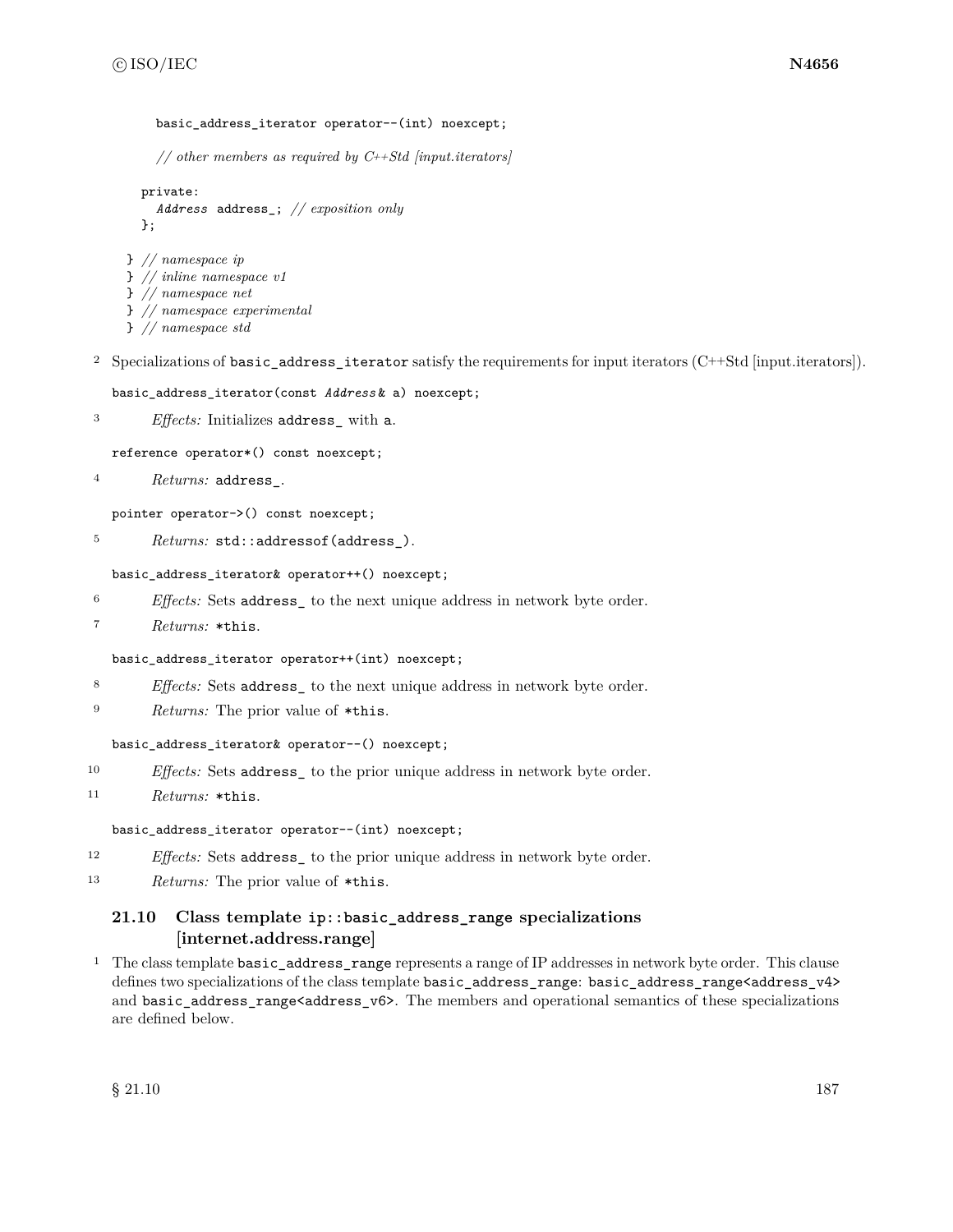```
namespace std {
namespace experimental {
namespace net {
inline namespace v1 {
namespace ip {
  template<> class basic_address_range<Address >
  {
  public:
    // types:
    using iterator = basic_address_iterator<Address >;
    // constructors:
    basic_address_range() noexcept;
    basic_address_range(const Address & first,
                         const Address & last) noexcept;
    // members:
    iterator begin() const noexcept;
    iterator end() const noexcept;
    bool empty() const noexcept;
    size_t size() const noexcept; // not always defined
    iterator find(const Address & addr) const noexcept;
  };
} // namespace ip
} // inline namespace v1
} // namespace net
} // namespace experimental
```

```
} // namespace std
```
<sup>2</sup> Specializations of basic\_address\_range satisfy the requirements for Destructible (C++Std [destructible]), CopyConstructible (C++Std [copyconstructible]), and CopyAssignable (C++Std [copyassignable]).

basic\_address\_range() noexcept;

<sup>3</sup> *Effects:* Constructs an object of type basic\_address\_range<*Address* > that represents an empty range.

```
basic_address_range(const Address & first,
                    const Address & last) noexcept;
```
<sup>4</sup> *Effects:* Constructs an object of type basic\_address\_range<*Address* > that represents the half-open range [first, last).

iterator begin() const noexcept;

```
5 Returns: An iterator that points to the beginning of the range.
```

```
iterator end() const noexcept;
```
<sup>6</sup> *Returns:* An iterator that points to the end of the range.

```
bool empty() const noexcept;
```

```
7 Returns: true if *this represents an empty range, otherwise false.
```

```
size_t size() const noexcept;
```
 $\S$  21.10 188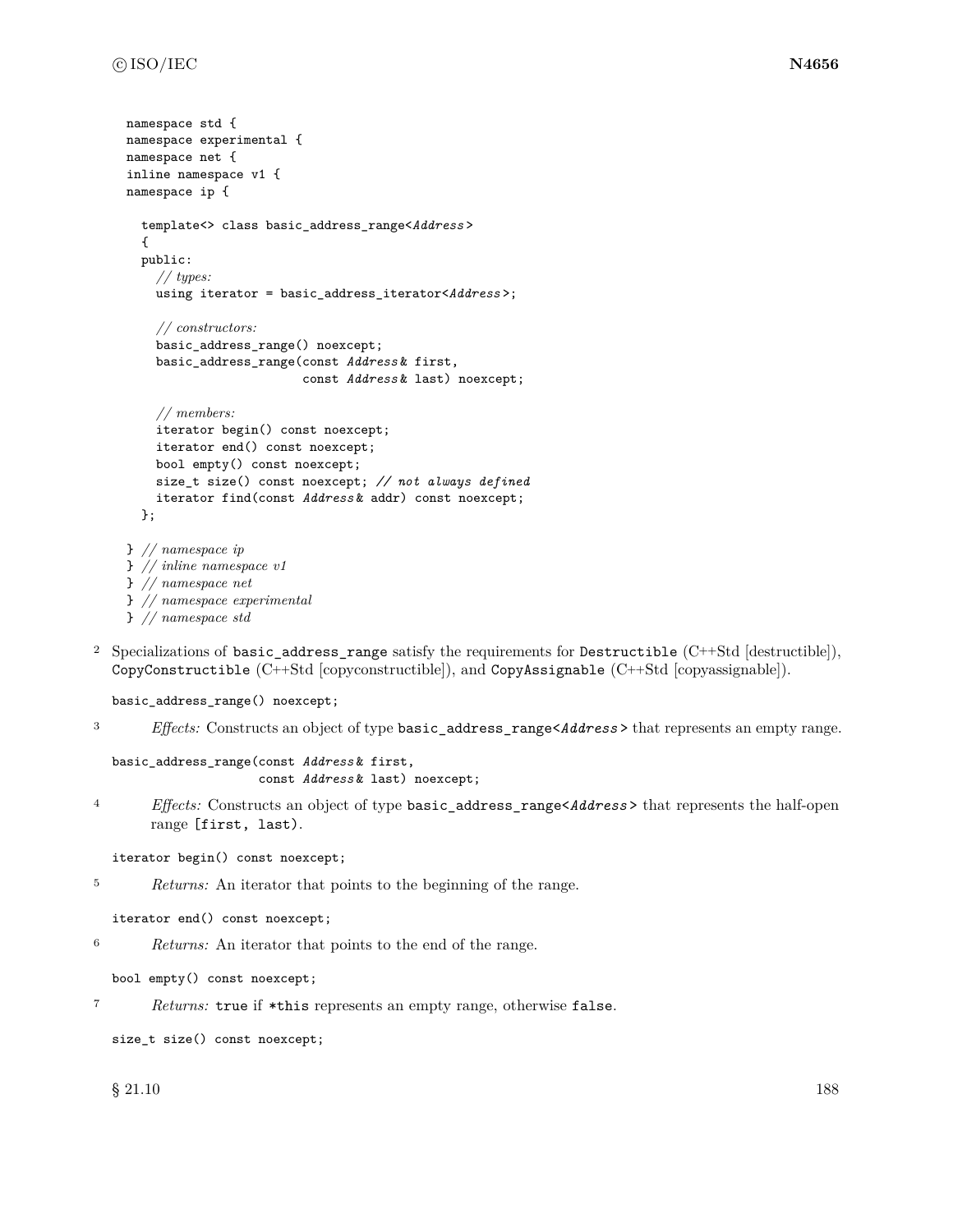- <sup>8</sup> *Returns:* The number of unique addresses in the range.
- <sup>9</sup> *Remarks:* This member function is not defined when *Address* is type address\_v6.

iterator find(const *Address* & addr) const noexcept;

- <sup>10</sup> *Returns:* If addr is in the range, an iterator that points to addr; otherwise, end().
- <sup>11</sup> Complexity: Constant time.

## **21.11 Class template ip::network\_v4 [internet.network.v4]**

<sup>1</sup> The class network\_v4 provides the ability to use and manipulate IPv4 network addresses.

```
namespace std {
namespace experimental {
namespace net {
inline namespace v1 {
namespace ip {
  class network_v4
  {
 public:
    // constructors:
    constexpr network_v4() noexcept;
    constexpr network_v4(const address_v4& addr, int prefix_len);
    constexpr network_v4(const address_v4& addr, const address_v4& mask);
    // members:
    constexpr address_v4 address() const noexcept;
    constexpr int prefix_length() const noexcept;
    constexpr address_v4 netmask() const noexcept;
    constexpr address_v4 network() const noexcept;
    constexpr address_v4 broadcast() const noexcept;
    address_v4_range hosts() const noexcept;
    constexpr network_v4 canonical() const noexcept;
    constexpr bool is_host() const noexcept;
    constexpr bool is_subnet_of(const network_v4& other) const noexcept;
    template<class Allocator = allocator<char>>
      basic_string<char, char_traits<char>, Allocator>
        to_string(const Allocator& a = Allocator()) const;
  };
 // network_v4 comparisons:
  constexpr bool operator==(const network_v4& a, const network_v4& b) noexcept;
  constexpr bool operator!=(const network_v4& a, const network_v4& b) noexcept;
  // network_v4 creation:
  constexpr network_v4 make_network_v4(const address_v4& addr, int prefix_len);
  constexpr network_v4 make_network_v4(const address_v4& addr, const address_v4& mask);
  network_v4 make_network_v4(const char* str);
  network_v4 make_network_v4(const char* str, error_code& ec) noexcept;
  network_v4 make_network_v4(const string& str);
  network_v4 make_network_v4(const string& str, error_code& ec) noexcept;
  network_v4 make_network_v4(string_view str);
  network_v4 make_network_v4(string_view str, error_code& ec) noexcept;
 // network_v4 I/O:
```
 $\S$  21.11 189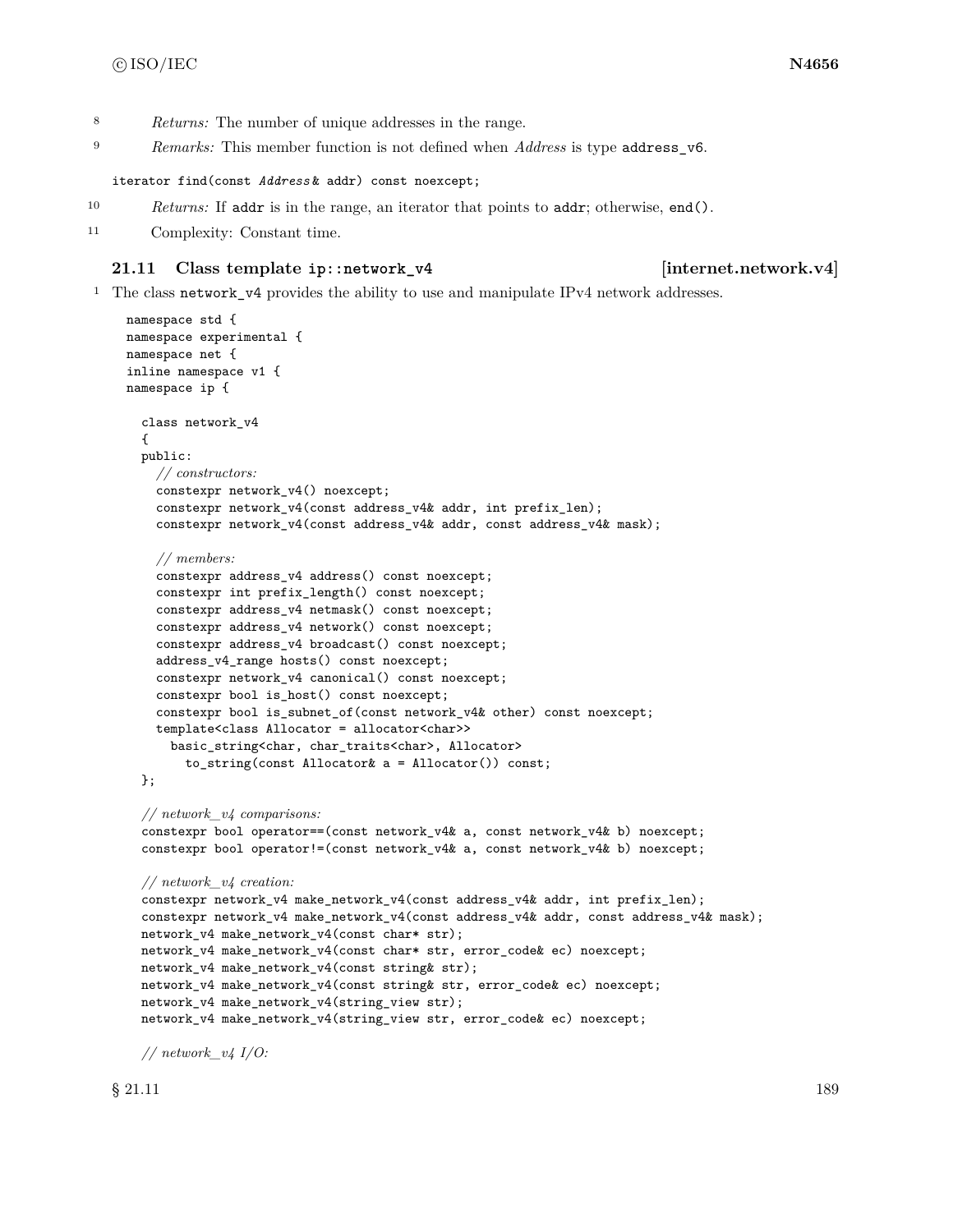```
template<class CharT, class Traits>
    basic_ostream<CharT, Traits>& operator<<(
      basic_ostream<CharT, Traits>& os, const network_v4& net);
} // namespace ip
} // inline namespace v1
} // namespace net
} // namespace experimental
```
- } *// namespace std*
- <sup>2</sup> network v4 satisfies the requirements for Destructible (C++Std [destructible]), CopyConstructible (C++Std [copyconstructible]), and CopyAssignable (C++Std [copyassignable]).

## **21.11.1 ip::network\_v4 constructors [internet.network.v4.cons]**

constexpr network\_v4() noexcept;

1 *Postconditions:* this->address().is\_unspecified() == true and prefix\_length() == 0.

constexpr network\_v4(const address\_v4& addr, int prefix\_len);

- <sup>2</sup> *Postconditions:* this->address() == addr and prefix\_length() == prefix\_len.
- <sup>3</sup> *Remarks:* out\_of\_range if prefix\_len < 0 or prefix\_len > 32.

constexpr network\_v4(const address\_v4& addr, const address\_v4& mask);

- <sup>4</sup> *Postconditions:* this->address() == addr and prefix\_length() is equal to the number of contiguous non-zero bits in mask.
- <sup>5</sup> *Remarks:* invalid\_argument if mask contains non-contiguous non-zero bits, or if the most significant bit is zero and any other bits are non-zero.

## **21.11.2 ip::network\_v4 members [internet.network.v4.members]**

constexpr address\_v4 address() const noexcept;

<sup>1</sup> *Returns:* The address specified when the network\_v4 object was constructed.

constexpr int prefix\_length() const noexcept;

<sup>2</sup> *Returns:* The prefix length of the network.

constexpr address\_v4 netmask() const noexcept;

<sup>3</sup> *Returns:* An address\_v4 object with prefix\_length() contiguous non-zero bits set, starting from the most significant bit in network byte order. All other bits are zero.

## constexpr address\_v4 network() const noexcept;

<sup>4</sup> *Returns:* An address\_v4 object with the first prefix\_length() bits, starting from the most significant bit in network byte order, set to the corresponding bit value of this->address(). All other bits are zero.

## constexpr address\_v4 broadcast() const noexcept;

<sup>5</sup> *Returns:* An address\_v4 object with the first prefix\_length() bits, starting from the most significant bit in network byte order, set to the corresponding bit value of this->address(). All other bits are non-zero.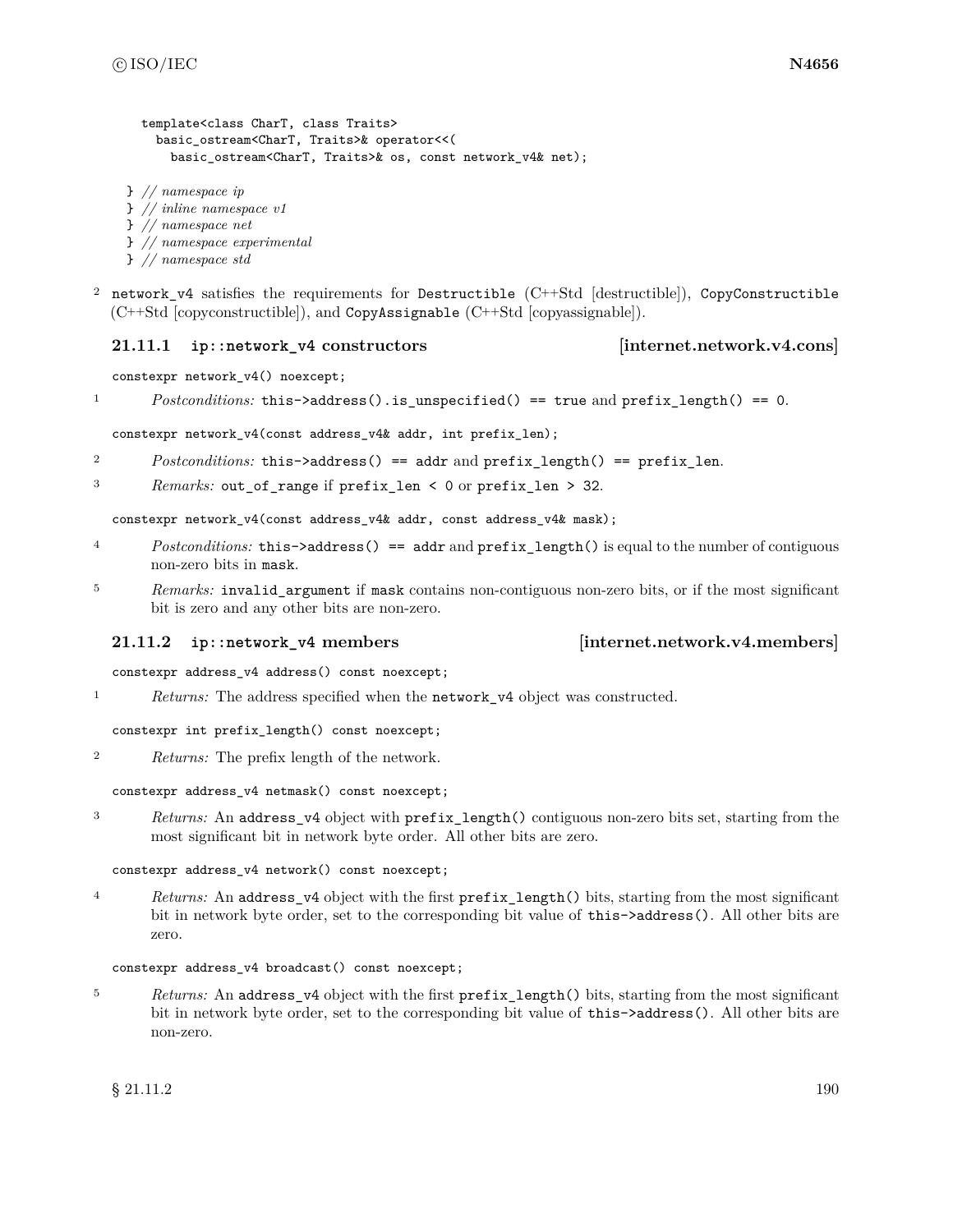address  $v4$  range hosts() const noexcept;

- <sup>6</sup> *Returns:* If is\_host() == true, an address\_v4\_range object representing the single address this->address(). Otherwise, an address\_v4\_range object representing the range of unique host IP addresses in the network.
- <sup>7</sup> [ *Note:* For IPv4, the network address and the broadcast address are not included in the range of host IP addresses. For example, given a network 192.168.1.0/24, the range returned by hosts() is from 192.168.1.1 to 192.168.1.254 inclusive, and neither 192.168.1.0 nor the broadcast address 192.168.1.255 are in the range. *— end note* ]

```
constexpr network_v4 canonical() const noexcept;
```

```
8 Returns: network_v4(network(), prefix_length()).
```
constexpr bool is\_host() const noexcept;

```
9 Returns: prefix_length() == 32.
```
constexpr bool is\_subnet\_of(const network\_v4& other) const noexcept;

10 *Returns:* true if other.prefix\_length() < prefix\_length() and network\_v4(this->address(), other.prefix\_length()).canonical() == other.canonical(), otherwise false.

```
template<class Allocator = allocator<char>>
  basic_string<char, char_traits<char>, Allocator>
    to_string(const Allocator& a = Allocator()) const;
```
11 *Returns:* this->address().to\_string(a) + "/" + std::to\_string(prefix\_length()).

## **21.11.3 ip::network\_v4 comparisons [internet.network.v4.comparisons]**

constexpr bool operator==(const network\_v4& a, const network\_v4& b) noexcept;

<sup>1</sup> *Returns:* true if a.address() == b.address() and a.prefix\_length() == b.prefix\_length(), otherwise false.

constexpr bool operator!=(const network\_v4& a, const network\_v4& b) noexcept;

```
2 Returns: !(a == b).
```
## **21.11.4 ip::network\_v4 creation [internet.network.v4.creation]**

constexpr network\_v4 make\_network\_v4(const address\_v4& addr, int prefix\_len);

1 Returns: network\_v4(addr, prefix\_len).

constexpr network\_v4 make\_network\_v4(const address\_v4& addr, const address\_v4& mask);

<sup>2</sup> *Returns:* network\_v4(addr, mask).

```
network_v4 make_network_v4(const char* str);
network_v4 make_network_v4(const char* str, error_code& ec) noexcept;
network_v4 make_network_v4(const string& str);
network_v4 make_network_v4(const string& str, error_code& ec) noexcept;
network_v4 make_network_v4(string_view str);
network_v4 make_network_v4(string_view str, error_code& ec) noexcept;
```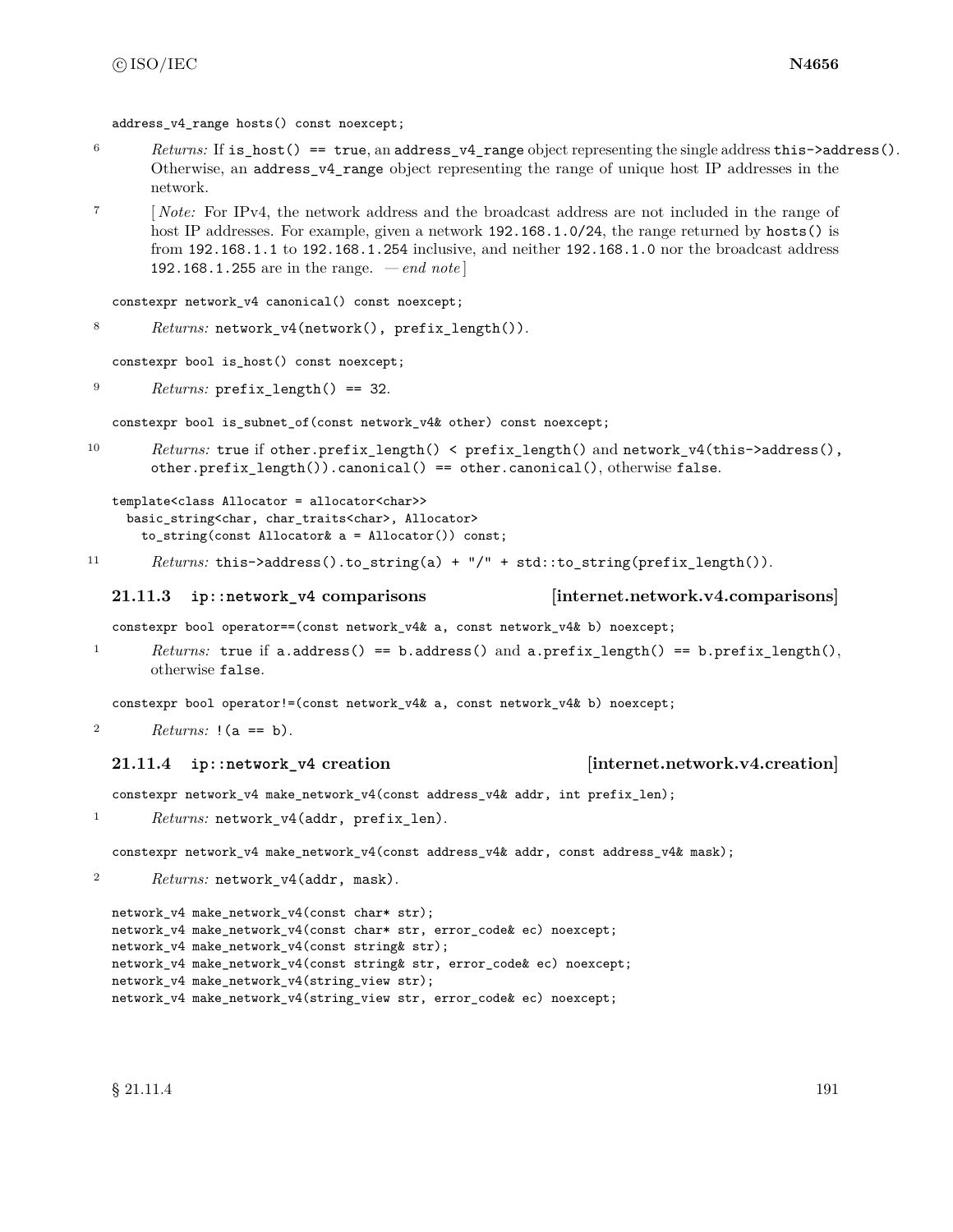<sup>3</sup> *Returns:* If str contains a value of the form address '/' prefix-length, a network v4 object constructed with the result of applying make\_address\_v4() to the address portion of the string, and the result of converting prefix-length to an integer of type int. Otherwise returns network\_v4() and sets ec to reflect the error.

<sup>4</sup> *Error conditions:*

(4.1) — errc::invalid\_argument — if str is not a valid textual representation of an IPv4 address and prefix length.

**21.11.5 ip::network\_v4 I/O** [internet.network.v4.io]

```
template<class CharT, class Traits>
  basic_ostream<CharT, Traits>& operator<<(
    basic_ostream<CharT, Traits>& os, const network_v4& net);
```
1 *Returns:* os << net.to\_string().c\_str().

# **21.12 Class template ip::network\_v6 [internet.network.v6]**

<sup>1</sup> The class network\_v6 provides the ability to use and manipulate IPv6 network addresses.

```
namespace std {
namespace experimental {
namespace net {
inline namespace v1 {
namespace ip {
  class network_v6
  {
  public:
    // constructors:
    constexpr network_v6() noexcept;
    constexpr network_v6(const address_v6& addr, int prefix_len);
    // members:
    constexpr address_v6 address() const noexcept;
    constexpr int prefix_length() const noexcept;
    constexpr address_v6 network() const noexcept;
    address_v6_range hosts() const noexcept;
    constexpr network_v6 canonical() const noexcept;
    constexpr bool is_host() const noexcept;
    constexpr bool is_subnet_of(const network_v6& other) const noexcept;
    template<class Allocator = allocator<char>>
      basic_string<char, char_traits<char>, Allocator>
        to_string(const Allocator& a = Allocator()) const;
  };
  // network_v6 comparisons:
  constexpr bool operator==(const network_v6& a, const network_v6& b) noexcept;
  constexpr bool operator!=(const network_v6& a, const network_v6& b) noexcept;
  // network_v6 creation:
  constexpr network_v6 make_network_v6(const address_v6& addr, int prefix_len);
  network_v6 make_network_v6(const char* str);
  network_v6 make_network_v6(const char* str, error_code& ec) noexcept;
```
network\_v6 make\_network\_v6(const string& str);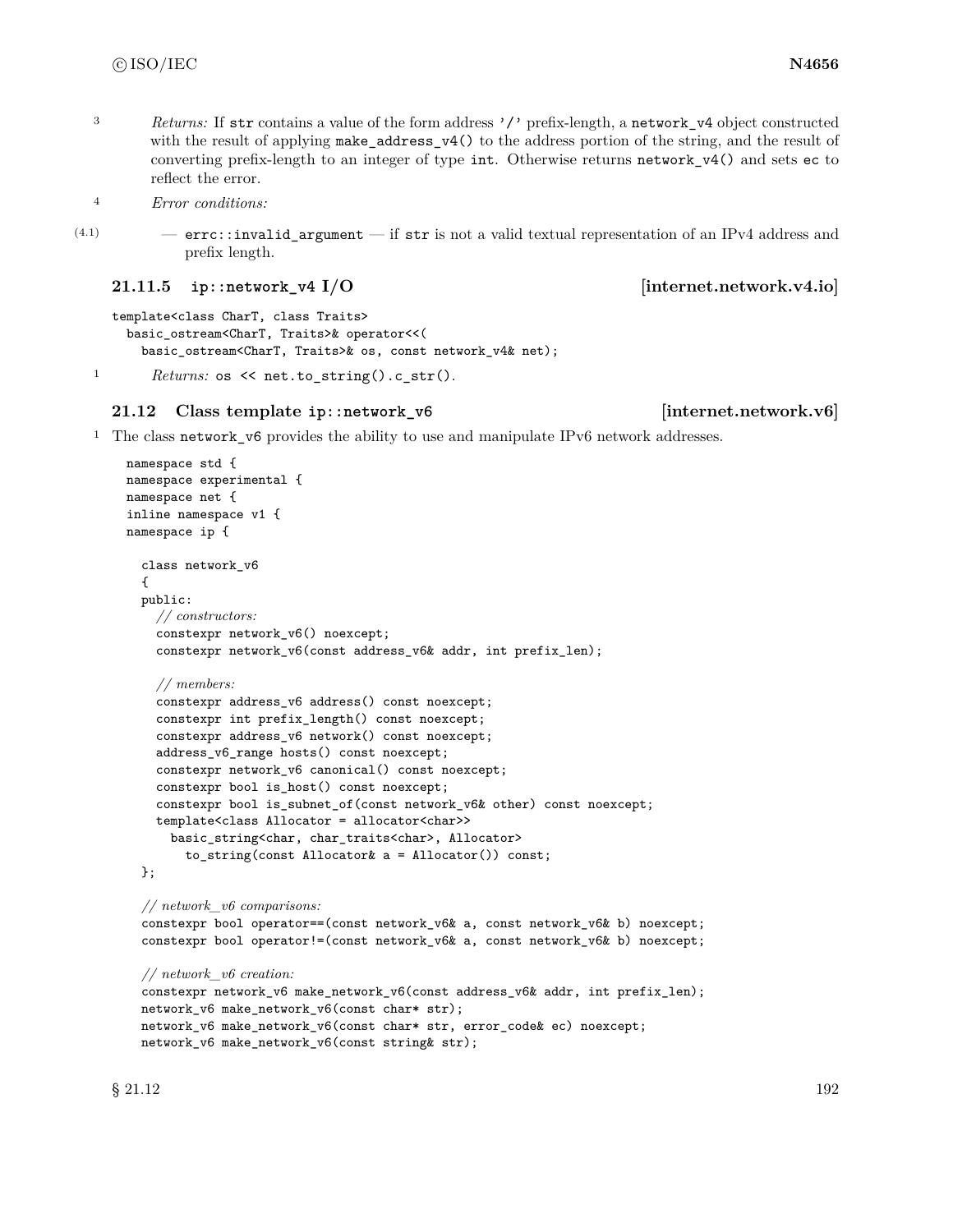```
network v6 make network v6(const string& str, error code& ec) noexcept;
 network_v6 make_network_v6(string_view str);
  network_v6 make_network_v6(string_view str, error_code& ec) noexcept;
  // network_v6 I/O:
  template<class CharT, class Traits>
    basic_ostream<CharT, Traits>& operator<<(
      basic_ostream<CharT, Traits>& os, const network_v6& net);
} // namespace ip
} // inline namespace v1
} // namespace net
} // namespace experimental
} // namespace std
```
<sup>2</sup> network\_v6 satisfies the requirements for Destructible (C++Std [destructible]), CopyConstructible (C++Std [copyconstructible]), and CopyAssignable (C++Std [copyassignable]).

## **21.12.1 ip::network\_v6 constructors [internet.network.v6.cons]**

constexpr network\_v6() noexcept;

<sup>1</sup> *Postconditions:* this->address().is\_unspecified() == true and prefix\_length() == 0.

constexpr network\_v6(const address\_v6& addr, int prefix\_len);

<sup>2</sup> *Postconditions:* this->address() == addr and prefix\_length() == prefix\_len.

<sup>3</sup> *Remarks:* out\_of\_range if prefix\_len < 0 or prefix\_len > 128.

## **21.12.2 ip::network\_v6 members [internet.network.v6.members]**

constexpr address\_v6 address() const noexcept;

<sup>1</sup> *Returns:* The address specified when the **network\_v6** object was constructed.

constexpr int prefix\_length() const noexcept;

<sup>2</sup> *Returns:* The prefix length of the network.

constexpr address\_v6 network() const noexcept;

<sup>3</sup> *Returns:* An address\_v6 object with the first prefix\_length() bits, starting from the most significant bit in network byte order, set to the corresponding bit value of this- $\geq$ address(). All other bits are zero.

address\_v6\_range hosts() const noexcept;

<sup>4</sup> *Returns:* If is\_host() == true, an address\_v6\_range object representing the single address this->address(). Otherwise, an address\_v6\_range object representing the range of unique host IP addresses in the network.

constexpr network\_v6 canonical() const noexcept;

```
5 Returns: network_v6(network(), prefix_length()).
```
constexpr bool is\_host() const noexcept;

<sup>6</sup> *Returns:* prefix\_length() == 128.

## $\S$  21.12.2 193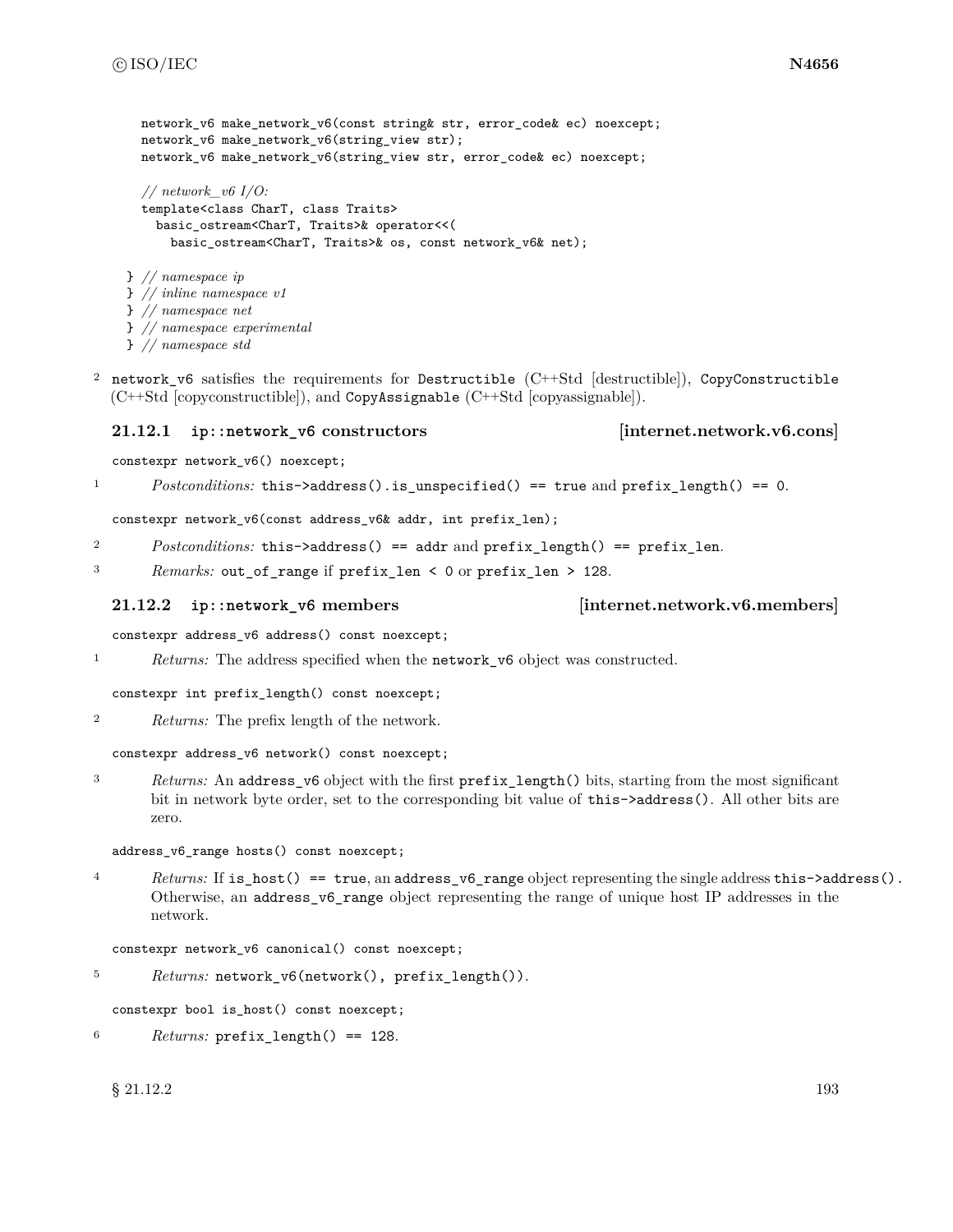constexpr bool is subnet of(const network v6& other) const noexcept;

<sup>7</sup> *Returns:* true if other.prefix\_length() < prefix\_length() and network\_v6(this->address(), other.prefix\_length()).canonical() == other.canonical(), otherwise false.

```
template<class Allocator = allocator<char>>
 basic_string<char, char_traits<char>, Allocator>
    to_string(const Allocator& a = Allocator()) const;
```
8 *Returns:* this->address().to\_string(a) + "/" + to\_string(prefix\_length()).c\_str().

## **21.12.3 ip::network\_v6 comparisons [internet.network.v6.comparisons]**

constexpr bool operator==(const network\_v6& a, const network\_v6& b) noexcept;

<sup>1</sup> *Returns:* true if a.address() == b.address() and a.prefix\_length() == b.prefix\_length(), otherwise false.

constexpr bool operator!=(const network\_v6& a, const network\_v6& b) noexcept;

<sup>2</sup> *Returns:* !(a == b).

### **21.12.4 ip::network\_v6 creation [internet.network.v6.creation]**

constexpr network\_v6 make\_network\_v6(const address\_v6& addr, int prefix\_len);

1 Returns: network\_v6(addr, prefix\_len).

```
network_v6 make_network_v6(const char* str);
network_v6 make_network_v6(const char* str, error_code& ec) noexcept;
network_v6 make_network_v6(const string& str);
network_v6 make_network_v6(const string& str, error_code& ec) noexcept;
network_v6 make_network_v6(string_view str);
network_v6 make_network_v6(string_view str, error_code& ec) noexcept;
```
- <sup>2</sup> *Returns:* If str contains a value of the form address '/' prefix-length, a network\_v6 object constructed with the result of applying make\_address\_v6() to the address portion of the string, and the result of converting prefix-length to an integer of type int. Otherwise returns network\_v6() and sets ec to reflect the error.
- <sup>3</sup> *Error conditions:*
- $(3.1)$  errc::invalid\_argument if str is not a valid textual representation of an IPv6 address and prefix length.

## **21.12.5 ip::network\_v6 I/O [internet.network.v6.io]**

```
template<class CharT, class Traits>
    basic_ostream<CharT, Traits>& operator<<(
      basic_ostream<CharT, Traits>& os, const network_v6& net);
1 Returns: os \le net.to_string().c_str().
```
## **21.13 Class template ip::basic\_endpoint [internet.endpoint]**

<sup>1</sup> An object of type basic\_endpoint<InternetProtocol> represents a protocol-specific endpoint, where an endpoint consists of an IP address and port number. Endpoints may be used to identify sources and destinations for socket connections and datagrams.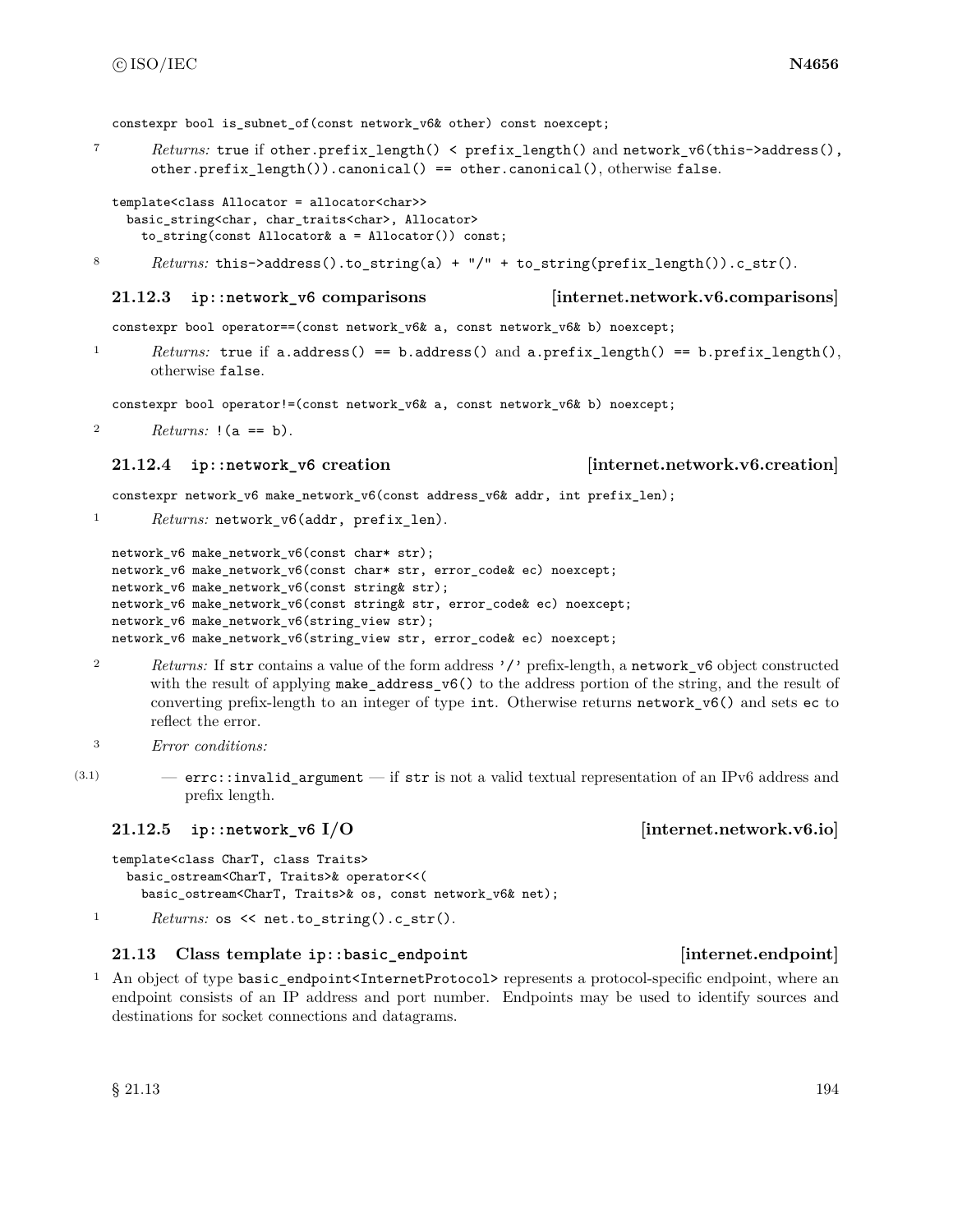```
namespace std {
namespace experimental {
namespace net {
inline namespace v1 {
namespace ip {
  template<class InternetProtocol>
  class basic_endpoint
  {
  public:
    // types:
    using protocol_type = InternetProtocol;
    // constructors:
    constexpr basic_endpoint() noexcept;
    constexpr basic_endpoint(const protocol_type& proto,
                             port_type port_num) noexcept;
    constexpr basic_endpoint(const ip::address& addr,
                             port_type port_num) noexcept;
    // members:
    constexpr protocol_type protocol() const noexcept;
    constexpr ip::address address() const noexcept;
    void address(const ip::address& addr) noexcept;
    constexpr port_type port() const noexcept;
    void port(port_type port_num) noexcept;
  };
  // basic_endpoint comparisons:
  template<class InternetProtocol>
    constexpr bool operator==(const basic_endpoint<InternetProtocol>& a,
                              const basic_endpoint<InternetProtocol>& b) noexcept;
  template<class InternetProtocol>
    constexpr bool operator!=(const basic_endpoint<InternetProtocol>& a,
                              const basic_endpoint<InternetProtocol>& b) noexcept;
  template<class InternetProtocol>
    constexpr bool operator< (const basic_endpoint<InternetProtocol>& a,
                              const basic_endpoint<InternetProtocol>& b) noexcept;
  template<class InternetProtocol>
    constexpr bool operator> (const basic_endpoint<InternetProtocol>& a,
                              const basic_endpoint<InternetProtocol>& b) noexcept;
  template<class InternetProtocol>
    constexpr bool operator<=(const basic_endpoint<InternetProtocol>& a,
                              const basic_endpoint<InternetProtocol>& b) noexcept;
  template<class InternetProtocol>
    constexpr bool operator>=(const basic_endpoint<InternetProtocol>& a,
                              const basic_endpoint<InternetProtocol>& b) noexcept;
  // basic_endpoint I/O:
  template<class CharT, class Traits, class InternetProtocol>
    basic_ostream<CharT, Traits>& operator<<(
      basic_ostream<CharT, Traits>& os,
```
const basic\_endpoint<InternetProtocol>& ep);

 $\S$  21.13 195

} *// namespace ip*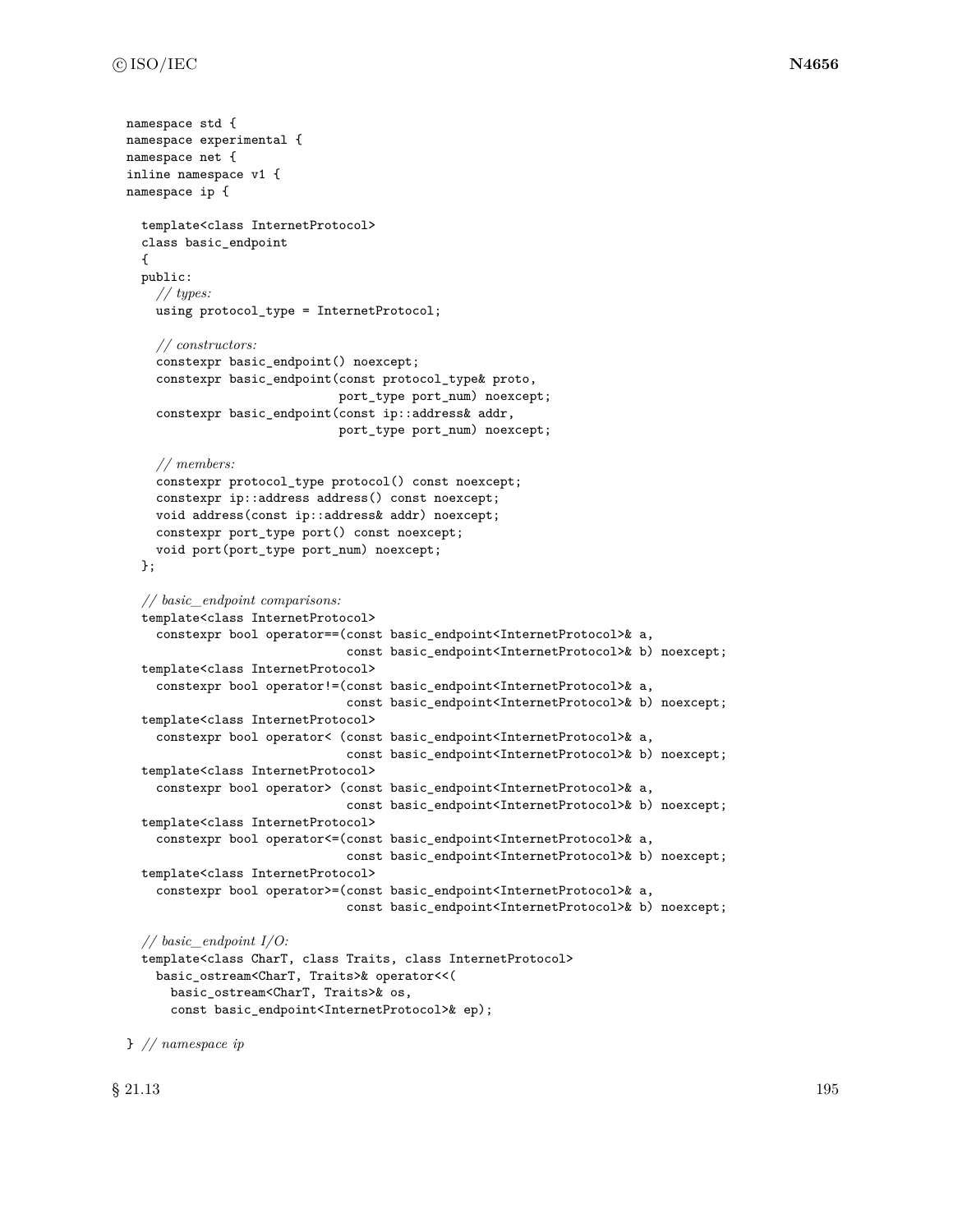```
} // inline namespace v1
} // namespace net
} // namespace experimental
} // namespace std
```
- <sup>2</sup> Instances of the basic\_endpoint class template meet the requirements for an Endpoint [\(18.2.4\)](#page-113-0).
- <sup>3</sup> Extensible implementations provide the following member functions:

```
namespace std {
namespace experimental {
namespace net {
inline namespace v1 {
namespace ip {
  template<class InternetProtocol>
  class basic_endpoint
  {
  public:
    void* data() noexcept;
    const void* data() const noexcept;
    constexpr size_t size() const noexcept;
    void resize(size_t s);
    constexpr size_t capacity() const noexcept;
    // remainder unchanged
  private:
    union
    {
      sockaddr_in v4_;
      sockaddr_in6 v6_;
    } data_; // exposition only
  };
} // namespace ip
} // inline namespace v1
} // namespace net
} // namespace experimental
} // namespace std
```
## **21.13.1 ip::basic\_endpoint constructors [internet.endpoint.cons]**

constexpr basic\_endpoint() noexcept;

```
1 Postconditions: this->address() == ip::address() and port() == 0.
     constexpr basic_endpoint(const protocol_type& proto,
                              port_type port_num) noexcept;
  2 Requires: proto == protocol_type::v4() || proto == protocol_type::v6().
  3 Postconditions:
\label{eq:3.1} \text{(3.1)} \qquad \qquad - \text{ If proto}\text{ = protocol_type::v6(), this->address() == ip::address_v6(); otherwise, this->address() }== ip::address v4().
(3.2) - port() == port_num.
     constexpr basic_endpoint(const ip::address& addr,
                              port_type port_num) noexcept;
```
 $\S$  21.13.1 196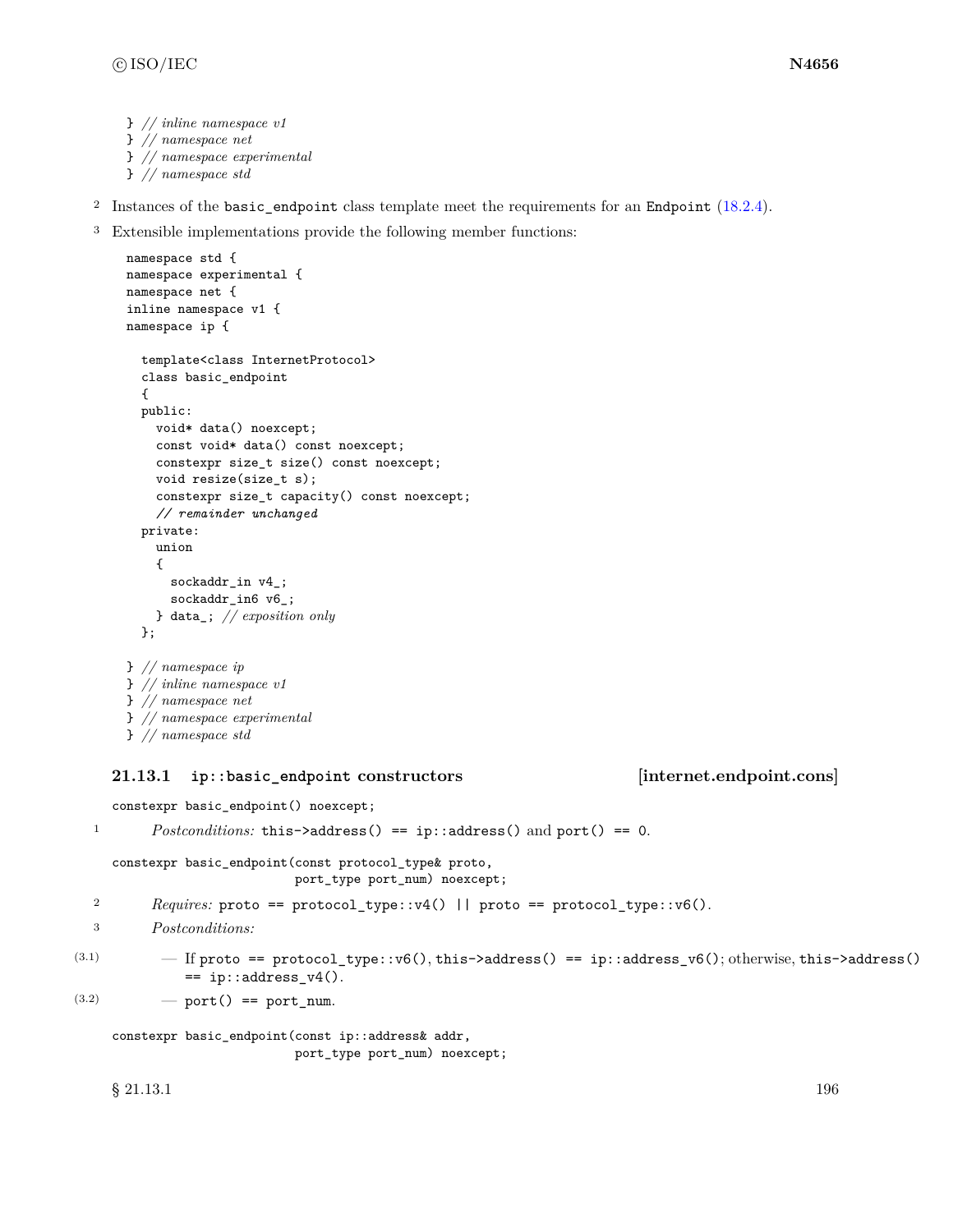|  |  | Postconditions: this->address() == addr and port() == port_num. |  |  |  |  |
|--|--|-----------------------------------------------------------------|--|--|--|--|
|--|--|-----------------------------------------------------------------|--|--|--|--|

### **21.13.2 ip::basic\_endpoint members [internet.endpoint.members]**

constexpr protocol\_type protocol() const noexcept;

<sup>1</sup> *Returns:* protocol\_type::v6() if the expression this->address().is\_v6() is true, otherwise protocol\_type::v4().

constexpr ip::address address() const noexcept;

<sup>2</sup> *Returns:* The address associated with the endpoint.

void address(const ip::address& addr) noexcept;

```
3 Postconditions: this->address() == addr.
```
constexpr port\_type port() const noexcept;

<sup>4</sup> *Returns:* The port number associated with the endpoint.

void port(port\_type port\_num) noexcept;

<sup>5</sup> *Postconditions:* port() == port num.

### **21.13.3 ip::basic\_endpoint comparisons [internet.endpoint.comparisons]**

```
template<class InternetProtocol>
  constexpr bool operator==(const basic_endpoint<InternetProtocol>& a,
                            const basic_endpoint<InternetProtocol>& b) noexcept;
```

```
1 Returns: a.address() == b.address() && a.port() == b.port()).
```

```
template<class InternetProtocol>
  constexpr bool operator!=(const basic_endpoint<InternetProtocol>& a,
                            const basic_endpoint<InternetProtocol>& b) noexcept;
```

```
2 Returns: !(a == b).
```

```
template<class InternetProtocol>
    constexpr bool operator< (const basic_endpoint<InternetProtocol>& a,
                             const basic_endpoint<InternetProtocol>& b) noexcept;
3 Returns: a.address() < b.address() || (!(b.address() < a.address()) && a.port() < b.port()).
```

```
template<class InternetProtocol>
```

```
constexpr bool operator> (const basic_endpoint<InternetProtocol>& a,
                         const basic_endpoint<InternetProtocol>& b) noexcept;
```

```
4 Returns: b < a.
```
template<class InternetProtocol> constexpr bool operator<=(const basic\_endpoint<InternetProtocol>& a, const basic\_endpoint<InternetProtocol>& b) noexcept;

```
5 Returns: !(b < a).
```

```
template<class InternetProtocol>
  constexpr bool operator>=(const basic_endpoint<InternetProtocol>& a,
```

```
const basic_endpoint<InternetProtocol>& b) noexcept;
```
<sup>6</sup> *Returns:* !(a < b).

 $\S$  21.13.3 197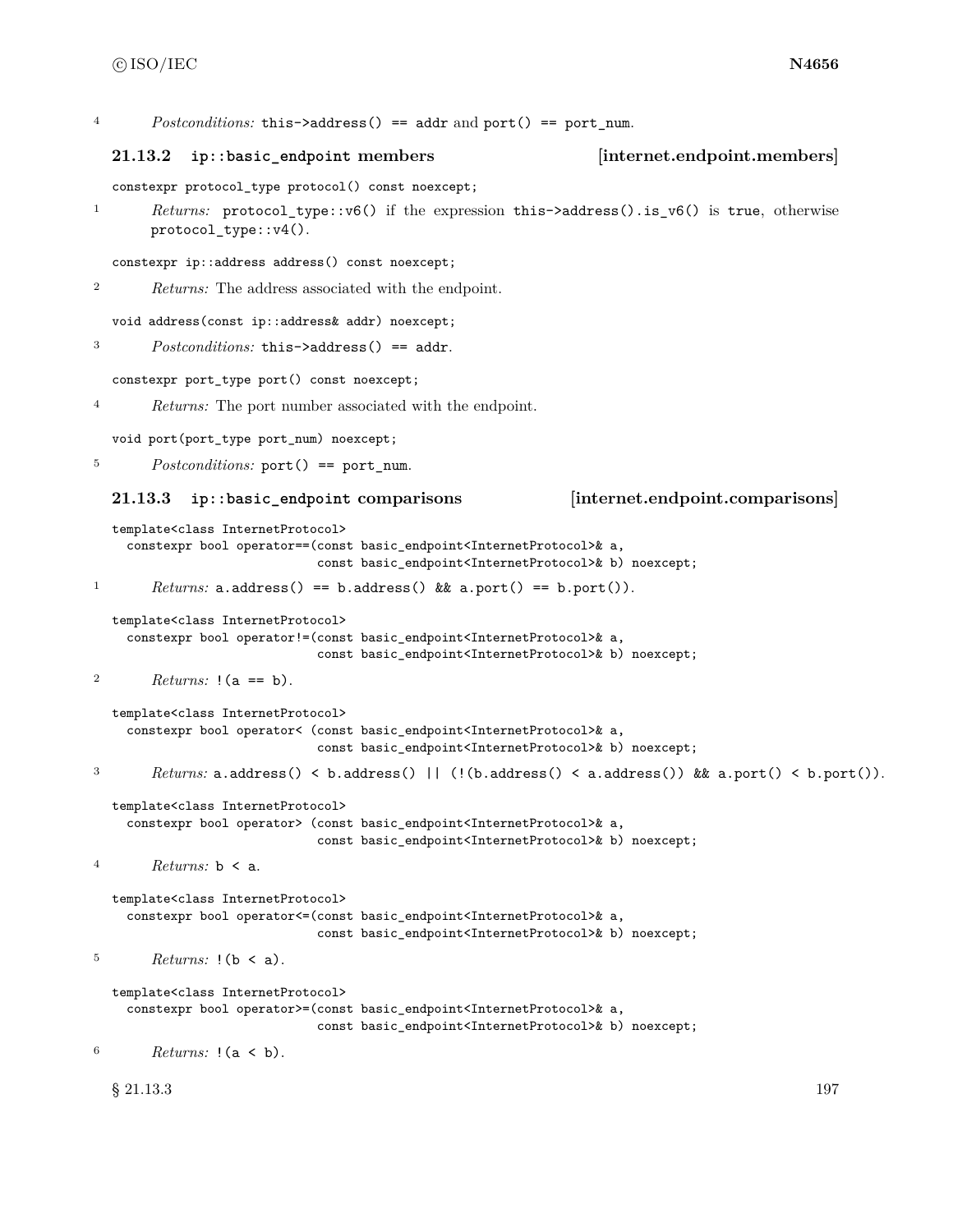## **21.13.4 ip::basic\_endpoint I/O [internet.endpoint.io]**

```
template<class CharT, class Traits, class InternetProtocol>
 basic_ostream<CharT, Traits>& operator<<(
    basic_ostream<CharT, Traits>& os,
   const basic_endpoint<InternetProtocol>& ep);
```
<sup>1</sup> *Effects:* Outputs a representation of the endpoint to the stream, as if it were implemented as follows:

```
basic_ostringstream<CharT, Traits> ss;
if (ep.protocol() == basic_endpoint<InternetProtocol>::protocol_type::v6())
 ss << "[" << ep.address() << "]";
else
 ss << ep.address();
ss << ":" << ep.port();
os << ss.str();
```
- <sup>2</sup> *Returns:* os.
- <sup>3</sup> [ *Note:* The representation of the endpoint when it contains an IP version 6 address is based on [RFC2732]. *— end note* ]

## **21.13.5 ip::basic\_endpoint members (extensible implementations) [internet.endpoint.extensible]**

void\* data() noexcept;

```
1 Returns: std::addressof(data_).
```
const void\* data() const noexcept;

```
2 Returns: std::addressof(data_).
```

```
constexpr size_t size() const noexcept;
```
<sup>3</sup> *Returns:* sizeof(sockaddr\_in6) if protocol().family() == AF\_INET6, otherwise sizeof(sockaddr\_in).

```
void resize(size_t s);
```
4 *Remarks:* length error if the condition protocol().family() == AF\_INET6 && s != sizeof(sockaddr\_in6) || protocol().family() == AF\_INET4 && s != sizeof(sockaddr\_in) is true.

constexpr size\_t capacity() const noexcept;

```
5 Returns: sizeof(data_).
```
## **21.14 Class template ip::basic\_resolver\_entry [internet.resolver.entry]**

<sup>1</sup> An object of type basic\_resolver\_entry<InternetProtocol> represents a single element in the results returned by a name resolution operation.

```
namespace std {
namespace experimental {
namespace net {
inline namespace v1 {
namespace ip {
  template<class InternetProtocol>
  class basic_resolver_entry
```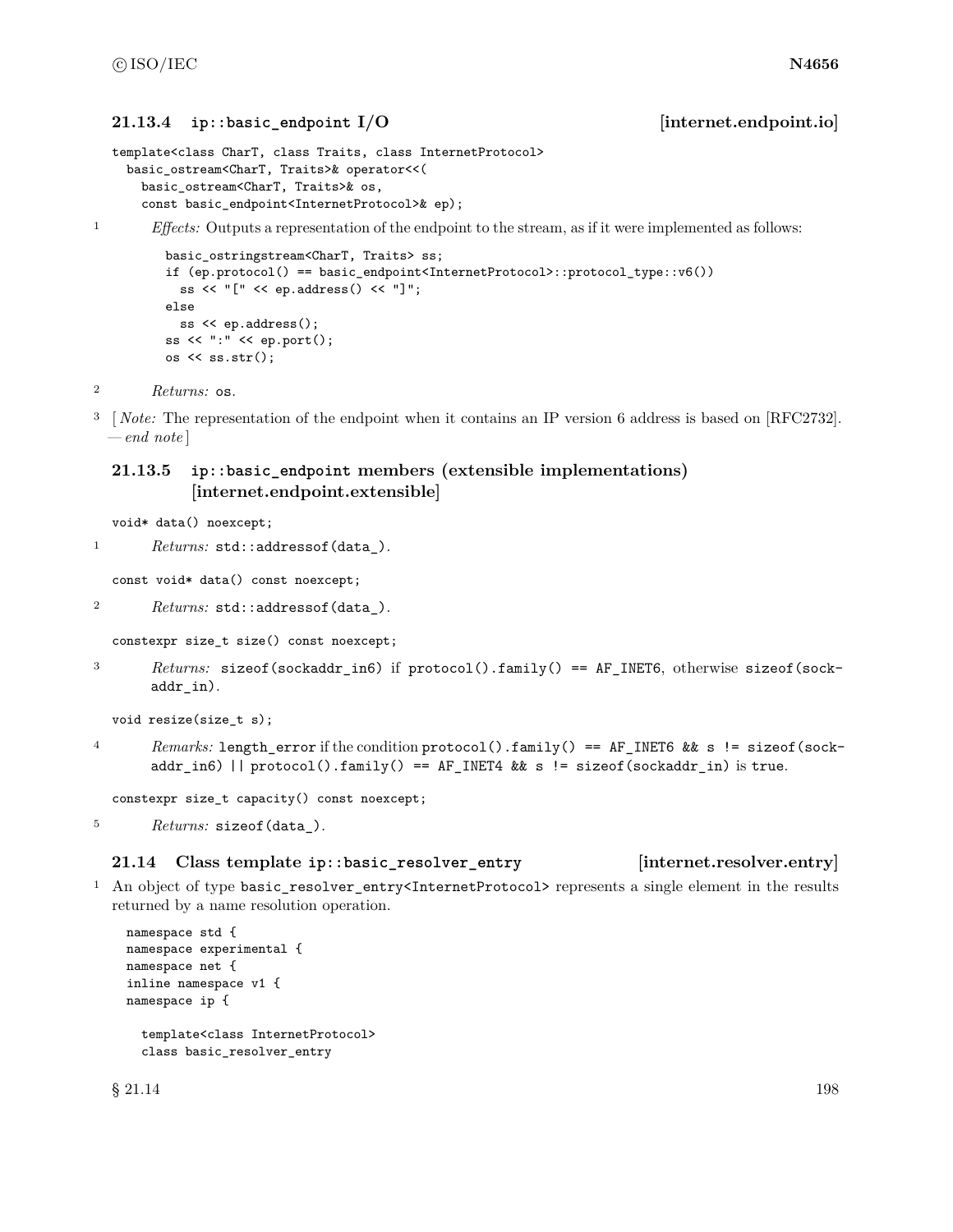```
{
  public:
    // types:
    using protocol_type = InternetProtocol;
    using endpoint_type = typename InternetProtocol::endpoint;
    // constructors:
    basic_resolver_entry();
    basic_resolver_entry(const endpoint_type& ep,
                         string_view h,
                         string_view s);
    // members:
    endpoint_type endpoint() const;
    operator endpoint_type() const;
    template<class Allocator = allocator<char>>
      basic_string<char, char_traits<char>, Allocator>
        host_name(const Allocator& a = Allocator()) const;
    template<class Allocator = allocator<char>>
      basic_string<char, char_traits<char>, Allocator>
        service_name(const Allocator& a = Allocator()) const;
  };
  // basic_resolver_entry comparisons:
  template<class InternetProtocol>
    bool operator==(const basic_resolver_entry<InternetProtocol>& a,
                    const basic_resolver_entry<InternetProtocol>& b);
  template<class InternetProtocol>
    bool operator!=(const basic_resolver_entry<InternetProtocol>& a,
                    const basic_resolver_entry<InternetProtocol>& b);
} // namespace ip
} // inline namespace v1
} // namespace net
} // namespace experimental
```

```
} // namespace std
```
## **21.14.1 ip::basic\_resolver\_entry constructors [internet.resolver.entry.cons]**

basic\_resolver\_entry();

1 *Effects:* Equivalent to basic\_resolver\_entry<InternetProtocol>(endpoint\_type(), "", "").

```
basic_resolver_entry(const endpoint_type& ep,
                     string_view h,
                     string_view s);
```

```
2 Postconditions:
```

```
(2.1) — endpoint () == ep.
```

```
(2.2) — host name() == h.
```

```
(2.3) \qquad \qquad service name() == s.
```
## **21.14.2 ip::basic\_resolver\_entry members [internet.resolver.entry.members]**

endpoint\_type endpoint() const;

 $\S 21.14.2$  199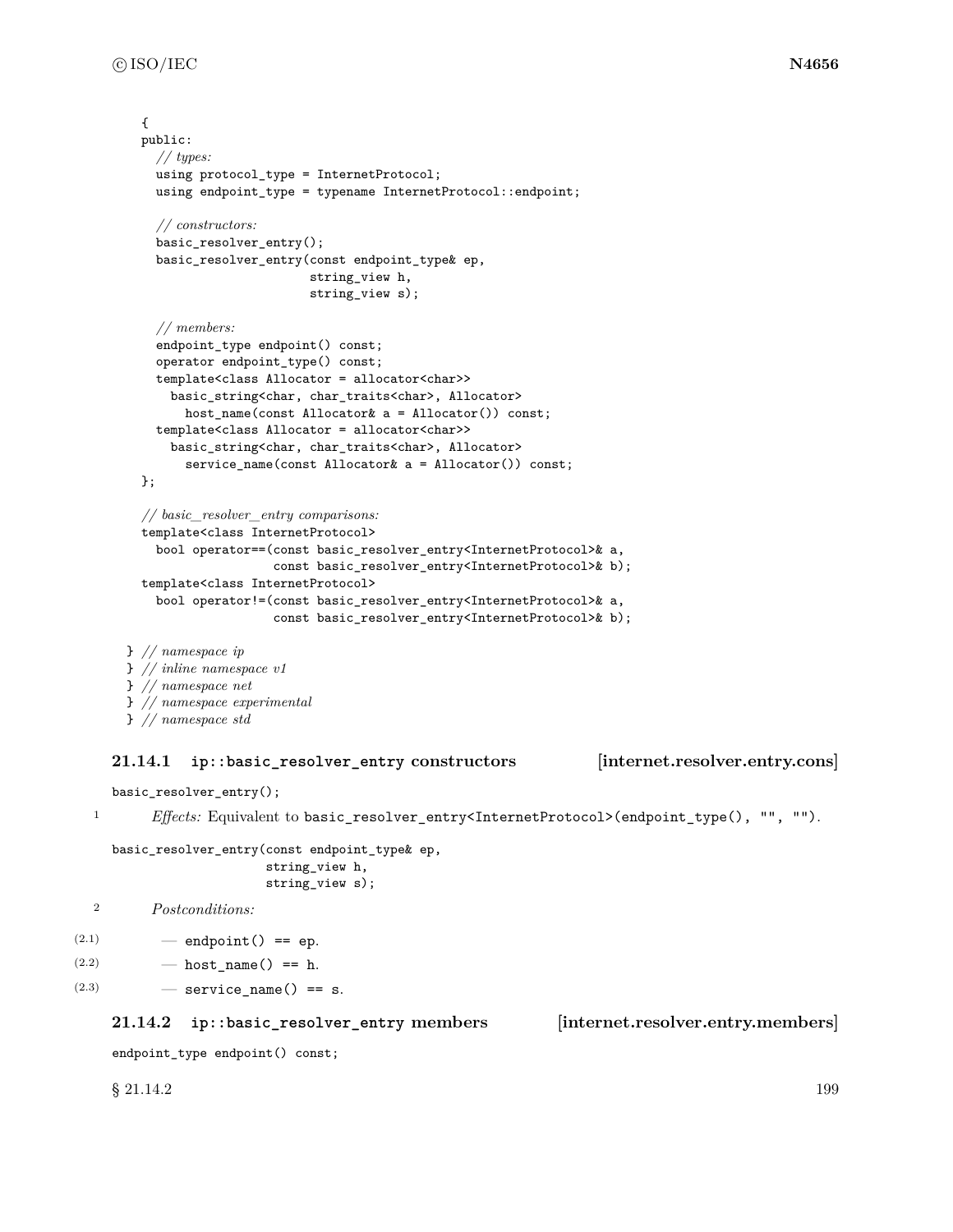<sup>1</sup> *Returns:* The endpoint associated with the resolver entry.

operator endpoint\_type() const;

```
2 Returns: endpoint().
```

```
template<class Allocator = allocator<char>>
 basic_string<char, char_traits<char>, Allocator>
    host_name(const Allocator& a = Allocator()) const;
```
- <sup>3</sup> *Returns:* The host name associated with the resolver entry.
- <sup>4</sup> *Remarks:* Ill-formed unless allocator\_traits<Allocator>::value\_type is char.

```
template<class Allocator = allocator<char>>
 basic_string<char, char_traits<char>, Allocator>
    service_name(const Allocator& a = Allocator()) const;
```
- <sup>5</sup> *Returns:* The service name associated with the resolver entry.
- <sup>6</sup> *Remarks:* Ill-formed unless allocator\_traits<Allocator>::value\_type is char.

### **21.14.3 op::basic\_resolver\_entry comparisons [internet.resolver.entry.comparisons]**

```
template<class InternetProtocol>
    bool operator==(const basic_resolver_entry<InternetProtocol>& a,
                   const basic_resolver_entry<InternetProtocol>& b);
1 Returns: a.endpoint() == b.endpoint() && a.host_name() == b.host_name() && a.service_-
       name() == b.service_name().
  template<class InternetProtocol>
```

```
bool operator!=(const basic_resolver_entry<InternetProtocol>& a,
                const basic_resolver_entry<InternetProtocol>& b);
```

```
2 Returns: !(a == b).
```
## **21.15 Class template ip::basic\_resolver\_results [internet.resolver.results]**

<sup>1</sup> An object of type basic\_resolver\_results<InternetProtocol> represents a sequence of basic\_resolver\_ entry<InternetProtocol> elements resulting from a single name resolution operation.

```
namespace std {
namespace experimental {
namespace net {
inline namespace v1 {
namespace ip {
  template<class InternetProtocol>
  class basic_resolver_results
  {
  public:
    // types:
    using protocol_type = InternetProtocol;
    using endpoint_type = typename protocol_type::endpoint;
    using value_type = basic_resolver_entry<protocol_type>;
    using const_reference = const value_type&;
    using reference = value_type&;
    using const_iterator = implementation-defined ;
    using iterator = const_iterator;
```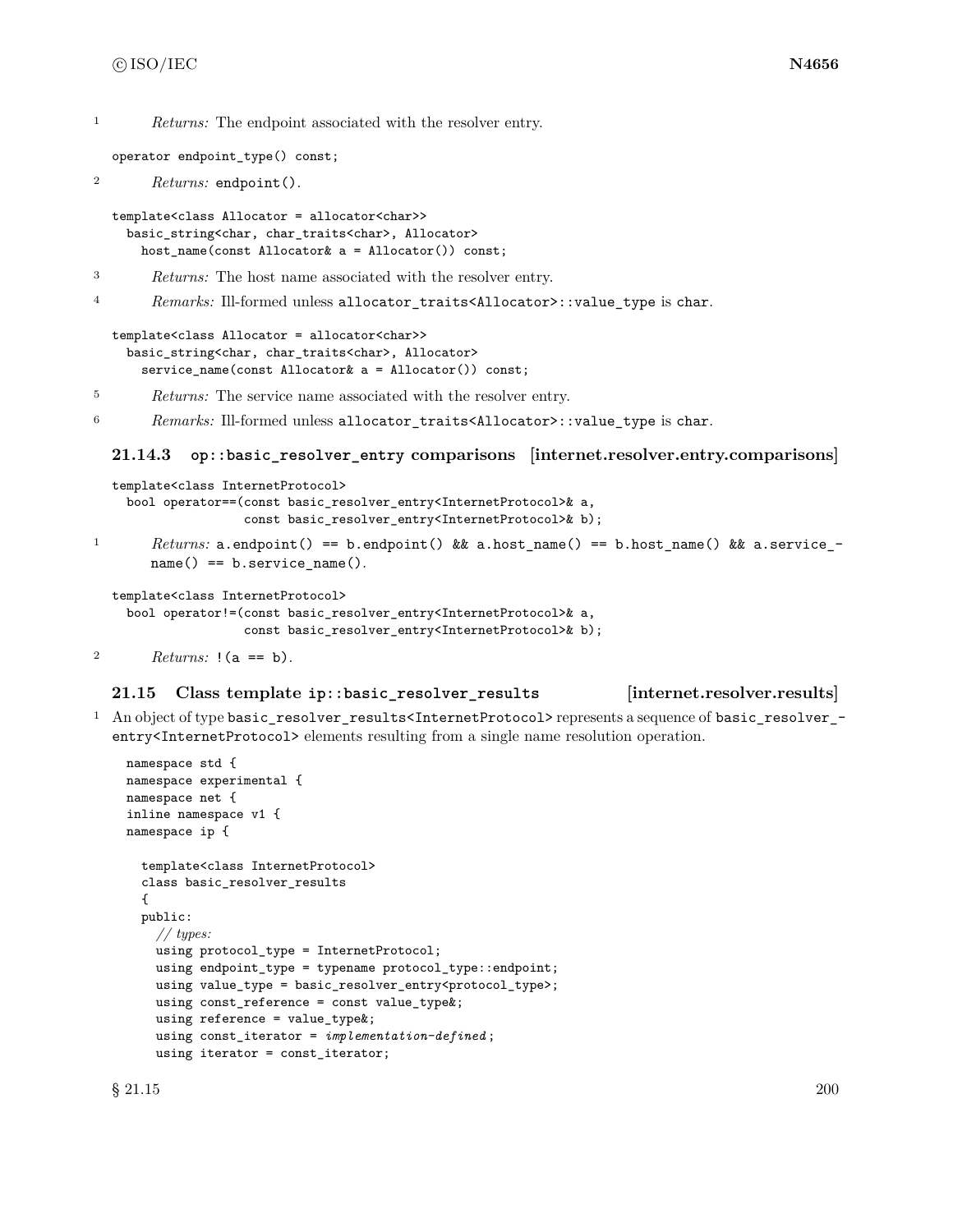```
using difference type = ptrdiff t;
    using size_type = size_t;
    // construct / copy / destroy:
    basic_resolver_results();
    basic_resolver_results(const basic_resolver_results& rhs);
    basic_resolver_results(basic_resolver_results&& rhs) noexcept;
    basic_resolver_results& operator=(const basic_resolver_results& rhs);
    basic_resolver_results& operator=(basic_resolver_results&& rhs);
    ~basic_resolver_results();
    // size:
    size_type size() const noexcept;
    size_type max_size() const noexcept;
    bool empty() const noexcept;
    // element access:
    const_iterator begin() const;
    const_iterator end() const;
    const_iterator cbegin() const;
    const_iterator cend() const;
    // swap:
    void swap(basic_resolver_results& that) noexcept;
  };
  // basic_resolver_results comparisons:
  template<class InternetProtocol>
    bool operator==(const basic_resolver_results<InternetProtocol>& a,
                    const basic_resolver_results<InternetProtocol>& b);
  template<class InternetProtocol>
    bool operator!=(const basic_resolver_results<InternetProtocol>& a,
                    const basic_resolver_results<InternetProtocol>& b);
} // namespace ip
} // inline namespace v1
} // namespace net
} // namespace experimental
```
- } *// namespace std*
- <sup>2</sup> The class template basic\_resolver\_results satisfies the requirements of a sequence container (C++Std [sequence.reqmts]), except that only the operations defined for const-qualified sequence containers are supported. The class template basic\_resolver\_results supports forward iterators.
- <sup>3</sup> A default-constructed basic\_resolver\_results object is empty. A non-empty results object is obtained only by calling a basic\_resolver object's wait or async\_wait operations, or otherwise by copy construction, move construction, assignment, or swap from another non-empty results object.

## **21.15.1 ip::basic\_resolver\_results constructors [internet.resolver.results.cons]**

```
basic_resolver_results();
```
<sup>1</sup> *Postconditions:* size() == 0.

basic\_resolver\_results(const basic\_resolver\_results& rhs);

```
2 Postconditions: *this == rhs.
```
 $\S$  21.15.1 201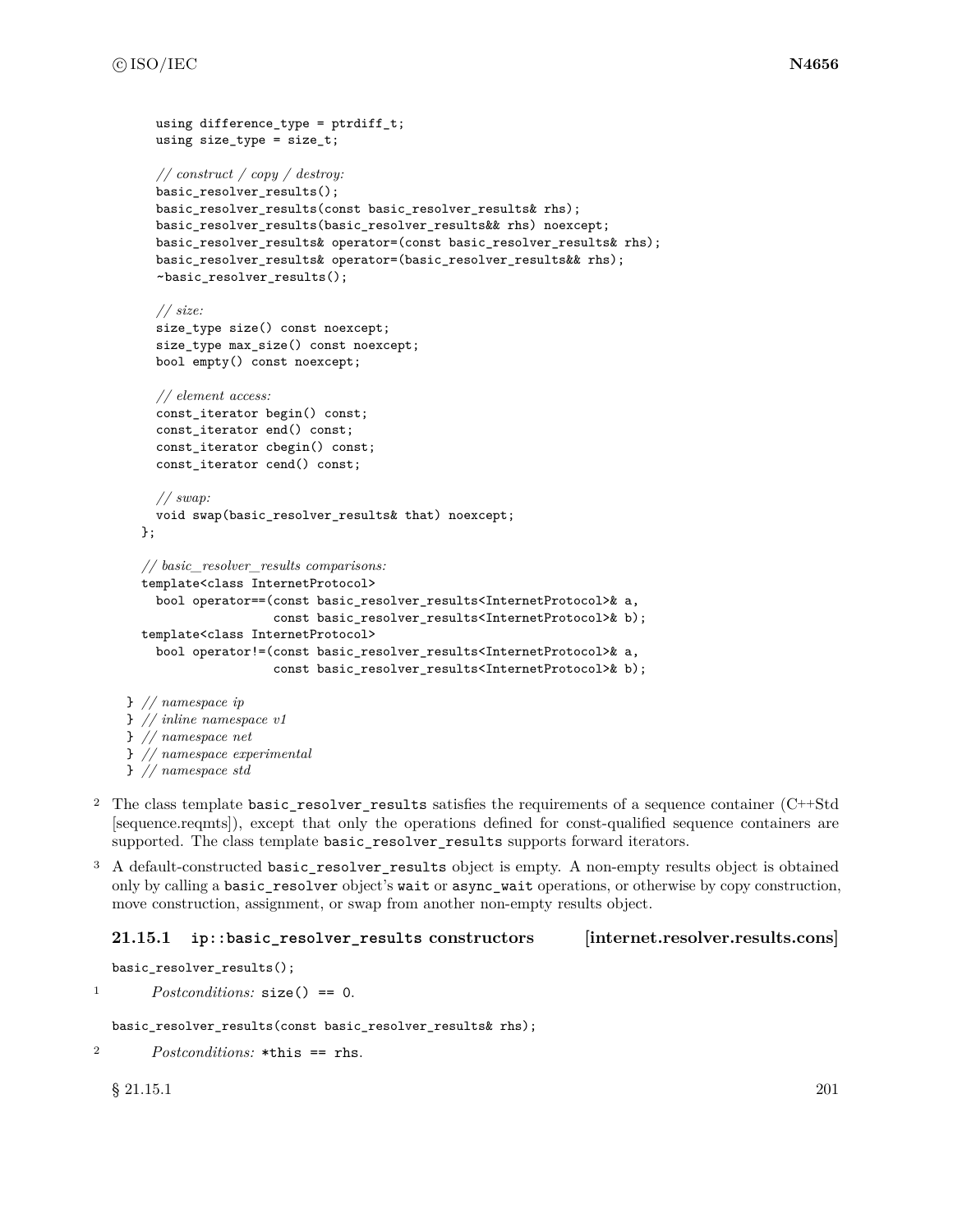basic resolver results(basic resolver results&& rhs) noexcept;

<sup>3</sup> *Postconditions:* \*this is equal to the prior value of rhs.

# **21.15.2 ip::basic\_resolver\_results assignment [internet.resolver.results.assign]**

basic\_resolver\_results& operator=(const basic\_resolver\_results& rhs);

<sup>1</sup> *Postconditions:* \*this == rhs.

```
2 Returns: *this.
```
basic\_resolver\_results& operator=(basic\_resolver\_results& rhs) noexcept;

<sup>3</sup> *Postconditions:* \*this is equal to the prior value of rhs.

```
4 Returns: *this.
```
## **21.15.3 ip::basic\_resolver\_results size [internet.resolver.results.size]**

size\_type size() const noexcept;

<sup>1</sup> *Returns:* The number of basic\_resolver\_entry elements in \*this.

size\_type max\_size() const noexcept;

2 *Returns:* The maximum number of basic\_resolver\_entry elements that can be stored in \*this.

```
bool empty() const noexcept;
```
<sup>3</sup> *Returns:* size() == 0.

### **21.15.4 ip::basic\_resolver\_results element access [internet.resolver.results.access]**

const\_iterator begin() const; const\_iterator cbegin() const;

<sup>1</sup> *Returns:* A starting iterator that enumerates over all the basic\_resolver\_entry elements stored in \*this.

```
const_iterator end() const;
const_iterator cend() const;
```
<sup>2</sup> *Returns:* A terminating iterator that enumerates over all the basic\_resolver\_entry elements stored in \*this.

### **21.15.5 ip::basic\_resolver\_results swap [internet.resolver.results.swap]**

void swap(basic\_resolver\_results& that) noexcept;

<sup>1</sup> *Postconditions:* \*this is equal to the prior value of that, and that is equal to the prior value of \*this.

# **21.15.6 ip::basic\_resolver\_results comparisons [internet.resolver.results.comparisons]**

template<class InternetProtocol>

```
bool operator==(const basic_resolver_results<InternetProtocol>& a,
                const basic_resolver_results<InternetProtocol>& b);
```
<sup>1</sup> *Returns:* a.size() == b.size() && equal(a.cbegin(), a.cend(), b.cbegin()).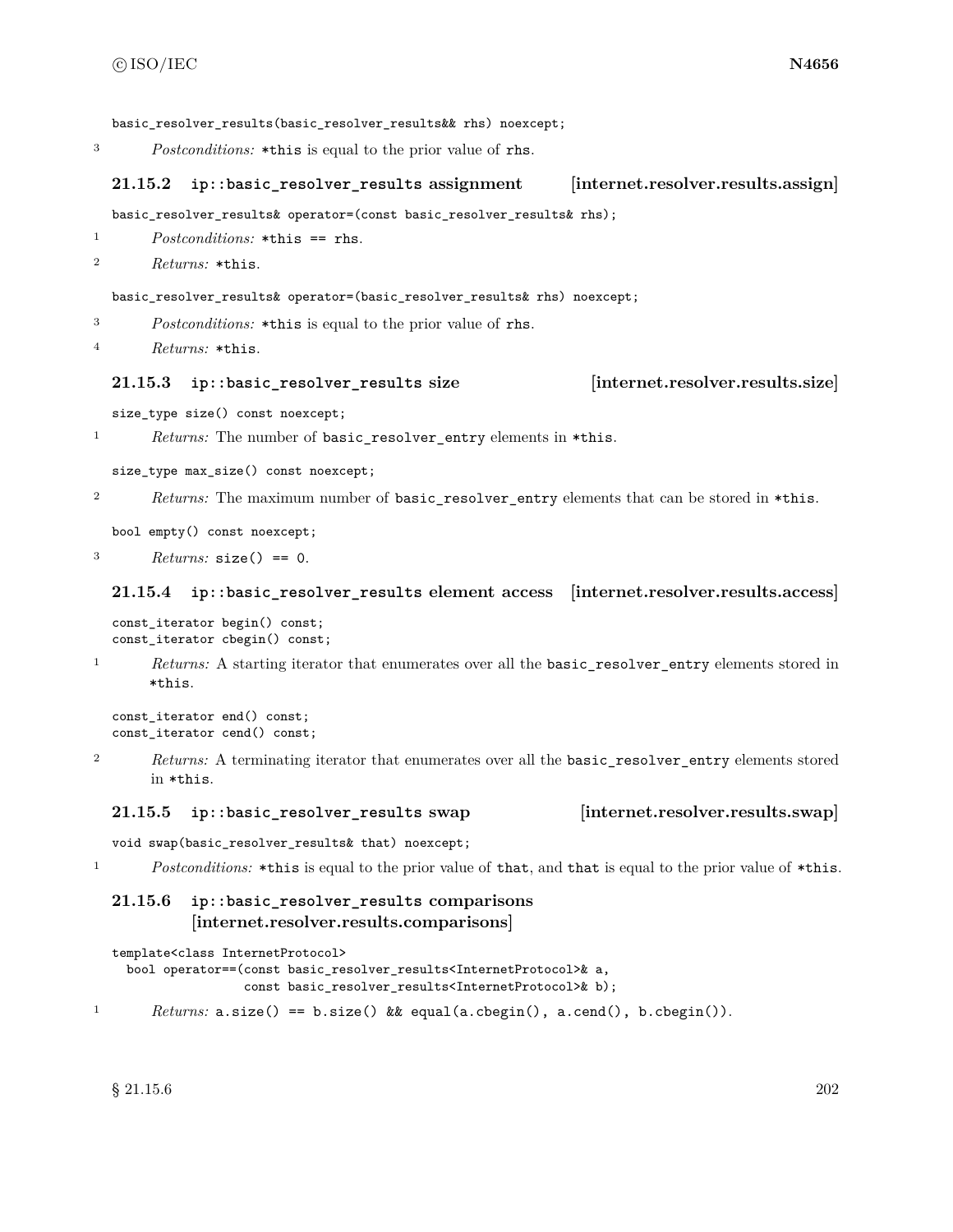```
template<class InternetProtocol>
 bool operator!=(const basic_resolver_results<InternetProtocol>& a,
                  const basic_resolver_results<InternetProtocol>& b);
```

```
2 Returns: !(a == b).
```
**21.16 Class ip::resolver\_base [internet.resolver.base]**

```
namespace std {
namespace experimental {
namespace net {
inline namespace v1 {
namespace ip {
  class resolver_base
  {
  public:
    using flags = T1;
    static const flags passive;
    static const flags canonical_name;
    static const flags numeric_host;
    static const flags numeric_service;
    static const flags v4_mapped;
    static const flags all_matching;
    static const flags address_configured;
  protected:
   resolver_base();
    ~resolver_base();
  };
} // namespace ip
} // inline namespace v1
} // namespace net
```
} *// namespace experimental*

} *// namespace std*

<sup>1</sup> resolver\_base defines a bitmask type, flags, with the bitmask elements shown in Table [37.](#page-209-0)

Table 37 — Resolver flags

<span id="page-209-0"></span>

| Constant name   | <b>POSIX</b> macro | Definition or notes                               |  |
|-----------------|--------------------|---------------------------------------------------|--|
| passive         | AI_PASSIVE         | Returned endpoints are intended for use as        |  |
|                 |                    | locally bound socket endpoints.                   |  |
| canonical name  | AI CANONNAME       | Determine the canonical name of the host          |  |
|                 |                    | specified in the query.                           |  |
| numeric host    | AI NUMERICHOST     | Host name should be treated as a numeric          |  |
|                 |                    | string defining an IPv4 or IPv6 address and no    |  |
|                 |                    | host name resolution should be attempted.         |  |
| numeric service | AI NUMERICSERV     | Service name should be treated as a numeric       |  |
|                 |                    | string defining a port number and no service      |  |
|                 |                    | name resolution should be attempted.              |  |
| v4_mapped       | AI V4MAPPED        | If the protocol is specified as an IPv6 protocol, |  |
|                 |                    | return IPv4-mapped IPv6 addresses on finding      |  |
|                 |                    | no IPv6 addresses.                                |  |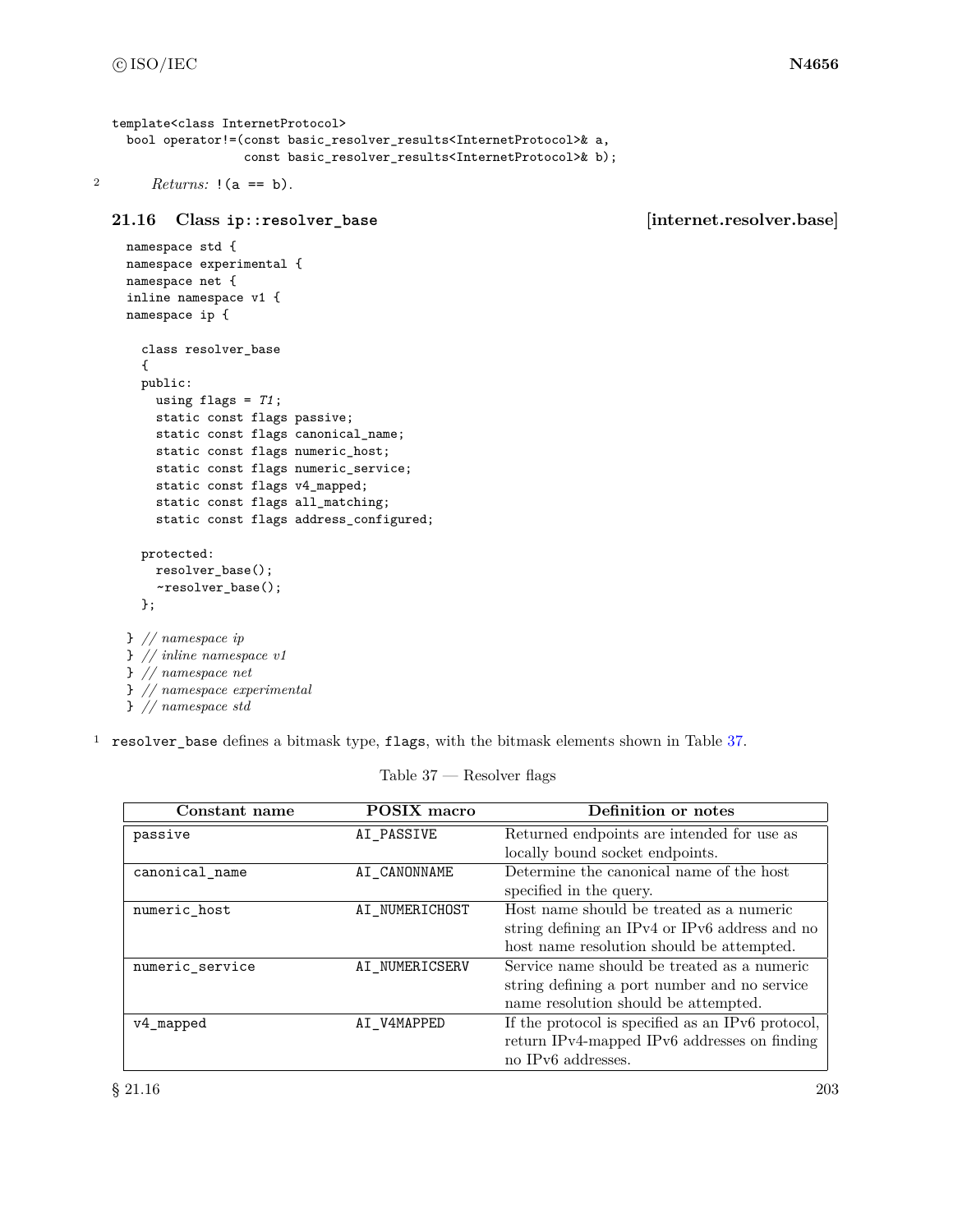| Constant name      | POSIX macro   | Definition or notes                          |
|--------------------|---------------|----------------------------------------------|
| all matching       | AI ALL        | If used with v4_mapped, return all matching  |
|                    |               | IPv6 and IPv4 addresses.                     |
| address_configured | AI ADDRCONFIG | Only return IPv4 addresses if a non-loopback |
|                    |               | IPv4 address is configured for the system.   |
|                    |               | Only return IPv6 addresses if a non-loopback |
|                    |               | IPv6 address is configured for the system.   |

| Resolver flags (continued) | Table 37 |  |  |  |
|----------------------------|----------|--|--|--|
|----------------------------|----------|--|--|--|

# **21.17 Class template ip::basic\_resolver [internet.resolver]**

<sup>1</sup> Objects of type basic\_resolver<InternetProtocol> are used to perform name resolution. Name resolution is the translation of a host name and service name into a sequence of endpoints, or the translation of an endpoint into its corresponding host name and service name.

```
namespace std {
namespace experimental {
namespace net {
inline namespace v1 {
namespace ip {
  template<class InternetProtocol>
  class basic_resolver : public resolver_base
  {
  public:
    // types:
    using executor_type = io_context::executor_type;
    using protocol_type = InternetProtocol;
    using endpoint_type = typename InternetProtocol::endpoint;
    using results_type = basic_resolver_results<InternetProtocol>;
    // construct / copy / destroy:
    explicit basic_resolver(io_context& ctx);
    basic_resolver(const basic_resolver&) = delete;
    basic_resolver(basic_resolver&& rhs) noexcept;
    ~basic_resolver();
    basic_resolver& operator=(const basic_resolver&) = delete;
    basic_resolver& operator=(basic_resolver&& rhs);
    // basic_resolver operations:
    executor_type get_executor() noexcept;
    void cancel();
    results_type resolve(string_view host_name, string_view service_name);
    results_type resolve(string_view host_name, string_view service_name,
                         error_code& ec);
    results_type resolve(string_view host_name, string_view service_name,
                         flags f);
```
 $\S 21.17$  204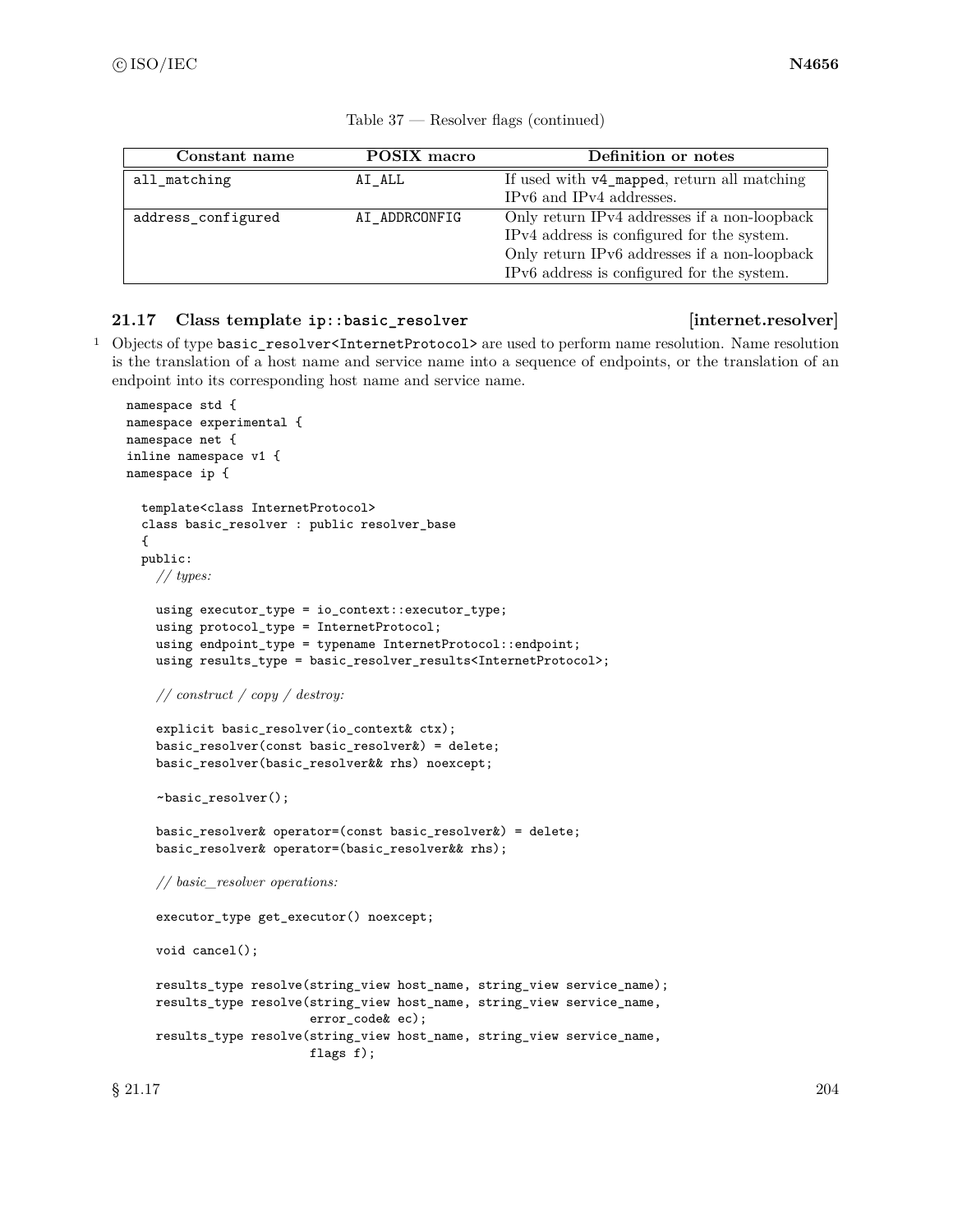```
results type resolve(string view host name, string view service name,
                         flags f, error_code& ec);
    template<class CompletionToken>
      DEDUCED async_resolve(string_view host_name, string_view service_name,
                            CompletionToken&& token);
    template<class CompletionToken>
      DEDUCED async_resolve(string_view host_name, string_view service_name,
                            flags f, CompletionToken&& token);
    results_type resolve(const protocol_type& protocol,
                         string_view host_name, string_view service_name);
    results_type resolve(const protocol_type& protocol,
                         string_view host_name, string_view service_name,
                         error_code& ec);
    results_type resolve(const protocol_type& protocol,
                         string_view host_name, string_view service_name,
                         flags f);
    results_type resolve(const protocol_type& protocol,
                         string_view host_name, string_view service_name,
                         flags f, error_code& ec);
    template<class CompletionToken>
      DEDUCED async_resolve(const protocol_type& protocol,
                            string_view host_name, string_view service_name,
                            CompletionToken&& token);
    template<class CompletionToken>
      DEDUCED async_resolve(const protocol_type& protocol,
                            string_view host_name, string_view service_name,
                            flags f, CompletionToken&& token);
    results_type resolve(const endpoint_type& e);
    results_type resolve(const endpoint_type& e, error_code& ec);
    template<class CompletionToken>
      DEDUCED async_resolve(const endpoint_type& e,
                            CompletionToken&& token);
  };
} // namespace ip
} // inline namespace v1
} // namespace net
} // namespace experimental
```

```
} // namespace std
```
## **21.17.1 ip::basic\_resolver constructors [internet.resolver.cons]**

explicit basic\_resolver(io\_context& ctx);

<sup>1</sup> *Postconditions:* get\_executor() == ctx.get\_executor().

```
basic_resolver(basic_resolver&& rhs) noexcept;
```
<sup>2</sup> *Effects:* Move constructs an object of class basic\_resolver<InternetProtocol> that refers to the state originally represented by rhs.

```
3 Postconditions: get_executor() == rhs.get_executor().
```
 $\S$  21.17.1 205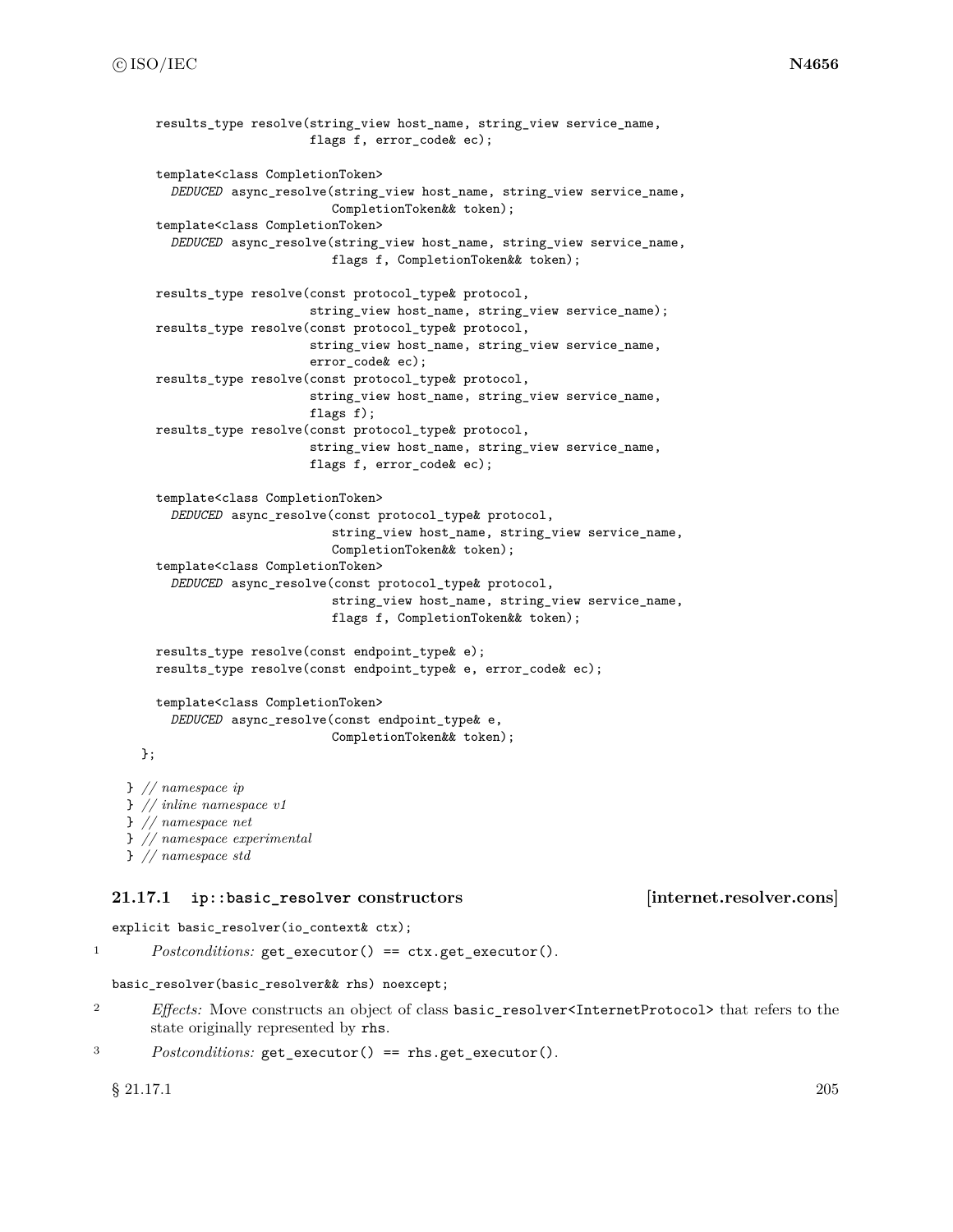## **21.17.2 ip::basic\_resolver destructor [internet.resolver.dtor]**

~basic\_resolver();

<sup>1</sup> *Effects:* Destroys the resolver, canceling all asynchronous operations associated with this resolver as if by calling cancel().

## **21.17.3 ip::basic\_resolver assignment [internet.resolver.assign]**

basic\_resolver& operator=(basic\_resolver&& rhs);

- <sup>1</sup> *Effects:* Cancels all outstanding asynchronous operations associated with \*this as if by calling cancel(), then moves into \*this the state originally represented by rhs.
- <sup>2</sup> *Postconditions:* get\_executor() == ctx.get\_executor().

```
3 Returns: *this.
```
## **21.17.4 ip::basic\_resolver operations [internet.resolver.ops]**

executor\_type get\_executor() noexcept;

<sup>1</sup> *Returns:* The associated executor.

void cancel();

- <sup>2</sup> *Effects:* Cancels all outstanding asynchronous resolve operations associated with \*this. Completion handlers for canceled operations are passed an error code ec such that ec == errc::operation\_canceled yields true.
- <sup>3</sup> *Remarks:* Does not block (C++Std [defns.block]) the calling thread pending completion of the canceled operations.

```
results_type resolve(string_view host_name, string_view service_name);
results_type resolve(string_view host_name, string_view service_name,
                     error_code& ec);
```
<sup>4</sup> *Returns:* resolve(host\_name, service\_name, resolver\_base::flags(), ec).

```
results_type resolve(string_view host_name, string_view service_name,
                     flags f);
results_type resolve(string_view host_name, string_view service_name,
                     flags f, error_code& ec);
```
<sup>5</sup> *Effects:* If host\_name.data() != nullptr, let H be an NTBS constructed from host\_name; otherwise, let H be nullptr. If service\_name.data()  $!=$  nullptr, let S be an NTBS constructed from service\_ $$ name; otherwise, let S be nullptr. Resolves a host name and service name, as if by POSIX:

```
addrinfo hints;
hints.ai_flags = static_cast<int>(f);
hints.ai_family = AF_UNSPEC;
hints.ai_socktype = endpoint_type().protocol().type();
hints.ai_protocol = endpoint_type().protocol().protocol();
hints.ai_addr = nullptr;
hints.ai_addrlen = 0;
hints.ai_canonname = nullptr;
hints.ai_next = nullptr;
addrinfo* result = nullptr;
getaddrinfo(H, S, &hints, &result);
```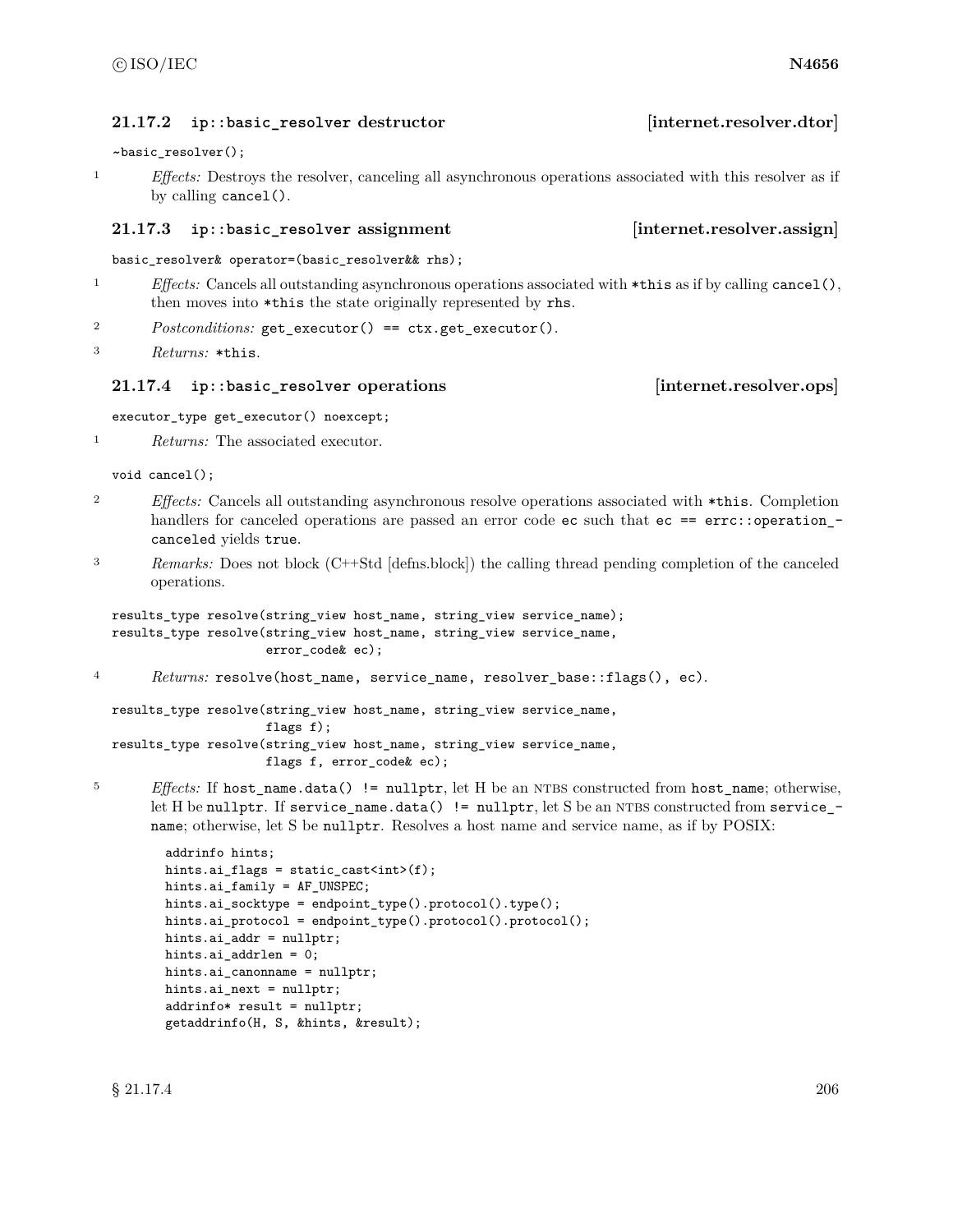<sup>6</sup> *Returns:* On success, a non-empty results object containing the results of the resolve operation. Otherwise results\_type().

template<class CompletionToken>

```
DEDUCED async_resolve(string_view host_name, string_view service_name,
                      CompletionToken&& token);
```
<sup>7</sup> *Returns:* async\_resolve(host\_name, service\_name, resolver\_base::flags(), forward<Completion-Token>(token)).

template<class CompletionToken>

```
DEDUCED async_resolve(string_view host_name, string_view service_name,
                     flags f, CompletionToken&& token);
```
- <sup>8</sup> *Completion signature:* void(error\_code ec, results\_type r).
- <sup>9</sup> *Effects:* If host name.data() != nullptr, let H be an NTBS constructed from host name; otherwise, let H be nullptr. If service\_name.data() != nullptr, let S be an NTBS constructed from service\_name; otherwise, let S be nullptr. Initiates an asynchronous operation to resolve a host name and service name, as if by POSIX:

```
addrinfo hints;
hints.ai_flags = static_cast<int>(f);
hints.ai_family = AF_UNSPEC;
hints.ai_socktype = endpoint_type().protocol().type();
hints.ai_protocol = endpoint_type().protocol().protocol();
hints.ai_addr = nullptr;
hints.ai_addrlen = 0;
hints.ai_canonname = nullptr;
hints.ai_next = nullptr;
addrinfo* result = nullptr;
getaddrinfo(H, S, &hints, &result);
```
On success, r is a non-empty results object containing the results of the resolve operation. Otherwise, r is results\_type().

```
results_type resolve(const protocol_type& protocol,
                     string_view host_name, string_view service_name);
results_type resolve(const protocol_type& protocol,
                     string_view host_name, string_view service_name,
                     error_code& ec);
```
10 *Returns:* resolve(protocol, host\_name, service\_name, resolver\_base::flags(), ec).

```
results_type resolve(const protocol_type& protocol,
                     string_view host_name, string_view service_name,
                     flags f);
results_type resolve(const protocol_type& protocol,
                     string_view host_name, string_view service_name,
                     flags f, error_code& ec);
```
11 *Effects:* If host\_name.data() != nullptr, let H be an NTBS constructed from host\_name; otherwise, let H be nullptr. If service\_name.data()  $!=$  nullptr, let S be an NTBS constructed from service\_ $$ name; otherwise, let S be nullptr. Resolves a host name and service name, as if by POSIX:

```
addrinfo hints;
hints.ai_flags = static_cast<int>(f);
hints.ai_family = protocol.family();
```
 $\S 21.17.4$  207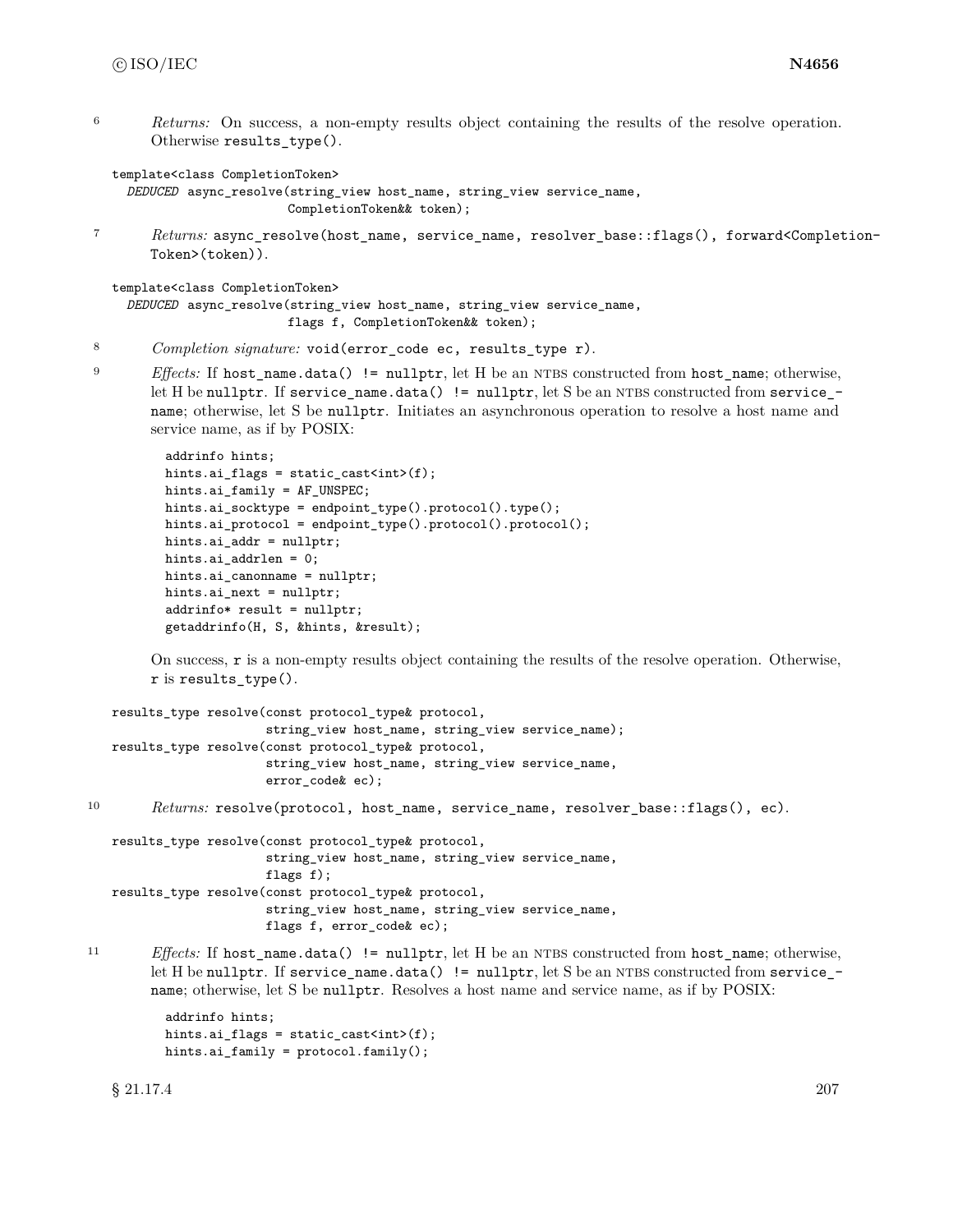```
hints.ai_socktype = protocol.type();
hints.ai_protocol = protocol.protocol();
hints.ai_addr = nullptr;
hints.ai_addrlen = 0;
hints.ai_canonname = nullptr;
hints.ai_next = nullptr;
addrinfo* result = nullptr;
getaddrinfo(H, S, &hints, &result);
```
<sup>12</sup> *Returns:* On success, a non-empty results object containing the results of the resolve operation. Otherwise results\_type().

```
template<class CompletionToken>
  DEDUCED async_resolve(const protocol_type& protocol,
```

```
string_view host_name, string_view service_name,
CompletionToken&& token);
```
<sup>13</sup> *Returns:* async\_resolve(protocol, host\_name, service\_name, resolver\_base::flags(), forward<CompletionToken>(token)).

template<class CompletionToken>

*DEDUCED* async\_resolve(const protocol& protocol,

string\_view host\_name, string\_view service\_name, flags f, CompletionToken&& token);

- <sup>14</sup> *Completion signature:* void(error\_code ec, results\_type r).
- 15 *Effects:* If host\_name.data() != nullptr, let H be an NTBS constructed from host\_name; otherwise, let H be nullptr. If service\_name.data()  $!=$  nullptr, let S be an NTBS constructed from service\_ $$ name; otherwise, let S be nullptr. Initiates an asynchronous operation to resolve a host name and service name, as if by POSIX:

```
addrinfo hints;
hints.ai_flags = static_cast<int>(f);
hints.ai_family = protocol.family();
hints.ai_socktype = protocol.type();
hints.ai_protocol = protocol.protocol();
hints.ai_addr = nullptr;
hints.ai_addrlen = 0;
hints.ai_canonname = nullptr;
hints.ai_next = nullptr;
addrinfo* result = nullptr;
getaddrinfo(H, S, &hints, &result);
```
On success, r is a non-empty results object containing the results of the resolve operation. Otherwise, r is results\_type().

```
results_type resolve(const endpoint_type& e);
results_type resolve(const endpoint_type& e, error_code& ec);
```
<sup>16</sup> *Effects:* Let S1 and S2 be implementation-defined values that are sufficiently large to hold the host name and service name respectively. Resolves an endpoint as if by POSIX:

```
char host_name[S1];
char service_name[S2];
int flags = 0;
if (endpoint_type().protocol().type() == SOCK_DGRAM)
 flags |= NI_DGRAM;
```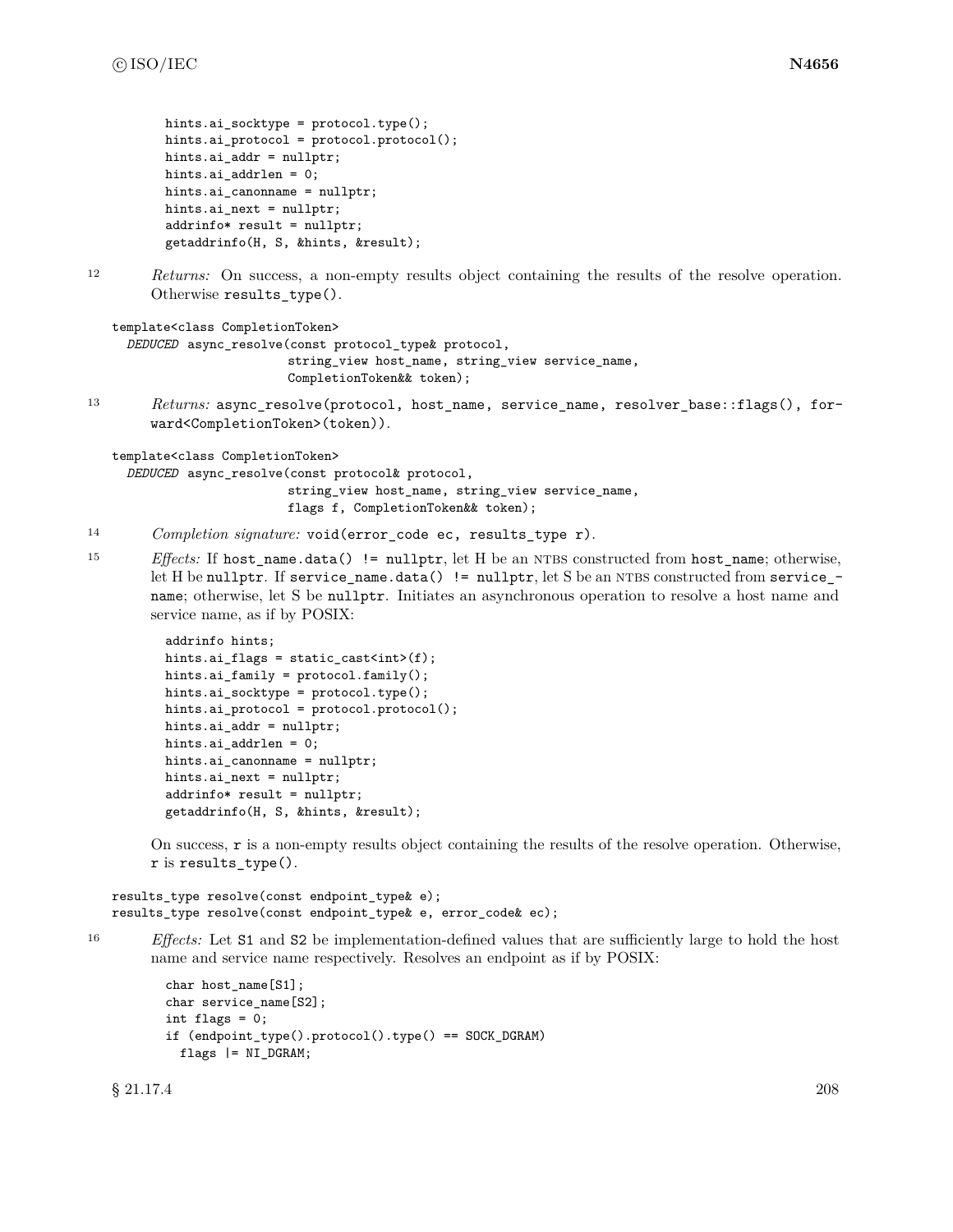```
int result = getnameinfo((const sockaddr*)e.data(), e.size(),
                         host_name, S1,
                         service_name, S2,
                         flags);
if (result != 0)
{
 flags |= NI_NUMERICSERV;
 result = getnameinfo((const sockaddr*)e.data(), e.size(),
                       host_name, S1,
                       service_name, S2,
                       flags);
}
```
17 *Returns:* On success, a results object with  $size() == 1$  containing the results of the resolve operation. Otherwise results\_type().

```
template<class CompletionToken>
  DEDUCED async_resolve(const endpoint_type& e,
                        CompletionToken&& token);
```
- <sup>18</sup> *Completion signature:* void(error\_code ec, results\_type r).
- <sup>19</sup> *Effects:* Let S1 and S2 be implementation-defined values that are sufficiently large to hold the host name and service name respectively. Initiates an asynchronous operation to resolve an endpoint as if by POSIX:

```
char host_name[S1];
char service_name[S2];
int flags = 0;
if (endpoint_type().protocol().type() == SOCK_DGRAM)
 flags |= NI_DGRAM;
int result = getnameinfo((const sockaddr*)e.data(), e.size(),
                         host_name, S1,
                         service_name, S2,
                         flags);
if (result != 0)
{
 flags |= NI_NUMERICSERV;
 result = getnameinfo((const sockaddr*)e.data(), e.size(),
                       host_name, S1,
                       service_name, S2,
                       flags);
}
```
On success,  $\bf{r}$  is a results object with  $\text{size}() == 1$  containing the results of the resolve operation; otherwise, r is results\_type().

## **21.18 Host name functions [internet.host.name]**

```
string host_name();
string host_name(error_code& ec);
template<class Allocator>
 basic_string<char, char_traits<char>, Allocator>
    host_name(const Allocator& a);
template<class Allocator>
 basic_string<char, char_traits<char>, Allocator>
   host_name(const Allocator& a, error_code& ec);
```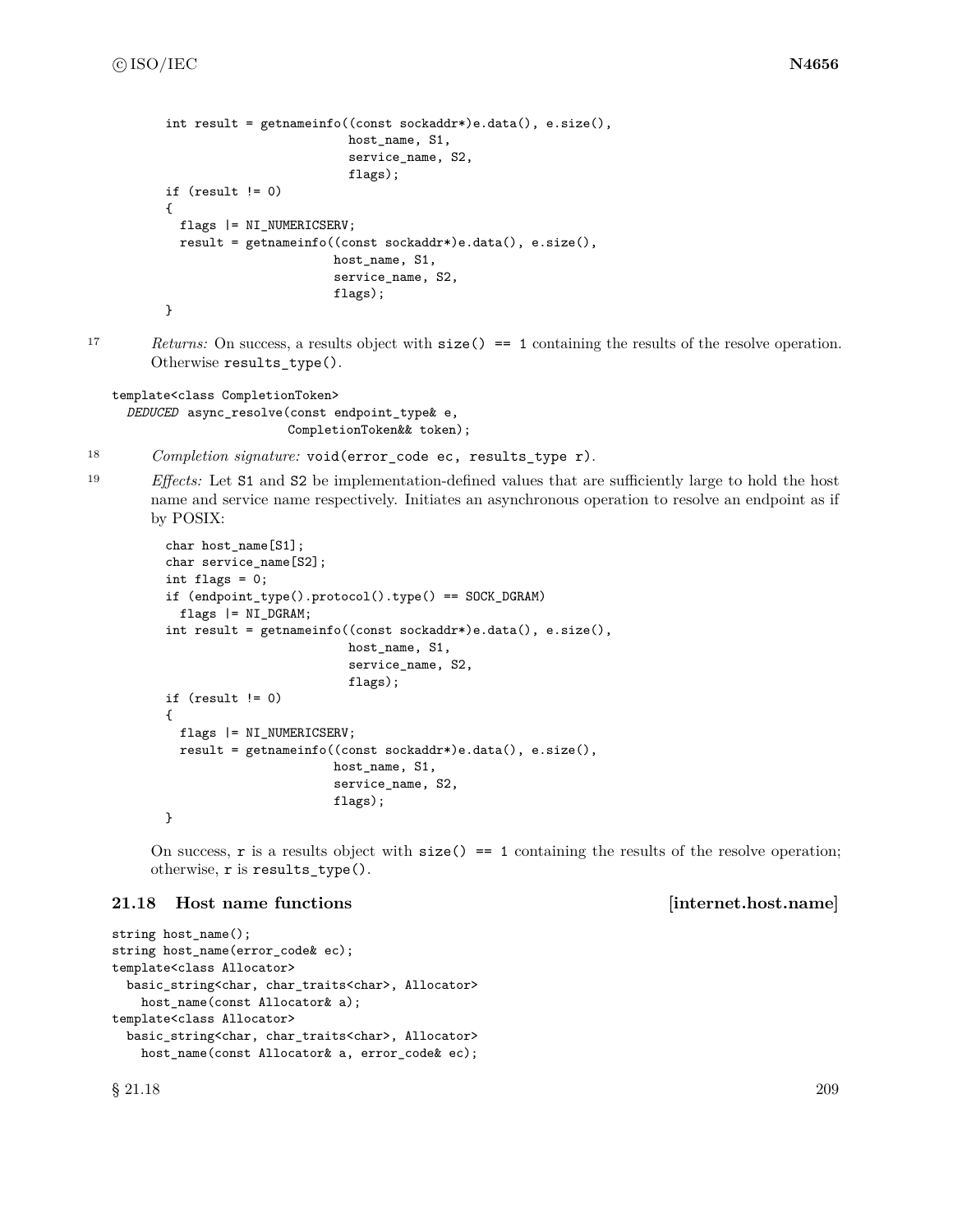- <span id="page-216-0"></span><sup>1</sup> *Returns:* The standard host name for the current machine, determined as if by POSIX gethostname.
- <sup>2</sup> *Remarks:* In the last two overloads, ill-formed unless allocator\_traits<Allocator>::value\_type is char.

### **21.19 Class ip::tcp [internet.tcp]**

<sup>1</sup> The class tcp encapsulates the types and flags necessary for TCP sockets.

```
namespace std {
    namespace experimental {
    namespace net {
    inline namespace v1 {
    namespace ip {
      class tcp
      {
      public:
        // types:
        using endpoint = basic_endpoint<tcp>;
        using resolver = basic resolver<tcp>;
        using socket = basic_stream_socket<tcp>;
        using acceptor = basic_socket_acceptor<tcp>;
        using iostream = basic_socket_iostream<tcp>;
        class no_delay;
        // static members:
        static constexpr tcp v4() noexcept;
        static constexpr tcp v6() noexcept;
        tcp() = delete;};
      // tcp comparisons:
      constexpr bool operator==(const tcp& a, const tcp& b) noexcept;
      constexpr bool operator!=(const tcp& a, const tcp& b) noexcept;
    } // namespace ip
    } // inline namespace v1
    } // namespace net
    } // namespace experimental
    } // namespace std
2 The tcp class meets the requirements for an InternetProtocol (21.2.1).
```
<sup>3</sup> Extensible implementations provide the following member functions:

```
namespace std {
namespace experimental {
namespace net {
inline namespace v1 {
namespace ip {
  class tcp
  {
  public:
    constexpr int family() const noexcept;
    constexpr int type() const noexcept;
```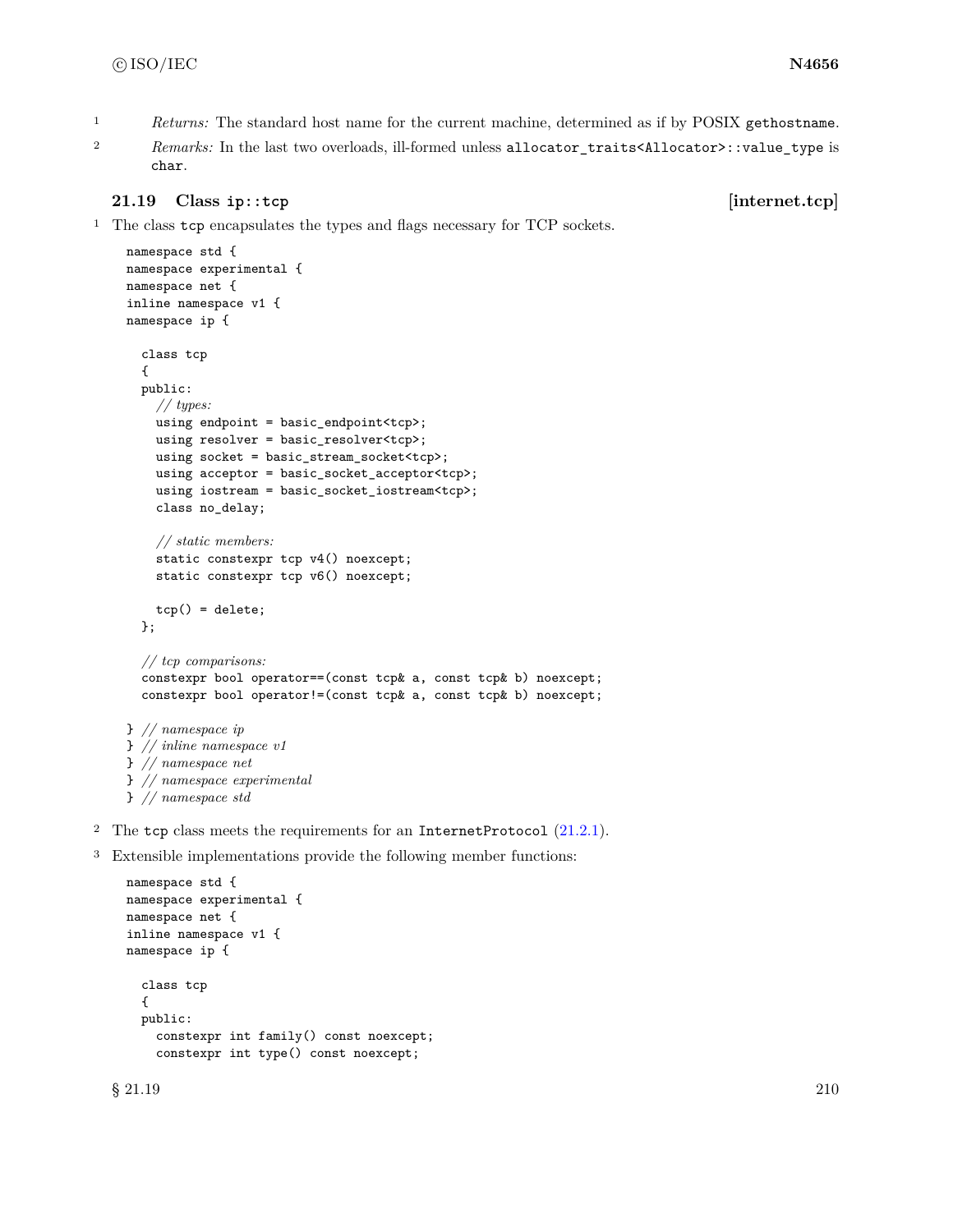```
constexpr int protocol() const noexcept;
    // remainder unchanged
  };
} // namespace ip
} // inline namespace v1
} // namespace net
} // namespace experimental
```
} *// namespace std*

<sup>4</sup> The return values for these member functions are listed in Table [38.](#page-217-0)

Table  $38$  — Behavior of extensible  $ip::top$  implementations

<span id="page-217-0"></span>

| value     | family      | tvpe(              | protocol       |
|-----------|-------------|--------------------|----------------|
| tcp::v4(, | INET<br>AF  | <b>SOCK STREAM</b> | TCP<br>IPPROTO |
| tcp: v6() | INET6<br>AF | STREAM<br>SOCK     | TCP<br>IPPROTO |

<sup>5</sup> [*Note:* The constants AF\_INET, AF\_INET6 and SOCK\_STREAM are defined in the POSIX header file <sys/socket.h>. The constant IPPROTO\_TCP is defined in the POSIX header file  $\epsilon$ netinet/in.h>. *— end note* ]

### **21.19.1 ip::tcp comparisons [internet.tcp.comparisons]**

constexpr bool operator==(const tcp& a, const tcp& b) noexcept;

<sup>1</sup> *Returns:* A boolean indicating whether two objects of class tcp are equal, such that the expression tcp::v4() == tcp::v4() is true, the expression tcp::v6() == tcp::v6() is true, and the expression  $tcp::v4() == tcp::v6()$  is false.

constexpr bool operator!=(const tcp& a, const tcp& b) noexcept;

2  $Returns: !(a == b).$ 

### **21.20 Class ip::udp [internet.udp]**

<sup>1</sup> The class udp encapsulates the types and flags necessary for UDP sockets.

```
namespace std {
namespace experimental {
namespace net {
inline namespace v1 {
namespace ip {
  class udp
  {
  public:
    // types:
    using endpoint = basic_endpoint<udp>;
    using resolver = basic_resolver<udp>;
    using socket = basic_datagram_socket<udp>;
    // static members:
    static constexpr udp v4() noexcept;
    static constexpr udp v6() noexcept;
    udp() = delete;
```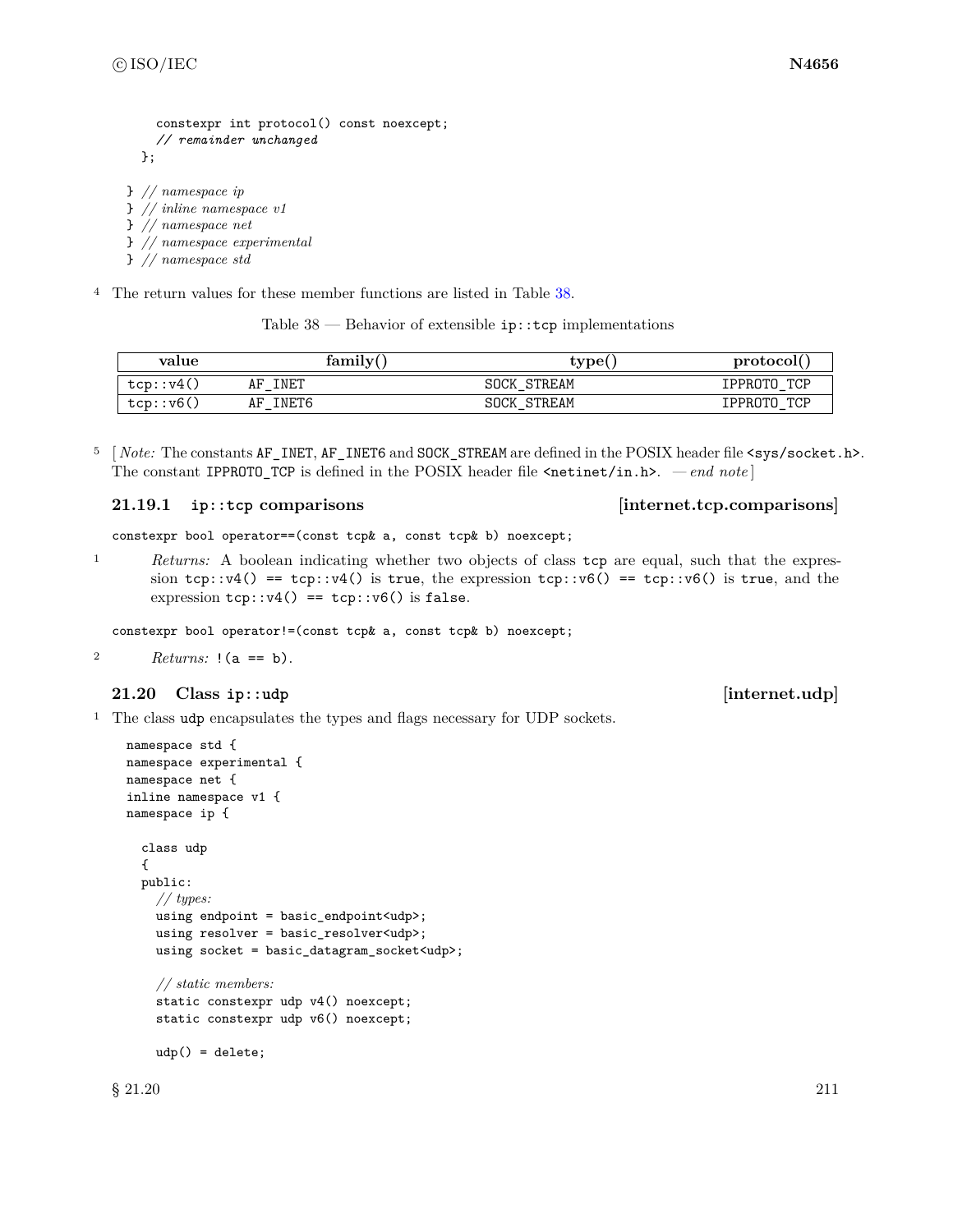<span id="page-218-1"></span>};

```
// udp comparisons:
  constexpr bool operator==(const udp& a, const udp& b) noexcept;
  constexpr bool operator!=(const udp& a, const udp& b) noexcept;
} // namespace ip
} // inline namespace v1
} // namespace net
```
- } *// namespace experimental*
- } *// namespace std*
- <sup>2</sup> The udp class meets the requirements for an InternetProtocol  $(21.2.1)$ .
- <sup>3</sup> Extensible implementations provide the following member functions:

```
namespace std {
namespace experimental {
namespace net {
inline namespace v1 {
namespace ip {
  class udp
  {
  public:
    constexpr int family() const noexcept;
    constexpr int type() const noexcept;
    constexpr int protocol() const noexcept;
    // remainder unchanged
  };
} // namespace ip
} // inline namespace v1
} // namespace net
} // namespace experimental
```
- } *// namespace std*
- <sup>4</sup> The return values for these member functions are listed in Table [39.](#page-218-0)

Table  $39$  — Behavior of extensible  $ip::udp$  implementations

<span id="page-218-0"></span>

| value             | family(     | type(      | protocol(   |  |
|-------------------|-------------|------------|-------------|--|
| udp: v4()         | INET<br>AF  | SOCK DGRAM | IPPROTO UDP |  |
| udp::v6( <i>,</i> | INET6<br>AF | SOCK DGRAM | IPPROTO UDP |  |

5 *Note:* The constants AF\_INET, AF\_INET6 and SOCK\_DGRAM are defined in the POSIX header file <sys/socket.h>. The constant IPPROTO\_UDP is defined in the POSIX header file  $\epsilon$ netinet/in.h>. *— end note* ]

### **21.20.1 ip::udp comparisons [internet.udp.comparisons]**

constexpr bool operator==(const udp& a, const udp& b) noexcept;

<sup>1</sup> *Returns:* A boolean indicating whether two objects of class udp are equal, such that the expression udp::v4() == udp::v4() is true, the expression udp::v6() == udp::v6() is true, and the expression  $udp$ ::v4() ==  $udp$ ::v6() is false.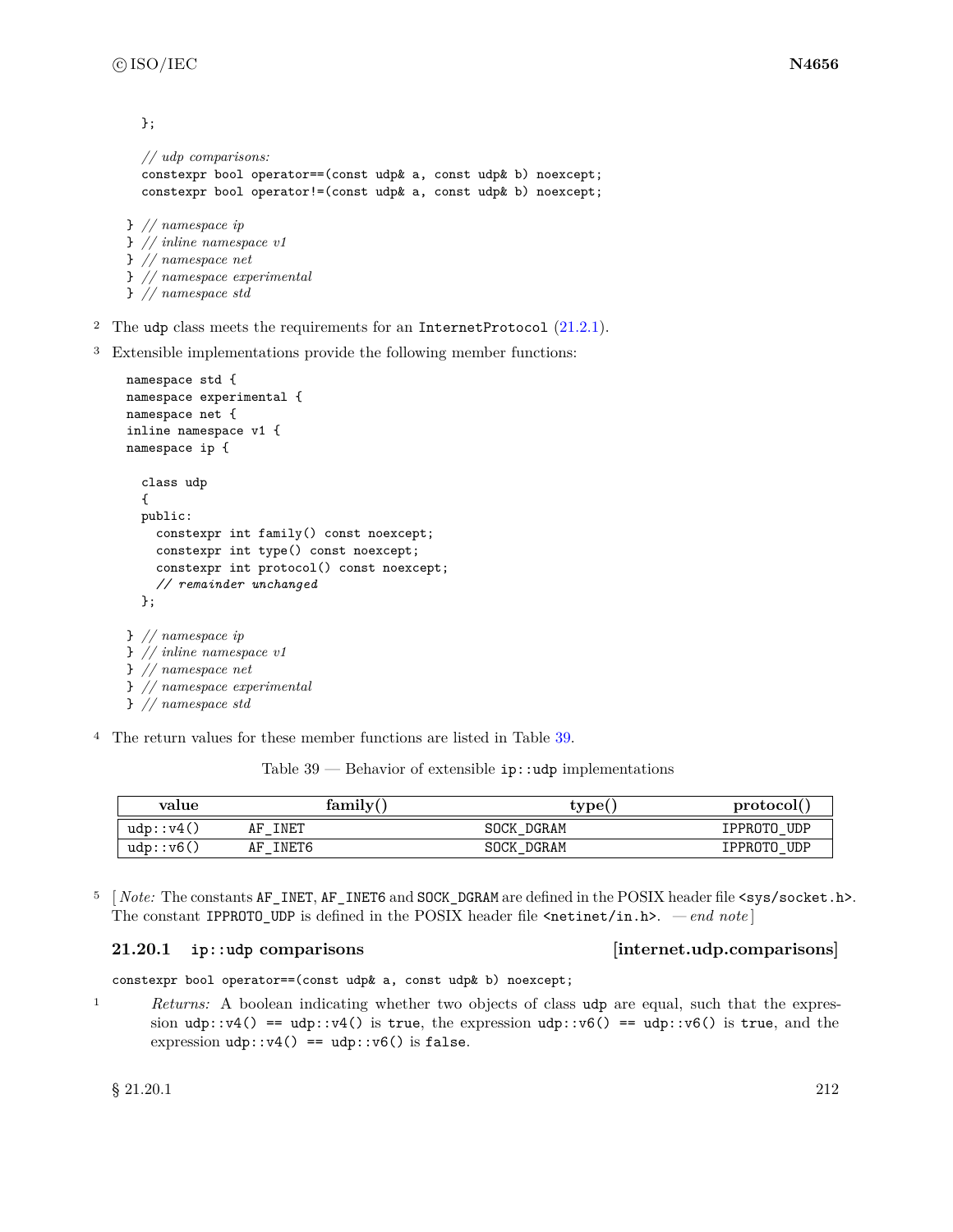constexpr bool operator!=(const udp& a, const udp& b) noexcept;

2  $Returns: !(a == b).$ 

## **21.21 Internet socket options [internet.socket.opt]**

<sup>1</sup> In Table [40,](#page-219-0) let *C* denote a socket option class; let *L* identify the POSIX macro to be passed as the level argument to POSIX setsockopt and getsockopt; let *N* identify the POSIX macro to be passed as the option\_name argument to POSIX setsockopt and getsockopt; let *T* identify the type of the value whose address will be passed as the option\_value argument to POSIX setsockopt and getsockopt; let p denote a (possibly const) value of a type meeting the protocol [\(18.2.6\)](#page-115-0) requirements, as passed to the socket option's level and name member functions; and let F be the value of p.family().

<span id="page-219-0"></span>

| $\overline{C}$        | L           | $\boldsymbol{N}$ | $\bm{T}$ | Requirements,<br>definition or notes                                                                                                                                                                                                                           |
|-----------------------|-------------|------------------|----------|----------------------------------------------------------------------------------------------------------------------------------------------------------------------------------------------------------------------------------------------------------------|
| ip::top::<br>no_delay | IPPROTO_TCP | TCP_NODELAY      | int      | Satisfies the<br>BooleanSocket-<br>Option $(18.2.10)$ type<br>requirements.<br>Determines whether a<br>TCP socket will avoid<br>coalescing of small<br>segments. $[Note:$<br>That is, setting this<br>option disables the<br>Nagle algorithm.<br>$-$ end note] |

| Table 40 | Internet socket options |  |  |
|----------|-------------------------|--|--|
|----------|-------------------------|--|--|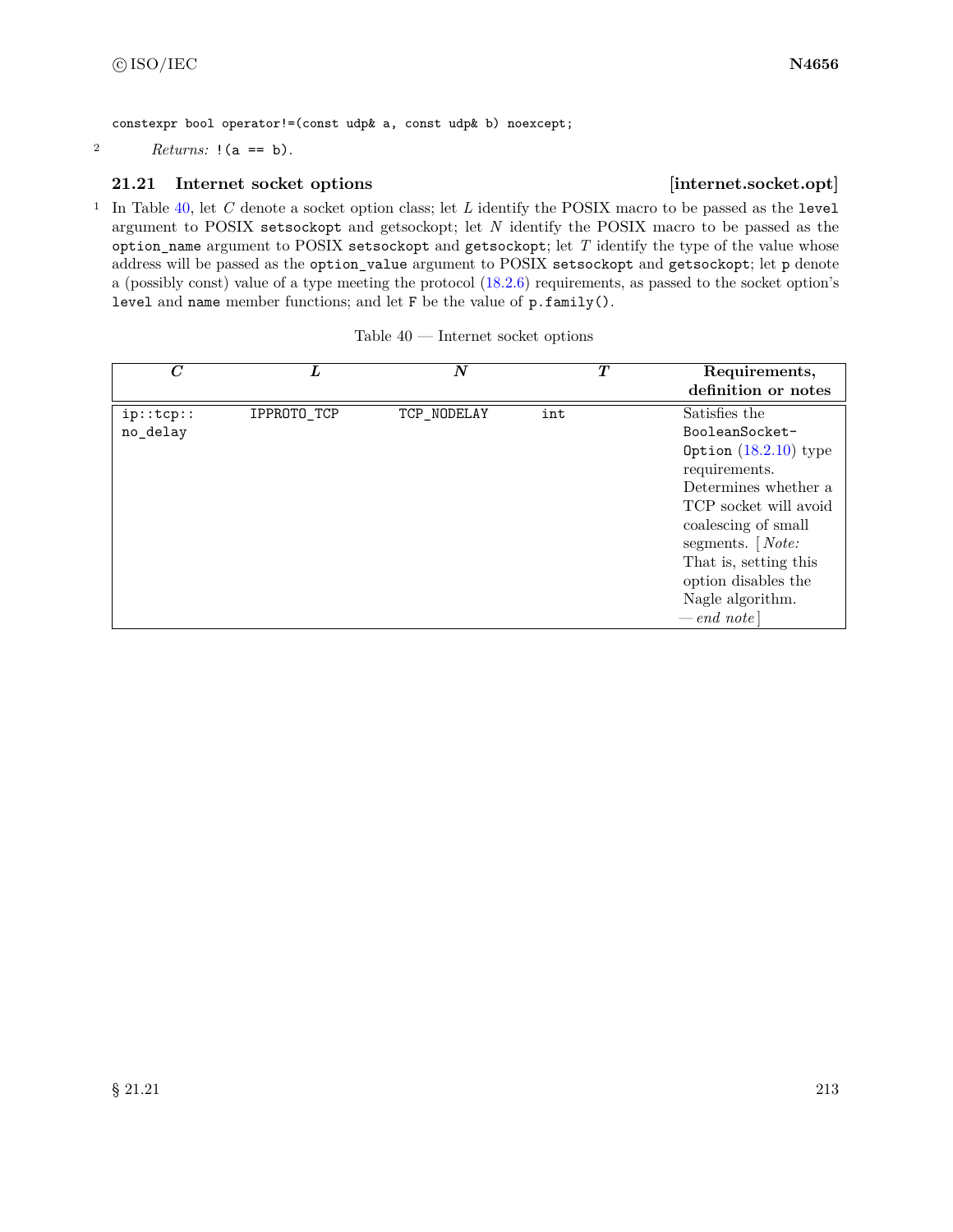<span id="page-220-0"></span>

| $\overline{C}$ | L                 | $\overline{N}$   | $\overline{\bm{T}}$ | Requirements,<br>definition or notes               |
|----------------|-------------------|------------------|---------------------|----------------------------------------------------|
| ip::v6_only    | IPPROTO_IPV6      | IPV6_V60NLY      | int                 | Satisfies the                                      |
|                |                   |                  |                     | BooleanSocket-                                     |
|                |                   |                  |                     | Option $(18.2.10)$ type                            |
|                |                   |                  |                     | requirements.                                      |
|                |                   |                  |                     | Determines whether a                               |
|                |                   |                  |                     | socket created for an                              |
|                |                   |                  |                     | IPv6 protocol is<br>restricted to IPv6             |
|                |                   |                  |                     | communications only.                               |
|                |                   |                  |                     | Implementations are                                |
|                |                   |                  |                     | not required to                                    |
|                |                   |                  |                     | support setting the                                |
|                |                   |                  |                     | v6_only option to                                  |
|                |                   |                  |                     | false, and the initial                             |
|                |                   |                  |                     | value of the v6_only                               |
|                |                   |                  |                     | option for a socket is                             |
|                |                   |                  |                     | implementation-                                    |
|                |                   |                  |                     | defined. $[Note: As not]$<br>all operating systems |
|                |                   |                  |                     | support dual stack IP                              |
|                |                   |                  |                     | networking. Some                                   |
|                |                   |                  |                     | operating systems that                             |
|                |                   |                  |                     | do provide dual stack                              |
|                |                   |                  |                     | support offer a                                    |
|                |                   |                  |                     | configuration option to                            |
|                |                   |                  |                     | disable it or to set the                           |
|                |                   |                  |                     | initial value of the                               |
|                |                   |                  |                     | v6_only socket option.                             |
| ip::unitcast:: | IPPROTO_IPV6 if F | IPV6_UNICAST_-   | int                 | $-$ end note]<br>Satisfies the                     |
| hops           | $==$ AF INET6,    | HOPS if $F =$    |                     | IntegerSocket-                                     |
|                | otherwise         | AF_INET6,        |                     | Option $(18.2.11)$ type                            |
|                | IPPROTO_IP        | otherwise IP_TTL |                     | requirements. Specifies                            |
|                |                   |                  |                     | the default number of                              |
|                |                   |                  |                     | hops (also known as                                |
|                |                   |                  |                     | time-to-live or TTL)                               |
|                |                   |                  |                     | on outbound                                        |
|                |                   |                  |                     | datagrams. The                                     |
|                |                   |                  |                     | constructor and                                    |
|                |                   |                  |                     | assignment operator                                |
|                |                   |                  |                     | for the<br>ip::unicast::hops                       |
|                |                   |                  |                     | $\rm{class}$ throw                                 |
|                |                   |                  |                     | out_of_range if the                                |
|                |                   |                  |                     | int argument is not in                             |
|                |                   |                  |                     | the range [0, 255].                                |

| Table $40$ — Internet socket options (continued) |  |  |  |  |  |
|--------------------------------------------------|--|--|--|--|--|
|--------------------------------------------------|--|--|--|--|--|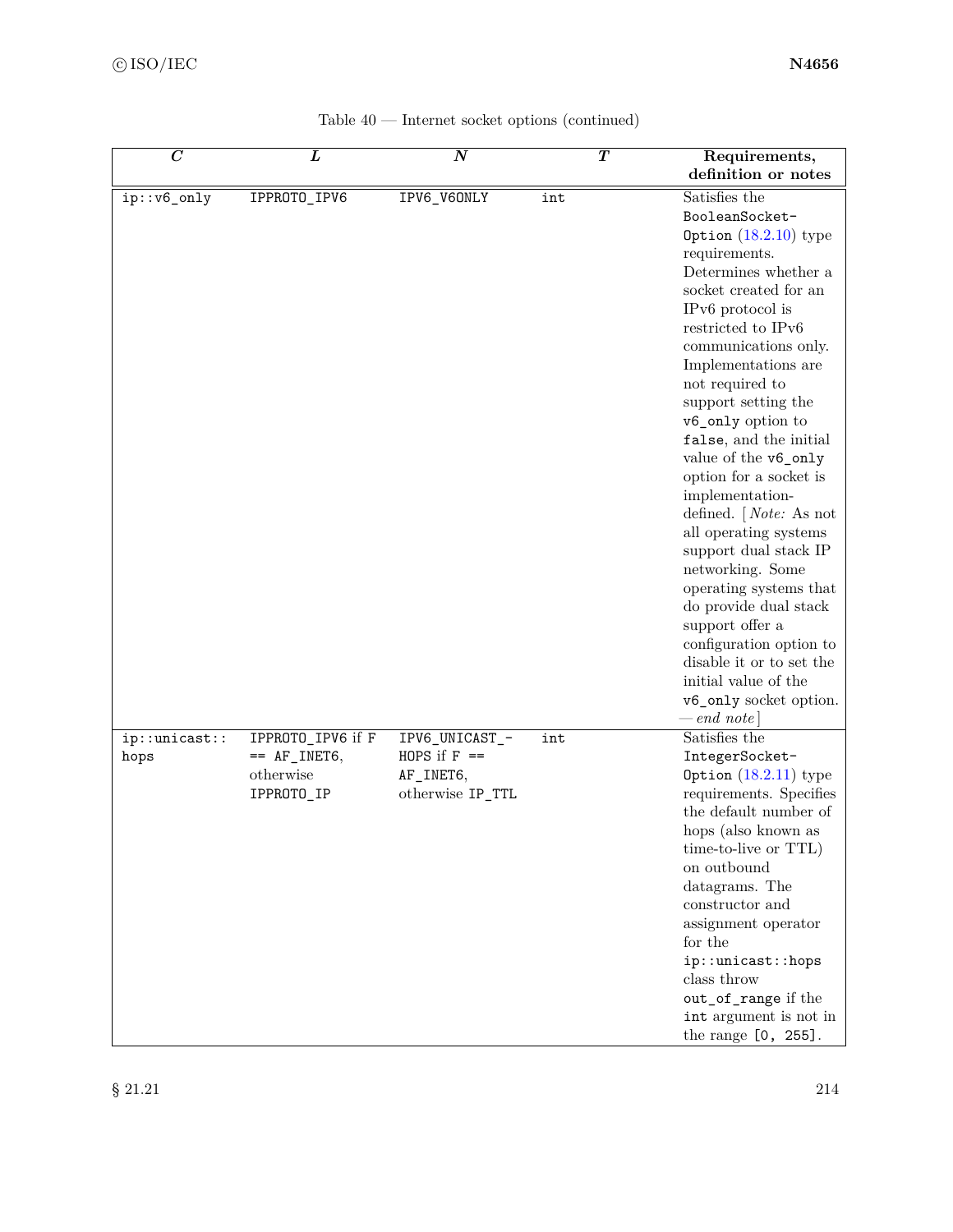| $\boldsymbol{C}$                     | L                                                                              | $\boldsymbol{N}$                                                                           | T                                                           | Requirements,<br>definition or notes                                                                                                                                                                                                                                                                                                                                 |
|--------------------------------------|--------------------------------------------------------------------------------|--------------------------------------------------------------------------------------------|-------------------------------------------------------------|----------------------------------------------------------------------------------------------------------------------------------------------------------------------------------------------------------------------------------------------------------------------------------------------------------------------------------------------------------------------|
| join_group                           | ip::multicast:: IPPROTO_IPV6 if F<br>$== AF_INET6,$<br>otherwise<br>IPPROTO_IP | IPV6_JOIN_GROUP<br>if $F = AF_$ INET6,<br>otherwise IP_-<br>ADD_MEMBERSHIP                 | ipv6_mreq if F<br>$== AF_INET6,$<br>otherwise<br>ip_mreq    | Satisfies the<br>MulticastGroupSock-<br>etOption $(21.2.2)$<br>type requirements.<br>Requests that the<br>socket join the<br>specified multicast<br>group.                                                                                                                                                                                                           |
| leave_group                          | ip::multicast:: IPPROTO_IPV6 if F<br>$== AF_INET6,$<br>otherwise<br>IPPROTO_IP | IPV6_LEAVE_-<br>GROUP if $F ==$<br>AF_INET6,<br>otherwise IP_-<br>DROP_MEMBERSHIP          | ipv6_mreq if F<br>$== AF_INET6,$<br>otherwise<br>ip_mreq    | Satisfies the<br>MulticastGroupSock-<br>etOption $(21.2.2)$<br>type requirements.<br>Requests that the<br>socket leave the<br>specified multicast<br>group.                                                                                                                                                                                                          |
| outbound_-<br>interface<br>(21.21.1) | ip::multicast:: IPPROTO_IPV6 if F<br>$== AF_INET6,$<br>otherwise<br>IPPROTO_IP | $IPV6$ <sup>-</sup><br>MULTICAST_IF if<br>$F = AF_$ INET6,<br>otherwise<br>IP_MULTICAST_IF | unsigned int if<br>$F = AF_$ INET6,<br>otherwise<br>in_addr | Specifies the network<br>interface to use for<br>outgoing multicast<br>datagrams.                                                                                                                                                                                                                                                                                    |
| hops                                 | ip::multicast:: IPPROTO_IPV6 if F<br>$== AF_INET6,$<br>otherwise<br>IPPROTO_IP | $IPV6_$ -<br>MULTICAST_HOPS<br>if $F = AF_$ INET6,<br>otherwise IP_-<br>MULTICAST_TTL      | int                                                         | Satisfies the<br>IntegerSocket-<br>Option $(18.2.11)$ type<br>requirements. Specifies<br>the default number of<br>hops (also known as<br>time-to-live or TTL)<br>on outbound<br>datagrams. The<br>constructor and<br>assignment operator<br>for the<br>ip::multicast::hops<br>class throw<br>out_of_range if the<br>int argument is not in<br>the range $[0, 255]$ . |
| enable_ $-$<br>loopback              | ip::multicast:: IPPROTO_IPV6 if F<br>$== AF_INET6,$<br>otherwise<br>IPPROTO_IP | $IPV6 -$<br>MULTICAST_LOOP<br>if $F = AF_$ INET6,<br>otherwise IP_-<br>MULTICAST_LOOP      | int                                                         | Satisfies the<br>BooleanSocket-<br>Option $(18.2.10)$ type<br>requirements.<br>Determines whether<br>multicast datagrams<br>are delivered back to<br>the local application.                                                                                                                                                                                          |

| Table $40$ — Internet socket options (continued) |  |  |  |  |  |
|--------------------------------------------------|--|--|--|--|--|
|--------------------------------------------------|--|--|--|--|--|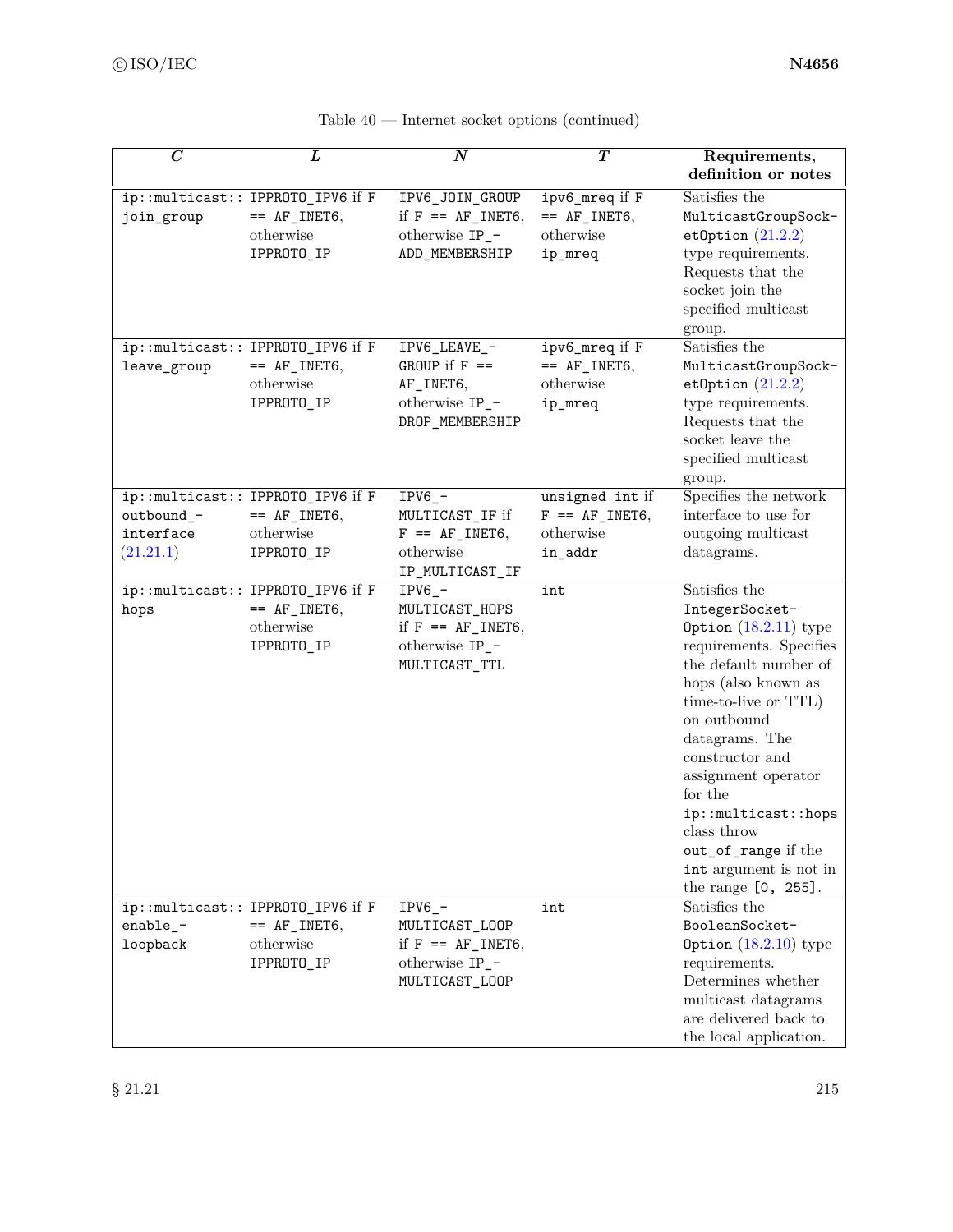#### <span id="page-222-1"></span><span id="page-222-0"></span>**21.21.1 Class ip::multicast::outbound\_interface [internet.multicast.outbound]**

<sup>1</sup> The outbound\_interface class represents a socket option that specifies the network interface to use for outgoing multicast datagrams.

```
namespace std {
namespace experimental {
namespace net {
inline namespace v1 {
namespace ip {
namespace multicast {
  class outbound_interface
  {
  public:
    // constructors:
    explicit outbound_interface(const address_v4& network_interface) noexcept;
    explicit outbound_interface(unsigned int network_interface) noexcept;
  };
} // namespace multicast
} // namespace ip
} // inline namespace v1
} // namespace net
} // namespace experimental
```
- } *// namespace std*
- 2 outbound interface satisfies the requirements for Destructible  $(C++Std$  [destructible]), CopyConstructible (C++Std [copyconstructible]), CopyAssignable (C++Std [copyassignable]), and SettableSocketOption [\(18.2.9\)](#page-117-1).
- <sup>3</sup> Extensible implementations provide the following member functions:

```
namespace std {
namespace experimental {
namespace net {
inline namespace v1 {
namespace ip {
namespace multicast {
  class outbound_interface
  {
  public:
    template<class Protocol> int level(const Protocol& p) const noexcept;
    template<class Protocol> int name(const Protocol& p) const noexcept;
    template<class Protocol> const void* data(const Protocol& p) const noexcept;
    template<class Protocol> size_t size(const Protocol& p) const noexcept;
    // remainder unchanged
  private:
      in_addr v4_value_; // exposition only
      unsigned int v6_value_; // exposition only
  };
} // namespace multicast
} // namespace ip
} // inline namespace v1
} // namespace net
} // namespace experimental
```
 $\S 21.21.1$  216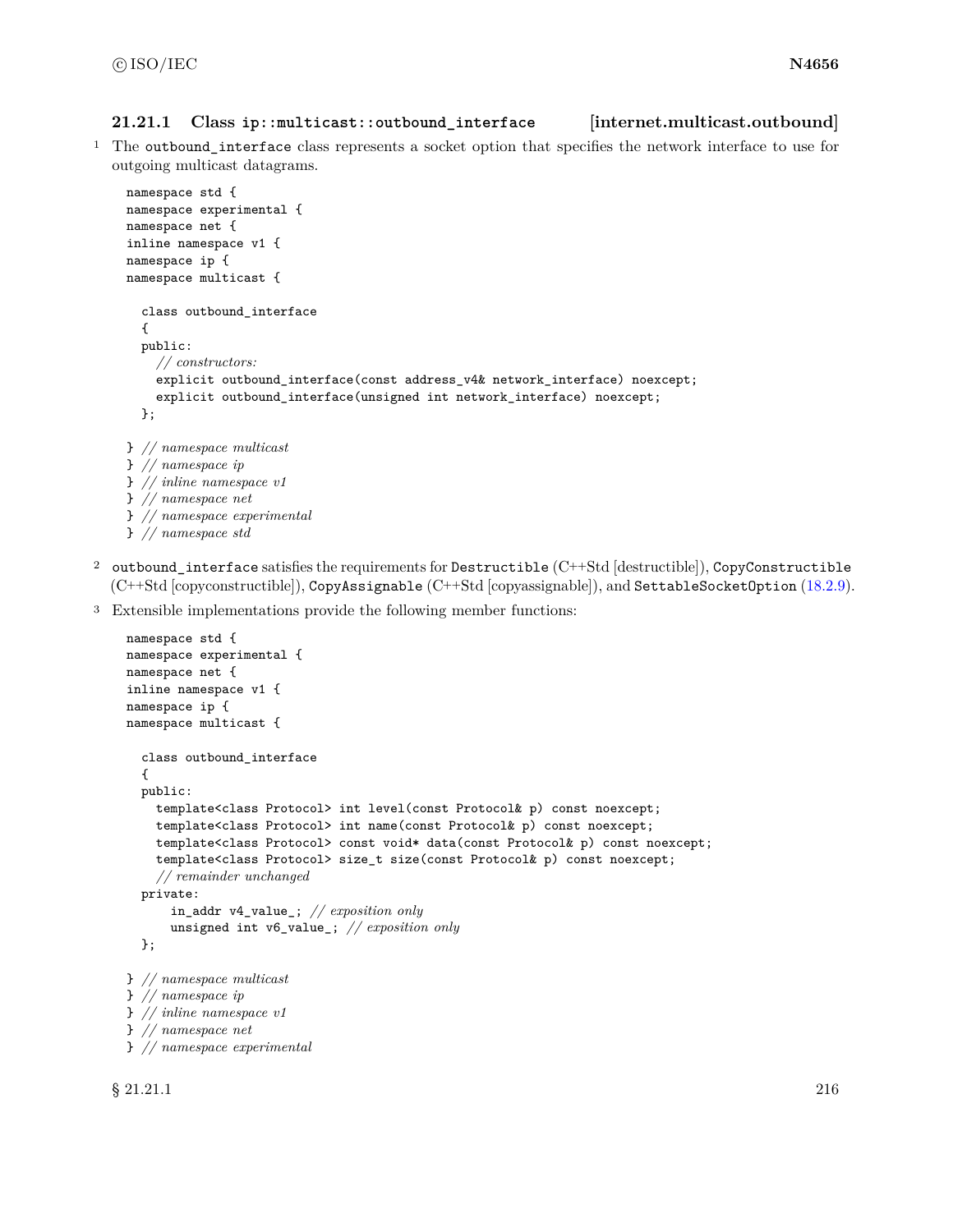} *// namespace std*

explicit outbound\_interface(const address\_v4& network\_interface) noexcept;

<sup>4</sup> *Effects:* For extensible implementations, v4\_value\_ is initialized to correspond to the IPv4 address network\_interface, and v6\_value\_ is zero-initialized.

explicit outbound\_interface(unsigned int network\_interface) noexcept;

<sup>5</sup> *Effects:* For extensible implementations, v6\_value\_ is initialized to network\_interface, and v4\_ value\_ is zero-initialized.

template<class Protocol> int level(const Protocol& p) const noexcept;

<sup>6</sup> *Returns:* IPPROTO\_IPV6 if p.family() == AF\_INET6, otherwise IPPROTO\_IP.

template<class Protocol> int name(const Protocol& p) const noexcept;

<sup>7</sup> *Returns:* IPV6\_MULTICAST\_IF if p.family() == AF\_INET6, otherwise IP\_MULTICAST\_IF.

template<class Protocol> const void\* data(const Protocol& p) const noexcept;

8 Returns: std::addressof(v6\_value\_) if p.family() == AF\_INET6, otherwise std::addressof(v4\_value\_).

template<class Protocol> size\_t size(const Protocol& p) const noexcept;

9 *Returns:* sizeof(v6\_value\_) if p.family() == AF\_INET6, otherwise sizeof(v4\_value\_).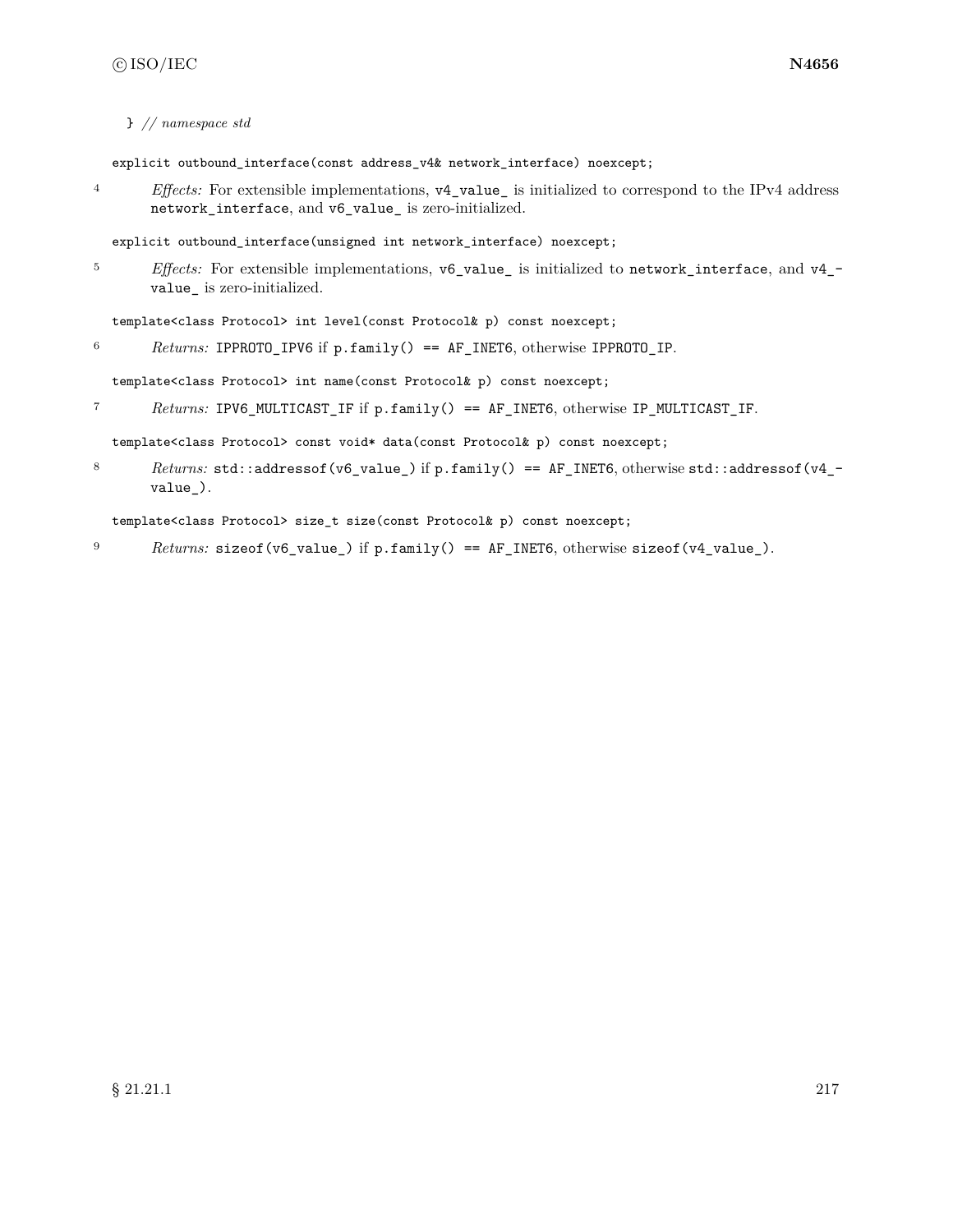## **Index**

Acceptable, [109](#page-115-1) associated executor, [25](#page-31-0) associated\_allocator specialization for executor\_binder, [39](#page-45-0) associated\_executor specialization for executor\_binder, [39](#page-45-0) associator, [22](#page-28-0) async\_result specialization for executor\_binder, [38](#page-44-0) specialization for packaged\_task, [59](#page-65-0) specialization for use\_future\_t, [58](#page-64-0) asynchronous operation, [3,](#page-9-0) [81](#page-87-0) asynchronous socket operations, [107](#page-113-0) asynchronous wait operation, [71](#page-77-0) AsyncReadStream, [92](#page-98-0) AsyncWriteStream, [93](#page-99-0)

basic\_endpoint extensible implementation, [196](#page-202-0) BooleanSocketOption, [111](#page-117-2) extensible implementation, [112,](#page-118-0) [114](#page-120-0)

completion handler, [24](#page-30-0) completion signature, [24](#page-30-0) completion token, [24](#page-30-0) CompletionCondition, [94](#page-100-0) composed asynchronous operation, [27](#page-33-0) ConnectCondition, [115](#page-121-0) constant buffer sequence, [79](#page-85-0)

dynamic buffer, [80](#page-86-0)

Endpoint, [107](#page-113-0) extensible implementation, [108](#page-114-0) EndpointSequence, [108](#page-114-0) error codes resolver, [172](#page-178-0) socket, [115](#page-121-0) stream, [81](#page-87-0) ExecutionContext, [22](#page-28-0) extensible implementation basic\_endpoint, [196](#page-202-0) BooleanSocketOption, [112,](#page-118-0) [114](#page-120-0) Endpoint, [108](#page-114-0) linger, [120](#page-126-0) MulticastGroupSocketOption, [172](#page-178-0)

outbound interface, [216](#page-222-1) Protocol, [109](#page-115-1) tcp, [210](#page-216-0) udp, [212](#page-218-1) GettableSocketOption, [110](#page-116-0) host byte order, [3](#page-9-0) initiating function, [24](#page-30-0) deduction of return type, [24](#page-30-0) lifetime of arguments, [25](#page-31-0) non-blocking requirements, [25](#page-31-0) production of return value, [24](#page-30-0) IntegerSocketOption, [113](#page-119-1) InternetProtocol, [170](#page-176-1) IoControlCommand, [115](#page-121-0) linger extensible implementation, [120](#page-126-0) MulticastGroupSocketOption, [171](#page-177-1) extensible implementation, [172](#page-178-0) mutable buffer sequence, [78](#page-84-0) native handles, [107](#page-113-0) network byte order, [3](#page-9-0) orderly shutdown, [3](#page-9-0) outbound\_interface extensible implementation, [216](#page-222-1) outstanding work, [26,](#page-32-0) [62](#page-68-0) Protocol, [109](#page-115-1) extensible implementation, [109](#page-115-1) read operation, [81](#page-87-0) requirements associated\_allocator specializations, [29](#page-35-0) associated\_executor specializations, [35](#page-41-0) associator, [22](#page-28-0) async result specializations, [28](#page-34-0) AsyncReadStream, [92](#page-98-0) AsyncWriteStream, [93](#page-99-0)

> CompletionCondition, [94](#page-100-0) ConnectCondition, [115](#page-121-0) ConstBufferSequence, [79](#page-85-0)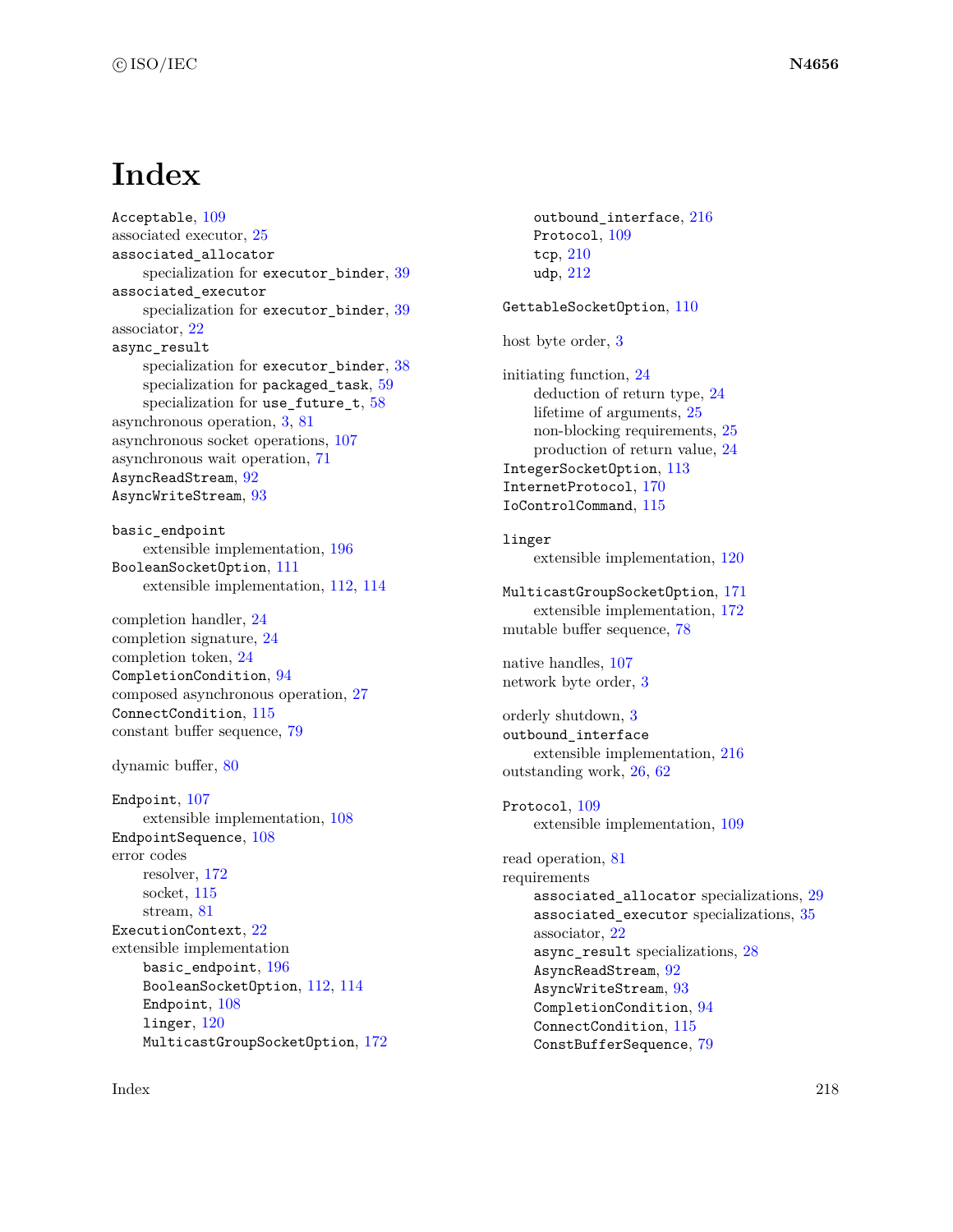DynamicBuffer, [80](#page-86-0) ExecutionContext, [22](#page-28-0) InternetProtocol, [170](#page-176-1) IoControlCommand, [115](#page-121-0) MulticastGroupSocketOption, [171](#page-177-1) MutableBufferSequence, [78](#page-84-0) signature, [22](#page-28-0) SyncReadStream, [92](#page-98-0) SyncWriteStream, [93](#page-99-0) WaitTraits, [68](#page-74-0) run functions, [62](#page-68-0)

service, [22](#page-28-0) SettableSocketOption, [111](#page-117-2) signature requirements, [22](#page-28-0) socket operations asynchronous, [107](#page-113-0) synchronous, [106](#page-112-0) socket options,  $118$ synchronous operation, [3](#page-9-0) synchronous socket operations, [106](#page-112-0) SyncReadStream, [92](#page-98-0) SyncWriteStream, [93](#page-99-0)

### target

executor, [46](#page-52-0)

### tcp

extensible implementation, [210](#page-216-0)

#### udp

extensible implementation, [212](#page-218-1) uses-executor construction, [34](#page-40-0)

write operation, [81](#page-87-0)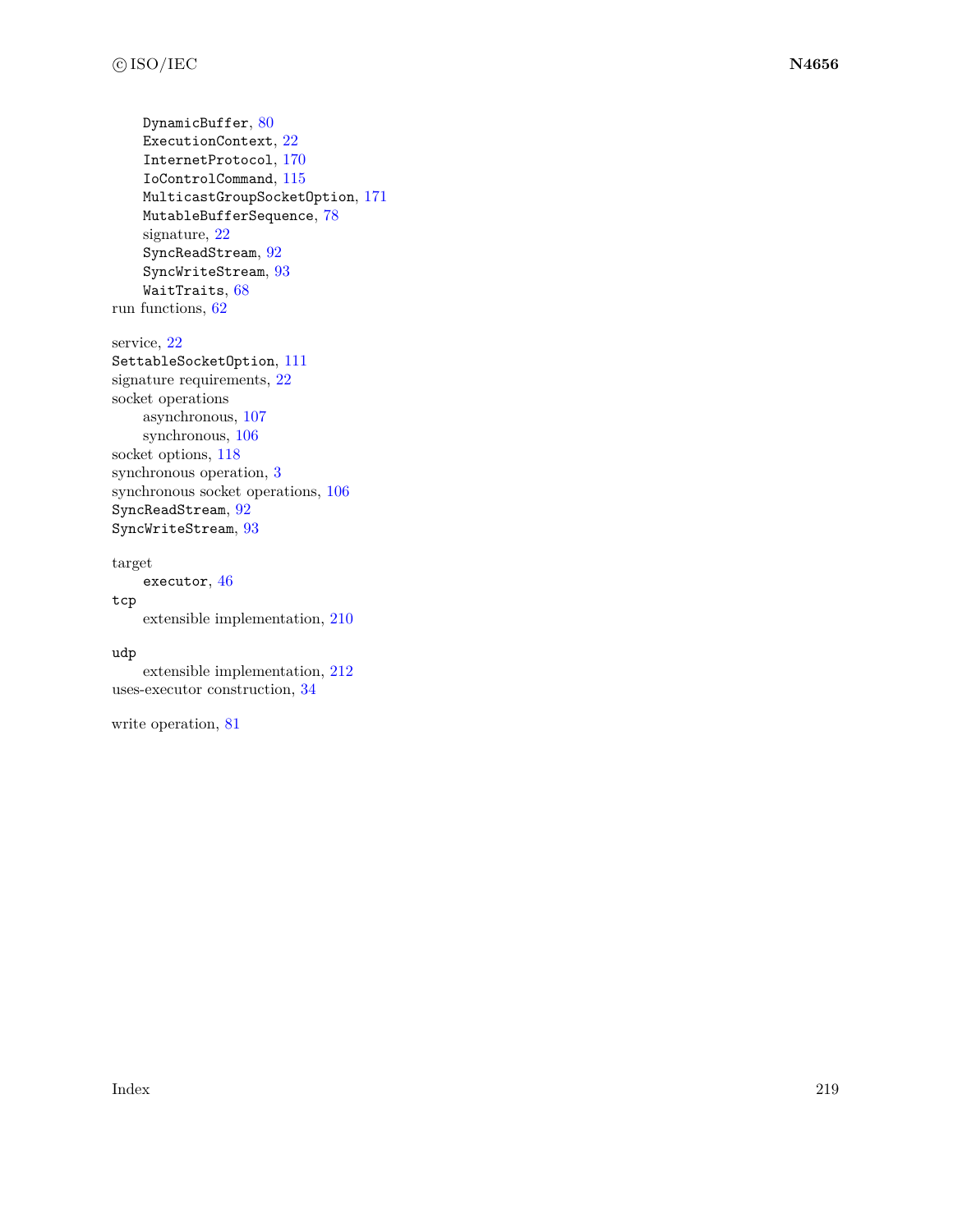## **Index of library names**

address, [173,](#page-179-0) [174](#page-180-0) constructor, [174](#page-180-0) is\_loopback, [173,](#page-179-0) [175](#page-181-0) is\_multicast, [173,](#page-179-0) [175](#page-181-0) is\_unspecified, [173,](#page-179-0) [175](#page-181-0) is\_v4, [173,](#page-179-0) [175](#page-181-0) is\_v6, [173,](#page-179-0) [175](#page-181-0) operator! $=$ , [175](#page-181-0) operator<, [175](#page-181-0) operator<<, [176](#page-182-0) operator<=, [176](#page-182-0) operator=, [174](#page-180-0) operator==, [175](#page-181-0) operator>, [176](#page-182-0) operator>=, [176](#page-182-0) to\_string, [173,](#page-179-0) [175](#page-181-0) to\_v4, [173,](#page-179-0) [175](#page-181-0) to\_v6, [173,](#page-179-0) [175](#page-181-0) address\_v4, [176](#page-182-0) any, [179](#page-185-0) bytes\_type, [178](#page-184-0) constructor, [178](#page-184-0) is loopback,  $179$ is\_multicast, [179](#page-185-0) is\_unspecified, [179](#page-185-0) loopback, [179](#page-185-0) multicast, [179](#page-185-0) operator! $=$ , [179](#page-185-0) operator<, [179](#page-185-0) operator<<, [180](#page-186-0) operator $\leq$ =, [180](#page-186-0) operator==, [179](#page-185-0) operator>, [179](#page-185-0) operator>=, [180](#page-186-0) to bytes,  $179$ to\_string, [179](#page-185-0) to uint,  $179$ address\_v6, [180](#page-186-0) any, [184](#page-190-0) bytes\_type, [182](#page-188-0) constructor, [182](#page-188-0) is\_link\_local, [183](#page-189-0) is\_loopback, [183](#page-189-0) is\_multicast, [183](#page-189-0) is\_multicast\_global, [184](#page-190-0)

is multicast link local,  $183$ is\_multicast\_node\_local, [183](#page-189-0) is\_multicast\_org\_local, [184](#page-190-0) is\_multicast\_site\_local, [184](#page-190-0) is\_site\_local, [183](#page-189-0) is\_unspecified, [183](#page-189-0) is\_v4\_mapped, [183](#page-189-0) loopback, [184](#page-190-0) operator! $=$ , [184](#page-190-0) operator<, [184](#page-190-0) operator<<, [185](#page-191-0) operator<=, [184](#page-190-0) operator==, [184](#page-190-0) operator>, [184](#page-190-0) operator>=, [184](#page-190-0) scope\_id, [183](#page-189-0) to\_bytes, [184](#page-190-0) to\_string, [184](#page-190-0) any address\_v4, [179](#page-185-0) address\_v6, [184](#page-190-0) assign executor, [47](#page-53-0) associated\_allocator, [29,](#page-35-0) [39](#page-45-0) associated\_allocator\_t, [16](#page-22-0) associated\_executor, [34,](#page-40-0) [39](#page-45-0) associated\_executor\_t, [16](#page-22-0) async\_completion, [28](#page-34-0) async\_read, [98](#page-104-0) async\_read\_some, [92](#page-98-0) async\_read\_until, [102](#page-108-0) async\_result, [27,](#page-33-0) [38,](#page-44-0) [58,](#page-64-0) [59](#page-65-0) async\_wait basic\_waitable\_timer, [71](#page-77-0) async write, [100,](#page-106-0) [101](#page-107-0) async\_write\_some, [93](#page-99-0) bad\_address\_cast, [185](#page-191-0) bad\_executor, [44](#page-50-0) basic\_address\_iterator, [186](#page-192-0) basic\_address\_range, [187](#page-193-0) basic\_datagram\_socket, [130](#page-136-0) basic\_endpoint, [194](#page-200-0) basic resolver, [204](#page-210-0) basic\_resolver\_entry, [198](#page-204-0) basic\_resolver\_results, [200](#page-206-0)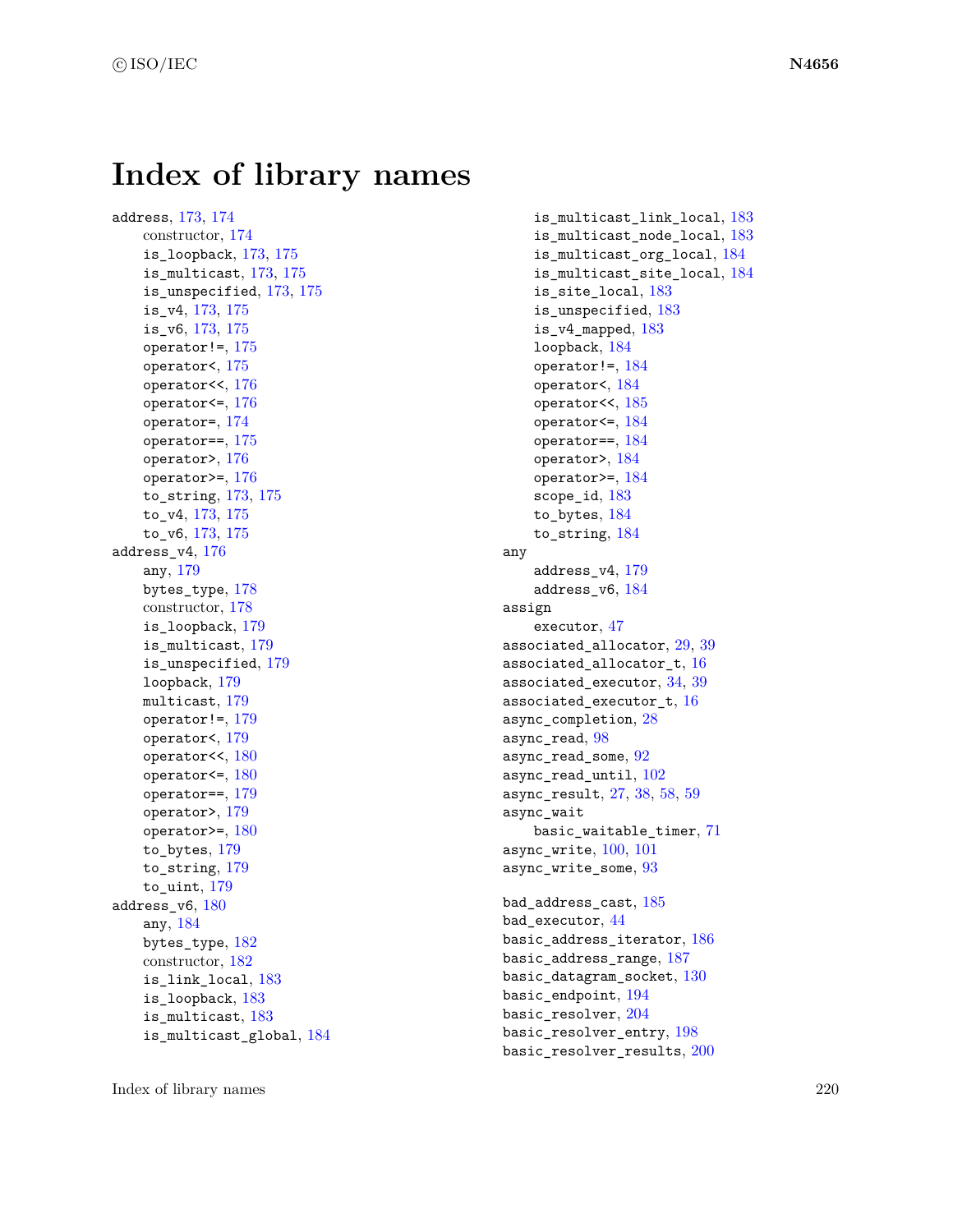basic socket, [121](#page-127-0) basic\_socket\_acceptor, [145](#page-151-0) basic stream socket,  $139$ basic\_waitable\_timer, [69](#page-75-0) async\_wait, [71](#page-77-0) cancel, [71](#page-77-0) cancel\_one, [71](#page-77-0) constructor, [70](#page-76-0) destructor, [70](#page-76-0) expires\_after, [71](#page-77-0) expires\_at, [71](#page-77-0) expiry, [71](#page-77-0) get\_executor, [71](#page-77-0) operator=, [70](#page-76-0) wait, [71](#page-77-0) bind\_executor, [39,](#page-45-0) [40](#page-46-0) buffer, [86](#page-92-0) buffer copy, [85](#page-91-0) buffer\_sequence\_begin, [84,](#page-90-0) [85](#page-91-0) buffer sequence end,  $85$ buffer\_sequence\_size, [85](#page-91-0) bytes\_type address\_v4, [178](#page-184-0) address\_v6, [182](#page-188-0) cancel basic\_waitable\_timer, [71](#page-77-0) cancel\_one basic\_waitable\_timer, [71](#page-77-0) capacity dynamic string buffer, [90](#page-96-0) dynamic\_vector\_buffer, [89](#page-95-0) commit dynamic\_string\_buffer, [90](#page-96-0) dynamic\_vector\_buffer, [89](#page-95-0) const\_buffer constructor, [83](#page-89-0) data, [83](#page-89-0) operator+=, [84](#page-90-0) size, [84](#page-90-0) consume dynamic\_string\_buffer, [91](#page-97-0) dynamic\_vector\_buffer, [89](#page-95-0) context execution\_context::service, [33](#page-39-0) executor, [48](#page-54-0) io\_context::executor\_type, [66](#page-72-0) strand, [56](#page-62-0) system\_executor, [43](#page-49-0) count\_type io\_context, [62](#page-68-0)

data const\_buffer, [83](#page-89-0) dynamic string buffer,  $90$ dynamic\_vector\_buffer, [89](#page-95-0) mutable\_buffer, [82](#page-88-0) defer, [51](#page-57-0) executor, [48](#page-54-0) io\_context::executor\_type, [66](#page-72-0) strand, [56](#page-62-0) system\_executor, [43](#page-49-0) dispatch, [49](#page-55-0) executor, [48](#page-54-0) io\_context::executor\_type, [66](#page-72-0) strand, [56](#page-62-0) system\_executor, [43](#page-49-0) dynamic\_buffer, [91](#page-97-0) dynamic\_string\_buffer, [89](#page-95-0) capacity, [90](#page-96-0) commit, [90](#page-96-0) constructor, [90](#page-96-0) consume, [91](#page-97-0) data, [90](#page-96-0) max size,  $90$ prepare, [90](#page-96-0) size, [90](#page-96-0) dynamic\_vector\_buffer, [87](#page-93-0) capacity, [89](#page-95-0) commit, [89](#page-95-0) constructor, [88](#page-94-0) consume, [89](#page-95-0) data, [89](#page-95-0) max\_size, [88](#page-94-0) prepare, [89](#page-95-0) size, [88](#page-94-0) execution\_context, [22,](#page-28-0) [30](#page-36-0) constructor, [31](#page-37-0) destructor, [31](#page-37-0) notify\_fork, [31](#page-37-0) shutdown, [31](#page-37-0) execution\_context::service, [22,](#page-28-0) [32](#page-38-0) constructor, [33](#page-39-0) context, [33](#page-39-0) executor, [45](#page-51-0) assign, [47](#page-53-0) constructor, [46,](#page-52-0) [47](#page-53-0) context, [48](#page-54-0) defer, [48](#page-54-0) destructor, [47](#page-53-0) dispatch, [48](#page-54-0) on\_work\_finished, [48](#page-54-0)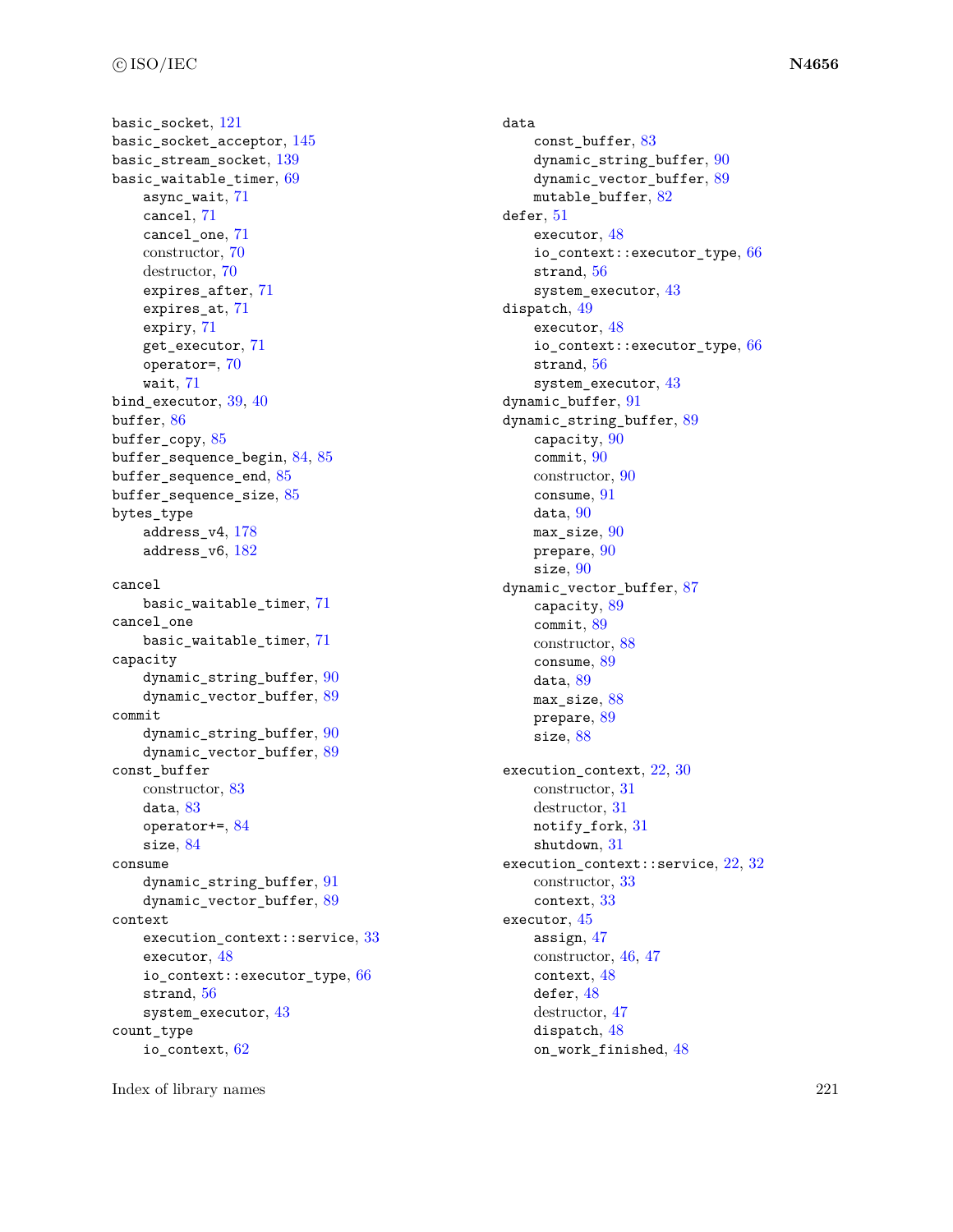on\_work\_started , [48](#page-54-0) operator bool,  $48$  $operator:=$ , [49](#page-55-0) operator= , [47](#page-53-0)  $operator==, 49$  $operator==, 49$  ${\tt post},\,48$  ${\tt post},\,48$ swap , [47](#page-53-0) , [49](#page-55-0) target,  $48$ target\_type,  $48$ executor\_arg,  $33$ executor\_arg\_t, [33](#page-39-0) executor\_binder , [36](#page-42-0) constructor, [37](#page-43-0) get,  $38$ get\_executor,  $38\,$  $38\,$  $\texttt{operator}() , 38$  $\texttt{operator}() , 38$ executor\_work\_guard, [40](#page-46-0) constructor, [41](#page-47-0) destructor, [41](#page-47-0) get\_executor , [41](#page-47-0) owns\_work , [41](#page-47-0)  ${\tt reset},\,41$  ${\tt reset},\,41$ <experimental/buffer> , [73](#page-79-0)  $\leq$ experimental/executor>, [16](#page-22-0)  $\leq$ experimental/internet>, [166](#page-172-0)  $\leq$ experimental/io\_context>,  $61$  $\verb||, 13$  $\verb||, 13$  $\le$ experimental/netfwd>,  $14$  $\le$ experimental/socket>,  $104$ <experimental/timer> , [67](#page-73-0) expires\_after basic\_waitable\_timer , [71](#page-77-0) expires\_at basic\_waitable\_timer , [71](#page-77-0) expiry basic\_waitable\_timer , [71](#page-77-0) get

executor\_binder, [38](#page-44-0) get\_allocator use\_future\_t , [57](#page-63-0)  ${\tt get\_associated\_allocator}, \, 30$  ${\tt get\_associated\_allocator}, \, 30$  ${\tt get\_associated\_execution},\, 35$  ${\tt get\_associated\_execution},\, 35$  ${\tt get\_execution},\,92,\,93$  ${\tt get\_execution},\,92,\,93$  ${\tt get\_execution},\,92,\,93$  ${\tt get\_execution},\,92,\,93$ basic\_waitable\_timer , [71](#page-77-0) executor\_binder, [38](#page-44-0) executor\_work\_guard,  $41$ io\_context , [62](#page-68-0) system\_context , [44](#page-50-0) get\_inner\_executor  $strand, 55$  $strand, 55$ 

 $\mathtt{has\_service},\,32$  $\mathtt{has\_service},\,32$  ${\tt host\_name},\,209$  ${\tt host\_name},\,209$ io\_context , [61](#page-67-0) constructor, [62](#page-68-0) count\_type , [62](#page-68-0) get\_executor , [62](#page-68-0) poll , [64](#page-70-0)  $\verb|poll_one|, 64$  $\verb|poll_one|, 64$  ${\tt restart},\,64$  ${\tt restart},\,64$ run , [62](#page-68-0) run\_for , [63](#page-69-0) run\_one , [63](#page-69-0) run\_one\_for , [63](#page-69-0) run\_one\_until , [63](#page-69-0) run\_until , [63](#page-69-0)  $\mathop{\tt stop}, 64$  $\mathop{\tt stop}, 64$ stopped , [64](#page-70-0)  $\verb|io_counts::execution_type, 64$  $\verb|io_counts::execution_type, 64$ constructor, [65](#page-71-0) context , [66](#page-72-0)  $\mathop{\mathsf{defer}}, 66$  $\mathop{\mathsf{defer}}, 66$  $dispatch, 66$  $dispatch, 66$ on\_work\_finished , [66](#page-72-0) on\_work\_started , [66](#page-72-0)  $\texttt{operator}!=\text{, }66$  $\texttt{operator}!=\text{, }66$  $operator =$ ,  $65$  $\circ$ perator==,  $66$  ${\tt post},\,66$  ${\tt post},\,66$ running\_in\_this\_thread , [66](#page-72-0) is\_const\_buffer\_sequence , [84](#page-90-0) is\_const\_buffer\_sequence\_v , [73](#page-79-0) is\_dynamic\_buffer , [84](#page-90-0) is\_dynamic\_buffer\_v , [73](#page-79-0) is\_executor , [33](#page-39-0) is\_executor\_v , [16](#page-22-0) is\_link\_local  $\texttt{address\_v6},\, 183$  $\texttt{address\_v6},\, 183$ is\_loopback address , [175](#page-181-0) address\_v4 , [179](#page-185-0)  $\texttt{address\_v6},\, 183$  $\texttt{address\_v6},\, 183$ is\_multicast  $\mathrm{address},\,175$  $\mathrm{address},\,175$ address\_v4 , [179](#page-185-0)  $\texttt{address\_v6},\, 183$  $\texttt{address\_v6},\, 183$ is\_multicast\_global address\_v6 , [184](#page-190-0) is\_multicast\_link\_local  $\texttt{address\_v6},\, 183$  $\texttt{address\_v6},\, 183$ is\_multicast\_node\_local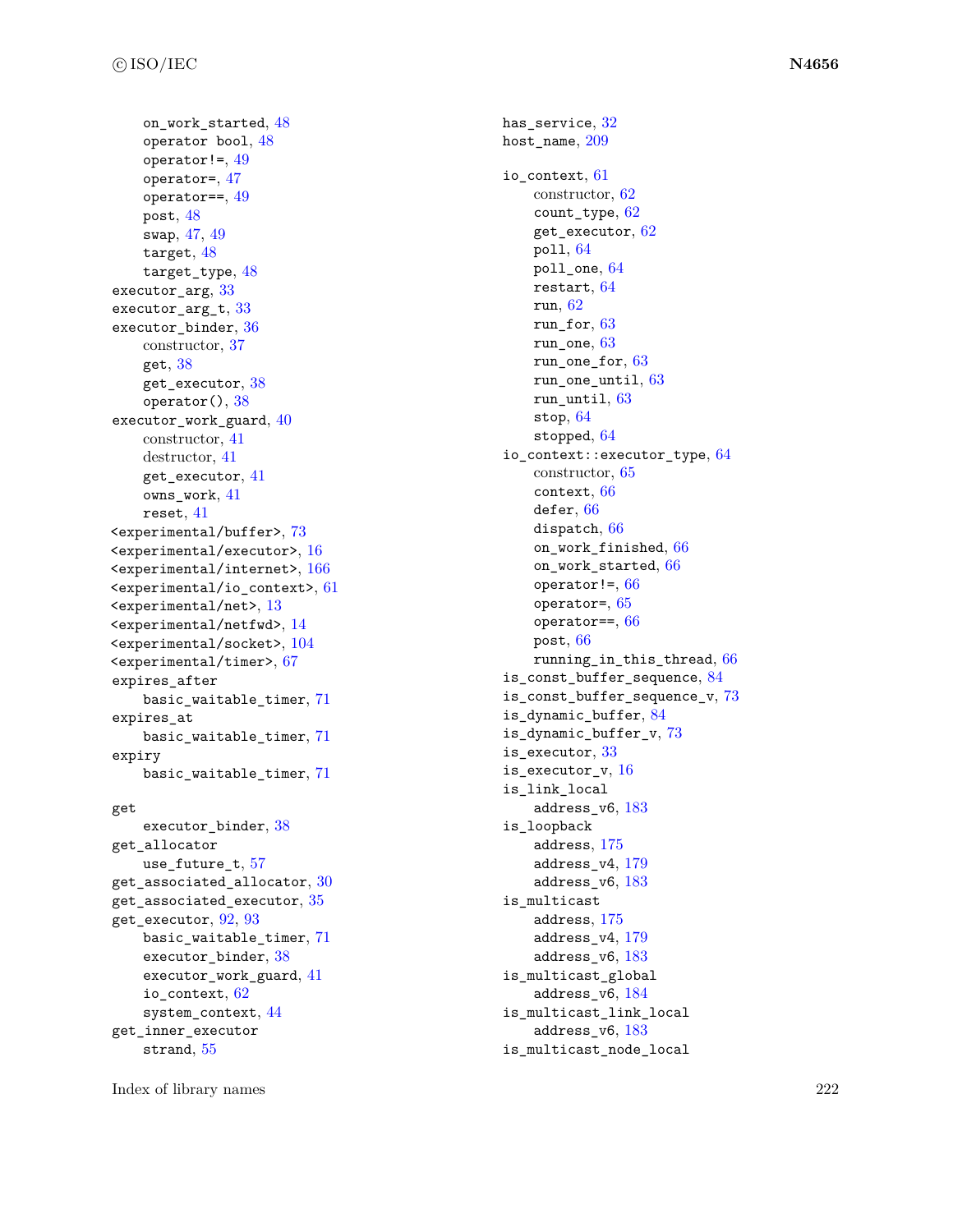```
183is_multicast_org_local
  184is_multicast_site_local
  184is_mutable_buffer_sequence
, 84
73is_site_local
  183is_unspecified
  175address_v4
, 179
  183is_v4
  175is_v4_mapped
  183is_v6
  175join
  system_context
, 44
linger
, 119
loopback
  address_v4
, 179
  184176180184116173stream_errc, 82make_error_condition, 116173stream_errc, 82324142max_size
  90dynamic_vector_buffer, 88multicast
  address_v4
, 179
mutable_buffer, 82constructor, 82
  data, 82operator+=
, 83
  83189
192notify_fork
```

```
31
on_work_finished
  executor
, 48
  66
  strand
, 56
on_work_started
  executor
, 48
  66
  56operator bool
  executor
, 48
operator!=
  address
, 175
  address_v4
, 179
  address_v6
, 184
  executor
, 49
  66
  56system_executor
, 43
operator()
  38
  use_future_t, 57operator+=
  const_buffer
, 84
  83operator<
  175address_v4
, 179
  184operator<<
  address
, 176
  180185operator<=
  176180address_v6
, 184
operator=
  address
, 174
  70executor
, 47
  65
  strand
, 55
operator==
  175address_v4
, 179
  address_v6
, 184
  executor
, 49
  66
  56
```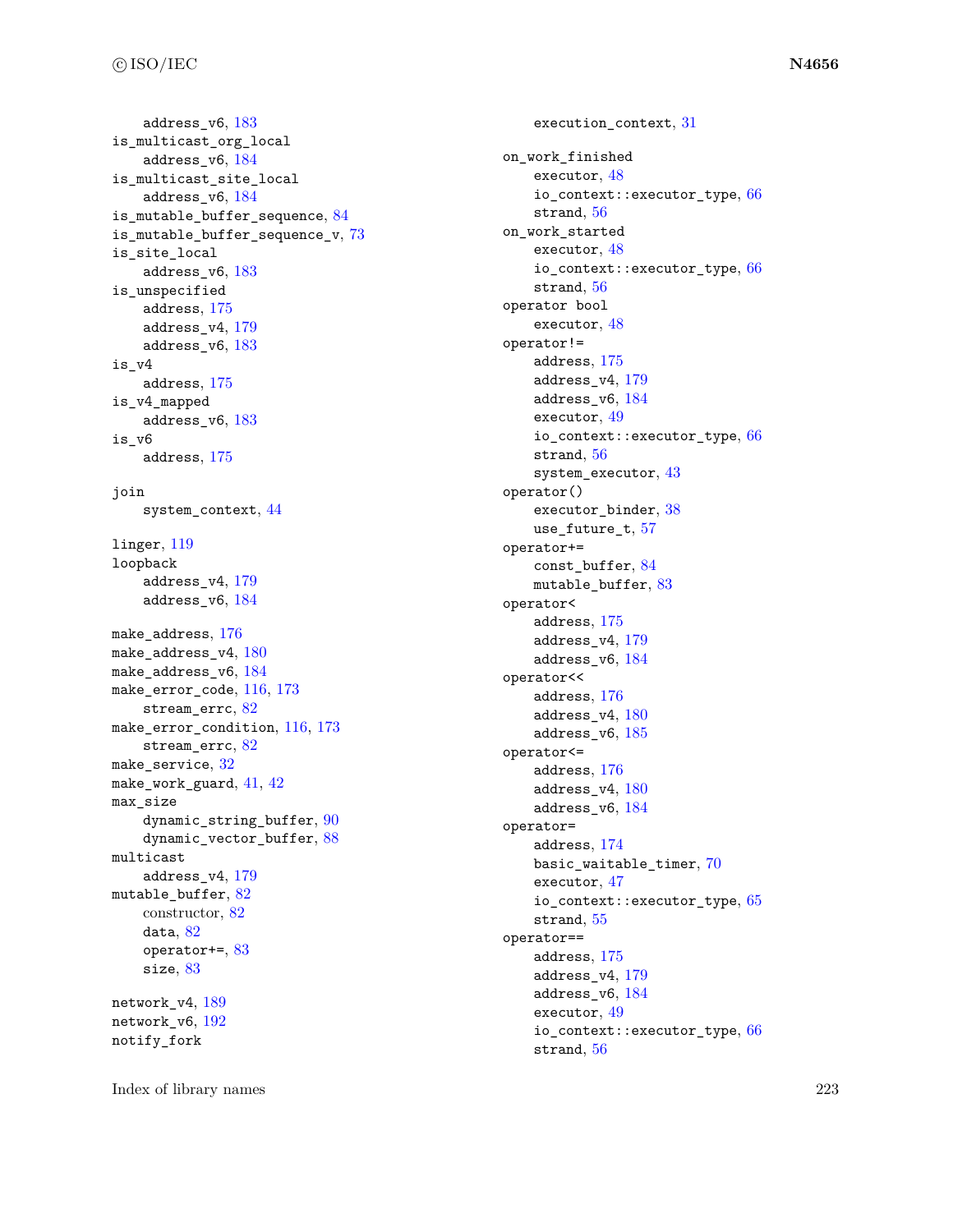system\_executor , [43](#page-49-0) operator>  $\mathrm{address},\,176$  $\mathrm{address},\,176$ address\_v4 , [179](#page-185-0)  $\texttt{address\_v6},\,184$  $\texttt{address\_v6},\,184$ operator>=  $\mathrm{address},\,176$  $\mathrm{address},\,176$  $\texttt{address\_v4},\, 180$  $\texttt{address\_v4},\, 180$ address\_v6 , [184](#page-190-0) outbound\_interface, [216](#page-222-1) owns\_work  $\tt{exector\_work\_guard, 41}$  $\tt{exector\_work\_guard, 41}$  $\tt{exector\_work\_guard, 41}$ poll io\_context , [64](#page-70-0) poll\_one  $\texttt{io\_context}, \, 64$  $\texttt{io\_context}, \, 64$  $\texttt{port\_type},\,166$  $\texttt{port\_type},\,166$  ${\tt post},\,50$  ${\tt post},\,50$ executor , [48](#page-54-0) io\_context::executor\_type, [66](#page-72-0)  $\mathop{\rm strand}\nolimits, 56$  $\mathop{\rm strand}\nolimits, 56$ system\_executor , [43](#page-49-0) prepare  ${\tt dynamic\_string\_buffer}, \, 90$  ${\tt dynamic\_string\_buffer}, \, 90$  ${\tt dynamic\_vector\_buffer}, 89$  ${\tt dynamic\_vector\_buffer}, 89$  $real, 96, 97$  $real, 96, 97$  $real, 96, 97$  $real, 96, 97$  $\verb|read_some|, 92$  $\verb|read_some|, 92$  $\verb|read_matrix|, 102$  $\verb|read_matrix|, 102$ rebind use\_future\_t , [57](#page-63-0) reset  $\tt{exector\_work\_guard, 41}$  $\tt{exector\_work\_guard, 41}$  $\tt{exector\_work\_guard, 41}$  $\verb|resolve_base|, 203$  $\verb|resolve_base|, 203$  ${\tt resolver\_base},\,203$  ${\tt resolver\_base},\,203$  ${\tt resolver\_category},\,173$  ${\tt resolver\_category},\,173$ resolver\_errc , [166](#page-172-0)  ${\tt make\_error\_code},\,173$  ${\tt make\_error\_code},\,173$ make\_error\_condition , [173](#page-179-0) restart  $\texttt{io\_context}, \, 64$  $\texttt{io\_context}, \, 64$ run  $\,$ io\_context, $\,62$  $\,62$ run\_for io\_context , [63](#page-69-0) run\_one  $\texttt{io\_context},\,63$  $\texttt{io\_context},\,63$ run\_one\_for  $\texttt{io\_context},\,63$  $\texttt{io\_context},\,63$ run\_one\_until

io\_context , [63](#page-69-0) run\_until io\_context , [63](#page-69-0) running\_in\_this\_thread io\_context::executor\_type, [66](#page-72-0) strand , [55](#page-61-0) scope\_id  $\texttt{address\_v6},\, 183$  $\texttt{address\_v6},\, 183$ scope\_id\_type,  $166$ shutdown execution\_context , [31](#page-37-0) size const\_buffer , [84](#page-90-0) dynamic\_string\_buffer,  $90$ dynamic\_vector\_buffer, [88](#page-94-0)  $mutable\_buffer, 83$  $mutable\_buffer, 83$  ${\tt socket\_base},\,116$  ${\tt socket\_base},\,116$  ${\tt socket\_category},$   $115$  ${\tt socket\_errc, 104}$  ${\tt socket\_errc, 104}$  ${\tt socket\_errc, 104}$  ${\tt make\_error\_code},\,116$  ${\tt make\_error\_code},\,116$  ${\tt make\_error\_condition},\,116$  ${\tt make\_error\_condition},\,116$ stop io\_context , [64](#page-70-0) system\_context , [44](#page-50-0) stopped io\_context , [64](#page-70-0) system\_context , [44](#page-50-0)  $strand, 52$  $strand, 52$ constructor, [54](#page-60-0) context , [56](#page-62-0)  $\mathop{\mathsf{defer}}\nolimits, 56$  $\mathop{\mathsf{defer}}\nolimits, 56$ destructor, [55](#page-61-0) dispatch,  $56\,$  $56\,$  ${\tt get\_inner\_execution}, 55$  ${\tt get\_inner\_execution}, 55$ on\_work\_finished , [56](#page-62-0) on\_work\_started , [56](#page-62-0)  $\,$ operator!= $\,,56$  $\,,56$ operator= , [55](#page-61-0)  $operator==, 56$  $operator==, 56$  ${\tt post},\,56$  ${\tt post},\,56$ running\_in\_this\_thread , [55](#page-61-0) stream\_category, [82](#page-88-0) stream\_errc , [73](#page-79-0)  ${\tt make\_error\_code}, \, 82$  ${\tt make\_error\_code}, \, 82$ make\_error\_condition,  $82$ swap executor, [47](#page-53-0), [49](#page-55-0) system\_context,  $43$ destructor, [44](#page-50-0) get\_executor , [44](#page-50-0)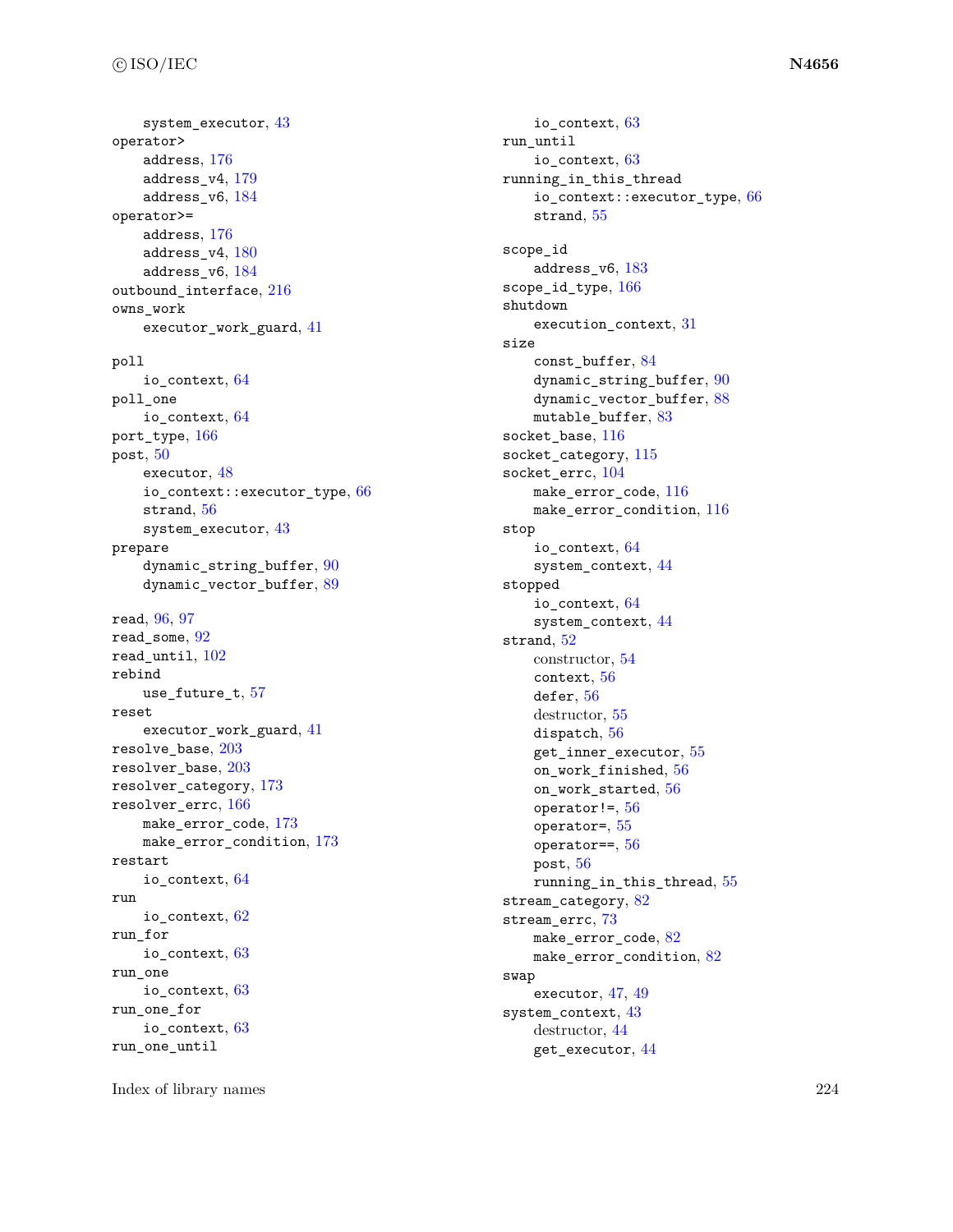```
join
, 44
   stop
, 44
   stopped
, 44
2542
   context
, 43
   4343}434343target
   executor
, 48
target_type
   executor
, 48
tcp
, 210
to_bytes
   address_v4
, 179
   184to_string
   175179address_v6
, 184
to_uint
   address_v4
, 179
to_v4
   175to_v6
   175to_wait_duration
   wait_traits, 6869transfer_all, 94transfer_at_least
, 95
transfer_exactly
, 95
udp
, 211
56constructor, 57
   get_allocator
, 57
   57rebind
, 57
use_service, 32\,uses_executor, 34\,uses_executor_v, 16\,v4\_mapped, 166\,<code>v4_mapped_t</code>, 166
```

```
wait
```
basic\_waitable\_timer , [71](#page-77-0) wait\_traits,  $68$ 

Index of library names 225

to\_wait\_duration, [68](#page-74-0), [69](#page-75-0) write,  $99, 100$  $99, 100$  $99, 100$  $\texttt{write\_some},\,93$  $\texttt{write\_some},\,93$